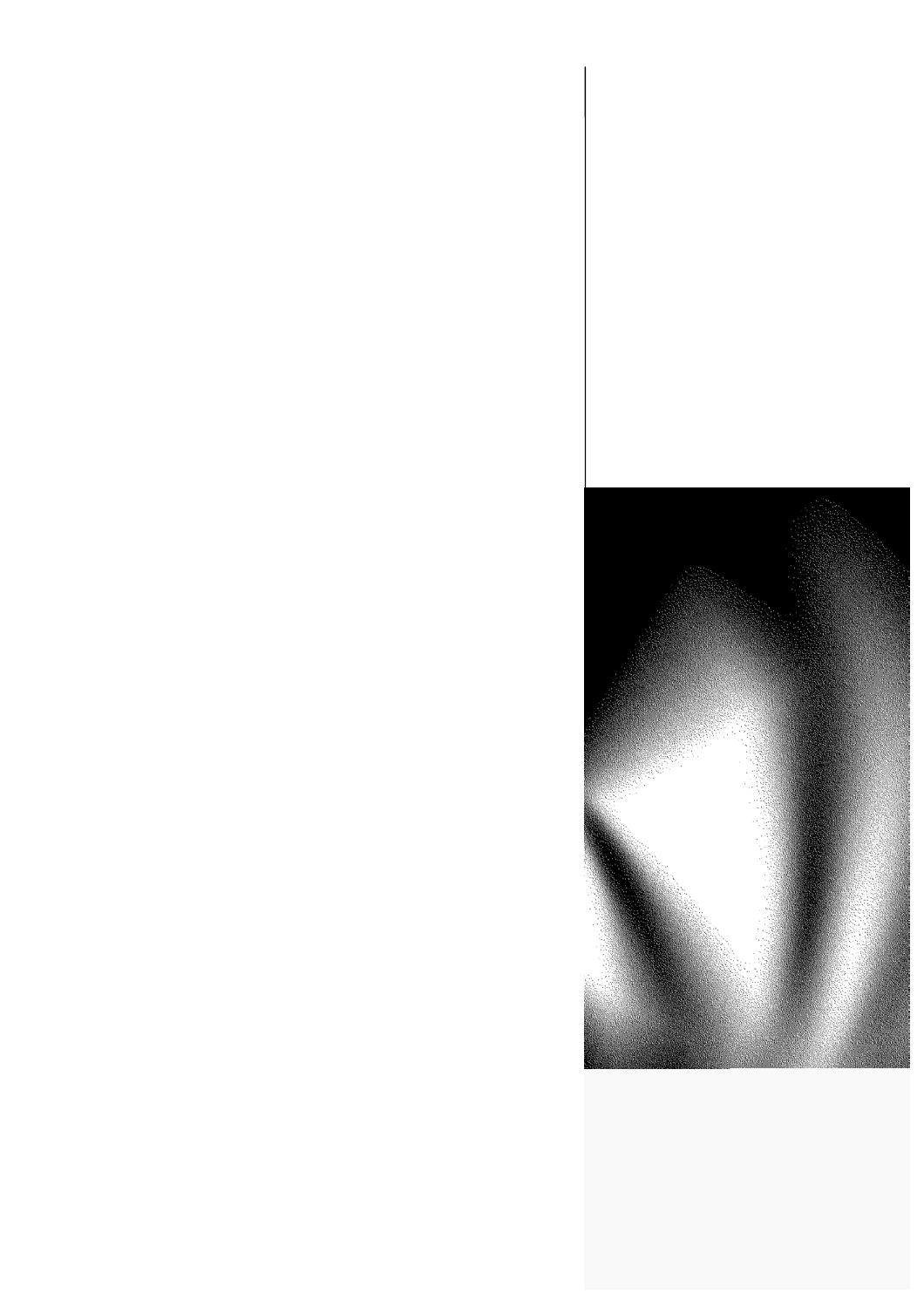Commonwealth of Australia 1998

#### **ISBN 0 646 33569 3**

This work is subject to copyright. Apart from any use as permitted under the *Copyright Act 1968*, the work may be reproduced in whole or in part for study or training purposes, subject to the inclusion of an acknowledgment of the source. Reproduction for commercial use or sale requires prior written permission from AusInfo. Requests and inquiries concerning reproduction and rights should be addressed to the Manager, Legislative Services, AusInfo, GPO Box 84, Canberra, ACT, 2601.

#### **Enquiries:**

Media and Publications Officer Productivity Commission Locked Bag 2 Collins Street East Post Office Melbourne VIC 8003

Tel: (03) 9653 2244 Fax: (03) 9653 2303

#### **An appropriate citation for this paper is:**

Productivity Commission 1998, *Work Arrangements in the Australian Meat Processing Industry*, Research Report, AusInfo, Canberra.

Information about the Productivity Commission and its current work program can be found on the World Wide Web at http://www.pc.gov.au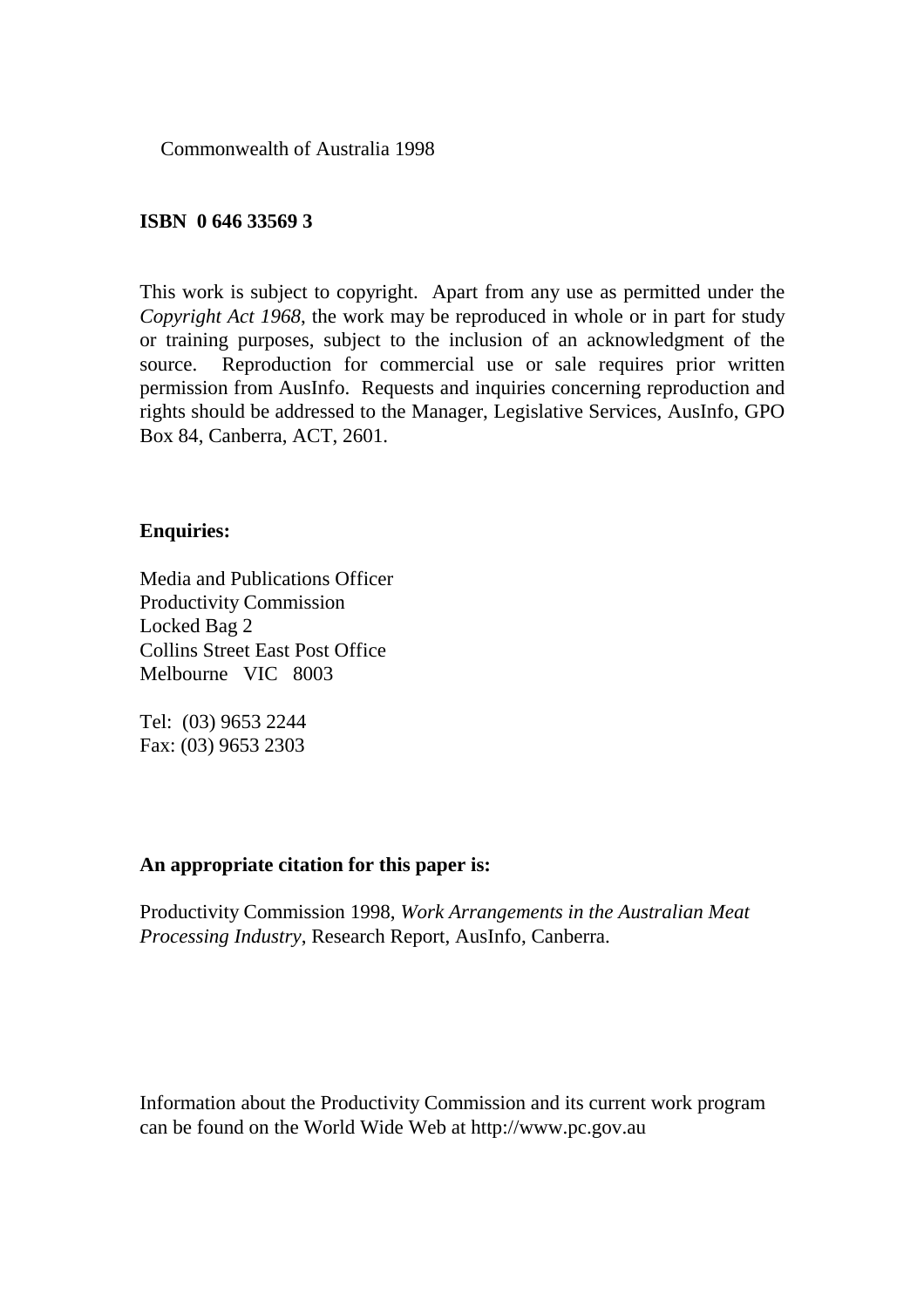# **FOREWORD**

Meat processing is an important manufacturing activity in Australia. The industry directly employs around 27 500 people, and labour represents a large proportion of the cost of production at the processing stage. As such, the cost and productivity of labour is an important determinant of firm performance and competitiveness.

In recent years, increased competitive pressure on domestic and export markets has led to some rationalisation in the industry and, with a more facilitative regulatory environment, has brought changes in work arrangements as firms strive to improve their performance.

This study examines selected work arrangements and assesses their implications for the performance of meat processing enterprises. The effects on employees are also considered, and the scope to achieve further necessary change is analysed.

The study has drawn on information obtained from detailed discussions with industry representatives (including several meat processors), as well as previous industry studies. The Commission appreciates the time given by participants, including those who read and responded to a Work-in-Progress report in July.

This is one of a series of research reports requested by the Government on work arrangements in key industry sectors. It was prepared in the Labour Market Research Branch. Consistent with its objective to improve the information base on key issues affecting Australia's economic performance and living standards, the Commission welcomes further feedback on this report.

Gary Banks Chairman October 1998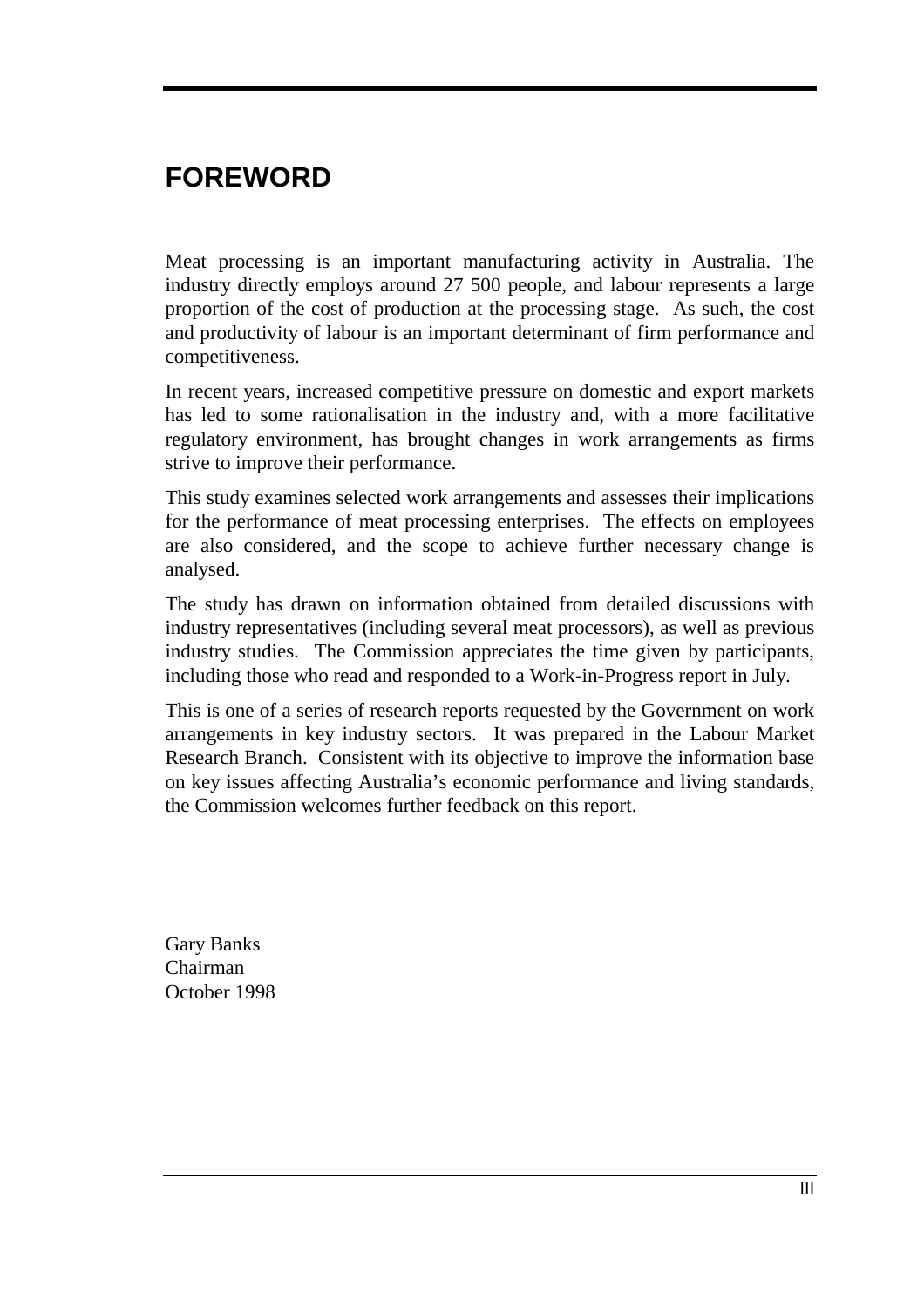# **CONTENTS**

|                         | <b>Foreword</b>                         | Ш              |
|-------------------------|-----------------------------------------|----------------|
|                         | <b>Abbreviations</b>                    | XI             |
|                         | Glossary                                | XIV            |
|                         | <b>Key findings</b>                     | XVI            |
|                         | <b>Overview</b>                         | XVII           |
| 1                       | <b>Introduction</b>                     | 1              |
| 1.1                     | Background                              | $\mathbf{1}$   |
| 1.2                     | Objectives                              | $\overline{2}$ |
| 1.3                     | Scope                                   | $\overline{2}$ |
| 1.4                     | Study method                            | $\overline{4}$ |
| $1.5\,$                 | Study outline                           | 9              |
| $\overline{\mathbf{2}}$ | <b>Recent trends in meat processing</b> | 11             |
| 2.1                     | Introduction                            | 11             |
| 2.2                     | The red meat production chain           | 11             |
| 2.3                     | Consumption trends                      | 12             |
| 2.4                     | Supply-side issues                      | 14             |
| 2.5                     | Pressures for change                    | 22             |
| 2.6                     | Summary                                 | 26             |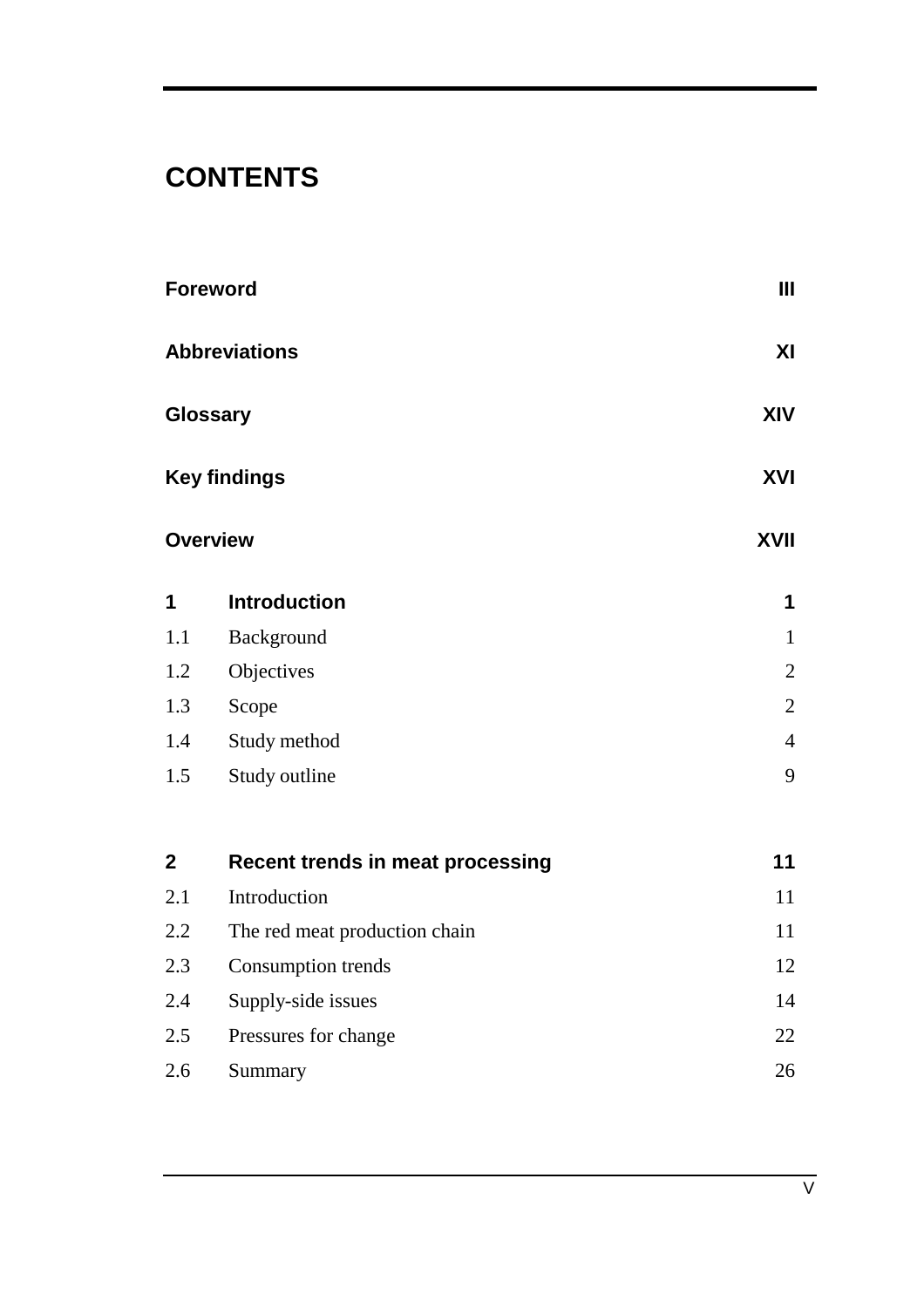| 3   | The meat processing workforce                   | 29 |
|-----|-------------------------------------------------|----|
| 3.1 | Introduction                                    | 29 |
| 3.2 | Employment                                      | 30 |
| 3.3 | Workforce characteristics                       | 34 |
| 3.4 | Workplace characteristics                       | 36 |
| 3.5 | Summary                                         | 43 |
|     |                                                 |    |
| 4   | The institutional environment                   | 45 |
| 4.1 | Introduction                                    | 45 |
| 4.2 | Federal and State industrial relations coverage | 45 |
| 4.3 | The Workplace Relations Act 1996                | 52 |
| 4.4 | Unregistered and informal agreements            | 55 |
|     |                                                 |    |

| 5   | Structure of the workforce and hours worked | 57 |
|-----|---------------------------------------------|----|
| 5.1 | Introduction                                | 57 |
| 5.2 | Contract of employment arrangements         | 57 |
| 5.3 | Recruitment and promotion arrangements      | 67 |
| 5.4 | Termination and redundancy provisions       | 72 |
| 5.5 | Hours of work                               | 78 |
| 5.6 | Shiftwork arrangements                      | 84 |
|     |                                             |    |

| 6   | <b>Remuneration and on-costs</b> | 91  |
|-----|----------------------------------|-----|
| 6.1 | Introduction                     | 91  |
| 6.2 | Wage levels                      | 92  |
| 6.3 | Tallies                          | 93  |
| 6.4 | <b>Penalty rates</b>             | 100 |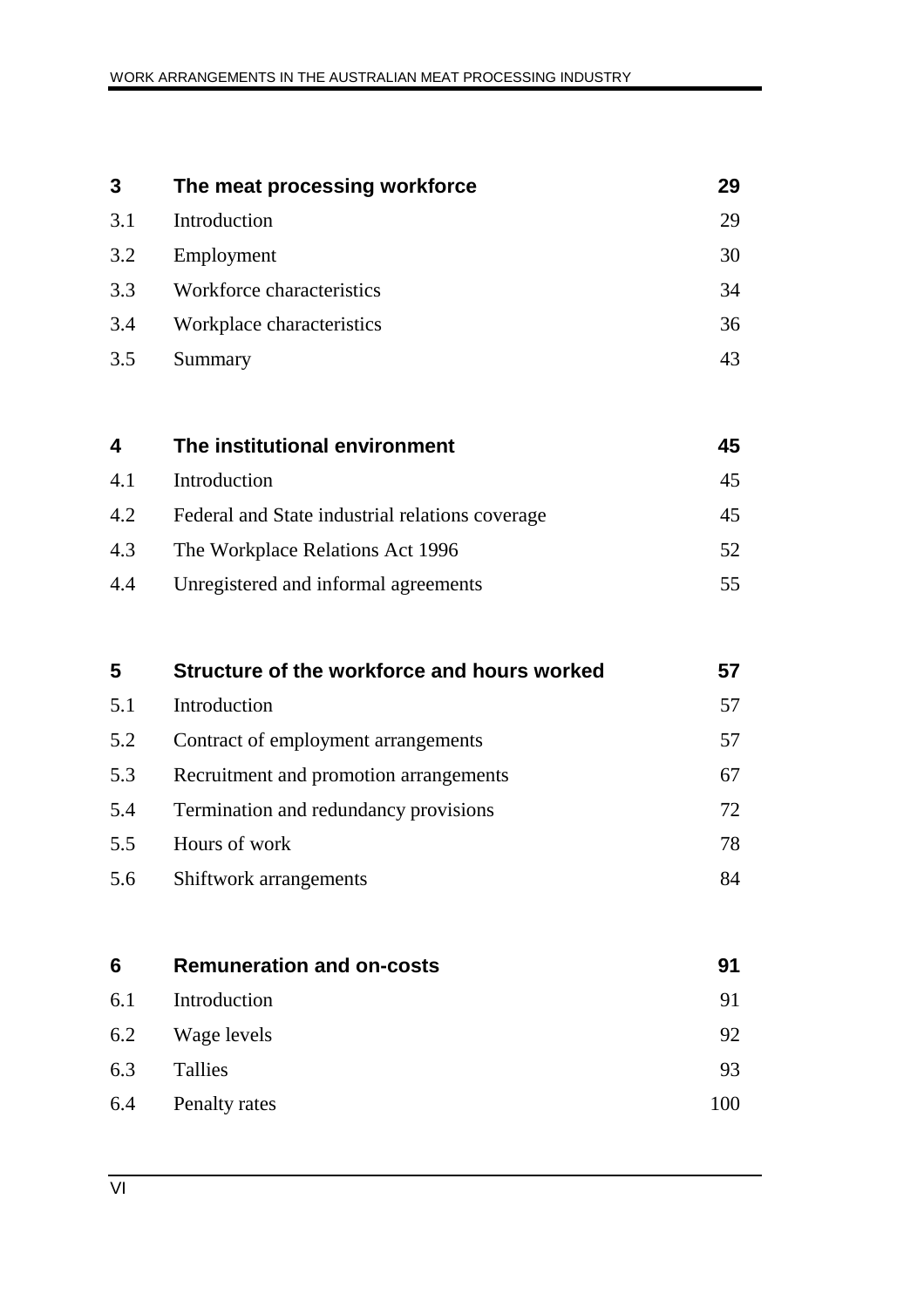| 6.5 | Alternative means of remuneration                          | 104            |
|-----|------------------------------------------------------------|----------------|
| 6.6 | Labour on-costs                                            | 107            |
|     |                                                            |                |
| 7   | <b>Functions, skills and general procedures</b>            | 111            |
| 7.1 | Introduction                                               | 111            |
| 7.2 | Tasks and skills organisation                              | 112            |
| 7.3 | Training opportunities and career paths                    | 120            |
| 7.4 | Workplace consultation and dispute resolution arrangements | 127            |
|     |                                                            |                |
| 8   | <b>Change in work arrangements</b>                         | 133            |
| 8.1 | Introduction                                               | 133            |
| 8.2 | The institutional environment and the role of government   | 134            |
| 8.3 | The nature of change                                       | 135            |
| 8.4 | The benefits of change                                     | 141            |
| 8.5 | The extent and pace of change                              | 142            |
| 8.6 | Enabling change                                            | 145            |
| 8.7 | Further change                                             | 148            |
|     |                                                            |                |
| Α   | <b>Meat processing awards</b>                              | A <sub>1</sub> |
| В   | <b>Tallies</b>                                             | <b>B1</b>      |
|     | <b>References</b>                                          |                |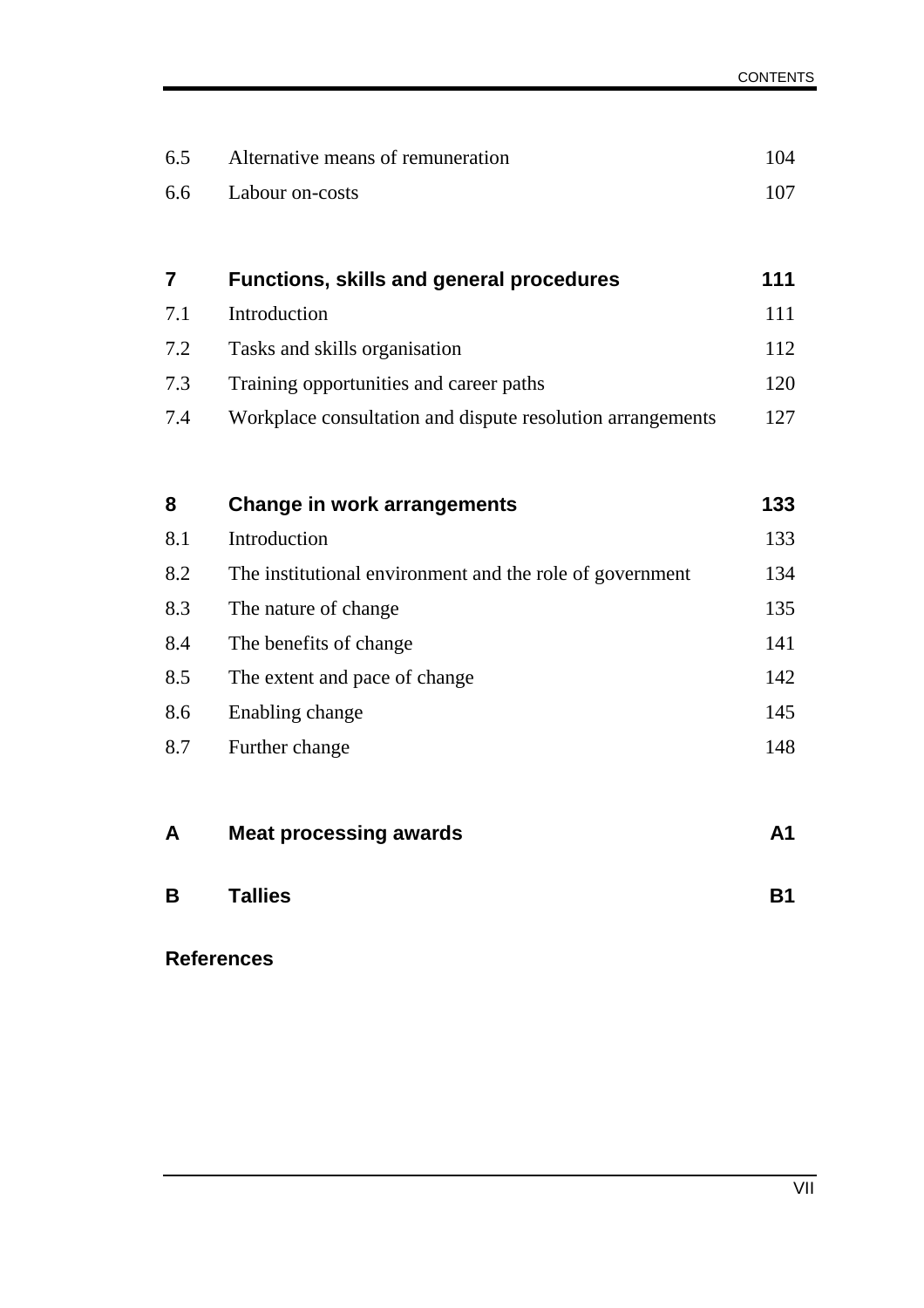## **Additional appendices — available on request from the Productivity Commission**

- **C The red meat industry**
- **D The meat processing workforce**
- **E Workers' compensation**
- **F Occupational health and safety**

## **Figures**

| 2.1 | The red meat production chain                                                                         | 13 |
|-----|-------------------------------------------------------------------------------------------------------|----|
| 2.2 | Domestic per capita meat consumption, 1974–96 (kg)                                                    | 14 |
| 2.3 | Australian cattle herd and slaughter numbers, 1976–96<br>(million)                                    | 15 |
| 2.4 | Australian sheep flock and slaughter numbers, 1976–96<br>(million)                                    | 16 |
| 2.5 | Change in average cattle slaughterings for Victoria in the<br>1980s and 1990s (index)                 | 18 |
| 2.6 | Change in average cattle slaughterings for Queensland in<br>the 1980s and 1990s (index)               | 19 |
| 2.7 | Australian live exports, 1989–90 to 1996–97 ('000)                                                    | 20 |
| 2.8 | Meat processing establishments, 1979–80 to 1995–96                                                    | 21 |
| 2.9 | Beef and veal exports by major exporting countries, 1987<br>and 1996 (kt)                             | 23 |
| 3.1 | Number of employees in the Australian meat processing<br>industry, 1979–80 to 1995–96                 | 30 |
| 3.2 | product manufacturing<br>Full-time<br>and meat<br>meat<br>employment, 1995 to 1997 (thousand persons) | 33 |
| 3.3 | Working days lost per '000 employees, 1982 to 1996                                                    | 40 |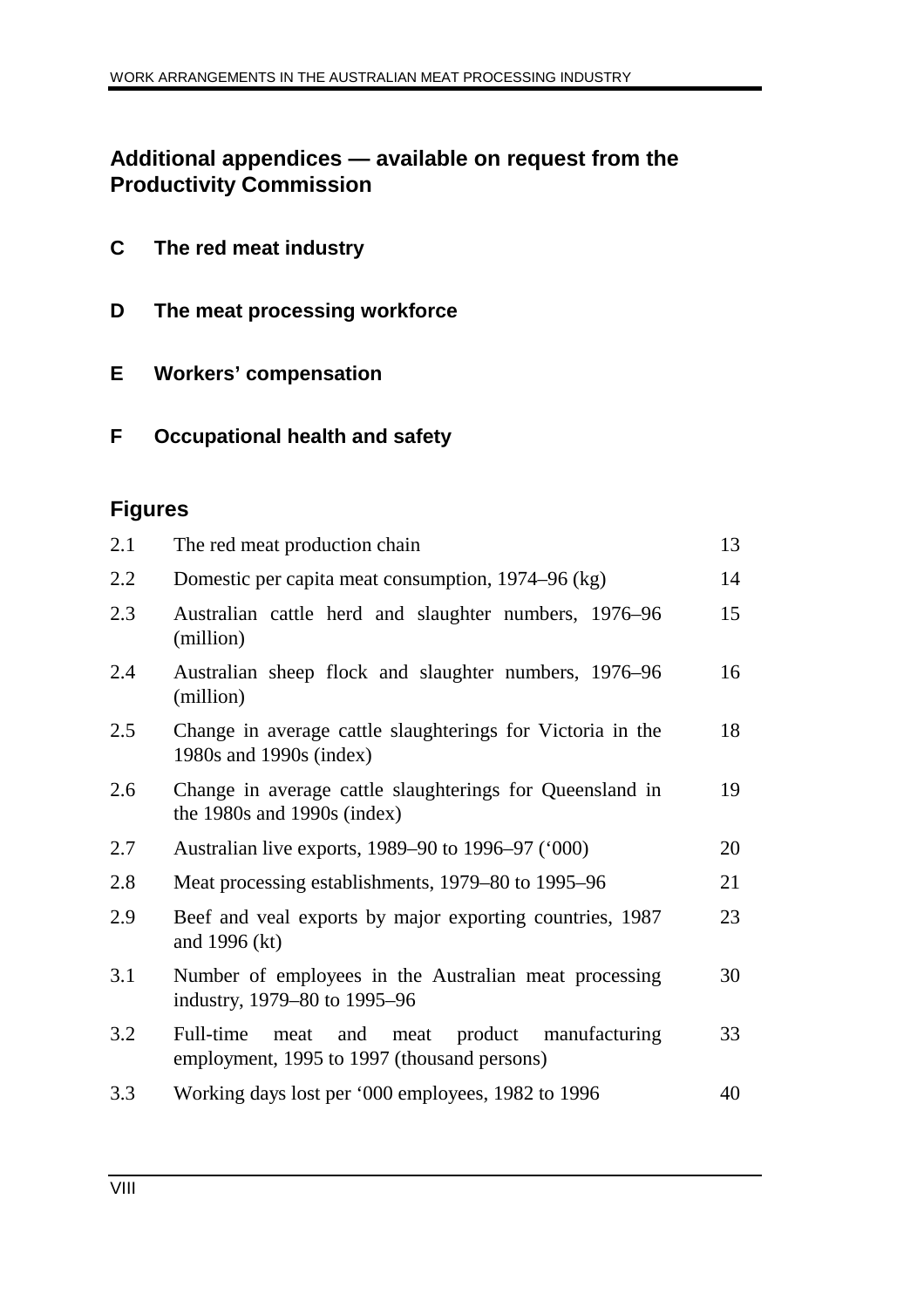| 6.1           | Real full-time average weekly earnings for meat, all<br>manufacturing and all industries 1986–96 (\$1996) | 93             |
|---------------|-----------------------------------------------------------------------------------------------------------|----------------|
| B.1           | Effect on total wage cost as team size changes holding<br>output constant                                 | <b>B</b> 17    |
| B.2           | Effect on total wage cost and average cost per head holding<br>team size constant while output changes    | <b>B</b> 17    |
| <b>Tables</b> |                                                                                                           |                |
| 1.1           | Use of awards and enterprise-level agreements by largest 25<br>companies by State                         | $\overline{4}$ |
| 2.1           | Change in the number of feedlot cattle, 1996–98, March<br>quarter                                         | 17             |
| 2.2           | Export establishments and ownership, 1979 and 1996                                                        | 22             |
| 3.1           | Share of meat processing employment by State (per cent)                                                   | 31             |
| 3.2           | Plant location and workplace size of major meat processors,<br>1996                                       | 32             |
| 3.3           | Persons who changed employer, business or locality in<br>previous 12 months, February 1998 (per cent)     | 35             |
| 4.1           | Top twenty five processors<br>awards and agreements<br>coverage, 1997                                     | 48             |
| 5.1           | Summary of effects of daily hire on short-term and long-<br>term firm performance                         | 62             |
| 5.2           | Summary of effects of part-time and casual employment on<br>short-term and long-term firm performance     | 66             |
| 5.3           | Summary of effects of recruitment arrangements on short-<br>term and long-term firm performance           | 68             |
| 5.4           | Examples of current redundancy arrangements in the meat<br>processing industry (awards and CAs)           | 75             |
| 5.5           | Summary of effects of ordinary hours arrangements on<br>short-term and long-term firm performance         | 82             |
| 5.6           | Summary of effects of shift work arrangements on short-<br>term and long-term firm performance            | 88             |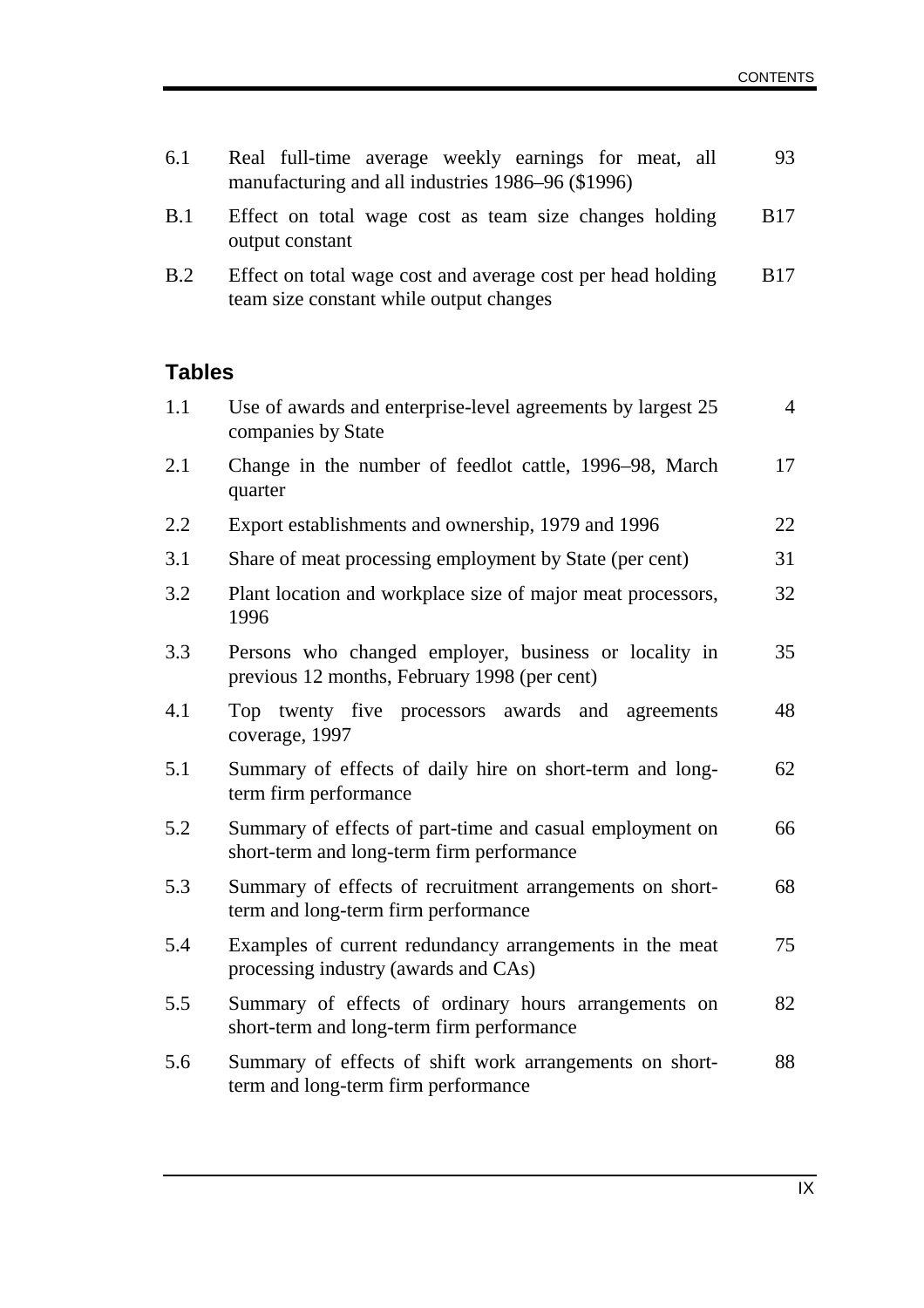| 6.1        | Summary of effects of tallies on a given shift                                                                               | 100         |
|------------|------------------------------------------------------------------------------------------------------------------------------|-------------|
| 6.2        | Comparison of shift allowances (per cent of ordinary rates)                                                                  | 101         |
| 6.3        | Summary of effects of overtime and penalties                                                                                 | 104         |
| 6.4        | Comparison of average workers' compensation premium<br>rates 1997–98 (per cent of payroll)                                   | 109         |
| 6.5        | Direct cost of workers' compensation for meat and meat<br>product manufacturing and all manufacturing, 1992–93 to<br>1996-97 | 110         |
| 7.1        | Summary of effects of internal mobility arrangements on<br>short-term and long-term firm performance                         | 119         |
| 7.2        | Persons in training by occupation, 1995–97, Australia                                                                        | 124         |
| 8.1        | Summary of the nature of change in key work arrangements                                                                     | 141         |
| B.1        | Example of task classification and specification of units of<br>labour in unit tally for slaughter                           | <b>B</b> 4  |
| B.2        | Extract from beef table boning tally (individual)                                                                            | <b>B6</b>   |
| B.3        | Extract from beef boning tally (team on conveyor or rail)                                                                    | B7          |
| B.4        | Piece-rate systems in other industries                                                                                       | <b>B12</b>  |
| B.5        | Varying team size for processing 200 cattle: the effect on<br>total wage cost under the tally                                | <b>B15</b>  |
| <b>B.6</b> | Varying throughput for team size of 15: the effect on<br>average cost per head and total wage cost                           | <b>B</b> 16 |

## **Boxes**

| 3.1 | Attitudes which can impede change                                          | 38  |
|-----|----------------------------------------------------------------------------|-----|
| 4.1 | Negotiating changes to remuneration                                        | 51  |
| 5.1 | Example of a weekly multiple - shift roster                                | 86  |
| 7.1 | Diploma of Meat Management, Victoria University of<br>Technology, Werribee | 126 |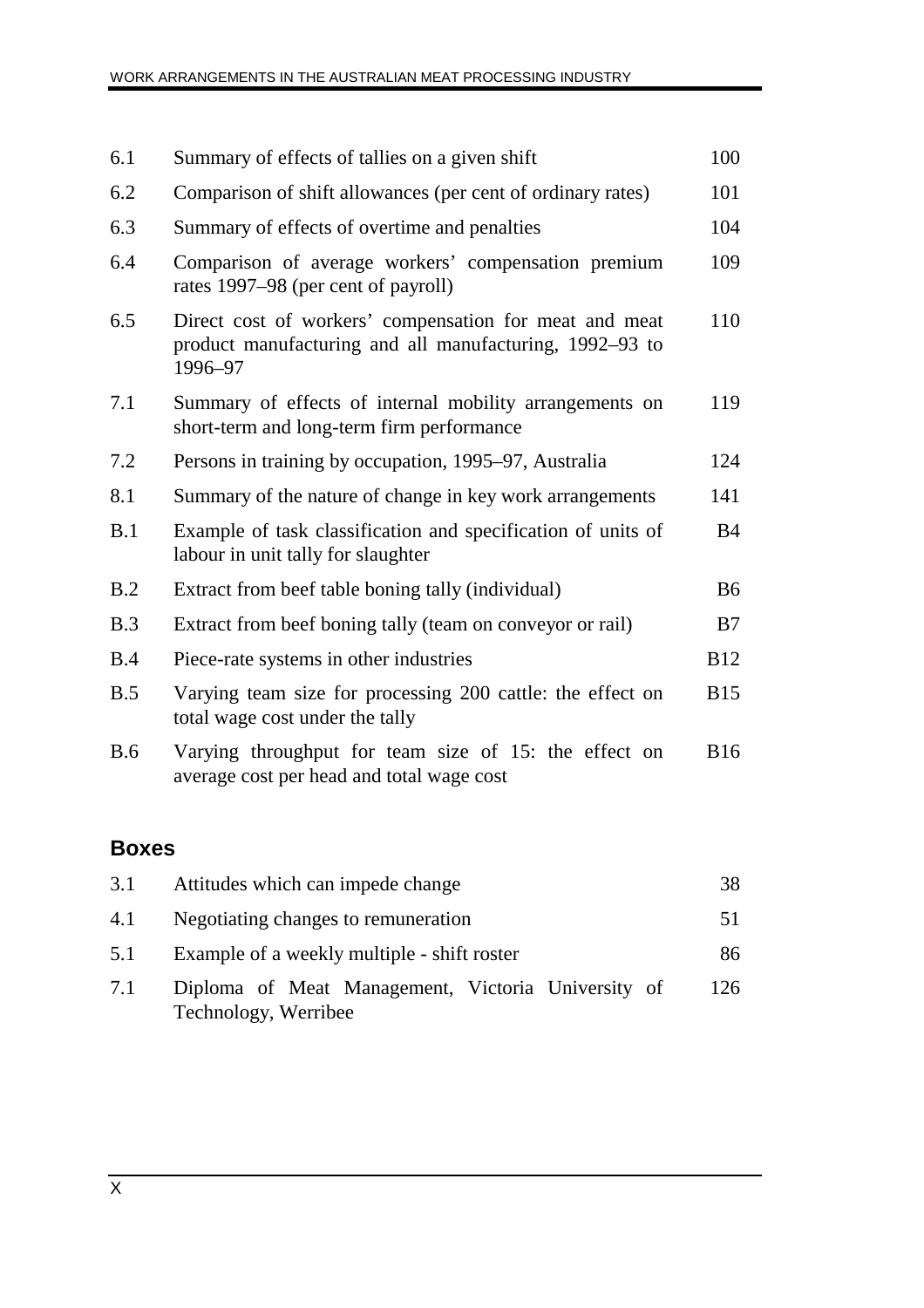# **ABBREVIATIONS**

| <b>AACM</b>   | <b>AACM</b> International Pty. Limited                             |
|---------------|--------------------------------------------------------------------|
| <b>ABARE</b>  | Australian Bureau of Agricultural and Resource Economics           |
| <b>ABS</b>    | <b>Australian Bureau of Statistics</b>                             |
| <b>ACCC</b>   | <b>Australian Competition and Consumer Commission</b>              |
| <b>ACLE</b>   | <b>Australian Council of Livestock Exporters</b>                   |
| <b>ACT</b>    | <b>Australian Capital Territory</b>                                |
| <b>AIRC</b>   | <b>Australian Industrial Relations Commission</b>                  |
| <b>ALFA</b>   | <b>Australian Lot Feeders' Association</b>                         |
| AMC           | <b>Australian Meat Council</b>                                     |
| <b>AMH</b>    | Australia Meat Holdings Ltd.                                       |
| <b>AMIEU</b>  | <b>Australasian Meat Industry Employees Union</b>                  |
| <b>AMLC</b>   | <b>Australian Meat and Livestock Corporation</b>                   |
| <b>ANTA</b>   | <b>Australian National Training Authority</b>                      |
| <b>ANZSIC</b> | Australian and New Zealand Standard Industry Classification        |
| <b>AQIS</b>   | <b>Australian Quarantine and Inspection Service</b>                |
| <b>ASCO</b>   | <b>Australian Standard Classification of Occupations</b>           |
|               | AUS-MEAT Authority for Uniform Specification of Meat and Livestock |
| AWA           | <b>Australian Workplace Agreement</b>                              |
| AWU           | <b>Australian Workers Union</b>                                    |
| <b>BAH</b>    | <b>Booz-Allen and Hamilton</b>                                     |
| <b>BIE</b>    | <b>Bureau of Industry Economics</b>                                |
| <b>CA</b>     | <b>Certified Agreement</b>                                         |
| <b>CES</b>    | <b>Commonwealth Employment Service</b>                             |
| <b>CPI</b>    | <b>Consumer Price Index</b>                                        |
| <b>CPSU</b>   | <b>Community and Public Sector Union</b>                           |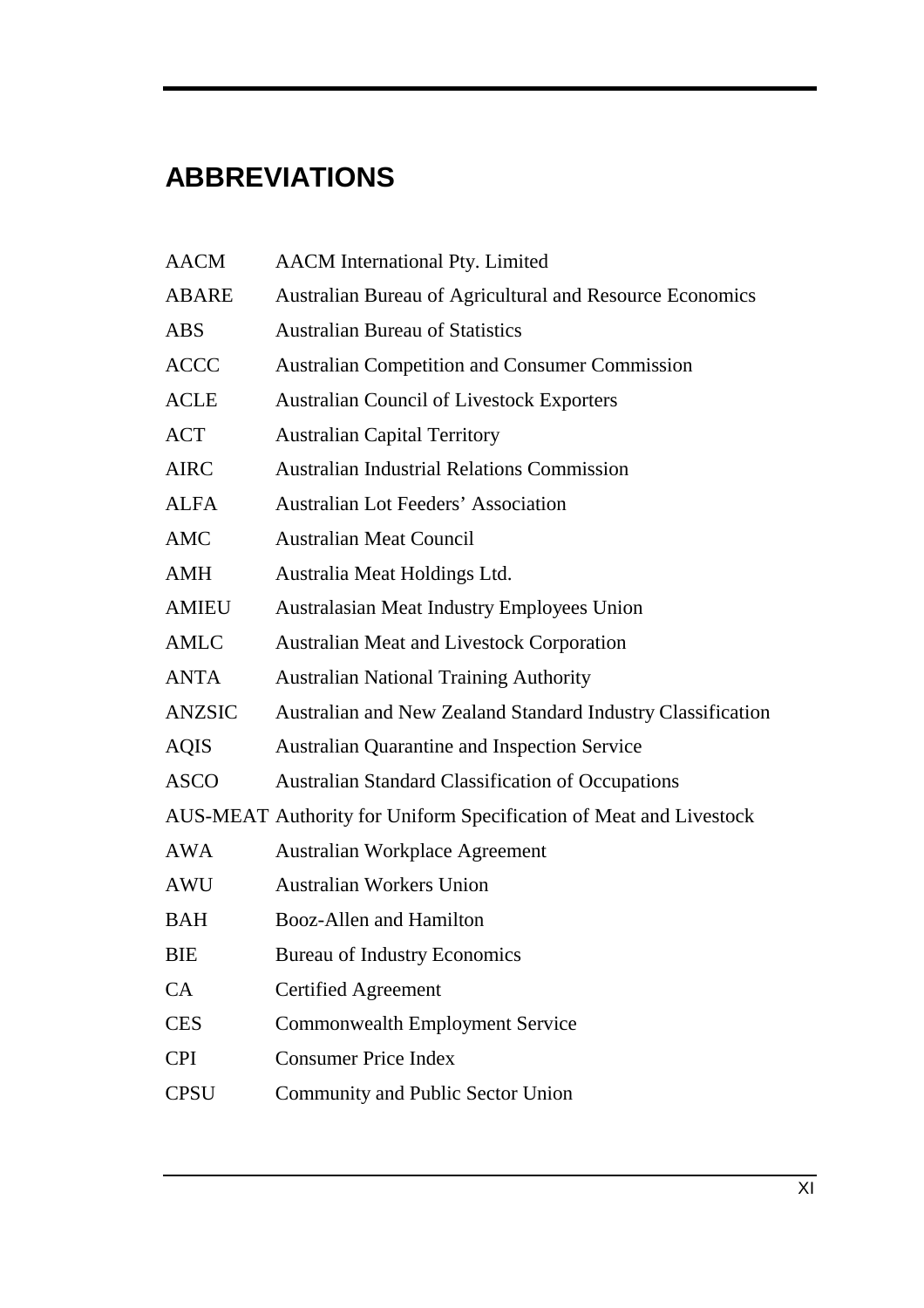|         | DEETYA Department of Employment, Education, Training and Youth |  |  |
|---------|----------------------------------------------------------------|--|--|
| Affairs |                                                                |  |  |

| <b>DFAT</b>    | Department of Foreign Affairs and Trade              |
|----------------|------------------------------------------------------|
| <b>DIR</b>     | Department of Industrial Relations                   |
| <b>DPIE</b>    | Department of Primary Industry and Energy            |
| <b>DWRSB</b>   | Department of Workplace Relations and Small Business |
| <b>EFA</b>     | <b>Enterprise Flexibility Agreement</b>              |
| <b>FMIA</b>    | Federal Meat Industry Award 1981                     |
| <b>FMIPA</b>   | Federal Meat Industry (Processing) Award 1996        |
| <b>HACCP</b>   | <b>Hazard Analysis Critical Control Point</b>        |
| <b>HRM</b>     | Human resources management                           |
| <b>IAC</b>     | <b>Industries Assistance Commission</b>              |
| IC             | <b>Industry Commission</b>                           |
| <b>ILO</b>     | <b>International Labour Organisation</b>             |
| IR             | <b>Industrial relations</b>                          |
| kg             | Kilograms                                            |
| <b>KPI</b>     | Key performance indicators                           |
| kt             | Kilotons                                             |
| <b>LIFO</b>    | Last in first out                                    |
| <b>LDG</b>     | Leadership Development Group                         |
| <b>MATFA</b>   | Meat and Allied Trades Federation of Australia       |
| <b>MIC</b>     | <b>Meat Industry Council</b>                         |
| <b>MICC</b>    | <b>Meat Industry Consultative Council</b>            |
| <b>MINTRAC</b> | (National) Meat Industry Training Advisory Council   |
| <b>MRC</b>     | <b>Meat Research Corporation</b>                     |
| <b>NEDO</b>    | National Economic Development Office                 |
| <b>NMA</b>     | <b>National Meat Association</b>                     |
| <b>NOHSC</b>   | National Occupational Health and Safety Commission   |
| <b>NSW</b>     | <b>New South Wales</b>                               |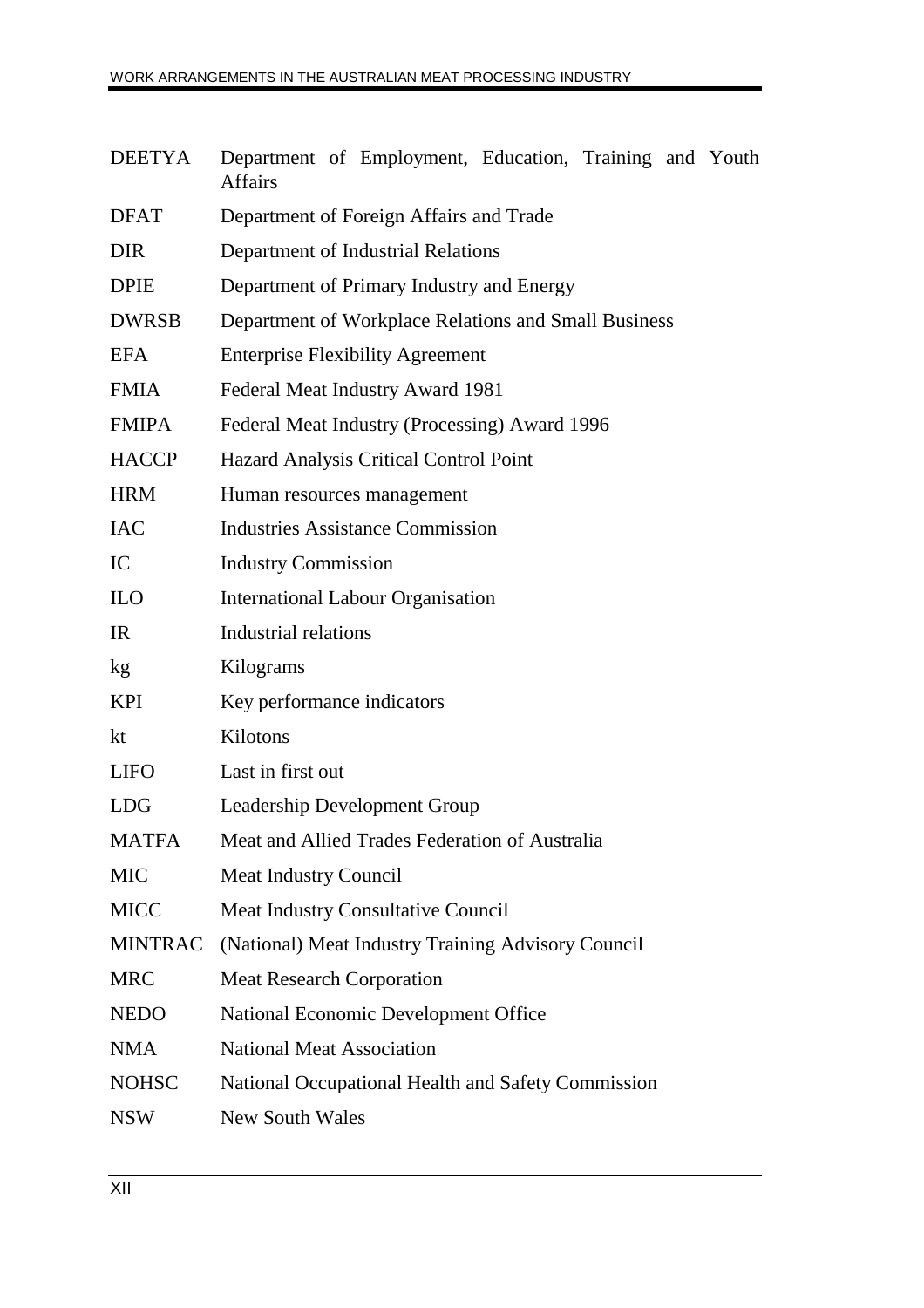| <b>NT</b>       | Northern Territory                                    |
|-----------------|-------------------------------------------------------|
| <b>OEA</b>      | Office of the Employment Advocate                     |
| <b>OECD</b>     | Organisation for Economic Cooperation and Development |
| OH&S            | Occupational health and safety                        |
| PC              | <b>Productivity Commission</b>                        |
| PIT             | Process Improvement Team                              |
| QA              | <b>Quality assurance</b>                              |
| QAC             | Queensland Abattoir Corporation                       |
| QLD             | Queensland                                            |
| <b>RDO</b>      | Rostered day off                                      |
| <b>RMAC</b>     | <b>Red Meat Advisory Council</b>                      |
| <b>SA</b>       | South Australia                                       |
| <b>TAFE</b>     | <b>Technical and Further Education</b>                |
| <b>TAS</b>      | Tasmania                                              |
| <b>TPA</b>      | <b>Trade Practices Act 1974</b>                       |
| UK              | <b>United Kingdom</b>                                 |
| US <sub>1</sub> | <b>United States of America</b>                       |
| <b>VET</b>      | <b>Vocational Education and Training</b>              |
| <b>VIC</b>      | Victoria                                              |
| <b>WA</b>       | Western Australia                                     |
| <b>WRA</b>      | (Federal) Workplace Relations Act 1996                |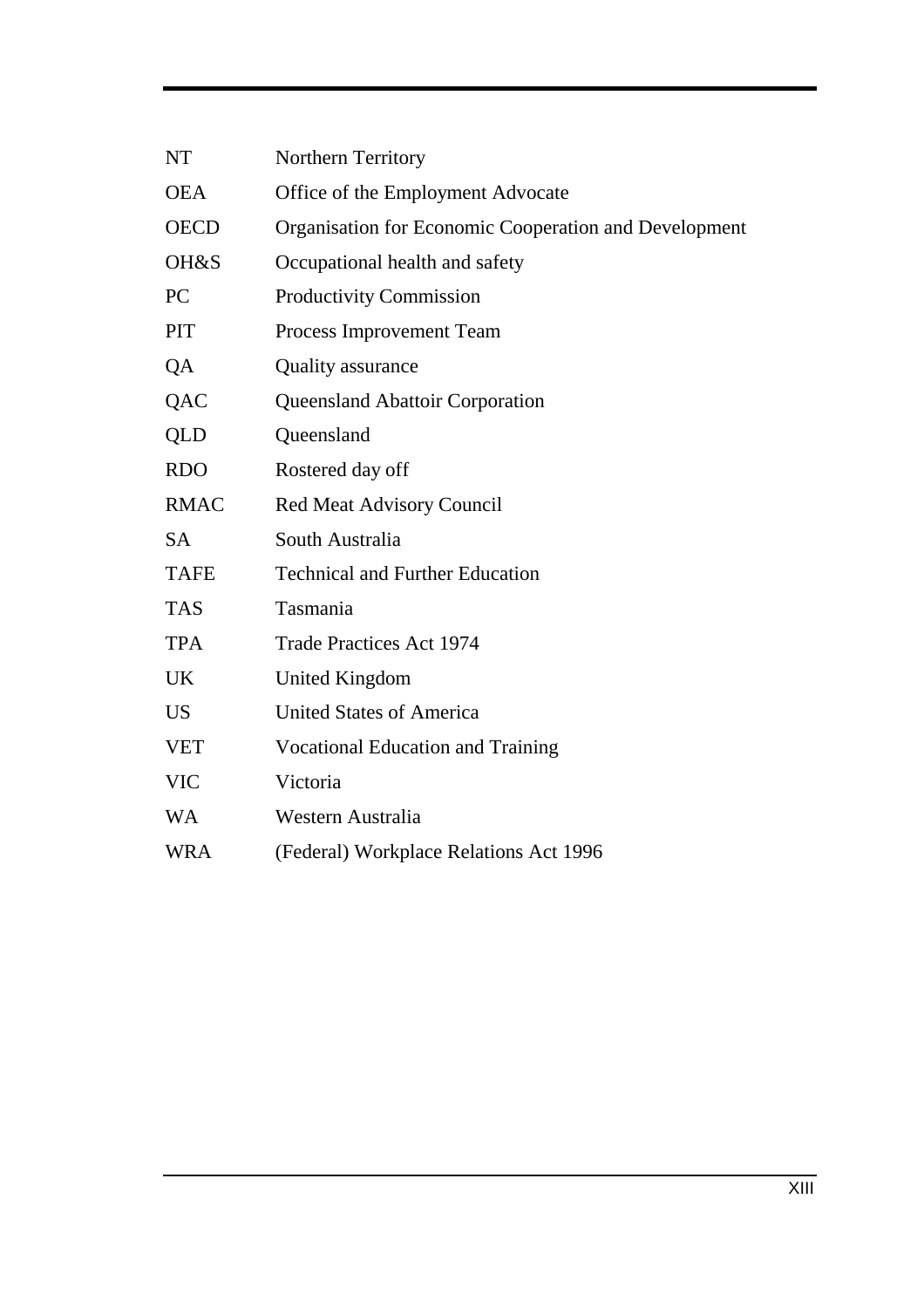# **GLOSSARY**

| Abattoir                   | Animal slaughterhouse. Further preparation of<br>meat products may also be carried out at the same<br>site.                                                    |
|----------------------------|----------------------------------------------------------------------------------------------------------------------------------------------------------------|
| Absenteeism                | Absence from work which has not been approved<br>of in advance.                                                                                                |
| Award                      | A legally enforceable determination containing the<br>terms and conditions of employment certified by<br>an industrial tribunal at the Federal or State level. |
| Award simplification       | Removal of all except 20 allowable matters from<br>all Commonwealth awards by 31 June 1998, after<br>which awards operate as safety nets only.                 |
| Casual employee            | An employee engaged on a daily basis without<br>explicit commitment by the employer,<br><b>or</b><br>employee, on the period of engagement.                    |
| <b>Certified Agreement</b> | A collective enterprise agreement which has been<br>certified by the AIRC.                                                                                     |
| Custom and practice        | Informal, typically unwritten,<br>historically<br>developed and mutually agreed codes of conduct<br>which are used to govern how work is performed.            |
| Daily hire                 | Contract of employment which is technically<br>'terminated' at the end of each working day, but is<br>otherwise ongoing in nature.                             |
| Enterprise agreement       | An agreement at a workplace between the<br>employer and employees (or their representatives)<br>on terms and conditions of employment.                         |
| Enterprise bargaining      | Negotiations carried out between employer and<br>employees (or their representatives) to formulate<br>an agreement on pay and working conditions.              |
| Feedlot                    | Establishment specialising in the intensive grain<br>feeding of livestock, usually cattle, prior to<br>slaughter.                                              |
| Internal labour mobility   | Ability of employees to transfer between tasks at a                                                                                                            |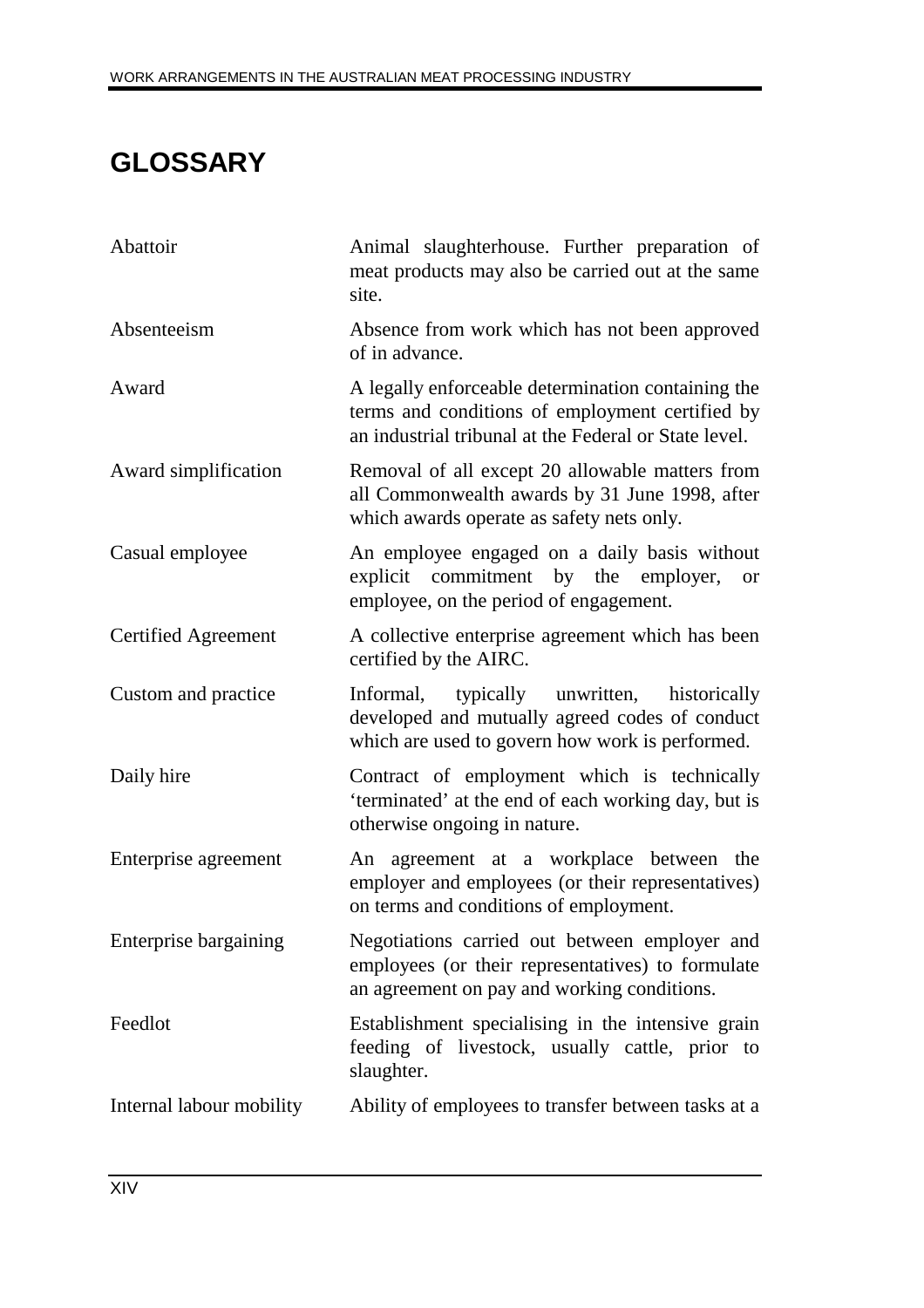workplace.

| On-costs           | Direct costs associated with the employment of<br>labour excluding wages and other remuneration.                                                                                                                                                                                                                    |
|--------------------|---------------------------------------------------------------------------------------------------------------------------------------------------------------------------------------------------------------------------------------------------------------------------------------------------------------------|
| Parent award       | Award on which an enterprise agreement is based.                                                                                                                                                                                                                                                                    |
| Part-time employee | Employee who works less than the standard hours<br>of work.                                                                                                                                                                                                                                                         |
| Permanent employee | An employee engaged on a continuing basis.                                                                                                                                                                                                                                                                          |
| Seasonality        | The influence of climatic conditions on livestock<br>turnoff.                                                                                                                                                                                                                                                       |
| Seniority          | The gaining of benefits, such as promotion, based<br>on length of service.                                                                                                                                                                                                                                          |
| Site agreement     | Written but unregistered agreement regulating<br>work arrangements.                                                                                                                                                                                                                                                 |
| Stepping-up        | The practice of temporarily promoting workers to<br>a higher skill or occupational level.                                                                                                                                                                                                                           |
| Tally              | Piecework payment system for slaughter, boning<br>and slicing.                                                                                                                                                                                                                                                      |
| Turnoff rate       | The ratio of livestock slaughtered to total<br>livestock numbers.                                                                                                                                                                                                                                                   |
| Union preference   | Practice of employing union members over non<br>members.                                                                                                                                                                                                                                                            |
| Value added        | The difference between the value of an industry's<br>output and the cost of the inputs of raw materials,<br>components or services bought in to produce that<br>output. In this report, value added is calculated by<br>summing wages and salaries, gross operating<br>surplus, commodity taxes and indirect taxes. |
| Weekly hire        | Permanent contract of employment with payment<br>and work hours calculated on a weekly basis.                                                                                                                                                                                                                       |
| Work arrangement   | The way in which work is performed and the<br>conditions attached to that work.                                                                                                                                                                                                                                     |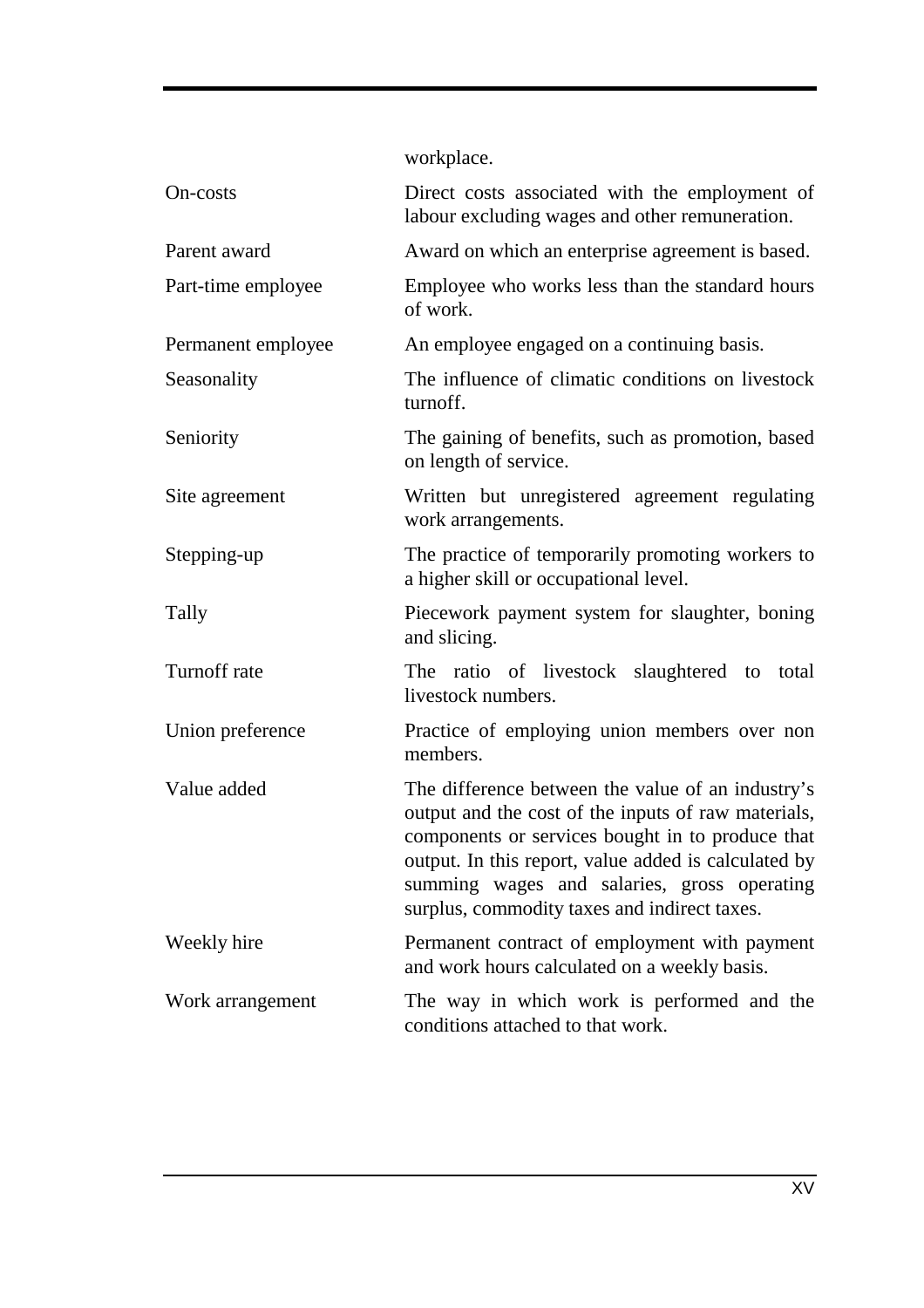# **KEY FINDINGS**

- Significant changes in work arrangements have occurred in the past few years. Although concentrated among large, export oriented plants, changes have occurred in all segments of the industry.
- Greater competition, both internationally and domestically, is the major factor driving change. Changes in industrial relations legislation have facilitated improved work arrangements by providing a framework for bargaining at the workplace.
- There has also been a decline in the seasonal nature of the industry, allowing employment to become more permanent, compared with traditional 'daily hire at the gate'.
- The most important change in work arrangements has been a move away from the highly prescriptive **tally systems** in Federal and State industry awards. These are complex piecework payment systems based on inputs (number of head for slaughter tallies and weights for boning tallies). They distort incentives to increase throughput (yield), as unit wage costs increase once specified throughput levels are exceeded, and have been a source of friction in the workplace.
- It appears that the tally systems prescribed in industry awards are no longer widely used. Increasingly, firms are basing remuneration on time worked and/or modified incentive payment systems. However, many firms — particularly the smaller ones still operate tally systems that continue to constrain performance.
- A range of **penalties and allowances** exaggerate the effects of input-based incentive systems. For example, shift penalties are applied on base rates of pay, which are then compounded by tally premiums. However, there are examples of enterprise agreements where penalties and allowances have been rolled into annualised pay.
- Award restrictions on **ordinary hours** mean that increasing the range and number of hours worked can involve significant overtime penalties. In many enterprise agreements, ordinary hours of work have now been expanded.
- **Seniority** traditionally determined hiring, firing, and promotion protocols, impeding management's ability to deploy workers according to ability. It remains an issue in some enterprises, although it is becoming less significant.
- An emphasis on **training** has not been a feature of this industry. However, it is getting more attention as seniority and daily hire practices become less common, and employment becomes more permanent.
- While there has been significant change in the industry, further improvements will be needed if the industry is to meet the challenge of increasingly competitive international markets.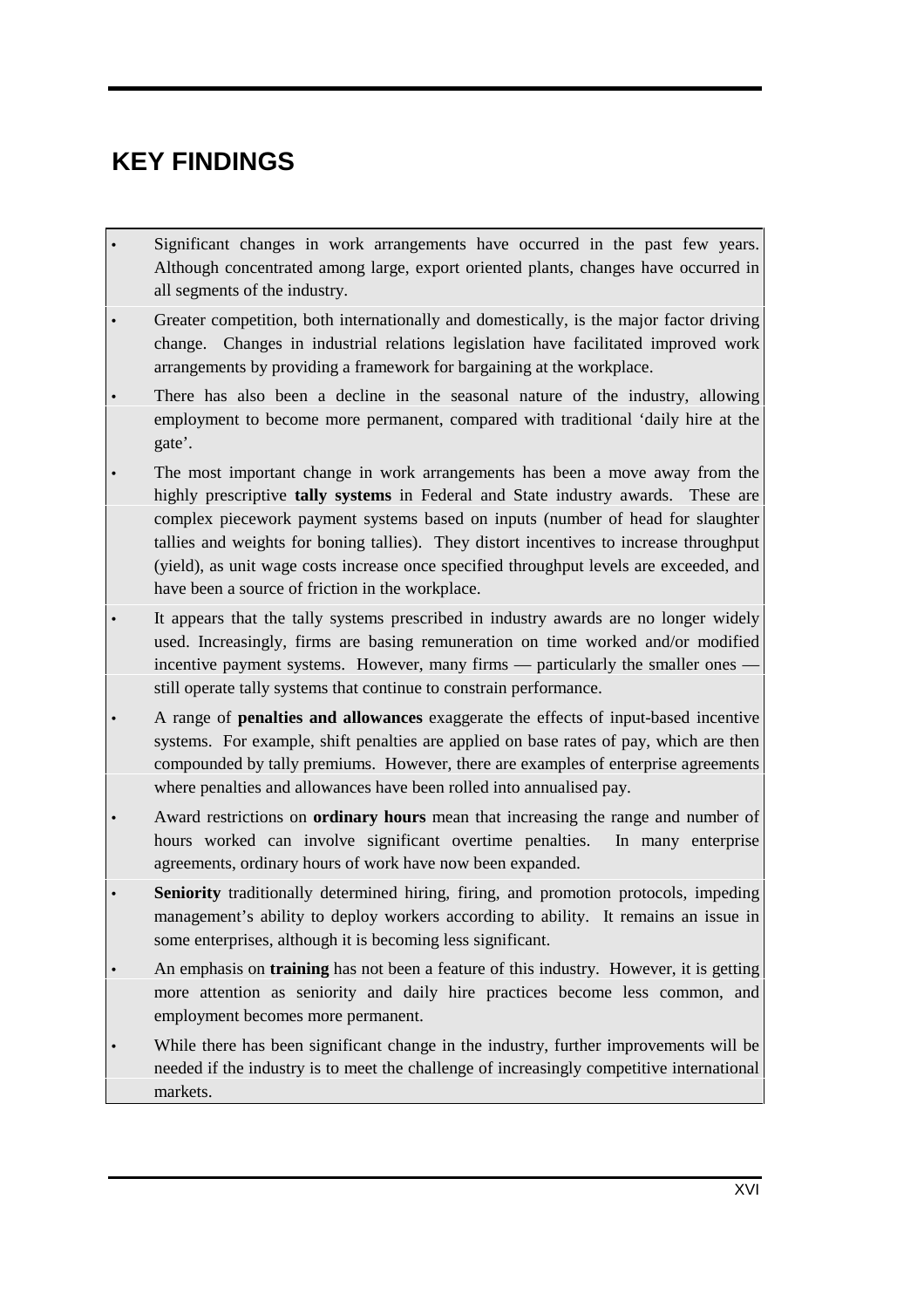# **OVERVIEW**

## **The historical perspective**

Historically, Australian meat processors were insulated from competitive pressures on the international market. This related to natural advantage (reflected in low livestock costs and a disease-free cattle herd) and trade policies overseas, which typically involved country-specific import quotas. On the domestic market, Australians had a strong preference for red meat over other forms of protein such as white meat and legumes. Among other things, this meant that managers faced little incentive to pursue strategies aimed at productivity improvement or cost minimisation. Increased costs of production could in part be passed on in the form of higher prices.

Over time, competition at all stages in the production chain has increased. Of particular significance in the 1990s has been increased competition in international product markets. Trade barriers have fallen and sources of supply have expanded. Per capita consumption of red meats has declined in all developed countries over the past 20 years, placing further pressure on all parts of the production chain.

These and other factors have increased the incentive to improve efficiency. In turn, this has put pressure on all parts of the meat processing industry including the industry's work arrangements. This study focuses on issues directly related to work arrangements. It is not a study of all aspects of the meat processing industry. Work arrangements are defined to include the way in which work is performed and the conditions attached to that work.

### **The importance of work arrangements in meat processing**

Meat processing is a significant manufacturing activity in Australia. In 1996, 27 500 people were employed in the industry, and meat was Australia's seventh largest export commodity. Work arrangements are important because labour accounts for around one-half of the total cost of meat processing (excluding livestock). Labour is also the major element of production over which managers have some control in the short-term.

Historically, when competitive pressures were lower, inefficient work arrangements were introduced and maintained in an environment where it was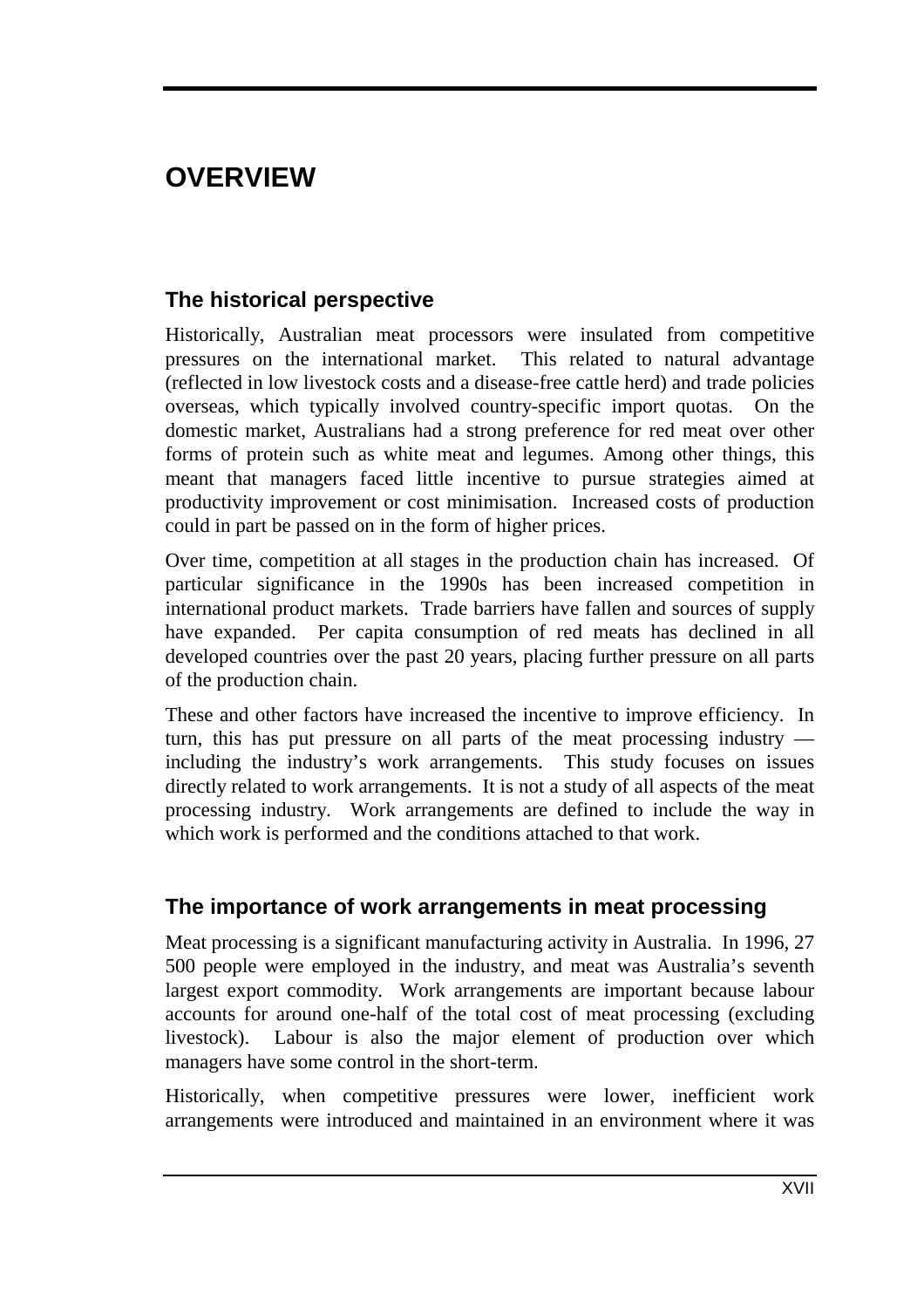possible to pass on higher costs to consumers. With greater competition came an awareness that the industry needed to increase both labour and capital productivity, and keep costs down. Several studies in the early 1990s found that the Australian industry was internationally competitive mainly because of lower livestock costs — reflecting a comparative advantage in the farming of livestock. These studies also found that in the manufacturing component, labour costs were higher and productivity lower than our overseas competitors.

Changes in other parts of the meat production chain have reinforced the impetus from competition to change work arrangements in meat processing. For example, the impact of seasonality in the supply of livestock has been reduced for some processors by the use of feedlots, improvements in road transport, better animal husbandry and the live export trade. In the expectation of a more constant supply of livestock year round (which allows greater use of plant capacity), some processors now guarantee annual incomes for their workforce, and the use of daily 'hire at the gate' as a means of employing labour has all but disappeared. A form of daily hire nevertheless still forms part of the major Federal award and many agreements, and 'shortage of livestock' provisions in the case of the main NSW awards. In the main Federal award daily hire attracts a 10 per cent premium over weekly hire rates.

## **The benefits from changing work arrangements**

These trends in other parts of the meat production chain appear to have resulted in an understanding on the part of some managers and employees in the industry of the need for change in work arrangements. In these cases, recognition that all parties can benefit has been important to the success of negotiations for change. While progress has been slow — in some cases involving bitter and protracted industrial disputes — changes to work arrangements which have contributed to improved performance at the firm level have occurred in some parts of the industry over the past few years.

The Commission was not able to quantify precisely the benefits of changing work arrangements at the firm level. In some cases, managers attributed lower unit costs of production to changed work arrangements (and improved workplace relations), but generally argued that it was not possible to isolate and quantify the effects of specific work arrangements on firm performance. However, the benefits were described qualitatively in terms of improved productivity, and in some cases an improved workplace culture which meant less disputation. For employees, the benefits included greater security of income, sometimes higher income overall (albeit for a longer actual working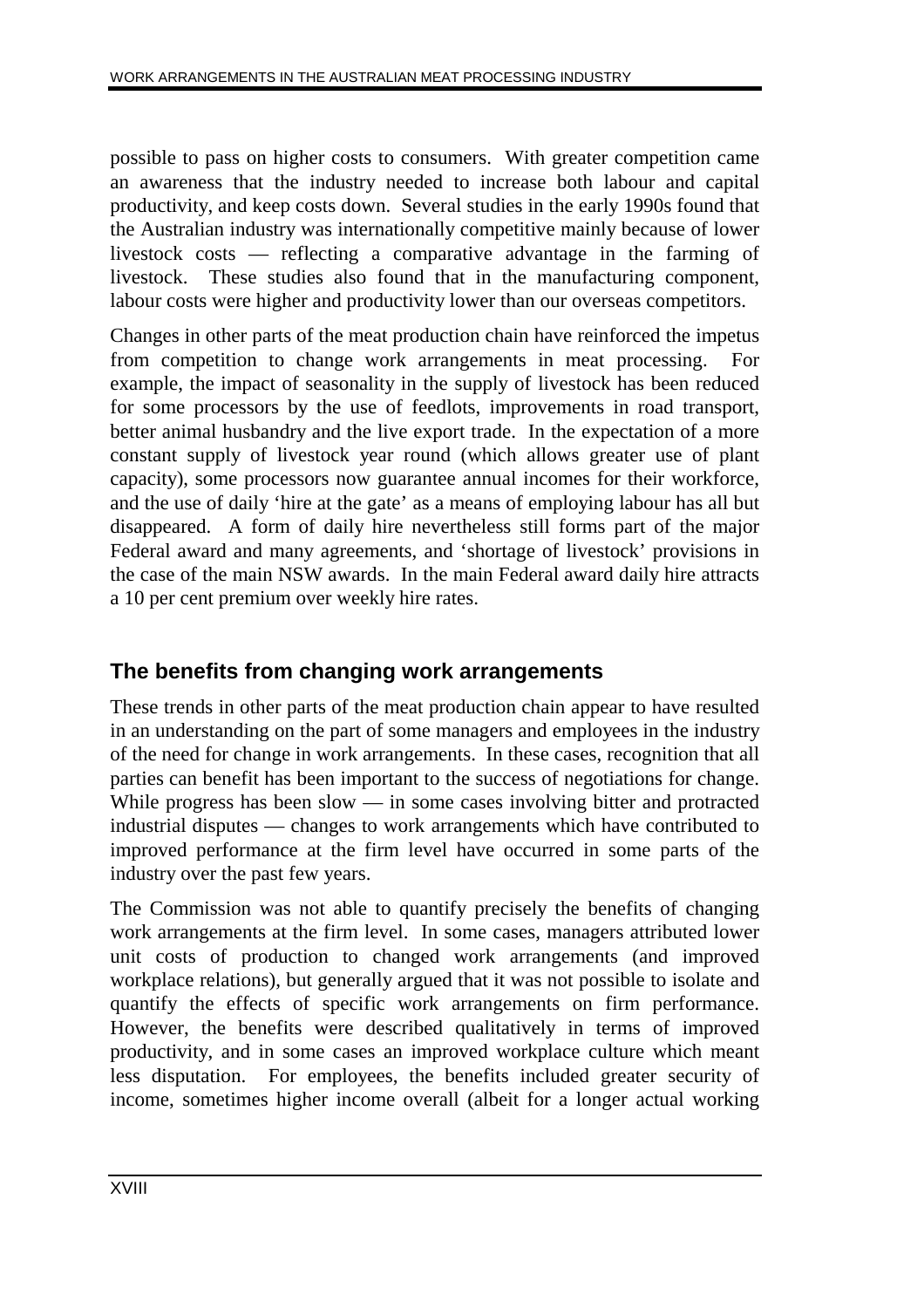week closer to community norms), and improved training and career structures. In cases where change has occurred, there was a perception that improved workplace relations had been integral to this process.

## **This study**

The major objectives of this study are to:

- describe the current state of work arrangements and their relationships to firm performance in the meat processing industry;
- identify recent changes in work arrangements in the industry; and
- assess any impediments to workplace change which, if addressed, could further enhance performance in this industry.

The study relied on a range of research methods, including reviews of previous studies, examination of industry awards and registered Certified Agreements, and consultation with interested parties. Detailed discussions were also held with five meat processors, collectively accounting for around 20 per cent of national output and around 27 per cent of exports. A 'Work-in-Progress' document was disseminated to around 50 interested parties, seeking feedback prior to the finalisation of this report.

In this study, work arrangements are classified in terms of their impact on labour flexibility in five areas:

- the size and composition of the workforce (includes work arrangements such as the use of daily hire and seniority in selection and promotion);
- hours of work and rosters (includes work arrangements such as the number of hours worked and provisions regarding ordinary hours and shift work);
- remuneration and on-costs (includes work arrangements such as the tally and other penalties and allowances);
- functions, tasks, and skills (includes work arrangements related to multiskilling and training); and
- general procedures (includes work arrangements related to communication and consultation mechanisms).

In turn, particular work arrangements are then examined in terms of their effects on several partial indicators of performance — labour productivity (number of carcasses per slaughterfloor worker per hour); unit labour costs (cost per slaughterfloor worker (including on-costs) per head and/or cost per kilogram); reliability (time lost to industrial disputes and timeliness of delivery); and product quality (macro and micro hygiene measures; customer satisfaction).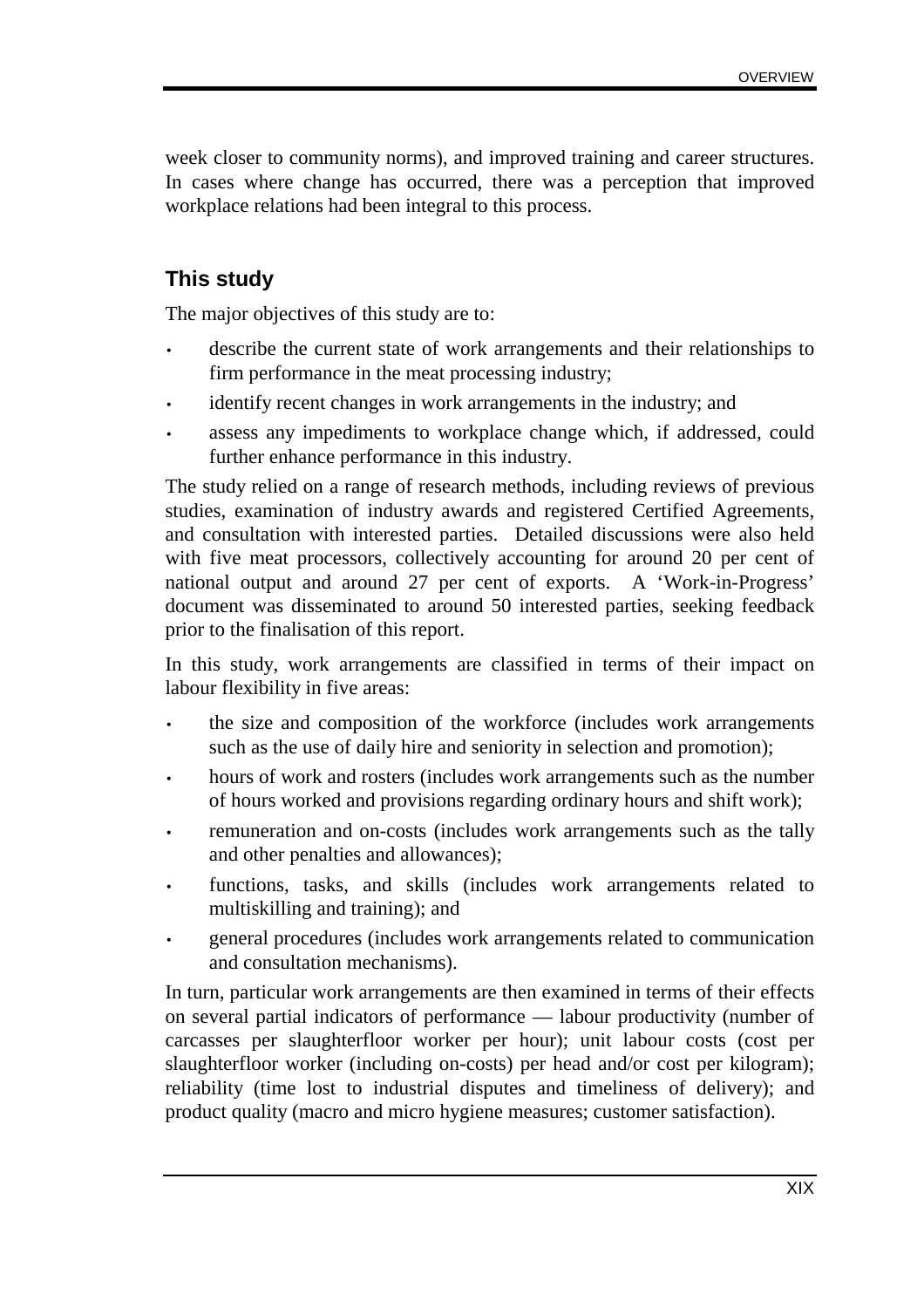Work arrangements can influence these indicators on a given shift, but also in a 'dynamic' sense — in terms of the number of people employed, who is employed, when they are employed and for how long. Where appropriate, the study also considers these impacts.

### **The nature of changes in work arrangements**

To assess the effects of changes in work arrangements, it was first necessary to consider the impact of key work arrangements as they applied in the late 1980s and early 1990s. Traditionally, the major work arrangements identified as impeding firm performance included:

- the tally system;
- penalties and allowances;
- ordinary hours; and
- seniority.

In some cases, these work arrangements interact, exacerbating their individual effects and increasing unit wage costs more than the sum of each separate work arrangement would suggest. For example, penalties and allowances compound the effect of tallies, which in turn compound the effect of the 10 per cent premium for daily hire where it applies.

However, there are examples of firms that have successfully implemented enterprise level agreements which incorporate significant departures from award conditions in each of these important areas. The evidence gathered suggests that change tended to occur first in larger, export oriented plants. However, there are also examples of small to medium sized firms which have implemented modified work arrangements in recent times.

Managers at some firms indicated that while the changes thus far represented significant progress, they were not yet where they would like to be. They anticipated further changes in subsequent enterprise agreements. For example, management at one firm indicated that they would be seeking to introduce further changes in remuneration, which might include elements such as a profit share scheme.

### **Tallies**

The key work arrangements regarding remuneration have traditionally been tallies for slaughtering, boning and slicing, and the associated penalty rates and allowances related to characteristics of the livestock.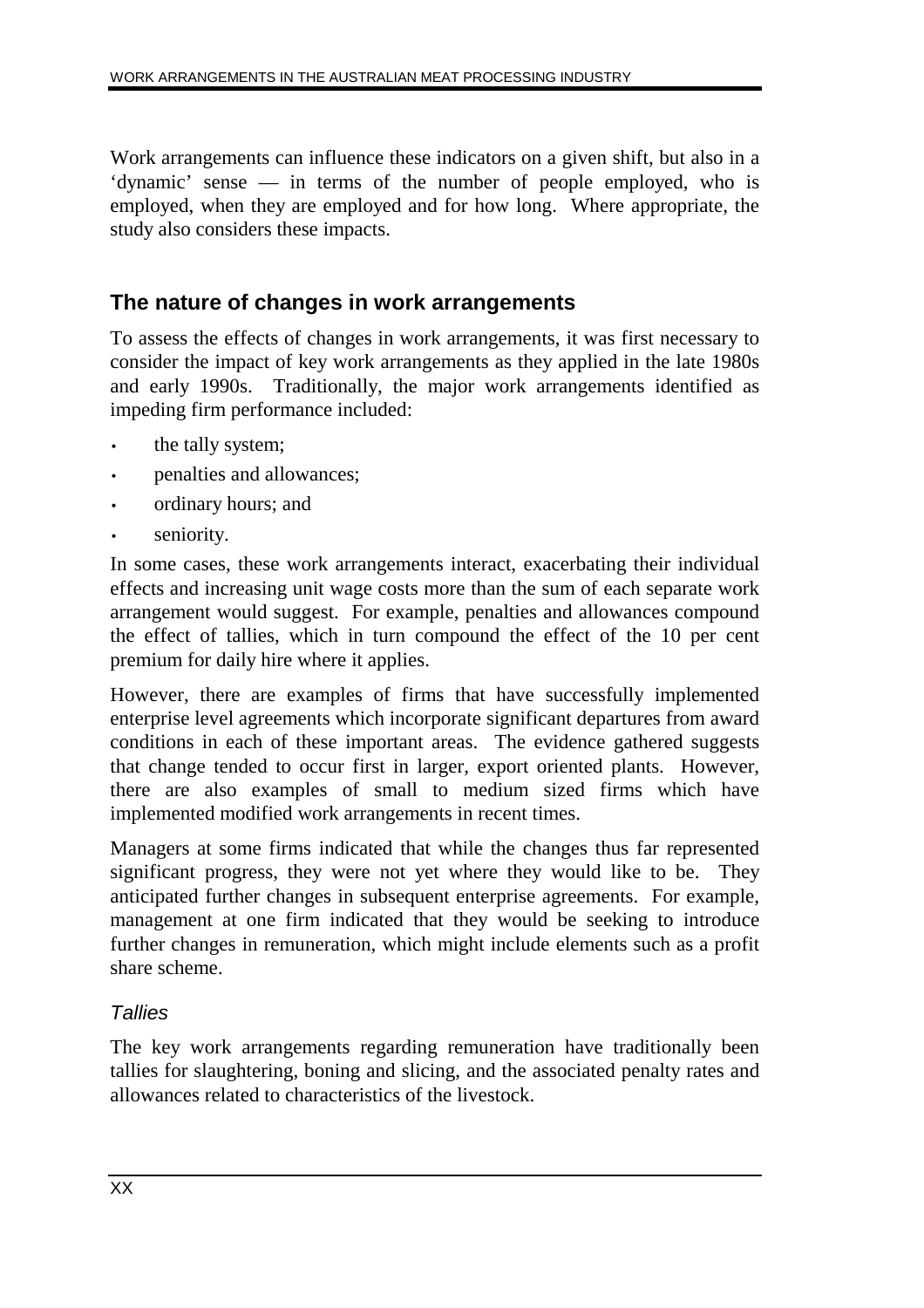Tallies are a form of incentive payment system — a team-based, piece-rate system based on the number of head processed. However, the effect of tallies as prescribed in the major industry awards is to increase unit wage costs once output exceeds minimum and maximum tally levels. In addition, their application in practice introduces a number of incentives that may (in conjunction with other factors) limit throughput both on a given shift and overall. In turn, this can lead to significant under-utilisation of capital, thus reducing capital productivity.

#### Box 1: Tallies as prescribed in industry awards

The major industry awards all contain tallies for slaughtering and boning and slicing. In the case of the *Federal Meat Industry (Processing) Award* 1996, the tally provisions go for over 50 pages, and the high level of prescriptiveness has not changed over time. This award contains unit tallies which are calculated according to a formula which takes into account the number, size and condition of animals, the size of a work team, and a prescribed amount of labour input per head. Under the *Federal Meat Industry (Processing) Award* 1996, tally employees are engaged on the basis of daily hire and are therefore entitled to a 10 per cent loading over the regular daily rate. Key elements of unit tallies are:

- the fixed 'units of labour required per 100 head' that is, the assignment of a set amount of labour to each specified task;
- the formula determining minimum tally and associated team size (minimum tally is calculated as 100 x the number of team members, divided by the number of units of labour per 100 head);
- the penalty payments associated with cattle processed above minimum and maximum tally (per unit increases above minimum and maximum tally are 25 per cent and 37.5 per cent respectively); and
- penalty payments associated with different cattle sizes for example, bulls above a certain weight count as two head for tally purposes.

Source: See appendix B.

Previous studies found tallies had numerous deleterious effects, including being responsible for high levels of industrial disputation and contributing to poor workplace relations. Further, they were found to restrict incentives to invest in new technology and were complex and costly to administer. Many managers argued that any improvements in technology over time had simply resulted in shorter working hours for employees rather than improvements in overall firm performance.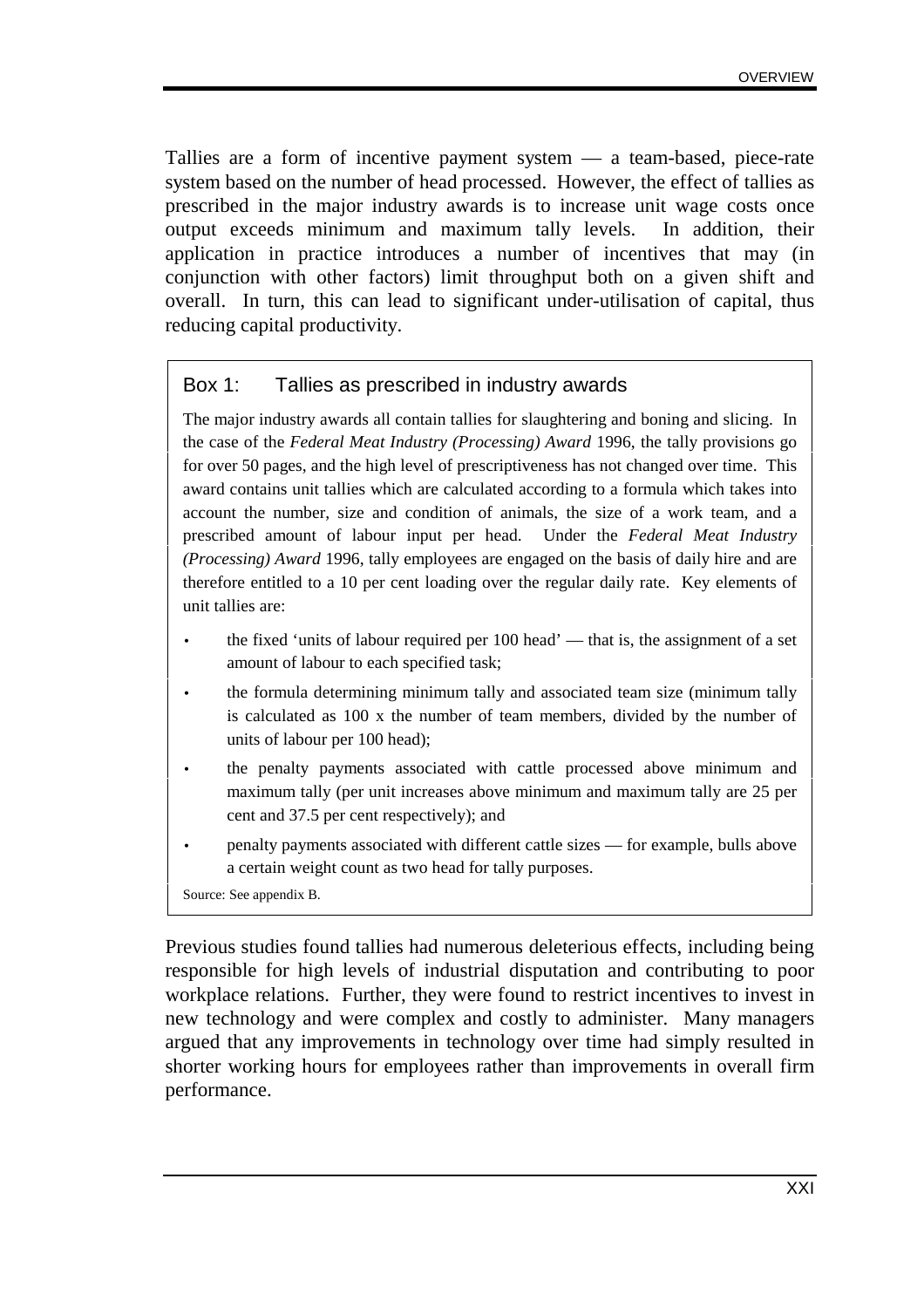The Commission found that a move away from the tally systems *as prescribed in the major industry awards* was the major trend in remuneration in meat processing in the past few years. The changes have taken different forms. Some firms have retained a form of the tally system, but have simplified it relative to the prescriptive award provisions. Other firms have developed firmspecific agreements with different forms of incentive payment systems with, in some cases, payment based on output. There are also examples of firm-specific agreements which contain remuneration systems which are time-based.

A move away from the use of tallies as prescribed appears to have occurred first in the larger export oriented firms. However, change in remuneration systems is not restricted to this segment of the industry. Many smaller firms also appear to have negotiated changes in tally provisions — including examples where payment is on the basis of time worked. Sometimes these arrangements take the form of registered agreements, but, particularly for smaller firms, many are informal.

While the use of prescribed tally provisions appears to have declined significantly, the existence of these award provisions can be an important issue in the negotiation of Certified Agreements, as they are the basis against which 'no disadvantage' is assessed. The Australian Industrial Relations Commission is required to assess 'no disadvantage' (comparing the proposed Certified Agreement to the relevant award). For all Certified Agreements — whether first, second, or third generation — the industry award is the relevant benchmark against which 'no disadvantage' is measured.

### Penalties and allowances

Penalties for overtime and shifts, and other allowances based on livestock characteristics, are included in the industry awards. For example, for tally purposes, bulls are counted as two head. The application of these penalties and allowances compounds the effects of tallies. The overall effect is that the unit cost of livestock processed beyond maximum tally on a given night shift, could exceed the unit cost of processing up to minimum tally on day shift by nearly 80 per cent.

Second shifts have accordingly not been a feature of the meat processing industry. Shift penalties, compounding the effects of tally premiums, were identified as a major factor which made it less profitable for firms to run second shifts.

In cases where firms have opted for time-based work payment, penalty payments and overtime have been simplified, with many of them being rolled in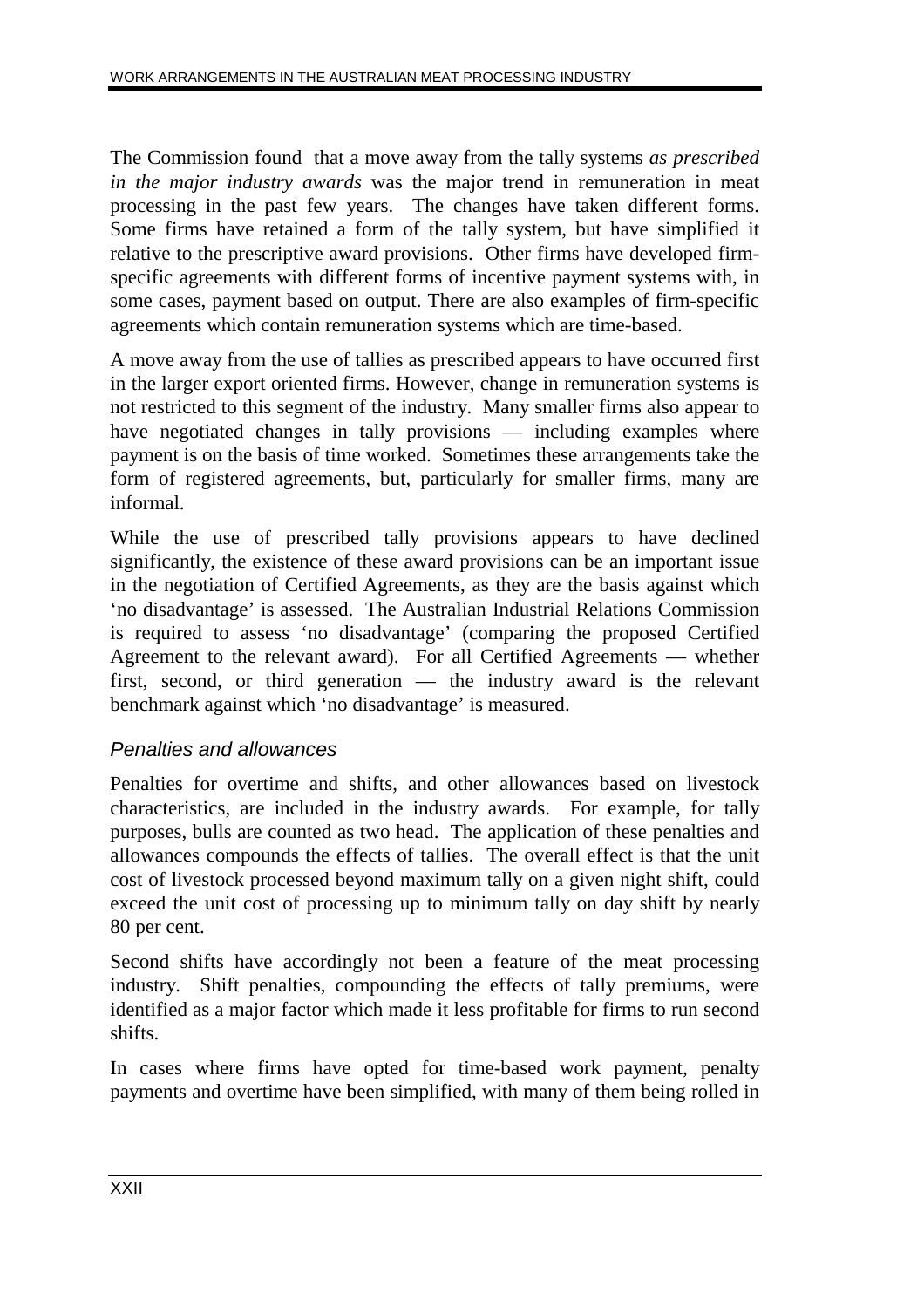to the basic payment. In some cases, where a shift penalty remains, it has been reduced.

#### Ordinary hours

The important work arrangements which affect the number of hours worked relate to ordinary hours of work (as specified in awards or agreements), provisions regarding shiftwork, and the application of tallies. In the late 1980s/early 1990s, ordinary hours were worked in a single daytime shift of anywhere between four and seven hours duration — the time it took to reach maximum tally. This meant that many slaughterfloor employees were working a very short week by most industry standards.

Ordinary hours of work are prescribed in the major industry awards. In the *Federal Meat Industry (Processing) Award* 1996 they are 6am to 8pm, Monday to Friday. Although the awards typically include provisions for shiftwork, there is no possibility of running a second shift under the awards without paying significant shift penalties.

In some cases, the spread of hours classed as ordinary has increased relative to those prescribed in the awards — which has the effect of making it less costly to work more hours without overtime penalties. As well, there are examples of enterprise agreements where shift penalties have either been reduced or, in some cases, removed, again making it less costly to run second shifts.

### Training and consultative mechanisms

Historically, industry characteristics such as seasonality and seniority-based promotion meant that there was little incentive for employers or employees to undertake training, or to develop mechanisms for consultation.

Some of the changes that have occurred during the past several years have encouraged and required additional training of employees — in particular, these include the trend toward greater permanence in employment and the implementation of quality assurance systems. Typically, where enterprise agreements have been implemented, formal consultative mechanisms have been activated and have persisted after implementation of the agreement.

Other changes have included:

• increased employee responsibility for production processes and quality assurance — including, in some cases, for meat inspection procedures (with the associated need for training); and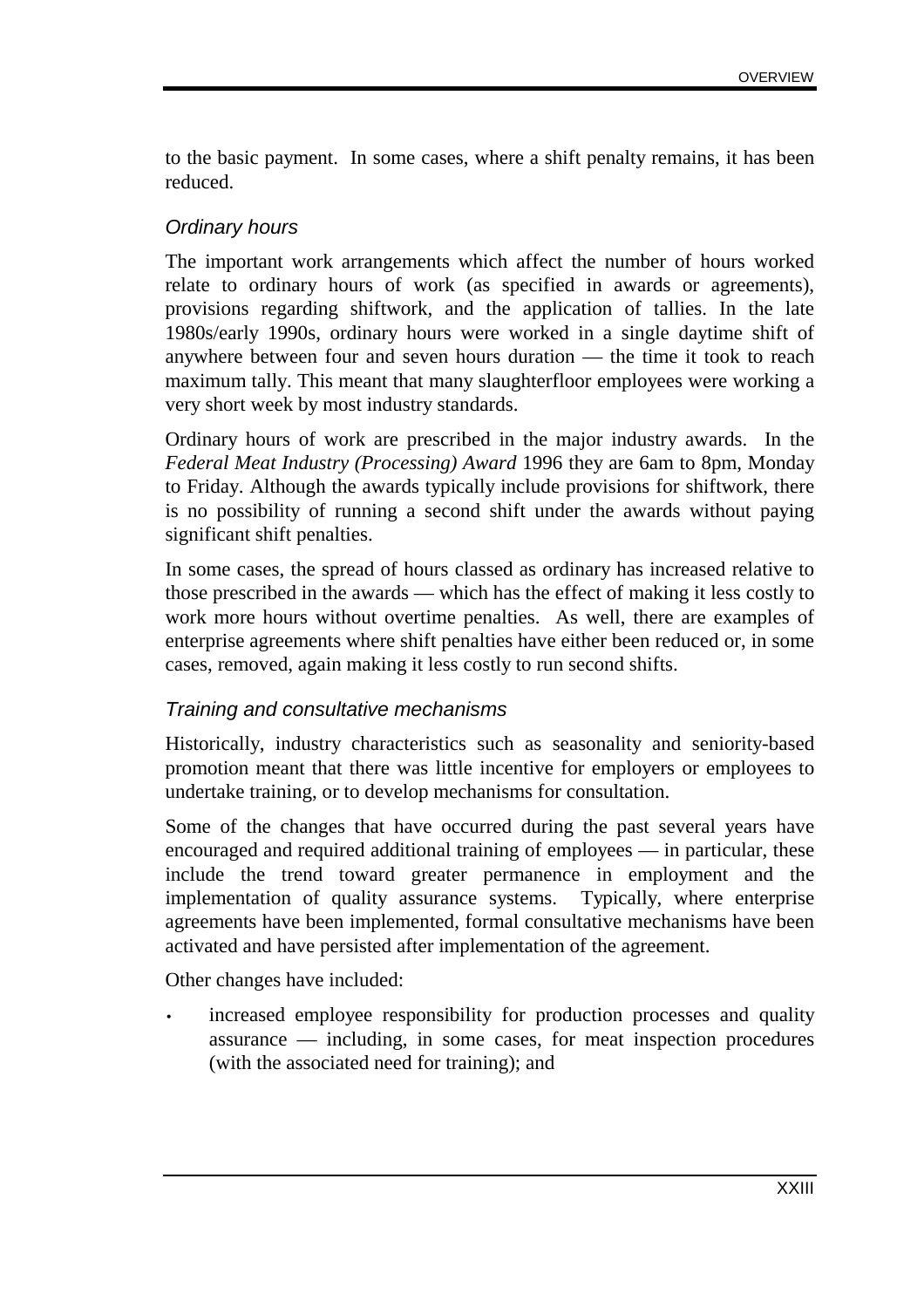• recognition of the need for formal, competency-based training programs which have been progressed through the establishment of the (National) Meat Industry Training Advisory Council Ltd (MINTRAC).

| Work<br>arrangement        | Old approach                                                                                                                              | Some changes                                                                                                                                                                                                                                                                 |
|----------------------------|-------------------------------------------------------------------------------------------------------------------------------------------|------------------------------------------------------------------------------------------------------------------------------------------------------------------------------------------------------------------------------------------------------------------------------|
| Tallies                    | Highly prescriptive piecework<br>payment system based on number of<br>head slaughtered. Major source of<br>disputation.                   | More time-based work with<br>annualised salaries. Less<br>prescriptive incentive systems in<br>many enterprises (eg based on<br>yield.)<br>Other measures forming part of<br>payment system (eg absenteeism<br>bonus)<br>Guaranteed minimum annual<br>incomes in some cases. |
| Penalty rates              | Included as part of tally. Applicable<br>also to shifts.                                                                                  | Rolled into annualised pay. Shift<br>penalties reduced and simplified.                                                                                                                                                                                                       |
| Allowances                 | Numerous allowances for different<br>size stock, dirty animals etc.                                                                       | Rolled into annualised pay.                                                                                                                                                                                                                                                  |
| Ordinary hours             |                                                                                                                                           | Expanded.                                                                                                                                                                                                                                                                    |
| Seniority                  | In conjunction with daily hire,<br>applicable to hiring and firing. Also<br>for determining progression on the<br>job.                    | Remains an issue for employees.<br>Breaking down as firms formalise<br>training regimes and move to merit-<br>based progression.<br>Still relevant for redundancy.                                                                                                           |
| Training                   | On the job. Seniority, daily hire and<br>seasonality meant that the benefits to<br>employers and employees from<br>training were limited. | Formal, competency based training<br>programs, developed and<br>introduced.                                                                                                                                                                                                  |
| Consultative<br>mechanisms | Written into award.                                                                                                                       | Use of consultative committees has<br>broadened. An important means of<br>progressing enterprise bargaining.                                                                                                                                                                 |

### Table 1: Summary of the nature of change in key work arrangements

### **Extent of change in work arrangements**

Change appears to have been initiated (and to be concentrated) in certain parts of the industry — in particular, larger companies operating in the export sector. However, changes are not restricted to this segment of the industry. Information obtained from State branches of the National Meat Association suggests that enterprise agreements negotiated in the past three to four years have seen changes throughout the industry in important areas such as tallies and remuneration.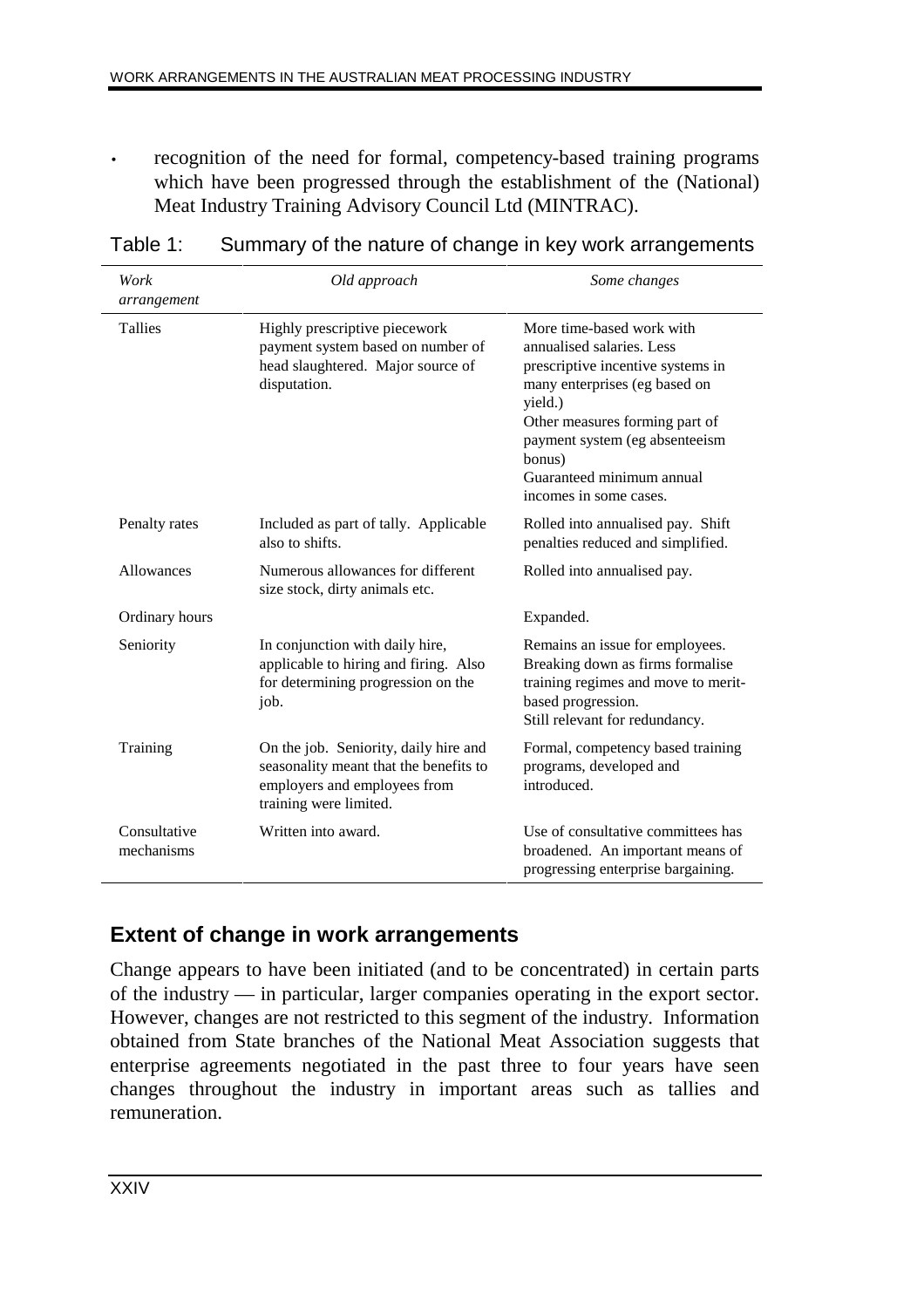One indicator of change is the take up of enterprise agreements, although this by itself provides no indication of the *extent* of change in work arrangements relative to industry awards. Nevertheless, in terms of industry output, a large proportion of the processing sector is now covered by enterprise-level agreements. Of the 25 largest firms in the industry (which account for around 60 per cent of industry output and over 80 per cent of exports), 15 of them have implemented at least one enterprise agreement in the past three years (see table 2).

Industry-wide, at least 40 meat processing companies have registered an enterprise agreement over the past five years. Previous studies found there were 16 registered in 1994 (MRC 1994), and 27 in March 1995 (Fellows Medlock and Associates 1995).

| <b>State</b>                 | no. companies<br>$(no.$ plants) | prop. State<br><i>output</i> $(\%)$ | prop. national<br><i>output</i> $(\%)$ | prop. national<br>exports $(\% )$ |
|------------------------------|---------------------------------|-------------------------------------|----------------------------------------|-----------------------------------|
| <i>Enterprise agreements</i> |                                 |                                     |                                        |                                   |
| Queensland <sup>b</sup>      | 6(20)                           | $90^\circ$                          | 26                                     | 40                                |
| NSW <sup>b</sup>             | 3(3)                            | 14                                  | 4                                      | 5                                 |
| Victoria                     | 4(6)                            | $42^d$                              | 10                                     | 9                                 |
| Other                        | 2(6)                            | na                                  | 6                                      | 9                                 |
| Total                        | 15(35)                          | na                                  | 46                                     | 63                                |
| State or Federal             |                                 |                                     |                                        |                                   |
| Award <sup>e</sup>           |                                 |                                     |                                        |                                   |
| <b>NSW</b>                   | 9(13)                           | 48                                  | 14                                     | 17                                |
| Victoria                     | 1(1)                            | 6                                   | 1                                      | 2                                 |
| Total                        | 10(14)                          | na                                  | 15                                     | 19                                |
| Share of industry total      | na                              | na                                  | 61                                     | 82                                |

#### Table 2: Use of awards and enterprise-level agreements by largest 25 companies by State<sup>a</sup>

na not applicable.

a The largest 25 firms are based on 1996 production data. Use of enterprise agreements is current.

Companies are categorised by size according to total output (estimated tonnes carcase weight).

b Some firms are multi-site, and in some cases not all sites have enterprise agreements.

c Includes output from 2 sites in NSW.

d Includes output from 1 site in Tasmania.

e The only plants operated by the largest 25 firms that use awards are in NSW and Victoria.

Sources: Data from *AUS-MEAT* 1997, Commission estimates based on ABS data.

Large enterprises appear to account for a disproportionate number of enterprise agreements in the industry. However, it is likely that the trend toward enterprise-level negotiation of work arrangements will continue.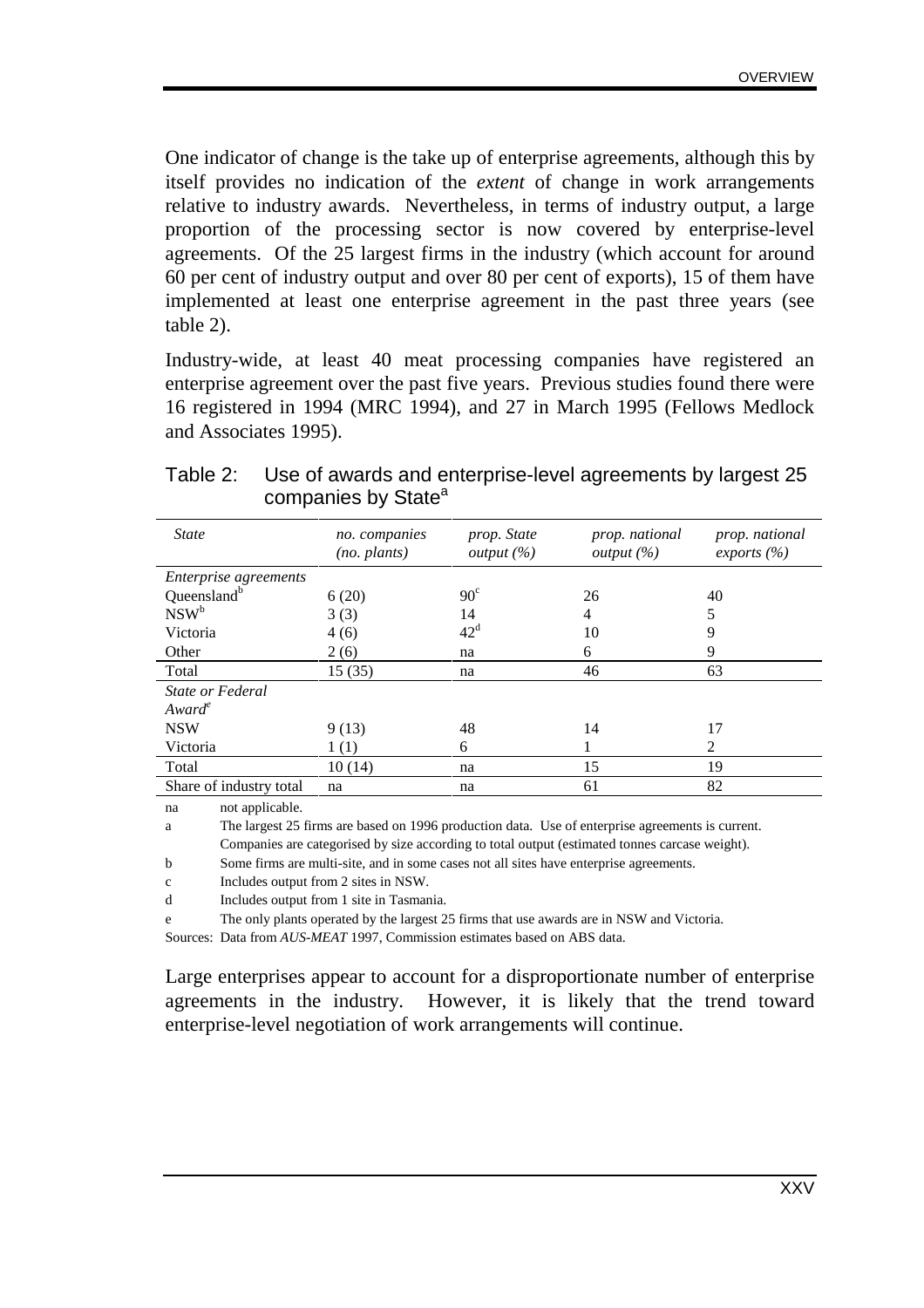## **Likely future change**

Greater competition in the industry has been identified in this study as the major factor driving change in work arrangements. The competitive pressures will not abate in the future, and this is likely to ensure that the broad trends in work arrangements identified in this study will continue and spread throughout the industry — or companies will go out of business. In addition, further changes are also likely as the structure of the industry evolves. Specifically:

- smaller scale establishments will come under increasing pressure to survive as the larger firms grow further  $-$  in the process putting downward pressure on unit costs in the industry;
- tally systems featuring payments based purely on inputs (ie number of head) are incompatible with objectives such as maximising yields and improving product quality;
- the trend to different remunerations systems will facilitate greater utilisation of capital equipment;
- a greater proportion of firms will run double shifts, and their larger scale of operation will enable them to minimise the impact of seasonality on their operation;
- further changes in work arrangements will follow. The need for the flexibility in employment numbers provided by daily hire and shortage of stock provisions will decline; and
- greater permanence in employment will provide opportunities for alternative remuneration systems, and the continued development of career paths which will enable both employers and employees to benefit from training and skill development.

## **Achieving further change**

Significant change has occurred throughout the industry since 1994. However, in the course of this study, some managers commented that there was still a way to go. As recently as 1995 a study commissioned by the then Department of Industrial Relations found that reform in work arrangements in the meat processing sector lagged behind many other industries (Fellows Medlock and Associates 1995).

Responsibility for implementing change in work arrangements at the enterprise level rests primarily with management and employees, including unions. However, the government is involved directly and indirectly in several areas,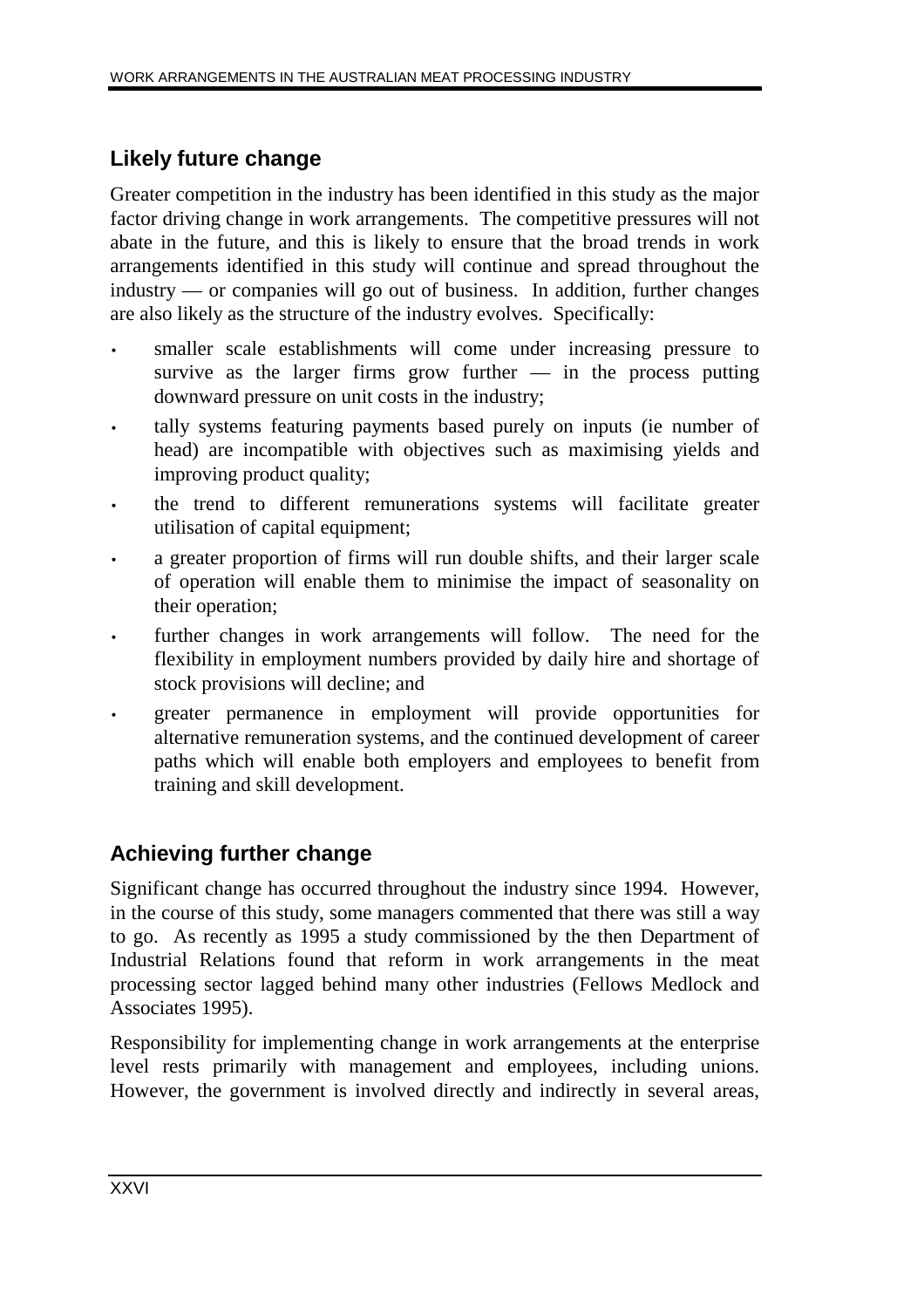particularly in establishing the industrial relations framework within which managers and workers negotiate work arrangements.

### **The role of management**

Management has the primary role in implementing change. However, industry participants commented that management has traditionally been poor in this industry. For example, it was argued that some managers liked the tally system because it removed their responsibility for managing work. The lack of formal management training and experience outside the meat processing industry, with many managers being promoted from the abattoir floor, was raised as a constraint on managers' ability to identify and implement needed change.

However, there were also examples, particularly in the export sector, where greater competition in meat product markets had resulted in an increased focus by management on how to improve productivity. This has in turn involved greater recognition of the need for changed work arrangements.

### **The role of employees and unions**

The meat processing industry is highly unionised, with over 80 per cent of employees belonging to the Australasian Meat Industry Employees Union (AMIEU). Historically, the lack of competitive pressures in the industry and limited management capacity allowed the AMIEU to achieve work arrangements which led to productivity improvements being taken as shorter working hours, and which increased unit wage costs (through penalties etc).

Where modified work arrangements have been implemented, often this has reflected recognition on the part of employees and their representatives that change is required for the industry to remain competitive (and therefore retain jobs), and that it is possible for both parties to benefit from change.

A common view found in the industry is that it is important for management to gain the trust of the workforce, something that had typically been lacking in the past.

### **The role of government**

It is important to distinguish between the role of government in the meat industry overall and the role of government as it relates to work arrangements — in particular the industrial relations system. Specific to the meat industry are requirements relating to inspection, food hygiene and safety standards, workers'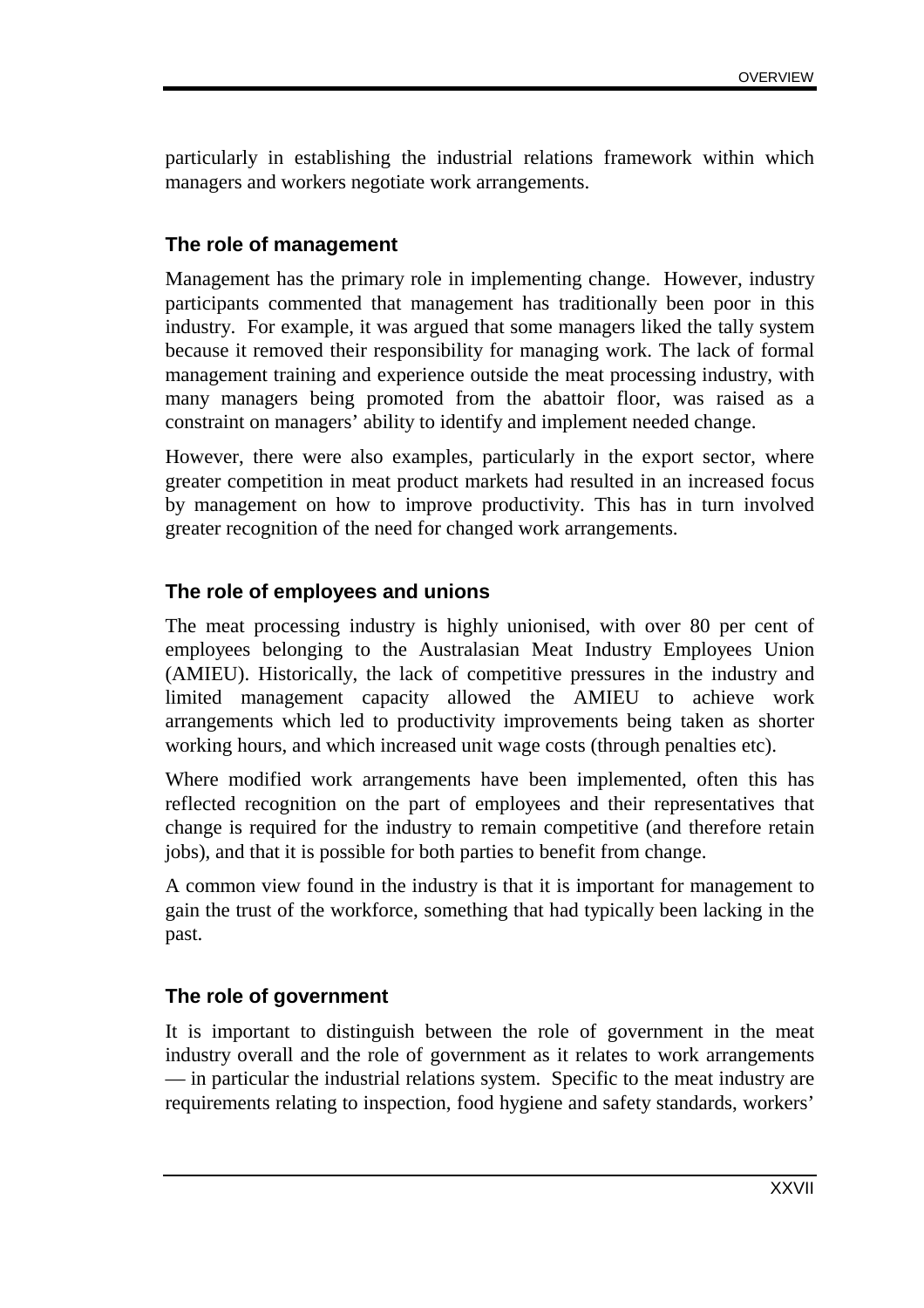compensation systems, and occupational health and safety. In these areas, the government sets (and in some cases enforces) standards and legal requirements. However, the impact of these government interventions on work arrangements is indirect, and in most cases, limited. One exception concerns the changes in the inspection regime for domestic abattoirs (and anticipated changes in inspection for export plants). These changes have had demonstrated implications for work arrangements. For example, domestic managers reported the need for increased workforce training and skills to implement quality assurance systems.

In terms of work arrangements, governments set the regulatory framework within which managers and workers negotiate conditions of employment. A key objective of the Commonwealth legislation in this area — the *Workplace Relations Act 1996* — is to facilitate change in work arrangements by reducing the regulatory requirements relating to workplace negotiation to a set of minimum 'safety net' conditions, as part of the award simplification process. The Act also emphasises the role of negotiation at individual workplaces between managers and employees in establishing conditions of employment. In the case of the *Federal Meat Industry (Processing) Award 1996*, the award simplification process is currently before the Australian Industrial Relations Commission.

In sum, competitive pressure and a facilitative regulatory environment should ensure further progress in changing work arrangements in this industry. Relative to the 1980s and early 1990s, there has been significant change in recent years. However, there remains scope for further improvements. Indeed, further change will be needed if the industry is to meet the challenge of increasingly competitive international markets.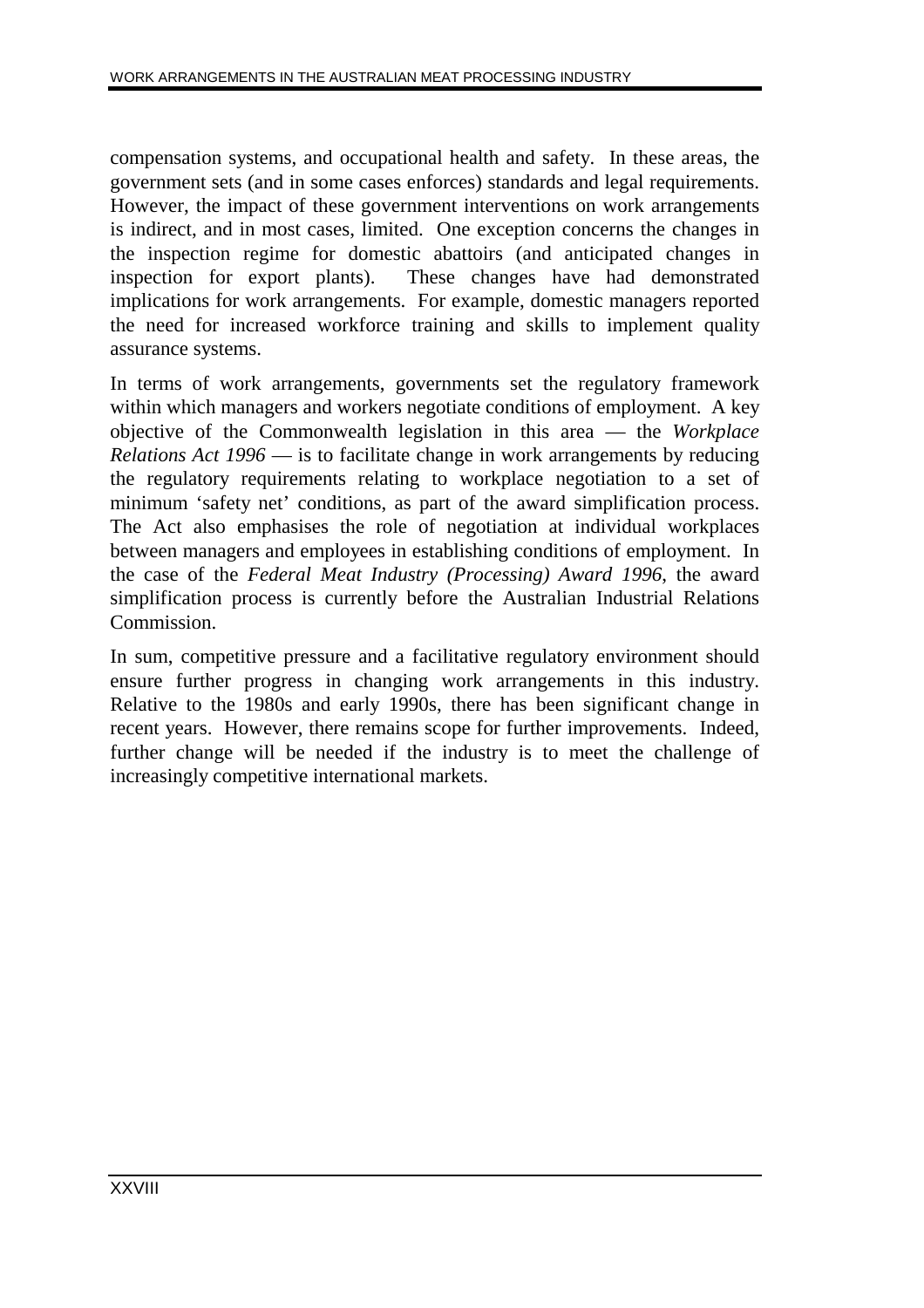# **1 INTRODUCTION**

*The focus of this study is on work arrangements in the meat processing sector. The emphasis has been on beef and veal, and sheep which account for a large proportion of industry output. Major study objectives are to provide information on the current state of work arrangements in meat processing, and to assess any impediments to further reform in work arrangements. Having established an analytical framework, the study employed a range of research methods, including detailed discussions with firms which accounted for around 20 per cent of industry output (and 27 per cent of industry exports). Prior to the finalisation of this document, a 'Work-in-Progress' document was produced and sent to a number of industry participants as a means of testing preliminary findings and gathering additional information.*

## **1.1 Background**

-

In January 1997 the Treasurer asked the Productivity Commission (then Industry Commission) to undertake separate research studies on work  $arrangements<sup>1</sup>$  in four industries — black coal; stevedoring; building and construction; and meat processing. Priority was to be given to black coal and stevedoring, with the others to follow.

In July 1997, the Treasurer directed that the Commission undertake a 12 month inquiry into the black coal industry. The black coal work arrangements study was incorporated into the inquiry. A final report of that inquiry was submitted to the Government in July 1998. The Commission's *Work Arrangements in Container Stevedoring* study (PC 1998) was released in April 1998.

Work arrangements in the Australian meat processing sector are the focus of this study. As described in greater detail in chapter two, the meat processing sector is in the middle of the meat production chain. Meat processors take livestock — cattle, sheep, pigs and game — and transform them to meat for sale on domestic and international markets. The Australian meat processing sector

<sup>&</sup>lt;sup>1</sup> The Commission has defined work arrangements broadly to include the way in which work is performed and the conditions attached to that work.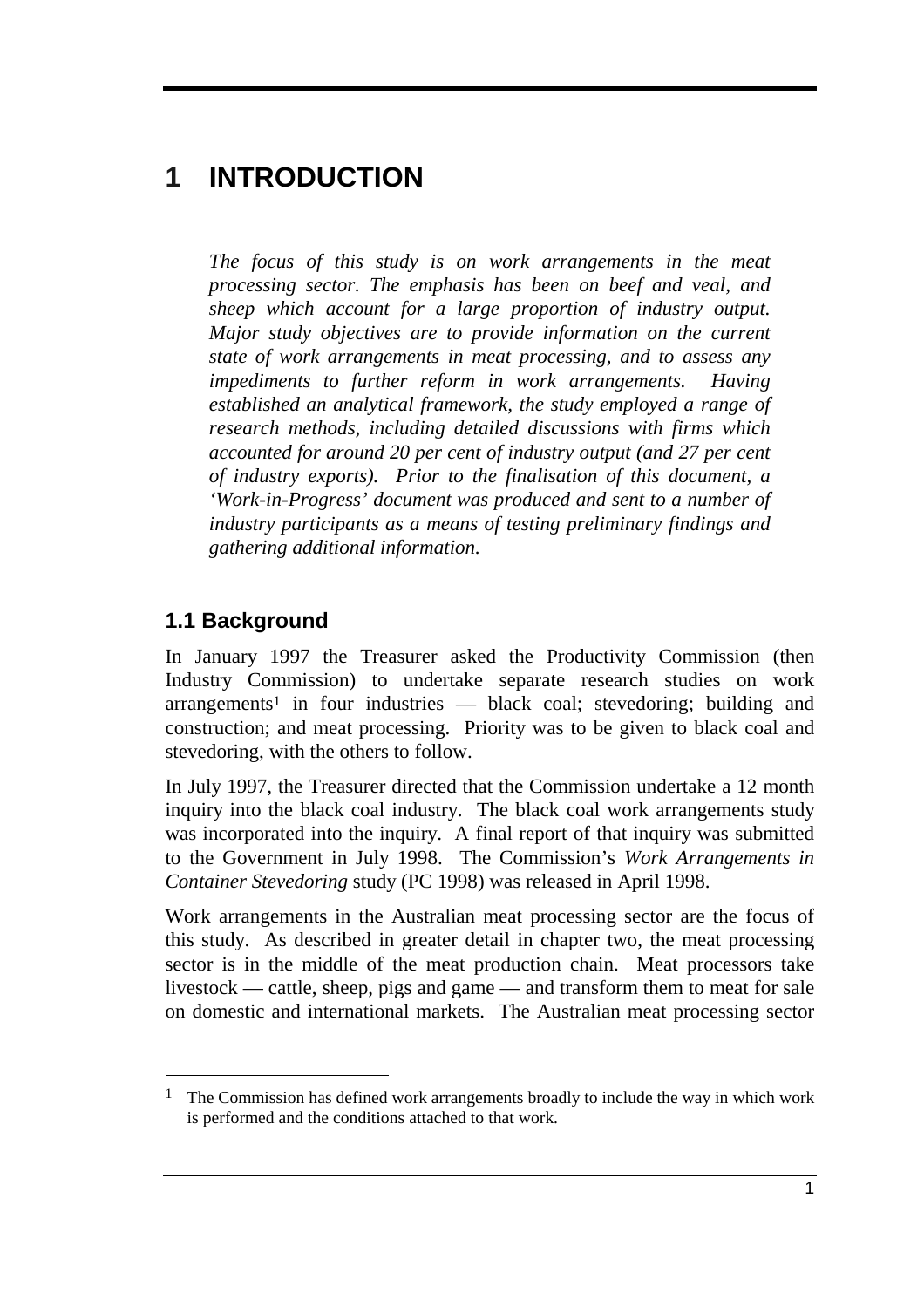accounts for around 25 per cent of the total cost of production (excluding farm and transport costs).

While livestock is the major input cost overall, labour accounts for around half of total cost at the processing stage (although this proportion can vary between one-third and two-thirds). It is also the major input over which managers have some control.

In the remainder of this chapter, information is provided on the study objectives, scope, and method.

## **1.2 Objectives**

The major objectives of this study are to:

- describe the current state of work arrangements and their relationships to firm performance in the meat processing industry;
- identify recent changes in work arrangements in the industry; and
- assess any impediments to workplace change which, if addressed, could further enhance performance in this industry.

To meet these objectives, the study has sought to:

- identify the competitive pressures on the meat processing link in the meat production chain;
- identify the key arrangements affecting the way work is performed;
- describe the effect of these arrangements on firm performance;
- describe the interrelationships between specific work arrangements;
- describe changes in work arrangements that have occurred in the industry;
- provide an indication of any impediments to further change; and
- draw out any implications for government policy.

## **1.3 Scope**

For the purposes of this study, 'meat processing' is defined as comprising the major red meat products — beef, veal, mutton and lamb. However, the emphasis is on the work arrangements related to production of beef and veal, and to a lesser extent sheep meat. This emphasis is due to the relative size of these categories. Beef accounts for around two-thirds of Australian red meat production — and nearly 80 per cent of red meat exports. Sheep meats account for a further 20 per cent of red meat production.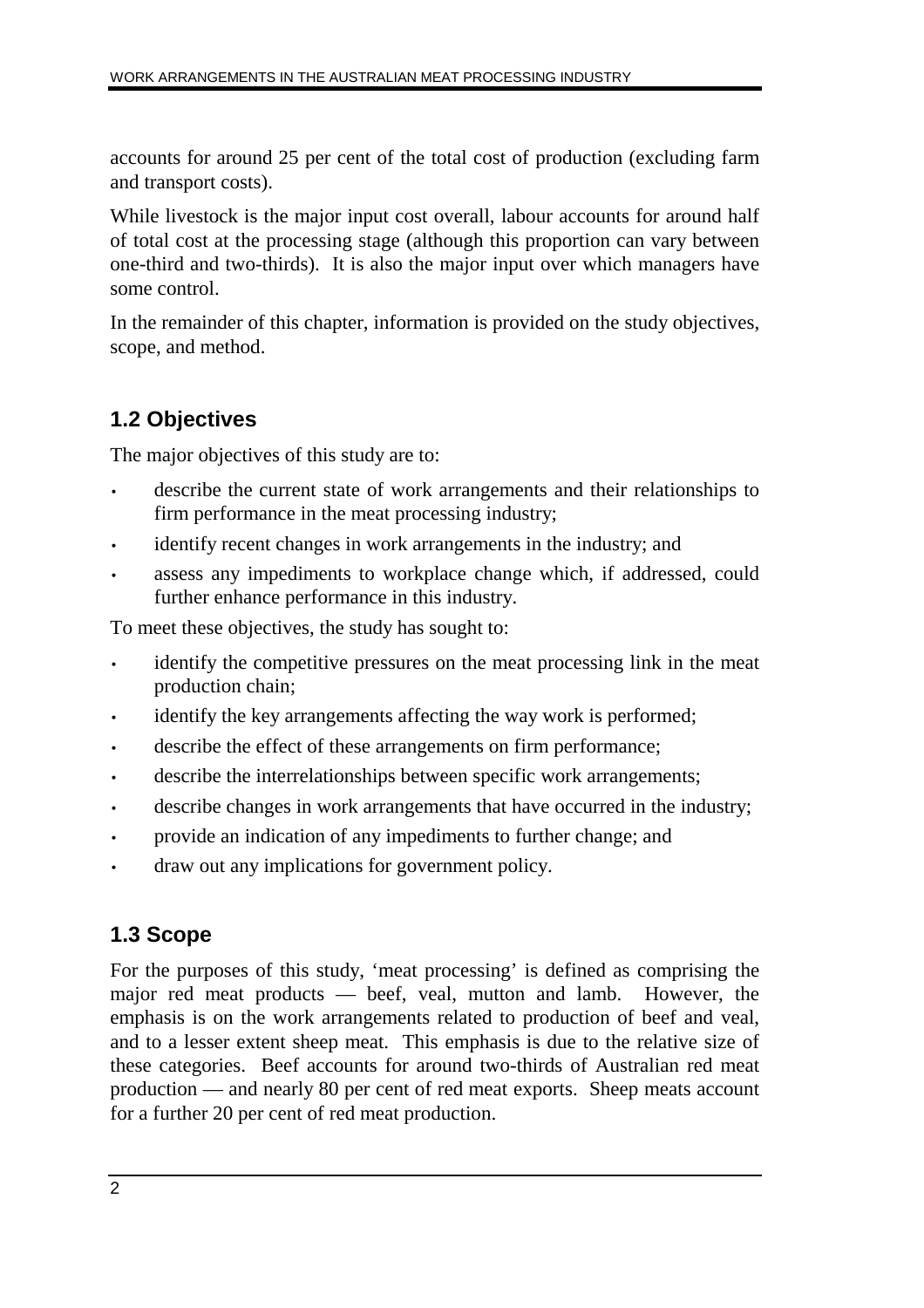For statistical classification purposes, the Australian Bureau of Statistics (ABS) groups all red meats together including beef, sheep and pork, along with game meats such as buffalo, kangaroo, wallaby and rabbit (ANZSIC 2111). Further disaggregation is not possible.

While Australia is not a large producer of red meat in world terms2, it is the largest exporter of beef and veal. Around half of Australia's total red meat production is exported.

Work arrangements operating in the meat sector are the focus of this study. However, an understanding of the pressures for change in the industry generally — and on work arrangements specifically — requires an appreciation of the changes that have been occurring in the other parts of the meat production chain. In particular, changes in both the input markets (livestock production) and in the markets for meat were examined. Changes in livestock production and the demand for meat are examined in the next chapter, highlighting how these factors have influenced changes at the firm level, including changes in work arrangements.

The extent of change in work arrangements throughout the industry is also an important consideration for this study. One indicator of change is the take up of enterprise agreements. However, this provides no indication of the extent of change in work arrangements relative to the relevant award. In terms of industry output, a large proportion of the processing sector is covered by enterprise agreements. Of the 25 largest companies (which account for around 60 per cent of total industry output), 15 have implemented at least one enterprise agreement in the past three years (see table 1.1).

However, the available data suggest that enterprise agreements are most common among large export plants, which account for a large proportion of total industry output. As illustrated in table 1.1, it is estimated that at least 46 per cent of output and 63 per cent of total exports are produced by companies which have implemented enterprise agreements.

There is also variation by State. For example, 90 per cent of meat produced in Queensland is from companies which have implemented enterprise agreements. All of the 'top 25' companies based in Queensland have implemented at least one enterprise agreement.

Work arrangements applying in smaller, domestic plants and the extent to which change may be beneficial, is less clear. However, it is likely that over time competitive pressures — domestic as well as international — will result in a

-

<sup>2</sup> Australia accounted for two per cent of world production in 1996.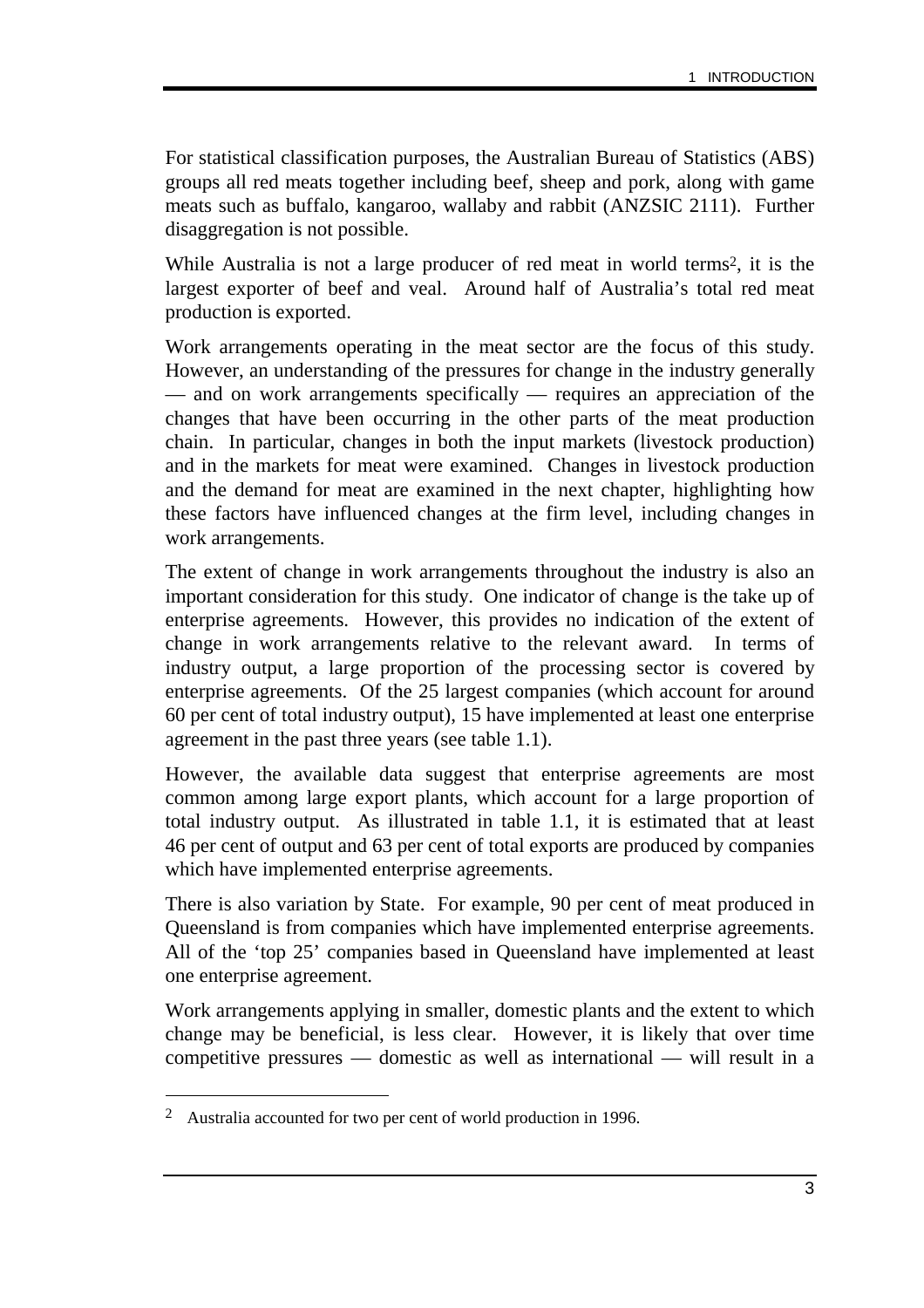move to performance enhancing work arrangements throughout the industry. Further, the information gathered suggests that change is occurring throughout the industry. The nature and extent of change in work arrangements is discussed in chapter eight.

| <b>State</b>                        | no. companies<br>$(no.$ plants) | prop. State<br><i>output</i> $(\%)$ | prop. national<br><i>output</i> $(\%)$ | prop. national<br>exports $(\% )$ |
|-------------------------------------|---------------------------------|-------------------------------------|----------------------------------------|-----------------------------------|
| <i>Enterprise agreements</i>        |                                 |                                     |                                        |                                   |
| Queensland <sup>b</sup>             | 6(20)                           | $90^\circ$                          | 26                                     | 40                                |
| NSW <sup>b</sup>                    | 3(3)                            | 14                                  | $\overline{4}$                         | 5                                 |
| Victoria                            | 4(6)                            | $42^{\rm d}$                        | 10                                     | 9                                 |
| Other                               | 2(6)                            | na                                  | 6                                      | 9                                 |
| Total                               | 15(35)                          | na                                  | 46                                     | 63                                |
| State or Federal Award <sup>e</sup> |                                 |                                     |                                        |                                   |
| <b>NSW</b>                          | 9(13)                           | 48                                  | 14                                     | 17                                |
| Victoria                            | 1(1)                            | 6                                   |                                        | $\mathfrak{D}$                    |
| Total                               | 10(14)                          | na                                  | 15                                     | 19                                |
| Share of industry total             | na                              | na                                  | 61                                     | 82                                |
|                                     |                                 |                                     |                                        |                                   |

| Table $1.1$ : | Use of awards and enterprise-level agreements by largest |
|---------------|----------------------------------------------------------|
|               | 25 companies by State <sup>a</sup>                       |

na Not applicable.

a The 25 largest firms are based on 1996 production data. Use of enterprise agreements is current.

Companies are categorised by size according to total output (estimated tonnes carcase weight).

b Some firms are multi-site, and in some cases not all sites have enterprise agreements.

c Includes output from 2 sites in NSW.

d Includes output from 1 site in Tasmania.

e The only plants operated by the largest 25 firms that use awards are in NSW and Victoria.

*Source*: Data from *AUS-MEAT* 1997; Commission estimates based on ABS data.

In considering the impact of specific work arrangements, several indicators of performance have been used (see below). Where possible, the effects of changes in work arrangements on employees have also been considered.

## **1.4 Study method**

For this study, the Commission has used a range of research methods including:

- consultation with participants and interested parties;
- reviews of previous studies;
- examination of major industry awards and a number of registered certified agreements in both the Federal and State systems;
- analyses of available data from a variety of government and other sources;
- detailed discussions with management and employees at selected abattoirs; and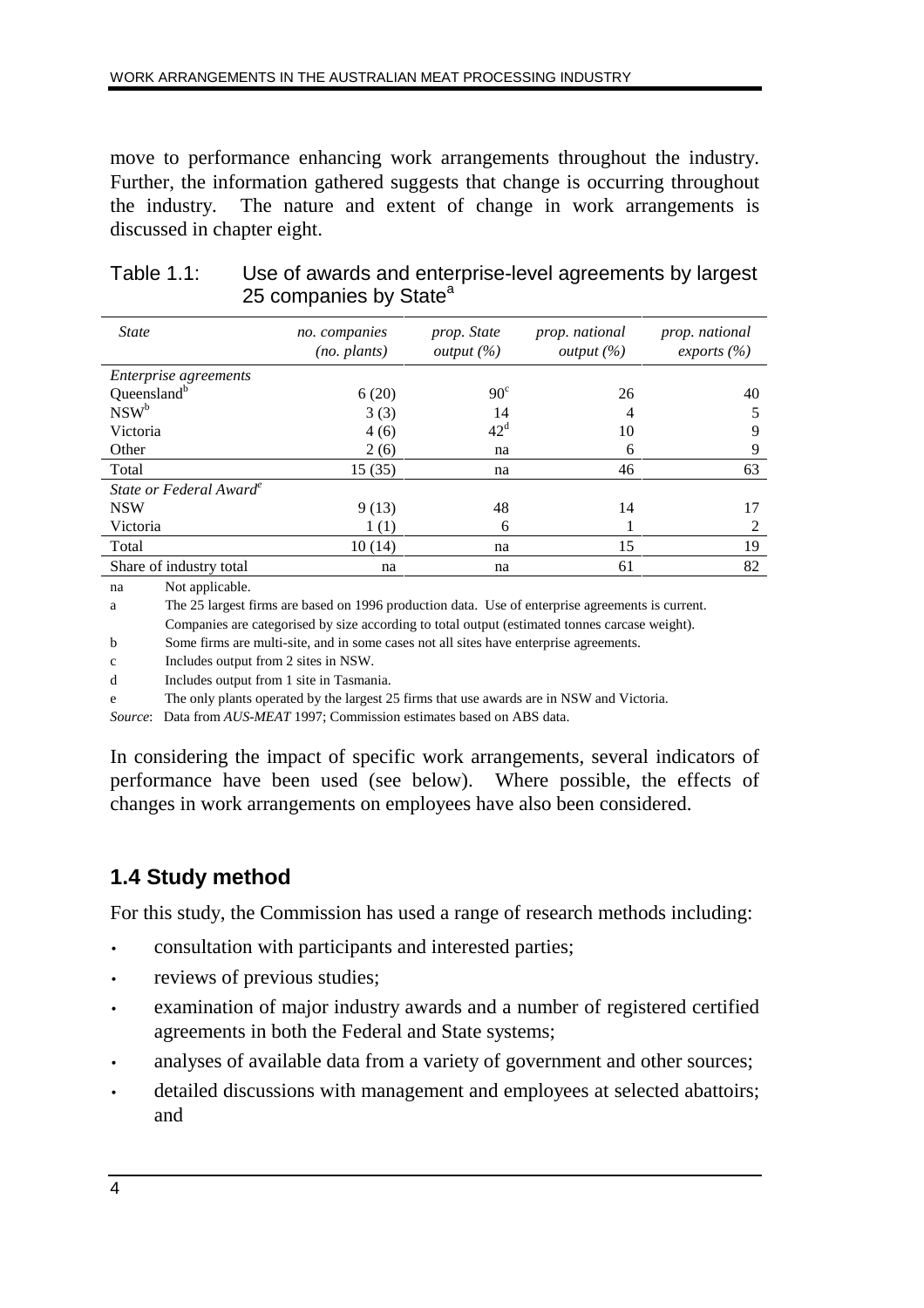• dissemination of a 'Work-in-Progress' document for comment.

As a basis for consultation, an Issues Brief was prepared which outlined the main areas of interest to the study. The study was advertised in the press and the Issues Brief was available on request.

In July 1998, the 'Work-in-Progress' document was circulated to around 50 interested parties. It was also available on request from the Commission. The 'Work-in-Progress' represented preliminary views and findings from the Commission's research, and also included a number of 'issues for comment' areas where additional information was sought.

### **Consultation**

The Commission spoke with a number of participants in the industry. These included meat processors (both management and employee representatives); peak bodies (as they existed prior to 1 July 1998) such as the Meat Industry Council (MIC), Meat Research Corporation (MRC), and Australian Meat and Livestock Corporation (AMLC); national and State branches of the National Meat Association (NMA); and relevant government departments.

In-depth discussions were held with five meat processing firms. At three of these, discussions involved both management and employee representatives. These discussions were designed to explore some key issues such as:

- the impetus for change in the industry generally and at the firm level;
- the extent of changes in work arrangements that had occurred;
- the nature of any changes (for example, in remuneration systems);
- the need for further change; and
- any impediments to further change.

Discussions with employees were held to obtain their views on the impact of any changes in terms of the way work is undertaken, and in particular the associated impact on employees.

In all these discussions, the information obtained was largely qualitative. In addition, managers indicated it was not possible to quantify the effects of changes in specific work arrangements directly on any indicators of performance. Instead, managers felt many factors operated in combination to determine observed outcomes.

The five meat processing firms were selected to obtain a cross-section of firms which was illustrative of the changes occurring in the industry. They covered:

single and multi-site firms;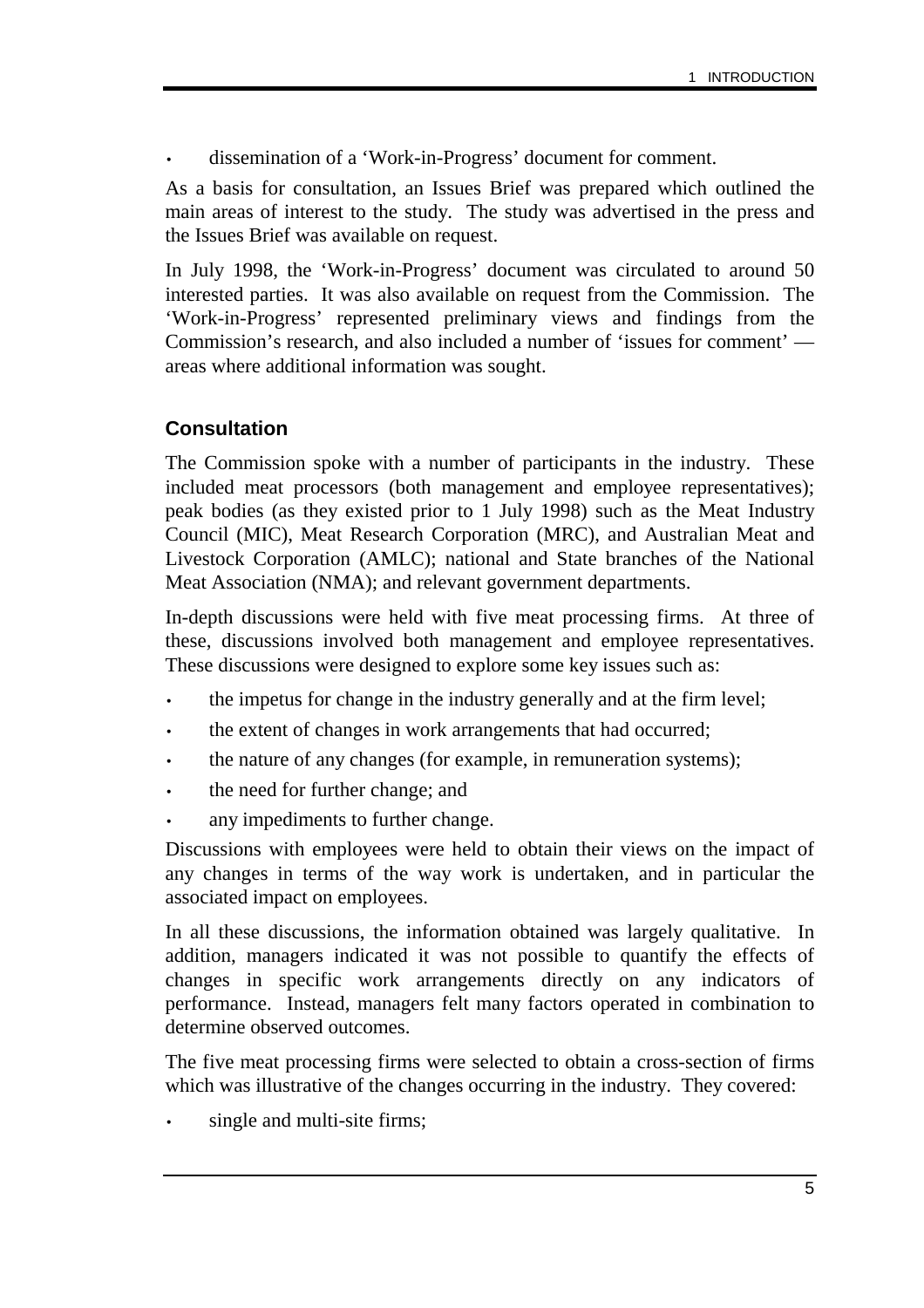- export only, export and domestic, and domestic only firms;
- single species and multi-species plants;
- foreign owned and domestically owned firms;
- publicly owned and privately (including family) owned firms; and
- firms located in the three major meat producing States Queensland, NSW, and Victoria.

The sample included firms that had recently implemented Federal or State registered site-level agreements, as well as firms using relevant awards.

Collectively, the five firms accounted for around 20 per cent of total industry output, and around 27 per cent of total exports.

Prior to release of the 'Work-in-Progress', written submissions were received from two organisations — the Cattle Council of Australia and the NSW Farmers' Association.

In response to the 'Work-in-Progress', five sets of written comments were received, including several from abattoir operators. Verbal responses were received from a further five parties in the industry.

### **Analysis**

The starting point in the analysis was to gain an understanding of the nature of competition at 'both ends' of the meat processing sector — the input and product markets. An understanding of the competitive pressures at work in the industry provides an indication of the incentives firms might face to implement new (or modify existing) work arrangements which improve performance. The Commission then sought to identify the key work arrangements, and examine them in terms of their effects on different aspects of firm performance. Discussions with industry participants and previous studies revealed a number of work arrangements which were considered to be important to the way work is undertaken in the industry.

The effects of the work arrangements on firm performance were then summarised in terms of their potential impact on several partial indicators:

- labour productivity number of carcasses per slaughterfloor worker per hour;
- unit labour costs cost per slaughterfloor worker (including on-costs) per head and/or cost per kilogram;
- reliability time lost to industrial disputes and timeliness of delivery; and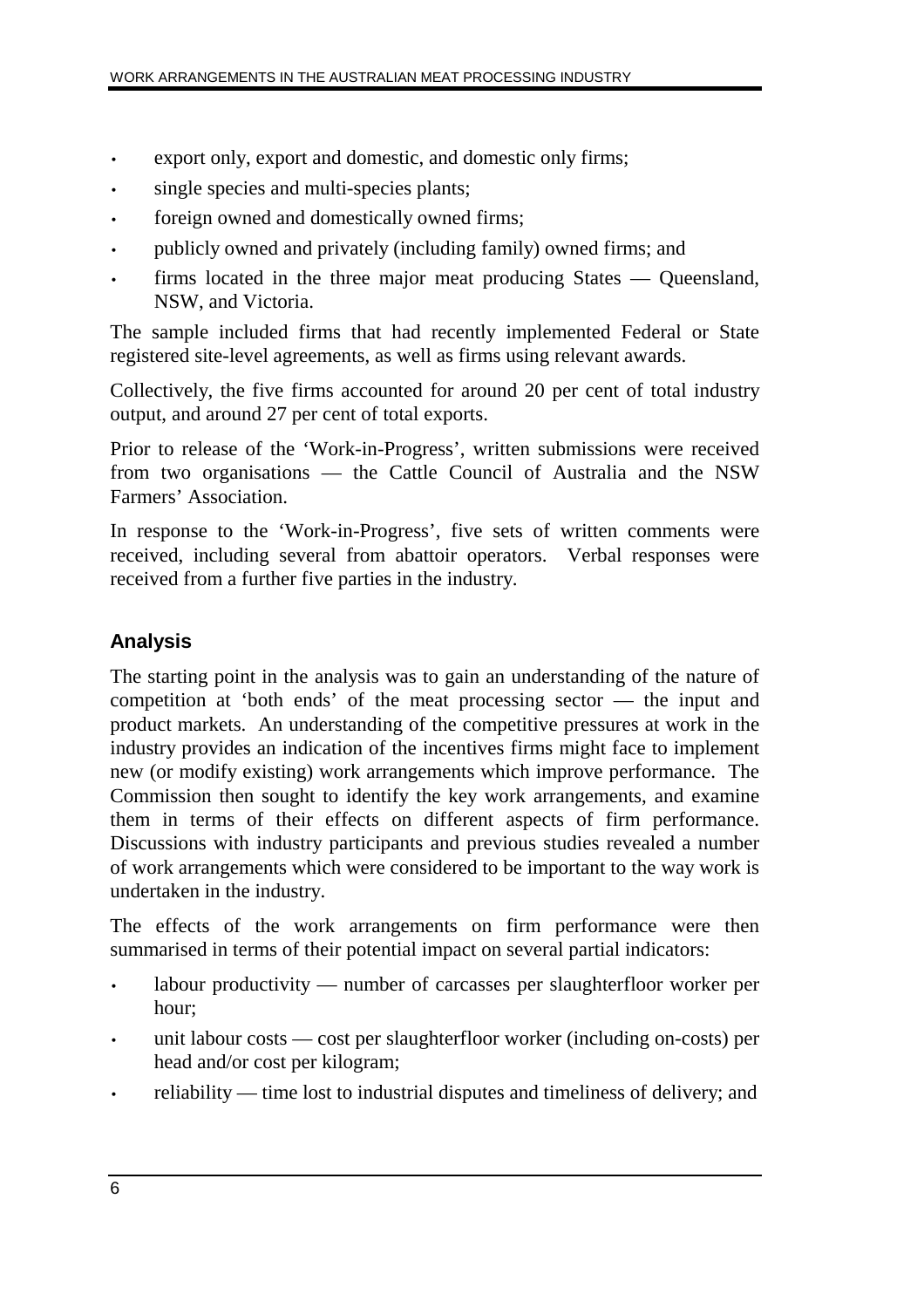• product quality — macro and micro hygiene measures; customer satisfaction.

In some cases, it is appropriate to consider these indicators in terms of their separate short-term and long-term effects. In doing so, however, there is no baseline against which to compare the impact of particular arrangements. Further, it became apparent through discussions that there are no commonly used, industry-wide indicators of performance.

Several other considerations are also relevant. None of the work arrangements identified operates in isolation from the others. Therefore it is important to consider the interaction of these arrangements. For example, while some of the incentives are likely to be mutually reinforcing, others might work in opposite directions.

Many other factors (not related directly to work arrangements) also affect firm performance — such as the quality of management, levels of technology and age of equipment, and the regulatory environment. As such, it is possible to provide only an indication of the possible incentive effects associated with the particular work arrangements, and the direction of their impact on firm performance.

#### **Impediments to change and the role of government**

The final objective of the study is to assess any impediments to workplace change which could further enhance performance in this industry. In this regard, an important policy question concerns the extent to which existing direct and indirect government interventions in the industry affect work arrangements.

The government is involved in many aspects of the operation of the meat processing industry — for example, it regulates inspection, workers' compensation, and occupational health and safety. However, these roles are related only indirectly to work arrangements in meat processing. The government involvement which affects work arrangements in meat processing directly concerns the institutional industrial relations setting. The emphasis in this study is on this latter issue. A key objective of the Federal government in this sphere is to provide an industrial relations framework which allows managers and employees to negotiate work arrangements at the enterprise level against a set of minimum conditions, with minimal intervention of third parties such as the Australian Industrial Relations Commission (AIRC).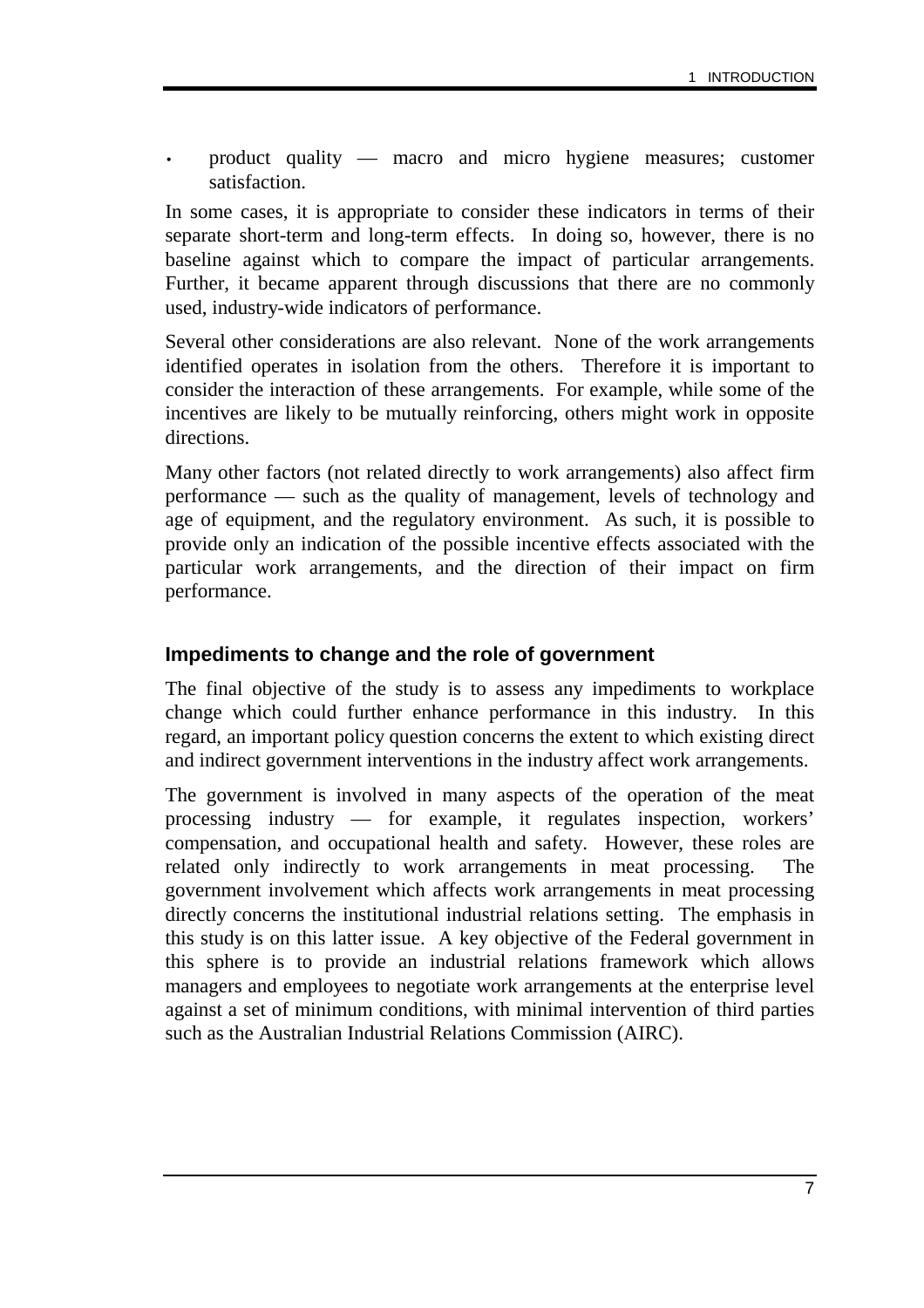#### **Classification of work arrangements**

An important element of the way work arrangements affect performance is through their impact on flexibility. Indicators of performance such as productivity, unit labour cost and quality described above are related mainly to how the work is performed during a given shift or roster. However, work arrangements may also affect decisions such as the number of people employed, who is employed, when they are employed and for how long, as well as what tasks they undertake while at work. The effects of these work arrangements will not be restricted to how work is performed in a given shift or roster.

For that reason, chapters five, six, and seven examine the work arrangements in detail and their effect on both performance and labour flexibility in five areas. This mode of classification is based on work done by NEDO 1986 and OECD 1988. The framework has been used by the Commission previously as a means of evaluating firms' labour market flexibility3. Where appropriate, this study also discusses the short-term and long-term effects of particular work arrangements in terms of the four performance indicators outlined above.

The five areas of flexibility identified are:

- the size and composition of the workforce refers to the ability of firms to adjust employment numbers and composition of the workforce to meet changes in demand;
- hours of work and rosters refers to the ability of firms to adjust the number of hours worked and when work is performed;
- remuneration and on-costs refers to the ability to change labour costs in response to changes in product markets;
- functions, tasks, and skills refers to the capacity to move labour to different tasks in the workplace; and
- general procedures refers to the existence of structures for consultation and negotiation of the other four aspects of flexibility.

### **Caveats**

An important source of information for this study were the detailed discussions held with five firms. However, while they represent a significant proportion of the industry (estimated at 20 per cent of total industry output and 27 per cent of exports) it is not claimed that these five firms are a complete or even a

 $\overline{a}$ 

<sup>3</sup> See Industry Commission report *The Australian Black Coal Industry* (IC 1998), and Productivity Commission *Work Arrangements in Container Stevedoring* (PC 1998).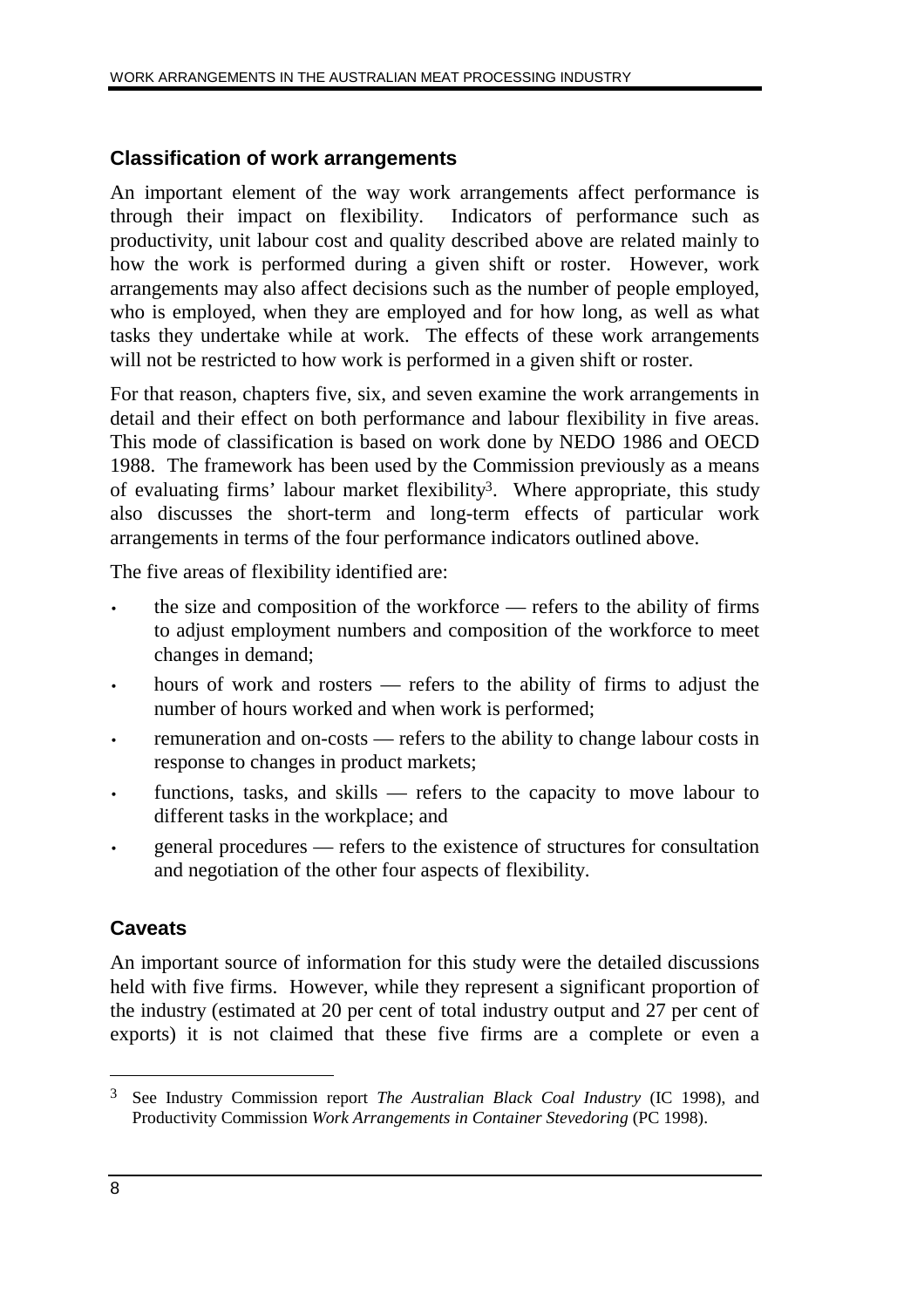representative sample of the whole industry. For example, the firms were all relatively large. Recognising this limitation, the 'Work-in-Progress' document was sent to a range of around 20 small, medium, and large abattoirs. It should also be noted, however, that information obtained from other sources regarding what is happening in the industry more generally tended to support the information obtained in workplace discussions.

In the workplace consultations, where possible discussions were also held with employees. This was not possible at all plants visited. No strong conclusions are drawn regarding the impact of changed work arrangements on employees.

In all cases, the discussions with management and employees were relatively informal and did not form the basis for in-depth case studies. A more systematic approach would have required the development of sampling frames to conduct an industry-wide survey of plants, and of employees. This was beyond the scope of this study.

The emphasis of the study is on work arrangements in the Australian meat processing industry and how they have changed. There is no obvious point of reference, other than an historical comparison within the Australian industry. A useful extension would be a comparison with the work arrangements in the meat processing industry of a major competitor, such as the US. Where possible, secondary sources reporting on the industry in the US and elsewhere are cited in this document. A full comparison of work arrangements in the Australian meat industry with those in the US or any other major competitor was also beyond the scope of this study.

### **1.5 Study outline**

The recent trends in meat consumption and supply are considered in chapter two. Chapter two concludes with a discussion of the factors which have provided a significant impetus for change in work arrangements. The features of the meat processing industry workforce are described in chapter three. The focus of chapter four is the industrial relations institutional environment. Specific work arrangements and their effects on performance are detailed in chapters five, six, and seven. The study concludes with a summary discussion of the nature and extent of change in the industry in chapter eight.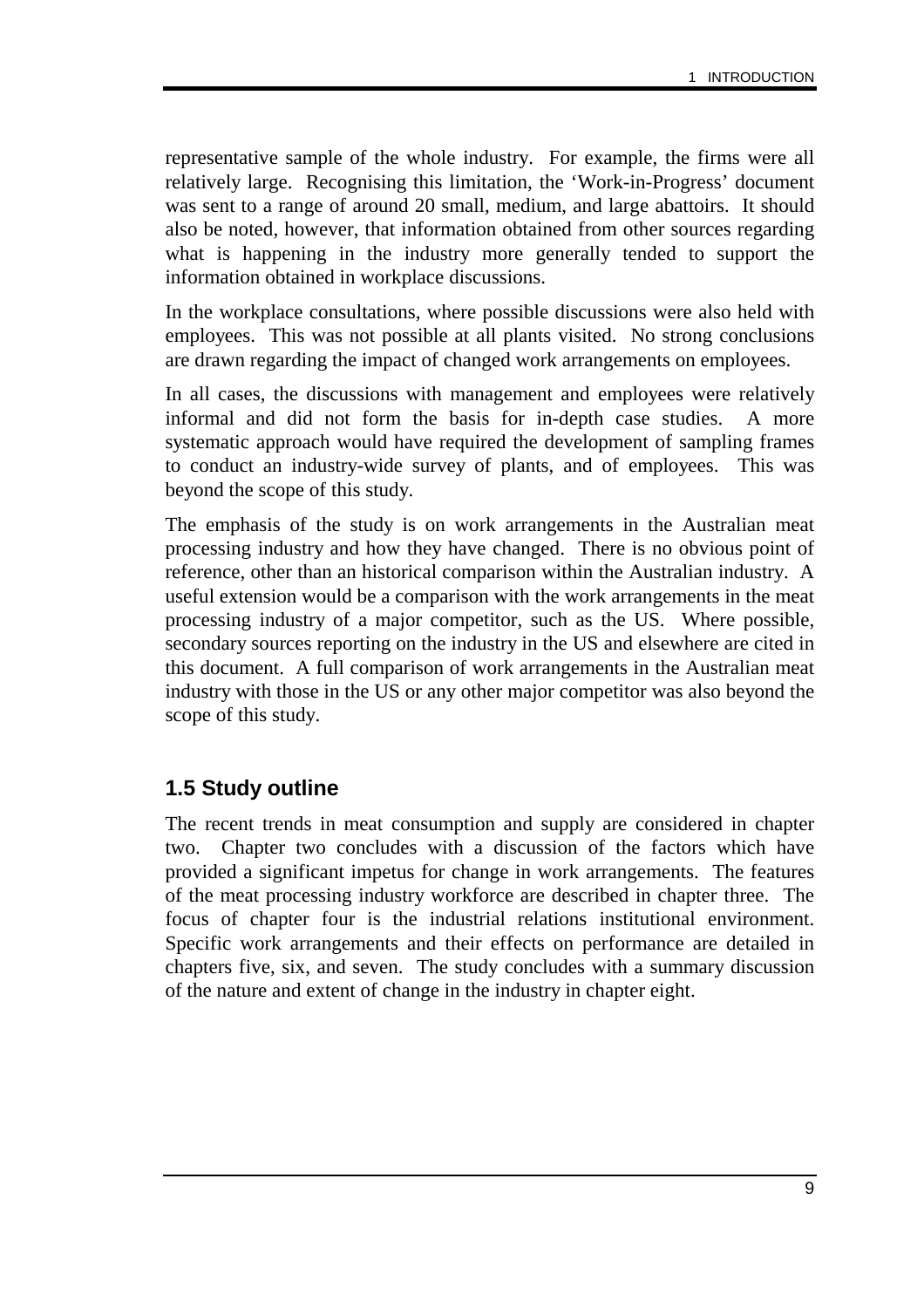# **2 RECENT TRENDS IN MEAT PROCESSING**

*The meat processing sector is between the farm and retail sectors in the red meat production chain. Meat processing is one of Australia's largest agribusiness sectors, and a significant exporter in world terms — accounting for around 20 per cent of world red meat trade in 1996. However, Australia's share of world trade is declining, due mainly to increased competition from other countries. Competitive pressures on domestic markets have increased also.*

# **2.1 Introduction**

Both the demand for meat and the level of competition on domestic and export markets have changed over time. Per capita consumption of red meats in Australia and other western countries has been in decline. Internationally, Australia now accounts for a smaller proportion of world trade in meat than it did a decade ago, despite increases in aggregate trade levels. There have also been changes in input markets, such as the recent strong growth in live exports which has reduced the amount of livestock available for processing in Australia.

These trends have put pressure on the meat processing sector — establishment numbers have fallen and foreign ownership has increased. While still relatively uncommon, vertical integration between the feedlot and processing sectors has increased, particularly among the larger companies. Businesses have been looking for ways to enhance their competitiveness through improvements in productivity, and this has led also to pressure for change in work arrangements.

The focus of this chapter is on the red meat production chain and trends that have created pressure for change in work arrangements. In subsequent chapters, the changes that have occurred in work arrangements are described.

# **2.2 The red meat production chain**

-

The red meat production chain consists of a series of integrated sectors, beginning on-farm and progressing through the meat processing, transport<sup>1</sup> and retail sectors (see figure 2.1). Overall, the red meat industry is one of Australia's

<sup>&</sup>lt;sup>1</sup> The transport sector includes all road, rail, water and air transport of meat and livestock within Australia.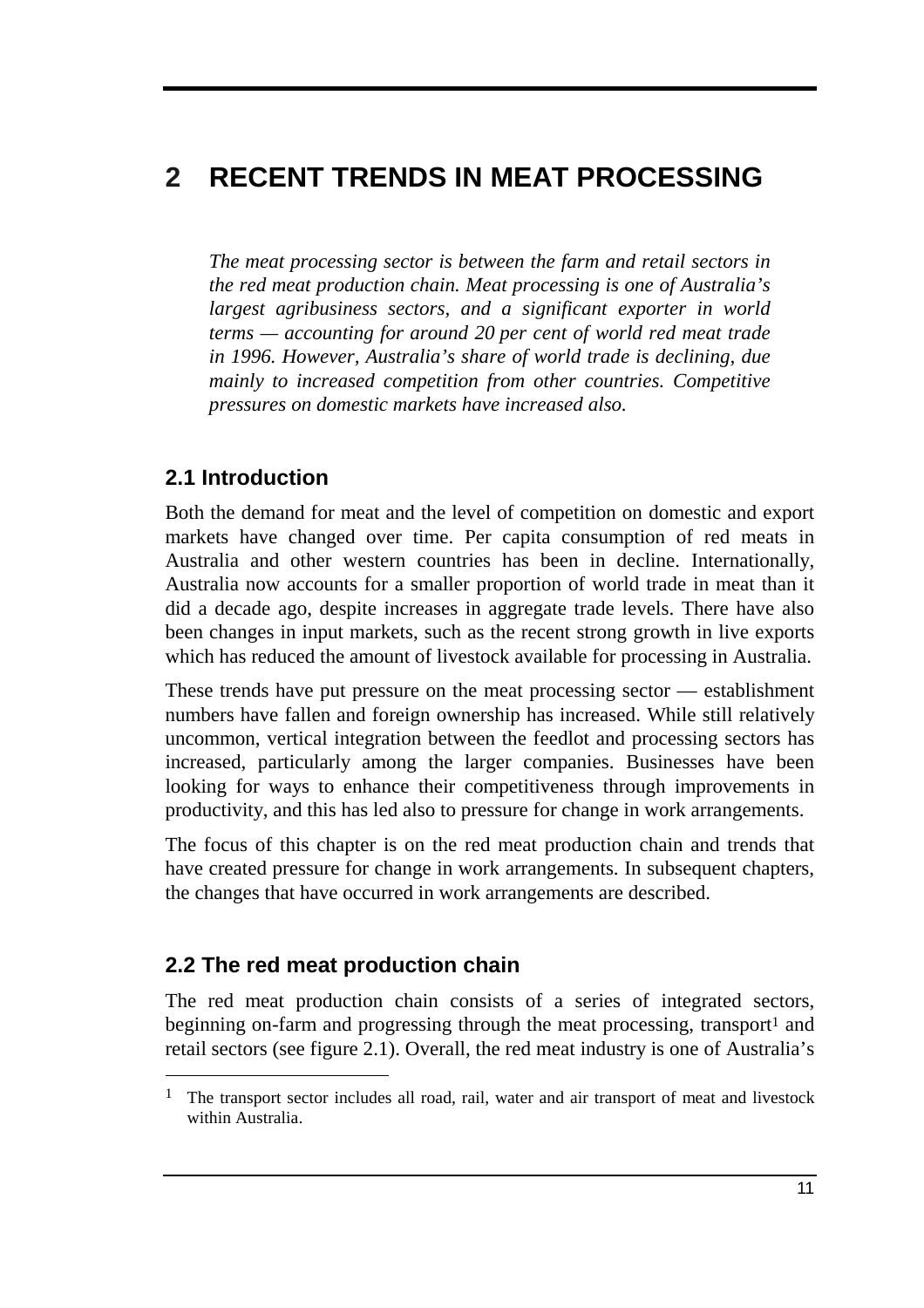largest rural based industries, contributing around \$4.5 billion in value added.<sup>2</sup> By sector, the Commission estimates 60 per cent of total value added is attributable to the farm sector, 27 per cent to the meat processing sector and 13 per cent to the transport sector.

There are strong interdependencies between all sectors in the red meat chain. For this reason, the performance of the meat processing sector is likely to have a significant impact on farm incomes, as well as incomes generated up-stream from processing. The production of livestock for meat processing is also closely related to other parts of the agribusiness sector — such as dairy and wool production. Recent trends which have had important implications along the red meat chain include:

- reductions in the national herd and flock since the 1970s;
- increased live exports over the last decade;
- the expansion of the feedlot sector;
- decreasing consumption of red meat on the domestic market; and
- stagnating export levels, despite significant increases in world trade and population.

# **2.3 Consumption trends**

The major trend in domestic meat consumption over the last two decades has been a shift away from red meats towards poultry. Since the late 1970s, per capita consumption of beef and veal in Australia has decreased significantly while consumption of poultry and pigmeat has increased steadily. Since its peak in 1977, per capita consumption of beef and veal has decreased by over 40 per cent while lamb and mutton consumption has gone down by 10 per cent. Over the same period, per capita consumption of poultry and pigmeat increased by around 80 per cent and 40 per cent respectively (see figure 2.2).

 $\overline{a}$ 

<sup>2</sup> There are a range of estimates of value added for the red meat chain, such as AACM (1996a), who estimated value added at \$3.04 billion (including retail and by-product sectors). The Commission estimates of value added are calculated for the 1993–94 financial year using ABS National Accounts data. It is the sum of wages and salaries, gross operating surplus, commodity taxes and indirect taxes. The estimates include the farm, processing and transport sectors but exclude the retail and by-product sectors.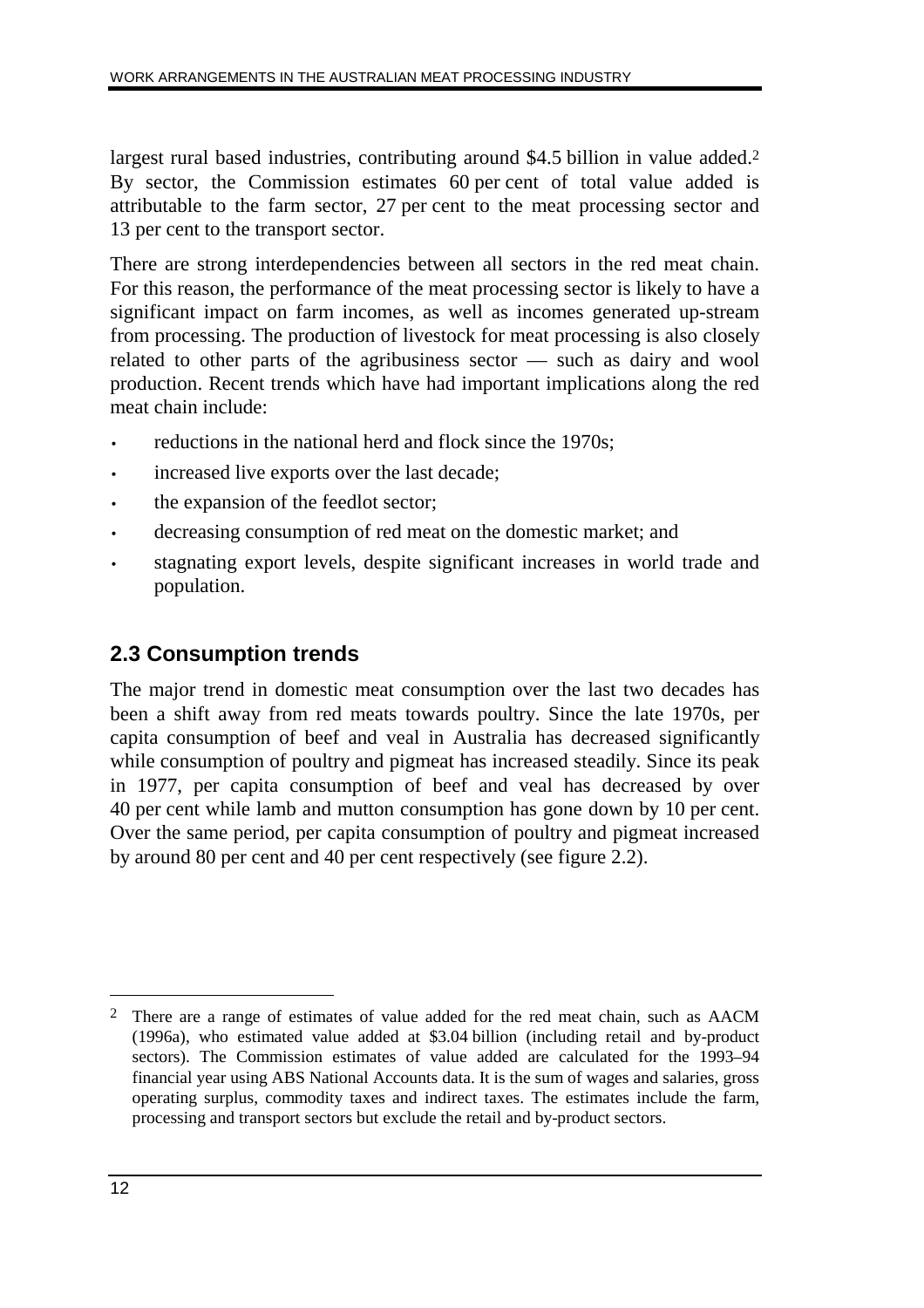# Figure 2.1: The red meat production chain Figure 2.1: The red meat production chain



Sources: ABARE 1997 and 1998; ALFA Quarterly Feedlot Survey; ABS 1997a, 1997e; and 1997b; MRC 1994; AMLC 1997; AUS-MEAT 1997. *Sources:* ABARE 1997 and 1998; ALFA Quarterly Feedlot Survey; ABS 1997a, 1997e and 1997b; MRC 1997b; IC 1994; AMLC 1997; AUS-MEAT 1997.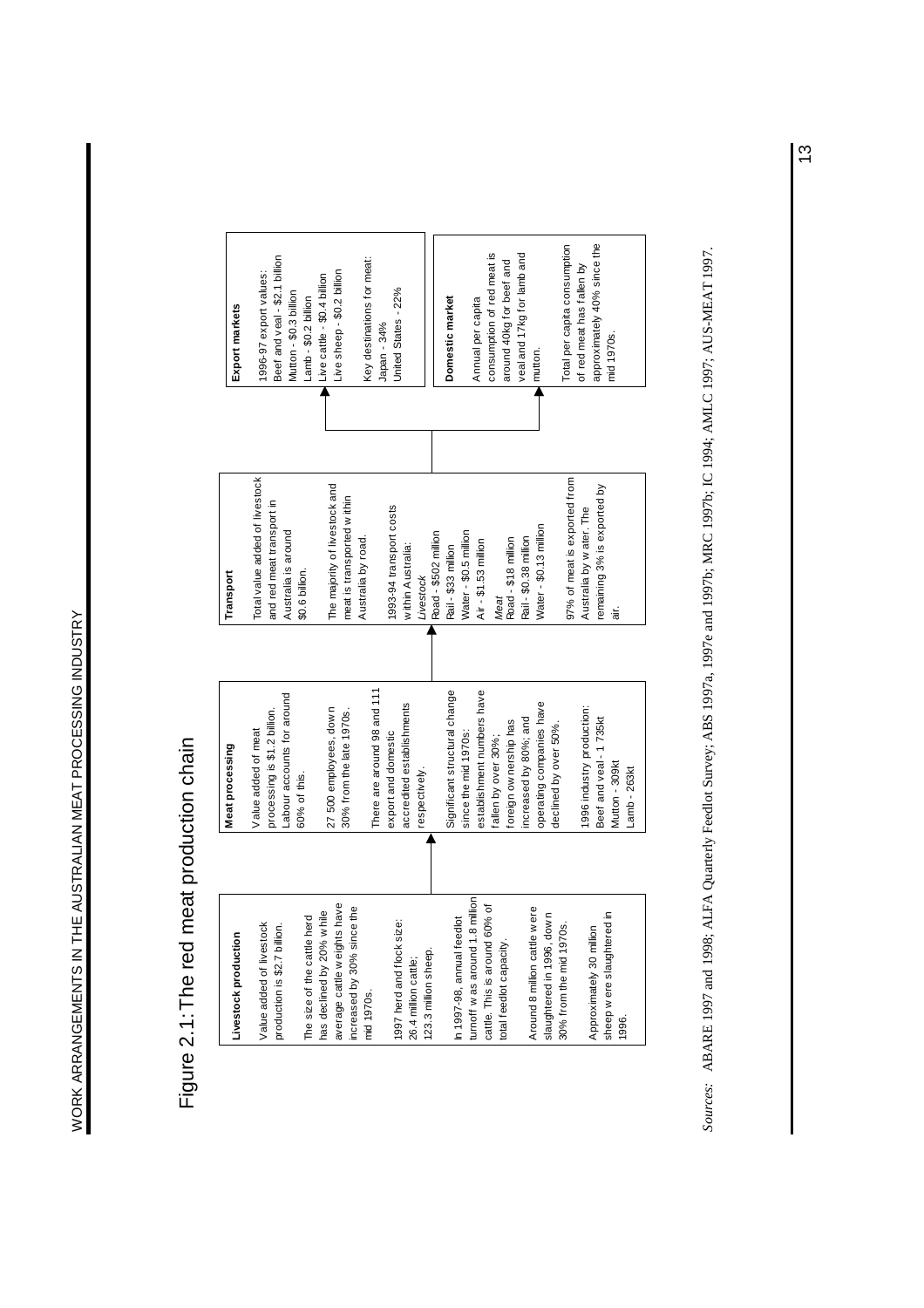

Figure 2.2: Domestic per capita meat consumption, 1974–96 (kg)

*Source:* ABARE 1997.

Declining consumption of red meat is common in all western economies. Conversely, red meat consumption in many Asian economies has increased significantly as incomes have increased. In Australia, the price of meat has changed also over the last 15 years, with beef prices increasing relative to poultry. In real terms, between 1981 and 1996 the retail price of beef decreased by 22 per cent while that of poultry decreased by 36 per cent3. Real prices of lamb and pork decreased by 19 per cent and 15 per cent respectively over this period.

# **2.4 Supply-side issues**

 $\overline{a}$ 

# **Trends in livestock production**

Australia's cattle herd has declined by over 20 per cent since the mid 1970s (see figure 2.3). A major reduction in cattle numbers occurred between 1976 and 1984 in response to, among other factors, a depressed world livestock market, the policies of major trading countries and protracted drought conditions in Australia. Cattle slaughterings have followed a similar trend to herd size, and decreased by 30 per cent between 1976 and 1996 (see figure 2.3). The

<sup>3</sup> Australian retail prices of meat are sourced from ABARE 1997, Australian commodity statistics and are adjusted using an ABS (1997d) CPI food deflator.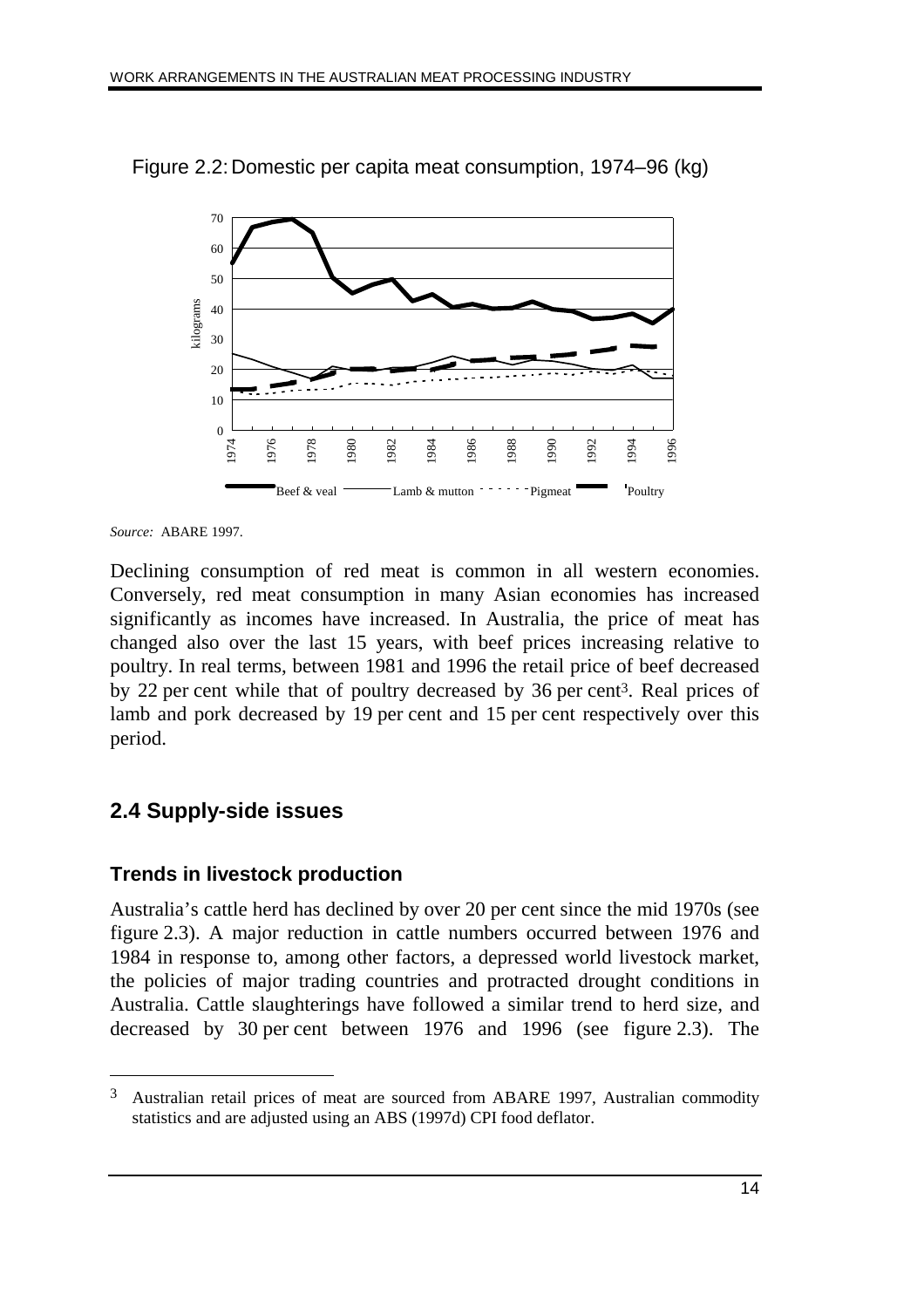divergence between herd size and slaughterings in the mid 1990s reflects in part the increasing number of live cattle exports from Australia.



Figure 2.3: Australian cattle herd and slaughter numbers, 1976–96 (million)

*Source:* ABARE 1997.

The sheep flock declined by around 20 per cent between 1976 and 1996, but fluctuated more than the trend for cattle (see figure 2.4). This may be because sheep production is more closely linked to other parts of the agribusiness sector, particularly wool production. Sheep slaughter levels increased marginally until 1991, but declined by 16 per cent from 1991 to 1996 when the sheep flock contracted (see figure 2.4). The decline in the wool market in 1990 was a major factor explaining the substantial reduction in sheep numbers and slaughterings in the 1990s.

These changes in livestock numbers have not been reflected in meat production volumes. A greater quantity of meat is now produced per head than 20 years ago. Between 1976 and 1996, beef and veal production declined by 10 per cent while herd numbers dropped by 20 per cent. Over the same period, lamb and mutton production has remained constant while the size of the sheep flock has fallen by 20 per cent (ABARE 1997).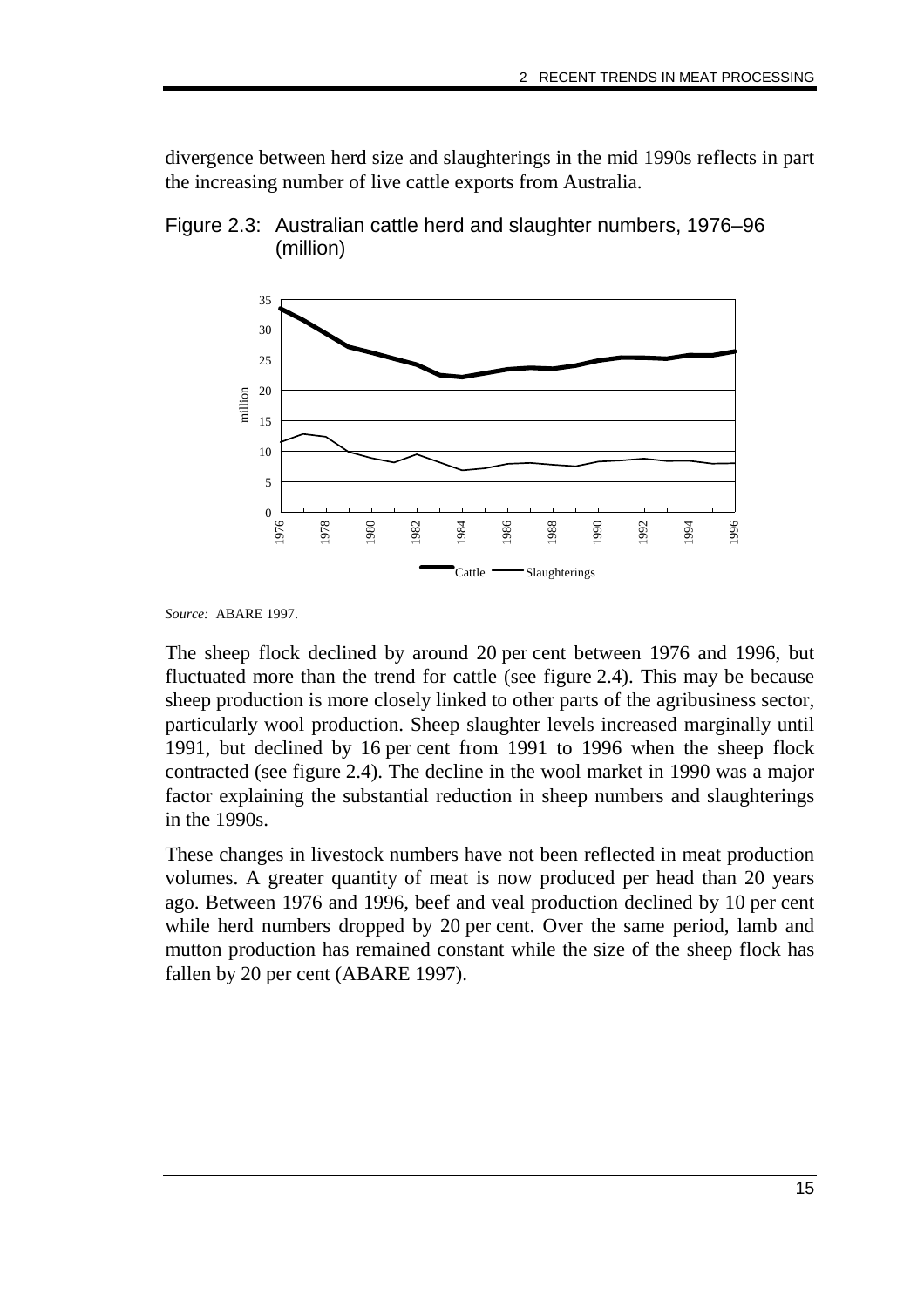Figure 2.4: Australian sheep flock and slaughter numbers, 1976–96 (million)



*Source:* ABARE 1997.

#### Pasture grazing and feedlots

Livestock production occurs mainly in the high rainfall and wheat-sheep belt regions, with significant grazing also occurring in Australia's pastoral zones. By State, 39 per cent of the total cattle herd is located in Queensland, 24 per cent in NSW and 17 per cent in Victoria (ABARE 1997). The major sheep producing States in 1997 were NSW (35 per cent), WA (23 per cent) and Victoria (19 per cent) (ABARE 1997).

The majority of livestock in Australia are grazed on pasture, although the proportion in feedlots appears to be increasing. Data are limited, however industry estimates put the proportion of feedlot cattle between 20 and 25 per cent of total cattle slaughterings, and around 25 to 30 per cent of total beef production4. Between 1996 and 1998, the data indicate that the number of feedlot cattle increased by 24 per cent. The largest increase occurred in Victoria, albeit from a relatively low base. NSW and Queensland together account for over 80 per cent of total feedlot cattle in Australia (see table 2.1).

 $\overline{a}$ 

<sup>4</sup> Feedlot cattle account for a greater proportion of total meat production than total slaughterings because of their heavier carcass weights.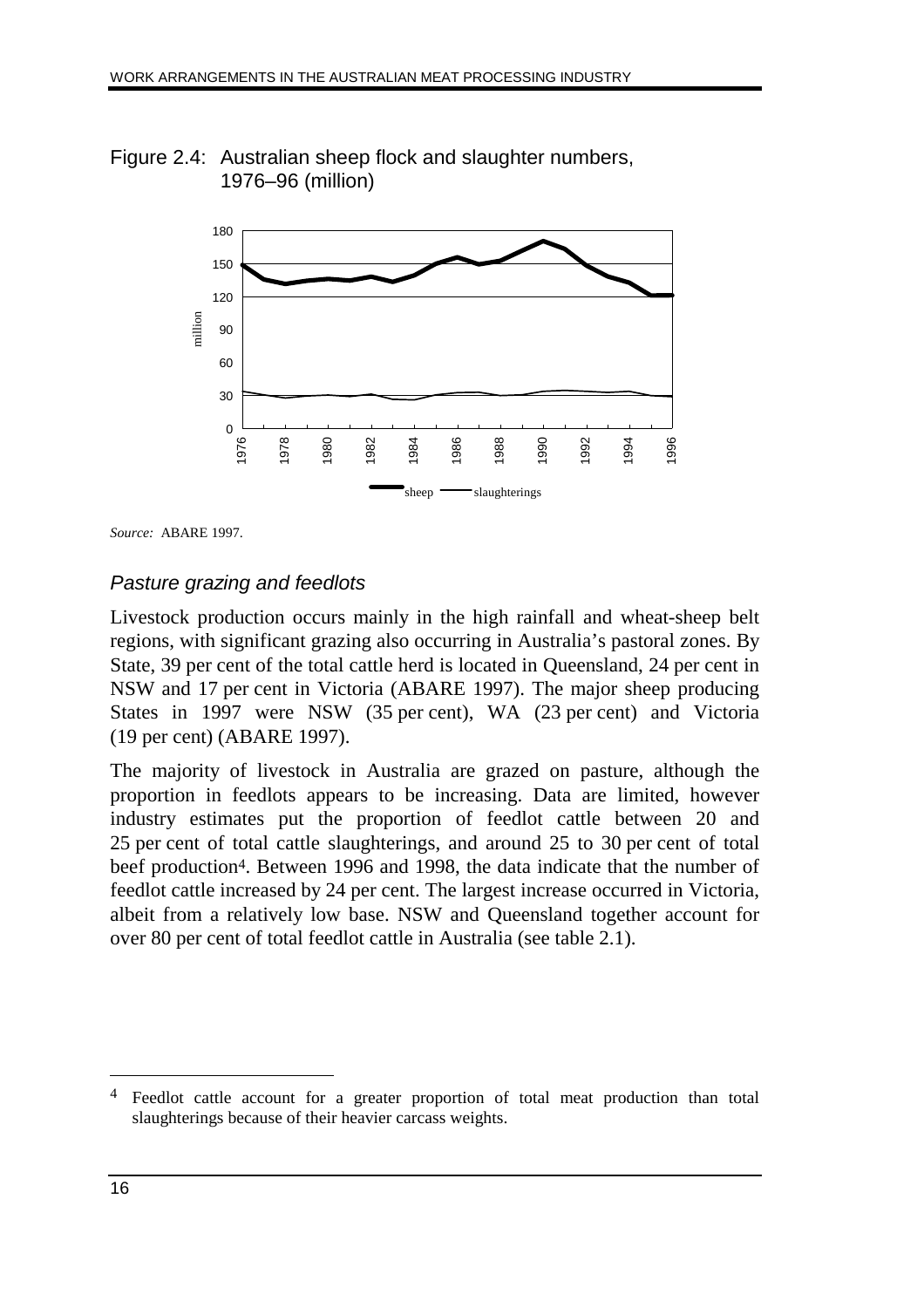| <b>State</b> | 1996    | 1998    | Percentage change |
|--------------|---------|---------|-------------------|
| <b>NSW</b>   | 159 150 | 217 116 | 36                |
| Victoria     | 29 270  | 50 209  | 72                |
| Queensland   | 196 030 | 229 013 | 17                |
| <b>SA</b>    | 28 7 27 | 23 7 33 | $-17$             |
| <b>WA</b>    | 21 5 17 | 16 629  | $-23$             |
| Total        | 434 396 | 536 700 | 24                |

Table 2.1: Change in the number of feedlot cattle, 1996–98, March quarter<sup>a</sup>

a These two periods were selected as it is the longest available time series for which consistent data are available.

*Sources:* ALFA March 1998 and 1996.

The number of feedlots<sup>5</sup> owned by meat processing companies is low. Currently, approximately 10 feedlots, or one per cent of the total number of feedlots, are integrated with the processing sector (ALFA 1998). However, they account for around 25 per cent of Australia's total feedlot capacity. The five largest feedlots in Australia are owned by companies which also operate in the meat processing sector (ALFA 1998). Typically, it is the larger meat processing companies which are involved in the production of feedlot cattle.

#### **Seasonality**

Historically, livestock turnoff is higher in the dry months than in the wet months for cattle grazed on pastures. For example, average cattle slaughterings in Victoria and Queensland peak in the dry months and reach a trough in the wet months. This seasonality has implications for the meat processing sector particularly on the demand for labour. In contrast, feedlot cattle production is not influenced by climatic conditions.

Despite increasing feedlot turnoff, there is still evidence of seasonality in cattle slaughterings for Victoria and Queensland. In Victoria, the average number of cattle slaughtered over a year appears to be more stable in the 1990s than the 1980s, suggesting that the impact of seasonality on production has decreased (see figure 2.5). Despite this reduction in seasonality, it was suggested in workplace and industry discussions that some plants in Victoria, particularly the smaller plants, still close in the winter (wet) months.

-

<sup>5</sup> These data exclude pig feedlots.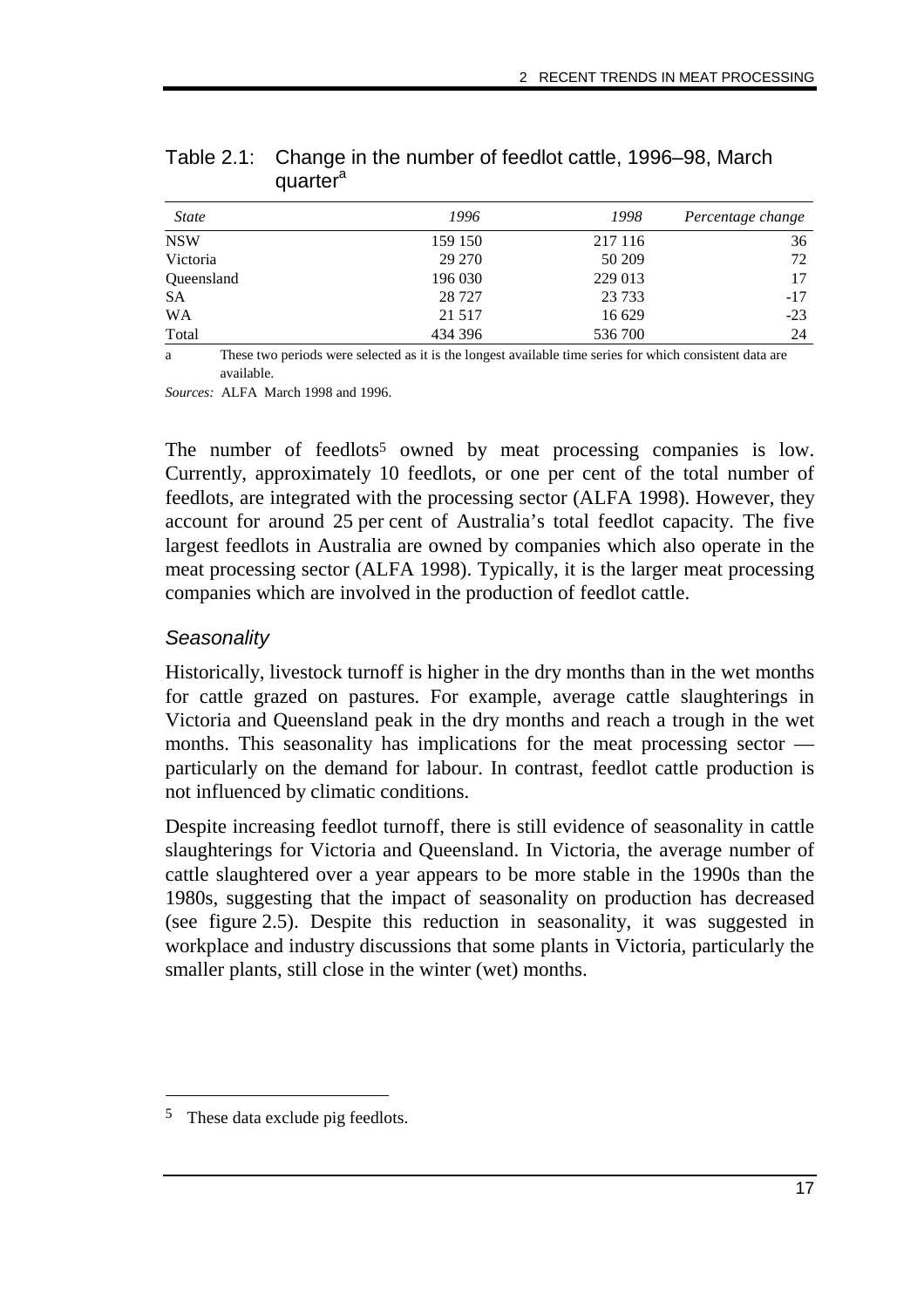Figure 2.5: Change in average cattle slaughterings for Victoria in the 1980s and 1990s (index) $a$ 



a The index is calculated using January as the base month. The index shows average cattle slaughterings between 1983–87 for the 1980s, and between 1993–97 for the 1990s.

*Source:* ABS 1997f, various issues.

The seasonality of average cattle slaughterings is more pronounced in Queensland than in Victoria. In Queensland, there are declines in output in the summer (wet) months. The average variation in cattle slaughterings has however fallen in the 1990s (see figure 2.6). The evidence suggests also that the duration of seasonality has reduced in the 1990s, with slaughter levels remaining constant for longer periods. In response to the Work-in-Progress report, one company noted that lower slaughterings in December and January is not always due to inadequate livestock numbers — but reflects the tradition of some workplaces to close over the Christmas period.

In workplace and industry discussions, the Commission was advised that declining seasonality was due to a range of factors, including:

- the growth of the feedlot sector;
- improvements in transport infrastructure, allowing processing to source livestock from greater distances;
- the closure of seasonal plants in northern Queensland and the Northern Territory in response to increased live cattle exports from these regions;
- greater competition in the markets for meat, increasing the economic incentives for plants to maintain throughput year round; and
- the move to annualised salaries by some plants in Australia.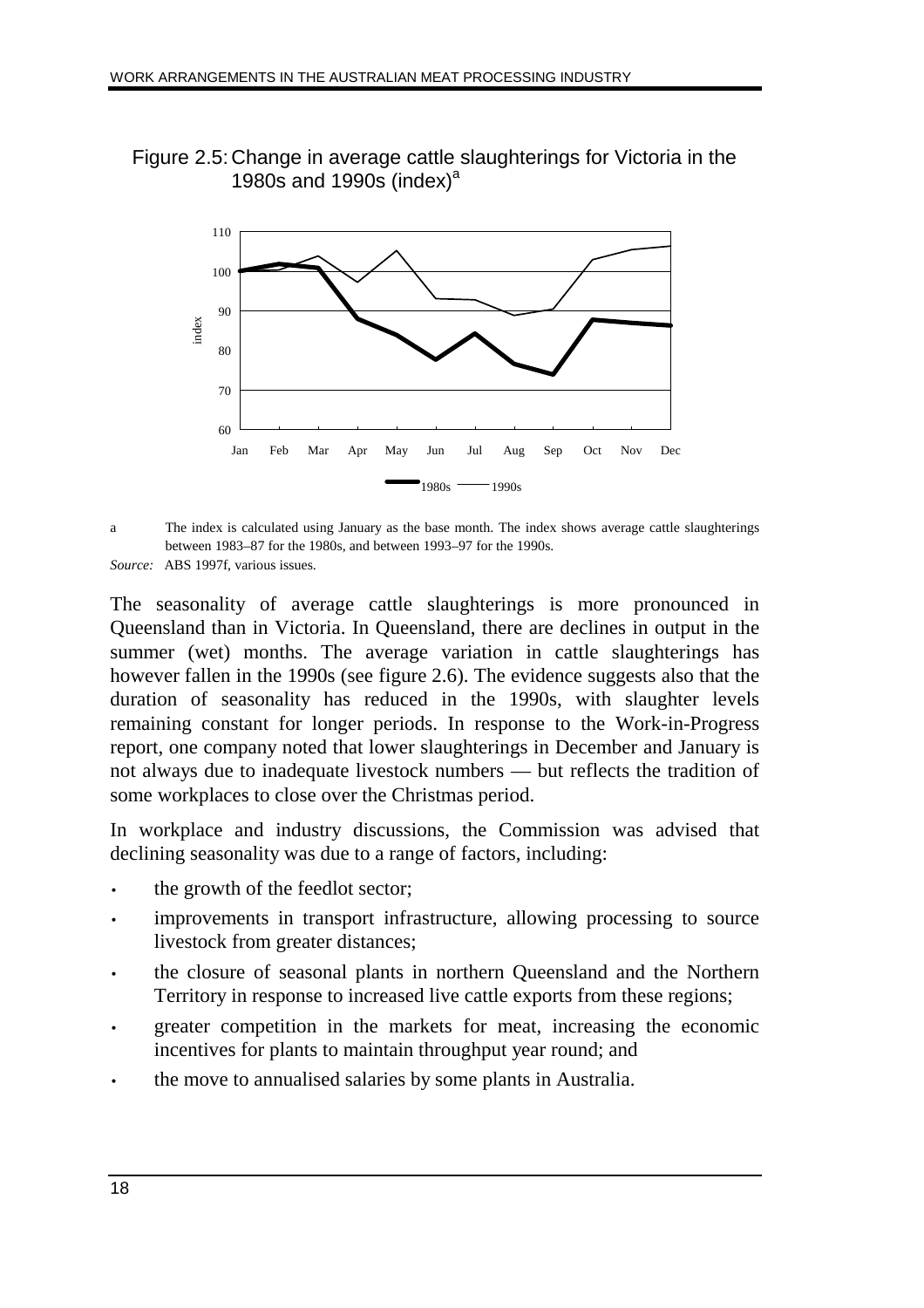The seasonal trends depicted in figures 2.5 and 2.6 suggest that while seasonality has reduced, there are still many plants operating in the industry that are subject to fluctuations in livestock supply over a year.





a The index is calculated using January as the base month. The index shows average cattle slaughterings between 1983–87 for the 1980s, and between 1993–97 for the 1990s. *Source:* ABS 1997f, various issues*.*

#### Livestock exports

-

Most recent data available indicate that Australia is the largest livestock exporter in the world. In 1996–97, live cattle and sheep exports were valued at around \$430 million and \$185 million respectively. Livestock exports from Australia are generally sold for slaughter in the importing country (usually after additional feeding) or used for breeding purposes. Live cattle exports are destined mainly for Asian markets and live sheep exports to Middle East destinations.

Livestock exports increased rapidly over the decade to 1996–97. This is particularly true for live cattle exports, which increased at an average annual rate of 110 per cent between 1989–90 and 1996–97 (see figure 2.7)<sup>6</sup>. The

<sup>6</sup> It is not clear what effects the recent downturn in Asian economies will have on this trend. Early indications are that live cattle exports have declined markedly in recent months.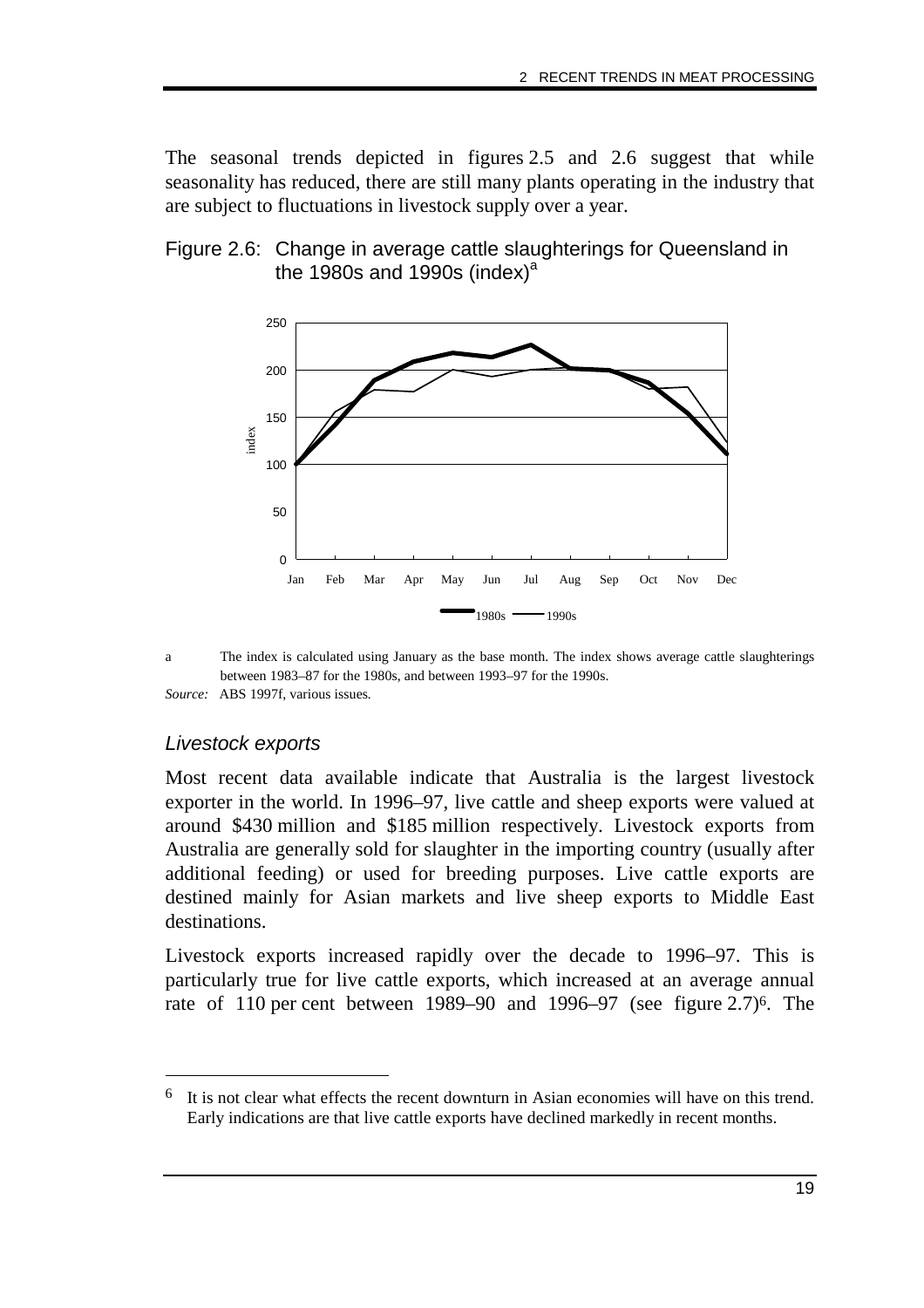growth in live sheep exports has been more modest than that of live cattle exports, increasing by around 20 per cent over this period (see figure 2.7).





*Source:* ABARE 1997.

#### **Changes in industry structure**

Meat processing plants were traditionally located close to where livestock were grazed — mainly in regional areas. The number of meat processing establishments7 in Australia declined by over 30 per cent between 1979–80 and 1995–96 (see figure 2.8). The steady decline in establishments during the 1980s reflects the significant reduction in the herd size over this period, the closure of plants owned by the public sector and the imposition of stricter hygiene and slaughter standards (MRC 1997b). Further rationalisation has occurred in the industry in the 1990s.

Meat processing establishments are classified as either export or domestic plants. Export plants can supply both overseas and domestic markets, while domestic plants can supply meat to the domestic market only. ABS data indicated that there were 315 meat processing establishments in 1995–96 (see figure 2.8). However, data are not available by type of establishment. Of 209

 $\overline{a}$ 

<sup>7</sup> Establishments refers to all entities involved in meat processing, including processing plants, boning rooms, manufacturers and wholesalers. The ABS advises caution in the use of establishments data, primarily because 'establishment' is a statistical data collection unit and does not necessarily represent a physical unit.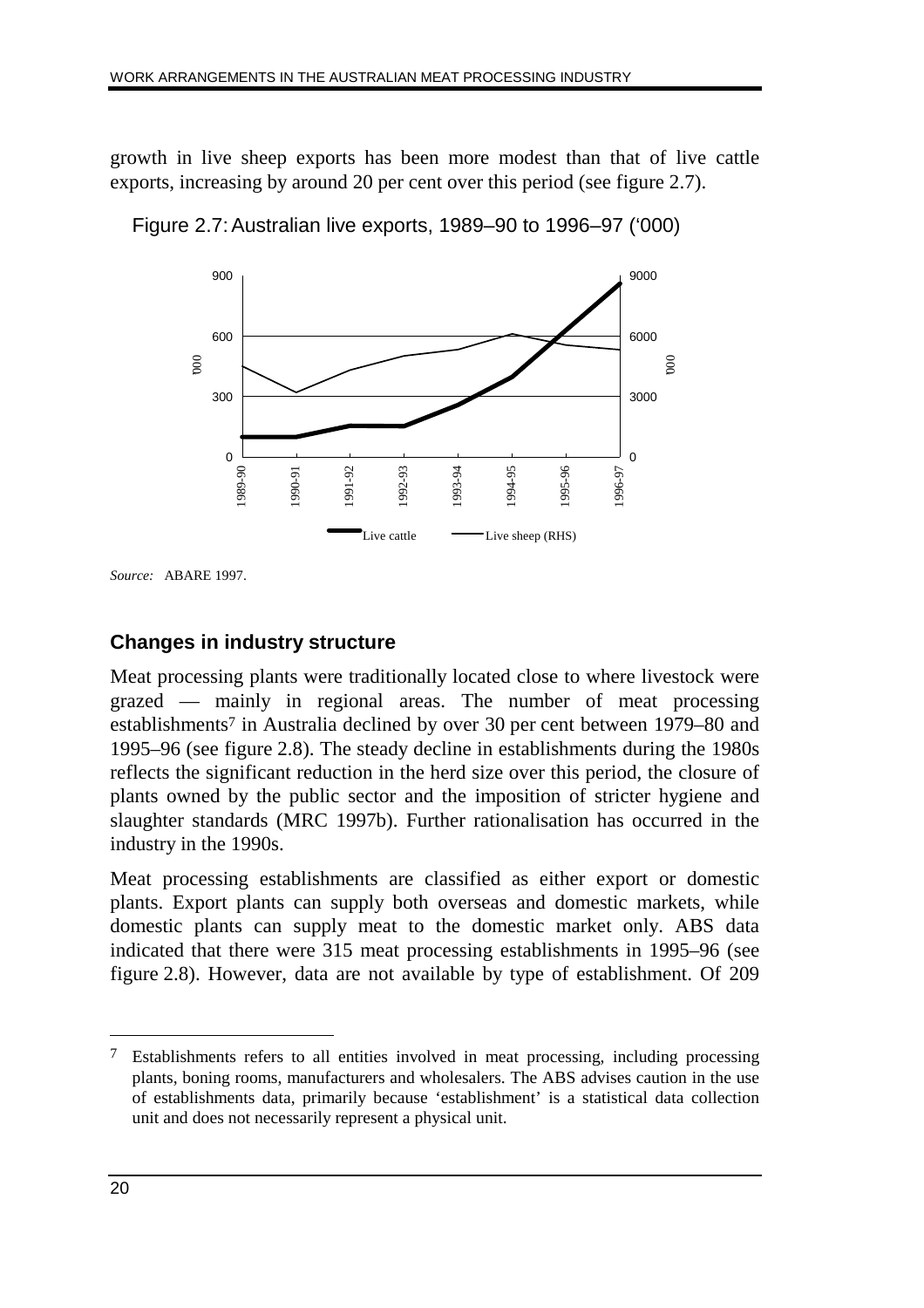AUS-MEAT registered establishments in 1998, 98 were export registered and 111 domestic registered (AUS-MEAT 1998)8.





a Data are not available for 1985–86 because the ABS did not conduct the manufacturing survey in that year.

*Source:* ABS 1997e, various issues (1995–96 data is unpublished).

-

Rationalisations have been particularly evident among export establishments the number of which declined by over 40 per cent between 1976 and 1996 (see table 2.2). In workplace discussions, industry participants commented that rationalisations were also strong among the smaller processing establishments. There have also been significant changes in the ownership of export plants over the last 20 years. In particular, there has been a decline in Australian and public sector ownership and an increase in foreign ownership (see table 2.2).

There is no recent official information regarding capacity utilisation in the industry, however, throughput has increased while plant numbers have decreased. This suggests either that capacity utilisation in the existing plants has increased or that these plants have expanded. However, excess capacity is still considered a problem in the industry. One estimate put excess capacity in Australia at around 30 per cent, compared with 15 per cent in the US and 10 per cent in New Zealand (Steering Committee and Task Force Report 1996; AUS-MEAT 1997).

<sup>8</sup> These data were as at the 19 June 1998. The majority of export establishments in Australia are accredited by AUS-MEAT, while most domestic establishments do not have AUS-MEAT accreditation. This explains the difference between the AUS-MEAT data and ABS data.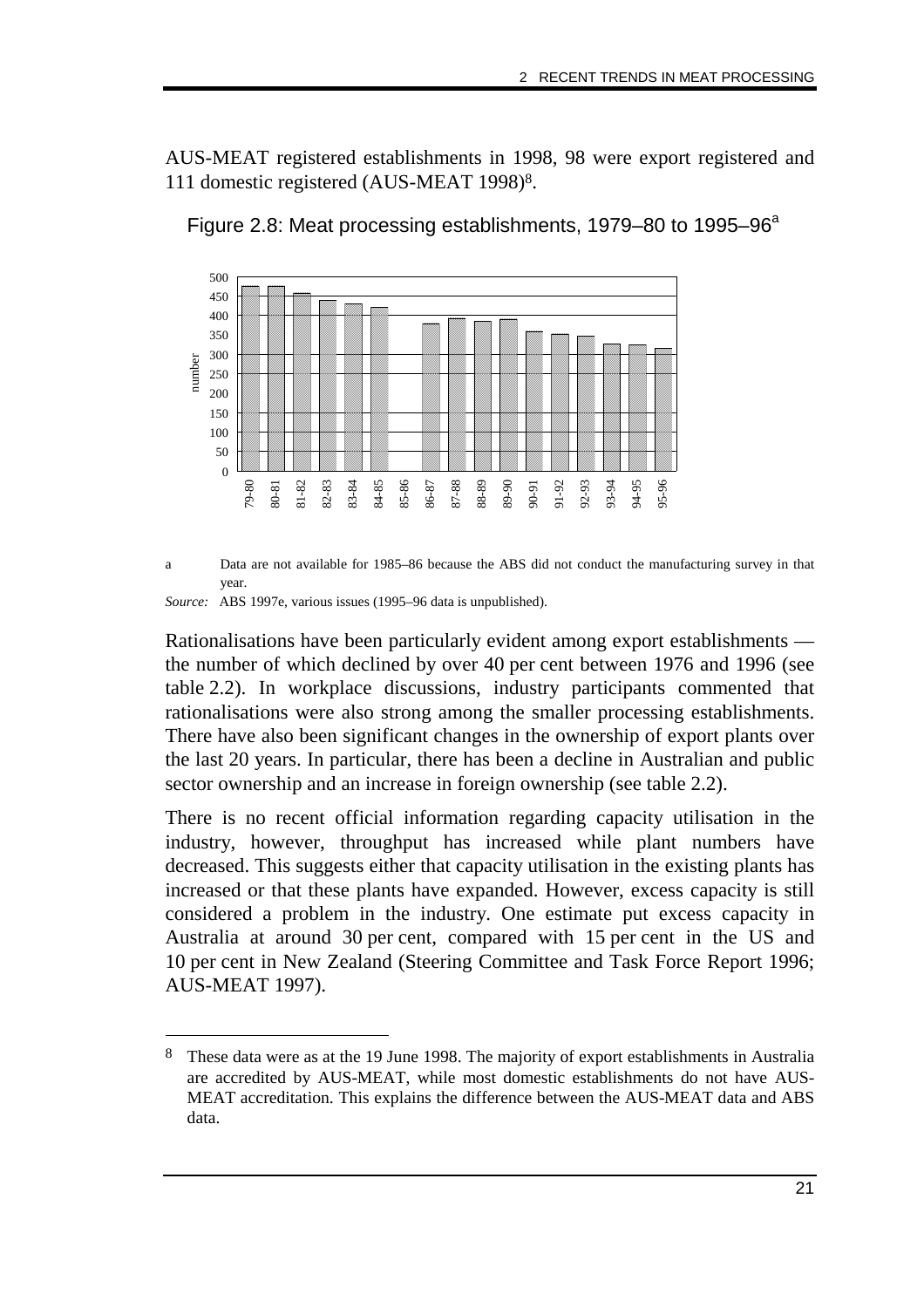|                                    | 1976 | 1996 | Percentage change |
|------------------------------------|------|------|-------------------|
| Australian-owned                   |      | 33   | $-51$             |
| Foreign-owned <sup>a</sup>         | 13   | 23   |                   |
| Public sector-owned <sup>b</sup>   | 20   |      | $-80$             |
| Producer co-operative <sup>c</sup> | 8    |      | $-75$             |
| Total                              | 108  | 62   | $-43$             |
| No. of companies                   | 89   | 43   | $-52$             |

#### Table 2.2: Export establishments and ownership, 1976 and 1996

a Foreign-owned is defined as a company in which majority ownership is held by a non-Australian company or by an Australian holding company acting for a foreign company.

b Public sector refers to plants owned and/or operated by a shire, municipality or State authority.

c Producer co-operatives comprise plants which are managed by producers or their representatives.

*Source:* MRC 1997b.

The level of concentration in the Australian meat processing sector is low by international standards. In 1996, the five largest firms accounted for 29 per cent of industry output in Australia, compared to 71 per cent in the US, 60 per cent in New Zealand, and 64 per cent in Argentina (Steering Committee and Task Force Report 1996; AUS-MEAT 1997).

# **2.5 Pressures for change**

Factors affecting meat production — including consumption trends and trends in livestock production — were described in previous sections. An important implication is that increased competition in the markets for meat has placed pressure on workplaces in Australia to minimise costs and improve productivity. This pressure has resulted in (and been compounded by):

- concerns in the early 1990s regarding the cost-competitiveness of the Australian industry compared with international competitors;
- concern that health and hygiene standards needed to be maintained in the more competitive environment; and
- a major industrial dispute at Australia's largest meat producer (Australia Meat Holdings Ltd (AMH)) in 1994–95 over changes to work arrangements which sought to increase labour productivity.

In the following section, changes in international and domestic markets are described in more detail. Some of the industry and firm-level responses to increased competition are then described.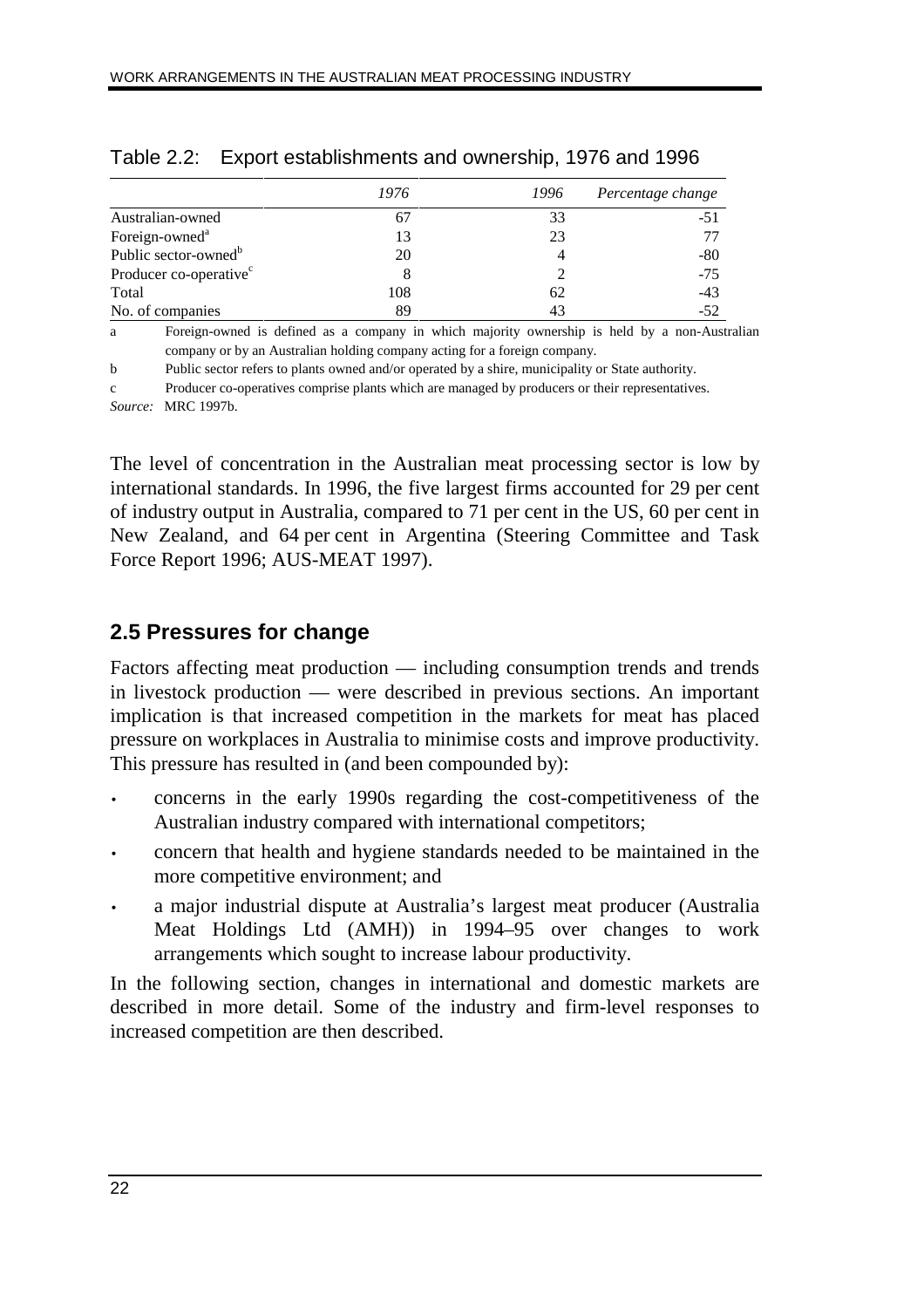#### **International trade**

In 1996, Australia was the largest exporter of red meat in the world, despite accounting for only 2 per cent of world red meat production (ABARE 1997). The ability of processors in Australia to compete on international markets is affected by changes outside the industry's control — such as movements in exchange rates and the trade policies of importing countries. With respect to this latter point, bilateral trade policies have been particularly significant in international markets for meat. Kreuger (1995) argued that since 1983, the US has applied pressure to selected meat importers to agree to 'Voluntary Import Expansions' of US beef. Korea, for example, changed import regulations in 1988 to expand the volume of grainfed beef (which the US specialises in) at the expense of grass fed beef (Kreuger 1995, pp. 54-5 and 81-2).

International trade in red meat has increased over the past decade — partly due to the progressive reduction of trade barriers in many economies — while Australia's share of world trade has declined. Between 1987 and 1996, total world exports of beef and veal increased by around 30 per cent, while exports from Australia increased by only 15 per cent. Over the same period, beef and veal exports from the US, Canada and Argentina increased by 207 per cent, 201 per cent and 60 per cent respectively (see figure 2.9).





a Exports are measured in carcass weight.

b European Union includes twelve countries, and the figure does not include intra EU trade. *Source:* ABARE 1997.

The US is Australia's major competitor in the beef and veal export market. Japan is Australia's largest export market, and the US overtook Australia as the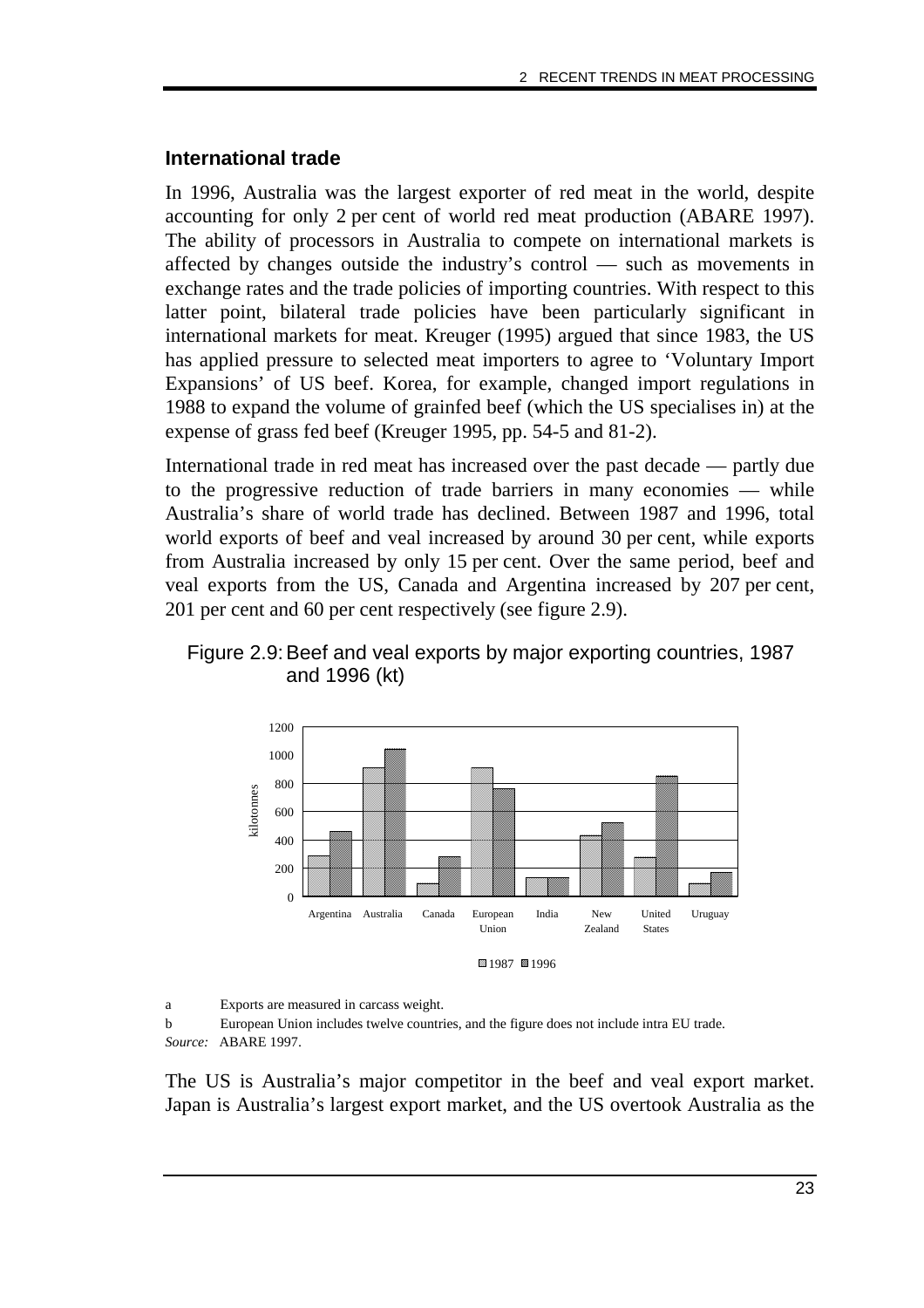biggest exporter of beef and veal to Japan for the first time in 1996. In 1996, the US accounted for 49 per cent of total Japanese beef and veal imports, up from 42 per cent in 1988. Australian exports as a proportion of total Japanese beef and veal imports fell from 51 per cent in 1988 to 45 per cent in 1996.

In its submission to this study, declining market share in major markets was identified as a major problem by the NSW Farmers' Association.

# **Domestic markets**

In workplace discussions, it was noted that competitive pressures on the domestic market were also a significant factor driving change at the plant level. One firm noted that competition on the domestic market was as strong as on the export market. This competition was mainly attributed to changes in product markets — particularly the reduced size of the domestic market due to the fall in demand for red meat in Australia. Another firm indicated that changes in work arrangements were required to achieve productivity improvements so they could compete on price in the domestic market.

On the supply-side, large supermarket chains have emerged as significant retailers of meat on the domestic market, replacing the smaller retail outlets (such as butchers). This has been to the detriment of small processing establishments which have traditionally supplied the smaller domestic retailers. From the point of view of a supermarket chain, it is more efficient to deal with a small number of larger suppliers. Finally, declining cattle and sheep numbers in Australia have increased competition between processors for livestock.

# **Cost competitiveness**

Several studies in the early 1990s were undertaken to examine the cost competitiveness of the Australian industry relative to its major competitors. The two major industry studies were the AACM study (1992) and that by Booz-Allen and Hamilton (BAH) (1993). Both sought to compare aspects of the performance of the Australian meat processing sector with major international competitors. While it is acknowledged that international comparisons are problematic (in particular, due to difficulties in comparing 'like with like' in terms of production processes and outputs), the reports concluded, among other things, that it was more costly to process livestock in Australia than in major competing countries.

BAH (1993) found that while Australia was competitive in livestock production, it lagged behind its major competitors at the processing stage. Processing costs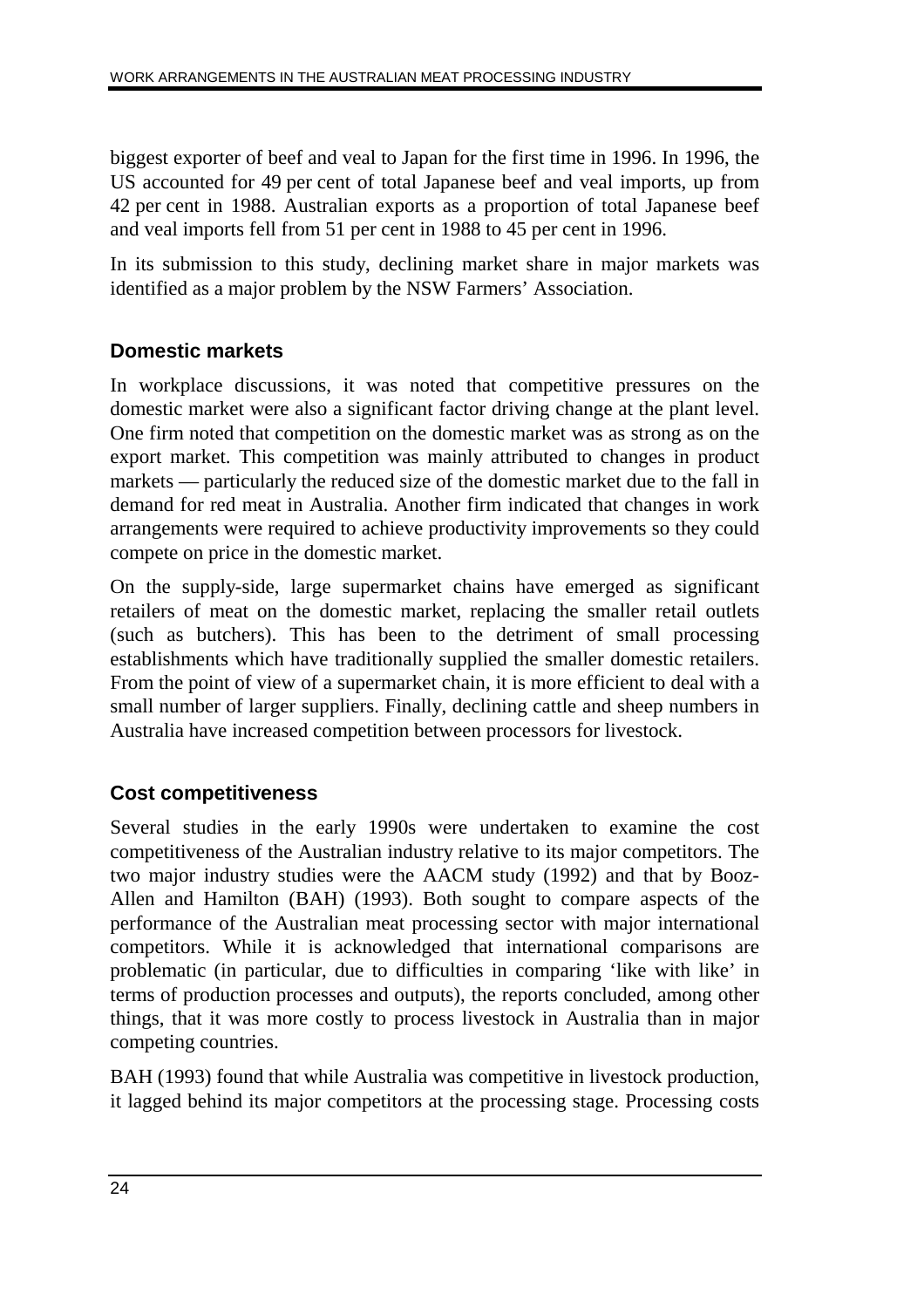in Australia were found to be higher, particularly compared with the US where costs in 1991–92 were estimated to be around one-third of those in Australia. The study found also that labour, which accounted for around 50 per cent of total processing costs9, was the single largest factor explaining higher costs for Australian processors. In general, BAH (1993) attributed this to lower labour productivity and higher on-costs in Australia relative to the other countries in the study. Wage rates in Australia were similar to our overseas competitors.

#### **Quality and hygiene**

The demand for red meat can be influenced by non-price factors, such as quality and hygiene. In workplace and industry discussions, the need to maintain and improve the quality of red meat was noted as an important factor driving change in the meat processing sector. Both Federal and State Governments and the meat processing sector considered quality improvements important to assist in marketing red meat and to avoid hygiene problems, which can have major implications for the domestic industry. The most recent example in Australia was an E-coli scare in 1996.

Government requirements have also influenced quality and hygiene standards. For example, since 1997 both domestic and export plants have been required to operate under a new Australian standard which includes a mandatory hazard analysis critical control point (HACCP) plan. HACCP plans in processing assist in identifying, measuring, monitoring and verifying critical points in meat production to ensure food hygiene and quality is maximised. The new Australian standard has also reduced the differences which previously existed between domestic and export plants regarding quality standards.

The quality and hygiene of meat produced in Australia has increasingly become the responsibility of the meat processing workforce. Industry participants commented that increased education has raised the awareness of the workforce to the importance of food quality and hygiene, while increased training has allowed workers to undertake this responsibility.

### **AMH dispute**

-

In 1994–95, there was a protracted dispute at AMH which ultimately resulted in a Certified Agreement (CA) which some industry participants have argued set a

<sup>9</sup> Excluding purchases of livestock.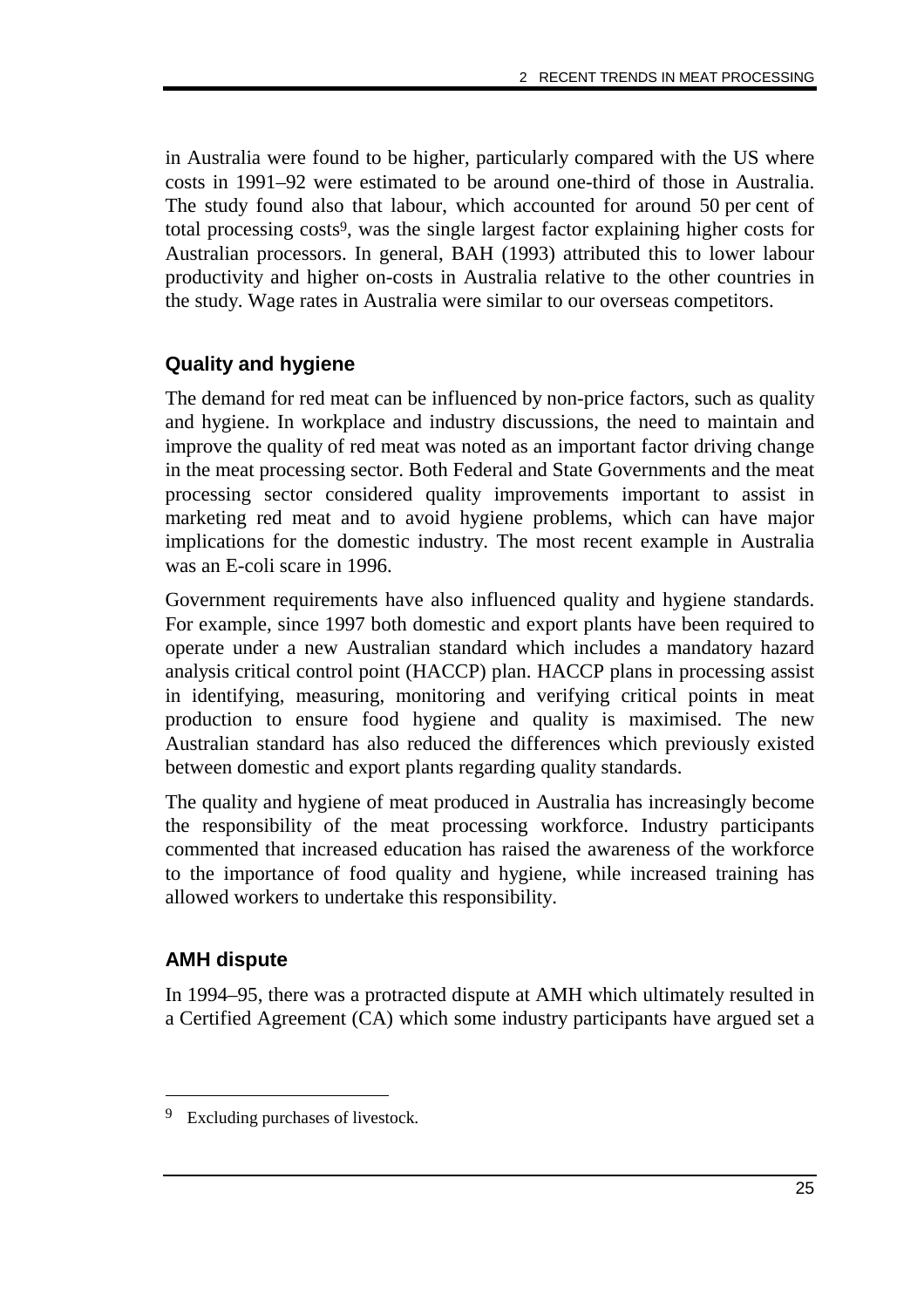new standard for the industry10. Participants commented that it represented a further catalyst for change in the industry, setting the benchmark for future enterprise agreements which were often in line with, or better than that at AMH.

In a report commissioned by the then Department of Industrial Relations to examine progress in workplace reform in the export sector, it was noted that management at the company felt fundamental changes had to be made to improve competitiveness. Specifically, this meant removing the tally system and introducing greater flexibility in hours worked. The dispute was also seen as being significant for future reform, in that other companies saw it as a watershed for the industry (Fellows Medlock and Associates 1995).

The outcome was a CA which included expanded ordinary hours of work and increased hours worked per shift. The tally was replaced with a flat hourly wage supplemented by a production bonus and payment was not linked to team size.

# **2.6 Summary**

Over the past decade, competition in meat processing has increased at both ends of the production chain. This has resulted in, among other things, changes in the structure of the meat processing sector and has put pressure on firms to improve productivity. This, in turn, has led to pressure for change in work arrangements. Specifically:

- reductions in herd and flock sizes and increased livestock exports have increased competitive pressures between processors operating in Australia;
- the size of the domestic market has reduced due to decreased domestic consumption;
- there have been important structural changes occurring in the domestic industry, such as decreased establishment numbers and increases in foreign investment;
- over time, there has been a substantial increase in the level of competition on export markets, from countries such as the US, Argentina and Canada;
- Australia's share of international trade is falling, despite increases in aggregate trade levels and world population. These competitive pressures are likely to continue into the future; and

 $\overline{a}$ 

<sup>&</sup>lt;sup>10</sup> In its submission to this study, the Cattle Council of Australia put the cost of the dispute to AMH at \$16m. Other industry participants estimated the cost to be significantly higher.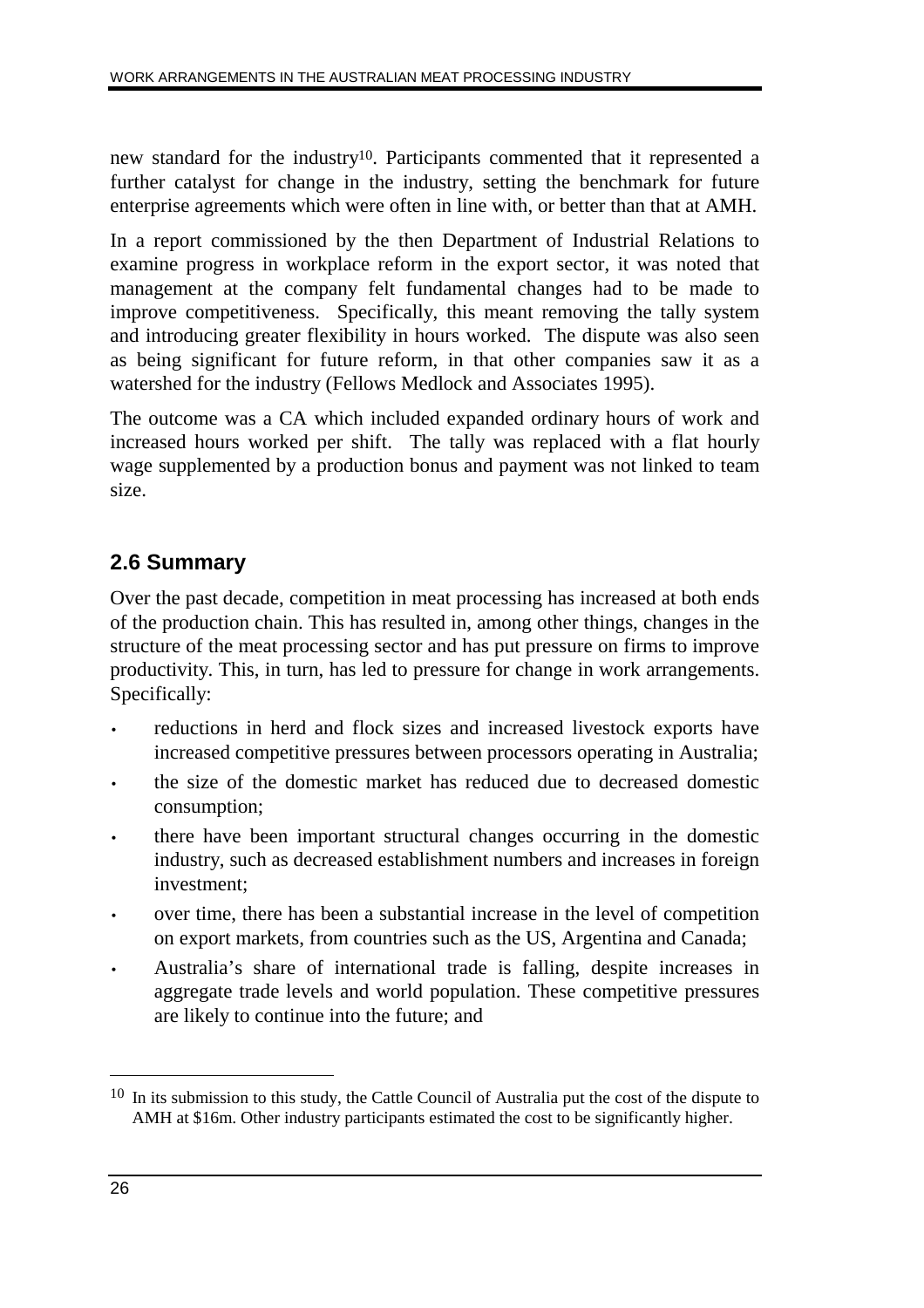• other factors, such as a growing awareness of uncompetitive labour costs, quality and hygiene issues and changes to benchmark work arrangements arising from the AMH dispute have also provided impetus for change.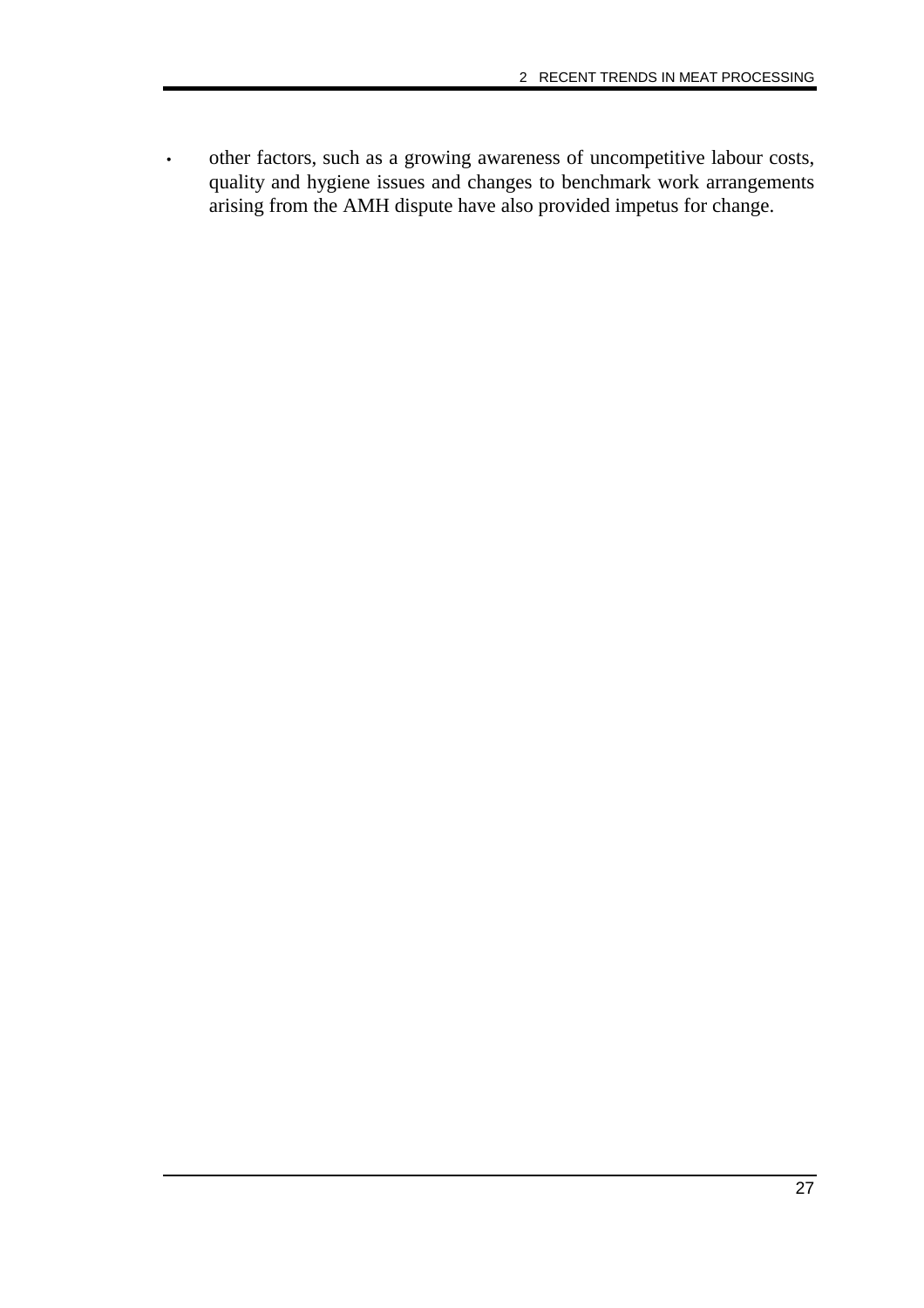# **3 THE MEAT PROCESSING WORKFORCE**

*The meat processing labour market has undergone considerable change over the last decade. Industry employment has been in decline and is still characterised by significant seasonality — despite more regular livestock supplies. The typical employee is likely to be a young male with low educational attainment, and a union member. Over time, some meat processors have introduced guaranteed minimum wages for their employees.*

*Meat processing has a long history of poor workplace relations. Despite evidence of progress in parts of the industry, there remains room for improvement. Poor workplace relations is likely to reduce the industry's ability to meet ongoing change. Workplace culture and relations appear to be improving in some workplaces, albeit slowly. For example, although the aggregate OH and S record remains relatively poor, other indicators, such as the level of industrial disputes and training, are improving.*

# **3.1 Introduction**

-

Processing meat is labour intensive. While mechanisation is a feature of the industry, significant amounts of manual labour are required to convert livestock into meat products. In 1993–94, labour inputs accounted for around 60 per cent of total industry value added<sup>1</sup> — suggesting that labour costs and productivity have implications for the competitiveness of the meat industry, as well as the quality of output.

Increasing competition in the markets for meat have placed pressure on processors in Australia to minimise costs, improve productivity and product quality. For this to happen, the labour market must be able to adapt to changing circumstances. Workplace characteristics, particularly 'culture', are important for enabling change to occur in the labour market.

This chapter describes the size and key characteristics of the meat processing workforce and discusses some important characteristics of the workplace, including indications of change.

<sup>1</sup> Commission estimates. Excludes purchases of livestock.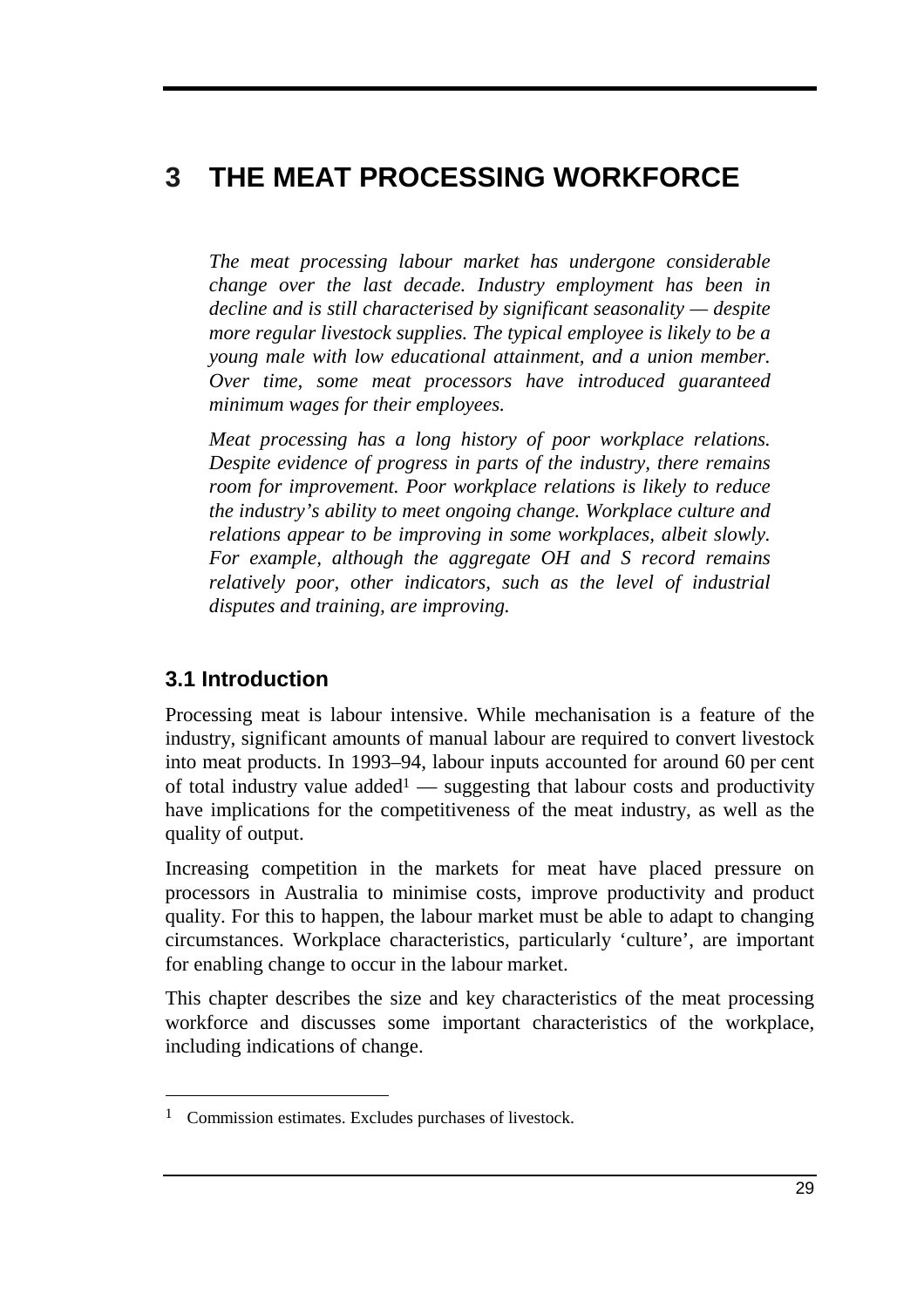## **3.2 Employment**

In 1995–96, around 27 500 persons were employed in the meat processing sector, accounting for around three per cent of total manufacturing employment (see figure 3.1). Between 1979–80 and 1995–96, employment in meat processing decreased by 30 per cent, compared with 20 per cent for all manufacturing. Much of the decline in meat processing employment occurred between 1979–80 and 1984–85, when employment fell by 25 per cent. Despite increased rationalisations in abattoir numbers, employment decreased by only seven per cent between 1984–85 and 1995–96, suggesting that employment at some of the larger abattoirs has increased.

#### Figure 3.1: Number of employees in the Australian meat processing industry, 1979–80 to 1995–96



a Between 1979–80 and 1988–89 the data are ASIC 2115, and after this the data are ANZSIC 2111. Data are not available for 1985–86 because the ABS did not conduct the manufacturing survey this year. *Source:* ABS 1997e, various issues.

### **State and regional distribution**

Queensland accounts for the largest share of meat processing employment (30 per cent), nearly matched by NSW (29 per cent) (see table 3.1). Although employment in absolute terms has been decreasing in all States, employment shares have fluctuated somewhat. Since at least the mid 1980s, the proportion of the total workforce employed in Victoria has declined substantially, while NSW and SA have increased their shares of total employment (see table 3.1).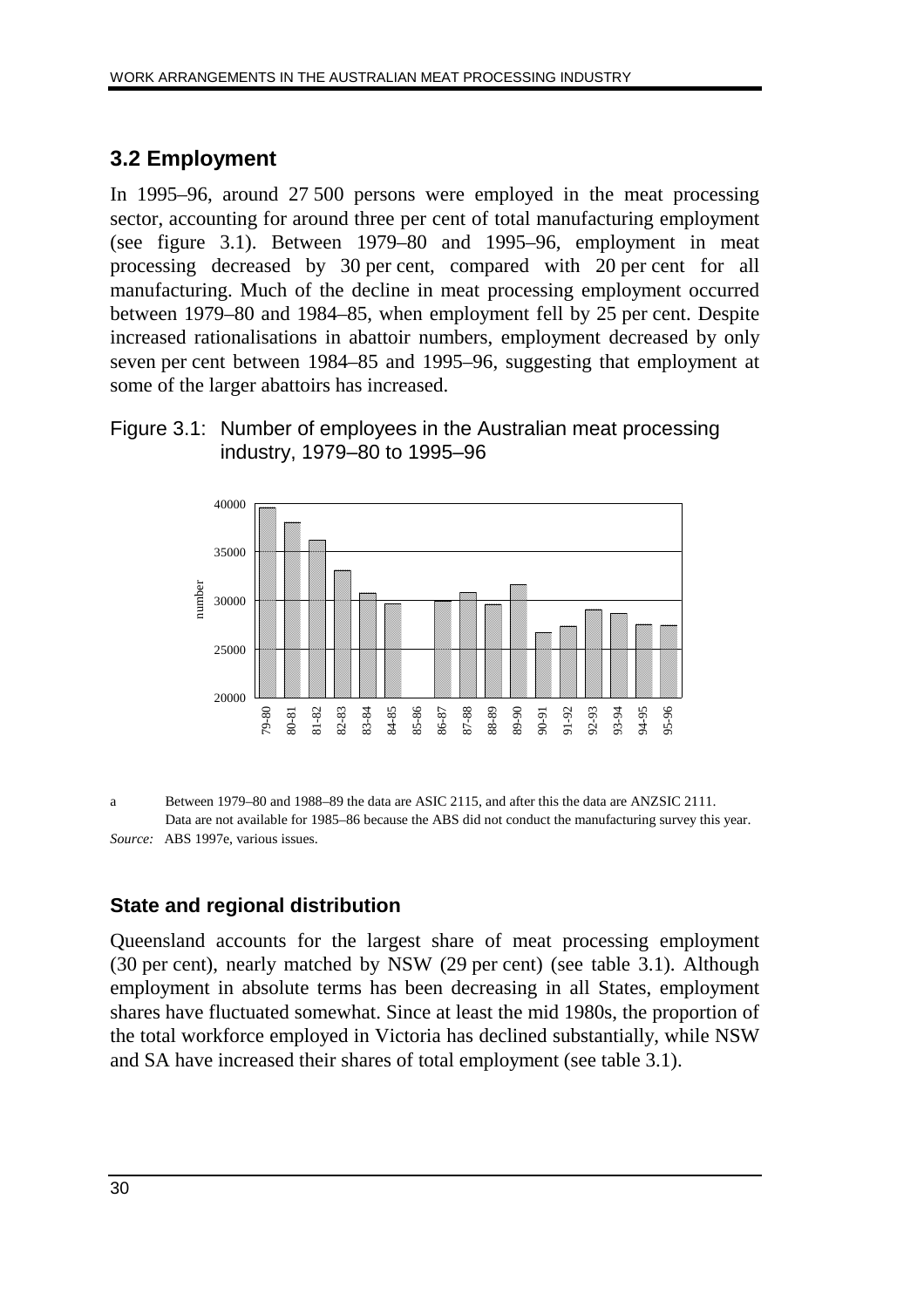|         | NSW | Vic | Qld | SA | <b>WA</b> | <b>Tas</b> |
|---------|-----|-----|-----|----|-----------|------------|
| 1986-87 | 26  | 21  | 31  | Q  | 10        | 3          |
| 1987-88 | 25  | 21  | 34  | Q  | 9         |            |
| 1988-89 | 25  | 22  | 33  | Q  | 8         |            |
| 1989-90 | 22  | 20  | 33  | 11 | 11        |            |
| 1990-91 | 25  | 19  | 33  | 11 | 9         |            |
| 1991-92 | 29  | 19  | 31  | 10 | 8         |            |
| 1992-93 | 30  | 16  | 32  | 10 | 9         |            |
| 1993-94 | 30  | 16  | 34  | 10 | 8         | 3          |
| 1994-95 | 29  | 16  | 32  | 11 | 9         |            |
| 1995-96 | 29  | 16  | 31  | 12 | 9         |            |

Table 3.1: Share of meat processing employment by State<sup>a</sup> (per cent)

a Excludes the NT and the ACT.

*Sources:* ABS 1997e, various issues.

Meat processing is an important source of regional employment, with the majority of plants located near regional towns (see table 3.2). Changes in the distribution of meat processing employment can therefore affect regional communities. In 1996, the 25 largest meat processors employed approximately 17 600 workers, or around 65 per cent of the total workforce. Table 3.2 shows that collectively, these processors operated 43 plants in regional locations and only 6 capital city plants.

#### **Seasonality in employment**

-

Given the seasonal (though declining) variability of processing throughput, some flexibility in employment numbers might be expected. Full-time employment2 varies between and within States from month to month and seasonal declines are evident in some States (see figure 3.2). Employment seasonality is most evident in Victoria where lower employment levels are experienced in late summer. Queensland exhibited slight declines around November while NSW experienced fluctuations which may reflect seasonal aberrations (see figure 3.2). Under the main industry awards (Federal and State), daily and weekly hire provisions allow firms to reduce workforce size in the short term to accommodate a reduction in livestock numbers or product demand (see chapter 5).

<sup>2</sup> Employees who work 35 hours or more per week. However, they may not have worked during the reference period.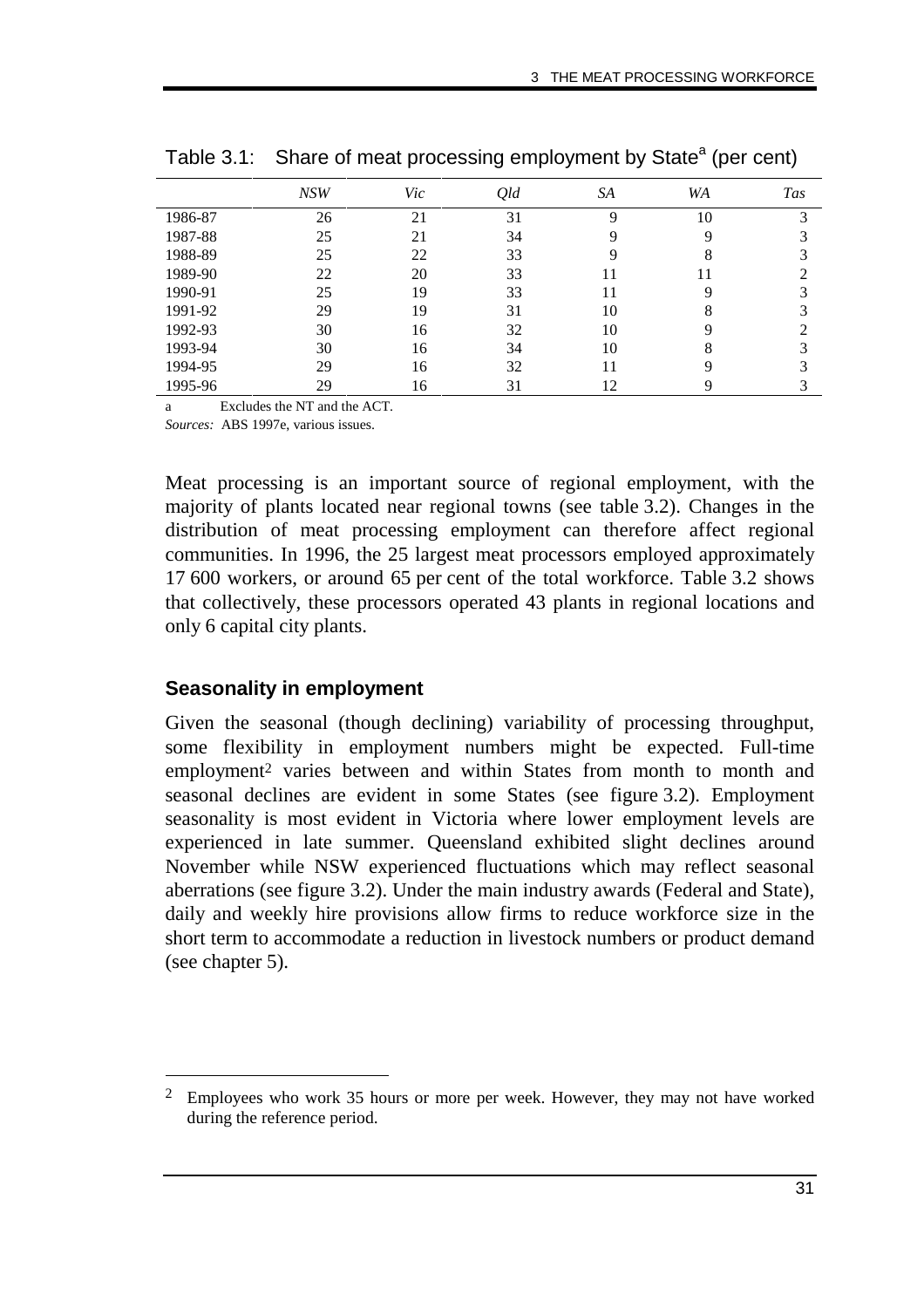| <b>Processor</b>                  | <b>Regional plants</b> | Capital city  | <b>Total workforce</b> |  |
|-----------------------------------|------------------------|---------------|------------------------|--|
| Queensland                        |                        | <b>plants</b> | size                   |  |
| Australian Meat Holdings P/L      | 5                      |               | 2760                   |  |
| Nippon Meat Packers P/L           | 4                      |               | 1750                   |  |
| Queensland Abattoir Corporation   | 2                      | 1             | 660                    |  |
| <b>Consolidated Meat Group</b>    | 3                      |               | 1000                   |  |
| Teys Brothers P/L                 | $\overline{c}$         |               | 760                    |  |
| <b>South Burnett Meat Works</b>   | 1                      |               | 600                    |  |
| <b>NSW</b>                        |                        |               |                        |  |
| Northern Co Operative Meat Co Ltd | 1                      |               | 773                    |  |
| Bindaree Beef P/L                 | 2                      |               | 500                    |  |
| Cargill Foods Australia           | 1                      |               | 450                    |  |
| PD Mulligan                       | 1                      | 1             | 650                    |  |
| Anzco Foods P/L                   |                        |               | 600                    |  |
| Southern Meats P/L                | 3                      |               | 500                    |  |
| <b>Burrangong Meat Processors</b> | 1                      |               | 330                    |  |
| RJ Fletchers and Co               | 1                      |               | 650                    |  |
| Rockdale Beef P/L                 | 1                      |               | 440                    |  |
| Bunge Meat P/L                    | 1                      |               | 140                    |  |
| Mudgee Regional Abattoir          | 1                      |               | 350                    |  |
| Midcoast Meat P/L                 | 1                      |               | 350                    |  |
| <b>Victoria</b>                   |                        |               |                        |  |
| <b>SBA Foods P/L</b>              | $\overline{2}$         | 1             | 900                    |  |
| Castricum Brothers Pty Ltd        |                        | 1             | 450                    |  |
| G&K O'Connor P/L                  |                        | 1             | 380                    |  |
| MC Herd                           | 1                      |               | 350                    |  |
| Hurstbridge Abattoir              |                        | 1             | 110                    |  |
| Other                             |                        |               |                        |  |
| Metro Meat International Ltd      | 5                      |               | 1800                   |  |
| EG Green & Son P/L                | 1                      |               | 340                    |  |
| <b>Total</b>                      | 43                     | 6             | 17 593                 |  |

| Table 3.2: Plant location and workforce size of major meat processors, |
|------------------------------------------------------------------------|
| 1996                                                                   |

note The processing companies listed are the 'Top 25' processors in Australia as ranked by AUS-MEAT. Rankings are based on output.

*Source*: AUS-MEAT 1997.

In workplace discussions, it was suggested that seasonal variation in output is less for larger plants compared with smaller plants. Given their greater capital investment, large processors face stronger economic incentives to maintain relatively constant throughput all year round. Major processors have developed a range of techniques to improve the regularity of livestock supply to their abattoirs, including:

- vertically integrating with the feedlot sector;
- direct contractual relationships with specialist livestock producers; and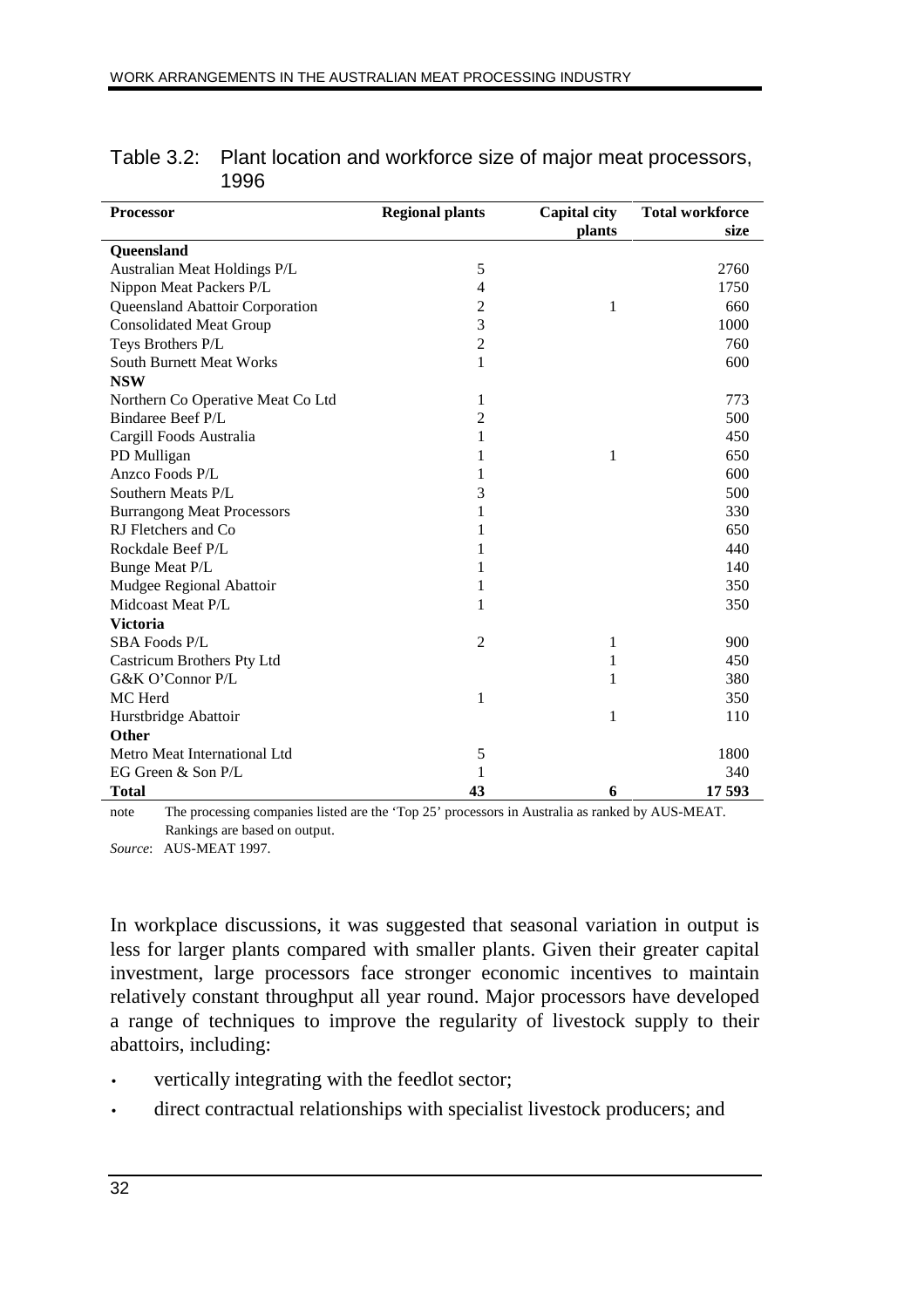improvements in transport infrastructure, allowing processors to source livestock from greater distances.





*Source:* ABS 1998a.

-

#### **Part-time employment**

The *Federal Meat Industry (Processing) Award 1996* (FMIPA 1996) prescribes the maximum amount of part-time3 employment at a meat processing establishment, 'the number of part-time employees shall not exceed one for every three full-time employees' (c.19.3.3). In practice, less than 10 per cent of the meat and meat product manufacturing4 workforce were employed part-time in 1997, compared with 25 per cent for the total workforce (ABS 1998a). However, average hours worked by part-time employees in the meat processing sector are far higher than the average across all industries.

Most recent ABS data do not provide evidence of any strong seasonal trend in part-time employment in the meat and meat product manufacturing sector rather, part-time employment fluctuates from month to month and year to year.

<sup>3</sup> As a general rule, a worker is considered part-time by the ABS if they usually work less than the agreed or award hours for full-time employees in their occupation. If agreed or award hours do not apply, employees are regarded as part-time if they ordinarily work less than 35 hours in a week.

<sup>4</sup> The meat and meat product manufacturing sector (ANZSIC code 211) includes meat processing, poultry processing and small goods manufacturing.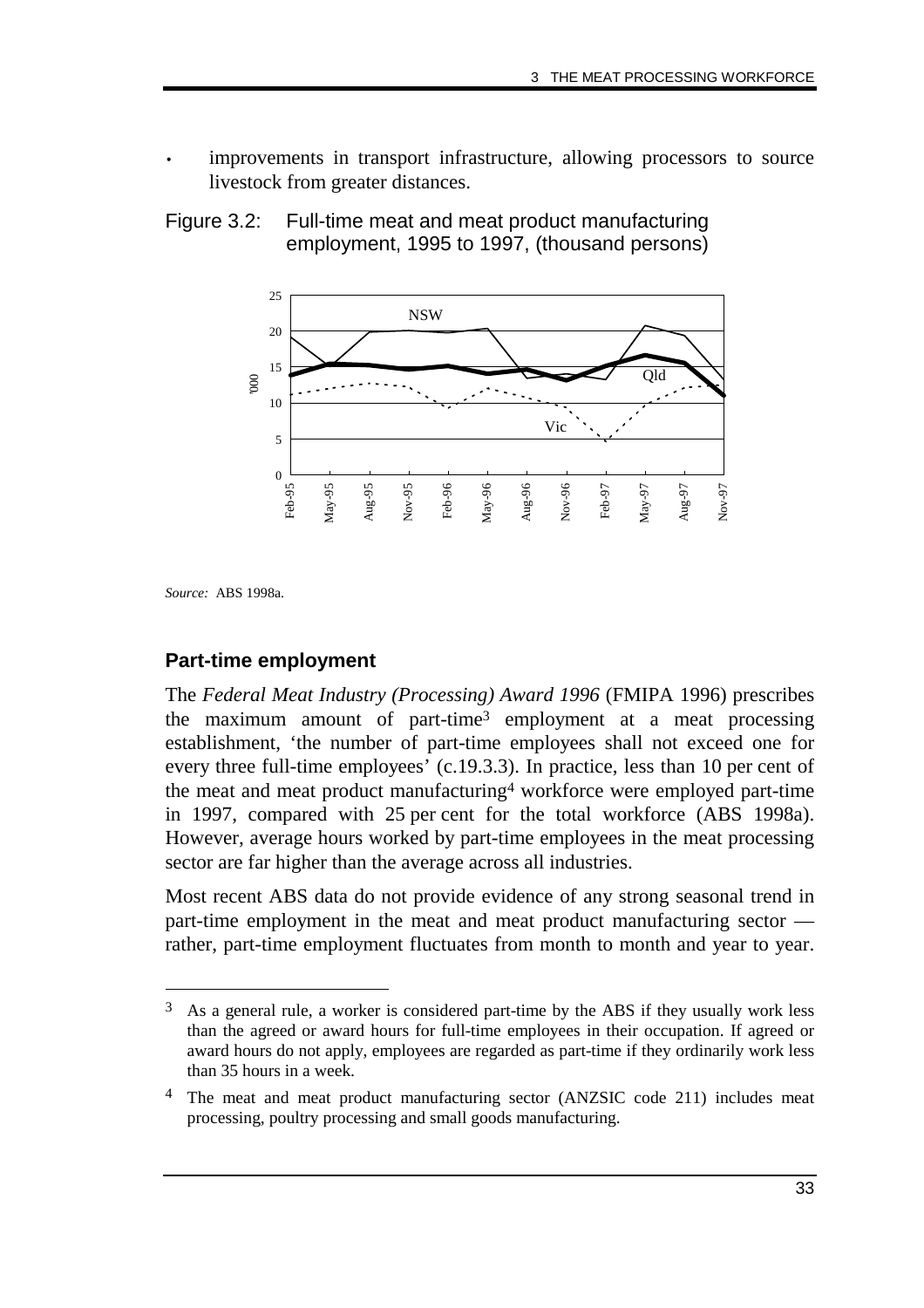This suggests that processors are not using part-time workers to counter seasonal variation in throughput.

# **3.3 Workforce characteristics**

A meat processing worker is likely to be:

- a young male;
- educated to secondary school level and with some accredited industry competency;
- slightly more 'mobile' than workers in other industries; and
- a member of a trade union.

### **Age and gender**

In 1996, around 51 per cent of workers in the meat processing sector were less than 35 years of age, compared to 43 per cent for total manufacturing and total industries. The average age of the meat processing workforce has increased over the last decade, with the proportion of workers aged 35 years and over increasing by around five per cent since 1986 (ABS 1987 and 1997g).

There are significantly more males than females employed in the meat processing industry compared with the workforce as a whole. In 1996, males accounted for 83 per cent of the total meat processing workforce, compared with 56 per cent for all industries. The proportion of females employed in meat processing has marginally increased over the last decade, albeit from a low base (ABS 1987 and 1997g).

#### **Educational attainment**

In 1996, around 20 per cent of the meat processing workforce had completed post-school qualifications — with around 85 per cent of these workers undertaking some form of basic or skilled vocational training. The remaining 15 per cent had undertaken some form of diploma or degree (ABS 1997g). Anecdotal evidence supplied to the Commission suggests that workers with these qualifications are likely to undertake managerial tasks at the plant. In the future, the adoption of the National Meat Industry Training Advisory Council (MINTRAC) programs may lead to a higher incidence of vocational training among the workforce.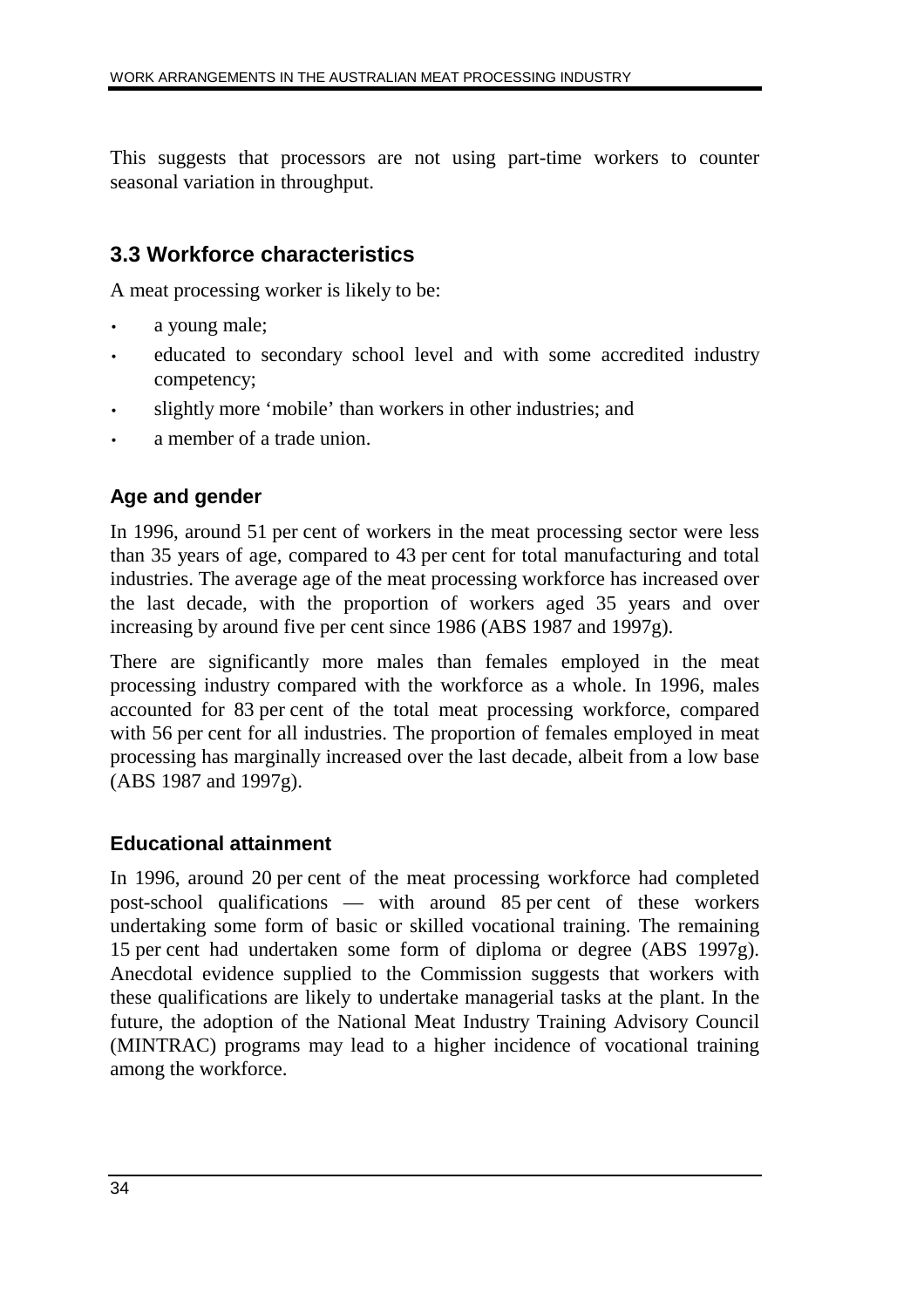#### **Labour mobility and tenure**

Employees in the meat and meat product manufacturing sector appear to be less mobile than the average for all manufacturing and all industries. In the twelve months to February 1998, eight per cent of all persons employed in the meat and meat product manufacturing sector changed either their employer or location of work, compared with 11 per cent for all manufacturing and 13 per cent for the economy as a whole (see table 3.3)5.

| Whether changed<br>employer or location          | Meat and meat product<br>manufacturing | All manufacturing | All industries |
|--------------------------------------------------|----------------------------------------|-------------------|----------------|
| Changed employer,<br>business or location        | 8.4                                    | 10.8              | 13.2           |
| Changed employer,<br>business only               | 7.2                                    | 8.4               | 9.5            |
| Changed location only                            | 1.2                                    | 2.0               | 3.3            |
| Did not change employer,<br>business or location | 91.6                                   | 89.2              | 86.8           |

| Table 3.3: Persons who changed employer, business or locality in |
|------------------------------------------------------------------|
| previous twelve months, February 1998 (per cent)                 |

*Source:* ABS 1998b.

-

Most employment flows over the twelve months to February 1998 occurred within an industry rather than between industries. The proportion of meat and meat product manufacturing workers who changed their industry of employment between 1997 and 1998 was below that for all manufacturing and all industries — 4.5 per cent compared with 7.6 per cent and 7.3 per cent respectively (ABS 1998b).

Overall, employment tenure appears to be lower in the meat and meat product manufacturing sector than in other industries. In 1998, around half of those employed in the meat and meat product manufacturing sector had been in their current job for less than three years, compared with 40 per cent for all manufacturing and 45 per cent for all industries. In addition, only 16 per cent of the total meat and meat product manufacturing workforce had been in their current job for more than 10 years, compared with 26 per cent for all manufacturing and 24 per cent for all industries (ABS 1998b).

<sup>5</sup> The relatively low proportion of meat and meat product manufacturing workers who changed their location of employment in 1998 may be due to the inclusion of poultry processing, which is not a seasonal industry.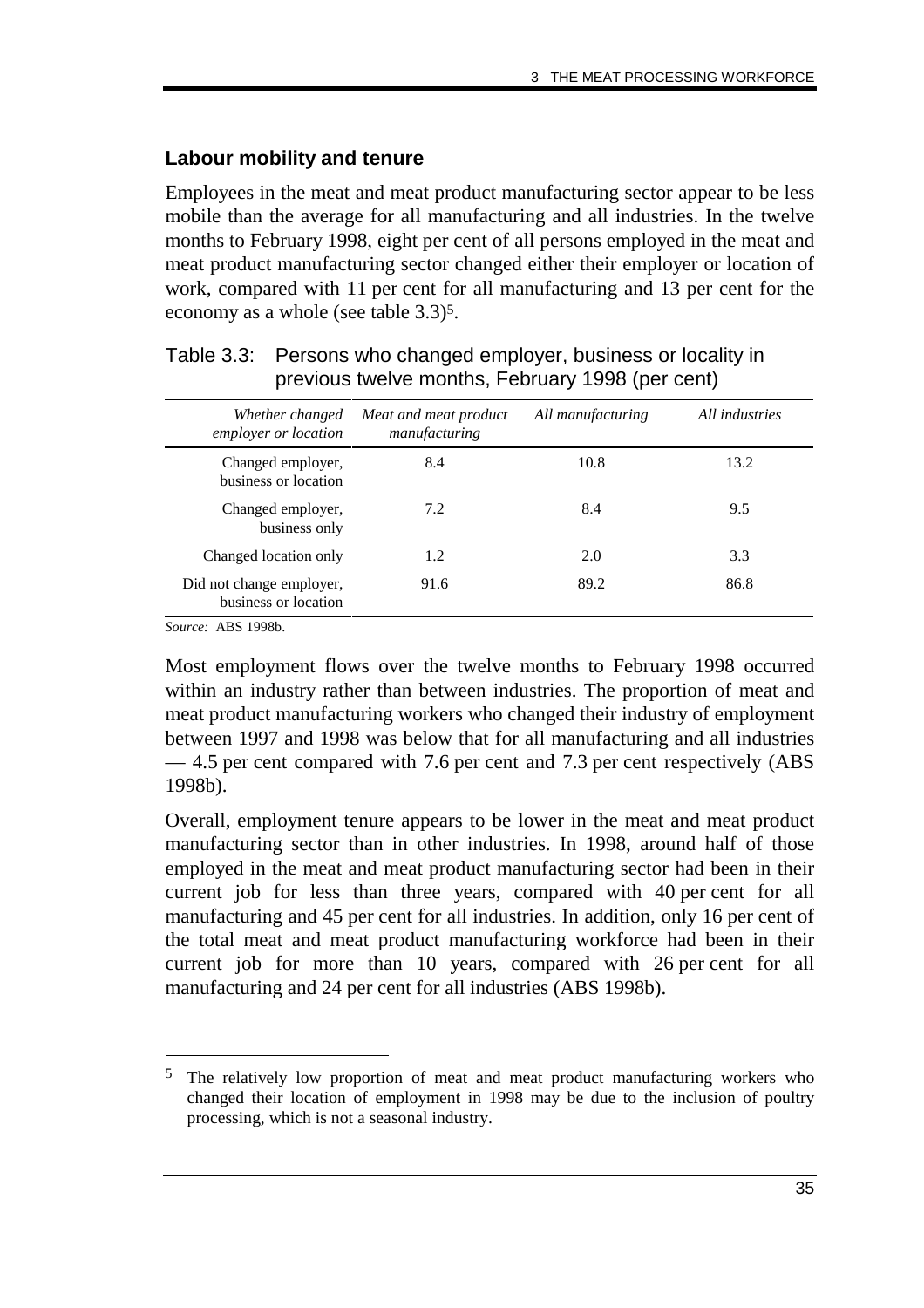#### **Unionisation**

The level of unionisation in the industry is high. Most workers are members of the Australasian Meat Industry Employees Union (AMIEU). In 1996, an average of 74 per cent of workers in the meat and meat product manufacturing sector were members of a trade union — more than double the all industry average of 31 per cent. Unionisation in the meat and meat product manufacturing sector is highest in Tasmania (84 per cent) and Queensland (81 per cent) and lowest in SA (64 per cent) and WA (47 per cent) (ABS 1997c). Some export abattoirs visited by the Commission indicated that up to 95 per cent of their workforce were members of a trade union.

# **3.4 Workplace characteristics**

An adaptable and flexible workforce can enhance an industry's ability to respond to increasing competitive pressures. Indicators of flexibility are reflected in measures such as industrial disputes, occupational health and safety (OH&S) records, absenteeism, the extent of training, and turnover. Meat processing plants historically have had poor records on each of these indicators. Over recent years, however, there have been significant improvements.

In describing changes in workplace characteristics, it is necessary to recognise the interaction between these and changes in work arrangements. In particular, a key to changes in both areas would appear to be improvements in communication processes and strategies. The potential for change also needs to be considered against some understanding of workplace relations in an historical context, including the roles of the major participants in the industry: the employees, unions and managers.

### **Historical context**

There is a long history of poor workplace relations in the meat processing industry. The Meat and Allied Trades Federation, in their submission to the AIRC Inquiry (1991) into the meat industry, described the industry as having:

... an abysmal record of industrial disputation, distrust and open hostility; a crisis involving attitudes and the culture of participants within the industry — a culture conceived in history, born out of mutual oppression, nurtured by self interest ... (AIRC 1991, p.10)

This culture dates back to the colonial era and is attributable to a range of factors, including: the unpleasant nature of the work environment in abattoirs;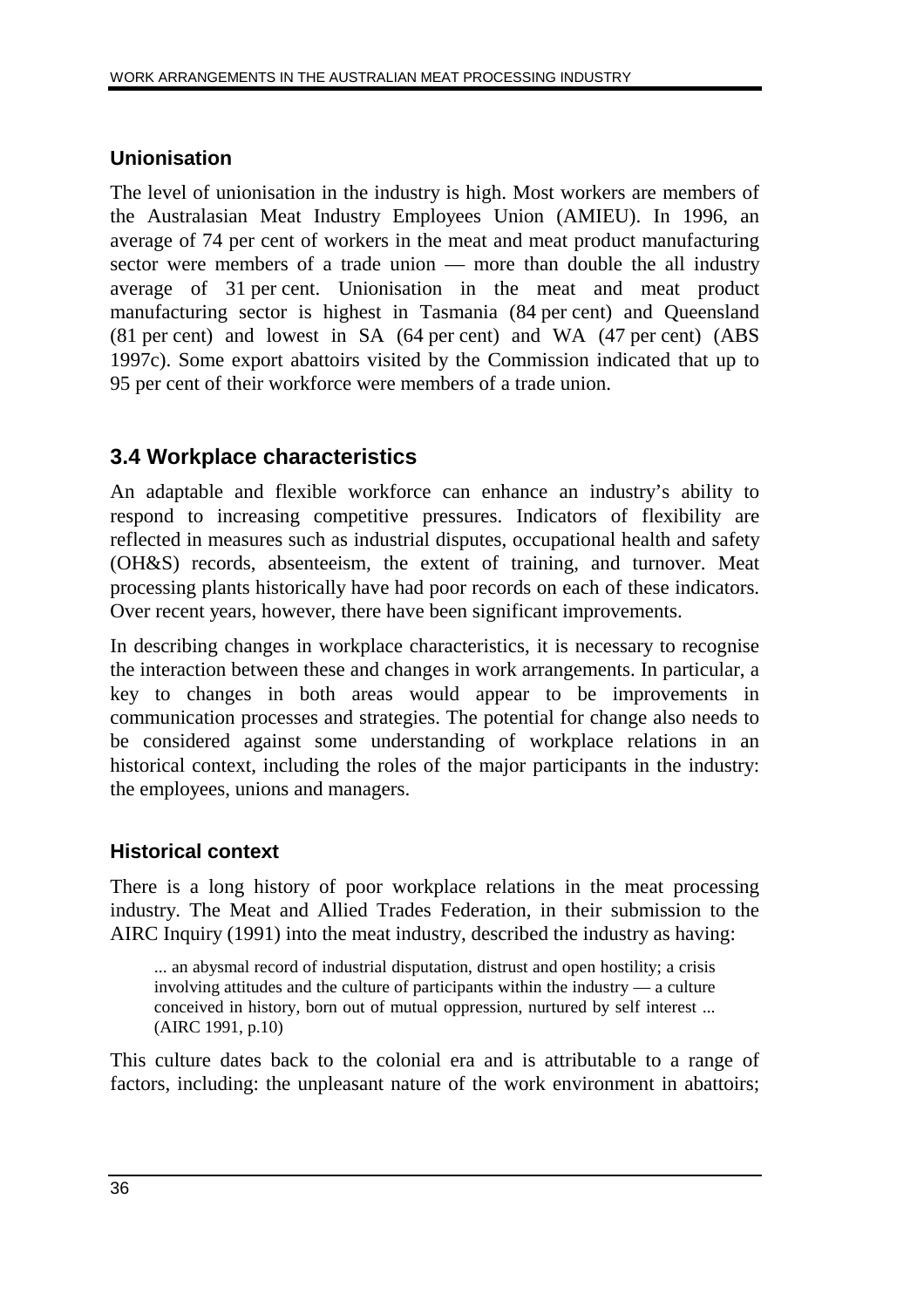management exploitation of unfair and unsafe work arrangements; the social and geographical isolation of abattoirs; and seasonal employment.

With the growth of the export trade, the slaughtering and processing of smallgoods, sausage casings and processing of meat for export markets moved to specialised establishments. Slaughtermen were brought together at centralised public abattoirs and export meat works. The export industry was notorious for its poor wages, bad conditions and strong anti-union stance by employers (Jones 1989). Willis (1985) described the work at the abattoirs as, 'hard physical labour, brutalising and unhealthy'. The industry suffered from OH&S problems — particularly infections from animal diseases, back strain and knife wounds. The intermittent and seasonal employment in export abattoirs was often a source of industrial disputation.

Today, in some regional centres, many employees are second and third generation meat workers, which may entrench these old values, behaviour and perceptions. However, many aspects of the work environment appear to have improved over time.

### **Factors affecting workplace relations**

In their 1995 review of workplace reform in the export meat processing sector for the Department of Industrial Relations, Fellows Medlock and Associates concluded that employee, union and managements attitudes were all impeding opportunities for change in the industry (see box 3.1).

But some changes are occurring. In general, there appears to be slow but discernible improvements in workplace relations at most major processing plants. At one workplace the Commission visited it was acknowledged that:

The culture of complaint is declining as employment and income stability improve and clearer career paths are established (through formal training and recognition of prior learning).

Industry consultations revealed that workplaces are acutely aware of the need to improve competitiveness and quality, and the important role labour can play.

In workplace discussions it was highlighted that these changes have 'brought into focus the consultative process' within individual processing plants. Communication channels such as consultative committees are now often formalised through enterprise agreements. Several workplaces noted that workers are kept abreast of the company's financial performance. For example:

Information about the operation of the company and company performance is now passed onto the workforce. This has been important also in generating trust between management and the workforce.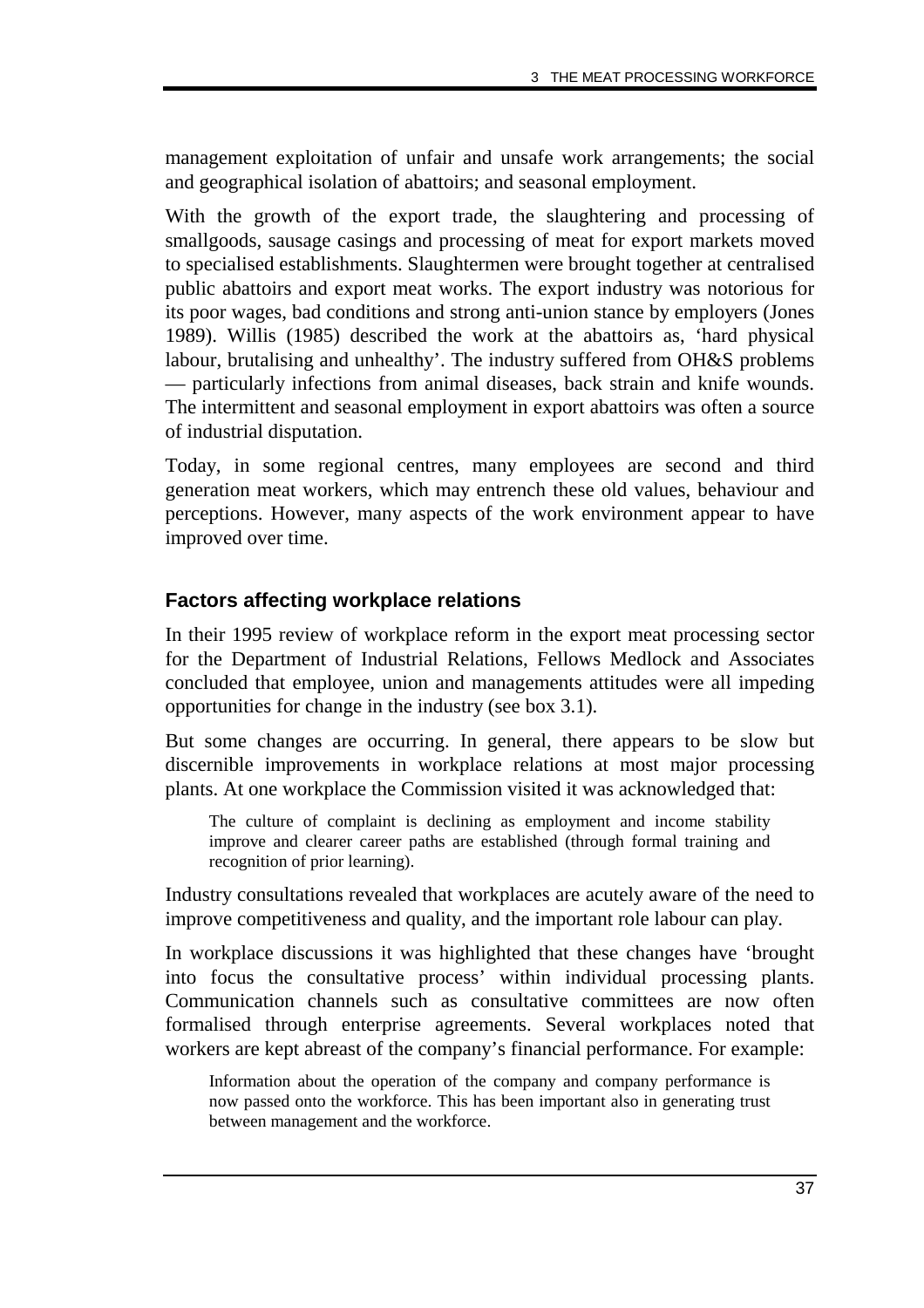#### Box 3.1: Attitudes which can impede change

#### **Employees**

'Are strongly influenced by traditional attitudes and history and have therefore adopted a conservative approach to change. Employees are suspicious of management and generally see little incentive to fundamentally change long accepted ways of operating.'

#### **Unions**

'Adopted a narrow view of enterprise bargaining and have been reluctant to allow direct discussions between management and employees. There is a significant gap between the positive views expressed by national officials and the approach of officials at plant level. The union has not been active in educating the workforce to the benefits of change and lacks capacity resources and commitment to reform throughout its organisation.'

#### **Managers**

'Traditional and narrow approach to relations with their employees and unions and have failed to acknowledged change where it has occurred. The concept of Best Practice is not well understood by the industry employers who have generally looked for excuses rather than accept that the initiative for reform must lie with management.'

*Source*: Fellows Medlock and Associates (1995), p.5.

Most workplaces visited did not see poor workplace relations arising solely from the attitudes of workers. For example, management at one workplace commented that:

performance was poor under the old system. New managers were brought in and managers and employees alike were aware that changes were necessary to ensure the plant's long term future.

However, while some workplaces have been able to improve aspects of culture, many workplaces are likely to find change difficult to achieve. The MRC (1996) survey of meat processors found that:

most red meat processing firms tend to have an organisational culture that strongly values compliance with rules and managerial directives and status. This gives less weight to human resource management considerations and discourages employee participation in decision making and in other forms of organisational change and innovation. The older and larger the firm, the stronger this is likely to be.

The survey found also that relatively few firms employ specialist training personnel and that decision making was centralised. It concluded that: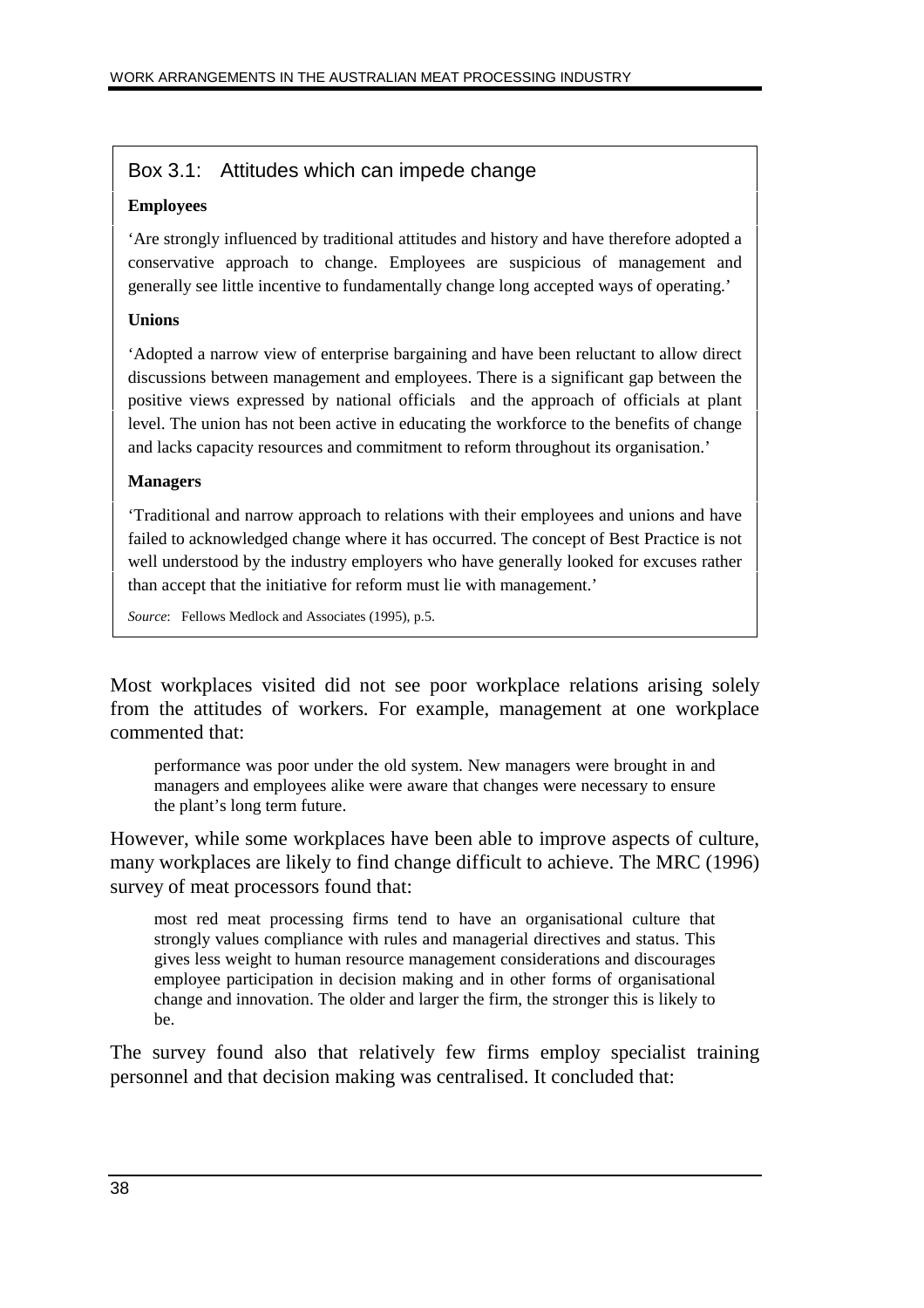firms in this industry do not possess an organisational culture which encourages the take up of high performance work organisation and management practices such as multiskilling, employee self management and a quality focus. (MRC 1996, p. 5)

Other recent research indicates that workplace culture at some individual abattoirs remains poor. For example, at one Victorian abattoir, Bodi et al (1996) found 'high levels of mistrust and suspicion' still evident despite efforts to improve workplace culture.

The MRC (1996, p.5) survey of meat processing managers also found that their top five strategic concerns were:

- customer service:
- product quality;
- operating efficiency;
- employee commitment; and
- brand identification and company image.

The increasing importance of customer service and quality, and the increased responsibility of workers in these areas, has led to greater investment by workplaces in human capital through training and quality assurance programs. At one workplace, management claimed improvements in workplace relations occurred when OH&S was given more substance in the Certified Agreement (CA) and the responsibility for quality assurance was spread throughout the workforce. At another, training and better equipment 'had improved attitudes, OH&S and hygiene, with fewer accidents and workcare claims.'

Another factor credited with leading to improvements in workplace relations has been the changing industrial relations environment. In particular, the development of enterprise bargaining and changes to the *Workplace Relations Act 1996* appear to be facilitating change (see chapters four and eight). At one workplace, employees and management commented that the success of their agreement was attributable to:

... ownership of the agreement on both sides. The involvement of both parties in the negotiation process meant that there was general agreement on the intent and the wording of the agreement. This reduced the likelihood of any disputes over content — in contrast to the award.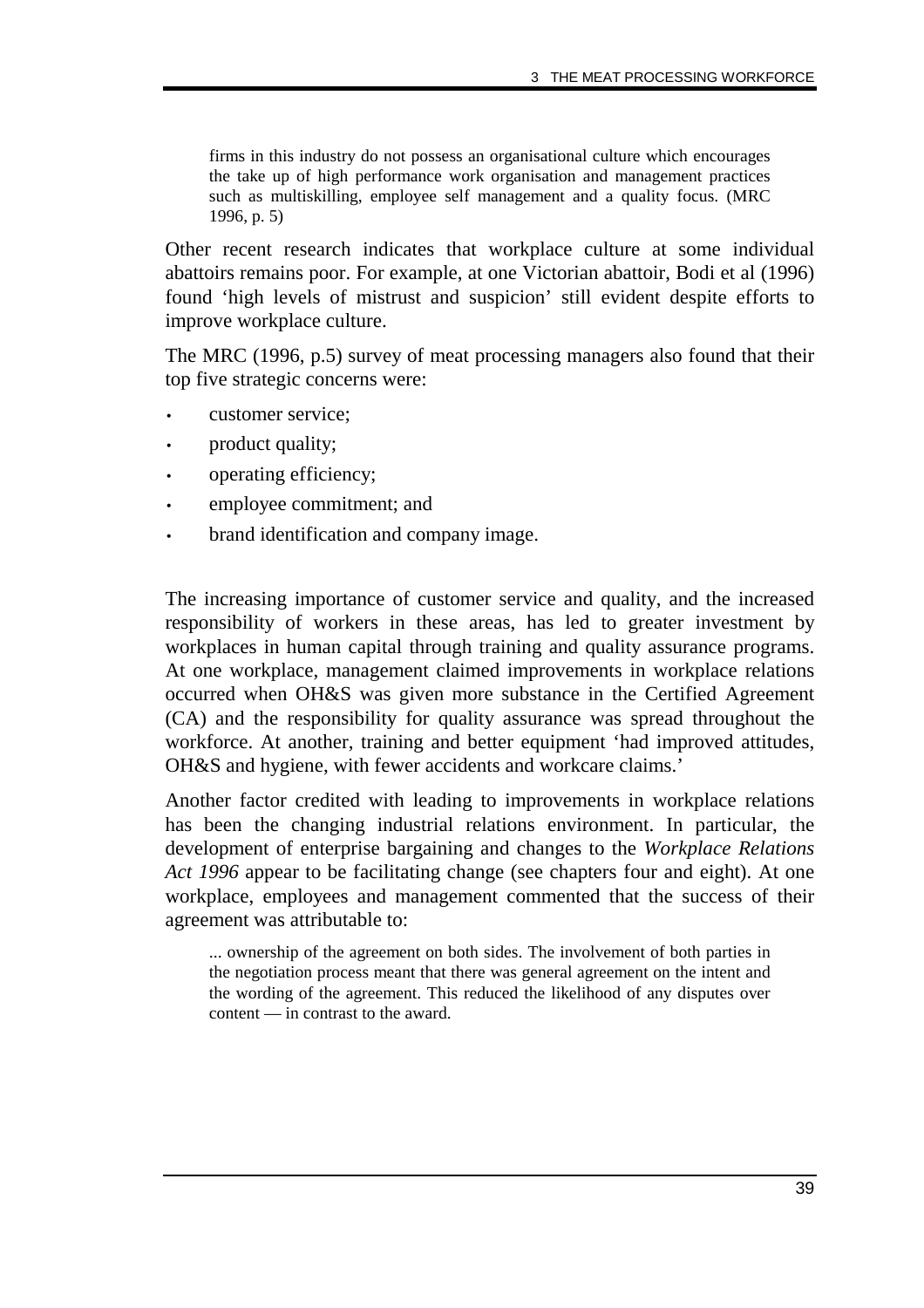## **Indicators of change**

Discussions at workplaces indicate that the meat processing industry has historically been characterised by poor workplace outcomes, such as:

- high levels of industrial disputes;
- poor OH&S;
- high levels of absenteeism;
- inadequate emphasis on training; and
- high labour turnover and unreliable employment.

There are indications that improvements in some of these outcomes are occurring — albeit slowly.

# Disputation levels

The level of industrial disputation in the meat and meat product manufacturing sector is generally far higher than the level for all industries. However, in 1996, average working days lost due to industrial action dropped substantially from previous levels — and was below the all industry average (see figure 3.3). Overall, the level of industrial disputation in the meat and meat products sector is declining.

Figure 3.3: Working days lost per '000 employees<sup>a</sup>, 1982 to 1996,



Meat Industries All Industries

a The data excludes disputes which involve stoppages of less than 10 working days. The data also excludes work bans, work-to-rules and go-slows.

*Source:* ABS 1997h, various issues.

A variety of factors may be underpinning this fall. For example, concerns important to workers — such as job security, career paths and training — are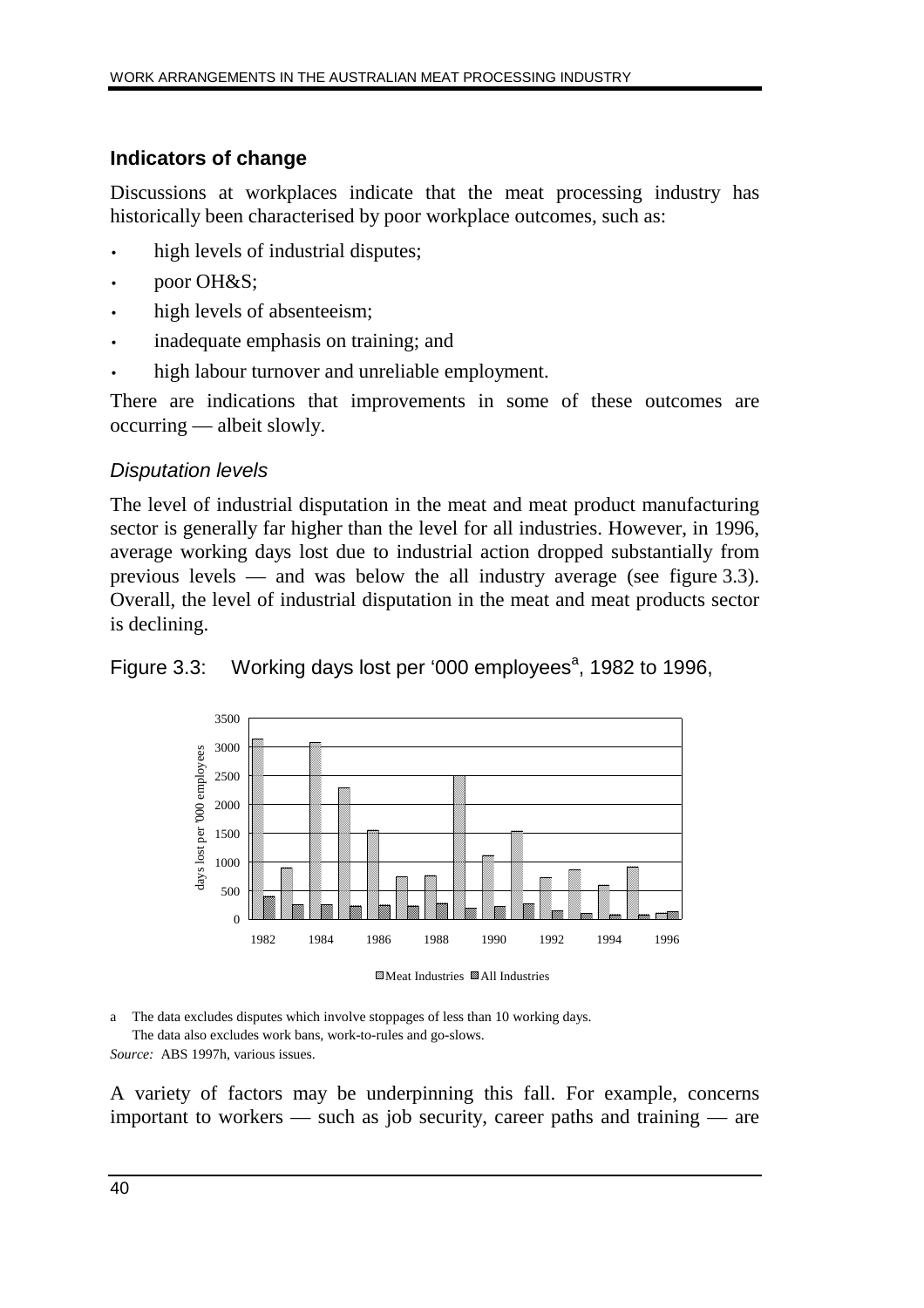slowly being addressed by most management. As well, new industrial relations legislation has generally resulted in lower strike activity in most industries (Hawke and Wooden 1998, p.13).

#### Occupational health and safety

The meat processing industry has a poor OH&S record which, in contrast to industrial disputes, shows few signs of improvement. Along with high compensation premiums, poor OH&S outcomes are reflected by the relatively high incidence of injury and disease. Worksafe Australia (1996) noted that the OH&S performance of the meat processing industry was poor relative to other industries, and was increasing annually. In 1993–94, there were over 180 claims per thousand employees — up from around 135 per thousand employees in 1991–92. The comparable figure for all industries in 1993–94 was 28. Incident rates were highest in Queensland where carcass weights are on average heavier (Worksafe Australia 1996, p. 4).

Trades assistants and factory hands have the highest incidence of disease or injury in meat processing plants (53 per cent), followed by meat tradespersons (23 per cent). Strains and sprain injuries and open cuts account for 37 and 27 per cent of total injuries respectively.

However, there is an increasing awareness of OH&S issues in the industry. In 1993 the Meat Research Council (MRC), with the cooperation and involvement of the National Meat Association (NMA) and the AMIEU, developed the 'Occupational Health and Safety Best Practice Project'. The project involved 40 meat processing companies who were involved in developing best practice models of OH&S at the enterprise level to be applied across the industry. The program has been particularly effective in changing the attitudes towards, and increasing the importance of OH&S issues at the workplace. One plant visited by the Commission, established 'Process Improvement Teams' as a result of the project. These teams are comprised of worker, management and union representatives, who jointly assess and improve OH&S systems at the plant. The plant indicated that OH&S had improved substantially as a result.

#### Absenteeism

-

Workplace discussions revealed that absenteeism has been a problem at some processing plants. Daily hire arrangements may be one potential source of absenteeism as workers feel less loyal to their employers. Some workplaces<sup>6</sup>

<sup>6</sup> The Commission is aware of at least two.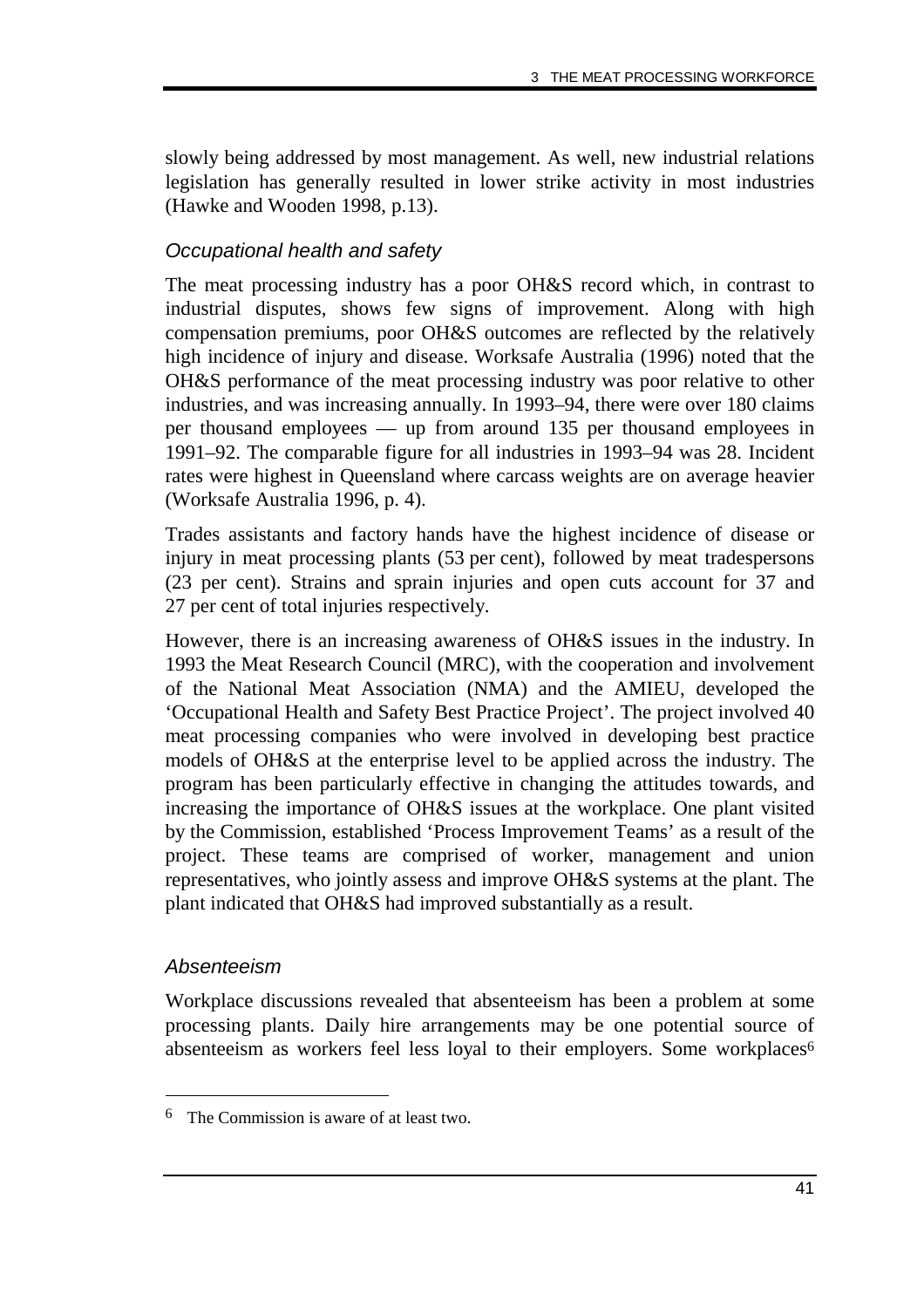have attempted to address absenteeism by offering an annual \$500 bonus to each worker with a 100 per cent attendance record as part of recently implemented CAs. Indications are that bonus systems are having a positive effect on attendance records. In some cases absenteeism has dropped 10 percentage points to near negligible levels.

## **Training**

Historically, the meat processing sector has not displayed a training culture. However, the industry has recognised the need to change the level and type of training at the workplace. Training increases the scope for multiskilling, flexibility and worker commitment to the company. Job rotation is important for acquiring new skills and may also reduce repetitive sprain injuries. In a study reviewing progress in workplace reforms in the export meat processing sector, Fellows Medlock and Associates (1995, p. 16) found also that training has played a major role in influencing worker attitudes to change.

MINTRAC was established in 1993 to develop structured training programs for meat processing employees — providing the workers with recognised qualifications which are transferable across plants. MINTRAC is currently developing a level four certificate which reflects the skills of first line managers. Levels one to three have already been developed. At some plants these training levels have been extended to place additional emphasis on quality assurance.

Quality assurance has played a major part in the training agenda — given the greater emphasis placed on quality and hygiene at the plant level. Increased reliance on quality assurance and total quality management systems require a more skilled workforce. Increasing attention to health and safety standards requires also the training of employees and supervisors on OH&S issues, and their application at the workplace.

### Turnover and employment security

Labour turnover in the meat processing sector has traditionally been high. Some workplaces visited by the Commission reported annual workforce turnover in the order of 10 to 20 per cent. Some, in the face of major plant changes, experienced even higher turnover levels. However, at some plants where employment conditions appear to be more favourable, lower turnover resulted. For example, MC Herd in Geelong reported a turnover in 1995 of five per cent (Herd 1996, p. 3).

People move in and out of employment for a variety of reasons. For meat processing, relatively high labour turnover may reflect: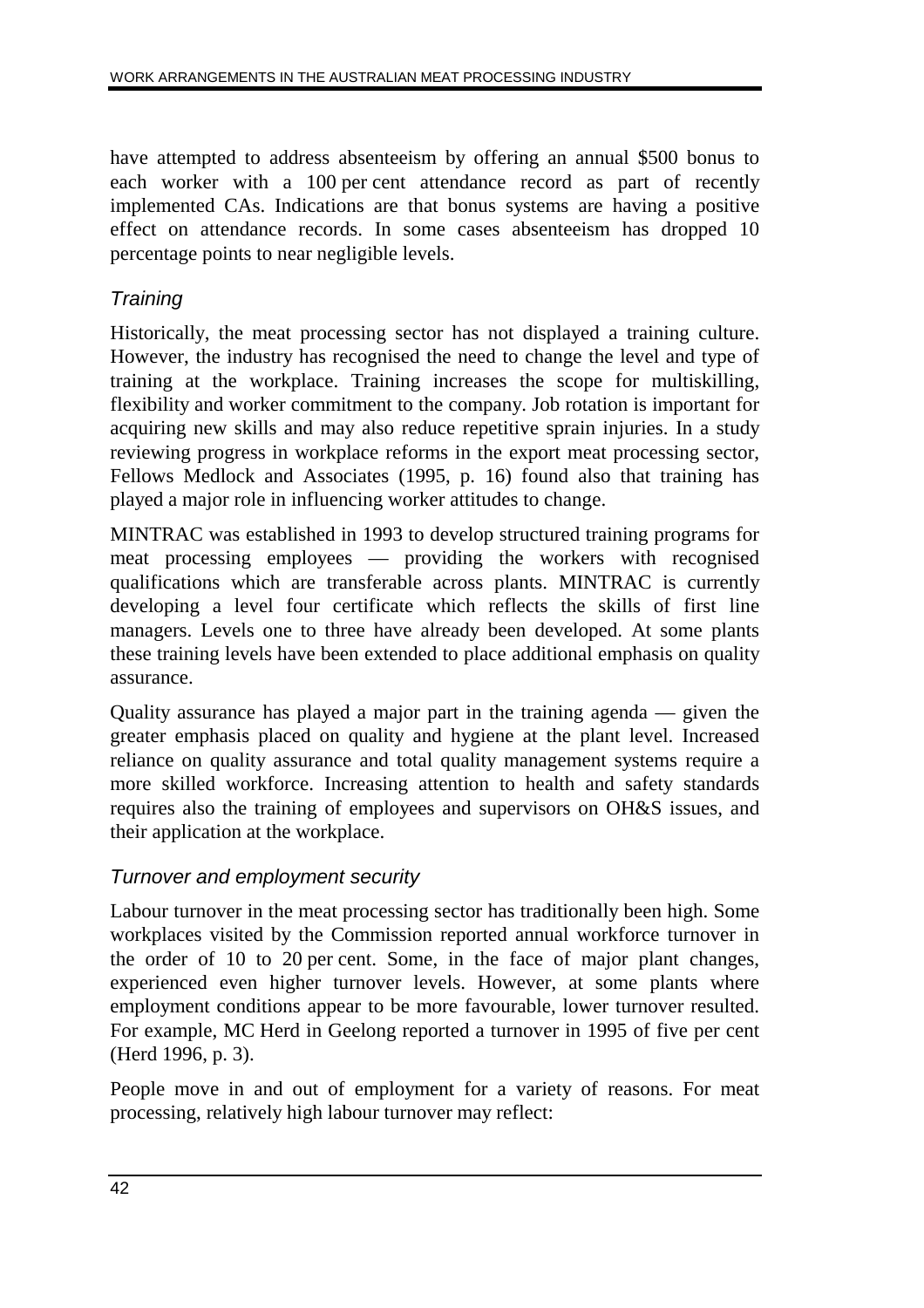- a relatively young workforce, who are generally more mobile than their older counterparts;
- the unpleasant working conditions; and
- changing labour demand.

Although daily hire is still a feature of the main Federal awards covering large parts of meat processing employment, there are signs that employment security may be improving. For example, some State awards in NSW and Queensland have moved to weekly hire (see chapters five and six). Moreover, some workplaces have moved workers from daily hire arrangements to a guaranteed income status.

# **3.5 Summary**

The meat processing labour market has undergone considerable change over the last 20 years. Overall, industry employment has fallen by around 30 per cent since 1979–80. Employment numbers now appear to be more stable, despite continual rationalisations in plant numbers. By state, employment shares have fluctuated somewhat, with employment decreasing in Victoria relative to NSW over (at least) the last decade. Queensland has remained Australia's largest meat processing employer over this period. Meat processing is an important source of regional employment — most processing plants are located near rural towns. A typical employee is still likely to be a young male with low educational attainment and to be a union member.

Most workers are employed on a full-time basis, with provisions in the FMIPA 1996 limiting the ratio of part-time to full-time staff. Historically, employment in the industry has been irregular and characterised by daily hire arrangements. Over time some major meat processors have introduced guaranteed minimum wages for their employees.

Changes in workplace characteristics are influenced by the interaction between changes in workplace relations and changes in work arrangements. Poor workplace relations are likely to reduce the industry's ability to meet ongoing change. Improvements in workplace relations are occurring in some workplaces, albeit slowly. For example, although the aggregate OH&S record remains relatively poor, other partial indicators such as the level of industrial disputes and participation in training are improving.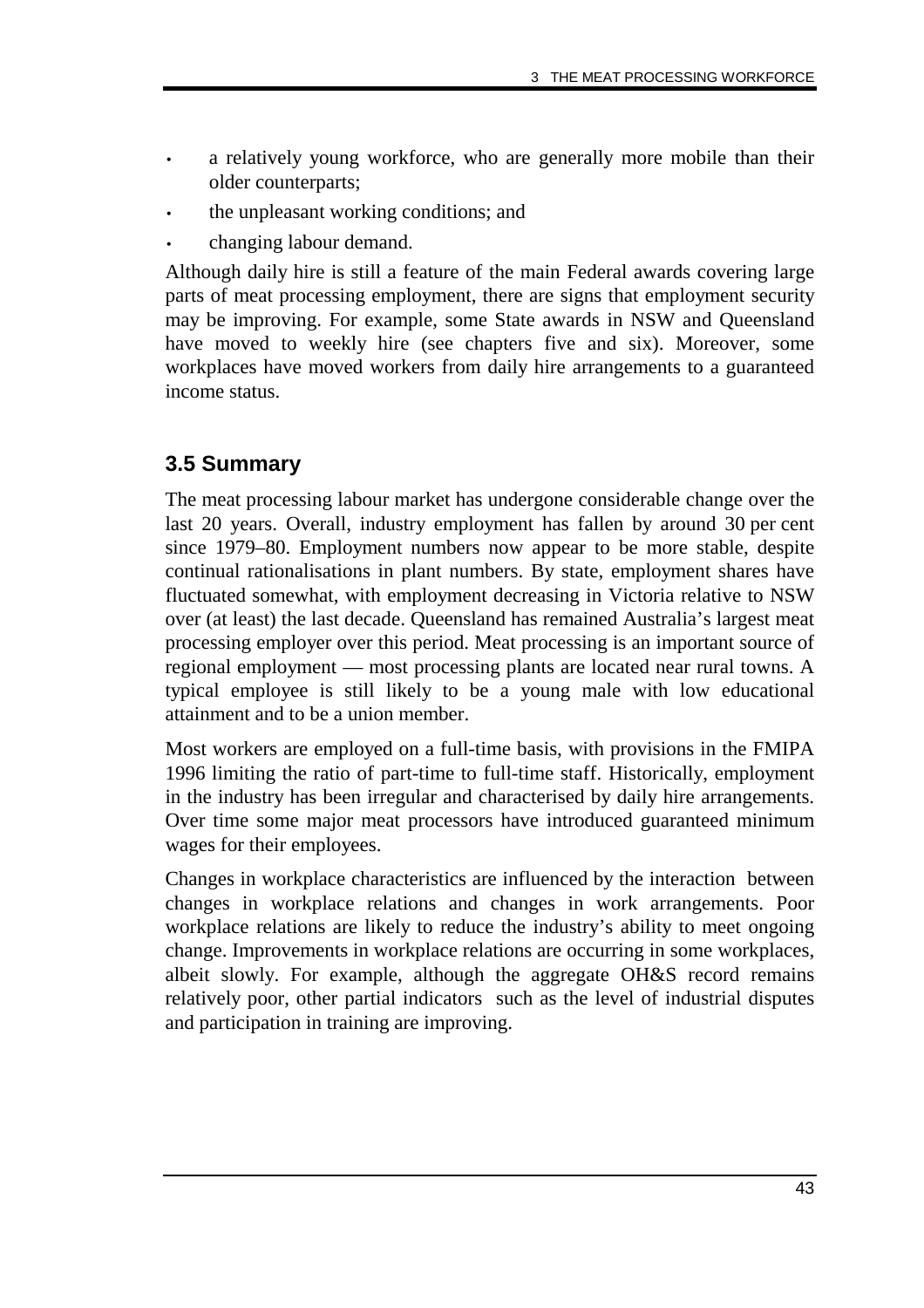# **4 THE INSTITUTIONAL ENVIRONMENT**

*A large proportion of Australian meat is produced by workers operating under the Federal industrial relations system. Many of the larger processors operate under Federal Certified Agreements. However, smaller processors operate under a broad range of Federal and State awards, agreements and informal arrangements. Recent changes to the Federal industrial relations system, such as the Workplace Relations Act 1996, may further facilitate workplace bargaining in the industry.*

# **4.1 Introduction**

-

Legislative arrangements have implications for the way work arrangements operate and change over time. During the last decade there has been significant change in the institutional structure of workplace relations in Australia at both Federal and State levels. Of most importance has been the shift away from the centralised system of awards and industry-level bargaining towards more decentralised, enterprise-level bargaining and agreement making with awards providing minimum safety nets. This chapter describes the key features of the institutional context for work arrangements in meat processing, including the Federal and State systems<sup>1</sup>.

# **4.2 Federal and State industrial relations coverage**

There are seven industrial relations systems in Australia: the Federal system (including the two Territories) and six State government systems2. Historically, each jurisdiction has utilised awards to specify wages and basic conditions of employment. More recently, wages and conditions have also been negotiated at the workplace between workers, unions and management under enterprise bargaining frameworks established by each jurisdiction.

<sup>&</sup>lt;sup>1</sup> Information in this chapter is based on data relating to award and agreement coverage for the largest 25 processors and for NMA members in Queensland, NSW and Victoria. The NMA data do not distinguish plants by size of throughput or employment.

<sup>2</sup> The Victorian Government referred all State industrial relations matters to the Federal jurisdiction in 1996. Meat processors who previously operated under Victorian awards and agreements are now covered by the Federal system.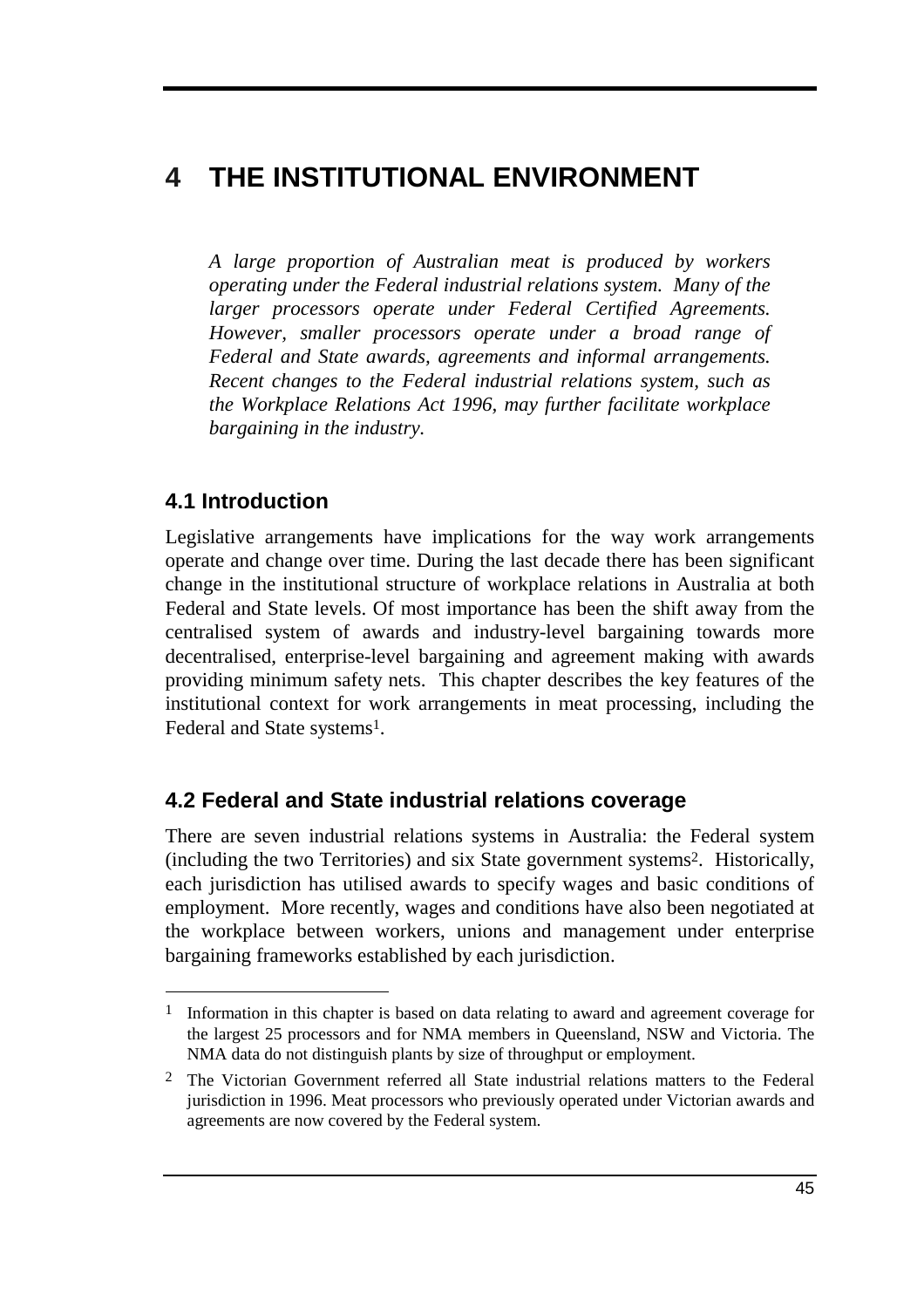Industrial relations in meat processing generally come under Federal jurisdiction. Although few major meat processors operate exclusively under the main Federal award, many have Certified Agreements (CAs) which are registered through the Federal system and which are derived from one of the Federal awards (their 'parent award').

Some major meat processors — primarily those in NSW — have plants operating under State industrial relations regulations. Nevertheless, in terms of throughput, most meat is produced by employees working under the Federal industrial relations jurisdiction (see chapter one).

# **Federal Awards**

Historically, a large number of Federal awards have been used by the meat processing industry  $-45$  were in use in 1994 (IC 1994, p. 176). At that time, the main Federal award was the *Federal Meat Processing Award 1981* (FMPA 1981), which covered smallgoods and wholesale and retail butchers as well as meat processors. Other Federal awards were for particular regions, individual companies or sites (known as 'enterprise awards') or for particular groups of employees (for example technical and maintenance employees)<sup>3</sup>.

In 1996, the FMPA 1981 was replaced by three separate awards covering processing, smallgoods and retail and wholesale4. The main Federal award for the processing sector is now the *Federal Meat Industry (Processing) Award 1996* (FMIPA 1996). Over 30 other Federal awards relating to the meat processing industry continue to exist, many of which are enterprise awards. All of these are currently under review in the Federal award simplification process (see section 4.3). In keeping with FMPA 1981, FMIPA 1996 contains similar prescriptive details on tally, penalty rates, hours of work and the use of part-time and casual employees (see chapters five to seven).

FMIPA 1996 covers only meat processors which are NMA members and does not apply in WA, Tasmania, the ACT or the City of Broken Hill (c. 6.1). In the States covered by FMIPA 1996, the NMA estimates that its membership varies from around 85 per cent of export processors and 95 per cent of domestic processors in Queensland, to around 73 per cent of all processors in NSW.

 $\overline{a}$ 

 $3$  Enterprise awards operate in a similar way to enterprise agreements in that they apply to a particular workplace only. Examples include the *Federal Meat Processing (Innisfail) Award 1991* and *the Meat Processing (Smorgon Meat Group) Award 1995*.

<sup>4</sup> The three 1996 awards evolved from the Harrison Report 1991 which was commissioned by the Full Bench of the AIRC to investigate industrial relations in the meat industry.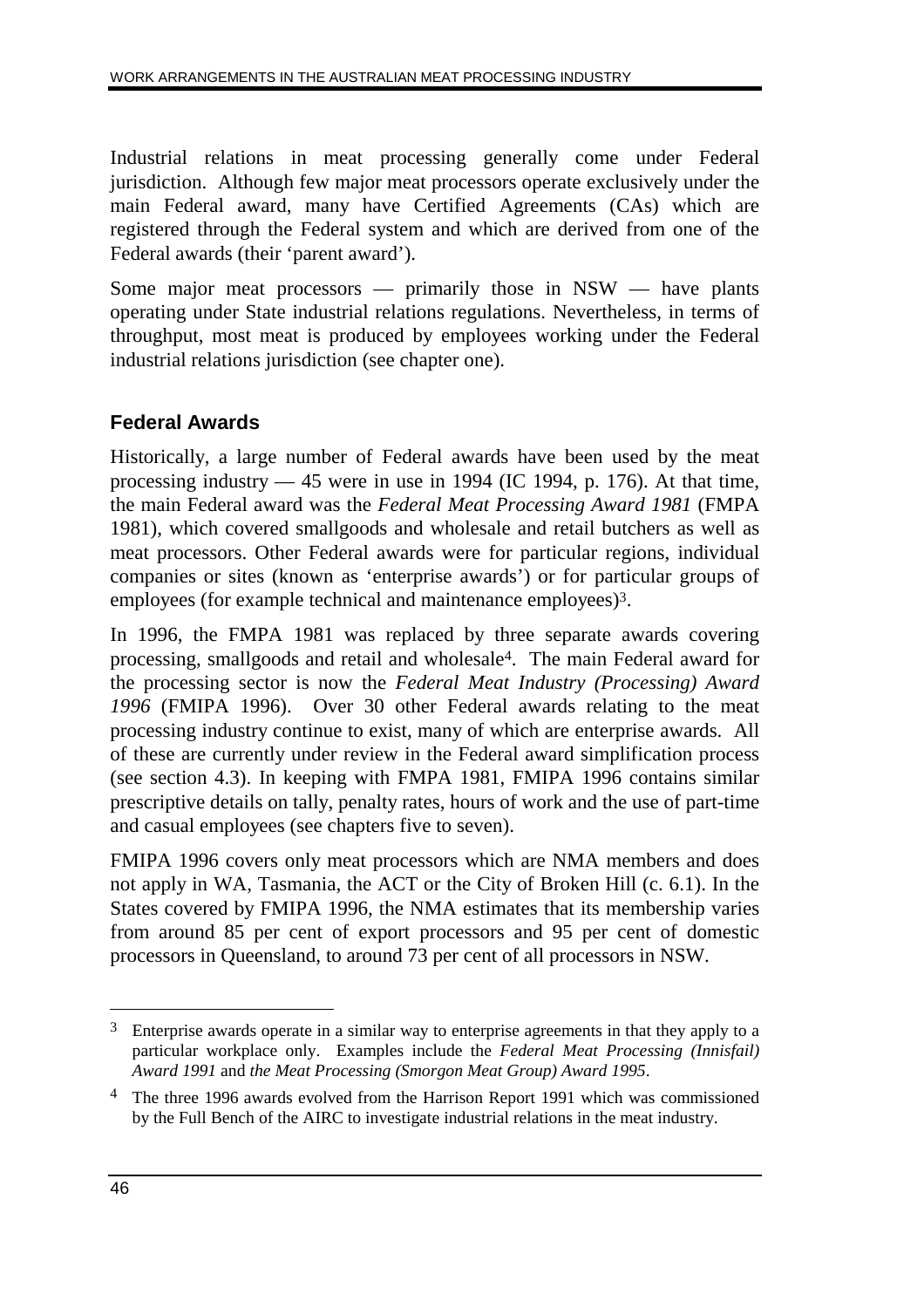Data from the NMA show that domestic processors are more likely to be working to FMIPA 1996 than export processors. The NMA estimates that of its 35 members in NSW, virtually all domestic but no export processors use the FMIPA 1996. In Queensland, five of the eight domestic processors but only one of the 10 export processors in the NMA use the FMIPA 1996. In Victoria, eight of the 24 domestic processors responding to an NMA survey reported working to FMIPA 1996 exclusively and 10 others reported using it in conjunction with unregistered site agreements. Four of the five Victorian export processors surveyed by the NMA reported using the FMIPA 1996 as the basis for registered or unregistered agreements but none used it directly (industry consultations).

Looking at the use of the FMIPA 1996 by firm size, only two of Australia's largest 25 meat processors rely primarily on FMIPA 1996, with the majority using CAs or, in NSW, State awards (see table 4.1)5.

#### **State Awards**

-

With the exception of Victoria, each State has its own awards relating to meat processing. Under the Queensland jurisdiction, there is a general award for domestic meat processors, the *Meat Industry (Other than Export) Award* (1996), as well as a number of site-specific enterprise awards, such as the *Brisbane Abattoir Award 1994* for the Queensland Abattoir Corporation (QAC). In NSW, there is a general meat industry award, the *Butchers' Wholesale Award,* for each of three regions: Country, Newcastle and Northern, and Wagga Wagga. (NSW *Industrial Gazette*, 1996 and 1997).

These State awards differ to FMIPA 1996 in both coverage and content. For example, they apply to a wider range of businesses, including abattoirs, smallgoods producers, wholesalers and, in Queensland, retail butchers. The Queensland non-export award is much shorter and less detailed than the Federal and NSW awards. For example, the Queensland non-export award sets out single minimum weekly wages for 10 grades of work, while the NSW and Federal awards list complex tally payment tables for slaughter and boning which differ in their coverage of species (see chapter six).

<sup>5</sup> Largest 25 processors identified according to production output (AUS-MEAT 1997, p.13).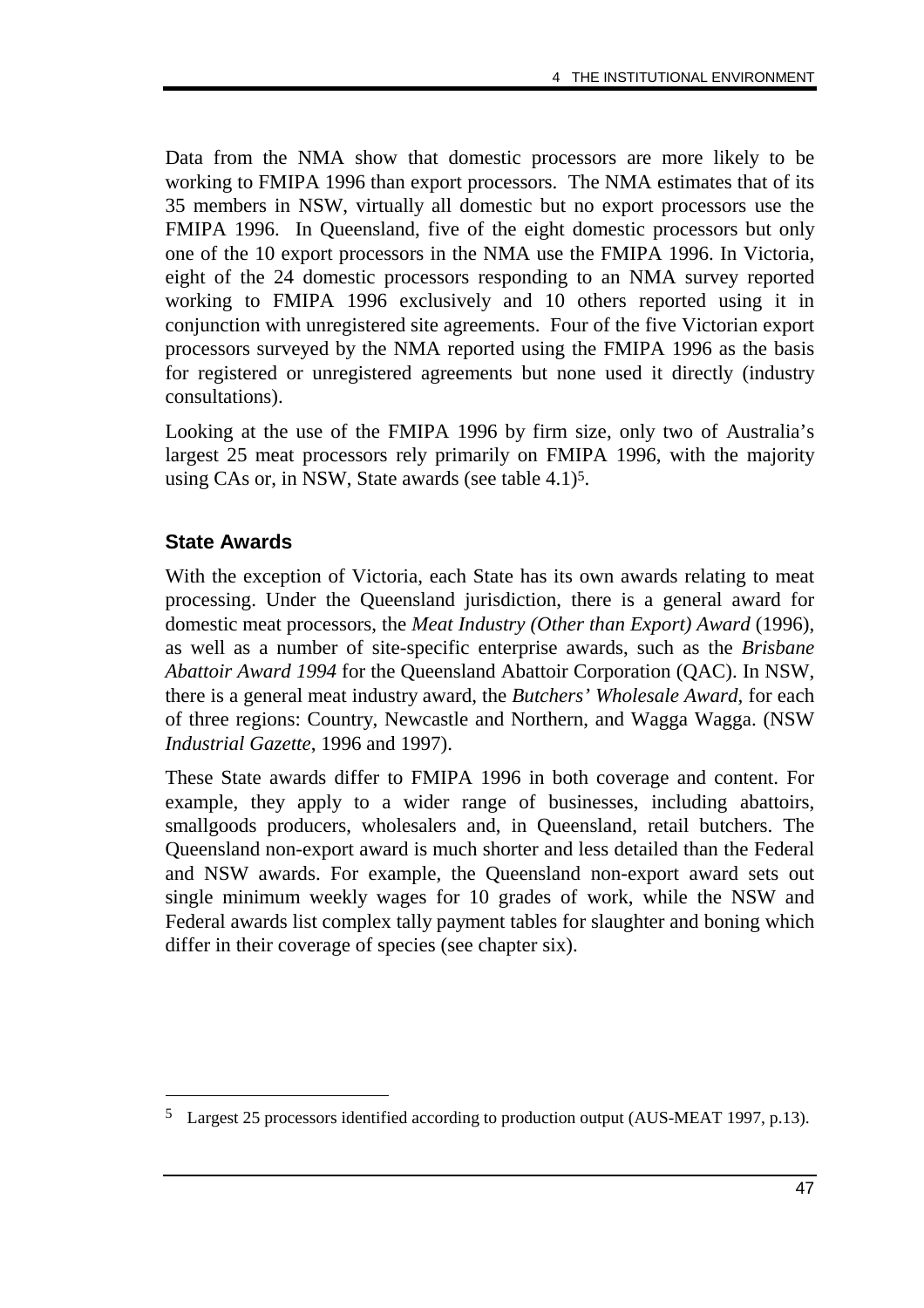| <b>Processor</b>                            | Federal<br>Award | <b>State</b><br>Award |                  | <b>Enterprise</b><br><b>Agreement</b> |                             |
|---------------------------------------------|------------------|-----------------------|------------------|---------------------------------------|-----------------------------|
| Queensland                                  |                  |                       | Federal          | <b>State</b>                          | <b>Private</b> <sup>a</sup> |
| Australian Meat Holdings P/L                |                  |                       | Yes <sup>b</sup> |                                       |                             |
| Nippon Meat Packers P/L                     |                  |                       | Yes <sup>b</sup> |                                       |                             |
| Queensland Abattoir Corporation             |                  | Yes <sup>c</sup>      |                  |                                       | Yes                         |
| <b>Consolidated Meat Group</b>              |                  |                       | Yes <sup>b</sup> |                                       |                             |
| Teys Brothers P/L                           |                  |                       | Yes <sup>b</sup> |                                       |                             |
| <b>South Burnett Meat Works</b>             |                  |                       | Yes <sup>b</sup> |                                       |                             |
| <b>NSW</b>                                  |                  |                       |                  |                                       |                             |
| Northern Co Operative Meat Co Ltd           |                  | Yes                   |                  |                                       |                             |
| Bindaree Beef P/L                           |                  |                       |                  |                                       |                             |
| Cargill Foods Australia                     |                  | Yes                   |                  |                                       |                             |
| PD Mulligan                                 |                  | Yes                   |                  |                                       | Yes <sup>d</sup>            |
| Anzco Foods P/L                             |                  | Yes                   |                  | Yes <sup>d</sup>                      |                             |
| Southern Meats P/L                          | Yes              |                       | Yes <sup>e</sup> |                                       |                             |
| <b>Burrangong Meat Processors</b>           | Yes              |                       |                  |                                       |                             |
| RJ Fletchers and Co                         |                  | Yes                   |                  |                                       |                             |
| Rockdale Beef P/L                           |                  |                       |                  |                                       |                             |
| Bunge Meat P/L                              |                  |                       | Yes              |                                       |                             |
| Mudgee Regional Abattoir                    |                  | <b>Yes</b>            |                  |                                       |                             |
| Midcoast Meat P/L                           |                  | Yes <sup>c</sup>      |                  |                                       |                             |
| <b>Victoria</b>                             |                  |                       |                  |                                       |                             |
| <b>SBA Foods P/L</b>                        |                  | Yes <sup>f</sup>      | Yes              |                                       |                             |
| Castricum Brothers Pty Ltd                  |                  |                       | Yes              |                                       |                             |
| G&K O'Connor P/L                            |                  |                       | Yes              |                                       |                             |
| MC Herd                                     |                  |                       | Yes              |                                       |                             |
| Hurstbridge Abattoir                        |                  |                       | Yes              |                                       |                             |
| <b>Other States</b>                         |                  |                       |                  |                                       |                             |
| Metro Meat International Ltd<br>Yes         |                  |                       |                  |                                       |                             |
| Yes<br>EG Green & Son P/L                   |                  |                       |                  |                                       |                             |
| Not registered under any jurisdiction.<br>a |                  |                       |                  |                                       |                             |
| Stand alone Certified Agreement.<br>b       |                  |                       |                  |                                       |                             |
|                                             |                  |                       |                  |                                       |                             |

#### Table 4.1 Top twenty five processors awards and agreements coverage, 1997

c Enterprise award.

d Boning room only.

e At only one of the three plants operating.

f State awards used by plants in states other than Victoria.

*Source*: *AUS-MEAT* 1997 and industry consultations.

Differences between these awards in relation to hours, remuneration and other employment conditions are discussed in chapters five to seven.

As in the Federal system, State enterprise awards (applying to a single site or company only) are possible, but have become less common since the advent of enterprise bargaining. However, some meat processors still choose to use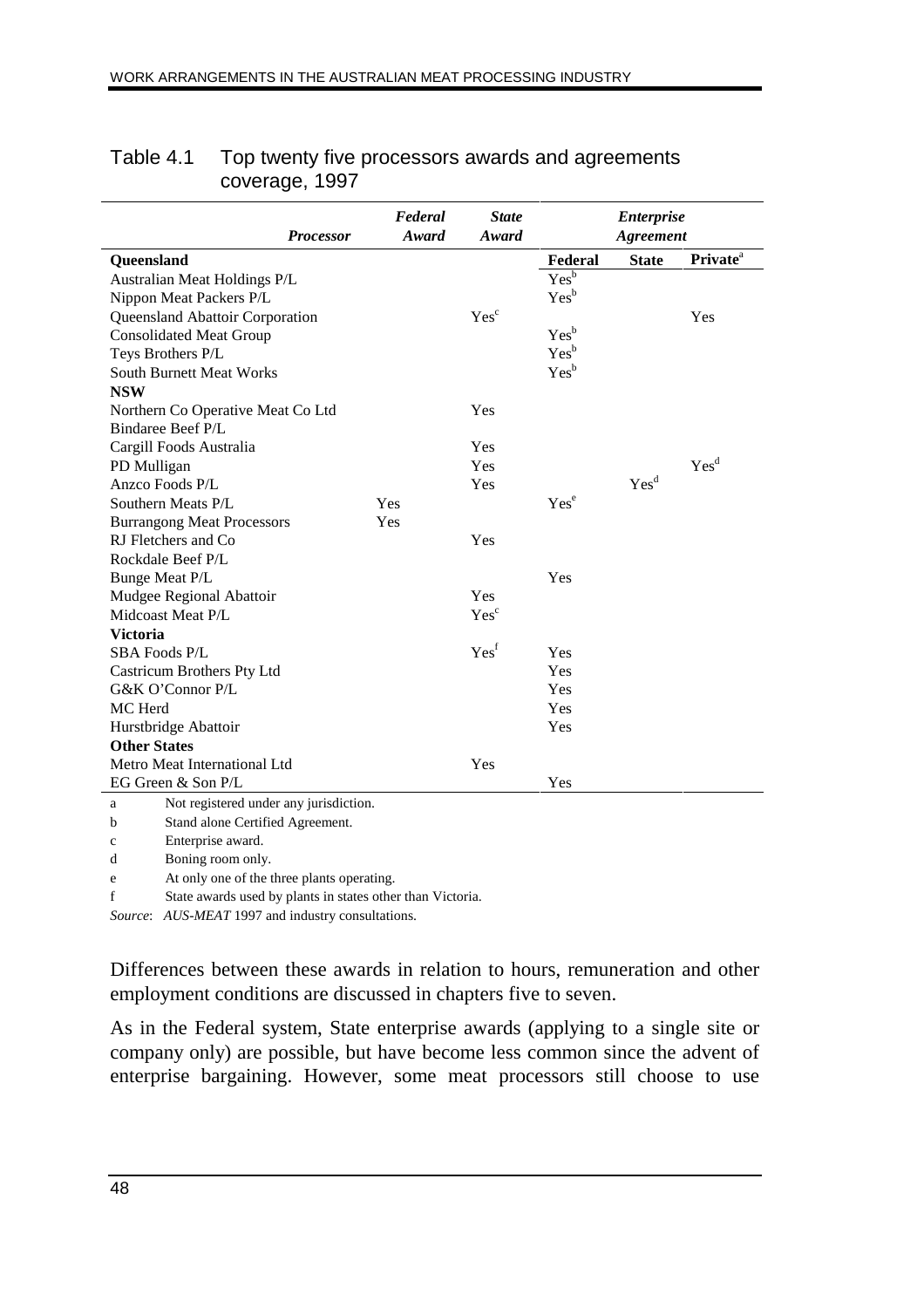enterprise awards rather than agreements. For example, one export processor in NSW commenced new State enterprise awards in 1996 and 1997.

State awards appear to be used most frequently in NSW. Seven of the 12 largest NSW processors use a State award and the majority of all export processors but not domestic processors — in NSW use a State award exclusively or with an unregistered site agreement. By contrast, only one of the top 25 processors in Queensland (the Queensland Abattoir Corporation) uses a State award (see table 4.1) (industry consultations).

Following the transfer of Victorian industrial relations powers to the Commonwealth in 1996, all meat processors in Victoria are covered by the Federal jurisdiction and operate under the FMIPA 1996 or a Federal agreement. Few, if any, major meat processors appear to operate under WA, SA or Tasmanian jurisdictions. However, it is likely that some smaller processors are operating under these State awards (industry consultations).

#### **Enterprise agreements**

-

The rise of formal enterprise bargaining mechanisms has arguably been the most significant change in Australian industrial relations in the 1990s. Enterprise agreements cover groups of employees in one agreement, while individual agreements cover individual employees separately. Both types may be made between employers and employees directly or through their union and can supplement or replace a previous award or agreement. Various types of enterprise agreements are available under Federal and State jurisdictions.

In the Federal system, enterprise agreements have been available in various forms since the early 1990s6. In 1994, the *Industrial Relations Act 1988* was amended to strengthen the role of enterprise bargaining and to introduce Enterprise Flexibility Agreements (EFAs), negotiated directly between employers, employees and unions and approved by the Australian Industrial Relations Commission (AIRC). In the *Workplace Relations Act 1996* (WRA 1996), EFAs were superseded by Certified Agreements (CAs) (collective agreements, registered by the AIRC) and Australian Workplace Agreements (AWAs) (individual agreements registered by the Office of the Employment Advocate).

Enterprise agreements have been available in most State industrial relations jurisdictions for a similar period. Different jurisdictions have placed varying degrees of emphasis on the role of awards and agreements, but all offer some

<sup>6</sup> AIRC, *Enterprise Bargaining Principle* 1991 and *Enterprise Awards Principle* 1993.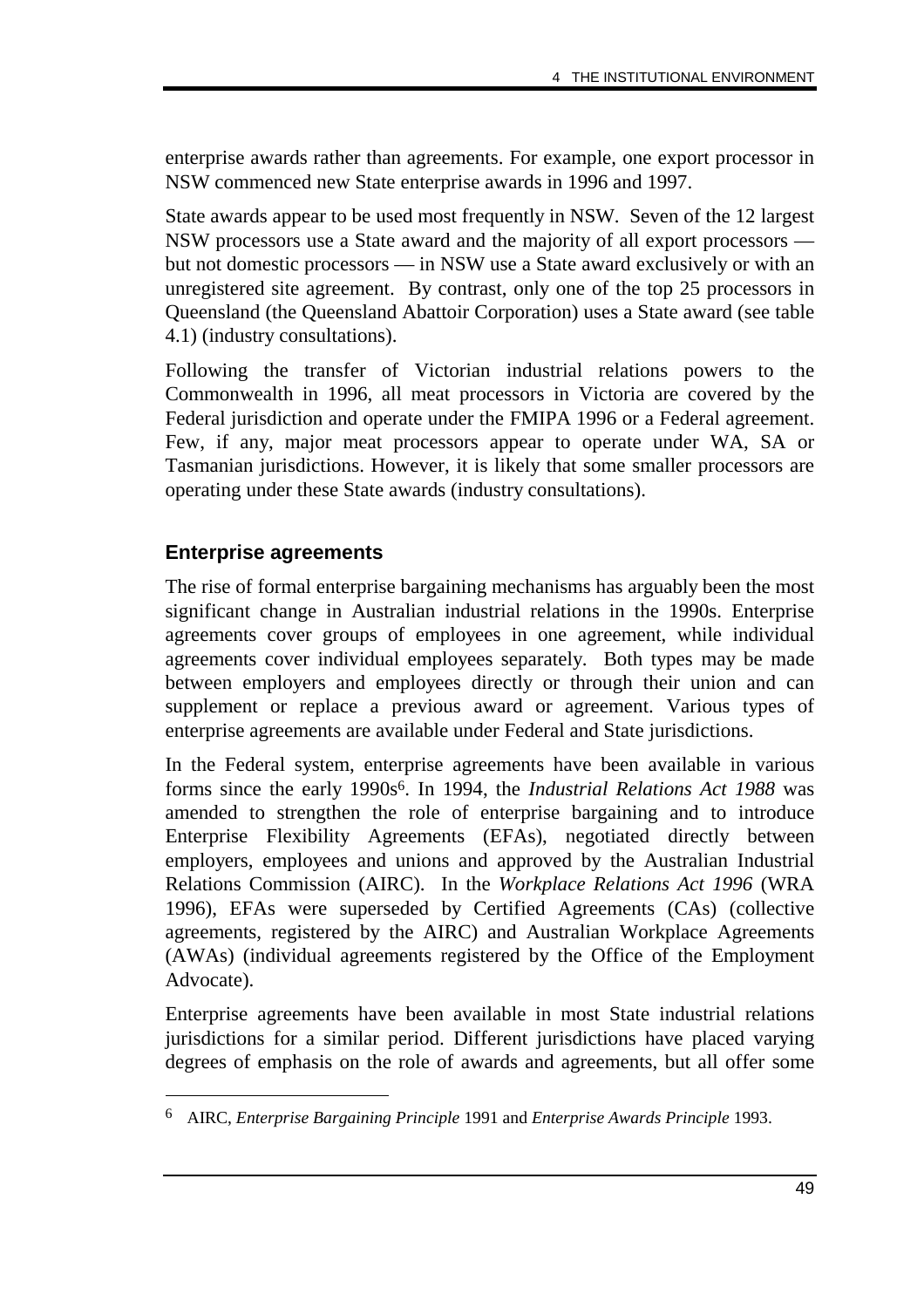type of enterprise agreement and all except WA uses a 'no disadvantage test', measured against the parent award, in assessing agreements for registration (WA uses a set of legislated minimum requirements instead of this test).

In total, over 40 meat processing plants appear to have registered at least one Federal or State enterprise agreement over the last five years and over 20 have second or third generation agreements in place. This total is low when compared with the total number of establishments in the industry (over 300 in Australia). To date, CAs have been the dominant form of agreement making and the Australasian Meat Industry Employees Union (AMIEU) has been a signatory to all CAs in the meat processing industry. Only a handful of processors are known to have entered into AWAs with processing employees. Others may have negotiated AWAs with individual managers rather than with processing workers.

The extent to which the various types of agreements are used by meat processors varies considerably between States and between processors of different sizes. In Queensland, all but one of the six largest processors (all export processors) have CAs. For all of these CAs, the parent award is either the FMIPA 1996 or the Federal *Queensland Meatworks Industrial Agreement Award 1983*, which contains similar provisions in most areas, including hours of work and tally*.* By contrast, most of the eight smaller, domestic processors who are members of the NMA in Queensland work to the FMIPA 1996 (primarily its timework provisions), with only one using a CA and one using AWAs for all employees. No Queensland processors appear to use State registered enterprise agreements (industry consultations).

In Victoria, State registered agreements are not an option. Federal agreements appear to have been mainly taken up by the larger, export processors. All of the five largest Victorian processors (all but one registered for export processing) have CAs and one other Victorian export processor is believed to be currently negotiating AWAs for all employees. However, in a recent NMA survey of its members in Victoria, only six of the 24 domestic processors who responded had CAs, with the rest apparently using FMIPA 1996, sometimes in conjunction with unregistered site agreements (industry consultations).

In contrast to Victoria and Queensland, a minority of NSW processors have registered Federal or State agreements, regardless of size. Among the 35 processors who are members of the NMA in NSW, there are thought to be only two processors using CAs (both larger export processors), two using State registered agreements and three using AWAs for all or most employees. Another two CAs and one State agreement are believed to have been registered by NSW processors who are not NMA members (industry consultations).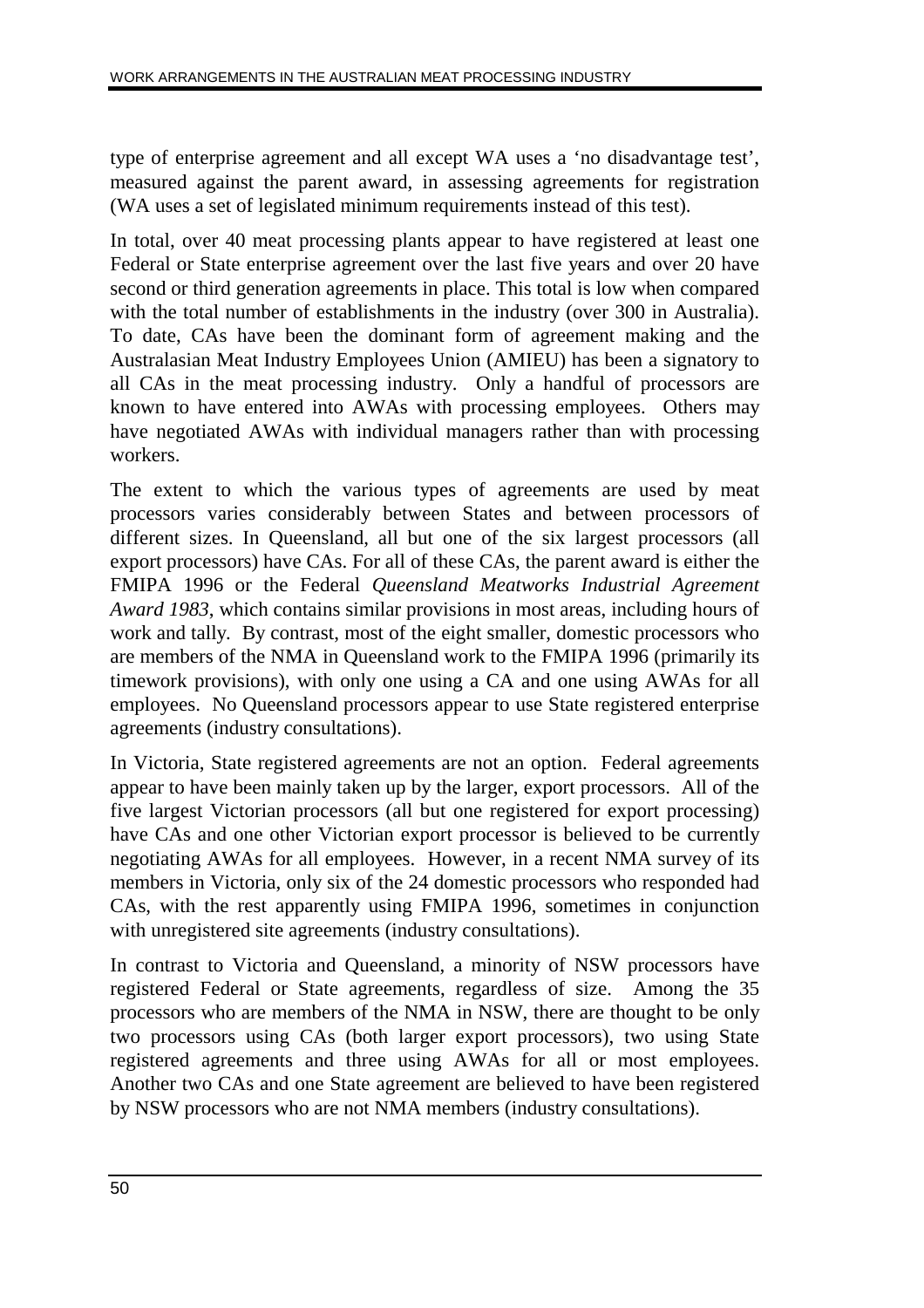Looking at the content of registered enterprise agreements in meat processing, anecdotal evidence suggests that many of the earlier agreements did not significantly alter the arrangements prescribed by the previous award. Particularly in Victoria, the earlier agreements were often part of a pattern bargaining process which resulted in a series of almost identical agreements across a number of companies. A 1996 review of employee payments and benefits in the meat processing industry found that there was 'generally a lack of innovation' in agreement-making, with most companies retaining the major sections of their previous award, such as the tally (usually with modified calculation rates), and some even adopting the whole of their award as an enterprise agreement (AACM 1996b, p. iii).

The reasons for the slow pace of negotiating change appear to have been generally related to the industry's traditional problems of poor communication and high levels of disputation and distrust. An example of these problems and the attempts to resolve them at one Victorian processor are discussed in box 4.1.

In meat processing, as in other industries, the process of negotiating workplace change has been (and is likely to continue to be) incremental rather than immediate. In a number of more recent CAs (often second or third generation CAs) there has been some progress in developing innovative and flexible work arrangements. For example, a small number of major processors in some second generation CAs have developed new remuneration systems which do not rely on tally and/or have altered their hours of work and shift arrangements. At least three major processors have negotiated payment schemes based on time worked, usually including a productivity bonus component.

The extent to which workplaces have the scope and ability to change work arrangements via agreements is discussed in more detail in chapters five, six and seven.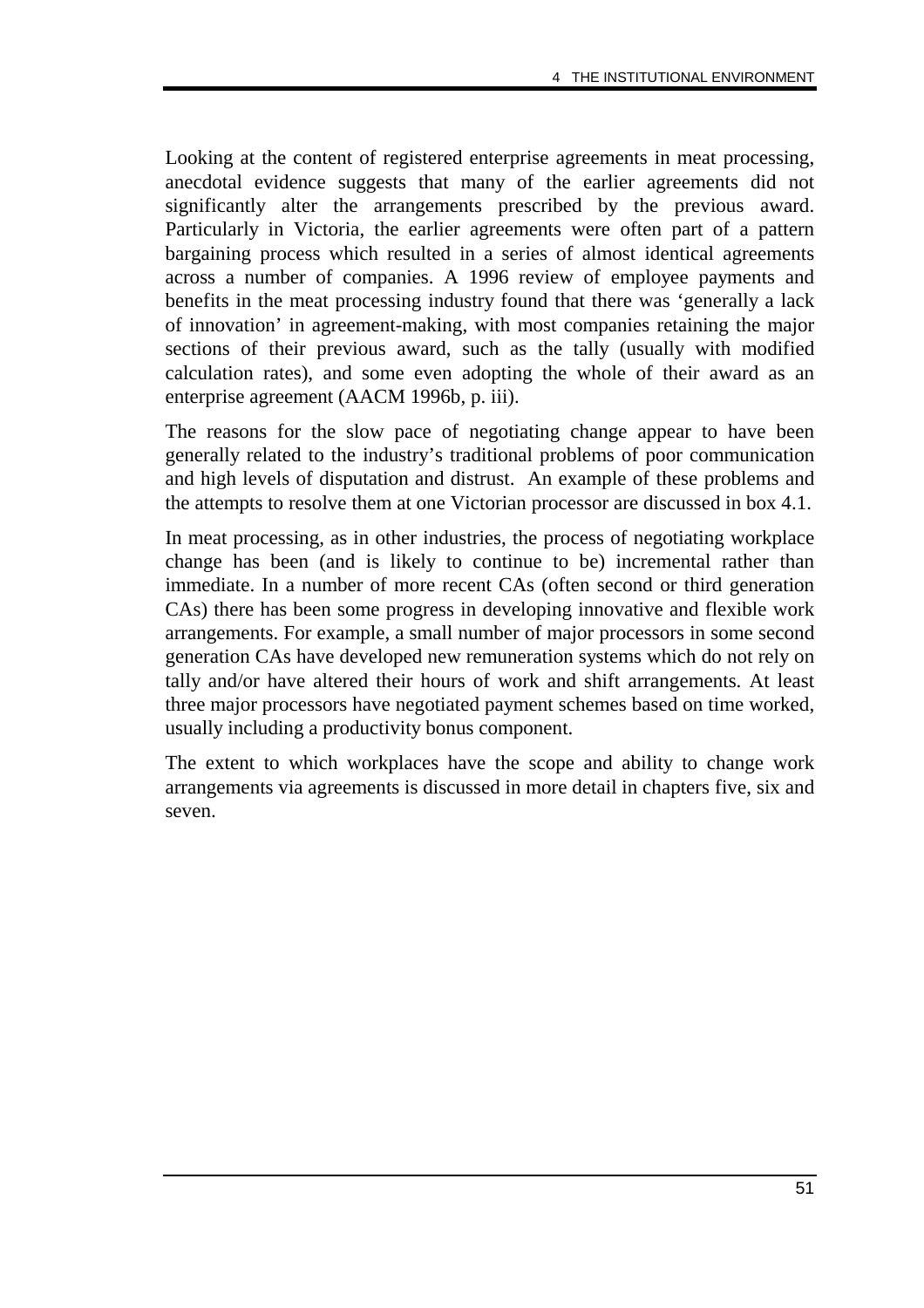#### Box 4.1: Negotiating changes to remuneration

Negotiating change can be very difficult — large amounts of time and resources are often required. Sometimes changing one work arrangement such as the tally may require more fundamental changes in other aspects of the workplace. This is illustrated by the efforts to introduce an annualised salary at the Castricum Brothers plant in Dandenong. While there appeared to be significant benefits to both workers and management in moving from a tally to an annual salary remuneration system, both parties appeared sceptical and reluctant to accept such a change. Maggs et al (1995, p. 49) concluded that before an annualised salary system could become viable, more fundamental management issues needed to be addressed, including:

- establishing a pilot annualised salary scheme and management information systems to compare outcomes;
- improving livestock supply sourcing to ensure stable throughput (and therefore stable work hours and incomes); and
- improving workplace culture a relationship of trust between workers and management is required so management can be confident workers will work to capacity and achieve quality standards, and workers are confident that workloads will be reasonable during peak times.

Despite further negotiation and research, Castricum Brothers are yet to introduce an annualised salary or time-based wages in their 1997 Certified Agreement.

In contrast, several processors visited by the Commission have negotiated and implemented Certified Agreements which include new or modified remuneration systems (see chapter six).

*Source*: Maggs et al 1995 and industry consultations.

## **4.3 The Workplace Relations Act 1996**

As discussed above, awards remain a key component of the Federal and State industrial relations systems, but now play a different role than in the past. In the last decade there has been greater focus placed on industrial bargaining at the workplace, particularly under Federal industrial relations legislation.

In the Federal system, the WRA 1996 reinforces these trends through:

• the award simplification process, based on a set of '20 allowable matters' for award provisions and the use of awards as 'safety nets' on minimum wages and conditions (as opposed to paid rate awards of the past);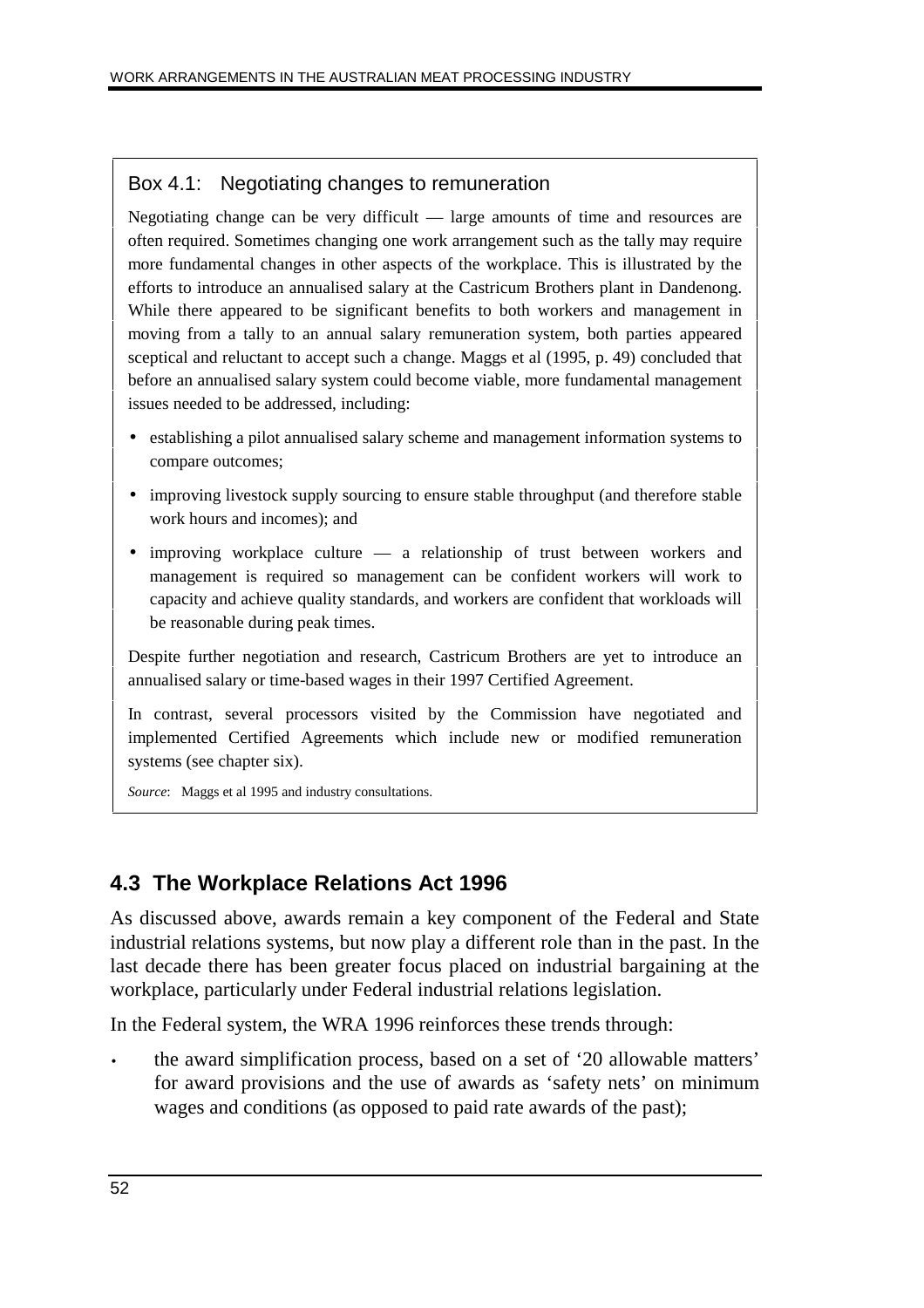- two main enterprise agreement mechanisms, CAs (collective agreements) and AWAs (individual agreements);
- a no disadvantage test against the designated parent award for registration of CAs (examined and registered by the AIRC) and AWAs (examined and registered by the Office of the Employment Advocate), to be done on balance of the whole agreement rather than a clause by clause comparison;
- freedom of association and non-discrimination on the basis of union membership;
- a 'more conveniently belong' rule governing employees' choice of union;
- changes to dispute procedures including the introduction of 'protected industrial action' which gives limited rights to strikes, lock-outs and other action during defined negotiating periods; and
- changes to the role of the AIRC in award and agreement enforcement and in dispute resolution procedures, including the shifting of power to deal with secondary boycotts to the Australian Competition and Consumer Commission and the Federal Court.

The significance of these changes for individual meat processors and for the industry as a whole will vary according to whether they use awards or agreements, whether they work under Federal or State industrial relations jurisdiction and the extent to which they engage in protected industrial action or other dispute situations (traditionally high in this industry).

For example, processors working exclusively to Federal awards will be affected directly and immediately by the award simplification process. Other processors will be affected where FMIPA 1996 or other Federal awards act as the parent award to their CAs or AWAs and provide the relevant benchmark for future 'no disadvantage' tests upon renewal of the agreements.

In the short term, meat processors working under State jurisdiction rather than the Federal system might not alter workplace arrangements to reflect Federal award simplifications. However, in the longer term, competitive pressures may lead to similar work arrangements across jurisdictions.

The FMIPA 1996 was intended to run for 12 months from its introduction but remains in force pending the award simplification process. Negotiations have commenced between the NMA and AMIEU (representing their respective members) to simplify the FMIPA 1996, but were not concluded at the time of writing.

As for all awards, clauses remaining after June 1998 which are outside the 20 allowable matters or which otherwise contravene the WRA 1996 are no longer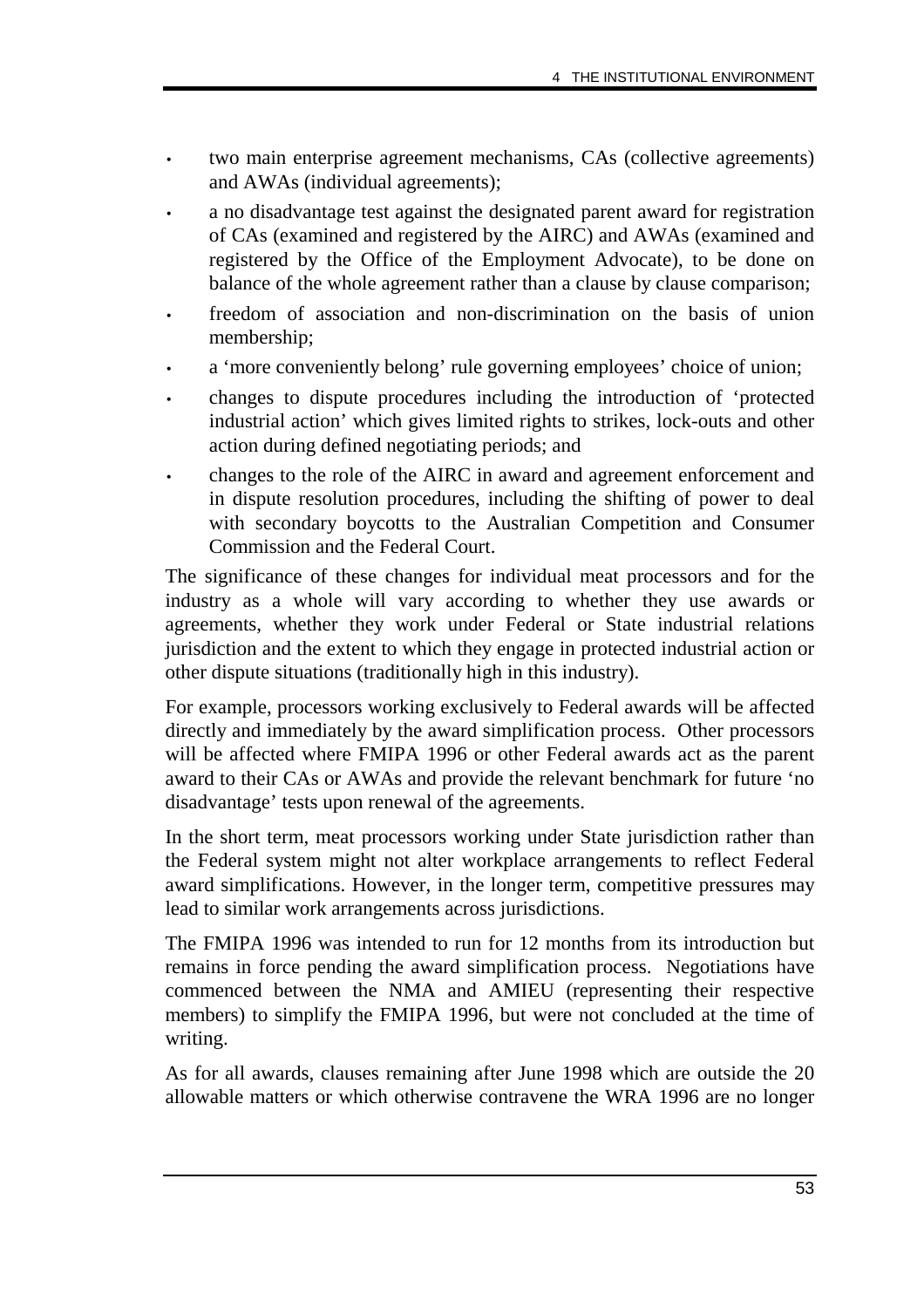enforceable. In award simplification negotiations between the NMA and AMIEU, the Full Bench of the AIRC has been called to arbitrate on four issues relating to Federal meat processing industry awards:

- reducing the number of Federal meat industry awards to one;
- simplifying hours of work provisions (discussed in chapter five);
- simplifying tally provisions (discussed in chapter six); and
- simplifying leave and training provisions (discussed in chapter seven).

Significantly, piece-rates  $-$  including tallies  $-$  are an included allowable matter (WRA 1996, s.89A(2)(d)). However, there has been some contention about simplifying existing tally provisions into less prescriptive arrangements. In the draft *Metal, Engineering and Associated Industries Award 1998,* broad provision has been made for payment by results with no disadvantage in remuneration (relative to time-based payments) and with no specific prescriptions about how such payments are to be calculated:

An employer may remunerate any employees under any system of payment by results based on rates which will enable employees of average capacity to earn at least the award rate for the relevant classification provided that they shall not earn less than the rate of pay applicable to [the lowest] classification level (*Metal, Engineering and Associated Industries Award 1998 (draft)* c.5.7).

Nevertheless, how prescriptive meat processing tally provisions will be after the simplification process is completed remains unclear. Depending on the simplification decision on tally, meat processors who wish to alter the way they calculate the tally or to move from a tally to time-based payment systems may need to negotiate the change — as some have already done — directly with their employees through CAs.

The freedom of association provisions in the WRA 1996 will also have implications for the simplification of the FMIPA 1996 and may reduce the formal role of the AMIEU at workplaces. In particular, the WRA 1996 contains provisions to ensure:

- workers, employers and contractors have a right to chose to belong or not to belong to a union; and
- discrimination does not occur because of that choice.

But notwithstanding these two clauses, the WRA 1996 also specifies that:

• the choice of union by an employee is limited to an existing organisation that employees could either 'more conveniently belong to' or an organisation that would more effectively represent those employees.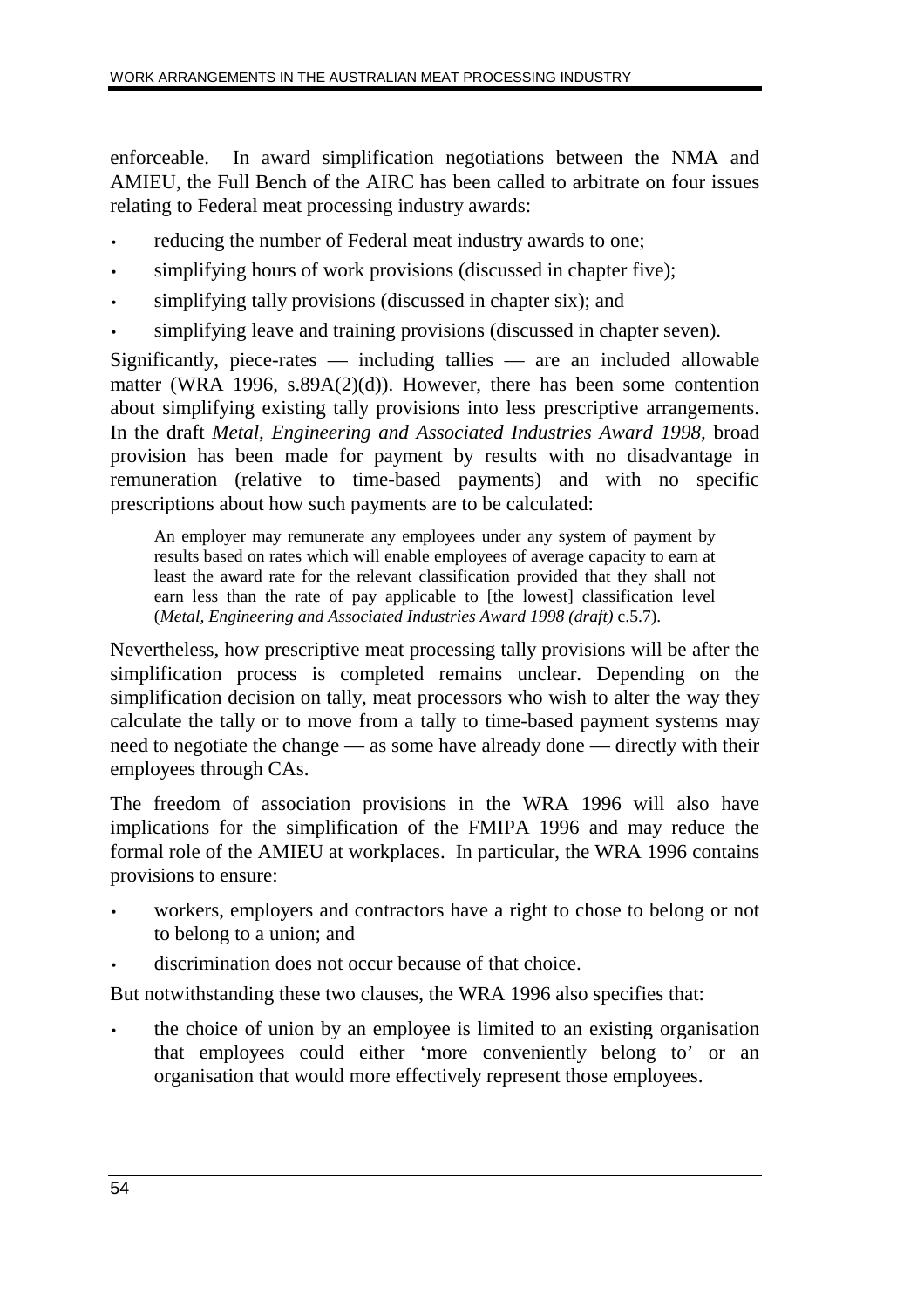Union preference clauses are contained in FMIPA 1996 which may be affected by these legislative requirements. For example:

In engaging or dismissing labour preference of employment must be given to financial members of the Australasian Meat Industry Employees Union. In the event of no financial members of the union being available for a position employment may be given to an unfinancial member or non-member of the union, but such person shall within fourteen days of being employed become a financial member of the union. Any employee who at the date of making this award is not a member of the union shall become a financial member within fourteen days. (FMIPA 1996, c.54)

Union coverage in the meat processing industry by the AMIEU appears unlikely to change because of the 'more conveniently belong to' rule. However, other aspects of the WRA 1996 may have implications for union representation in the industry, including for example, the right to chose union membership and the restriction of access of union officials to workplaces.

## **4.4 Unregistered and informal agreements**

In meat processing, as in other industries, there are a small number of employers and employees who choose not to formally sign an award or agreement to define their work arrangements. Instead, they rely on unregistered (but written) 'site agreements' or simply on verbal agreements and 'custom and practice'.

Site agreements are, in effect, the formalisation and documentation of arrangements normally regarded as workplace 'custom and practice'. Examples of site agreements include agreements to modify tally calculation formulae; variations to minimum and maximum tally levels for particular classes of livestock; additional penalties for processing animals with particular conditions such as lice, maggots, burrs or excessive dirt; agreements to provide additional benefits for employees on workers' compensation (such as remaining eligible for leave entitlements); and agreements detailing how seniority systems are to apply in practice.

The number of site agreements currently being used in the meat processing industry is unclear. Only one major meat processor reported the use of such a private agreement at one of their plants. In Victoria, at least four export processors and ten domestic processors are believed to currently have unregistered site agreements which operate in conjunction with FMIPA 1996. The prevalence of site agreements in other states is not known, but in general, they appear to be more common at smaller domestic processors with few employees, typically owner-operated slaughterhouses providing a service kill for local customers. They make up only a small proportion of Australia's meat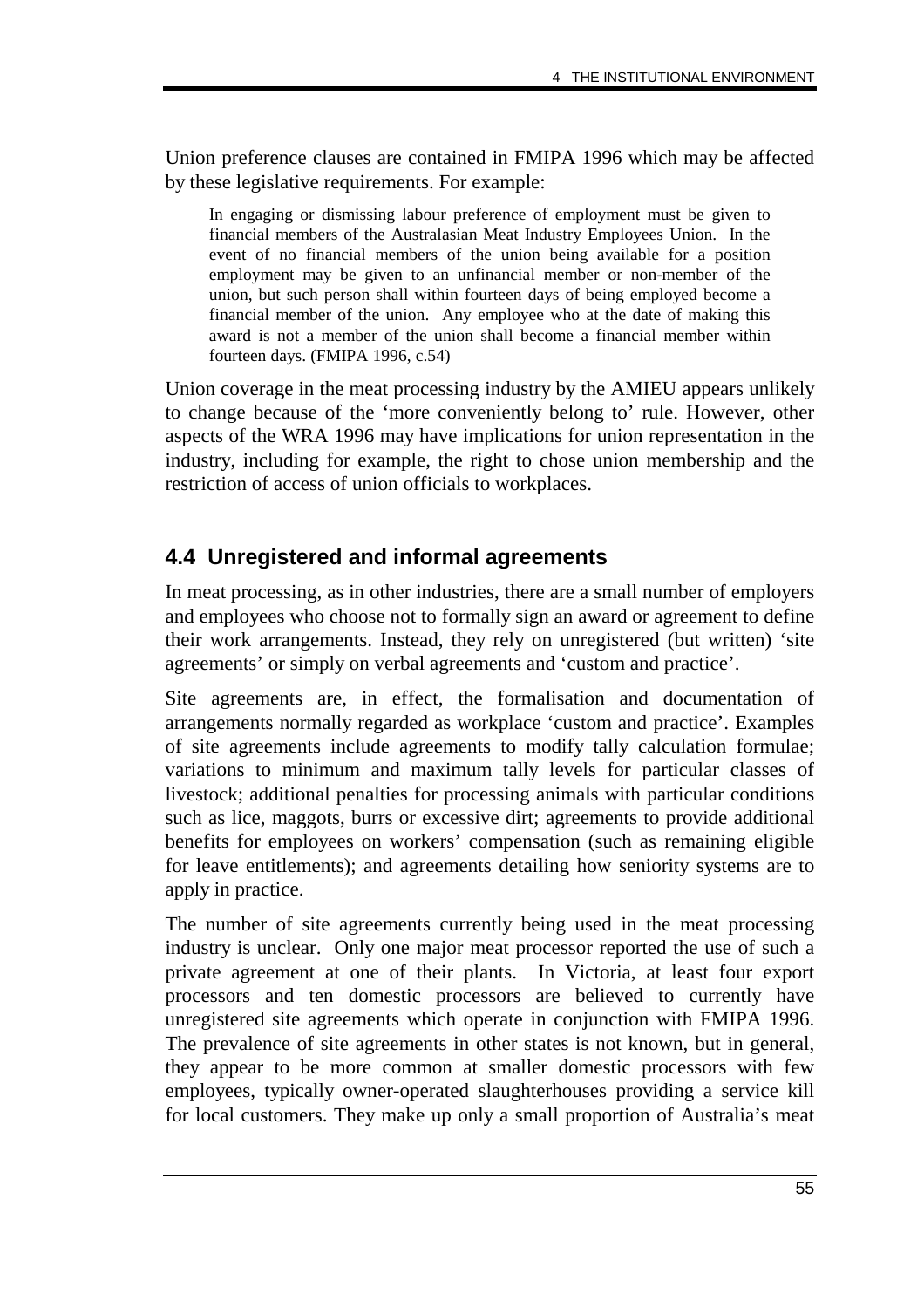processing output and employment and do not always operate on a year-round basis. (industry consultations).

With the advent of enterprise agreements which can address the circumstances of each workplace more directly than awards, it is likely that site agreements as a form of unregistered workplace agreement —will decline as more processors move towards negotiating registered enterprise agreements.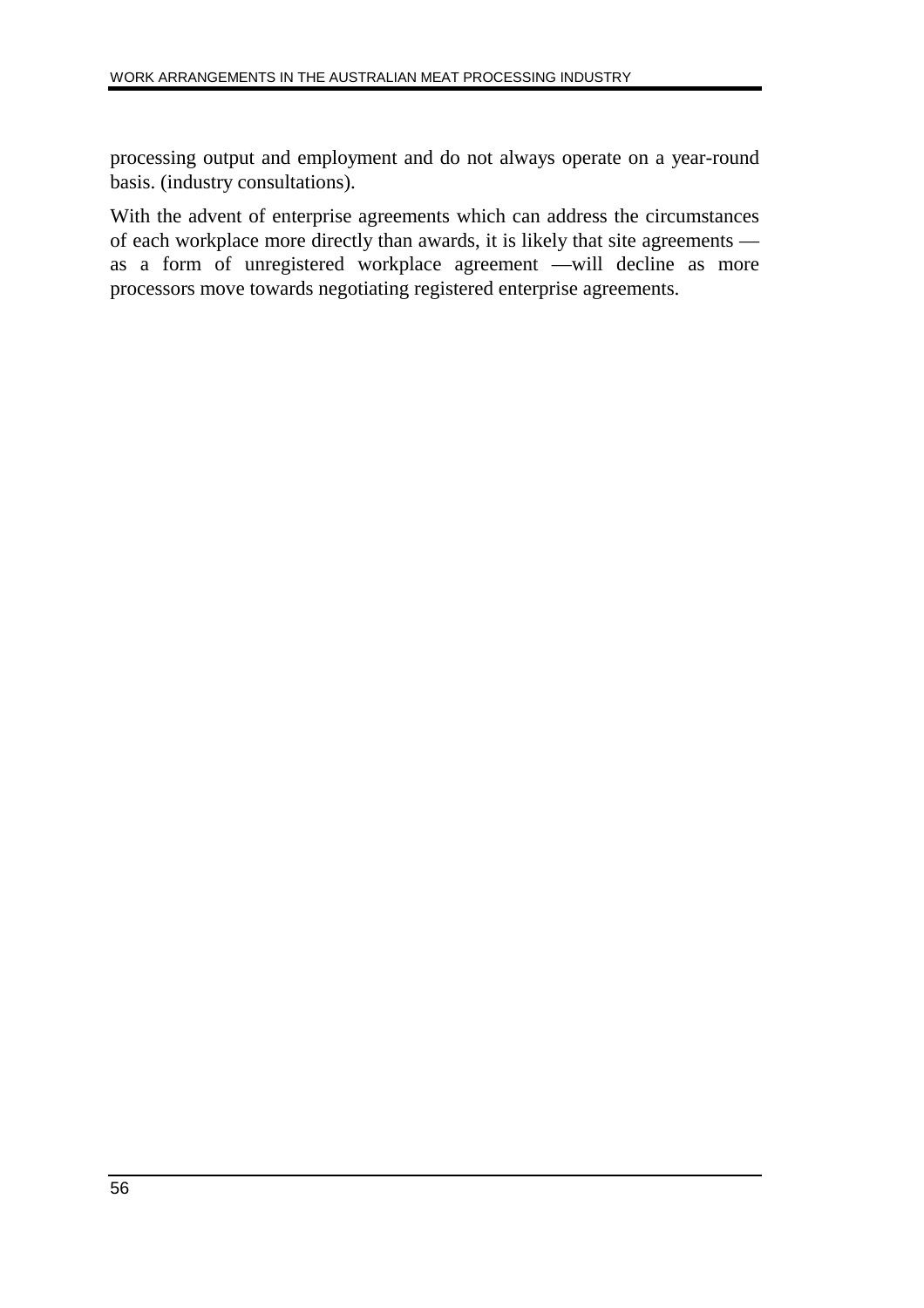# **5 STRUCTURE OF THE WORKFORCE AND HOURS WORKED**

*This chapter describes work arrangements in the meat processing industry related to contracts of hire, recruitment, promotion and termination of employees, hours of work and rostering and shift arrangements.*

*The key arrangement for the industry in this area is 'daily hire'. Notable changes by some meat processors over the last five years have included moves to more permanent contract of employment arrangements, more regular work hours and multiple shifts.*

## **5.1 Introduction**

This chapter looks at work arrangements in the meat processing industry which can affect the number and status of workers employed and their hours and rosters of work. These arrangements affect firm performance in terms of labour costs, capital utilisation, productivity, product quality and timeliness of output. They affect workplace flexibility via their effects on the ability to respond and adjust to changes in product demand, supply chains, regulatory requirements and other aspects of the operating environment.

The work arrangements examined are those documented in current awards and Certified Agreements (CAs). Examples of 'custom and practice' from industry participants consulted for this study are also discussed. Several companies have achieved significant changes in work arrangements regarding their ability to adjust employee numbers and/or hours, demonstrating that at least part of the meat processing industry is responding to changing competitive conditions. Contract of employment arrangements are examined first, including daily hire, part-time and casual employment. This is followed by a description of recruitment, promotion and termination arrangements, hours of work and shiftwork arrangements.

#### **5.2 Contract of employment arrangements**

Contract of employment refers to the way in which workers are engaged by their employer. Types of employment contracts include: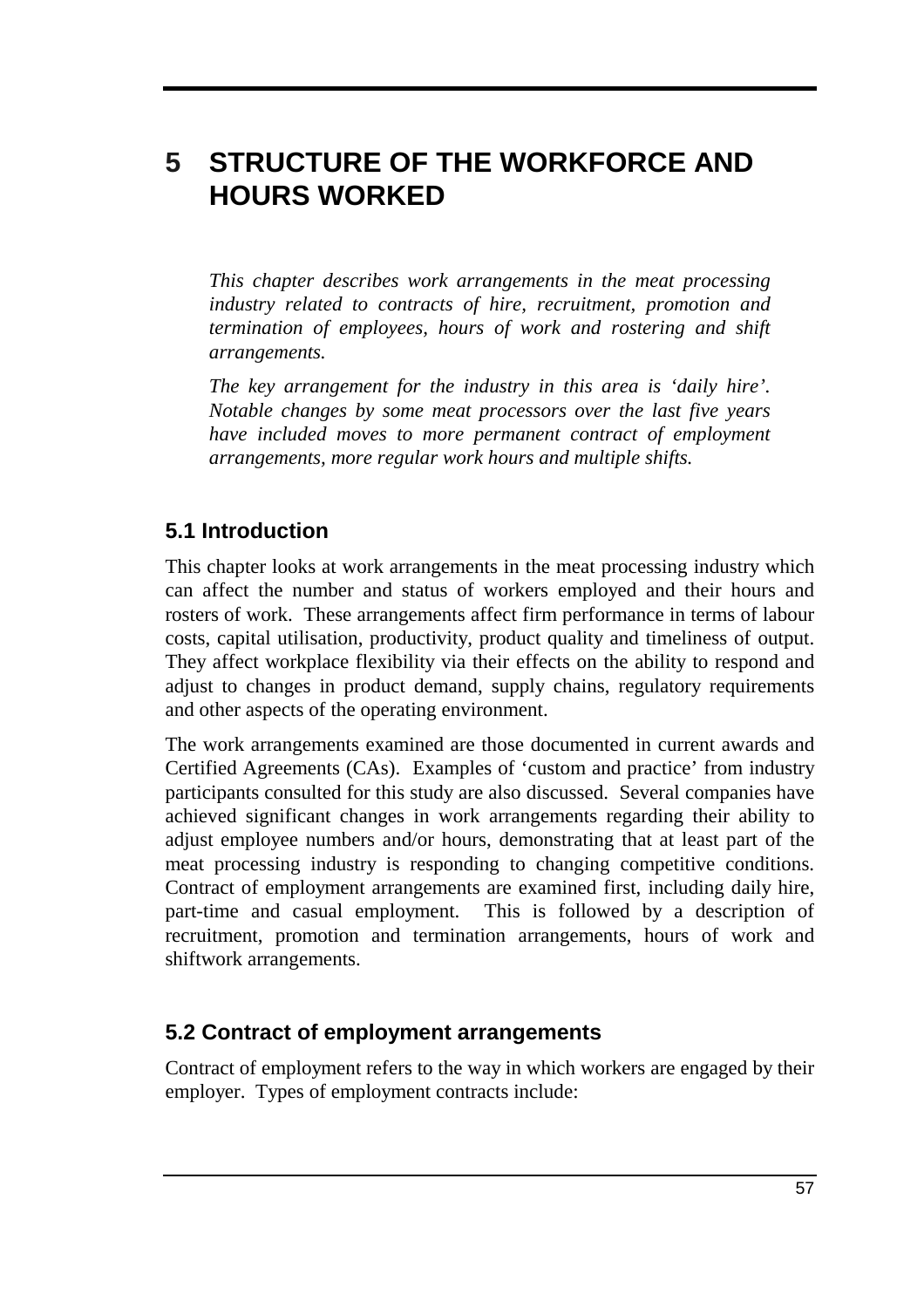- permanent employment, which is long-term, ongoing employment;
- temporary employment, which is for a fixed period of time only; and
- casual employment, which is not fixed or guaranteed, but organised on an 'as needs' basis (Deery et al 1997, p. 38).

These types of employment can be full-time or part-time, depending on the number of hours worked per week.

In the Australian meat processing industry, the most common contract of employment arrangement is a type of permanent but flexible employment known as 'daily hire', most of which is conducted on a full-time basis. The *Federal Meat Industry (Processing) Award* (FMIPA) 1996 and various industry CAs allow for other types of employment including permanent part-time employment and for casual employment but these are not as widespread. Parttime employment is not common in this industry, while casual employment tends to be used primarily to cover absences of permanent (daily hire) employees and other temporary situations.

## **Daily hire arrangements**

Meat processing is one of the last industries in Australia to retain 'daily hire' for permanent employees. This means that workers are employed on an ongoing basis 'by the day', as opposed to permanent employees on a weekly wage or annual salary arrangement as is common in most other industries.

Historically, daily hire arose from the seasonal nature of meat processing and the high variability in daily throughput. In these conditions, daily hire allows employers to adjust the number of workers required each day. This feature has been retained by many meat processors, even though for some parts of the industry, seasonal and other throughput variations appear to be less significant than they once were.

## Award provisions for daily hire

FMIPA 1996 specifies that as a general rule, meat processing workers shall be employed by the week and their pay shall be calculated on a weekly basis (c. 19.1.1). The exceptions to this are casual employees (discussed below) and, more importantly, all workers engaged under the 'tally and incentive pay systems' of FMIPA 1996, who must be employed as 'regular daily employees'  $(App. 3, c. 2.1)$ . This applies to:

all employees employed in establishments being abattoirs and boning rooms and/or prepacking areas, rooms or factories in which any employees are working under any tally, or piece-work system. (FMIPA 1996, App. 3, c. 1.1)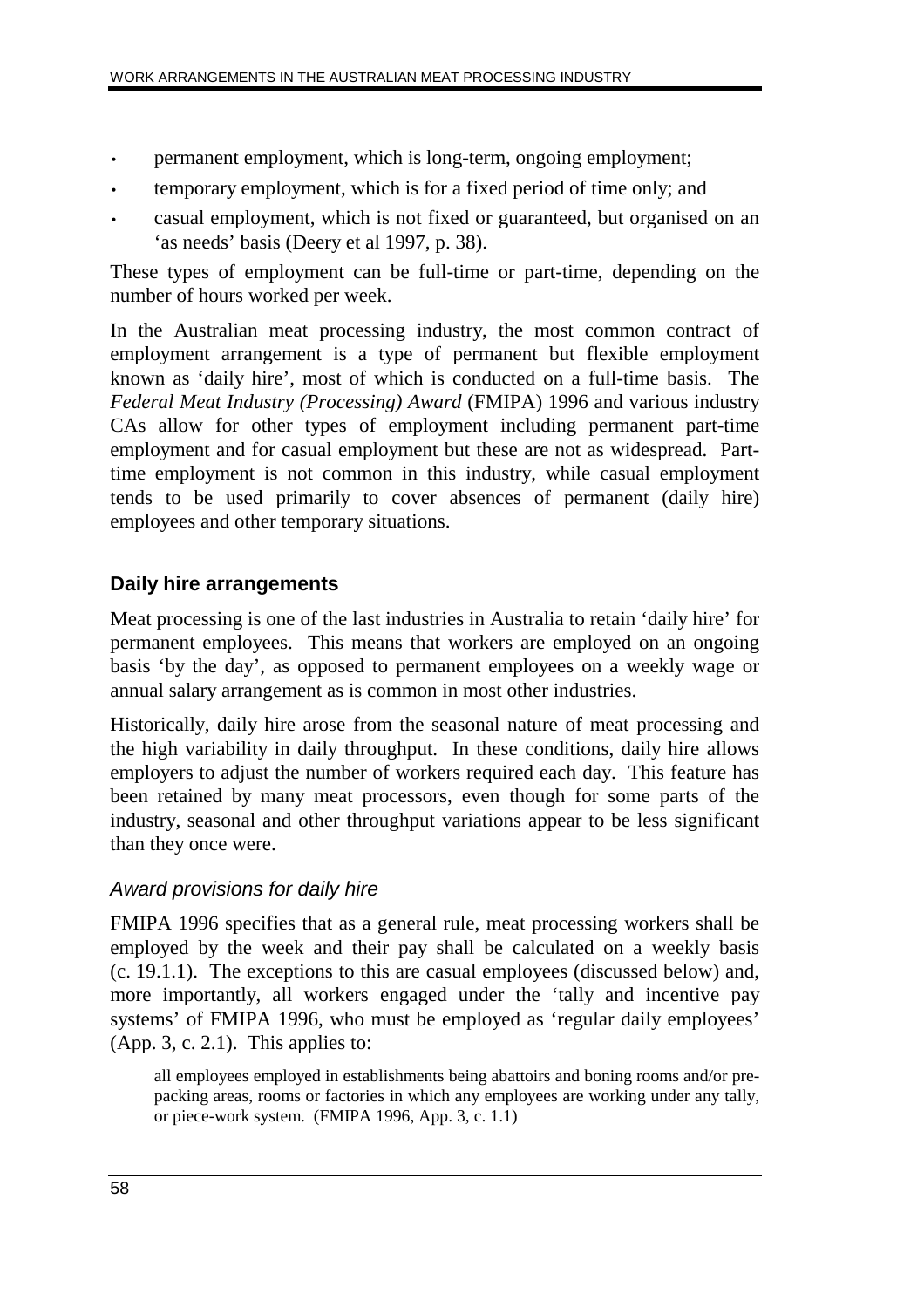FMIPA 1996 technically gives employers a choice of electing to work under weekly hire or tally (ie daily) hire arrangements (c. 26.1). However, virtually all major export abattoirs moved to the tally during the 1960s and are not able to unilaterally switch back to weekly hire and time-based work under FMIPA 1996. This is because the award tally provisions of Appendix 3 (and not the weekly hire provisions in the body of the award) apply for all abattoirs operating to payment by results prior to the commencement of the award (c. 26.2).

Under FMIPA 1996 then, virtually all abattoir and boning room workers are employed on a daily hire contract. Their employment terminates at the end of each day, but 'without prejudice' to entitlement to other Award conditions for permanent workers, including sick leave, long service leave, annual leave and superannuation (App. 3, c. 2.2) but excluding severance payments. Payment is calculated per day according to tally and attracts an additional 10 per cent daily hire loading (App. 3, c. 2.5).

Even though their employment is terminated on a daily basis, daily hire workers have guaranteed ongoing employment until the engagement — as opposed to their daily work — is terminated. Where they are not required for work on a particular day (that is, a temporary stand-down), notice of the termination must be during normal hours the day before termination (App. 3., c. 2.3). As regular rostered employees, daily employees must be at work at the normal starting time unless they have been advised the day before that they are not required for that day (App. 3 c. 2.4). Where they are advised not to work on a rostered day, they must be paid one fifth of the minimum weekly tally. It is therefore in the employer's interest to offer enough work to enable daily hire employees to meet the minimum weekly tally.

The *NSW Butcher's Wholesale (Country) Award 1996*1 differs to FMIPA 1996 in that although employees can be 'engaged either as a weekly hand or a daily hand' (NSW 1996, c. 39(i)), weekly hire is the main type of employment for non-casual workers. In this award, daily hire is equivalent to 'regular casual' employment which is paid at a casual rate of pay but requires attendance at work each day unless notified otherwise (c. 39 (iv)). All non-casual workers employed under this NSW award are entitled to standard notice periods and redundancy payments in the event of redundancy (NSW 1996, c. 49 (i)), although some important exemptions apply for seasonal closures (see section 5.4).

-

<sup>&</sup>lt;sup>1</sup> NSW has three Butcher's Wholesale Awards covering different regions, namely, Country, Newcastle and Northern and Wagga Wagga (see chapter 4).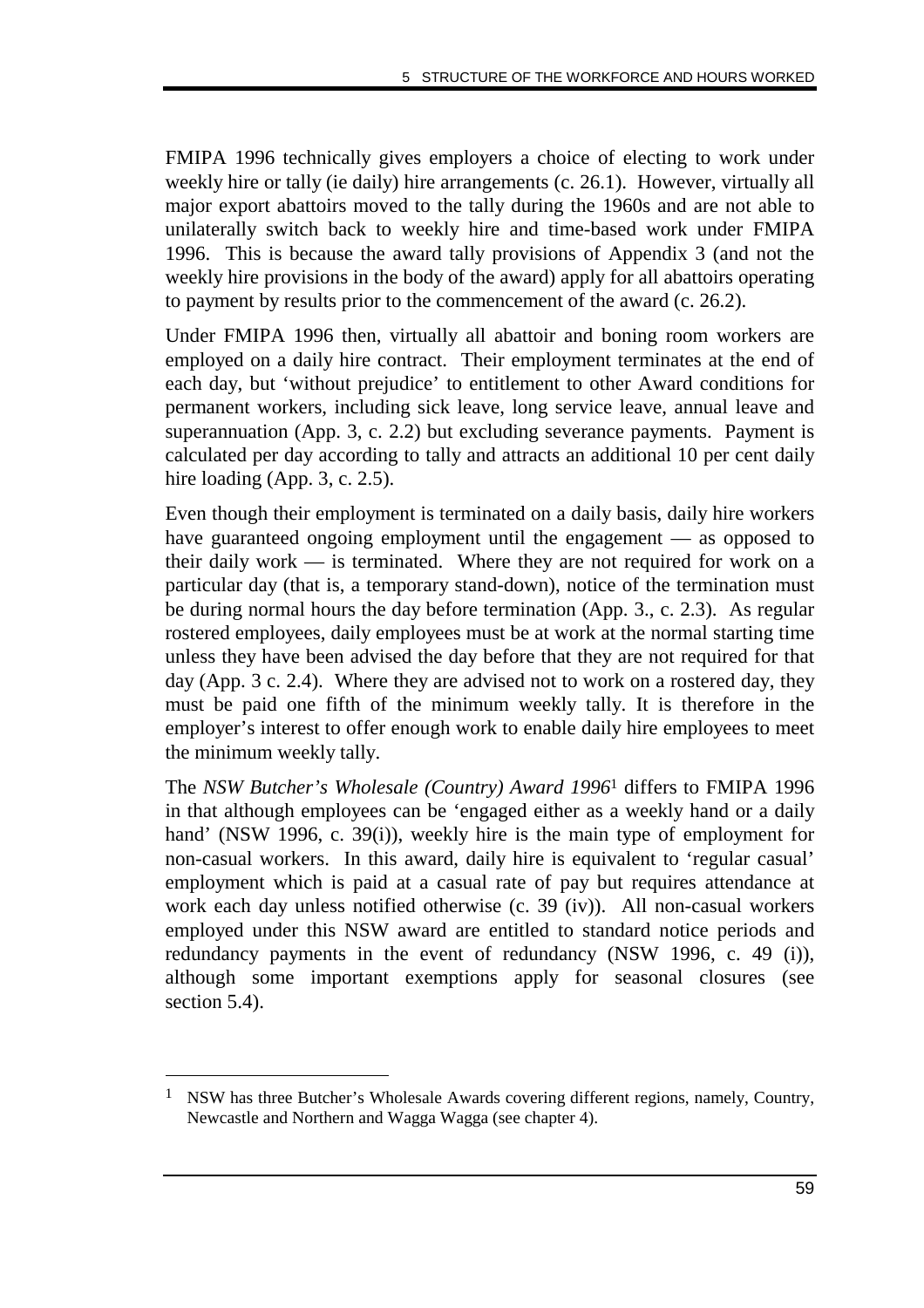#### Agreement provisions for daily hire

Most, but not all, meat processors using CAs have retained daily hire as the predominant type of permanent employment (but may allow for weekly hire or other permanent employment arrangements also). However, there is considerable variation in the detail and application of daily hire arrangements between meat processing CAs. This would indicate that over the last three to five years, some (predominantly larger) processors have been able to use CAs to negotiate contract of employment arrangements which better suit their own firm's employment requirements.

For example, one Victorian processor employs its permanent butchers, drivers, lumpers, breakers up, loaders and meat room labourers as weekly employees, with slaughter floor workers and all others hired as daily employees (MC Herd 1995, c. 2.1.2). Another engages 'drivers and the afternoon lamb cutting shift' as weekly employees but all others as 'regular dailies' (Castricum Bros 1997, c. 2.1.2 (a)). By contrast, other meat processors' CAs have included only one type of permanent employment, with all permanent employees engaged by the week (Fletchers 1995, c. 2.2; RJ Gilbertson 1994, c. 2.1.2) or all engaged as 'regular dailies' (Teys 1997, c. 12 (i); AMH Dinmore 1996, c. 13 ).

All CAs which include daily hire arrangements extend all normal leave and superannuation conditions of permanent employment to daily hire employees. Importantly, the ability to stand-down daily hire employees at short notice is retained in all CAs using daily hire, as is the daily hire penalty of 10 per cent.

In addition to these award and agreement arrangements, custom and practice have long dictated that in much of the industry, long-term daily hire employees work on a full-time permanent basis and receive virtually all the normal benefits of permanent employment, including guaranteed day-to-day employment and severance payments in the event of termination (to which they are not always entitled according to the letter of awards and CAs). In some cases, this extension of entitlements has been limited through CAs or through informal company policies. For example, at least one company guarantees regular, daily employment only for permanent daily hire employees with more than four years' service but not for those with a shorter record of service (industry consultations).

In some CAs, the formal extension of termination and redundancy provisions to daily hire employees means that the practical differences between daily and weekly hire employees have lessened (see section 5.4). However, as in all redundancy situations, these provisions apply only in cases of permanent termination due to major workplace change or closures which necessitate workforce reductions. The primary feature of daily hire — the ability to stand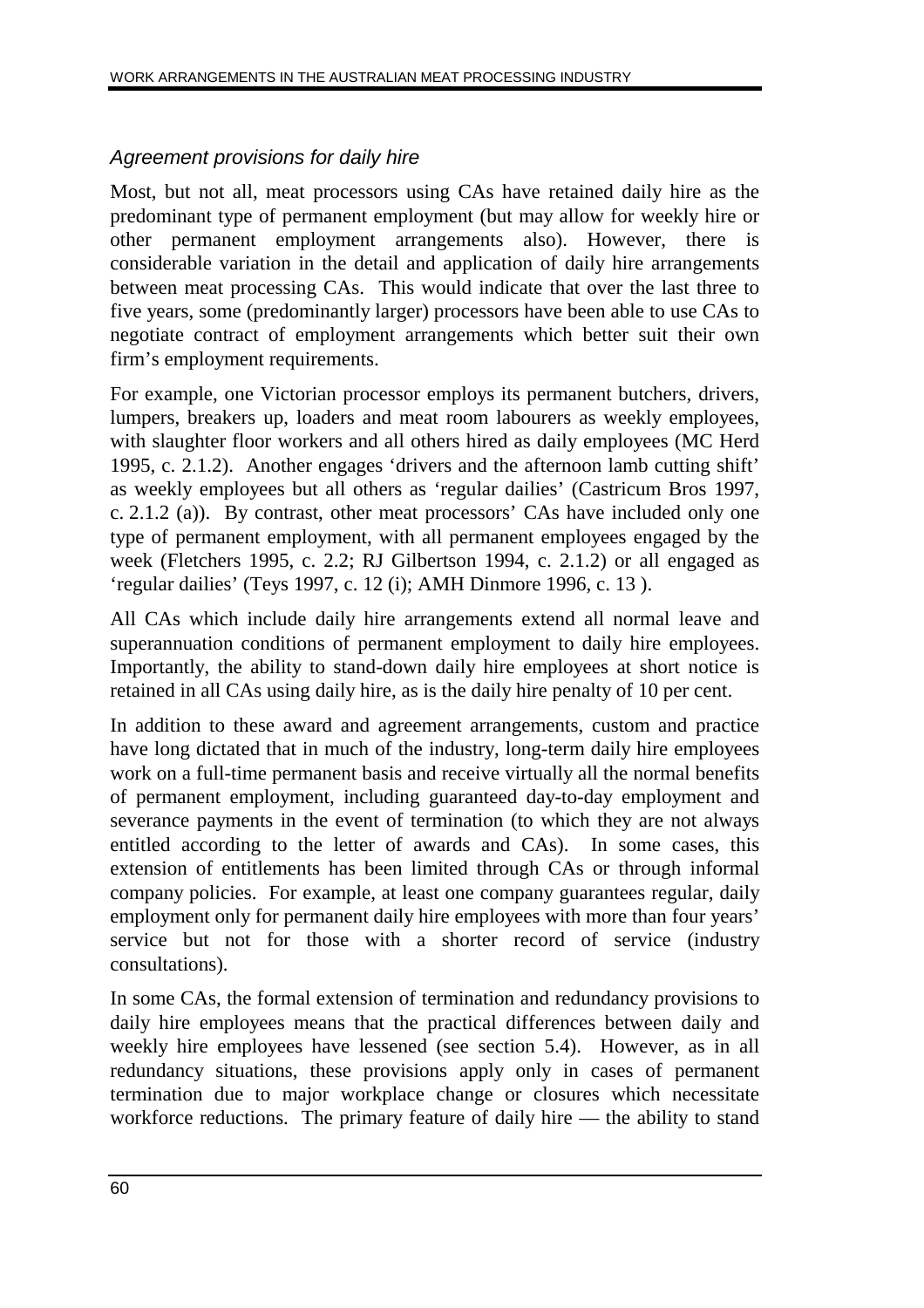down employees with little notice and low additional  $costs^2$  — remains available.

#### **Effects of daily hire**

In practice, a large proportion of full-time daily hire meat workers — whether covered by awards or agreements — are now employed in a similar fashion to more standard permanent employees (such as weekly wage or annualised salary workers). All receive conditions of permanent employment such as leave entitlements and superannuation, and some are formally or informally entitled to termination and redundancy provisions. However, status as a daily hire worker still carries important implications for employment stability and continuity and for workforce costs and flexibility.

#### Effects of daily hire for the firm

-

Even though daily hire employees are, for all practical purposes, permanent employees, they can be temporarily stood down or terminated with one day's notice in the event of no work being available. Retaining daily hire therefore allows the employer greater flexibility — in particular, lower adjustment costs and faster response times — in changing the size of the workforce on a daily basis if necessary. This is an important mechanism in reducing short-term, dayto-day labour costs where seasonality and throughput variability are factors in production planning. These short-term effects on labour costs are shown in column two of table 5.1.

In theory, long-term labour costs should also be lower for daily employees than for weekly employees because of the lower costs in termination and redundancy (see table 5.1). However, these savings are not guaranteed to apply in all cases due to the application in many CAs (or if not included in the CA, sometimes applied in practice) of termination and severance payments to long-serving daily hire employees (see section 5.4). Potential savings also need to be offset against the daily hire penalty, which has been firmly established in the industry at 10 per cent.

<sup>2</sup> No cost additional to minimum weekly tally payments (FMIPA 1996) or other award or CA entitlements which may apply.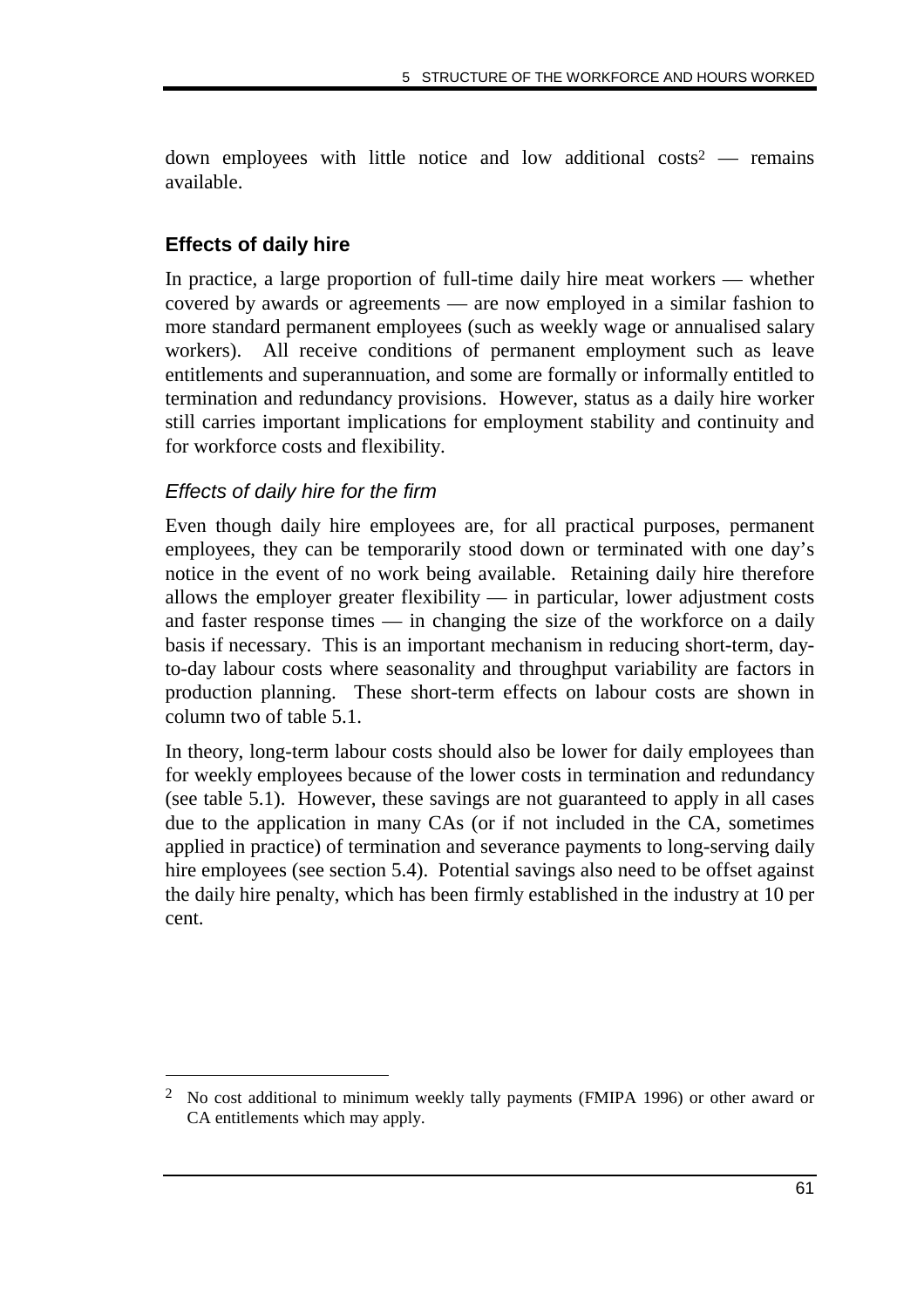| General effects of daily hire:                              |     | Unit Labour<br>Costs |     | Labour<br>Productivity <sup>a</sup> |     | Product<br>Reliability |     | Product<br><i><u><b>Ouality</b></u></i> |  |
|-------------------------------------------------------------|-----|----------------------|-----|-------------------------------------|-----|------------------------|-----|-----------------------------------------|--|
|                                                             | S/T | L/T                  | S/T | L/T                                 | S/T | L/T                    | S/T | L/T                                     |  |
| One day notice for termination                              | ◡   | J∠                   |     |                                     |     |                        |     |                                         |  |
| No wage cost if no daily work                               | ◡   | J∠                   |     |                                     |     |                        |     |                                         |  |
| Daily hire penalty of 10%                                   | ↑   | ↑                    |     |                                     |     |                        |     |                                         |  |
| Possible disincentive for staff<br>training and development | ◡   | J∠                   |     | J∠                                  |     |                        |     |                                         |  |
| Possible disincentive for staff<br>commitment and loyalty   |     |                      |     | ◡                                   | ◡   | ◡                      | ۰IJ |                                         |  |

#### Table 5.1: Summary of effects of daily hire on short-term and longterm firm performance

Labour productivity is defined as output per worker per hour of work time.

— indicates no direct effect;  $\uparrow$  indicates an increase in the indicator;  $\downarrow$  indicates a decrease in the indicator.

Considered by itself, the daily hire penalty increases unit labour costs by 10 per cent above the cost of weekly or other permanent employees. While some processors have used CAs to move all employees to weekly hire arrangements, most have retained daily hire for some or all employees. This would indicate that for these firms, the ability to alter the number of employees on a daily basis is important. Discussions with some processors indicated that even where they have not used this facility for some time, the knowledge that their workforce size can be adjusted if necessary is important due to continuing perceptions of uncertainty about future throughput levels.

To the extent that daily hire creates an atmosphere or perception of unreliable or impermanent employment, it may also act as a disincentive to invest in training and staff development for both employers and employees and may have a negative impact on employee morale and commitment to the company. If it arises, negative morale can affect the speed, quality and timeliness of workers' output in the short-term and, by acting as a disincentive to training and development, can also affect quality, speed and timeliness of work in the longterm.

#### Effects of daily hire on employees

The main effect of daily hire on employees is that their day-to-day employment and income is less secure. Notice periods for temporary and seasonal terminations can be as short as one day, although with the decline of seasonal closures in the industry, such short-term stand-downs or terminations may now be rare for more permanent daily hire employees.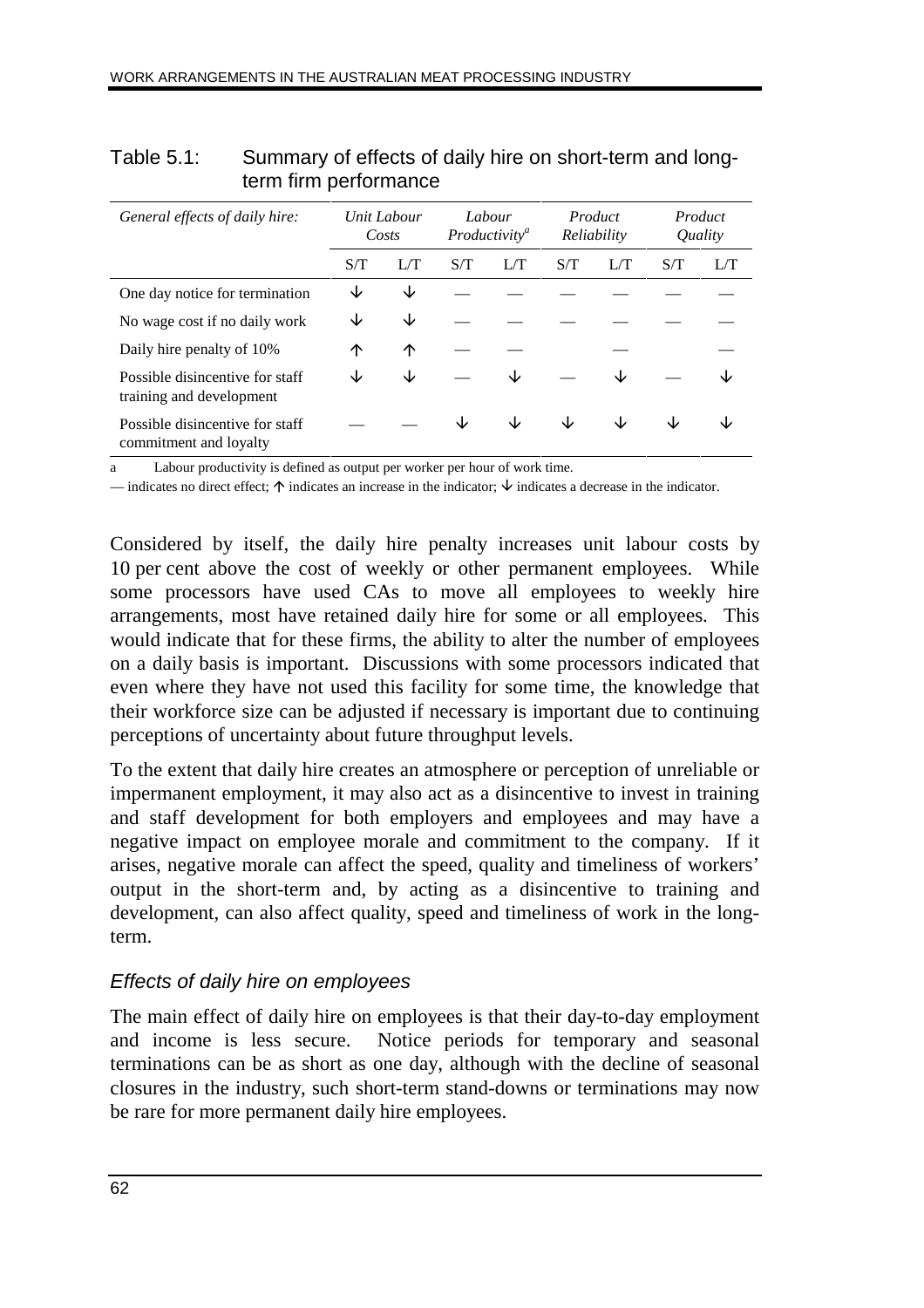On the other hand, daily hire workers are paid a wage premium of 10 per cent for this flexibility. In the event of redundancy (as opposed to termination), many daily employees are  $\frac{1}{2}$  in practice if not actually written into their CA  $\frac{1}{2}$ given notice and severance pay in a similar way to other permanent employees.

As mentioned above, where daily hire is perceived to decrease security of employment, it may also affect workplace culture, employee commitment and attitudes to training. Where workers feel insecure in their employment, they may be disinclined to undertake training, particularly if they must bear some or all of the costs or if it requires a long-term commitment.

#### **Part-time and casual employment arrangements**

#### Use of part-time and casual employment

The use of part-time and casual labour in meat processing varies across workplaces. Processors operating multiple shifts tend not to use part-time employment for processing workers. Indeed, part-time employment appears to be most common for cleaning workers doing short, regular shifts between the processing shifts.

Some larger processors maintain a pool of regular casual workers to cover absences or to occasionally supplement permanent workers (daily hire and others) during temporarily busy periods. At least one processor is known to use no casual employees at all, preferring to instead reduce throughput if too many employees are absent (industry consultations).

Some firms use casual labour as a form of initial recruitment, hiring people first as casuals and later upgrading them to full-time employees as their skills and experience improve and vacancies arise. This allows a certain amount of onthe-job training and vetting of the employee before they are taken on permanently. For example, one large export processor recruits general abattoir workers (including unskilled slaughter, boning and packing labourers) firstly as casuals for the regular casual pool, then, after gaining enough experience and skills, they can apply for permanent full-time vacancies (industry consultations).

Such practices differ from the use of casual employees in the industry in previous decades, when high day-to-day variability of throughput meant that many more abattoir labourers and even higher skilled workers were employed on a casual — but often regular — 'hire-at-the-gate' basis.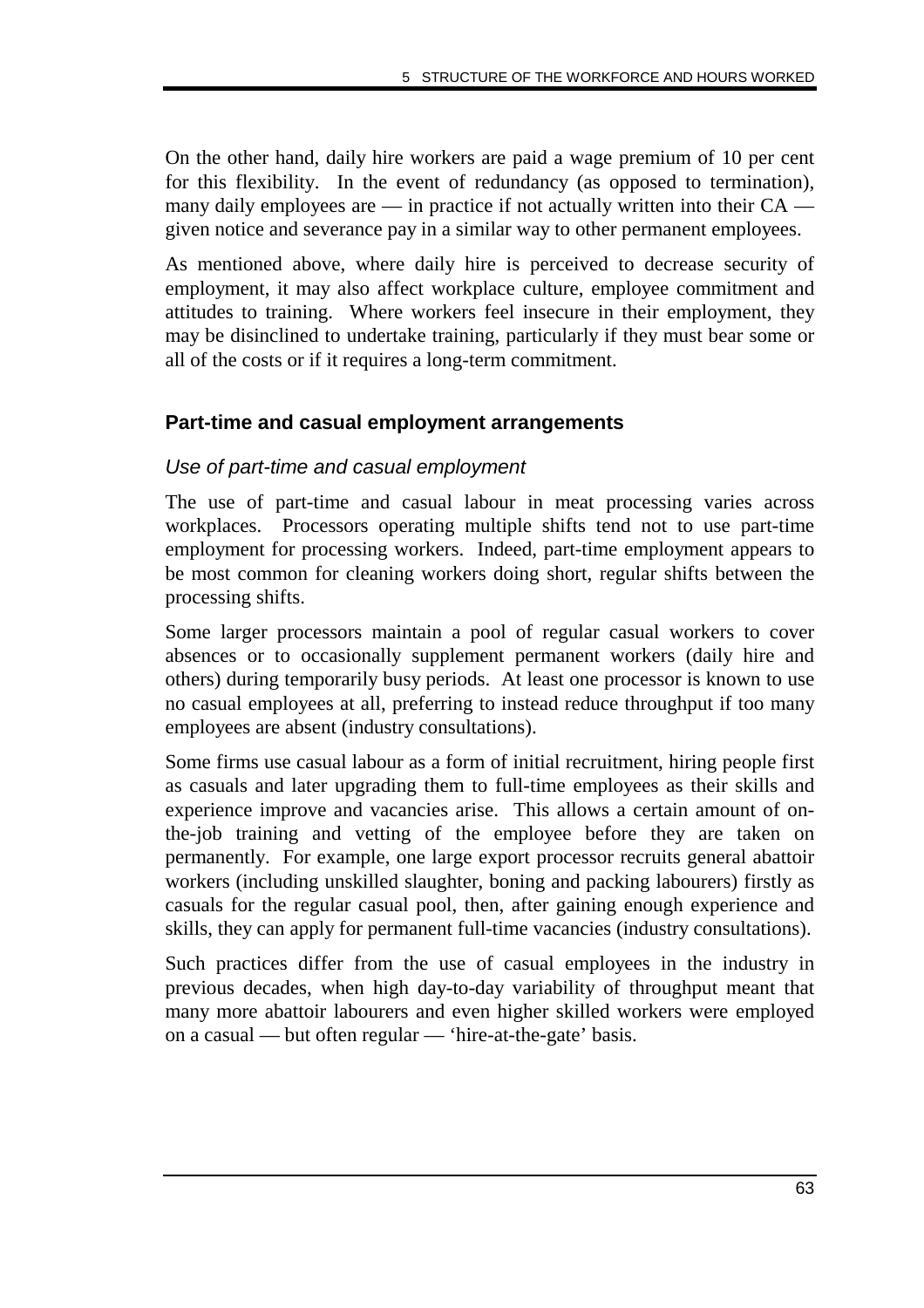## Award provisions for part-time and casual employment

FMIPA 1996 regulations for employing part-time employees (permanent or otherwise) are highly prescriptive. In particular, the number of part-time employees may not exceed one for every three full-time employees (c. 19.3.3). They must work between 20 and 32 hours per week and between four and eight hours per day, from Monday to Friday (c. 19.3.2). Permanent part-time employees are to be paid all leave and other on-costs on a pro-rata basis, as well as tally, daily hire, shift penalties and overtime rates where applicable.

Like permanent daily hire workers, casual workers are employed by the day or by the shift, with employment terminating at the end of each shift. However, casuals are not guaranteed ongoing work and are not entitled to paid leave or other conditions of permanent employment.

The minimum engagement period is four hours for casual processors and two hours for casual cleaners (c. 19.2). If casual employees terminate their own employment before the end of normal hours during a shift, they are not entitled to payment for the actual time worked (c. 19.2.2). That is, if they do not finish the shift, they are not to be paid for any of it. This provides a strong incentive for casual tally workers to finish their shift rather than allowing for the possibility of them leaving when a desired level of income has been reached.

Casual employees are entitled to a 20 per cent loading in lieu of leave entitlements (c. 19.2.4) and are to be paid for all fares 'reasonably incurred' to and from work (c. 19.2.8). Their base rate is calculated from the highest class of work performed at any time during the shift (c. 19.2.6) and will include any tally, shift, overtime or other penalties which normally apply. They can request payment for work completed at the end of each day (c. 19.2.9).

Like other employees, casuals can be required to work 'reasonable overtime'. They are entitled to overtime penalties of 150 per cent for the first three hours and 200 per cent thereafter (c. 19.2.10). Excepting shiftworkers, casuals are to be paid double their normal rate for any time worked between 8pm Friday and 4am Saturday and all hours on Sundays (with a minimum of four hours on Sundays) (c. 19.2.11-13).

The *NSW Butcher's Wholesale (Country) Award 1996* does not prescribe the number of part-time employees. Instead, part-time numbers and hours must be set according to the NSW *Industrial Relations Act 1996* (c. 18(iii)). Casual employees in the NSW award are divided into 'regular casuals', who must present for work every day unless notified by the employer that they are not required (in a similar manner to daily hire employees) and 'general casuals' who work on demand (c. 39). Regular casuals are paid a 10 per cent penalty while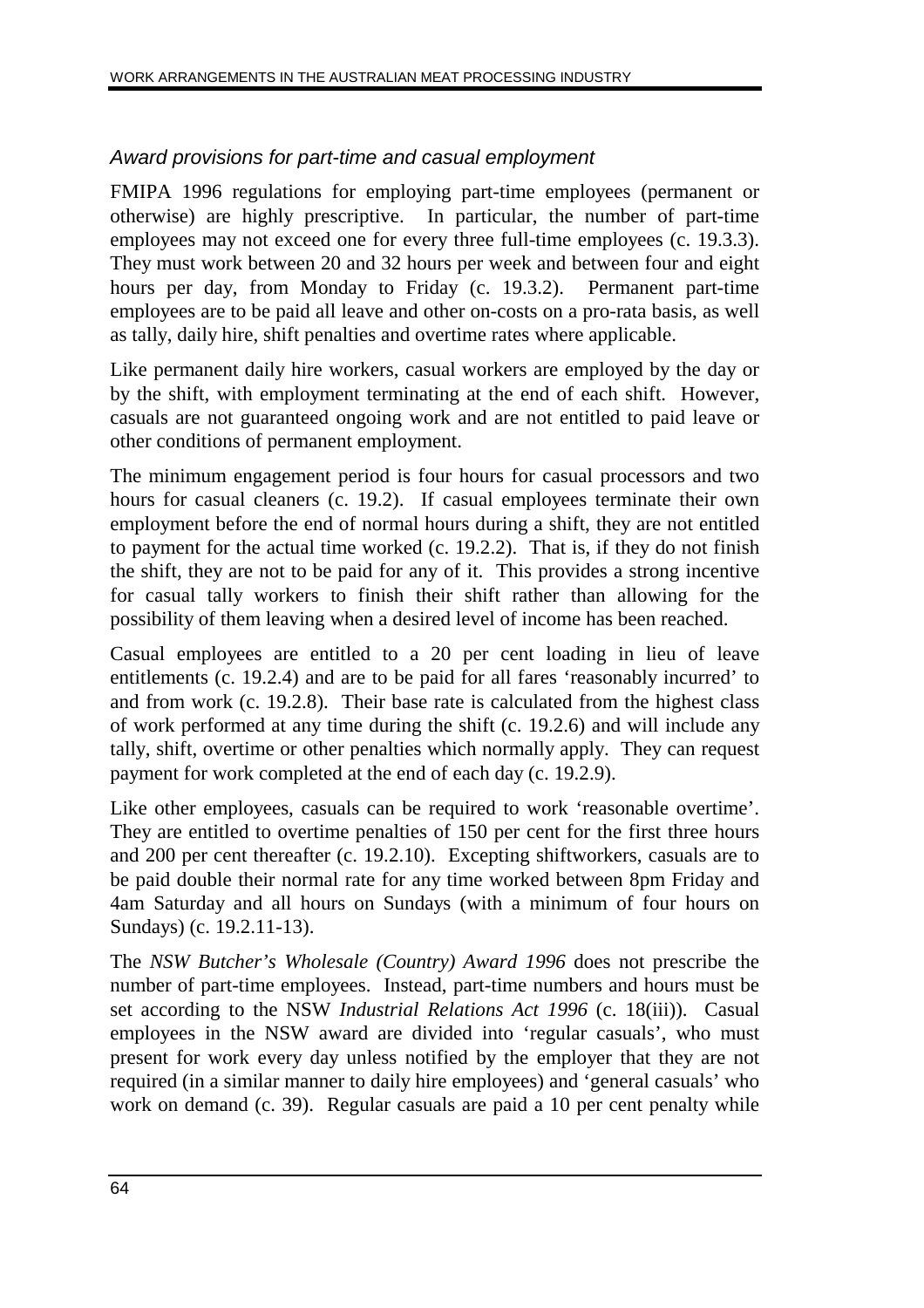general casuals are paid a 12.5 per cent penalty, with a minimum of four hours' work time (c. 18).

#### Agreement provisions for part-time and casual employment

The arrangements for part-time and casual employees in CAs tend to reflect the individual company's actual use of these forms of employment. Some agreements make no provision for the employment of part-time workers because the company does not apparently use them (eg, Castricum Bros. 1994 and 1997). Others contain arrangements for casuals who work occasionally or regularly, depending on operational requirements.

Virtually all CAs follow FMIPA 1996 in setting a minimum shift duration for casuals of four hours. Casual penalty rates in CAs vary from 10 per cent (Teys 1997, c. 14(ii)) up to 25 per cent (MC Herd, 1995 c. 2.1.4 (c)) (see chapter 6).

Some agreements include clauses which limit the period of employment for casuals — for example, a limit of 20 ordinary working days or of regular weekend work only (Teys 1997, c. 14 (iii)). Another recent CA includes the unusual feature of automatically changing an employee's status from casual to daily or weekly hire (depending on their occupation) after three consecutive days of work (MC Herd 1995, c. 2.1.4). This has the effect of reducing the amount paid in casual penalties (a very high rate of 25 per cent for this firm) but increasing the amount due in on-costs for permanent workers.

#### **Effects of part-time and casual employment**

#### Effects of part-time and casual employment for the firm

Part-time employment is not widely or consistently used in meat processing. It appears to be more common for cleaning staff, who tend to work a short shift of around four hours between full-time processing shifts, or for regular weekend workers.

In terms of unit labour costs, part-time workers will generally cost more than the equivalent hours performed by full-time employees due to the fixed 'per worker' nature of some on-costs such as recruitment and induction training costs. Where they have equal training and experience, part-time employees should have skills and abilities comparable to full-time employees, with no effect on product reliability or quality (see table 5.2).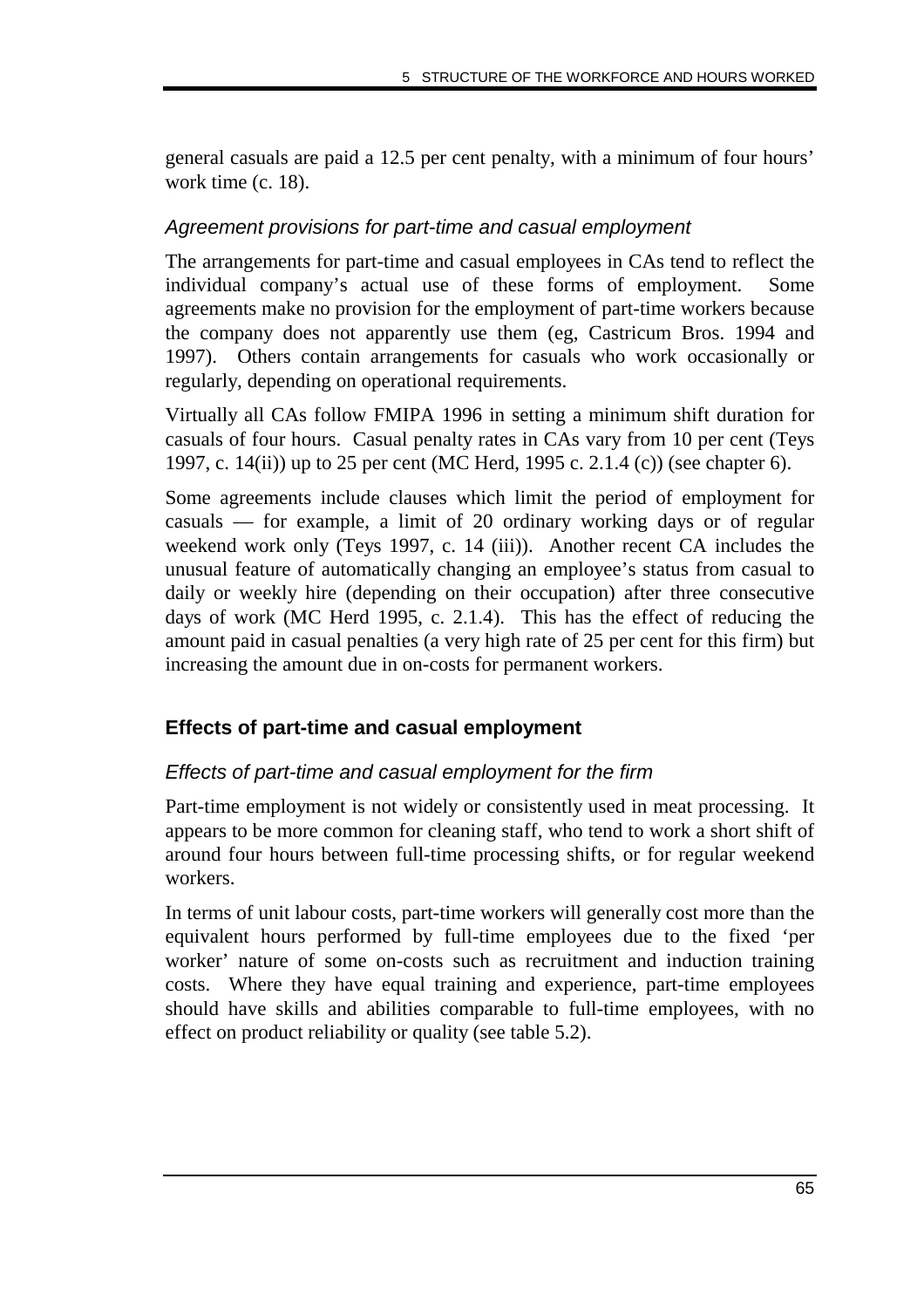|                                |                      | ີ                                   |                                     |     |                        |     |                                  |   |
|--------------------------------|----------------------|-------------------------------------|-------------------------------------|-----|------------------------|-----|----------------------------------|---|
| Arrangement:                   | Unit Labour<br>Costs |                                     | Labour<br>Productivity <sup>a</sup> |     | Product<br>Reliability |     | Product<br><i><u>Ouality</u></i> |   |
|                                | S/T                  | 1/T                                 | S/T                                 | L/T | S/T                    | L/T | S/T                              |   |
| Permanent part-time employment | ↑                    | ↑                                   |                                     |     |                        |     |                                  |   |
| Regular casual employee pool   | ∧                    | $\mathcal{N} \setminus \mathcal{V}$ | ↑                                   | ∧   | ∧                      | ∧   | ∧                                | ↑ |
| Occasional casual employment   | ∧                    | $\uparrow\wedge\downarrow$          | ◡                                   | ◡   | ∧                      | ∧   | ◡                                | ◡ |

| Table 5.2: | Summary of effects of part-time and casual employment |
|------------|-------------------------------------------------------|
|            | on short-term and long-term firm performance          |

Labour productivity is defined as output per worker per hour of work time.

— indicates no direct effect;  $\uparrow$  indicates an increase in the indicator;  $\downarrow$  indicates a decrease in the indicator.

In looking at the use of casual employees, different effects on the firm can be identified for 'regular casuals' and 'occasional casual' workers. Some larger processors maintain pools of 'regular' casual workers (ie a contact list of available workers) which allows them to increase employment numbers quickly and easily, while minimising the administrative costs of casual recruitment. This system provides timely and easily administrated short-term flexibility to cover absences or temporary increases in throughput and at the same time, allows the casual employees to build up knowledge and experience. In the longterm, 'regular' casual employees would therefore carry lower administrative and on-costs and be better able to maintain productivity levels, product quality and timeliness than less experienced, occasional casual workers. Both regular and occasional casual workers will enhance a firm's ability to deliver products reliably and on time by minimising the need to reduce or slow throughput due to staff absences (see table 5.2).

Casual workers are paid loadings or penalties in lieu of paid leave and other benefits of permanent employment. For casuals employed for more than a certain period and earning over a certain amount, the employer must pay superannuation contributions. In FMIPA 1996, these are set at one month of employment and at least \$450 earned in a calendar month and \$50 in any one week (c. 29.2). Employing casuals in place of permanent workers will therefore increase wage costs and decrease some labour on-costs.

The relative cost of employing casual workers in place of permanent employees will depend on the size of loadings and on-costs payable as well as the length of employment periods involved. Generally, the immediate unit labour costs of employing casuals will be higher than the cost of permanent workers. However, total labour costs over the longer term can be reduced if the use of casual labour means the firm can maintain a smaller permanent workforce (see table 5.2).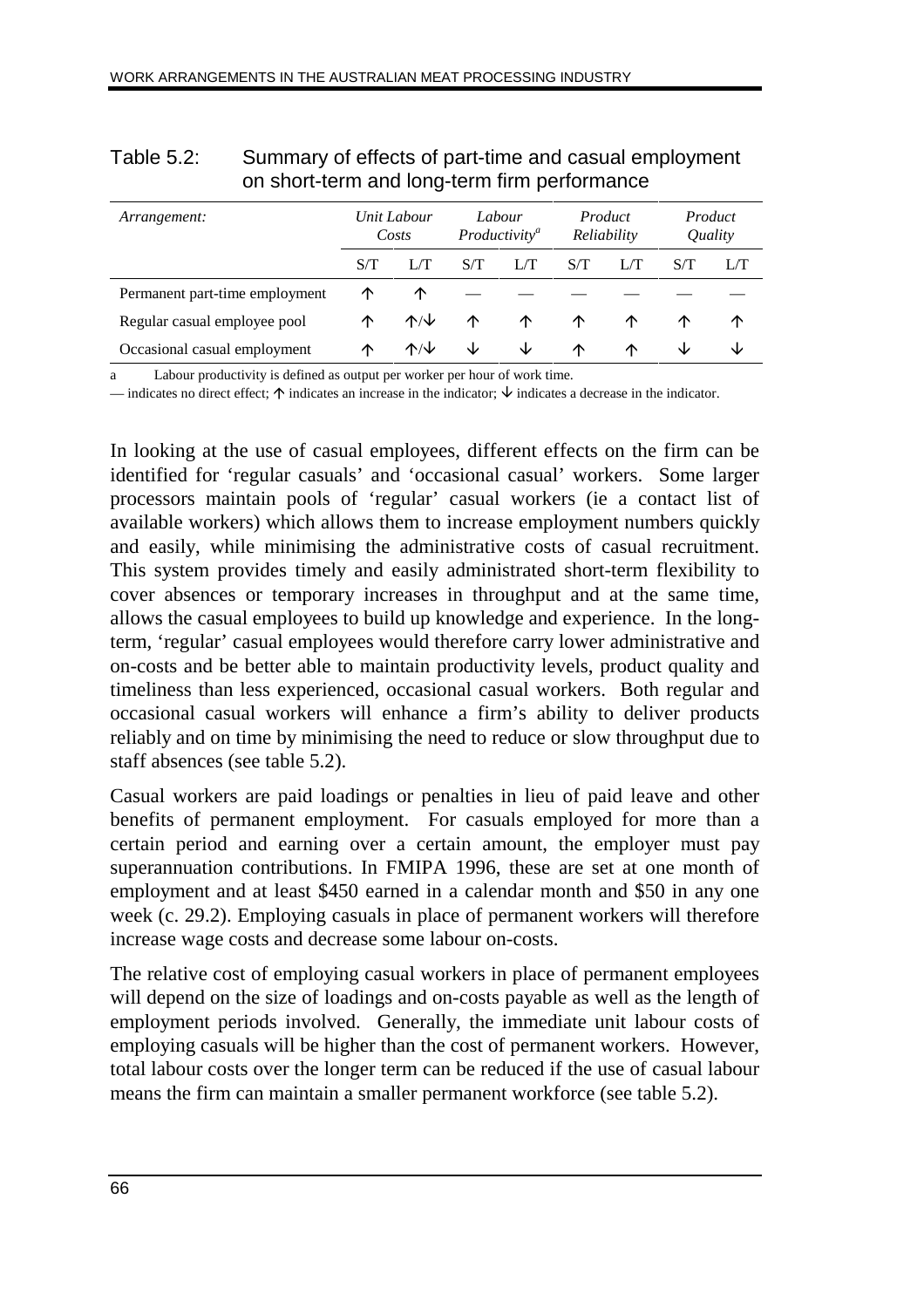#### Effects of part-time and casual employment on employees

Compared with full-time employment, part-time workers have decreased hours and incomes but get the same security and other benefits of permanent employment. This will suit some workers — such as parents of young children or small acreage farmers — depending on their individual circumstances.

Casual workers do not receive paid leave and face increased uncertainty of employment. However, they receive a higher immediate rate of pay as compensation for this. In some firms, casual work also provides an entry route to full-time and permanent employment, especially where they are part of a pool of regularly employed casuals.

# **5.3 Recruitment and promotion arrangements**

## **Recruitment strategies**

While aggregate employment in the meat processing industry has been shrinking, some individual workplaces will continue to expand and others will continue to recruit new workers to replace those who have left.

Some firms prefer to recruit experienced workers, often from nearby abattoirs which have scaled down or closed, or to promote regular casual workers to permanent positions as vacancies arise. Others prefer 'green' recruits. That is, workers without industry experience (and importantly for some employers, without knowledge of pre-existing workplace habits and attitudes) who can be trained on-the-job or through formal training programs (industry consultations).

Each approach has merit, depending on the objectives to be achieved. Where a company wants workers to quickly fill vacancies in an established production chain team, recruiting experienced workers or previously employed casuals may be preferable. This strategy can help to keep training and induction costs down, and minimise any slowing of the production chain as the new workers come up to speed. The short-term effects on unit labour costs and worker productivity are therefore less than the effects of recruiting inexperienced workers.

Where a company is setting up a greenfield site or wants to implement new procedures or technologies, people new to the industry who can be trained from scratch may be more suitable, but they will cost more initially due to higher induction and training costs and possibly a longer period before they are fully up to speed. Some industry participants commented that, particularly on greenfield sites, selecting recruits from outside the industry can help to quarantine the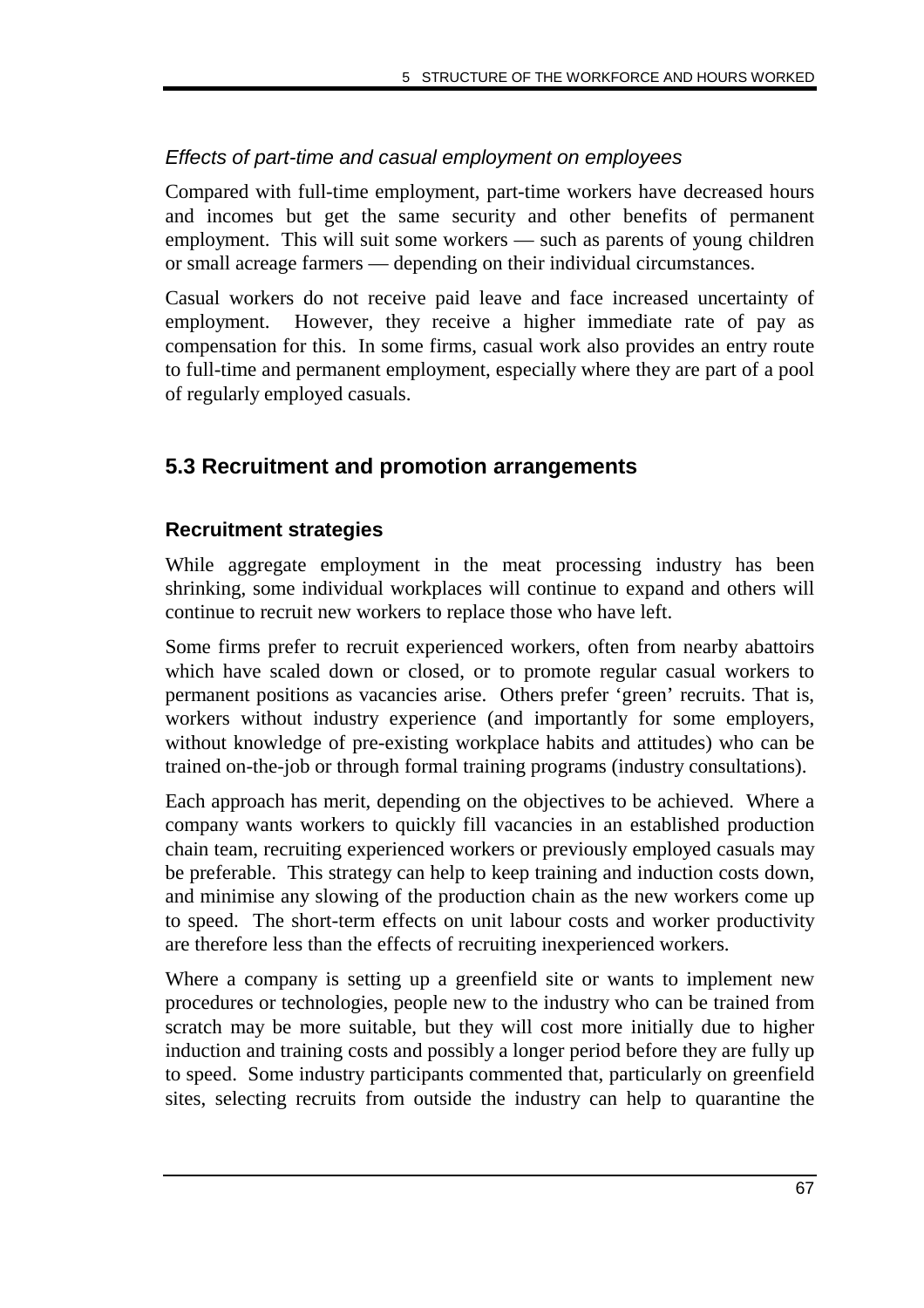worksite from established work habits and attitudes which experienced abattoir workers may bring with them. The relative effects of these different strategies are summarised in table 5.3.

|                                   | Unit Labour<br>Costs |   | Labour<br>Productivity <sup>a</sup> |     | Product<br>Reliability |  | Product<br>Quality |  |
|-----------------------------------|----------------------|---|-------------------------------------|-----|------------------------|--|--------------------|--|
|                                   | S/T                  |   | S/T                                 | L/T | S/T                    |  | S/T                |  |
| General recruitment strategies:   |                      |   |                                     |     |                        |  |                    |  |
| Recruit from casual employee pool |                      |   | ∧                                   |     | ∧                      |  |                    |  |
| Recruit experienced workers       | ◡                    | ◡ | 个                                   |     | ↑                      |  |                    |  |
| Recruit 'green' workers           | ↑                    | ↑ | ↓                                   |     | Jz                     |  |                    |  |
| Restrictions of FMIPA 1996:       |                      |   |                                     |     |                        |  |                    |  |
| Limit on number of trainees       |                      |   |                                     |     |                        |  |                    |  |
| Limit on number of apprentices    |                      |   |                                     |     |                        |  |                    |  |

#### Table 5.3: Summary of effects of recruitment arrangements on shortterm and long-term firm performance

a Labour productivity is defined as output per worker per hour of work time.

— indicates no direct effect;  $\uparrow$  indicates an increase in the indicator;  $\downarrow$  indicates a decrease in the indicator.

Although FMIPA 1996 does not specify general recruitment procedures, it places restrictions on the employment of trainees. Traineeship systems must be established and the number of trainees must not exceed 33 per cent of all permanent employees (c. 45.2–4). This is more generous than the previous 1981 Federal Award, which specified that trainees could not exceed 20 per cent of the permanent workforce (Pt.I, 10E (4)) and apprentices could not exceed one for every two adult employees (Pt.I, 14 (a)). However, it still places strict limits on the flexibility and choice available to employers in recruiting certain types or levels of employees, and may inhibit long-term employee training and development strategies. This in turn can harm company efforts to improve productivity, product quality and product reliability in the long-term.

FMIPA 1996 has no limit on the employment of juniors (under 21 years) except that they may not work on night shifts (c. 33.13). The heavy physical nature of the work may preclude the employment of juniors for some tasks in some areas of the abattoir.

#### **Promotion opportunities and procedures**

Procedures for selecting employees for promotion and/or training are generally dictated by the immediate requirements of the vacancy and by the customs and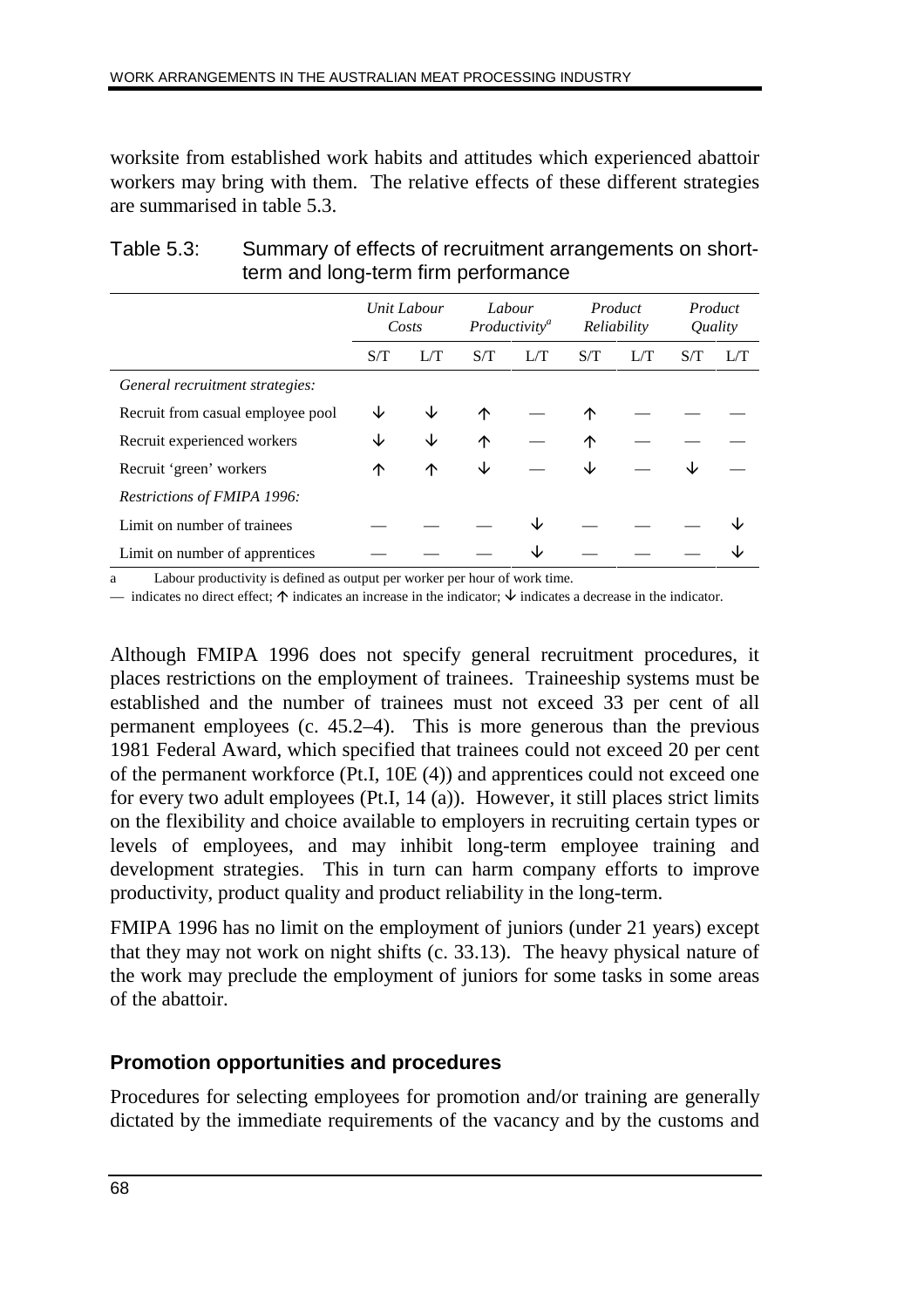practices developed at each firm, rather than by award and agreement arrangements. Traditionally, seniority (length of service with the particular firm) has played a major role in the selection of staff for internal promotion (see below). Promotion from labourer to the key skilled occupations of slaughterer and boner has generally occurred by moving through various grade levels according to skills, industry experience and seniority.

More recently, promotion procedures for general processing workers have been influenced by the introduction by the National Meat Industry Training Advisory Council (MINTRAC) of an industry-wide training and skills classification system. This system provides guidelines and procedures for formal recognition of existing knowledge and skills as well as a structured hierarchy of training programs and qualifications which can be used by management and employees to clarify promotion paths and procedures (see chapter 7).

#### **Impact of seniority and union preference in recruitment and promotion**

Recruitment and promotion in the meat processing industry have traditionally been dominated by two principles: seniority and union preference. Seniority is the practice of selecting staff for promotion, termination or other purposes based on their length of service with the particular company. Union preference refers to the practice of selecting union members over non-members in recruitment or promotion. Giving preference to union members (or indeed, to non-members) in awards and CAs is illegal under the WRA 1996 and is no longer enforceable as an award condition (since July 1998).

#### Effects of seniority and union preference in recruitment and promotion

Seniority and union preference operate in conjunction with (or occasionally instead of) merit and other performance-based selection principles. It is difficult to isolate the practical effects of seniority and union preference on firm performance, particularly in the short-term. However, where they have a strong influence, seniority and union preference can impede management's ability to select employees according to merit and ability, and can impede employees' access to fair and equal employment, promotion and other opportunities. They directly contravene the equal employment opportunity principles which have been included in many recent meat processors' CAs.

If seniority and union preference imply the recruitment and promotion of more experienced workers at a more senior level than may otherwise have been the case, this may result in an increase in short-term unit labour costs even though induction and training costs would be lower. On the other hand, the more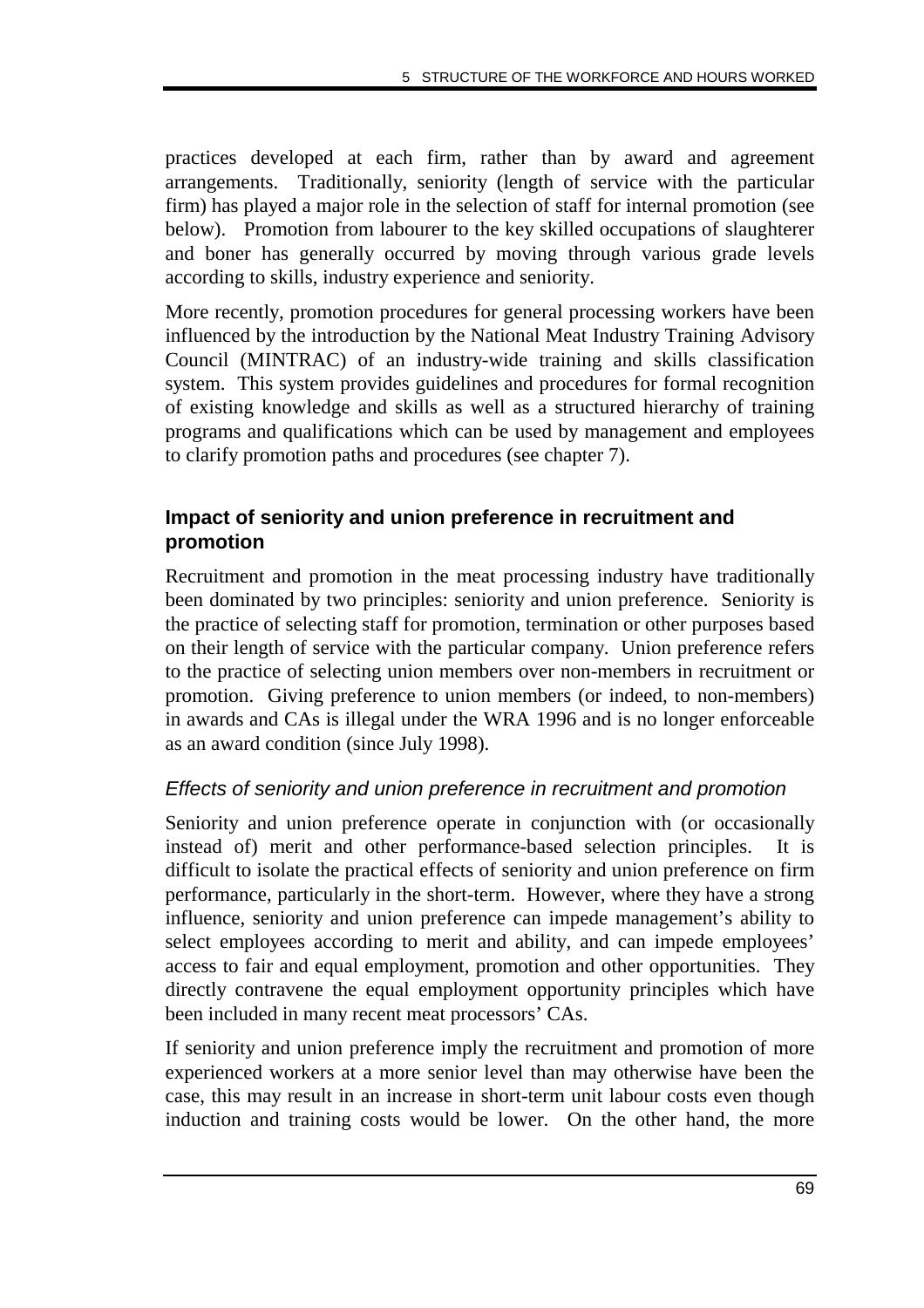experienced workers recruited or promoted through seniority and preference may have a positive effect on short term labour productivity relative to other new recruits.

In the long-term, these factors may have a negative impact on the commitment and productivity of employees, especially if they act as a disincentive to individuals to extend their skills and knowledge. This might eventuate if employees perceive that seniority and/or preference operate instead of (as opposed to as an adjunct to) merit in staff in selection.

## Application of seniority in recruitment and promotion

Seniority is not included in FMIPA 1996. Instead, it has traditionally arisen according to the custom and practice established at each workplace (IC 1994).

In recruitment, seniority has sometimes been relevant to the industry where an abattoir has re-opened after a regular seasonal closure. In this context, seniority has acted as a mechanism to improve job security for more experienced workers by giving them first preference in employment when the abattoir re-opened. It also has provided some assurance for processing companies that they would get their more experienced workers back after a seasonal break. With the decline of seasonality of operation in the industry over the last decade, seniority has become less relevant as a practical consideration in recruitment, although it may still be used in smaller, seasonal abattoirs (industry consultations).

More recently, seniority has been formally included in some meat processors' CAs in relation to promotion. However, it is generally applied only where employees meet all other job requirements:

Seniority will be applied as agreed through the Consultative Committee, recognising the employees being employed on the basis of seniority have the skills required for the jobs available. (MC Herd 1995, c. 2.1.8)

#### And:

The employer shall engage and retrench employees according to their seniority; provided that where two or more employees have equal seniority, the employer shall determine who shall be engaged or retrenched....nothing in this clause shall require an employer to employ or retain employees in any position for which they are not competent. (Teys 1997, c. 26 (ii)).

In some CAs, seniority and how it is attained are not defined. In others, it is defined in detail. For example, at one company seniority is 'granted' to all employees (other than casuals) who have worked 90 actual days within a 12 month period (Teys 1997, c. 26).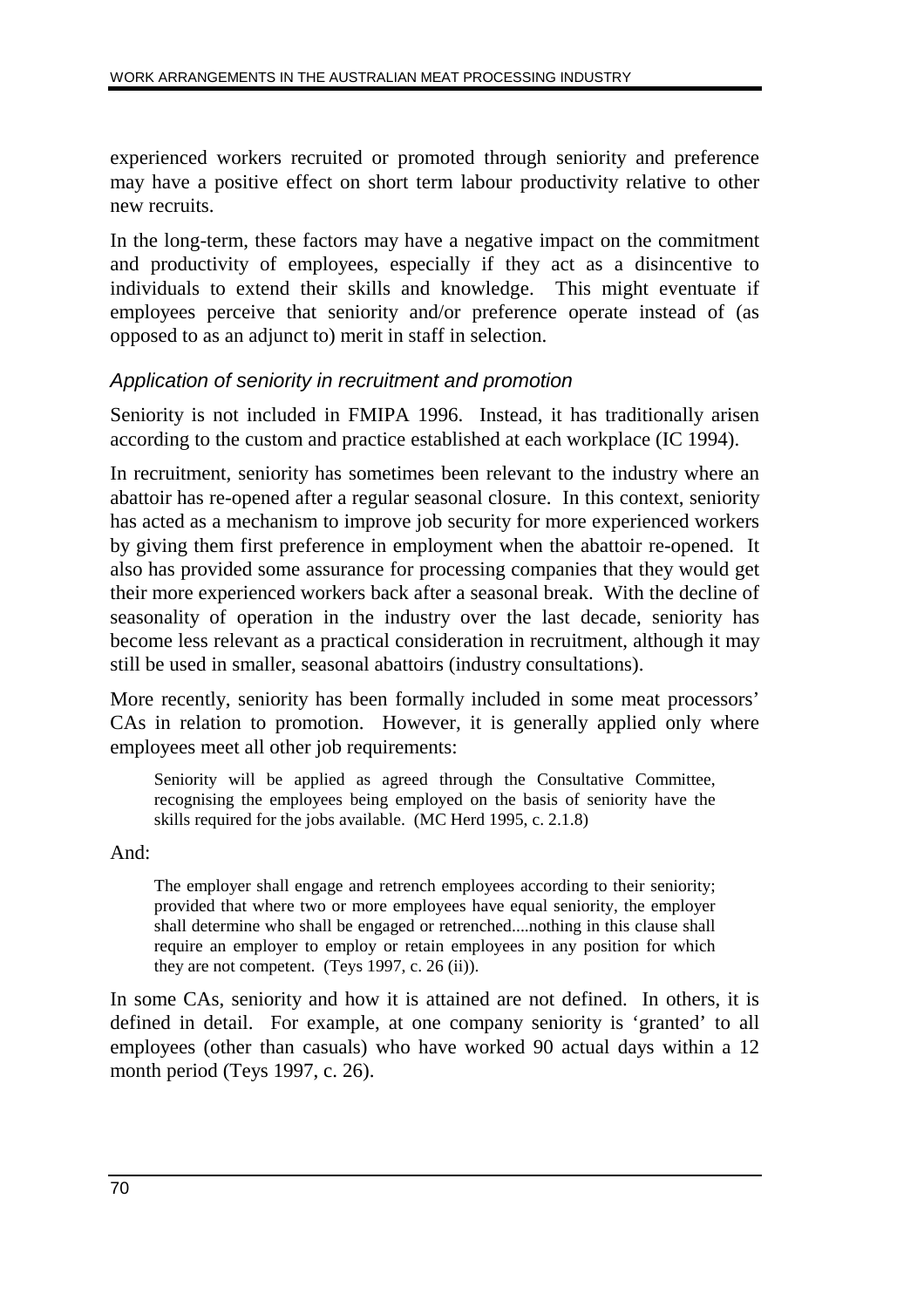At another, seniority is defined as 'length of service' (after a trial period of 60 work days over six months):

an employee shall acquire length of service on completion of a trial period totalling 60 days actually worked within a period of six months from the employee's commencement date....the employer will engage and retrench employees according to their length of service [as well as merit and competence]. (AMH Dinmore 1996, c. 23)

These seniority clauses exist in conjunction with — and in contradiction of equal opportunity clauses, which require recruitment and promotion to be on the basis of merit and suitability for the vacancy (Teys 1997, c. 10; AMH Dinmore 1996, c. 3). In both the above examples, seniority is forfeited if service or attendance become unsatisfactory or if the employee ceases to be a 'financial' member of the union (Teys 1997, c. 26(iv); AMH Dinmore 1996, c. 23.5)<sup>3</sup>.

In practice (and in CAs which specify seniority systems), seniority generally operates only within each area of the plant, so that seniority privileges on the slaughter chain would not necessarily confer the same privileges for obtaining work in the boning room or elsewhere in the plant (Teys 1997, c. 26(iii); AMH Dinmore 1996, c. 23.3). Departmental seniority in promotion can provide an incentive for employees to specialise in one area of the plant, as opposed to moving around the plant and developing a range of skills and experience. This can have a positive or negative effect for employers, depending on the level of specialisation required (as opposed to inter-departmental multiskilling).

The introduction by MINTRAC of a formal training structure may weaken these effects of seniority on promotion as more workers in the industry gain formally recognised vocational skills and qualifications (see chapter 7).

It was suggested by some industry participants that the seniority system may contribute to the industry's poor OH&S record by enabling older workers to be promoted to positions for which they may not be physically suitable (ie physically demanding jobs). However, there is no evidence that this is a common practice. Data on work-related injury and illness rates by age show that older workers in meat processing have fewer, not more, injuries than younger workers.

-

<sup>&</sup>lt;sup>3</sup> In the case of Teys 1997 CA, this interesting feature largely negates the effect of another clause which states 'The Company recognises that an employee's decision to belong to a trade union is entirely the discretion of the individual'. (c. 25)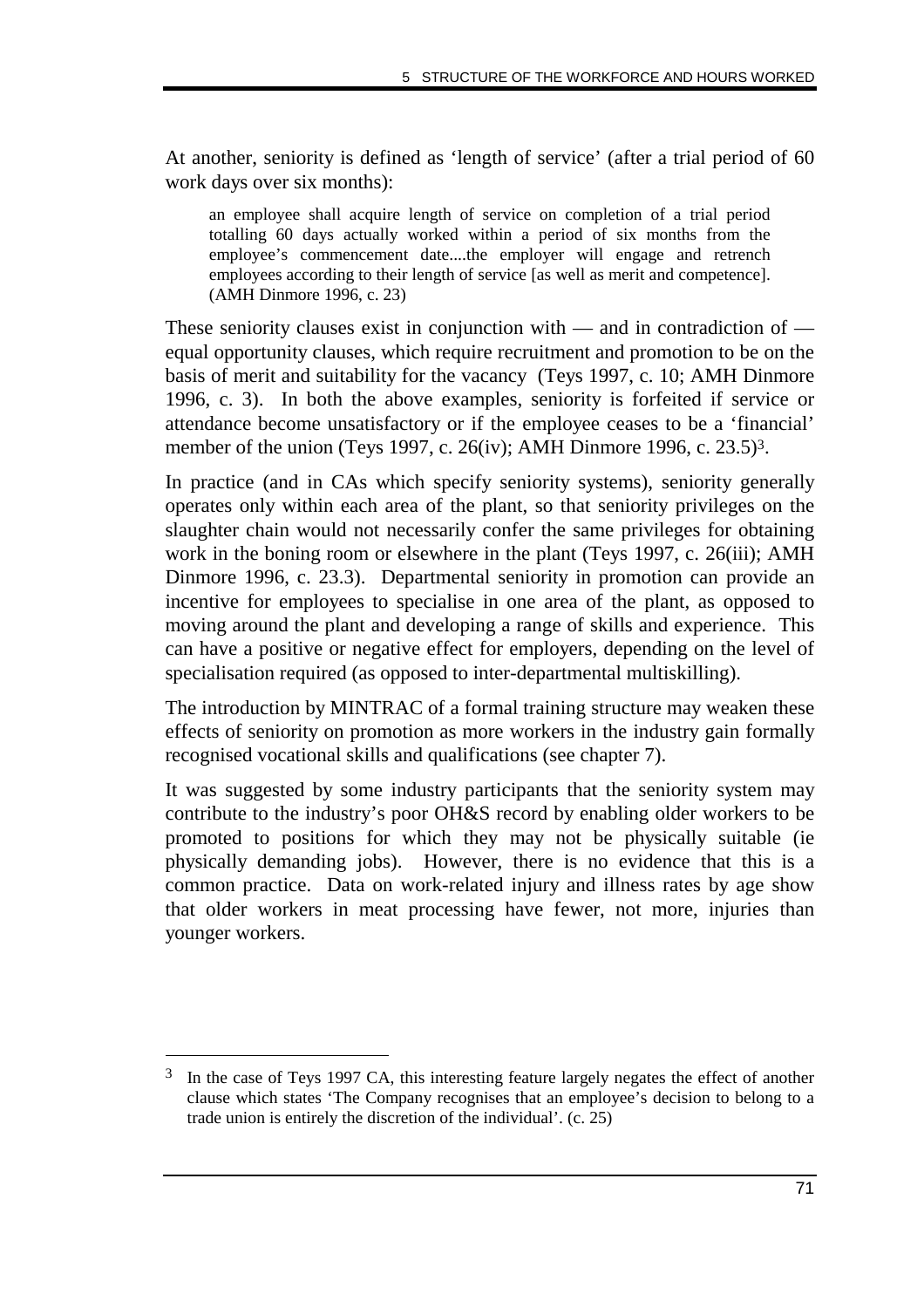## Application of union preference in recruitment and promotion

Preference for union members in 'engaging or dismissing' labour is currently part of FMIPA 1996. This specifies that preference in recruitment must be given to financial members of the AMIEU (c. 54.1). Where no members are available, the job may be given to 'an unfinancial member or non-member' who must join (or 'become financial') within 14 days of commencing work (c. 54.2).

From 1998, the influence of union preference can be expected to decline because union preference in awards and CAs is illegal under the WRA 1996. Although it remains in the text of the FMIPA 1996, it has been unenforceable since July 1998.

Similar preference clauses have been included in a number of meat processing CAs, all of which have so far been signed with the AMIEU. Some agreements have qualified their preference clause by requiring other selection criteria to be met:

Nothing in this clause shall require the employer to engage any person who is not able or competent to perform efficiently the work for which the employer intends to engage an employee....[or] to engage any particular person who the employer has reasonable grounds to believe would not give satisfactory service. (MC Herd 1995, c. 7.1.3)

Even with such qualifications, the effect of union preference in recruitment and promotion is to limit the ability of management to utilise principles of merit and equality of opportunity in employment selection. Given the dangers and high accident rates of abattoir work (and its history of poor workplace relations), proper selection of employees should be given high priority in recruitment and promotion.

In the case of CAs, the Office of the Employment Advocate has initiated proceedings in the AIRC to have union preference clauses removed from all CAs, since they are illegal under the WRA 1996 (after July 1998) (OEA 1998).

# **5.4 Termination and redundancy provisions**

Termination and redundancy provisions have often been contentious in the meat processing industry and have long been a significant cause of disputes. This is because the industry has traditionally been seasonal and, more recently, has experienced significant rationalisation and ownership changes.

Unfortunately, as in other industries, these have included cases where company closure has resulted in incapacity to pay for outstanding leave entitlements, redundancies and other debts. One recent high-publicity case in the meat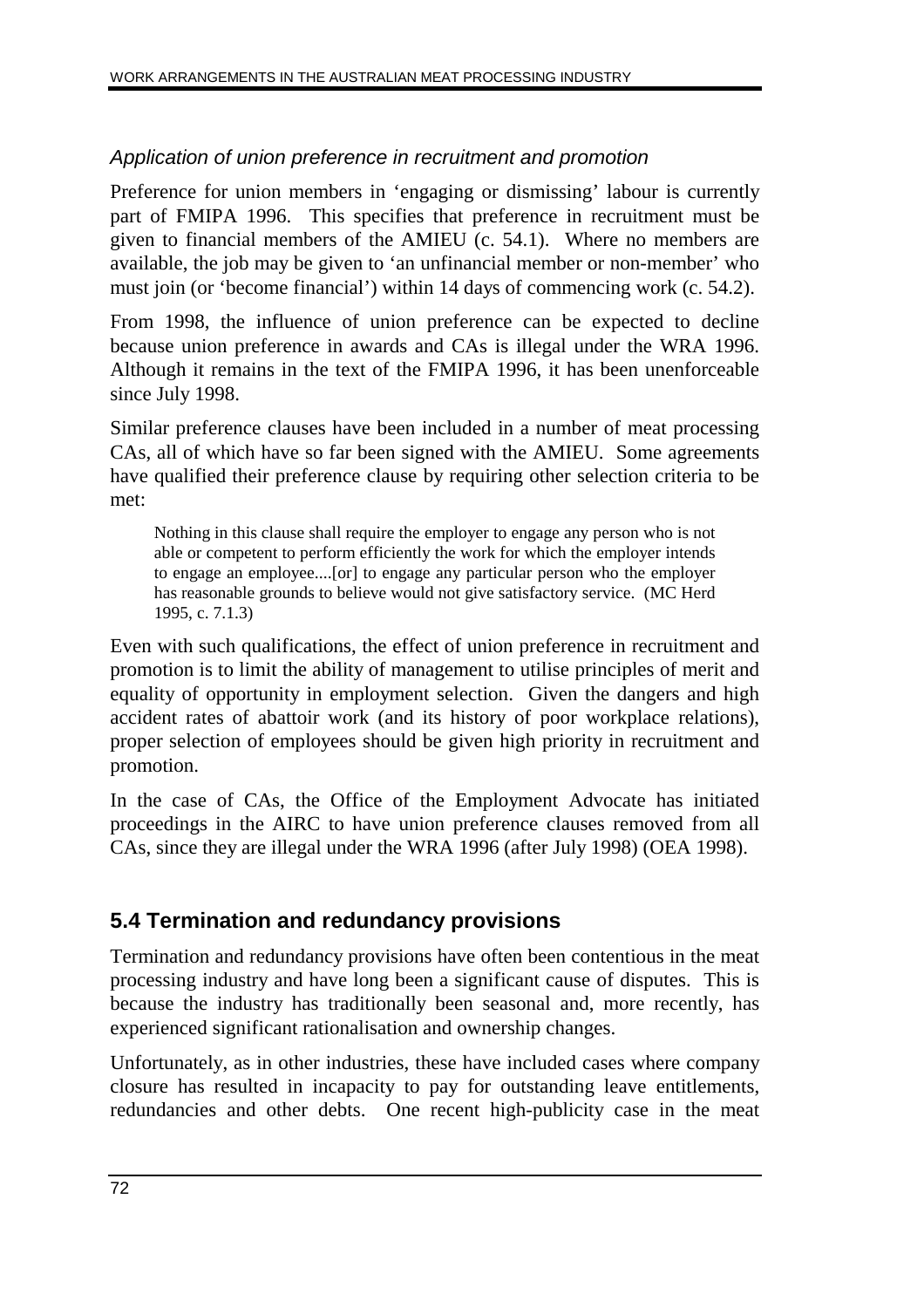processing industry was the closure of the RJ Gilbertson abattoir at Grafton, NSW in 1997, which allegedly left the appointed administrators owing around \$1.9m in unpaid holidays, long service leave, redundancies and other liabilities to 245 former employees (*Sydney Morning Herald*, 11 Dec 1997, p. 9 and industry consultations).

## **Award provisions for termination and redundancy**

Meat processing employees who work to tally under FMIPA 1996 are permanent daily hire (or 'regular daily') employees. Their conditions of employment include termination at the end of each day of work and the ability of both sides to terminate employment with one day's notice, 'whether the employee is employed on that day or not' (App. 3, c. 2.3). This is an important feature of this form of employment and, given the continuing uncertainties of daily throughput for some processors, one of the reasons for it being retained by employers.

For 'weekly' hire employees, FMIPA 1996 sets out the following standard notice periods for termination:

| 1 year or less  | 1 week   |
|-----------------|----------|
| 1 to 3 years    | 2 weeks  |
| 3 to 5 years    | 3 weeks  |
| 5 years or more | 4 weeks. |

For weekly hire employees over 45 years old with at least two years' service, one additional week's notice is required (c. 23.1.2).

In the case of redundancy, FMIPA 1996 sets out fairly standard provisions for weekly hire employees where their job is no longer required and this is not due to 'ordinary or customary turnover' (c. 22.1). In the meat industry, this definition is important as it distinguishes redundancy from customary, seasonal stand-downs (which can extend over many months). FMIPA 1996 redundancy provisions require employers to consult with the employees and the union, to grant one day's leave per week during the notice period for jobseeking activities, to notify the then Commonwealth Employment Service (CES, now replaced with Centrelink) and severance pay of two weeks' pay for each year of service, up to a maximum of eight weeks' pay (c. 22.3). This maximum level is equal to that found in many other Federal industrial awards including the *Poultry Industry Award 1994,* the *Transport Workers Award 1983* and the *Metal Industry Award 1984.*

Although not technically covered by the redundancy provisions of FMIPA 1996, these redundancy arrangements have, in the past, been extended to daily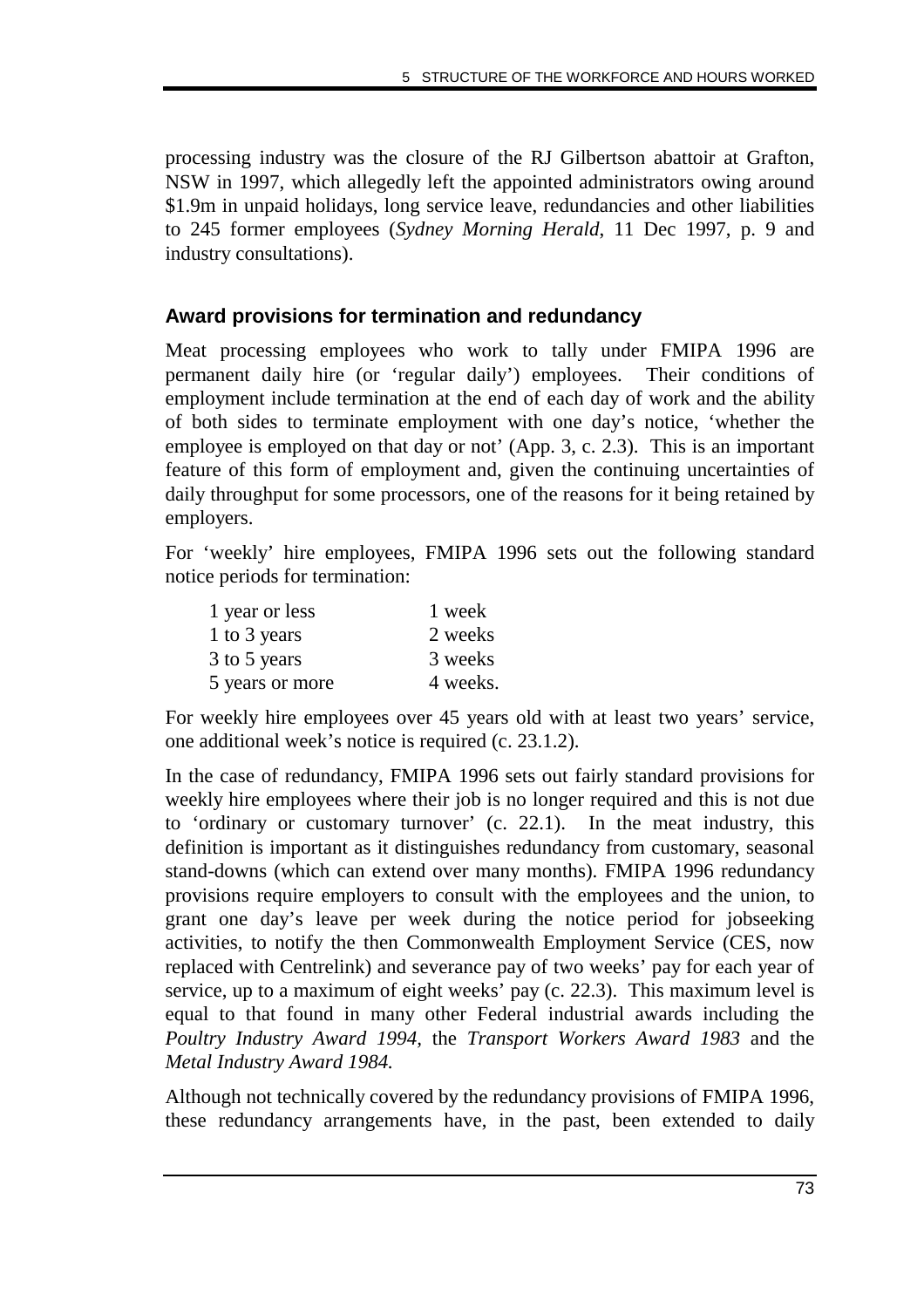employees (who have an ongoing engagement of employment but are technically terminated at the end of each day) where their jobs are no longer required in the long term. This was achieved through the use of site agreements and other informal supplements to the Award. Over the last five years, this role has been progressively filled by CAs, particularly among larger abattoirs.

The *NSW Butchers' Wholesale (Country) Award 1996* is more generous in maximum severance payments than FMIPA 1996, with up to 16 weeks' severance pay for those aged under 45 with six or more years of service, and up to 20 weeks for those aged over 45 with six or more years of service (c. 49.5). These provisions apply 'in respect of full-time and part-time persons employed in the classifications specified in this award' (c. 49).

The permanent nature of job loss through redundancy means that job losses due to seasonal downturns are generally not treated as 'redundancies' in the meat industry. The NSW award is notable for containing a specific 'seasonality' clause in its termination and redundancy provisions (c. 49.1). This allows processors to terminate their employees without severance pay liability where the terminations are a 'direct result of seasonal factors affecting the meat industry or shortages of livestock', that is, due to 'climatic features such as droughts, floods and fires and changes in seasons and animal breeding cycles'. However, where such a plant has been closed for eight months, the closure will be deemed to be permanent and severance payments are due (c. 49.1(vii)).

## **Agreement provisions for termination and redundancy**

To date, termination and redundancy provisions negotiated by meat processing firms through enterprise agreements have varied. Notification periods are generally the same as FMIPA 1996 but some CAs provide significantly higher maximum severance payments. Some examples are shown in table 5.4, including one CA which has taken the unusual step of keeping its redundancy package for 'long-term employees' confidential (QAC Ipswich 1997, c. 24).

In general, the main difference between awards and agreements in this area is that while the ability to terminate daily employees at a day's notice has been retained in most CAs, redundancy provisions have often been extended to formally apply to all permanent employees, including daily employees.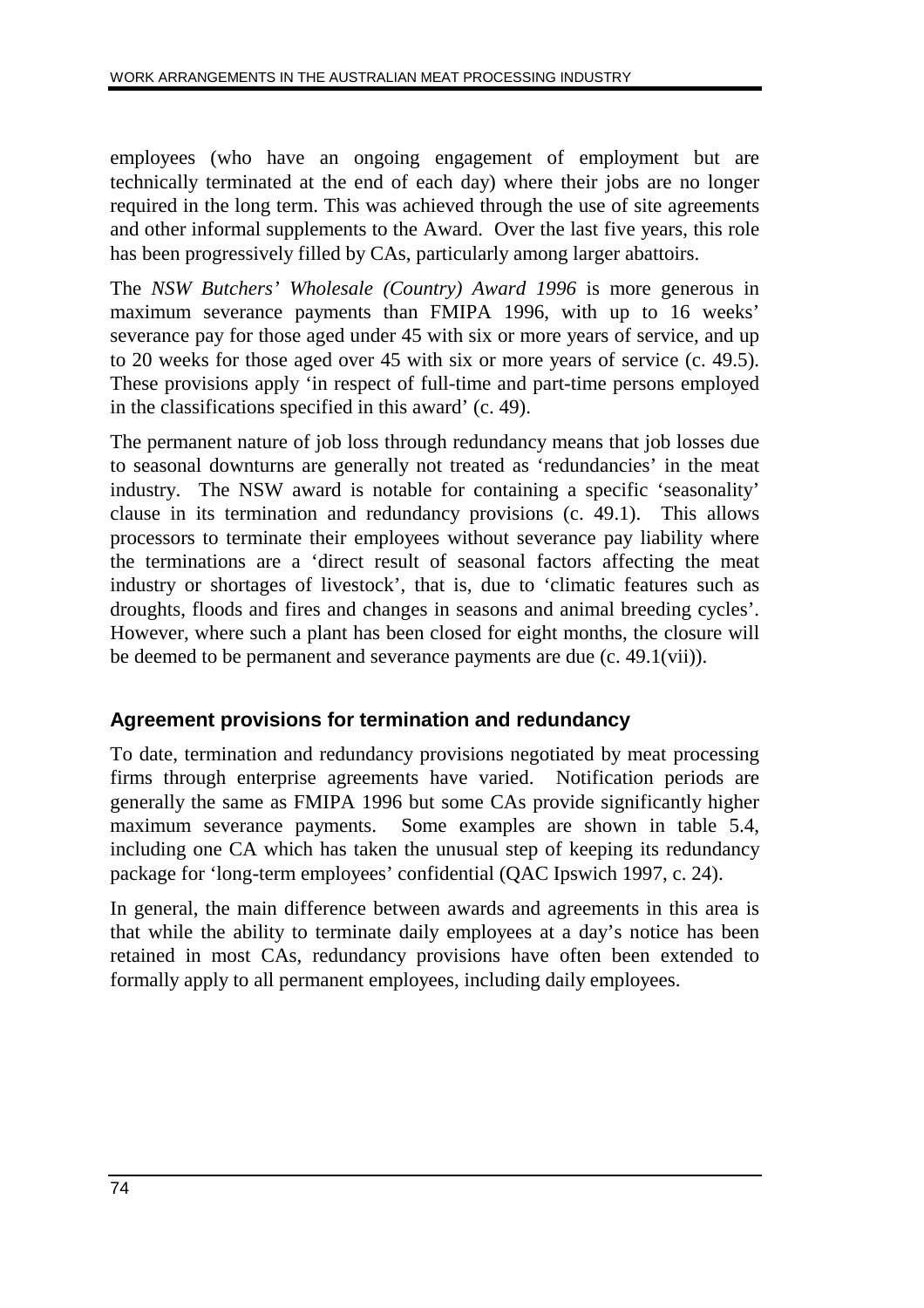| Source                                 | Eligibility                                                                           | Notice period                                                                        | <b>Maximum</b><br>severance<br>$pay^a$    | Other conditions                                                                                                                                                                        |  |  |  |  |
|----------------------------------------|---------------------------------------------------------------------------------------|--------------------------------------------------------------------------------------|-------------------------------------------|-----------------------------------------------------------------------------------------------------------------------------------------------------------------------------------------|--|--|--|--|
| <b>FMIPA</b><br>1996, c. 22            | weekly<br>employees,<br>where employer                                                | 1 to 4 weeks<br>(plus 1 week<br>if over $45$ ) or                                    | 8 weeks (not<br>to exceed<br>earnings due | 1 paid day off per week in notice<br>period to attend job interviews<br>(proof required).                                                                                               |  |  |  |  |
|                                        | has 15 or more<br>employees                                                           | pay in lieu<br>if emp'ment<br>had<br>continued<br>until normal<br>retirement)        |                                           | Severance pay can be varied if<br>company finds acceptable new<br>employment for employee.                                                                                              |  |  |  |  |
| <b>NSW Award</b><br>1996, c. 49        | full-time & part-<br>time employees;<br>where employer<br>has 15 or more<br>employees | 1 to 4 weeks<br>(plus 1 week<br>if over $45$ ) or<br>pay in lieu                     | 16 weeks<br>(20 weeks if<br>over $45$ )   | Seasonal closures not liable for<br>redundancy payments until 8<br>months after closure.                                                                                                |  |  |  |  |
| AMH<br>Dinmore<br>1996, c. 24          | regular daily<br>employees                                                            | 1 to 4 weeks<br>(plus 1 week<br>if over $45$ ) or                                    | 8 weeks<br>ordinary pay                   | 1 paid day off per week in notice<br>period to attend job interviews<br>(proof required).                                                                                               |  |  |  |  |
| & c. 25                                |                                                                                       | pay in lieu                                                                          |                                           | Severance pay can be varied if<br>company finds acceptable new<br>employment for employee.                                                                                              |  |  |  |  |
| Teys Bros<br>Beenleigh<br>1997, c.23   | all permanent<br>employees                                                            | 1 to 4 weeks<br>(plus 1 week<br>if over $45$ ) or                                    | 9 weeks<br>ordinary pay                   | 1 paid day off per week in notice<br>period to attend job interviews<br>(proof required).                                                                                               |  |  |  |  |
| & c. 24                                |                                                                                       | pay in lieu.                                                                         |                                           | Severance pay can be varied if<br>company finds acceptable new<br>employment for employee.                                                                                              |  |  |  |  |
| Q Meat<br>Ipswich<br>1997, c. 24       | all permanent<br>employees                                                            | As per 'Statement of Policy',<br>Queensland IR Commission<br>Decision, 16 June 1987. |                                           | Improved redundancy package<br>for long term employees. Details<br>confidential to parties.                                                                                             |  |  |  |  |
| MC Herd<br>1996, c. 2.8                | all permanent<br>employees                                                            | 2 weeks' pay<br>in lieu of<br>notice                                                 | 26 weeks'<br>ordinary pay                 | Employees who are terminated<br>for up to 8 months and are<br>subsequently not re-hired paid<br>additional 10 % severance pay.                                                          |  |  |  |  |
|                                        |                                                                                       |                                                                                      |                                           | To be subsequently considered<br>for employment on same basis as<br>new employees.                                                                                                      |  |  |  |  |
| Castricum<br>Bros No 2<br>1997, c. 2.8 | all permanent<br>employees                                                            | 2 weeks' pay<br>in lieu of<br>notice                                                 | 26 weeks'<br>ordinary pay                 | To be subsequently considered<br>for employment on same basis as<br>new employees.<br>In all cases, severance payments can be varied if incapacity to pay is proven before the relevant |  |  |  |  |

## Table 5.4: Examples of current redundancy arrangements in the meat processing industry (awards and CAs)

Commission.

*Source*: FMIPA 1996, *NSW Butchers Wholesale (Country) Award 1996* and Certified Agreements.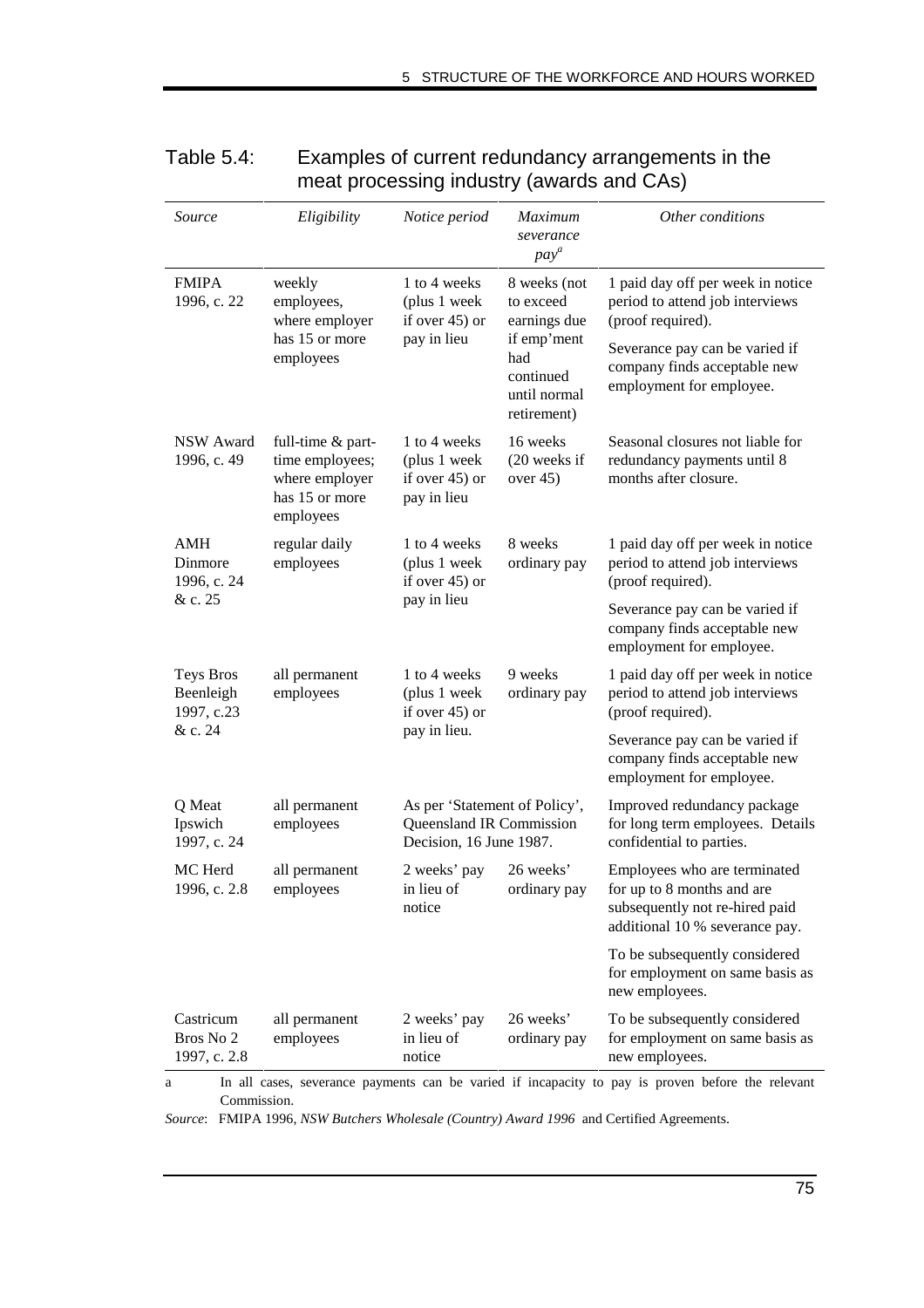One example is a CA in which all workers (excepting casuals) are 'regular dailies' (with a 10 per cent loading). It specifies notice periods for termination and severance payments as per FMIPA 1996 for all employees terminated as a result of 'changes to machinery, procedures or other relevant matters likely to affect employment', that is, who are made redundant (Teys 1997 c. 23 (i)). Terminations for other reasons (such as reduced stock throughput) can still be made with one day's notice.

This arrangement provides increased long-term employment security for permanent employees while still allowing the company some day-to-day flexibility in the event of seasonal or other temporary throughput variations. However, the distinction between termination (without severance payment) and redundancy (with payment) can cause conflict where the reasons for the distinction are disputed.

Two rather more generous Victorian CAs provide two weeks' pay in lieu of notice and two weeks' ordinary pay for each year of service up to a maximum of 26 weeks' pay, for both weekly and daily hire employees 'where the employer decides to close down all or part of an operation or calls for voluntary redundancies' (Castricum No 2 1997, c. 2.8; MC Herd 1995, c. 2.8).

In addition, if employees covered by these CAs are terminated (without severance pay) on the understanding that they will later be re-employed and this does not occur within eight months, severance payments plus 10 per cent will then become payable.

Where CA redundancy provisions increase severance payments and/or are applicable to a larger number of employees, a firm's redundancy liability — and therefore its long-term labour costs — will obviously increase.

Another arrangement used in some CAs is to provide higher severance payments for older workers. For example RJ Gilbertson's 1994 CA (which allowed weekly employment only) provided maximum payments of 16 weeks' pay for those aged under 45 years and up to 20 weeks' for those aged over 45 (c. 4.5.3).

Some CAs also contain clauses giving those made redundant the right to be subsequently considered for re-employment on the same basis as any other new recruits (MC Herd 1995, c. 2.8.1; RJ Gilbertson 1994, c. 4.5.4; Castricum Bros No 2 1997, c. 2.8).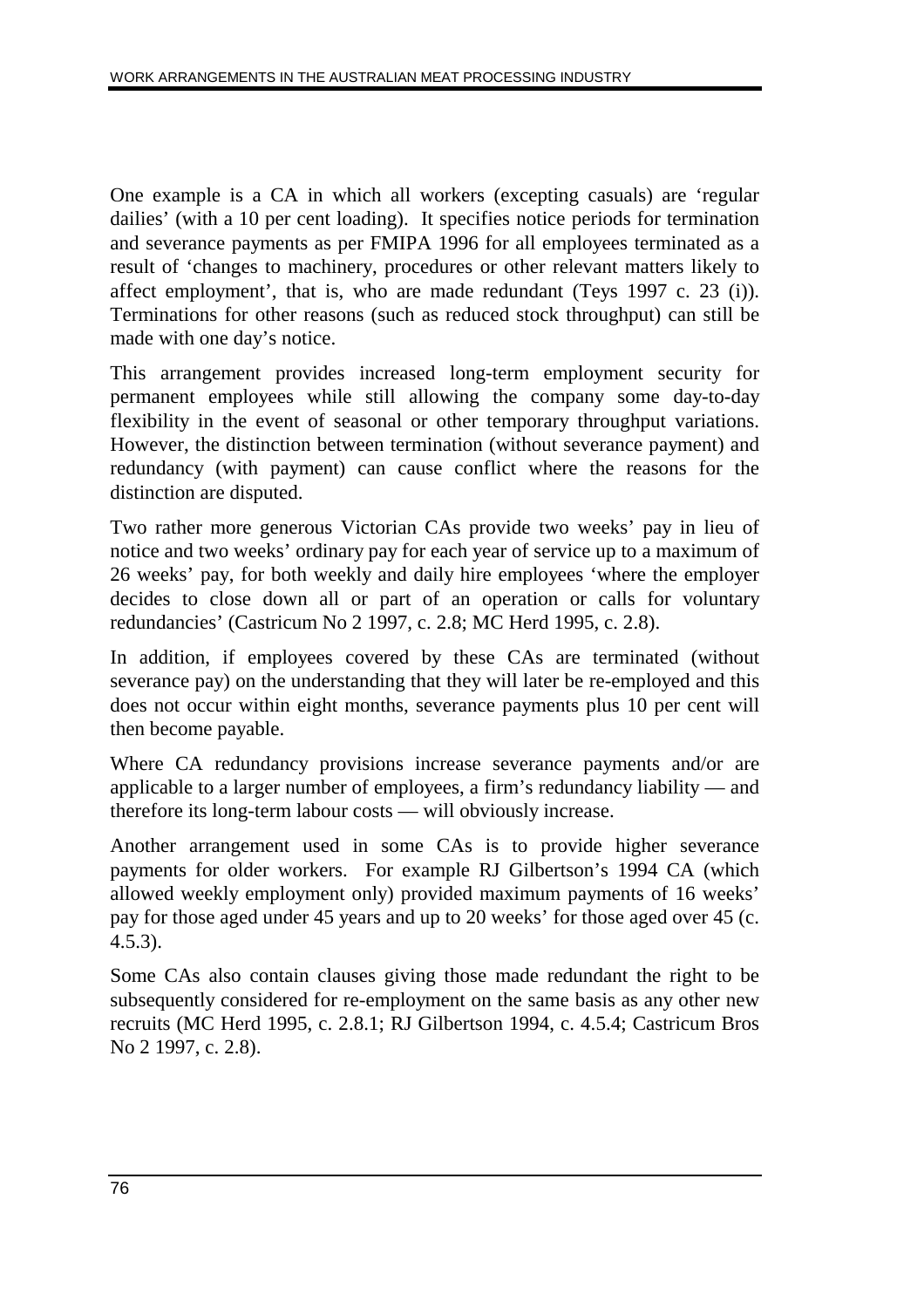#### **Impact of seniority in termination and redundancy**

Seniority is not included in FMIPA 1996, but has been firmly established within the custom and practice of many firms and throughout the industry in relation to redundancy (IC 1994). It is included in some processors' CAs.

In termination situations where some but not all employees are being terminated, seniority generally implies a 'last in first off' (LIFO) policy, whereby those who have been employed longest are the last to be terminated.

In redundancy situations where some but not all employees are made redundant, seniority can be applied either on a LIFO basis, or it can operate in a way that gives older employees first choice in accepting voluntary redundancy packages.

The effect of this is to reduce management's ability to target redundancy packages to suit continuing operational requirements. In the long term, LIFO practices can directly reduce labour productivity and increase unit labour costs, by limiting the employer's ability to retrench on the basis of worker productivity (and increasing the possibility of skills mismatches among remaining workers); by reducing incentives for training for new workers who would be the first to leave; and by producing a tendency for remaining workers to become clustered at the upper ends of workplace pay scales. On the other hand, LIFO practices can reduce the short-term disruption of redundancy and can help to reduce redundancy payouts (IC 1998, p. 85).

#### **Impact of union preference in termination and redundancy**

Union preference is currently included in FMIPA 1996 (c. 54.1). Since July 1998, these clauses are no longer enforceable award matters. Union preference is also included in many current meat processors' CAs in relation to termination and redundancy but are soon to be removed from all CAs by the Office of the Employment Advocate (see section 4.3).

Prior to this legislative change, preference in termination might have been applied where some but not all employees were to be terminated. In this situation, union members would be preferred over others for any continuing employment. On the other hand, where voluntary redundancies were to be offered, union preference would see union members getting first option for the packages offered.

As in recruitment and promotion situations, union preference can impede management's ability to terminate employment or to offer voluntary or other redundancies according to operational requirements and employee preferences.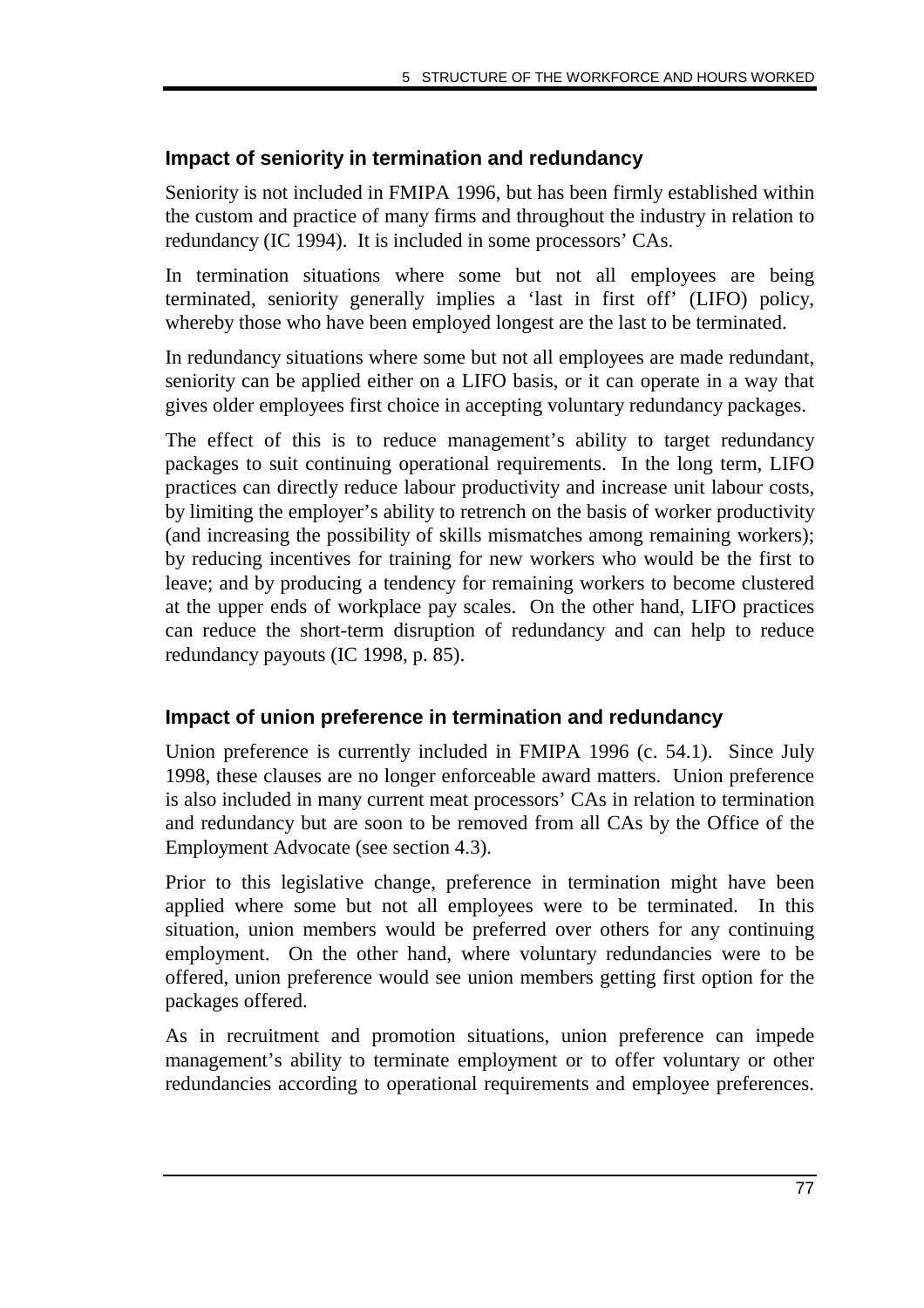In practice, the very high rate of union membership in the industry would limit the applicability of preference in termination and redundancy situations.

# **5.5 Hours of work**

Hours of work for meat processing are governed by awards, agreements and, at many workplaces, long-standing — but largely undocumented — traditions of custom and practice. These affect daily, weekly and annual cycles of work.

#### **Custom and practice in hours of work**

Traditionally, ordinary hours in abattoirs were worked in a single daytime shift. The day began early (around 6am) and was relatively short (averaging six to seven hours), with no weekend work and in many workplaces, a shorter working day on Friday. These arrangements were more the result of custom and practice and of the way the award-based tally affected operating costs over a shift than of specific hours of work prescribed by awards and written agreements.

Apart from closures due to seasonal stock variations, some abattoirs traditionally had an annual shut-down over the Christmas period (and in northern Australia, the wet season), although this has never been a universal feature of the meat processing industry (as it has in some manufacturing industries in the past). Many abattoirs — particularly those servicing export markets or large domestic customers — have always operated year round, with the Christmas period among the busiest times of the year.

One undocumented custom in work hours has been the practice known as the 'Short Friday', whereby work finishes several hours early on Fridays, and by extension, on the eve of certain public holidays such as Easter and Christmas. This was not unique to meat processing and was found in other parts of Australian manufacturing, but is now relatively rare in most industries. With increased competitive pressures and industry restructuring over the last decade, the Short Friday is now less common in meat processing. It is more likely to have survived in smaller, regional abattoirs, particularly in Victoria where it had been fairly widespread in the past (Maggs et al 1995). Some workplaces have replaced the Short Friday with a system of variable rostered days off (RDOs), or now use a mix of both (eg, by retaining short 'Eve's' days).

Traditionally, the Short Friday was said to be justified by the heavy, physical nature of work in abattoirs and the need for extra rest time, but it is likely to have been encouraged by the culture of short working hours engendered by the tally. On the former grounds, the Short Friday would be less necessary now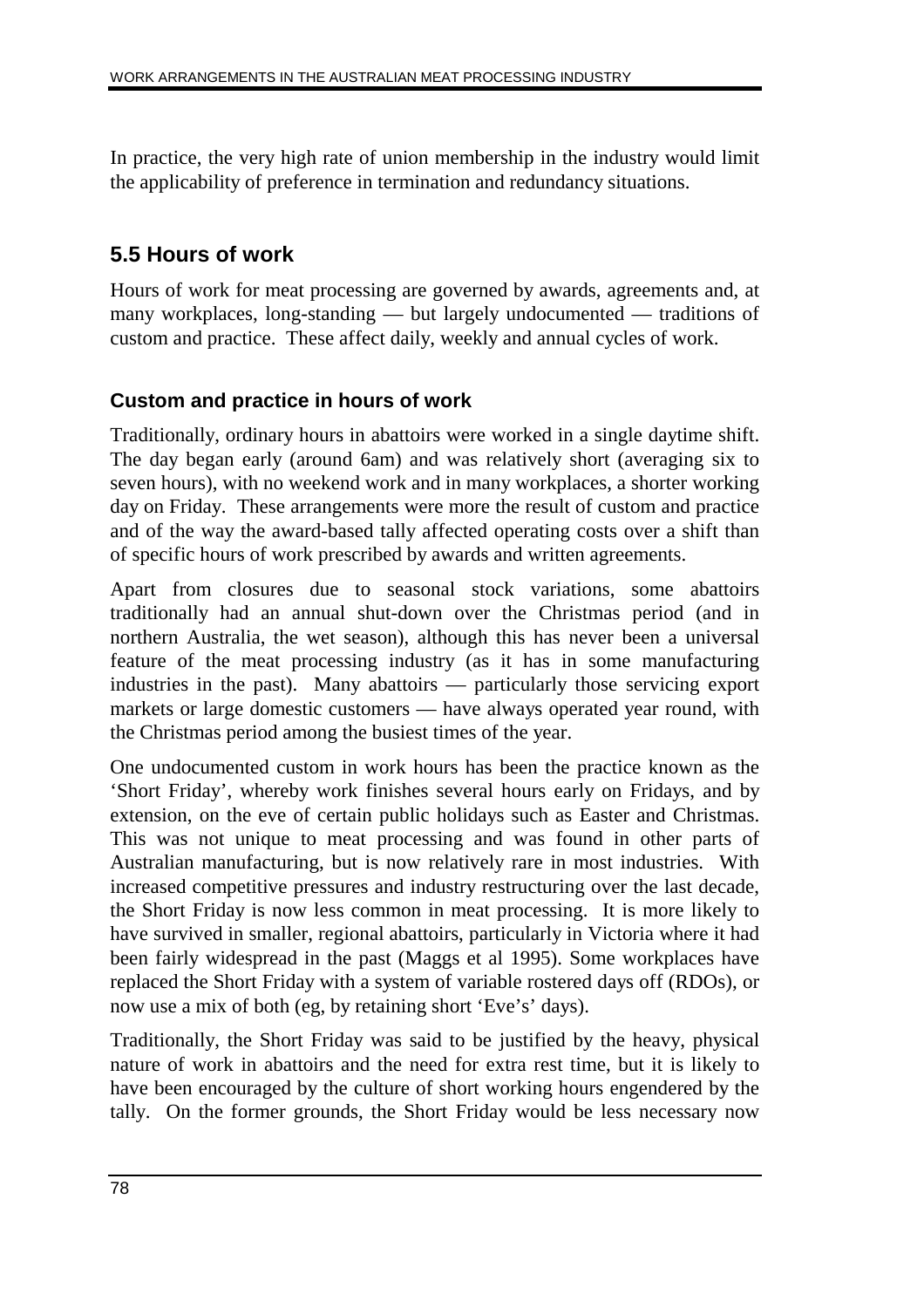than in the past as the introduction of automatic production chains have significantly lessened the manual lifting work required at many larger abattoirs. Any need for extra rest time can also be addressed more flexibly through RDOs. As is often the case with long-established practices, the demise of the Short Friday has been unpopular with workers (Maggs et al 1995 and industry consultations).

# **Ordinary hours**

Weekly hours of work for meat processing workers are divided into ordinary hours and overtime hours, with various shifts and rosters available at ordinary or penalty rates, depending on award or agreement arrangements.

## Ordinary hours in FMIPA 1996

FMIPA 1996 sets out ordinary hours for full-time weekly meat processing workers in detail:

- an average of no more than 38 hours per week (c. 30.1), which may be worked over a roster cycle of no more than 28 consecutive days, with an optional rostered day off (c. 30.3). Weekly rosters must be posted on site and 36 hours notice given to employees for any amendments (c. 30.7);
- ordinary hours must be worked on Monday to Friday (c. 30.2) between 6am and 8pm (c. 30.4.1);
- up to 10 ordinary hours may be worked on any single day (c. 30.4.2); and
- ordinary hours for cleaners are a maximum of 7.6 hours per day, to be worked between 6:30am and midnight on Monday to Friday (c. 30.6).

These hours were unchanged from the previous Federal award (1981) and apply to the full-time day shift, which normally commences at around 6am. Ordinary hours for afternoon and night shifts (at shift penalty rates) are described in section 5.6.

For full-time daily hire employees working under FMIPA 1996, these commencement times and span of hours apply, but the length and finishing times of daily shifts are largely dictated by the operation of the tally. That is, the length of the working day is defined by the number of units (or heads) to be processed rather than the number of hours to be worked. The faster the units are processed, the shorter the working day. Over the years, as technology and work procedures have improved productivity, the standard tally-based working day has progressively become shorter, until by the early 1990s, an average working day of six to six and a half hours had become common for tally workers (industry consultations).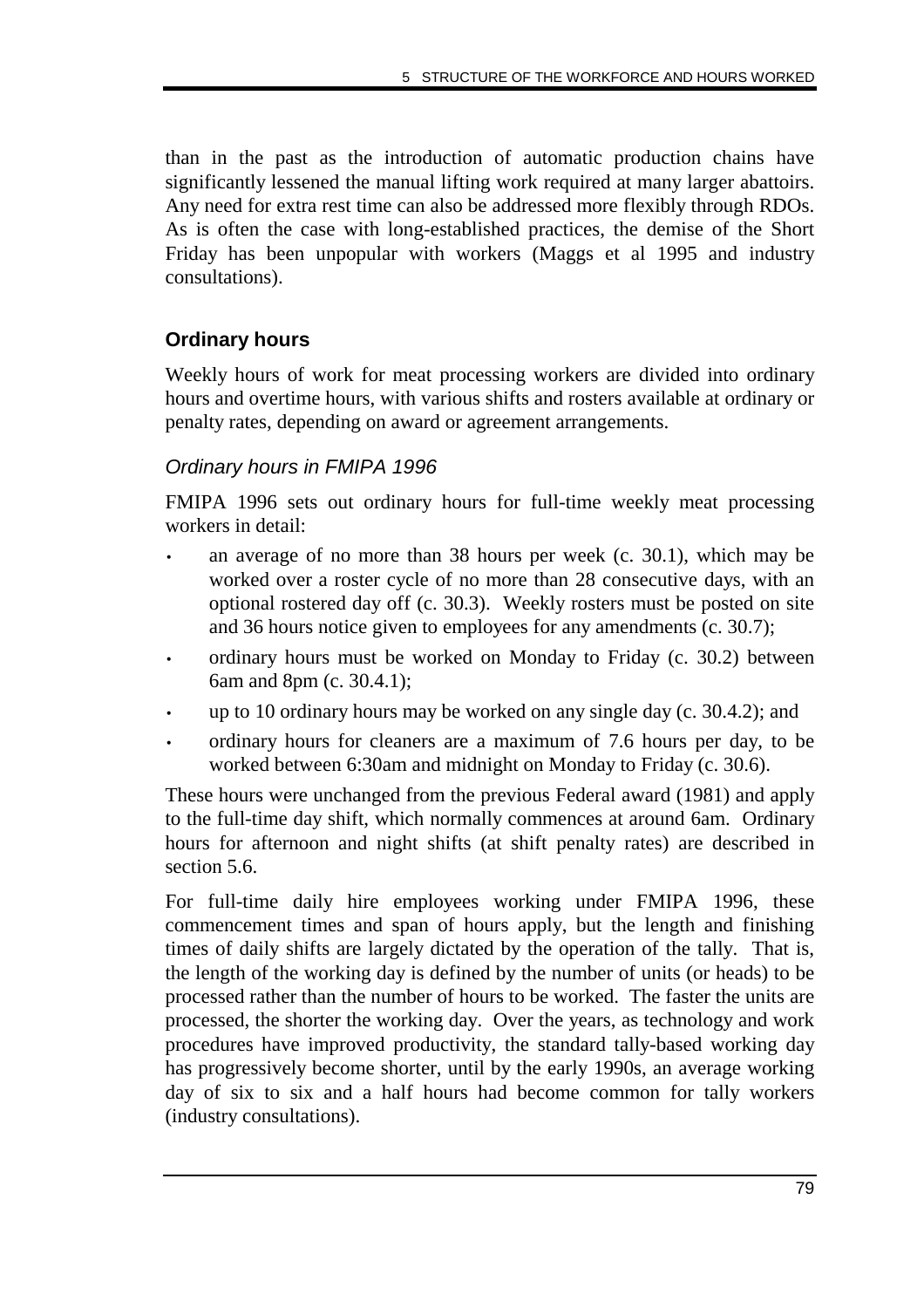For permanent part-time employees, FMIPA 1996 specifies ordinary hours of between 20 and 32 hours per week, Monday to Friday, with shifts of between four and eight hours per day (c. 19.3) and pro-rata payments for all allowances, leave entitlements and penalties paid to permanent full-time employees.

#### Ordinary hours in State awards

State meat processing industry awards follow broadly similar prescriptions for ordinary hours as FMIPA 1996, but tend to be less detailed.

In the *Queensland Meat Industry (other than export) Award 1996* (which covers meat wholesale and retail as well as processing), ordinary hours of up to ten hours per day can be worked on any five days from Monday to Saturday, but a penalty of 25 per cent applies for any 'ordinary hours' worked on Saturday (c. 5.2).

The *NSW Butchers' Wholesale (Country) Award 1996* offers potentially greater flexibility by allowing ordinary hours to be worked as five days of eight hours each or four days of ten hours each or any consecutive three to five days of two eight hour periods each, Monday to Sunday, from 5am to 8pm (c. (iv)(b)). However, any hours arrangements must be formally agreed upon and any ordinary hours worked on Saturday and Sunday must be paid at time and a half and time and three quarters respectively.

## Ordinary hours in Certified Agreements

The introduction of CAs over the last five years has enabled variation in hours of work away from the awards and from established industry practices for some larger meat processors. Variations in arrangements for work hours have included changes in the length and timing of ordinary work hours and the introduction of multiple shifts. In general, the amount of work done as ordinary hours has increased under these arrangements. In terms of enabling these changes in hours of work, the most important factor has been changes in penalty rates for shiftwork.

One notable example of experimentation in hours of work is a NSW export processor which moved from the traditional five day week of six to seven hours per day (depending on daily tally variations) to an ordinary hours roster of 13.75 hours per day for three days followed by four days off. This proved unsuccessful as workers could not maintain productivity, speed or quality over such a long shift. The company then reverted to a more standard arrangement of five eight hour days spread over a six day roster. In conjunction with other reforms, the new arrangements improved productivity and workplace morale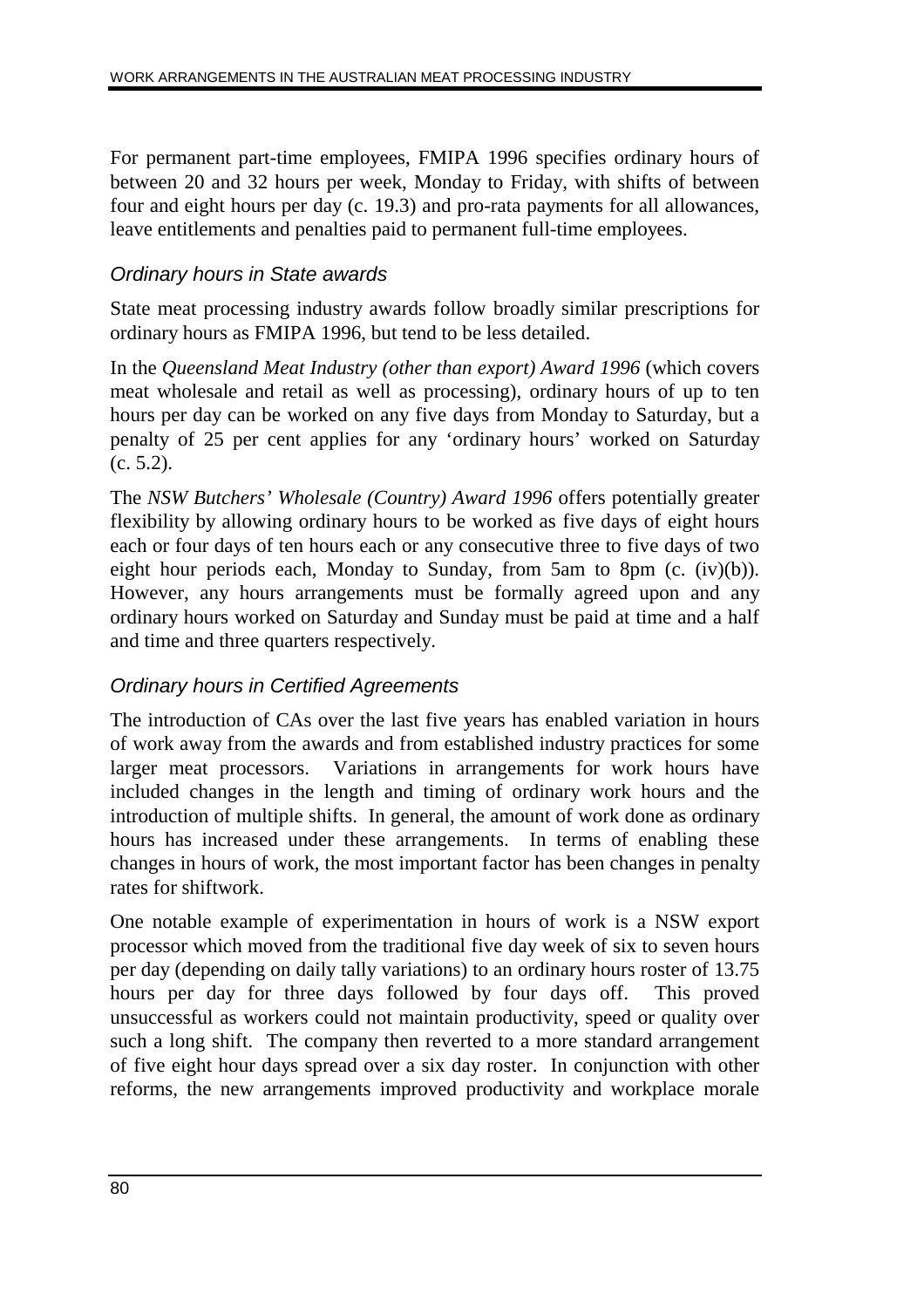and decreased injuries and labour turnover relative to either the three day roster system or the previous tally-based arrangements (industry consultations).

In the AMH Dinmore 1996 CA (which incorporates a time-based rather than a tally pay system), ordinary hours of work for all full-time employees are 40 hours worked over five days of eight hours each (not including meal breaks). These hours can be worked Monday to Saturday between 5am and midnight (c. 34). In the AMH Rockhampton 1997 CA, the 40 ordinary weekly hours can be worked Monday to Saturday inclusive, and daily hours may be up to 10 hours per day (not including meal breaks). The first shift must be worked between 5am and 7pm (c. 9). These arrangements allow significant labour flexibility (including enhanced shiftwork arrangements) and importantly, increase plant capacity utilisation, but do not require excessively long or irregular ordinary work hours from individual workers.

#### **Effects of changes in ordinary hours**

Some meat processors have been able to negotiate increases in the amount and flexibility (in terms of shift and rostering arrangements) of work done as ordinary hours. This allows them to reduce more expensive overtime penalty hours and to introduce multiple shifts at flat ordinary hours rates rather than shift penalty rates (which was not possible under FMIPA 1996).

The effects of various arrangements for ordinary hours on firm performance are summarised in table 5.5. In general, shorter, more restricted ordinary hours will increase unit labour costs and decrease product delivery timeliness and reliability. If workers are rushing to complete their work in a shorter period of time (as can happen under tally), product quality may also be affected.

Where the span of ordinary hours is greater (that is, the times within which a fixed or flexible number of ordinary hours can be worked), unit labour costs will decrease over the long-term as the need for overtime or other penalty rate hours is reduced. The benefits for workers in these arrangements are greater regularity and reliability in weekly hours of work (and importantly, in income) compared with variable, tally-based hours of work.

In terms of the length of hours of work (as opposed to the span), longer shifts will reduce unit labour costs and enhance product timeliness, but excessively long shifts can be detrimental to worker productivity and product quality. The effects of various ordinary hours arrangements are summarised in table 5.5.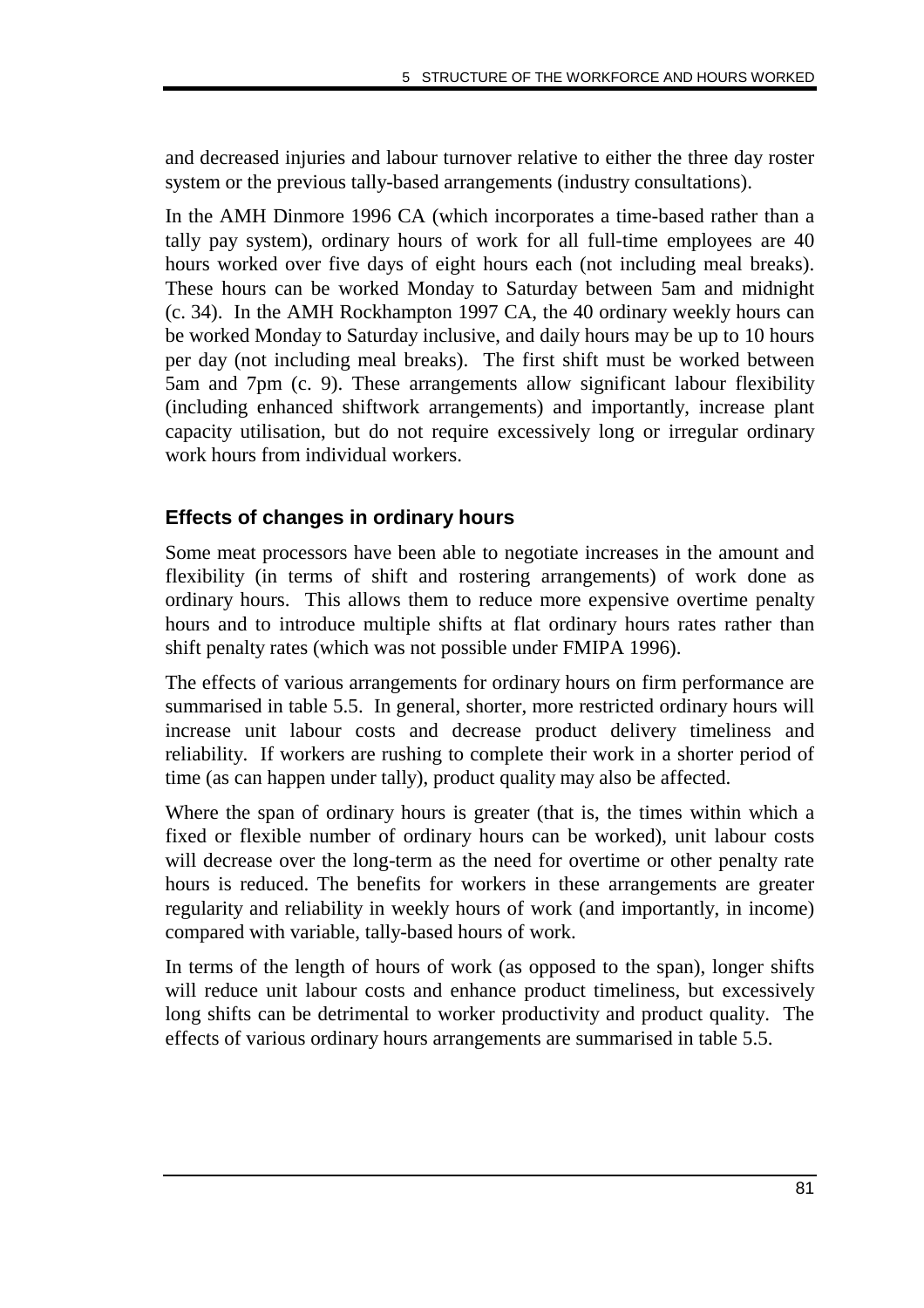| <i>Ordinary hours arrangements:</i>                               | Unit Labour<br>Costs |     | Labour<br>Productivity <sup>a</sup> |                   | Product<br>Reliability |     | Product<br>Quality |     |
|-------------------------------------------------------------------|----------------------|-----|-------------------------------------|-------------------|------------------------|-----|--------------------|-----|
|                                                                   | S/T                  | L/T | S/T                                 | L/T               | S/T                    | L/T | S/T                | L/T |
| Ordinary hours set by tally (around<br>6.5 hours average per day) |                      | ↑   | ↑                                   | ↑                 |                        |     | ◡                  | ↓   |
| 'Short Friday' ordinary hours                                     | ↑                    | ↑   |                                     |                   |                        | J∠  |                    |     |
| Limit of one shift per day at<br>ordinary hours rates             | ↑                    | ↑   |                                     |                   | ◡                      | ◡   |                    |     |
| Broader span of ordinary hours                                    |                      | ↑   |                                     | ∧                 | $\hat{\mathcal{L}}$    | ↑   |                    |     |
| Longer ordinary hours shift                                       |                      |     | $\Lambda^{\rm b}$                   | $\Lambda^{\rm b}$ | ∧                      | ∧   | b                  |     |

#### Table 5.5: Summary of effects of ordinary hours arrangements on short-term and long-term firm performance

a Labour productivity is defined as output per worker per hour of work time.

b Excessively long work shifts may have a negative effect on labour productivity and product quality.

— indicates no direct effect;  $\uparrow$  indicates an increase in the indicator;  $\downarrow$  indicates a decrease in the indicator.

#### **Overtime hours**

#### Use of overtime in meat processing

Some processors prefer to use permanent workers on overtime rates rather than increasing the use of casual labour to accommodate temporary increases in throughput or absences. Where processors have introduced multiple shifts, one effect has been that overtime is no longer necessary or even possible.

#### Award provisions for overtime

Overtime is defined in FMIPA 1996 as all work outside ordinary hours or in addition to an ordinary shift. Employers may require any employees to work 'reasonable overtime' at prescribed overtime rates (c. 32.3). Any time on Saturday is to be paid as overtime, at time and a half for the first three hours and double time for the remainder (c. 34). All work on Sunday is paid at double time with a minimum payment of four hours (c. 35). These rates apply to daily hire tally workers as well as to weekly employees. Overtime rates in the NSW award are very similar, with the addition of an overtime meal allowance of \$6.60 per shift.

#### Agreements provisions for overtime

Regardless of whether overtime is used regularly or not, all CAs must include rules governing overtime hours and rates. Some of these differ significantly from the industry award provisions while others largely mirror them.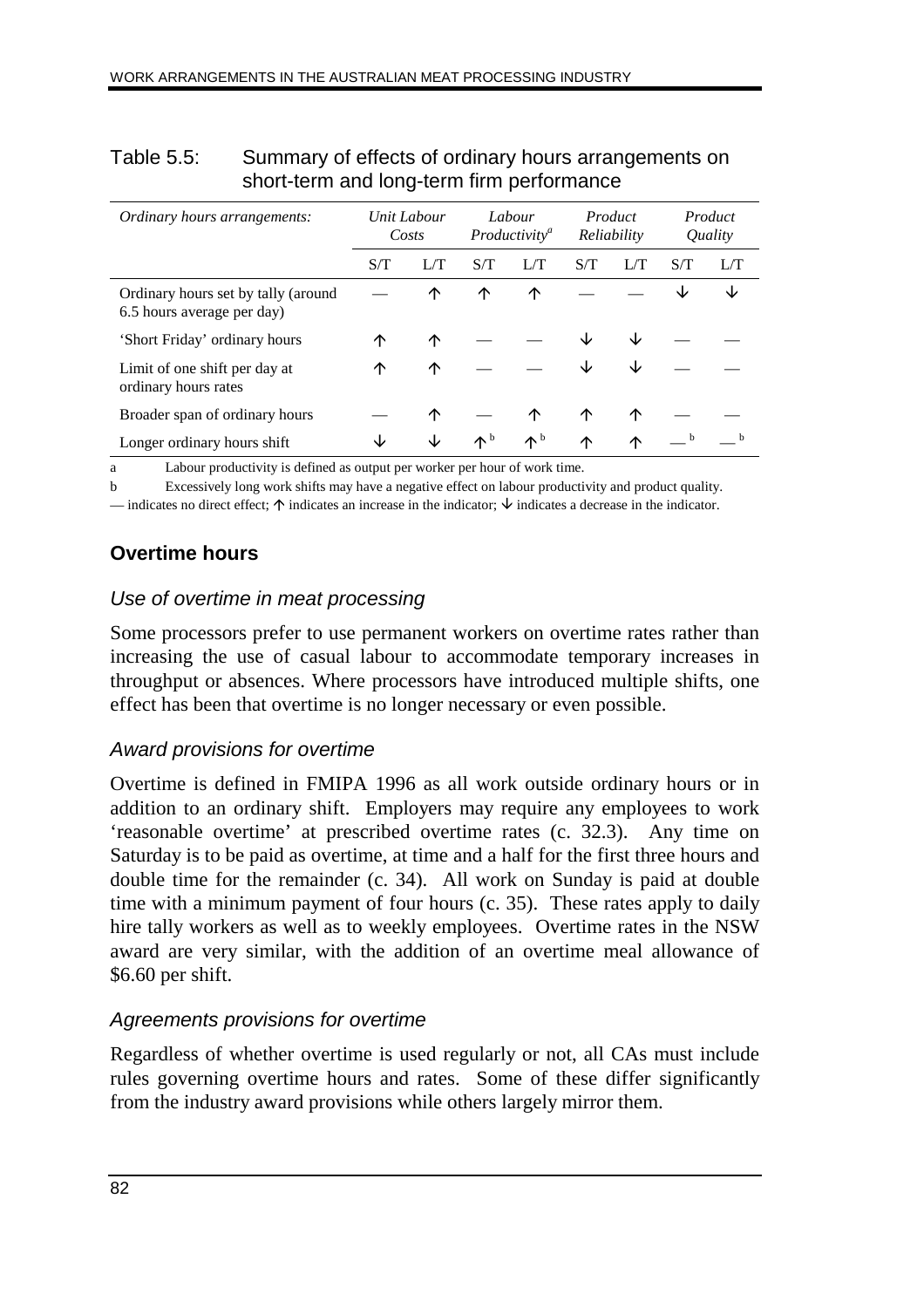For example, at AMH's Dinmore and Rockhampton abattoirs, ordinary hours run from 5am to midnight Monday to Saturday. Any work outside these hours attracts a 30 per cent penalty and Sunday work is paid at double time. While back-to-back shiftwork arrangements largely preclude overtime during weekdays, the CAs prescribe overtime rates of time and a half for the first two hours and double time thereafter (for work over 8 hours per day at Dinmore and over 10 hours at Rockhampton) (AMH Rockhampton 1997, c. 10.5; AMH Dinmore 1996, c. 37).

#### **Hours of work for meat inspectors**

In its 1994 report on Australian meat processing, the Industry Commission found that there was a serious mismatch between the ordinary working hours of Australian Quarantine and Inspection Service (AQIS) meat inspectors and the normal operating hours of abattoirs. AQIS meat inspectors must be present during abattoir processing for export inspection purposes. In 1994, AQIS meat inspectors worked under the *Food Standards Officers (Australian Government Employment) Award 1990*. This prescribed ordinary working hours of 7am to 5pm Monday to Friday, even though many export abattoirs begin the morning processing shift at 6am (sometimes as early as 5am). Overtime rates — at double ordinary time — plus an overtime breakfast allowance were paid to inspectors for any hours worked before 7am (IC 1994, p. 192).

AQIS explained at the time that they were seeking to bring ordinary work hours for inspectors more closely into line with the standard operating hours of export abattoirs but that this could not be done quickly:

Where applicable, AQIS is endeavouring to bring its labour practices as close as possible to those of industry, but this involves lengthy negotiations with the union and progression through the Industrial Relations Commission. (IC 1994, sub. 50, p. 11)

The Industry Commission supported this course of action, recommending that

AQIS negotiates with its employees sufficient flexibility to allow common normal working hours between processors and inspectors...(IC 1994, p. 194)

AQIS finalised a new CA for its meat inspectors in November 1997 which has addressed many of the previous concerns with meat inspectors' ordinary work hours. The most significant changes in this CA in terms of improving concordance of hours with export abattoirs are:

• ordinary hours of duty increased from 38 hours to 40 hours per week, implemented through abolition of RDOs (and offset with a base salary increase);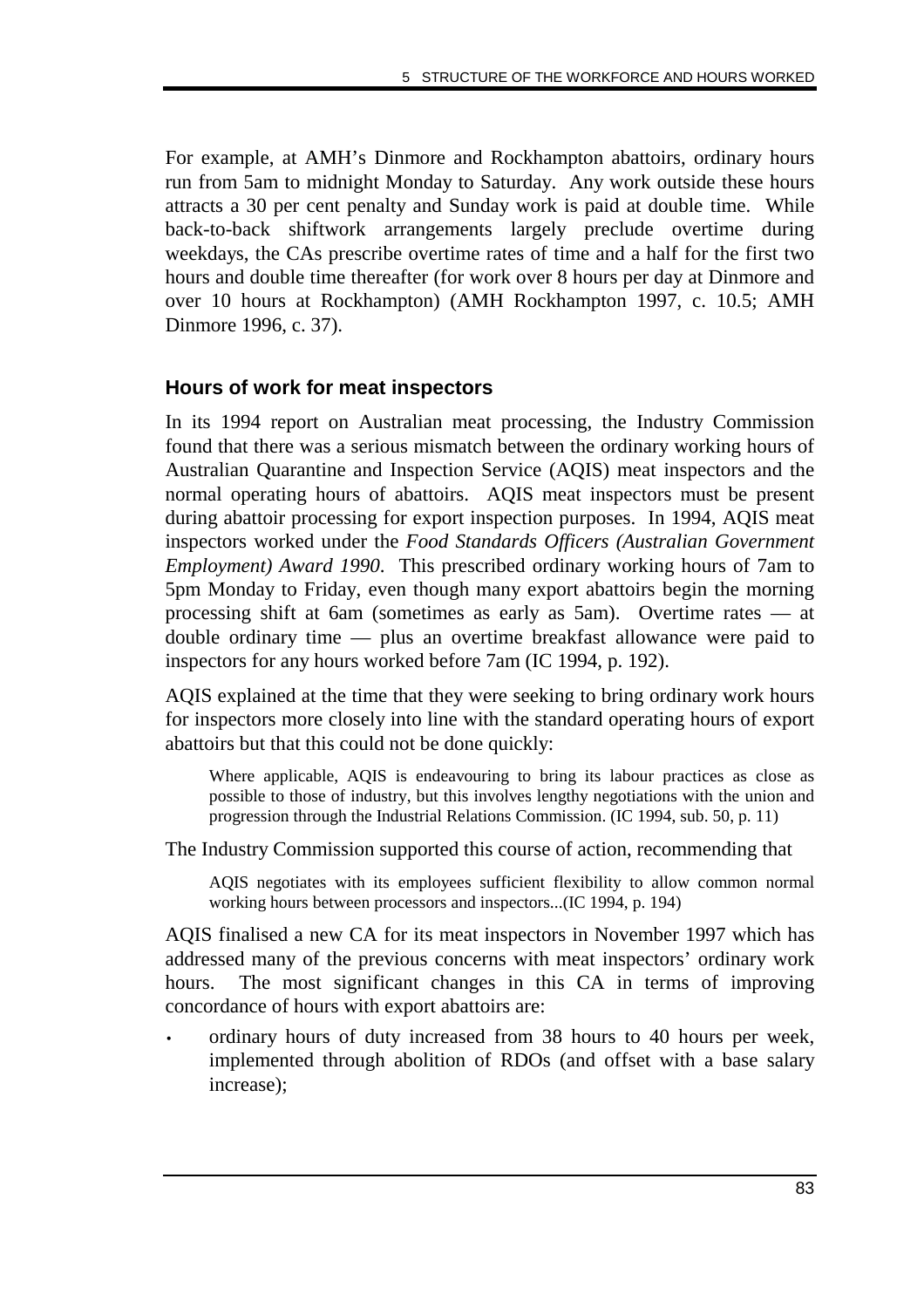- increased span of daily ordinary hours of work from 7am to 5pm, to 5am to 5pm, with a maximum of 10 ordinary hours per day;
- paid overtime on weekdays only after 42.5 ordinary hours of work (overtime still payable at award rates for Saturday and Sunday); and
- other overtime and associated allowances (including overtime breakfast and excess travel time allowances) rolled into base salary (DPIE and CPSU, CA 1997).

These new work arrangements for AQIS meat inspectors should significantly improve the match between ordinary hours for inspectors and those for export abattoirs. This can be expected to contribute to better productivity and product quality control in export abattoirs. These new arrangements have coincided with changes in the costs charged to abattoirs for AQIS meat inspection which may increase the amount they pay for the service.

# **5.6 Shiftwork arrangements**

#### **Utilisation of shiftwork in meat processing**

Traditionally, meat processing plants operated on a single daily shift, Monday to Friday, commencing at around 6am. The early start was partly due to the need to utilise the cooler morning hours for abattoir work and partly due to the social circumstances of abattoir workers in (predominantly) rural areas, where many had a second job on small farms or in other rural industries in the afternoons and during the seasonal closures. Generally, only one shift a day was necessary because most abattoirs serviced their local area only (transport and refrigeration limitations often precluded a wider catchment of supply or of customers). Over time, this pattern of work became standard practice.

Over the last few years, competition, supply chains and technology in meat processing have altered in important ways. Some meat processors (typically larger, export plants) have responded by introducing multiple shift arrangements through CA negotiations. In 1996, the MRC reported that 29 per cent of 71 plants surveyed were operating more than one shift (MRC 1996), compared with only three out of 101 meat processors in 1994 (IC 1994). Most of these arrangements are limited to weekdays and involve two processing shifts. Regular weekend shifts are starting to appear in the industry but are still relatively rare due to operational and product demand constraints.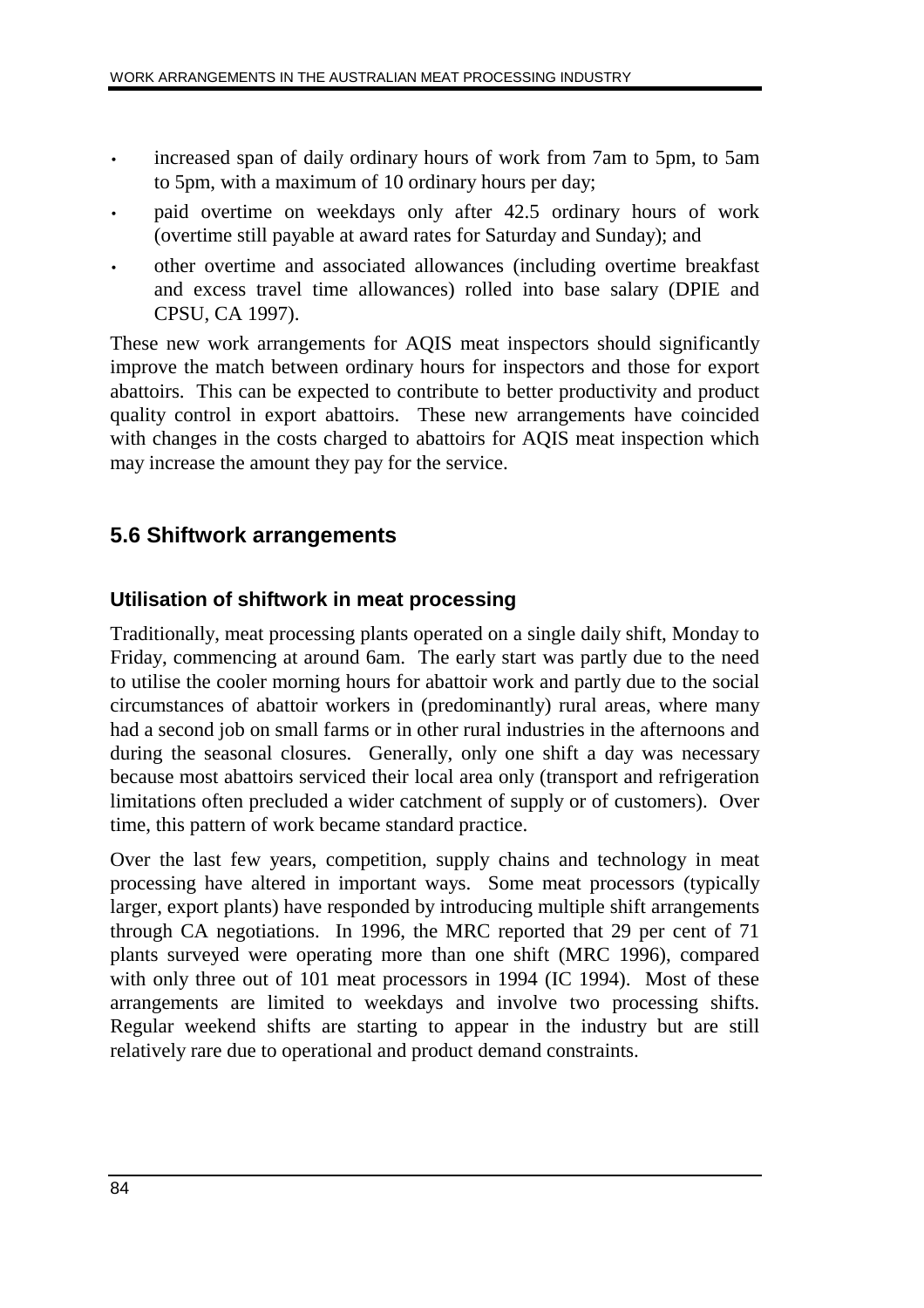### **Shiftwork arrangements in awards**

Under Federal and State meat industry awards, multiple shifts are allowable. However, the conditions and penalties attached to them are strictly defined and may be prohibitive.

FMIPA 1996 allows one to three shifts to be worked per day (c. 33.3) but penalties apply for all but the standard morning shift. Ordinary hours for shifts are strictly prescribed at 38 hours per week, Monday to Friday, to be worked in five equal shifts of 7.6 hours (c. 33.7). Starting and finishing times for shifts must be fixed by the employer and may be varied only by agreement with the majority of shift workers or with at least seven days' notice (c. 33.10). Employees may not be transferred from day work (ie, standard morning hours) to shift work unless they agree (c. 33.2). Juniors (under 21) may not work night shifts (c. 33.13).

FMIPA 1996 definitions for shifts are complex, with strictly prescribed starting and finishing times (c. 33.5):

- afternoon shifts (with a 15 per cent penalty) must commence at 2pm or after and finish at or before midnight;
- night shifts (with a 25 per cent penalty) must finish after midnight but before 9am (including 9am Saturday for Friday night shifts); and
- fixed night shifts (with a 30 per cent penalty) are any night shift roster where workers are not rotated to other shifts for at least one week in three.

Where an employee does not continue in a regular shift (afternoon or night) for at least five successive shifts, these penalty rates plus an additional 50 per cent for the first three hours and 100 per cent thereafter are payable (c. 33.5.4). Casual workers employed in shifts receive the 20 per cent casual penalty in addition to these shift allowances.

Similar regulation of shiftwork appears in the *NSW Butcher's Wholesale (Country) Award 1996*:

- ordinary hours for shift workers must be five days of eight hours worked Monday to Friday (c. 4 (I));
- permanent afternoon shift workers (finishing between 6pm and midnight) are paid an additional \$8.92 per shift (Table 2, Item 2);
- permanent night shift workers (finishing between midnight and 8am) receive a 25 per cent penalty (c. 4 (iii));
- shifts commencing after 11pm Friday and continuing into Saturday receive a 25 per cent penalty (c. 4 (vi)); and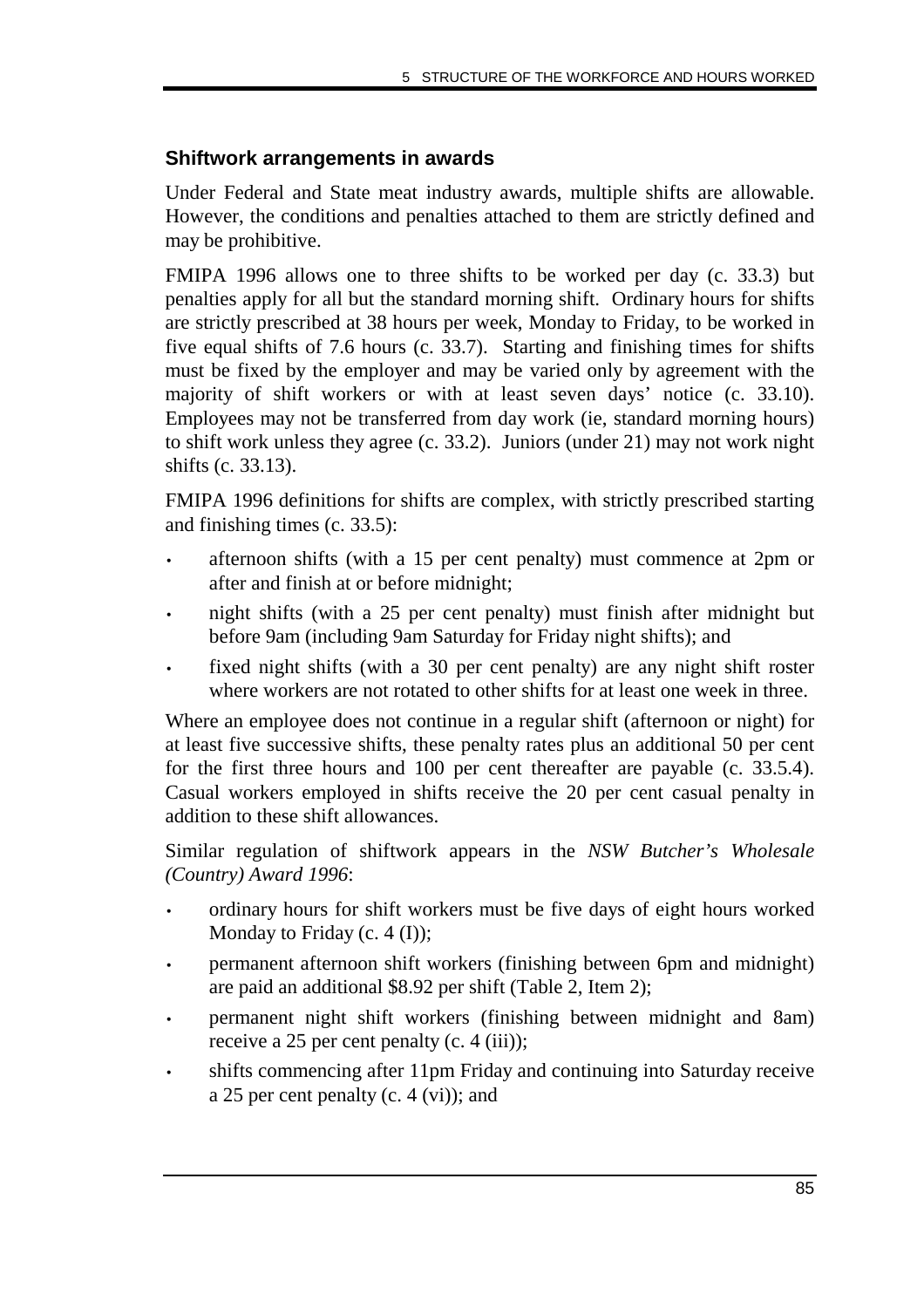• employees who are rotated between shifts are to be paid an additional \$6.21 per shift (Table 2, Item 1).

The prescriptiveness of both these awards is a strong disincentive to meat processors wishing to operate two or more shifts, or even just to change their hours of operation. Reduction or removal of these restrictive penalties has therefore been a pre-condition for companies seeking to introduce shiftwork.

#### **Shiftwork arrangements in agreements**

The biggest factor enabling recent increases in shiftwork in the meat processing industry has been changes in penalty rates negotiated in some recent CAs. Some companies have been able to reduce shift penalties or roll them into the base rate, so that multiple shifts become viable.

An example of a two shift roster negotiated through a CA is shown in box 5.1. This operates with some shift penalties retained, though at lower rates than FMIPA 1996.

|                                                                                                                                                                                                                                                    | Example of a weekly multiple - shift roster <sup>a</sup><br>Box 5.1: |                 |                       |              |  |  |
|----------------------------------------------------------------------------------------------------------------------------------------------------------------------------------------------------------------------------------------------------|----------------------------------------------------------------------|-----------------|-----------------------|--------------|--|--|
|                                                                                                                                                                                                                                                    |                                                                      | Monday - Friday | Saturday <sup>b</sup> | Sunday       |  |  |
|                                                                                                                                                                                                                                                    | Processing shift 1:<br>(ordinary hours rates)                        | $5am - 2pm$     | $5am - 2pm$           | plant closed |  |  |
| Processing shift 2:<br>(10 per cent loading)                                                                                                                                                                                                       |                                                                      | $2pm - 11pm$    |                       |              |  |  |
| Clean-up $&$ maintenance:<br>(25 per cent loading)                                                                                                                                                                                                 |                                                                      | $1am - 5am$     | $2pm - 6pm$           |              |  |  |
| All processing shifts are eight hours (not including meal breaks - 1 hour additional).<br>a<br>Saturday shifts are irregular and optional. Employees may work the whole shift or half the shift.<br>b<br>Industry consultations.<br><i>Source:</i> |                                                                      |                 |                       |              |  |  |

Only one meat processor, AMH, is known to have rolled shift penalty rates completely into base wages. As discussed above, ordinary hours of work at AMH's abattoirs at Dinmore and Rockhampton are 5am to midnight (work outside these hours is allowable, but carries a 30 per cent penalty rate). This allows the company to operate two daytime shifts of eight hours each at flat, ordinary hours rates. Operating two or more daily shifts in this way can bring significant efficiency gains, primarily through the substantial increase in plant utilisation over the week (though not necessarily lower unit wage costs or total wage costs if base wage rates are increased as a trade-off).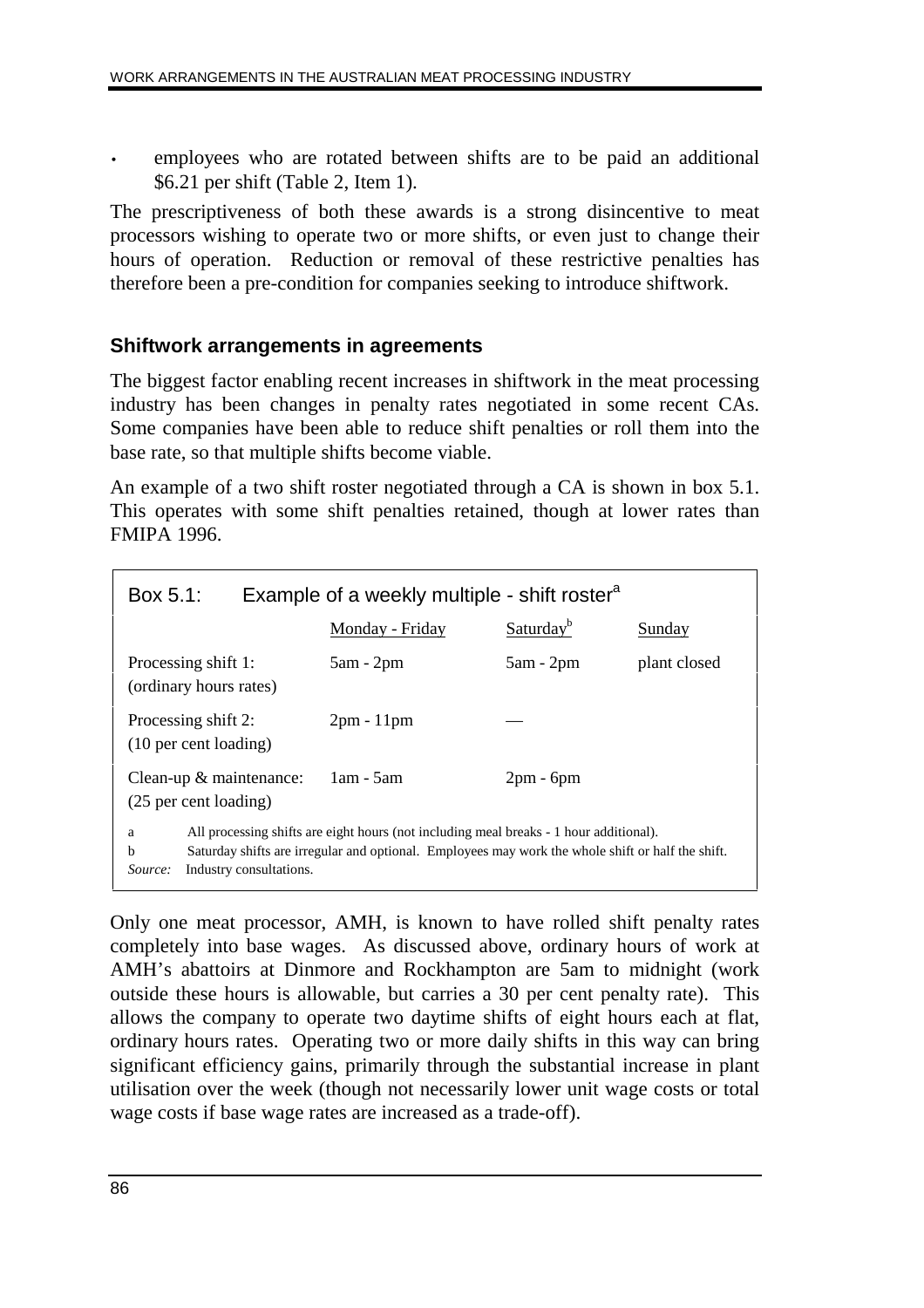### **Effects of shiftwork arrangements**

### Effects of shiftwork for employers

Multiple shift arrangements have a number of benefits for meat processors. In terms of direct costs of production, the biggest advantage is the increased active use of plant and machinery (or capital utilisation). This significantly decreases total unit costs by spreading the company's fixed capital costs over a larger amount of output.

Another important benefit of shiftwork is that by reducing down-time, it improves the speed and reliability of product delivery over a given day or week. This can be especially important to customers of seasonal and perishable goods such as fresh meat products. Similarly, having the abattoir operating for more hours of the day can allow processors to slow down the chain and to concentrate on product quality or on product differentiation.

These effects are summarised in table 5.6. The ability of each processor to take advantage of these benefits varies according to the age and type of plant and equipment, regularity and reliability of throughput and product demand levels.

Unlike some of the largest meat processors in the US, no abattoirs in Australia operate continuously, seven days per week. This is due in part to the traditionally high penalty rates payable for afternoon, evening and weekend shifts for meat processing and in part to technical requirements and capital limitations. Hygiene standards require a comprehensive cleaning and maintenance shift approximately once every 24 hours. This can take several hours, or longer where temperatures must be altered for cleaning and then reset to allow processing to commence again.

In some cases, CAs have been made that allow for regular weekend shifts which have not been subsequently implemented. During industry consultations, a number of processors reported that their ability to implement weekend shiftwork was restrained by inadequate freezer and storage capacity, by transport linkages and by the need to build some down-time into the week for regular equipment inspections and maintenance work. That is, 24 hour, seven day per week processing was precluded by capital limitations and operational requirements rather than by employment arrangements.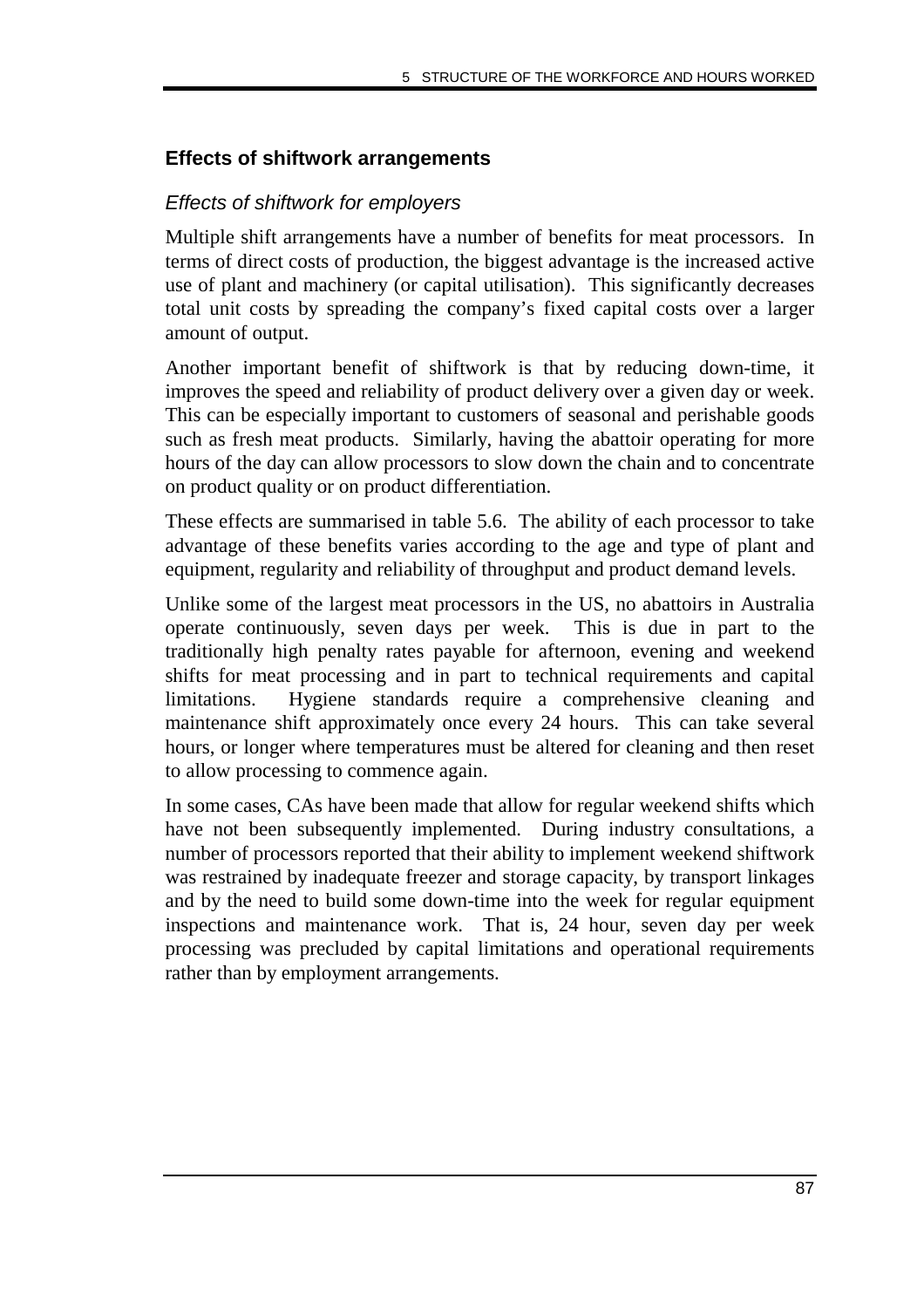|                                           | ັ   |                          |     |                                     |     |                        |     |                    |
|-------------------------------------------|-----|--------------------------|-----|-------------------------------------|-----|------------------------|-----|--------------------|
| Shift work arrangement                    |     | Unit Labour<br>$Costs^a$ |     | Labour<br>Productivity <sup>b</sup> |     | Product<br>Reliability |     | Product<br>Quality |
|                                           | S/T |                          | S/T | L/T                                 | S/T | L/T                    | S/T | L/T                |
| single weekday shift only                 |     |                          |     |                                     | J∠  | ↓                      |     |                    |
| multiple weekday shifts (no<br>penalty)   | ↓   | ↓                        |     |                                     | ↑   | ↑                      |     |                    |
| multiple weekday shifts (with<br>penalty) | ↑   | ↑                        |     |                                     | ↑   | 个                      |     |                    |
| regular weekend shifts (with<br>penalty)  | ↑   | ↑                        |     |                                     | 个   | 个                      |     |                    |
| regular night shifts (with<br>penalty)    | ↑   | ↑                        |     |                                     | ↑   | 个                      |     |                    |
| rotating shift rosters                    |     |                          |     |                                     | ↑   | 个                      |     |                    |

#### Table 5.6: Summary of effects of shift work arrangements on shortterm and long-term firm performance

a Effect on unit labour costs of each shift depend on penalty rates payable in each case.

b Labour productivity is defined as output per worker per hour of work time.

— indicates no direct effect;  $\uparrow$  indicates an increase in the indicator;  $\downarrow$  indicates a decrease in the indicator.

In order to maximise plant utilisation and lower total unit costs, the optimal shift arrangement for most single chain plants therefore appears to be a weekday roster of two processing shifts of around eight hours each plus breaks (morning and afternoon), followed by a night shift of around four to five hours for cleaning, maintenance and temperature control. This can be implemented also on Saturday and/or Sunday where plant capacity, product demand and throughput levels allow for it.

Like promotion and training selection, shiftwork rosters can be affected by seniority in meat processing plants. However, seniority in allocating shift rosters does not appear to be common and is not included in any industry awards or agreements. It works by giving more senior employees first choice of regular roster shifts in their work area and first option to undertake any additional shifts (eg, irregular weekend shifts) or overtime. For example, at one abattoir, Saturday shifts (paid at time and a half) are voluntary. On the weeks when more workers volunteer for a Saturday shift than are needed, seniority is used to decide allocations (industry consultations).

# Effects of shiftwork for employees

For individual employees, fixed multiple shift arrangements can offer stability and security in working hours at the same time as providing the opportunity to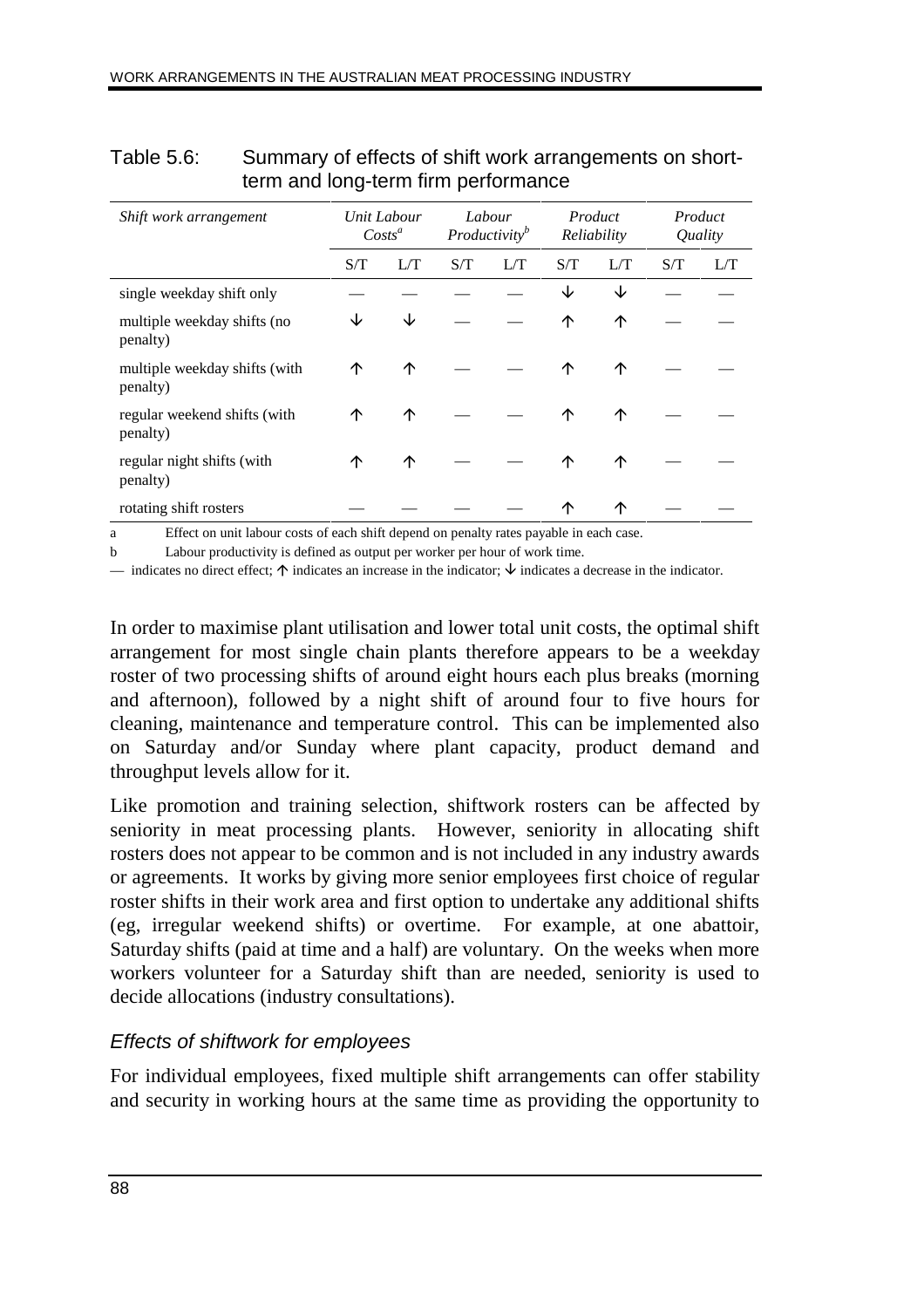vary work hours over a longer period (for example, through rotating shifts and rostering arrangements). Regular and occasional weekend shifts give employees the opportunity to increase their incomes and to vary their work hours to suit personal and other commitments (for example, a second job or family care responsibilities during the week). On the other hand, multiple shift arrangements tend to reduce (or sometimes remove) opportunities to increase income from overtime.

For employees in general, the introduction of shiftwork has often meant an increase in total employment at individual workplaces — an important local employment effect for abattoirs in regional areas. Where new shifts have been introduced which require more workers (for example, commencing a regular afternoon shift), one practice has been to offer existing employees first choice of shift hours. New recruits are then offered the remaining hours of work.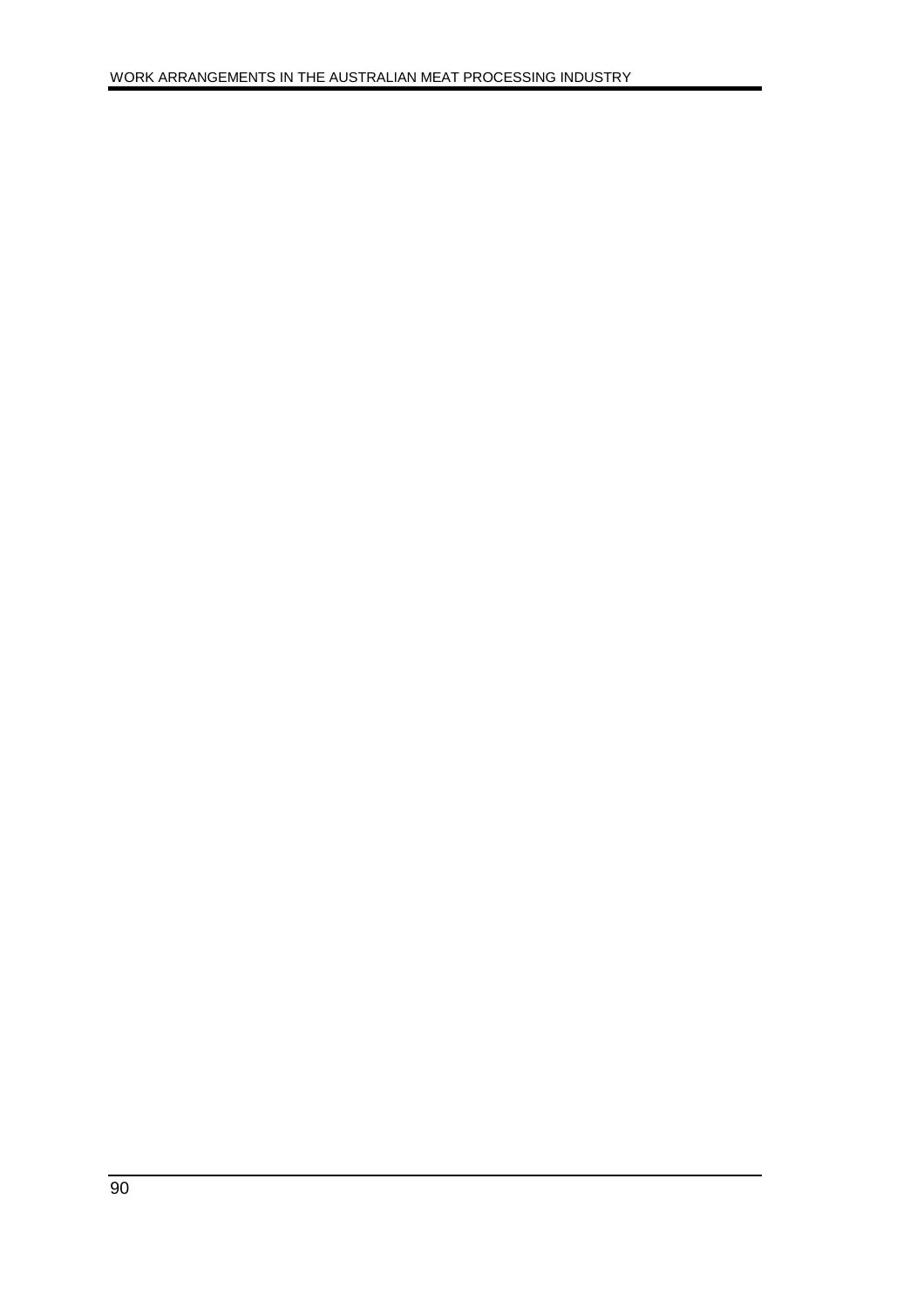# **6 REMUNERATION AND ON-COSTS**

*Traditionally, levels of remuneration for meat industry employees were prescribed as part of industry awards. Wages are not high by average industry standards, and have fallen relative to other parts of the economy. Workers' compensation costs are high. A complex piece-rate system (tally) has been the key work arrangement in this industry relating to remuneration. Tallies also introduce a number of incentives that adversely affect firm performance, particularly in conjunction with award penalties. However, a feature of some enterprise level agreements negotiated in the past two to three years has been a move away from tallies to payment systems characterised by timework, sometimes in conjunction with modified incentive payment systems, or to modified tally systems.*

# **6.1 Introduction**

Total labour costs (comprising wages and on-costs) at the abattoir level are affected by a range of factors, such as the cost of labour relative to capital and the ease with which capital and labour can be substituted. The unit cost of labour is affected by market forces, general requirements such as superannuation and payroll tax, and the outcome of negotiations over award and Certified Agreement (CA) provisions. Award and CA provisions are affected, in turn, by factors such as the relative bargaining strength of employers and employees.

Traditionally, minimum rates of pay for a given week (or shift in the case of tally employees) were prescribed in Federal and State awards. More recently, awards have been supplemented and in some cases replaced by agreements (both formal and informal) negotiated at the enterprise level.

Since the early 1960s, the stand out feature of remuneration in the meat processing sector has been tallies, which determine payment for slaughtering, boning and slicing. Tallies are a form of a piece-rate incentive payment system, albeit with a requirement (if work commences on a given day) to pay a minimum wage and a requirement to process a minimum volume. In addition, as distinct from other piece-rate systems, tallies are team-based. As applied in the meat industry, tallies also introduce a number of incentives affecting how and when work is performed — for a given shift as well as overall. Some of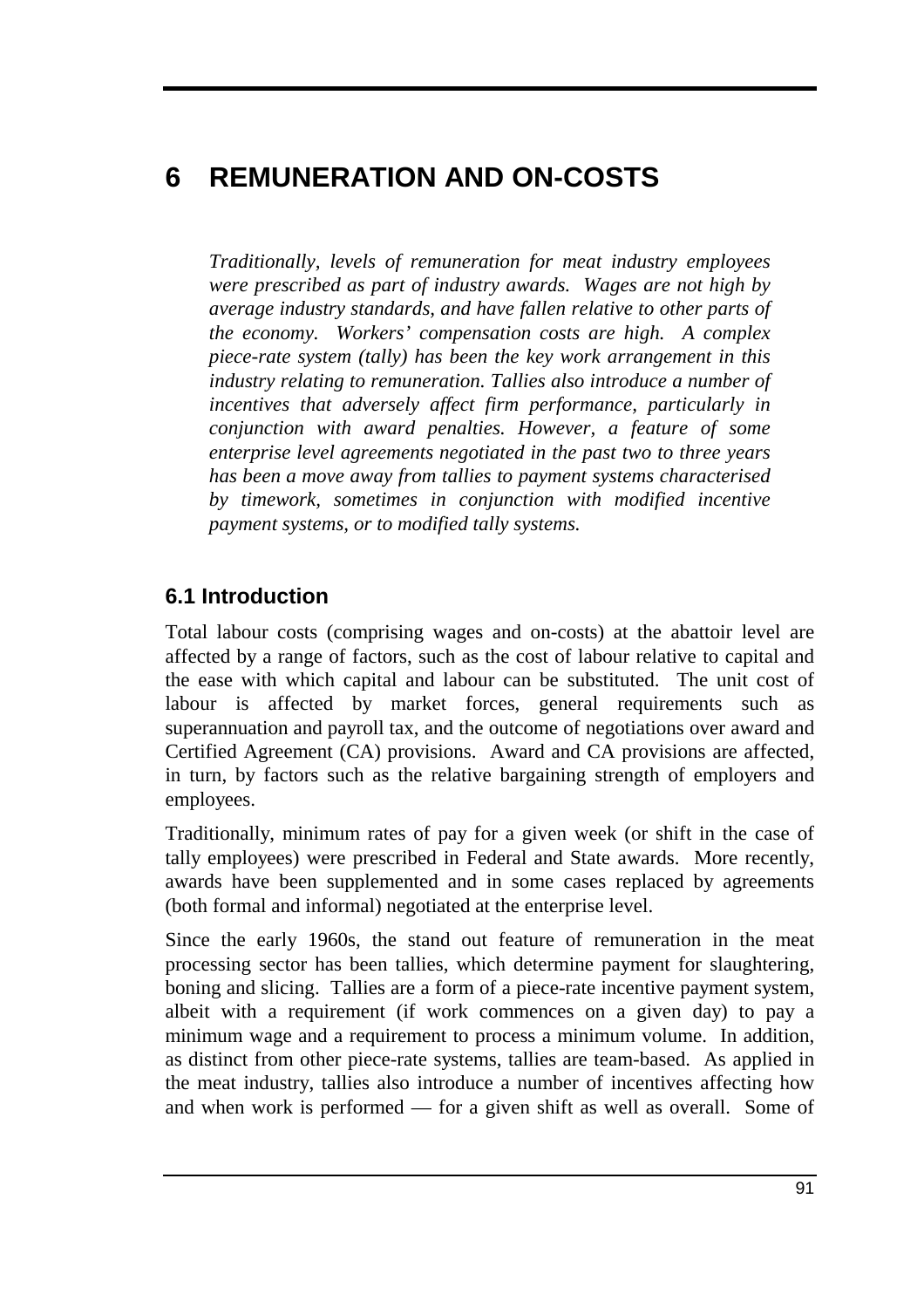these effects are compounded by the interaction of tallies with other elements of remuneration such as penalty rates and allowances.

Discussions at workplaces revealed tallies are a major issue for some firms. However, the Commission also found examples where firms have moved away completely from tally systems to a timework basis of payment. In other cases, firms have implemented modified tally systems as part of a wider range of changed work arrangements.

The remainder of this chapter looks firstly at average wage levels in the meat industry. Sections examining tallies and penalties follow, including their effects on performance. Modified payment systems are a feature of some recent enterprise agreements and these are described in section 6.5. Finally, labour oncosts (including workers' compensation) are examined in section 6.6.

# **6.2 Wage levels**

Base rates of pay are specified in the industry awards and agreements. In the case of tally employees, payment above minimum tally depends on throughput.

The *Federal Meat Industry (Processing) Award 1996* (FMIPA 1996) specifies 10 grades of employment. Under this award, other activities (such as supervision and working in a cool room) attract additional payments. Other than for tally employees, employment is on the basis of weekly hire, with a minimum weekly wage ranging from \$374 to \$419 (according to grade of employment).

For tally employees payment depends on throughput, and employment is on the basis of daily hire. In the course of this study, the Commission was advised that maximum weekly earnings for a highly skilled slaughterer or boner would be around \$1000. However, historically weekly earnings of tally employees would fluctuate considerably week to week (even day to day) due to variable supply of livestock. A Meat Research Corporation (MRC) study looking at workplace culture change at Castricum Brothers found, among other things, that there were large variations in slaughterers' weekly earnings under tallies, and that this variation was only partly explained by seasonal factors (Bodi et al 1996).

Average employee earnings in meat processing are not high by all industries standards. Over the decade 1986 to 1996, several features stand out. In real terms, average earnings trended up in the manufacturing sector and for all industries. In the meat industry, no clear trend is evident, and earnings were lower in real terms in 1996 than in 1986. Having declined significantly between 1992 and 1996, the gap between earnings in meat processing compared with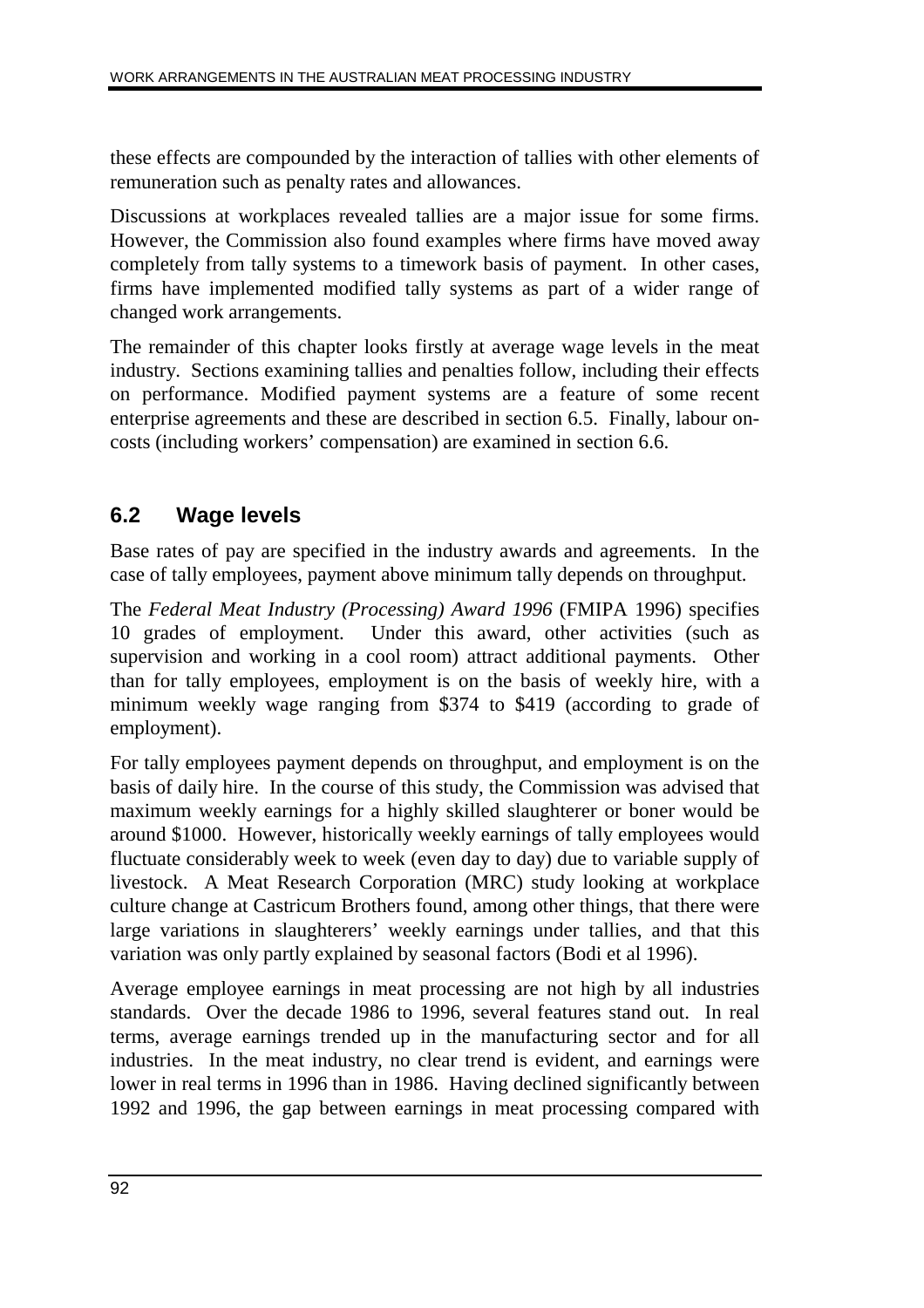manufacturing and all industries was greater than at any time in that decade (see figure 6.1).

The average earnings in the meat industry may also disguise significant variation both between and within firms. As discussed previously, traditionally day to day variation in production (and therefore wages) was common throughout the industry due to seasonality. Available information suggests that seasonality is less of a problem for large firms in the industry, and its significance may have also declined for some smaller firms (that is, the part of the industry which represents a large proportion of firms but a relatively small proportion of total industry output). However, for tally employees in firms where seasonality remains a significant issue, weekly — and even daily incomes could vary significantly.

#### Figure 6.1: Real full-time average weekly earnings for meat, all manufacturing and all industries 1986–96 (\$1996) $^{\circ}$



a These data are derived from the manufacturing industry survey. This is an employer based survey. Meat industry data refer to ASIC 2115/ANZSIC 2111. *Source:* ABS 1997i.

# **6.3 Tallies1**

-

Historically, the most notable feature of remuneration in the meat processing sector is tallies. Tallies were introduced by employers in the early 1960s. Since that time, tallies have been used throughout the meat processing industry for

<sup>1</sup> Tallies are discussed in greater detail in appendix B.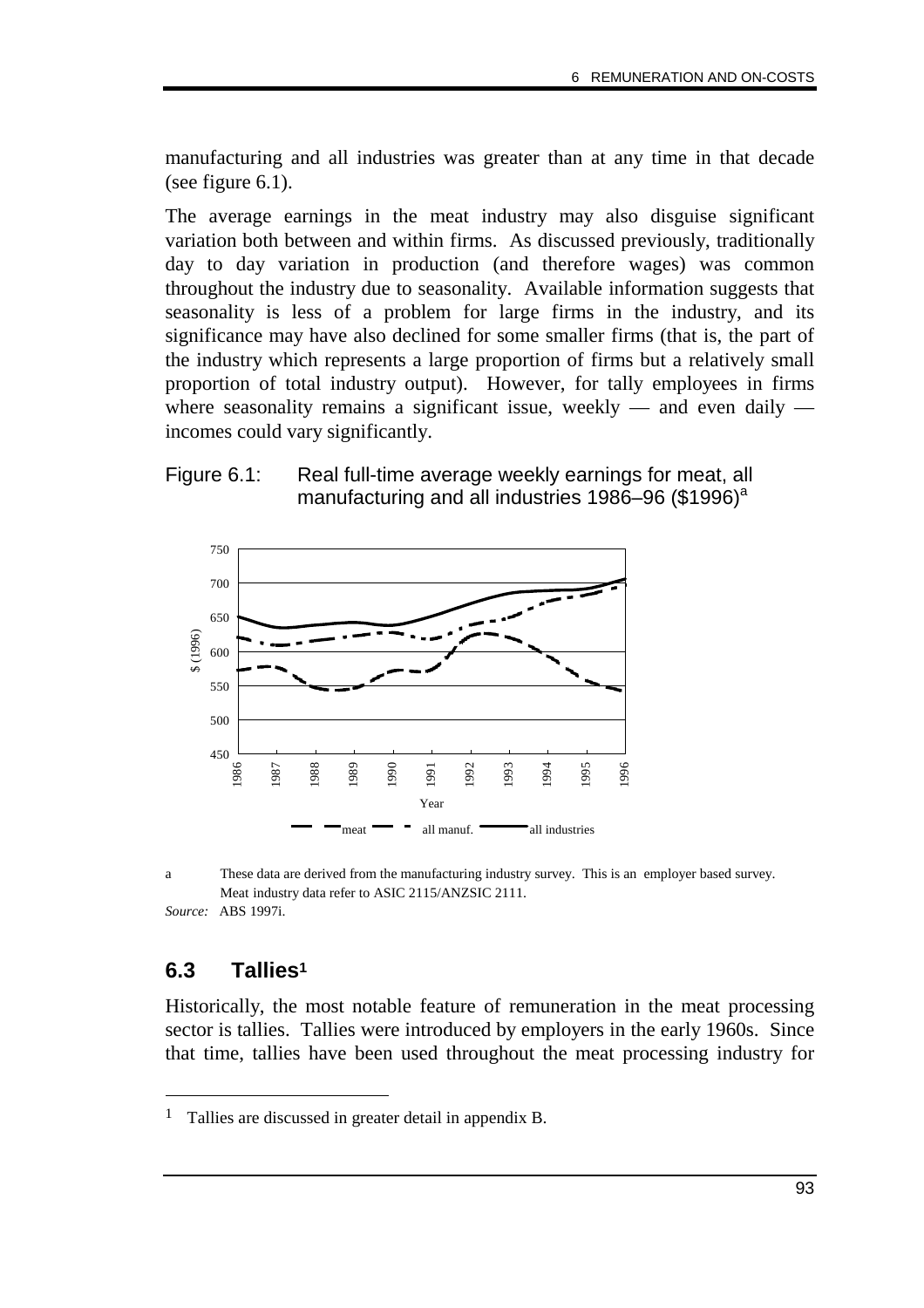employees on the slaughter floor (slaughterers) and in boning rooms (boners and slicers). Follow on labourers in abattoirs are not always employed under tally, but their workrate is determined by tally employees.

There are two forms of tally  $-$  head tallies and unit tallies Head tallies are simpler, and usually specify the number of heads that equate to minimum and maximum tally. Unit tallies are more complex, and are calculated according to a formula which takes into account the number, size and condition of animals, the size of a work team, and a prescribed amount of labour input per head. Under the FMIPA 1996, tally employees are engaged on the basis of daily hire and are therefore entitled to a 10 per cent loading over the regular daily rate2. Key elements of unit tallies are:

- the fixed 'units of labour required per 100 head' that is, the assignment of a set amount of labour to each specified task (in the case of the 'canpak' slaughter tally in the FMIPA 1996, 48 tasks are specified for a total of 7.898 units of labour per 100 head);
- the formula determining minimum tally and associated team size (minimum tally is calculated as 100 x the number of team members, divided by the number of units of labour per 100 head);
- the penalty payments associated with cattle processed above minimum and maximum tally (per unit increases above minimum and maximum tally are 25 per cent and 37.5 per cent respectively); and
- penalty payments associated with different cattle sizes for example, bulls above a certain weight count as two head for tally purposes.

The simple effect of the unit tally (as specified in the FMIPA 1996) is to increase unit labour costs as output exceeds minimum and then maximum tally. However, the extent to which this feature of the tally constrains capacity utilisation and the level of output on a given shift depends also on a number of other factors, such as stock availability on the day and chiller capacity. These issues are discussed further below, and in chapter eight.

Both head and unit tallies are based on inputs — such as the number of heads rather than a measure of output, such as weight processed, yield per animal, or any other measure of quality. This has implications for the impact of the tally on incentives facing both employees and management. Unit tallies in particular are complex and prescriptive. The FMIPA 1996 tally provisions are over 50 pages long.

 $\overline{a}$ 

<sup>2</sup> The regular daily rate is based on the minimum weekly rate specified in the FMPIA 1996. The regular daily rate for tally employees is the payment for minimum tally.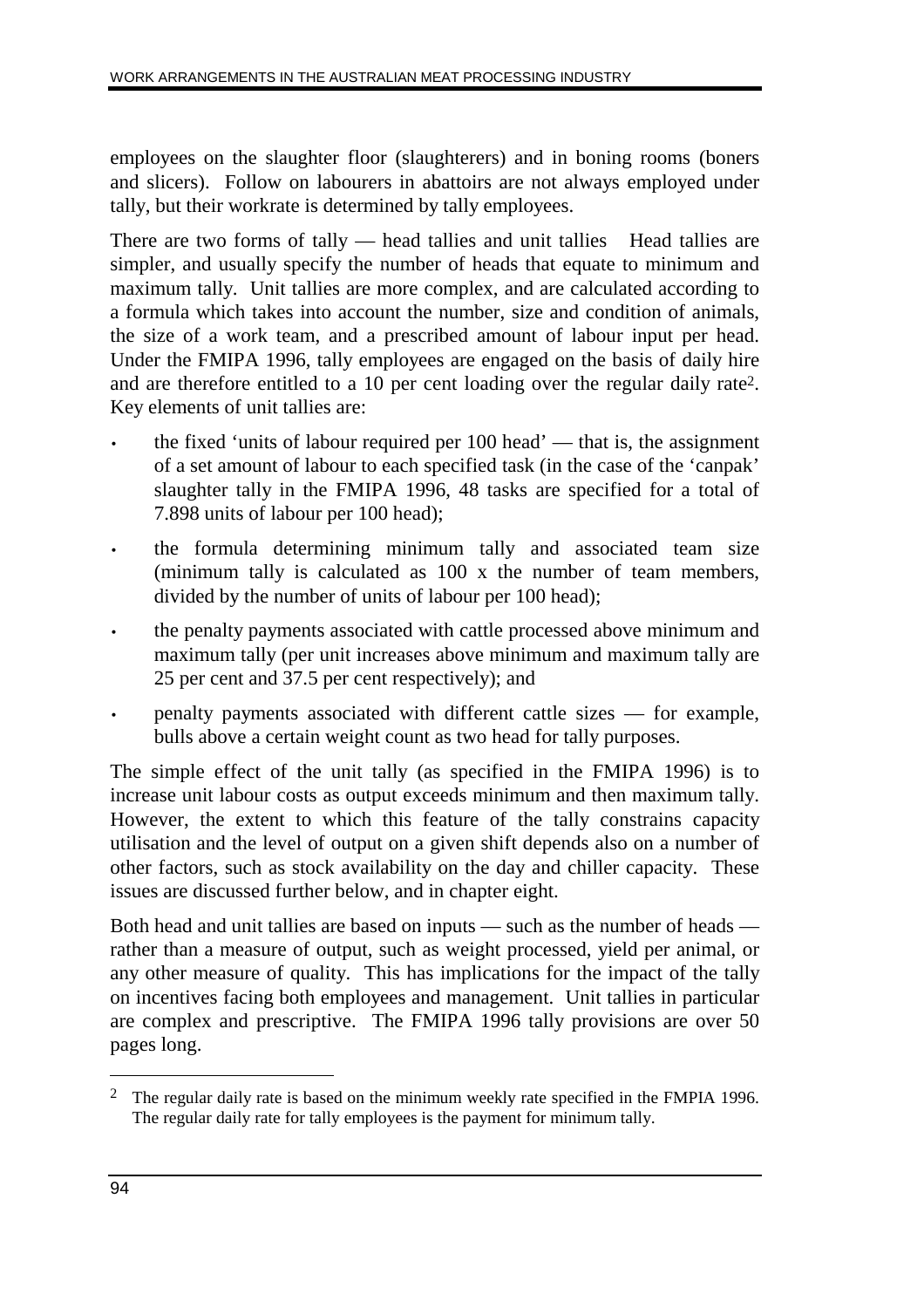The major industry awards (namely the FMIPA 1996, the Federal *Queensland Meatworks Industrial Agreement-Award 1983* and the NSW State awards (for example, the *Butchers' Wholesale (Country) Award 1996*)) all contain unit tallies for slaughter and boning. In the case of the *Butchers' Wholesale (Country) Award 1996*, while there is a unit tally for boning, a head tally is specified for slaughter. The *Brisbane Abattoir Award 1994*, and a number of site level agreements registered Federally contain head tallies for slaughter.

Tallies remain a significant issue for the industry, although some recent enterprise agreements have established modified systems of remuneration (see below). Previous studies found tallies had numerous deleterious effects, including:

- manipulation by employees using RDOs, sick leave and annual leave to maximise earnings;
- wide variations in employee earnings, leading to employee dissatisfaction and disputes;
- excessive sick leave and workcover claims due to the emphasis on maximising throughput speed;
- emphasis on volume of output at the expense of quality of output;
- restricted incentives to invest in new technology, training and other initiatives;
- detrimental workplace culture;
- high levels of industrial disputation; and
- complex and costly administration (IAC 1983; AIRC 1991; IC 1994; Maggs et al 1995).

In a submission to this study, the Cattle Council of Australia argued:

[the tally system] is a disincentive for productivity gains, capital investment and technological uptake ... the result is that processors who are hamstrung due to the tally system pass on their costs to producers ...

Similarly, the NSW Farmers' Association said:

the tally system imposes a number of constraints on productivity improvements in meat processing. Penalty rates ... effectively increase marginal costs significantly as productivity improves ... there is a significant disincentive for the company to increase productivity above tally for a given shift...

# **Effects of tallies in a given shift**

Specific work arrangements are considered here in terms of their effects on firm performance in a given shift — measured by labour productivity, unit labour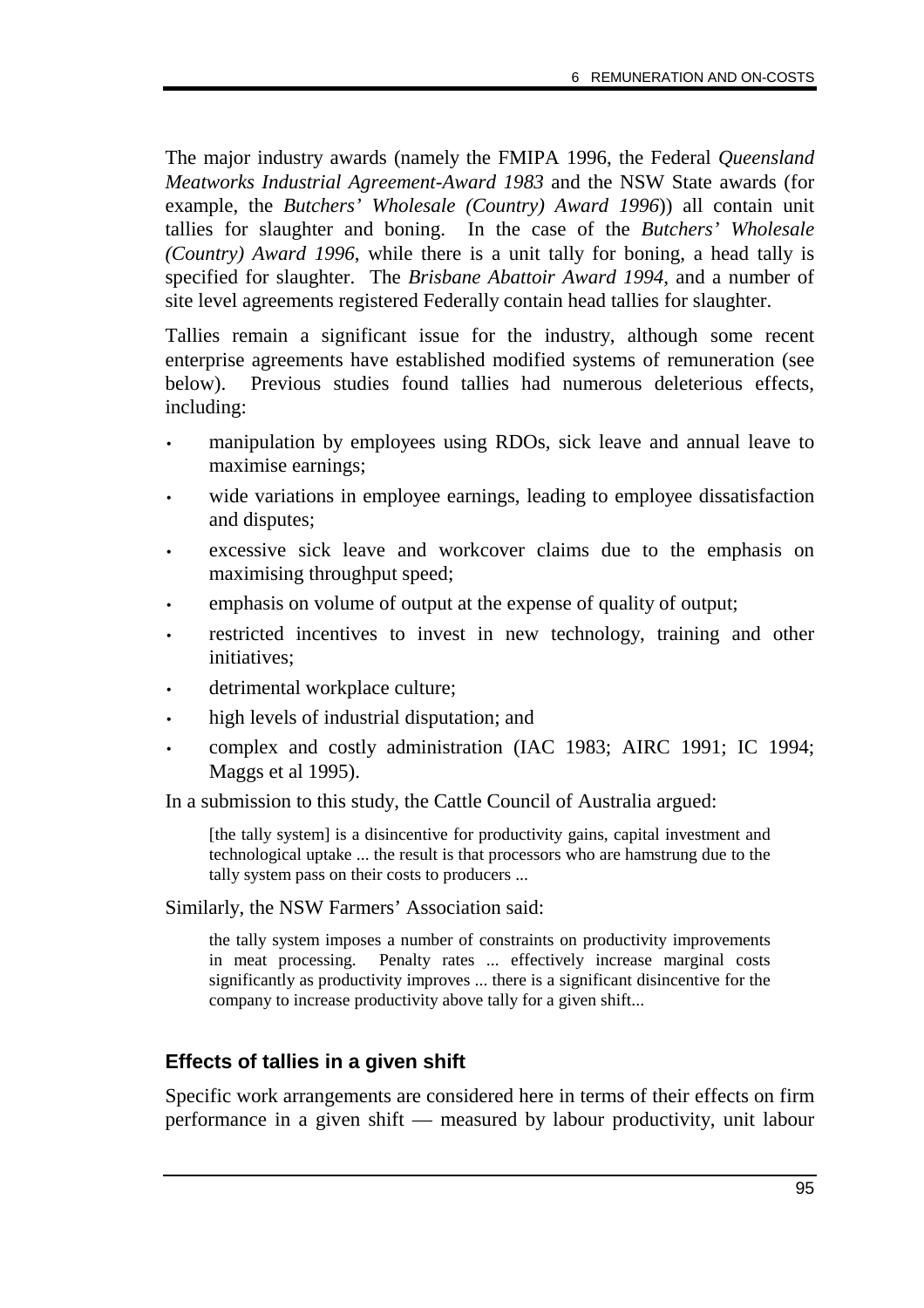cost, reliability and product quality — as well as more broadly in terms of their overall effects on a firm's cost structure and performance. The following sections focus on the effects of unit tallies in particular, although many of the effects identified would apply also to head tallies.

# Labour productivity

In a given shift tallies provide an incentive for employees to increase the volume of throughput — in other words, to increase labour productivity (expressed as the number of animals processed per worker per hour). However, this may be at the expense of quality. Further, it may not happen to the extent that tallies link team size, earnings and output (see below and appendix B). This latter point was noted by Maggs et al:

[There is] no straightforward relationship between manning levels, earnings and production. This possibly indicates that the tally may not be providing the incentives for high volume production outcomes typically expected by a piece rate payment system. (Maggs et al 1995, p. 46)

Several other considerations are relevant also. Labour productivity is only a partial indicator of productivity. In the case of unit tallies in the FMIPA 1996, the labour input per slaughter is prescribed, and has not changed over time. For example, the tallies specified in the *Federal Meat Industry Award 1981* (FMIA 1981) are identical to those in the FMIPA 1996. This point was noted in workplace discussions, where it was argued that this meant that incremental improvements in technology had been reflected in a shorter working day for tally employees, as increasing unit labour costs (because of an inability to change tally parameters) made it unprofitable to process more than maximum tally.

As such, labour productivity per hour worked had improved, but not per shift which now finished in a shorter time than in the past.

In workplace discussions, managers argued that tallies also acted as a disincentive to investment and training.

It is also possible that the tally acted as a disincentive to greater investment given that employers did not benefit significantly from the improvement in equipment and facilities.

To the extent that this is the case, which seems plausible, tallies are likely to have a negative effect on labour productivity in the longer term.

#### Unit labour costs

The effect of tallies on unit labour costs of production is explored in greater detail in appendix B. In summary, for a given shift and a given team size, both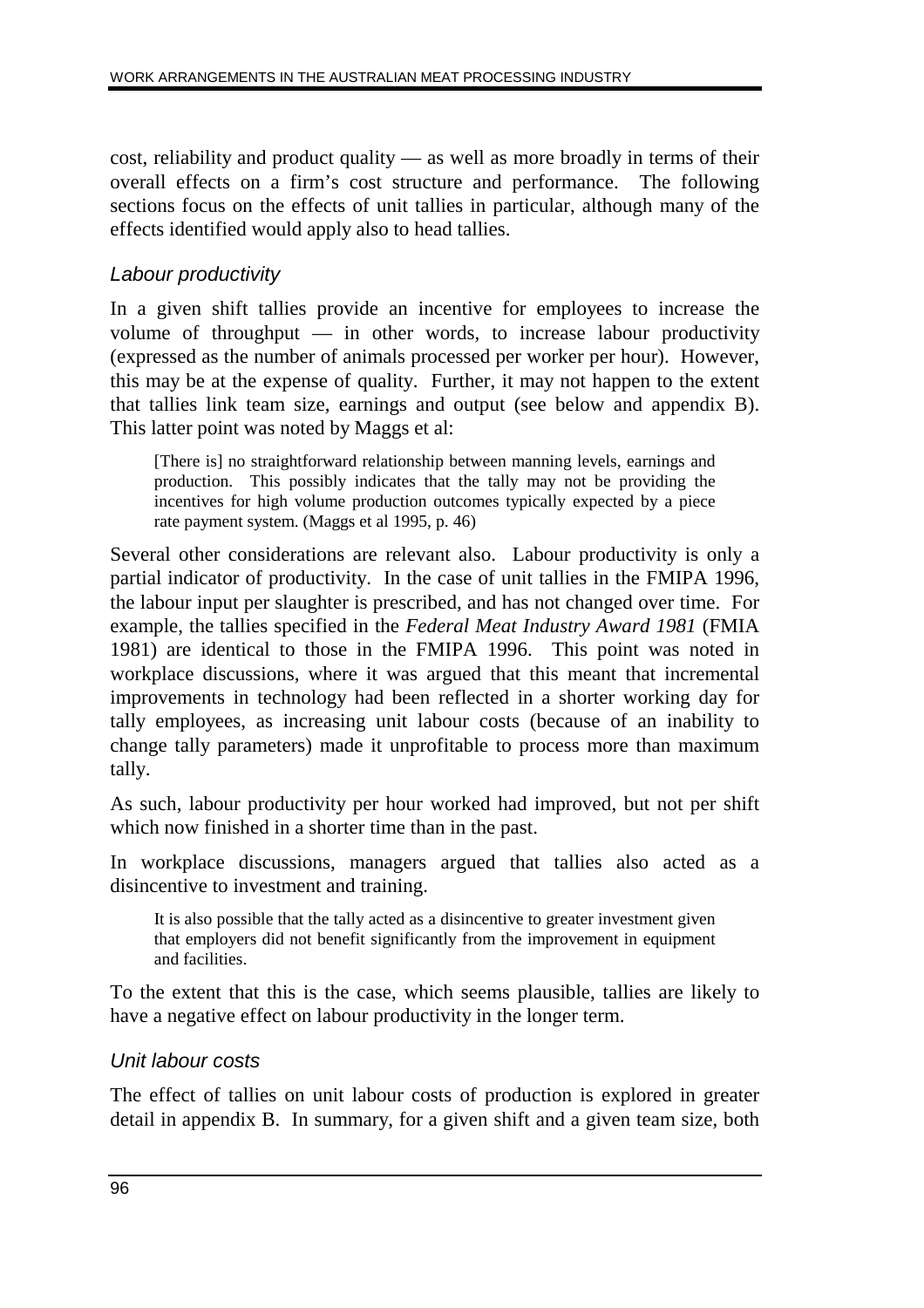unit and head tallies have the effect of raising significantly the unit labour cost of production for head processed above minimum and maximum tally3. In the case of the unit slaughter tally contained in the FMIPA 1996, for a given number of tally employees, as throughput increases beyond minimum and then maximum tally the cost per animal increases by 25 per cent and 37.5 per cent respectively over the minimum tally rate. The size of the premiums means that the average cost per head increases also soon after minimum tally is reached.

### Total wage costs

To process a given number of cattle under the unit slaughter tally, several factors interact to determine the total wage cost. The unit tally specifies the amount of labour required to process 100 head of cattle. Minimum and maximum tally levels (which determine the cost per head of cattle processed) are then determined according to the number of members of a tally team. Thus to minimise total wage costs, there is a trade-off between team size and unit wage cost. For a given number of animals, a smaller team will mean a higher proportion of livestock are slaughtered at above minimum tally rates (therefore higher wage costs per unit per person). A larger team will mean lower unit wage costs, but may mean higher total wage costs (see appendix B).

### Reliability

-

The study has considered reliability in terms of time lost to industrial disputes and timeliness of supply. As described in chapter three, tallies have been seen as one of the causes of high levels of industrial disputation in the industry. This point was also made in workplace discussions. At one firm, the comment was made that many disputes related to the tally. Others commented that the tally was responsible for a culture of leaving work early, especially on Fridays and immediately before public holidays (see chapter five). This meant it was difficult to implement change which involved working a full 38 hour week. Another firm indicated that historically there had been strong union resistance to changes in the tally. Companies had gone along with this during the 1960s and 1970s, as meat processing was extremely profitable over this period — and higher wage costs were able to be passed on to consumers.

The complexity of tallies was also reported as being a source of disputation. One workplace described how it was necessary to hire a 'tally clerk' for each

<sup>&</sup>lt;sup>3</sup> The focus here is on the partial indicators set out in chapter one. The effect that tallies have on average total unit cost is less clear. It is possible that despite the increase in per unit labour cost above minimum tally, average total unit wage costs may fall due to better use of fixed factors.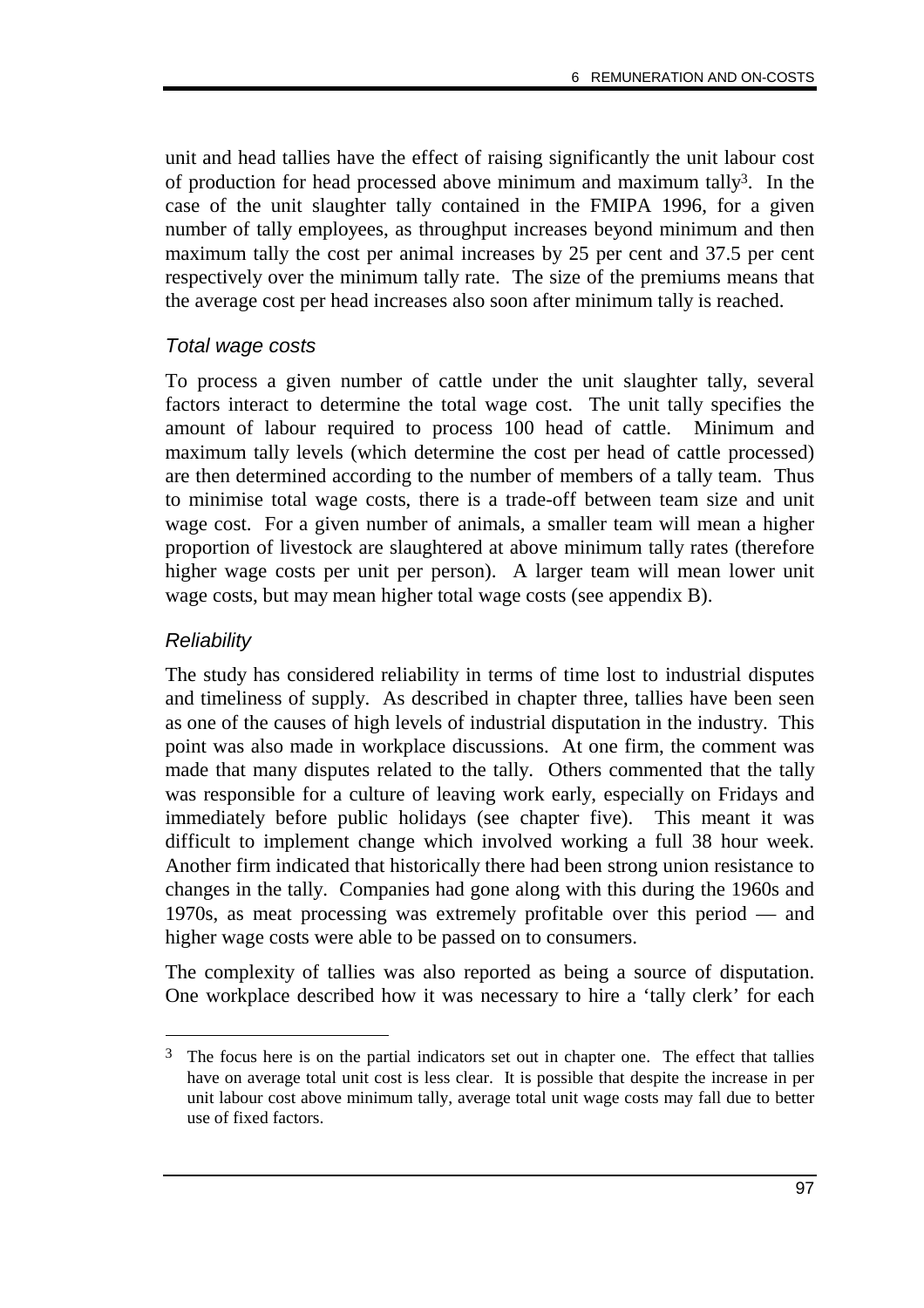boning chain to ensure the quantity of throughput was correct for each team size and each hour of work.

# **Quality**

Both head tally and unit tally are focused solely on quantity of production, and do not provide incentives or rewards for improved quality. As described in chapter two, the need for improved quality has been identified by all in the industry as an important driver of change. Exporters in particular have sought to promote 'quality production' in the attitudes, responsibilities and work practices of their employees (rather than leaving it to inspectors as in the past).

In workplace discussions with firms where tallies had been replaced by timework or other remuneration systems, the comment was made that quality had improved as employees (and inspectors) were now able to slow down without losing money.

# **Other effects of tallies**

# Capacity utilisation

The effect of tallies on capacity utilisation was an issue of concern for the industry. It was argued that over time maximum tally (irrespective of team size) had come to be achieved in a time significantly less than a 7.6 hour working day, ranging from as little as 4 hours up to 7 hours. Capacity utilisation was therefore argued to be low, and tally in conjunction with the compounding effects of award provisions regarding shift penalties (see below) and ordinary hours (see chapter five) represented a major disincentive to spread fixed costs through greater capacity utilisation.

In a survey of abattoirs done for the Industry Commission's 1994 Inquiry into Meat Processing, abattoirs operated for an average of 6.9 hours a day, although half operated for more than 7.5 hours. Further, only 3 out of 101 respondents reported running a second shift (IC 1994). In a 1996 survey of 71 plants, the MRC reported that 29 per cent were operating more than one shift (MRC 1996). Neither survey categorised abattoirs by size, location or export orientation. Information obtained from workplace discussions suggests that firms operating more than one shift are more likely to be large export plants.

# Cause of Industrial Disputes

Previous studies found tallies were a major source of industrial disputation in the industry (see IC 1994; AIRC 1991; Maggs et al 1995). In workplace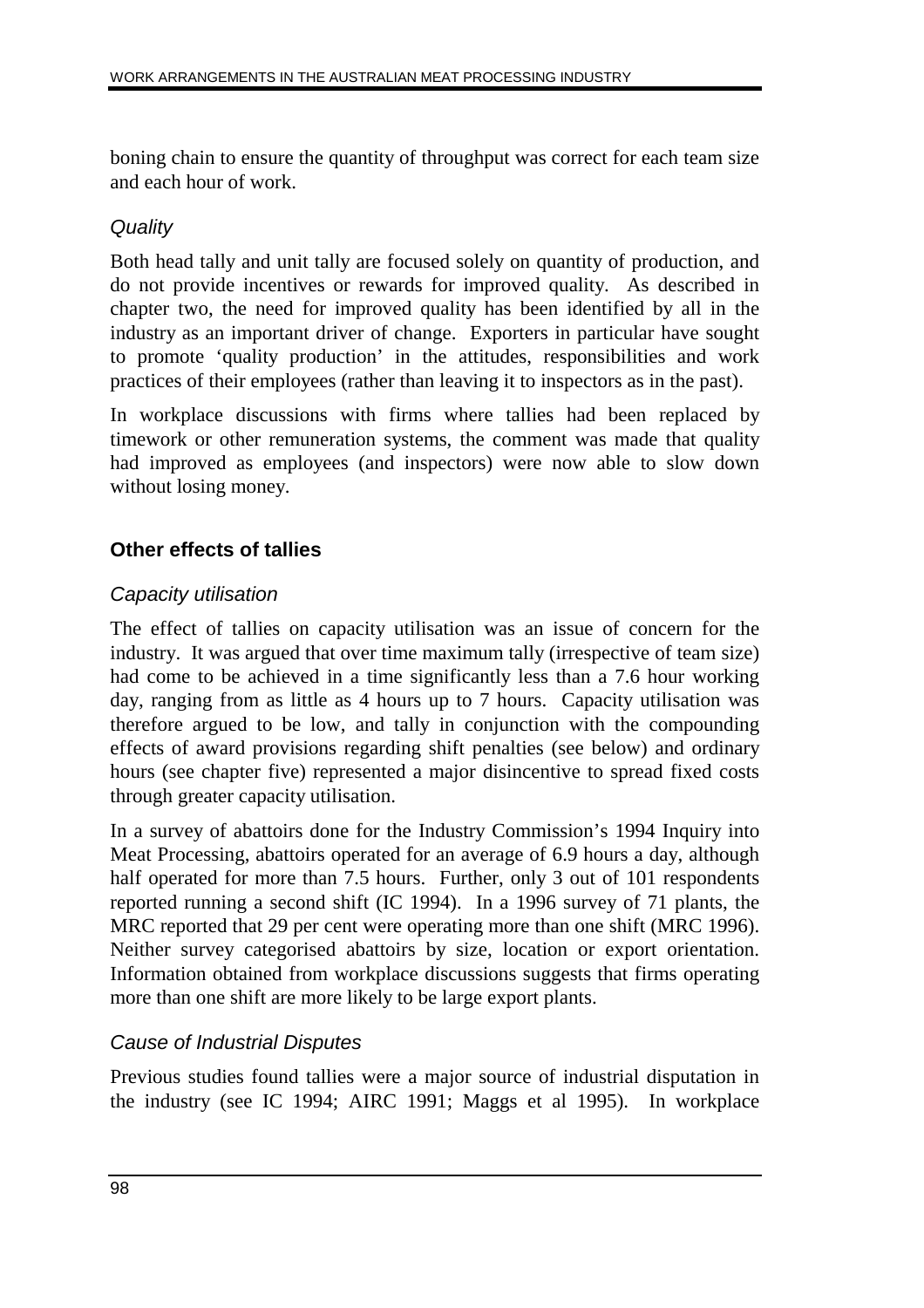discussions, tallies were frequently criticised on these grounds. In part, this was attributed to tally complexity. One firm described how many plant disputes had been related to tally:

Previously, many disputes at the plant were related to tally. For example, a dispute would arise if management did not allocate the right number of workers to a team for a given amount of livestock.

#### Effects on managers

Tallies are highly prescriptive — defining tasks, specifying amounts of labour and payments. In workplace discussions, it was argued that for some managers, this is beneficial. For these managers, the level of prescriptiveness means that responsibility for managing the workforce to deal with variable numbers of livestock — or managing stock numbers to keep employees on-site — is removed from management. Further, it meant also that in the past firms knew what their competitors were paying for processing a given number of head.

As such, a move away from tally introduces new requirements for managers. In workplace discussions — at a workplace where payment is on the basis of timework — an employee representative noted:

[timework eliminated uncertainty of income levels that existed under the tally] and ... it was also the case that timework and the fixed salary provided an incentive for management to maintain a constant supply of livestock.

#### Effects on employees

For employees, there were positive and negative aspects to tallies. On the plus side, some workplaces indicated that employees were strongly attached to the tally as it meant a relatively short working day. One workplace reported that the culture of leaving work early was extremely strong, and this was associated with tally.

This aspect of tally was also emphasised in an attitudinal survey of tally employees. This study reported also that most tally employees surveyed had a good idea of the range of their wage variation, although many were 'not fully aware of how their earnings were determined'. In addition, about half indicated that income fluctuation 'was a cause for concern in terms of personal budgeting' (Maggs et al 1995, pp. 40-41).

In workplace discussions, where firms had moved to annualised payment systems, a major employee benefit was reported to be greater income security (see below).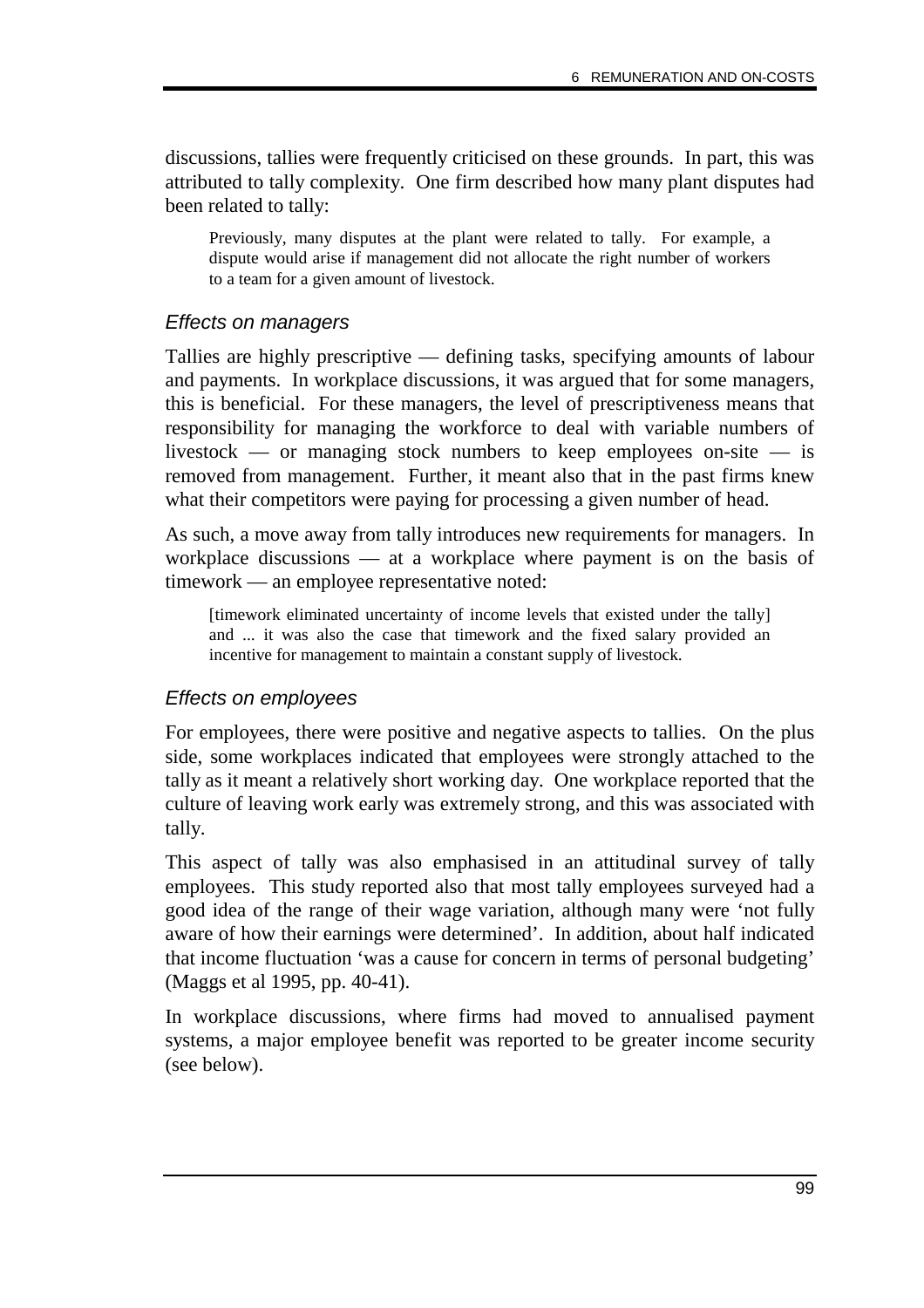Variation also existed in the various penalty rates associated with the tally and with various shiftwork and casual employment arrangements. In recent years, some processors have used enterprise bargaining to move away from the tally and penalty rates and towards flat-rate, time-based wage systems (normally with a bonus system attached). This is discussed below.

| General effects on a given<br>shift | Unit Labour<br>Costs | Labour<br>Productivity <sup>a</sup> | Product<br>Reliability | Product<br>Quality |
|-------------------------------------|----------------------|-------------------------------------|------------------------|--------------------|
| Provide an incentive to work        |                      |                                     |                        | ◡                  |
| faster.                             |                      |                                     |                        |                    |
| Prescribe labour input to           |                      |                                     |                        |                    |
| process a given quantity.           |                      |                                     |                        |                    |
| Increase cost per head per          |                      |                                     |                        | ◡                  |
| person as output increases.         |                      |                                     |                        |                    |
| Focus on quantity, provide no       |                      |                                     |                        |                    |
| incentive or reward for quality.    |                      |                                     |                        |                    |

| Table 6.1: |  | Summary of effects of tallies on a given shift |  |
|------------|--|------------------------------------------------|--|
|            |  |                                                |  |

a Labour productivity is defined as output per worker per hour of work time.

— indicates no direct effect;  $\uparrow$  indicates an increase in the indicator;  $\downarrow$  indicates a decrease in the indicator.

# **6.4 Penalty rates**

Some workplaces reported that the interaction of payment under tally systems and penalties for shifts and overtime were important factors in influencing relatively low levels of capacity utilisation.

Penalty rates (additional payments or loadings other than those related to tally described above) under meat processing awards and agreements payable to meat processing employees can be grouped into several areas according to:

- the type of work;
- hours of work; and
- contract of employment, such as shift work, casual and daily hire penalties.

# **Award provisions**

The FMIPA 1996 contains a number of allowances and penalties:

- leading hands are entitled to up to an additional \$10.30 per week (c. 28.1);
- employees working in cold temperatures are entitled to up to an additional \$0.99 per hour (c. 28.3.1);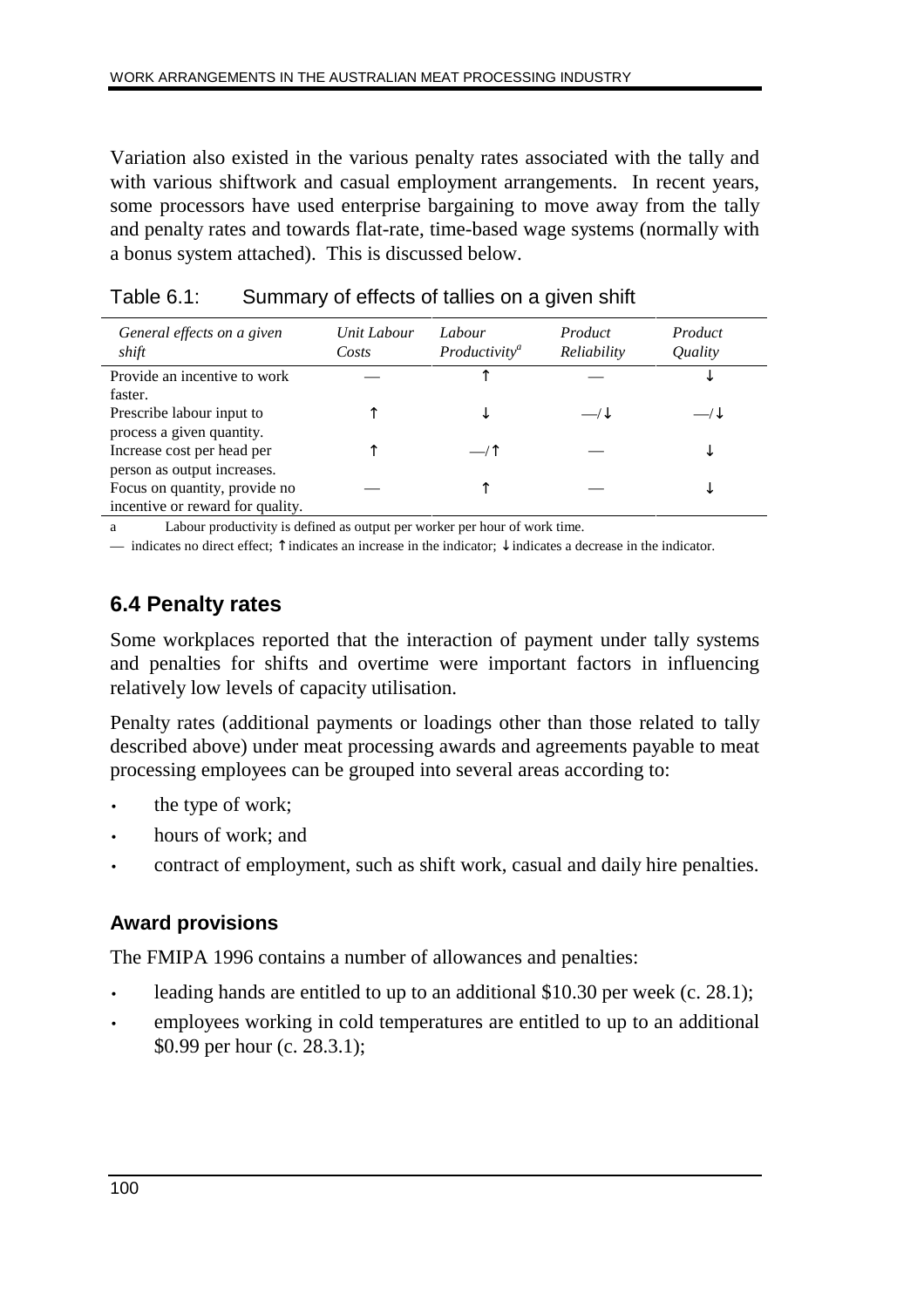- overtime payable at time and a half for the first three hours and double time thereafter — is to be paid for any time outside normal hours (6am to 8pm - see chapter 5) (c. 32.1); and
- for employees other than shiftworkers, time worked between 8pm Friday and 4am Saturday is paid at double time (c. 33.2).

Shift allowances are payable also, depending on whether it is the afternoon or night shift. Shift allowances are not high by industry-wide standards (see table 6.2), however, there is a compounding effect when they apply in conjunction with tallies.

Casual employees are entitled to a loading of 20 per cent over the minimum rates specified in the award (c. 19.2.3). If they work shifts, they are entitled to the 20 per cent loading on the relevant shift rate (c. 33.6).

#### Table 6.2: Comparison of shift allowances (per cent of ordinary rates)

| Award                                                                       | Afternoon <sup>a</sup>    | $Night^a$                                |
|-----------------------------------------------------------------------------|---------------------------|------------------------------------------|
| <b>Stevedoring Industry Award 1991</b>                                      | 150                       | 200                                      |
| National Building and Construction Industry Award                           | 150                       | 150                                      |
| 1990                                                                        |                           |                                          |
| <b>Transport Workers Award 1983</b>                                         | 117.5                     | 130                                      |
| Storage Services - General - Interim Award 1990                             | $150 / 200^b$             | $150/200^{b}$                            |
| Metal Industry Award 1984                                                   | 115                       | 150                                      |
| Federal Meat Industry (Processing) Award 1996                               | 115 $(≤158)$ <sup>c</sup> | $125/130$ ( $\leq$ 172/179) <sup>c</sup> |
| Timings of efternoon and night shifts you slightly between awards<br>$\sim$ |                           |                                          |

a Timings of afternoon and night shifts vary slightly between awards.

b Overtime penalties apply for more than 8 hours of work and for work outside ordinary hours (7am - 5:30pm), paid at 150 per cent for the first two hours and 200 per cent after that.

c Including the compounding effect of penalty and maximum tally (discussed below). The compounding effect would be greater for daily hire (tally) employees who are paid an additional 10 per cent premium on minimum rates (App.3, FMIPA 1996).

*Sources:* PC 1998; Industry awards; Commission estimates.

Saturday work is overtime, paid at the rate of time and half for the first three hours with double time thereafter (c. 34). All work performed on Sundays is paid for at double time with a minimum payment of four hours (c. 35).

As described in chapter five, tally employees are engaged on the basis of daily hire which attracts a loading of 10 per cent. Tallies contain a number of other penalties related to the size of stock. For example, bulls under 136.1kg and aged over two years old or a bull over 136.1kg and under 362.9kg count as 1.5 head for tally purposes. Bulls over 362.9kg count as two head for tally purposes (App.3, c. 4.5).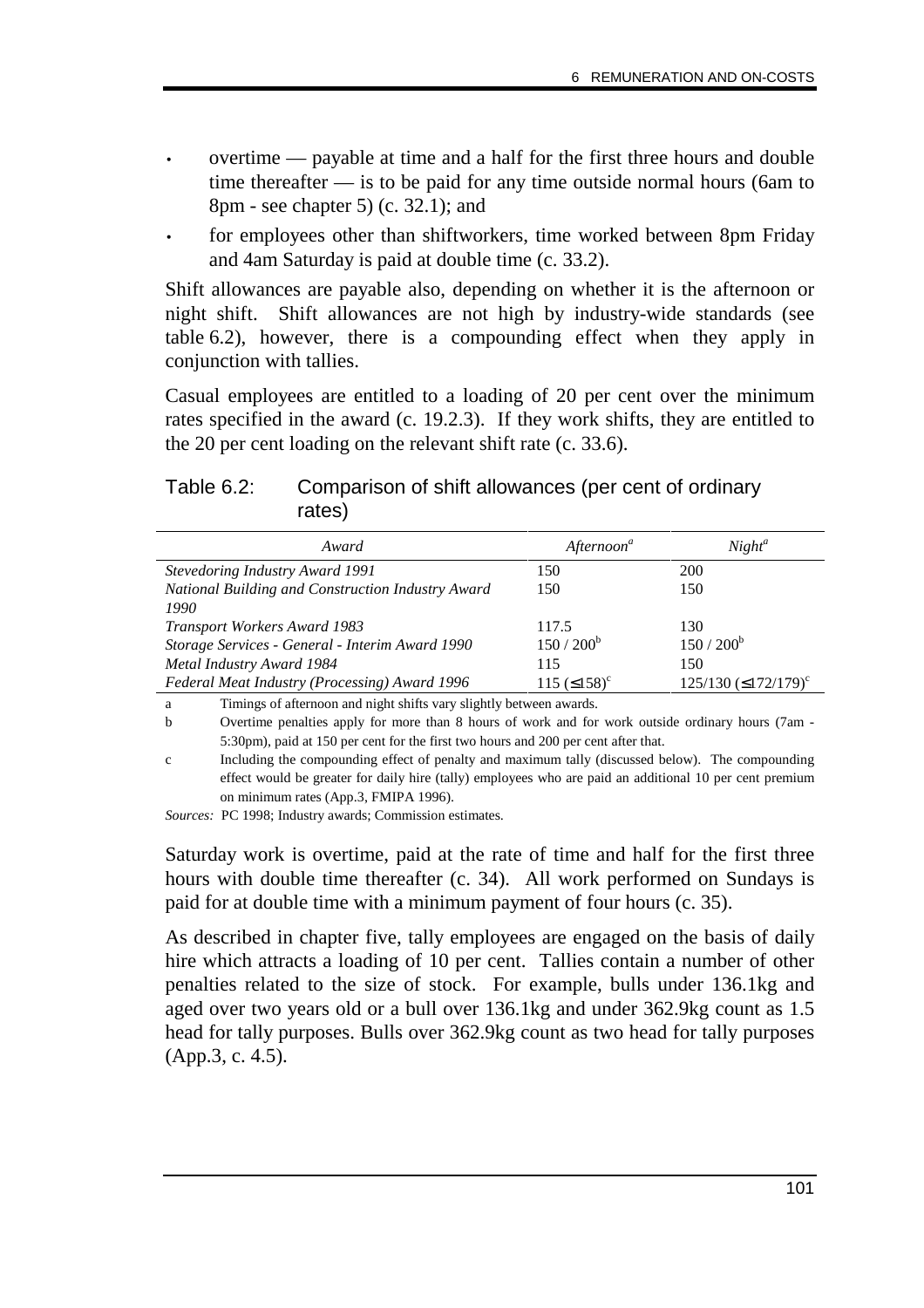Tally employees are entitled to waiting time for delays (not caused by employees) exceeding 15 minutes in a day, paid on the basis of tally submitted for the day (App.3, c. 7).

Other penalties are payable to tally employees for crippled cattle or calves — \$1.86 in the case of cattle and \$0.41 in the case of calves (App.3, c. 11).

The *New South Wales Butchers' Wholesale (Country) Award 1996* contains 32 specific rates and allowances that are payable to different parts of the workforce4. For example:

- item 2 afternoon shift attracts an extra \$8.92 (for by-product department employees);
- item 4 horse allowance \$10.10 per week (for stockpersons);
- item 6 temperature allowance up to \$1.40 per hour (for cold rooms);
- item 13 leading hand \$18.60 per week;
- item 20 condemned carcase allowance \$2.30 per day (employees on the slaughterfloor);
- item 24 temporary promoted slaughtering allowance \$3.40 per day; and
- item 27 knife allowance \$1.80 to \$2.50 per day (the employer would ordinarily supply a working kit (including knives), if not this allowance is payable.

# **Enterprise level agreements**

In developing CAs and other enterprise agreements, there are several examples of firms which have rolled many of the penalties into the basic wage. In workplace discussions, several firms indicated that a number of penalties were incorporated into the basic wage — such as the weight penalties. However, others remained separate, such as overtime.

In contrast, other firms have included all the penalties previously payable under the relevant award as separate items in their CAs — despite the prescriptiveness of the award penalty provisions. In one case a number of penalties that existed previously under the award were carried over into a CA. In another case, the CA called up the provisions of the relevant award detailing penalties.

 $\overline{a}$ 

<sup>&</sup>lt;sup>4</sup> There are three State awards, identical in content, covering different regions in NSW. The other two are the *Butchers' Wholesale (Newcastle and Northern) Award* and the *Butchers' Wholesale (Wagga Wagga) Award*.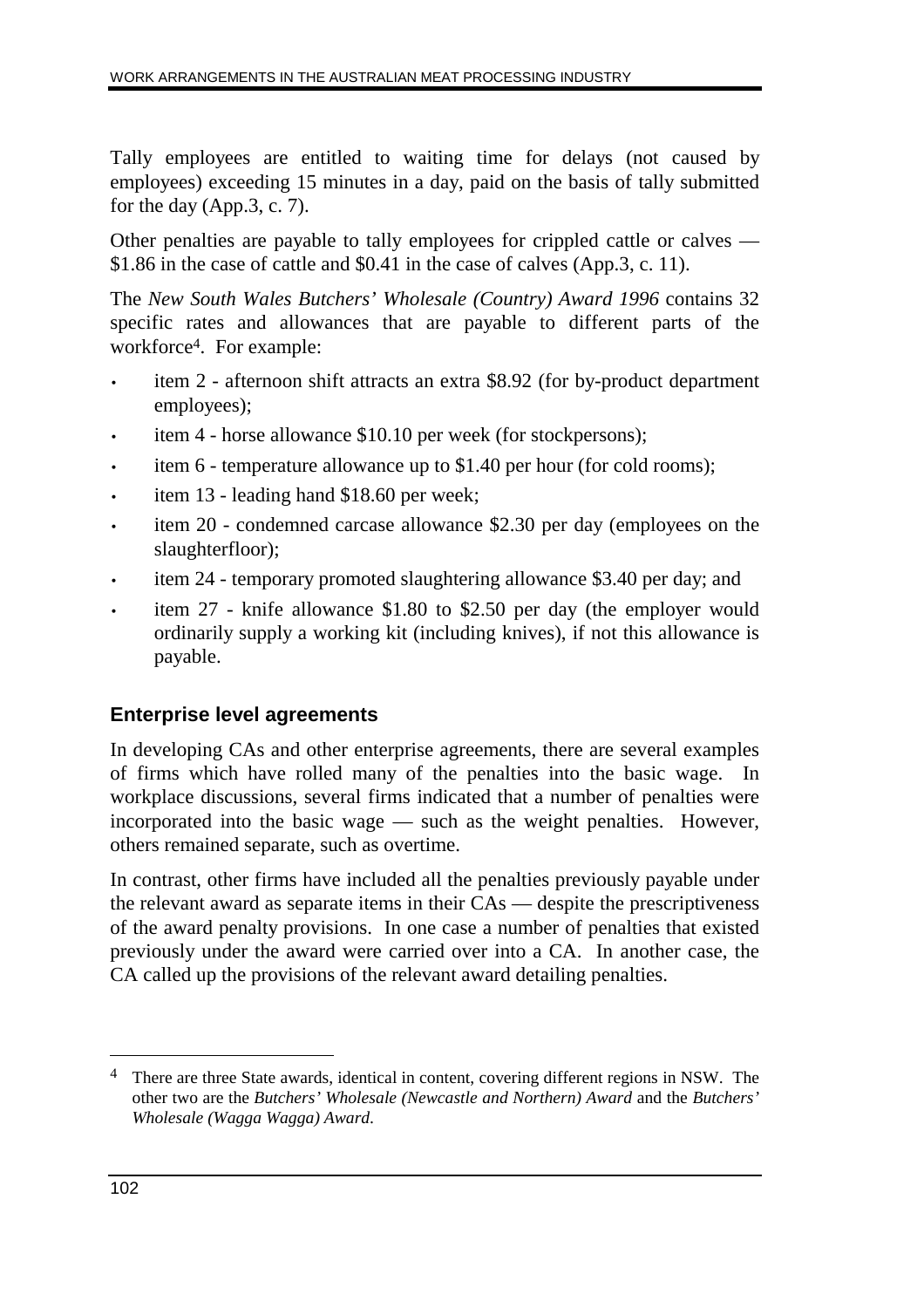As part of the 1997 Federal CA for Castricum Brothers, a suite of allowances remain. These relate to penalty payments for bulls and diseased cattle, lot-fed and overweight cattle, as well as meal and waiting time allowances, and a daily allowance for on the job training are recognised (c.34.6). Similarly, a 1996 CA at G A Gathercole includes allowances for bulls and diseased cattle, lot-fed and overweight cattle, as well as meal and waiting time allowances.

# **Effects of penalties**

All other things being equal, penalties and allowances can increase unit wage costs, and total wage costs. However, many of the penalties and allowances described above are designed to compensate employees for particular tasks that are unpleasant or make the job harder (such as dirty cattle and working in cold conditions), reward greater responsibility (such as allowances for leading hands and 'step-up' allowances), or compensate employees for working odd hours (such as shift work). As such, they may have a positive effect on performance in terms of reliability.

Another important aspect of the application of the range of penalties is in terms of the interaction with other aspects of remuneration — in particular tallies. As described above, tallies in conjunction with penalty rates have been argued to adversely affect the ability of firms to increase capacity utilisation by increasing throughput on a given shift and operate more than one shift.

For example, under the FMIPA 1996, the nightshift penalty is 30 per cent for a permanent night shift. The 30 per cent premium is payable on the base rate in the case of a tally employee, that is the minimum tally rate which is the basis of tally calculations. For permanent night shift, this minimum tally rate is 30 per cent higher. For animals processed above maximum tally, a 37.5 per cent premium is payable. Taking into account the night shift penalty rate, animals processed above maximum tally on night shift would attract a 79 per cent premium over the minimum tally day shift rate. Clearly, this premium would not be payable for the whole shift, and the likelihood of this occurring is low. However, it is illustrative of the compounding effect of the shiftwork penalties and tallies.

It should be noted also that there are a number of variables that are likely to influence a firm's decision on the number of shifts they run. For the meat industry, a major consideration is the supply of livestock. In workplace discussions, the Commission was told in one case that one shift was preferred (even though the site agreement included provision for multiple shifts on timework basis), for reasons related to the supply of livestock and the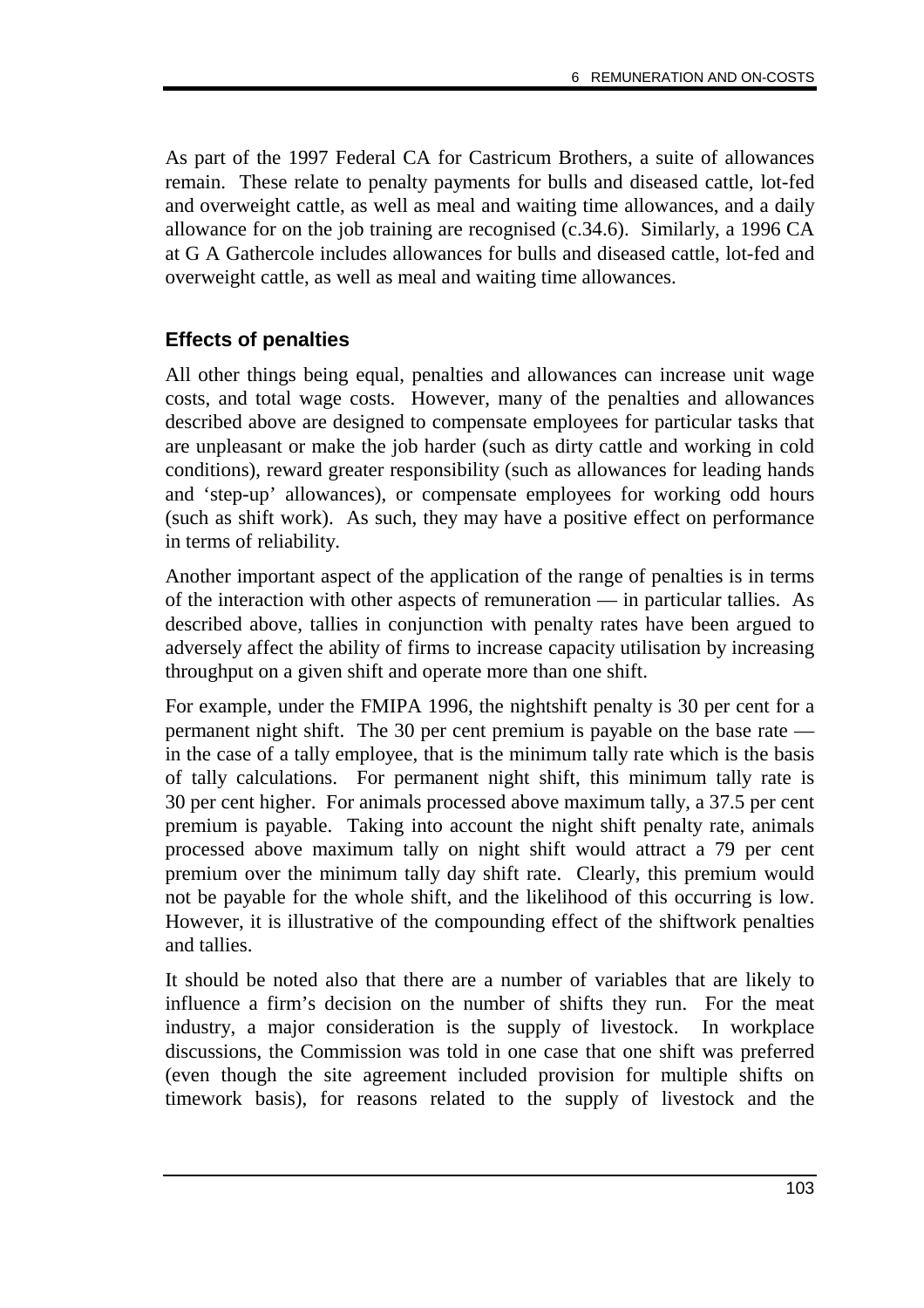infrastructure that would be required to source stock and sell the output. In this case, these factors outweighed any potential increase in capacity utilisation.

In another case, the company indicated that in the short-term, the major constraint on moving to a double shift operation was chiller capacity.

However, other firms indicated that the need to increase capacity utilisation (through running double shifts) was a major driver of changes in work arrangements which made this viable.

| General effects on a given shift        | Unit Labour<br>Costs | Labour<br>Productivity <sup>a</sup> | Product<br>Reliability | Product<br><i><u><b>Ouality</b></u></i> |
|-----------------------------------------|----------------------|-------------------------------------|------------------------|-----------------------------------------|
| Extra reward for unpleasant tasks;      | ᠰ                    |                                     |                        |                                         |
| odd hours.                              |                      |                                     |                        |                                         |
| Changes unit labour costs               |                      |                                     |                        |                                         |
| according to time of day                | ᠰ                    |                                     |                        |                                         |
| Interaction with tallies affect ability |                      |                                     |                        |                                         |
| of firms to utilise existing capacity   |                      |                                     |                        |                                         |
| on a given shift.                       |                      |                                     |                        |                                         |

Table 6.3: Summary of effects of overtime and penalties

a Labour productivity is defined as output per worker per hour of work time.

— indicates no direct effect;  $\uparrow$  indicates an increase in the indicator;  $\downarrow$  indicates a decrease in the indicator.

# **6.5 Alternative means of remuneration**

Based on the findings of previous studies and workplace discussions during the course of this study, until recently payment by tallies was almost universal in the meat processing industry. In recent years, this has begun to change.

# **Annualised payment and timework**

Various forms of time-based payment systems have been adopted by meat processors as part of enterprise agreements. Often, time-based payments have been introduced incrementally, during successive negotiated agreements.

The Australia Meat Holdings Ltd (AMH) industrial dispute was identified in chapter two as being a catalyst for further change in work arrangements in the industry more generally. One of the changes introduced at several AMH plants since 1995 has been a move away from payment based on tallies to time-based payment systems. There are other examples in the industry of firms that have followed this approach.

In the case of AMH, tallies were replaced by a flat weekly wage which is not linked to the number of head processed, or even carcase weights. The agreements also increased ordinary hours of work so it was possible to work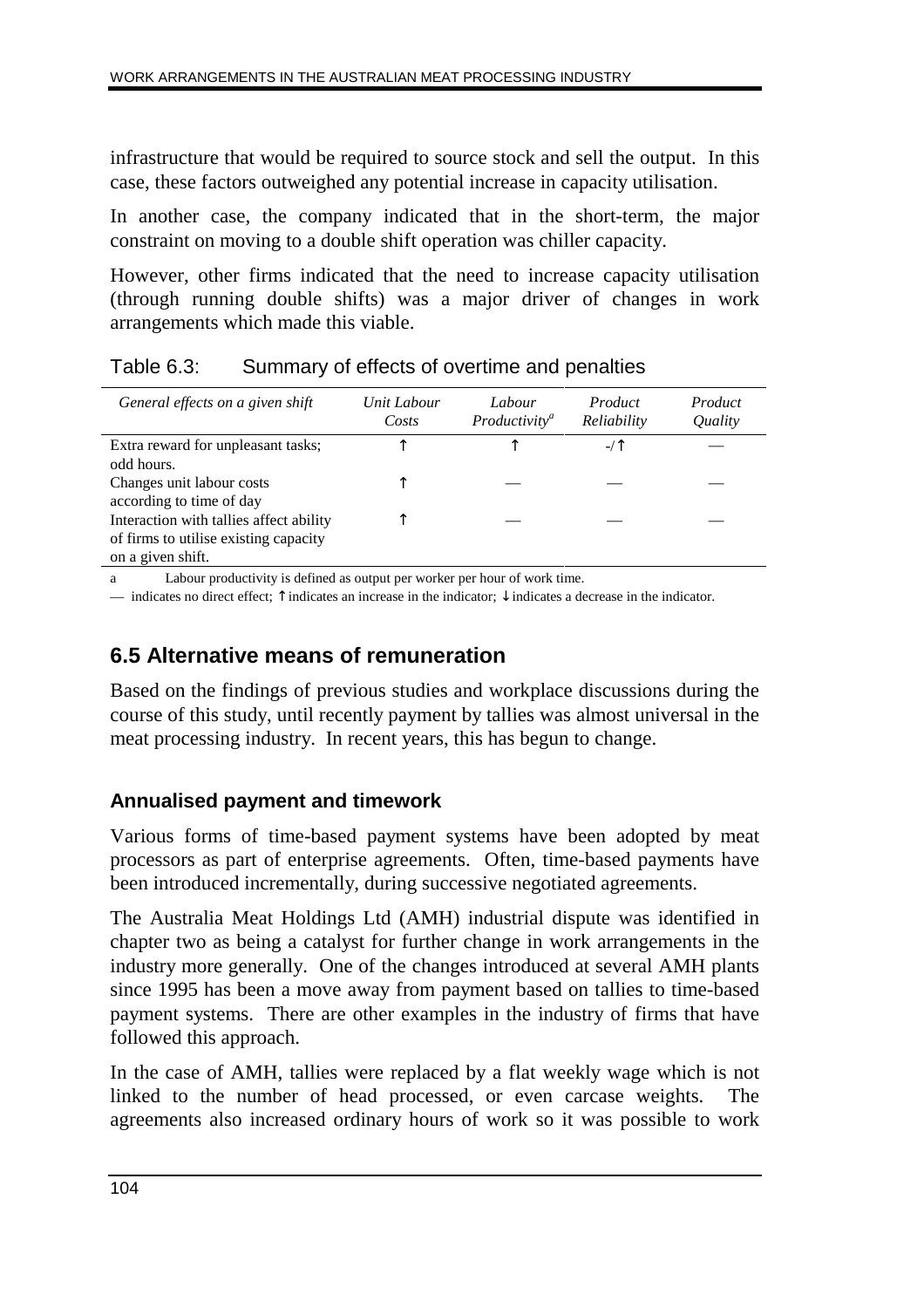two shifts a day on the same wage rates. As noted by the MRC, from the point of view of the company, a significant effect of these changes has been that the plants can be worked for up to 19 hours a day, 6 days a week on the same hourly rate of pay (MRC 1996).

Current CAs at Castricum Brothers and G A Gathercole include a guaranteed minimum weekly payment for tally employees (as well as guaranteed minimum daily payments, as exist under the FMIPA 1996).

This study has found — through examination of CAs, secondary sources and the workplace discussions — that a small (but growing) group of firms, which collectively account for a significant proportion of total industry output, have implemented modified systems of payment in the past several years.

Annualised or time-based payment systems have advantages for both employers and employees. For employees, the benefits of time-based payment systems include:

- greater security and certainty of a consistent weekly wage or salary;
- rolling in of penalties and allowances to a single rate mean they may be less vulnerable to being eroded;
- competition for shifts that attract higher penalty rates is removed; and
- knowledge and understanding of how payment is calculated (MRC 1996; Maggs et al 1995).

Similarly, workplace discussions as part of this study found that enhanced security of income and the removal of income variability meant, among other things, it was possible to obtain bank finance for housing. In some cases, it has also meant an increase in average annual incomes, although a major trade-off has been a longer (that is, a full eight hour shift) working day.

For employers, the benefits have included:

- more predictable labour costs;
- less overall wage and salary administration; and
- a more even spread of labour costs (MRC 1996).

For employers, it has meant also that they must work to ensure a constant supply of livestock.

In workplace discussions, some managers highlighted the risks — on both sides — that were involved in moving away from the tally. At one plant, management highlighted the large degree of trust it required on both sides. Management was concerned that employees could 'apply the brakes' and go slow as their remuneration no longer depended on a certain number of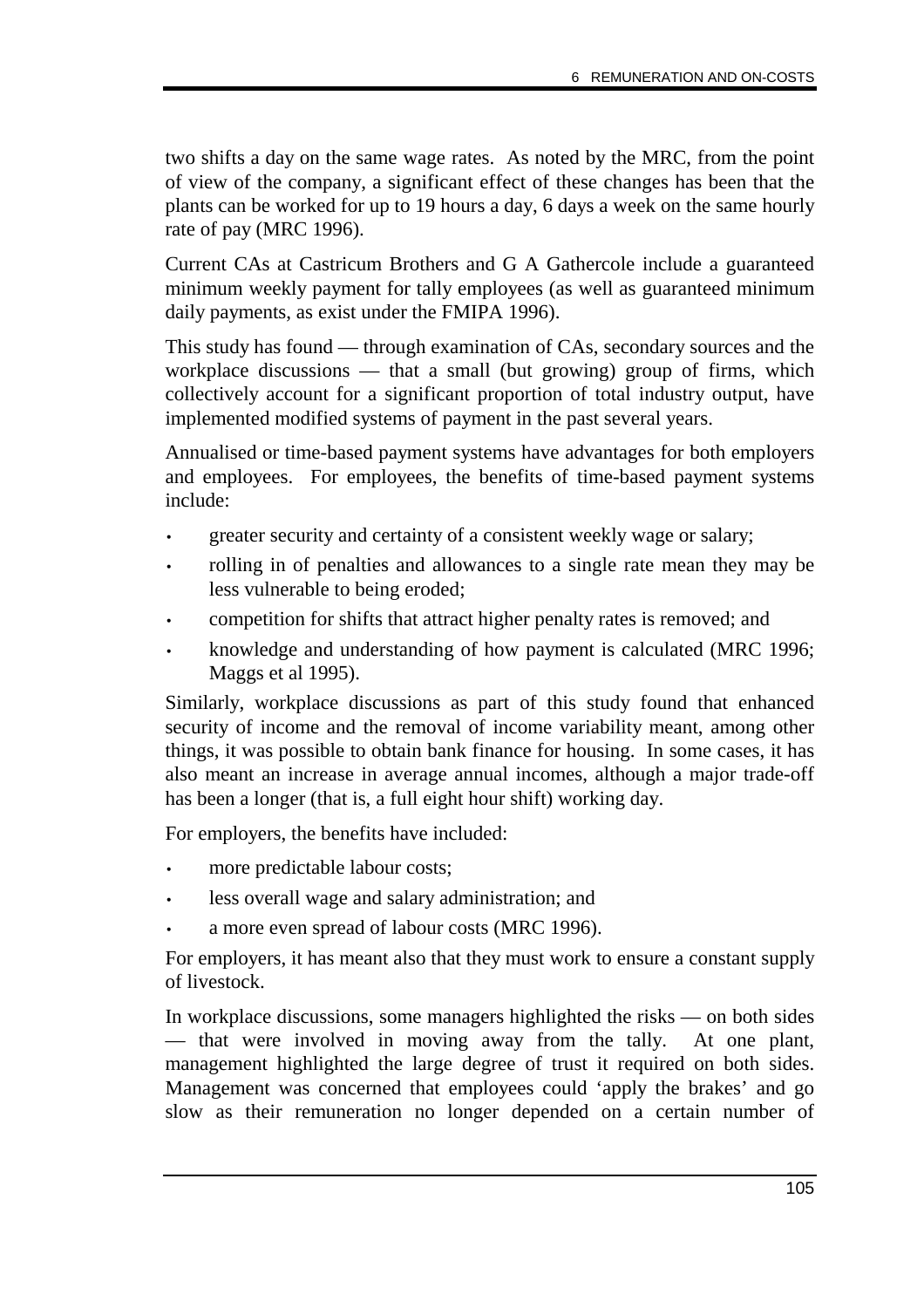throughput. On the other hand, employees were concerned that management could 'apply the accelerator' and increase the chain speed during the longer shifts to increase throughput. Both managers and employees at this plant noted, however, that these fears had not been realised.

# **Modified tallies and other incentive payment systems**

Payment by results systems are intended to provide both incentives and rewards for performance. Traditionally, tallies have provided incentives to work faster (regardless of quality) with a reward of a short working day. However, as discussed in chapter two, the meat industry has changed. There is now greater emphasis, for example, on product quality for reasons related to hygiene and the demands of consumers. Competitive pressures have also driven some firms to find ways to increase capacity and capital utilisation. Tallies in conjunction with shift penalties, mean that unit labour costs increase with increases in throughput above minimum tally (all other things being equal). An emphasis on quality implies a need for a payment system which provides incentives and rewards for performance measured by factors other than speed.

Features of any incentive payment system which are more compatible with these changes might include incentives and rewards related to:

- quantity based on output or yields (rather than inputs);
- quality based on hygiene outcomes and customer satisfaction;
- reliability based on level of industrial disputation and/or absenteeism and timeliness of supply; and
- occupational health and safety based on claims outcomes.

There are examples where companies have moved to modified tally payment systems. For example, one company's CA increased ordinary hours and employees are engaged on a time-work basis. However, their remuneration depends also on an incentive payment system based on carcase weight — that is, on output rather than the traditional input measure. The company believed that it was important to include some element of performance pay in the agreement as the tally had created an 'incentive culture' in the industry.

The Commission is aware also of at least two companies that have introduced bonuses for perfect attendance records for rostered days over a 12 month period, thus discouraging absenteeism.

Other companies have also included sets of key performance indicators (KPIs) as part of recent CAs. For example, one CA has KPIs for the plant maintenance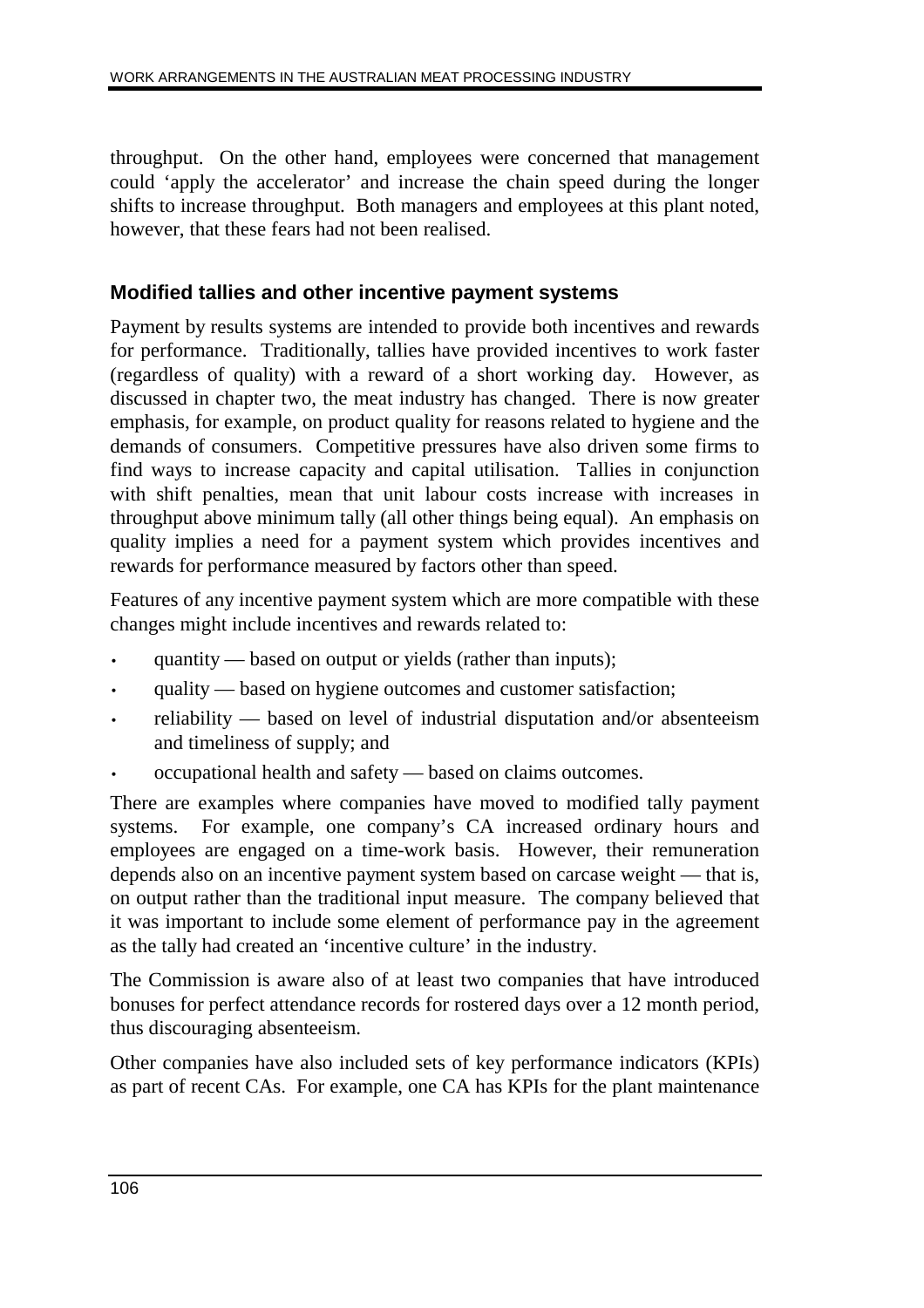department. Another has specified labour cost; the absenteeism rate; and the lost time injury frequency rate as areas that will be monitored.

While these are not yet linked to remuneration, they are evidence of a changed approach to assessing workplace performance. In workplace discussions, several companies which have implemented CAs over the past two years indicated that some sort of incentive-reward scheme would be looked at as part of future agreements. One firm indicated that profit sharing was one option.

# **6.6 Labour on-costs**

In addition to direct wage and salary payments to employees, employers may need to pay a number of other costs associated with employment which are known collectively as 'labour on-costs'. The ILO (1966) definition of on-costs includes employer expenditure on food, drink and other payments in kind, housing, social security payments, vocational training, transport costs, work clothes and personal equipment, recruitment costs and government taxes and charges associated with labour costs.

In Australia, the main labour on-costs for all industries are:

- payroll tax;
- superannuation contributions;
- training and recruitment costs;
- payments to employees for time not worked (ie, leave entitlements); and
- workers' compensation and occupational health and safety costs.

The amounts payable for these on-costs are set by Federal and State legislation as well as by awards and agreements. Many on-costs are not open to negotiation at the enterprise level or even at industry level. In particular, superannuation contributions, payroll tax and workers' compensation premiums are set by Federal and State legislation and are mandatory for all employers (subject to the criteria and regulations of each).

Changes in government policies regarding these on-costs can therefore have significant implications for labour cost structures across all industries. For example, legislation to extend the coverage and minimum amounts of employerfunded superannuation contributions led to a strong rise in labour on-costs in the early 1990s (EPAC 1996, p. 20).

The effect of labour on-costs for the employer is to increase the cost of labour. However, these costs are levied on employers across all industries and are not peculiar to meat processing. Nor are they peculiar to Australia.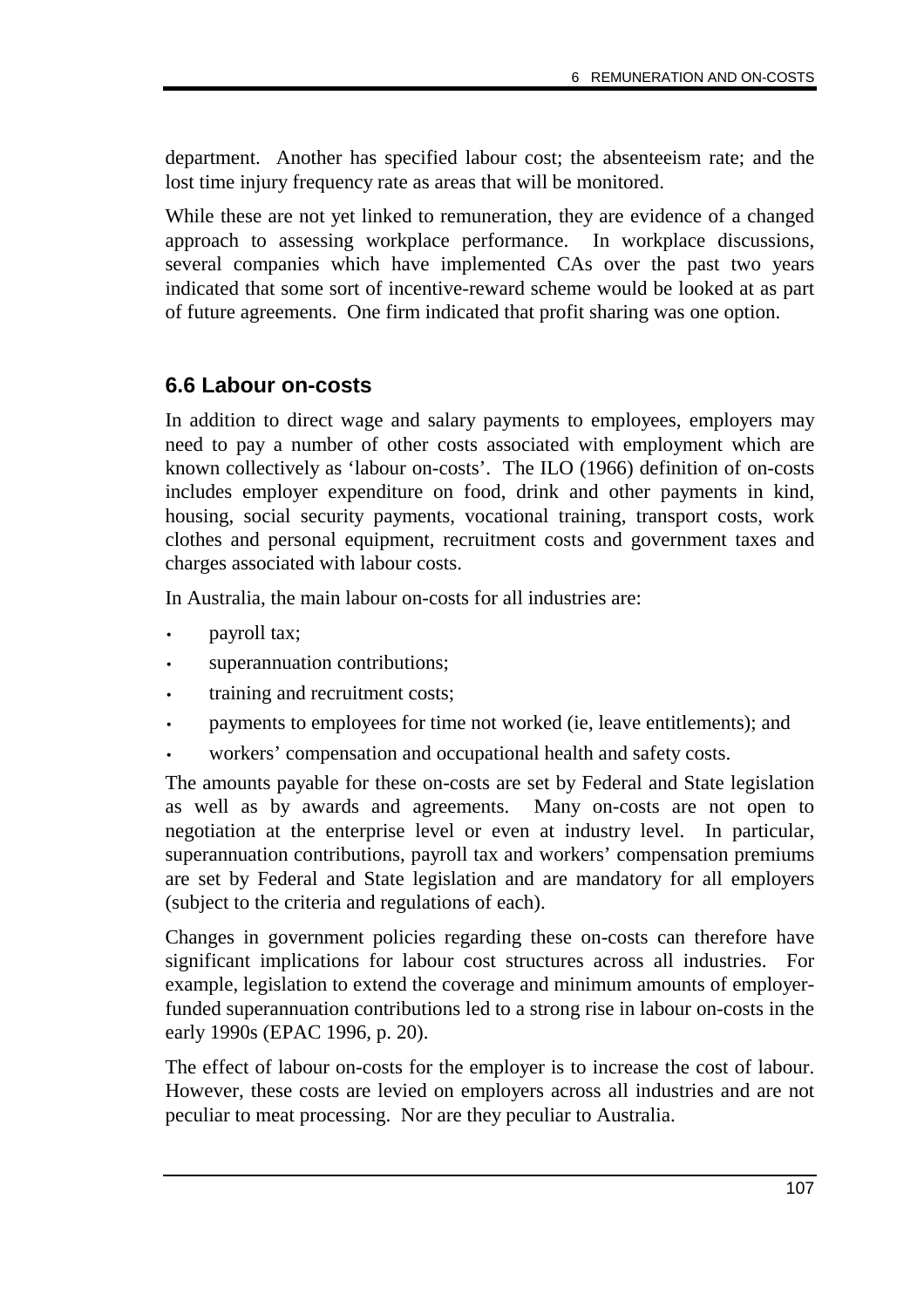By international standards, average Australian labour on-costs are not high. Australia's average labour on-costs and total labour costs per hour are lower than most other OECD countries, including the main competitor for Australia's meat exports, the US. Australian labour on-costs as a proportion of total labour costs are also lower than for most other OECD countries (EPAC 1996, pp. 19- 20).

Looking at the meat processing industry alone, BAH (1993) found that in 1991– 92, Australia's 'Best In Class' meat processors faced labour on-costs which added 36 per cent to the basic wage, compared with 35 per cent for US 'Best In Class' processors, 62 per cent for Argentina (including 20 per cent additional for pension contributions) and 20 per cent for New Zealand (traditional 'Best In Class' processors). The major components of Australian meat processing labour on-costs at that time (1991-92) were payroll tax, leave entitlements and workers' compensation premiums. Since then, mandatory superannuation contributions have increased to become a fourth major category of labour oncost for employers.

In the Bureau of Industry Economics (BIE) Agri-food Survey 1996, meat processors ranked reform of 'input taxes and on-costs' (including wholesale sales taxes, licensing and excise duties as well as labour on-costs) as the fourth most important micro-economic reform issue for future competitiveness, behind industrial relations, food standards and related regulations and environmental regulation (BIE 1996, pp. 89-90). Meat processors ranked 'input taxes and oncosts' as a lower priority than did other food industries in the survey, including fruit and vegetable processors, flour mills, cereal foods and baking mixes, confectionery and fruit and vegetable wholesalers, who all ranked it as second only to industrial relations as a microeconomic reform issue (BIE 1996, p.90).

# **Workers' compensation**

The on-cost of significance to the meat industry is workers' compensation. The cost of workers' compensation to firms (comprising insurance cost and lost time) and individuals (pain and suffering) in the meat industry is high relative to other industries.

# Cost to the firm

Accident risks vary between occupations, and so (all other things being equal) some variation in workers' compensation insurance premium rates is expected. However, costs in the meat industry are recognised as being high when compared with averages for all industries.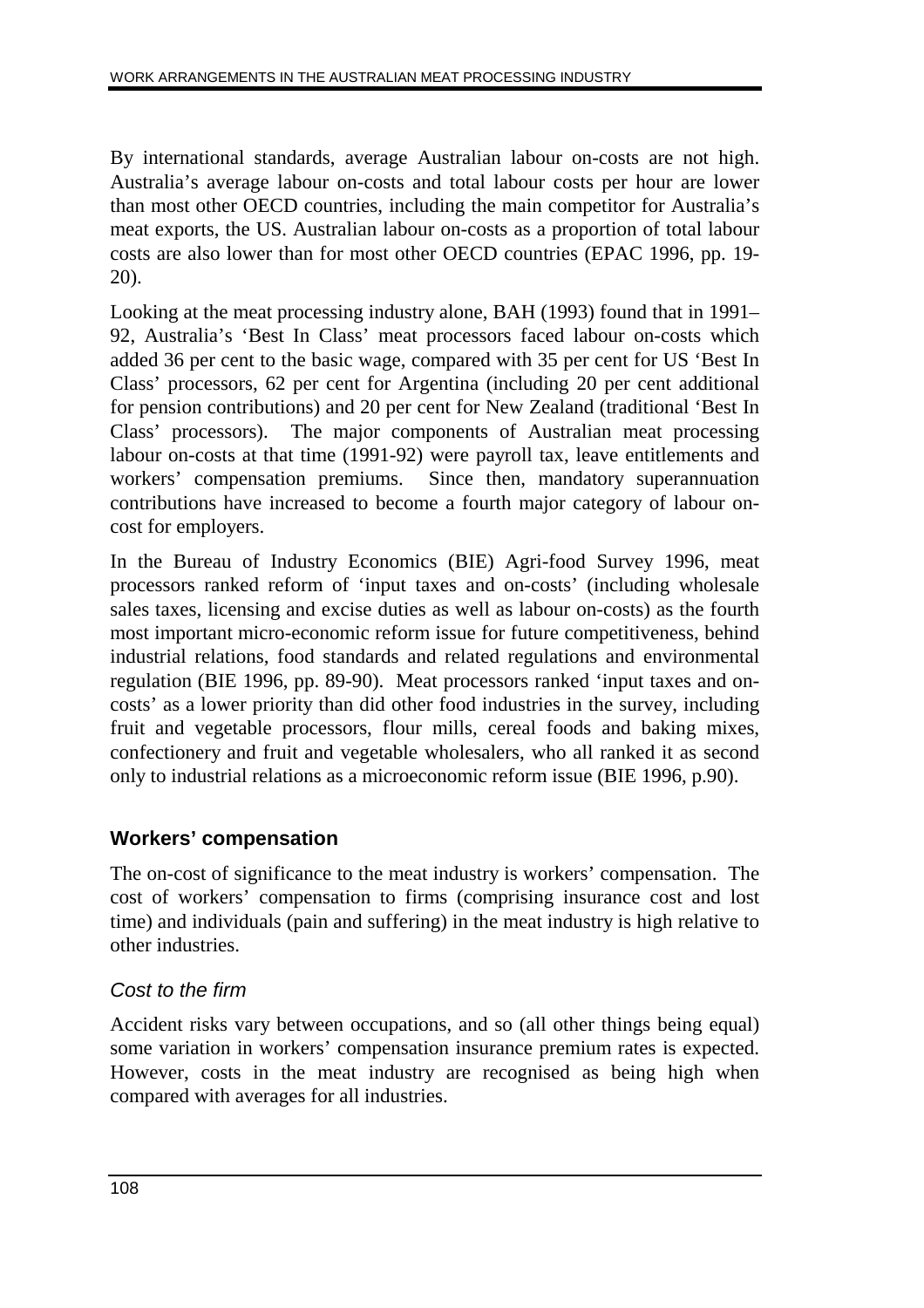Workers' compensation insurance schemes are administered on a State basis, and in all jurisdictions the meat industry average is considerably higher than the all industries average (see table 6.4). In addition, there is wide variation between States, within States, between firms, and even between plants operated by the same firm.

The ability of individual firms to influence the cost of insurance through individual performance varies. Industries are allocated to pools, and firms within an industry initially face a premium based on the performance of other firms in the pool which have been assessed actuarially as having a similar risk and claim profile. In Victoria, for example, meat firms are allocated to the pool with the highest premium rate.

Table 6.4: Comparison of average workers' compensation premium rates 1997–98 (per cent of payroll)<sup>a</sup>

| Industry       | ЛC  | NSW   | QLD             | JА      | WA     |
|----------------|-----|-------|-----------------|---------|--------|
| Meat products  | 8.4 | 13.36 | $Q$ $7^{\circ}$ | $\cdot$ | 7-6.44 |
| All industries | 1.0 | 2.8   | 15 ל<br>$\sim$  | 2.86    | 2.4    |
|                |     |       |                 |         |        |

a Tasmania and Northern Territory operate full private insurance systems. Rates are not available. *Sources:* Secretariat Workers' Compensation Authorities (1998) and Workcover NSW (1997).

The ability of firms to 'internalise' some of the benefits of improved occupational health and safety performance (in the form of reduced workers' compensation premiums) is limited by the operation of workers' compensation insurance systems. For example, in NSW the impact of performance and claims history on workers' compensation premiums for all industries varies significantly according to size of the workforce (measured by the total wages bill) and the average premium for the industry in which you operate.

#### Cost per claim

-

Data on the cost of workers' compensation claims are available only at the three digit ANZSIC level<sup>5</sup>. As illustrated in table 6.5, the cost of workers' compensation for these industries is higher than for the total manufacturing sector.

In 1996–97, the direct cost of workers' compensation for meat and meat product manufacturing was around \$2 000 per person, compared with \$1 100 for the whole of the manufacturing sector. These figures equate to around 6.4 per cent and 3.1 per cent of the total wage cost for meat and meat product manufacturing

<sup>5</sup> ANZSIC 211 includes meat processing; poultry processing; bacon; ham; and smallgoods manufacture. The meat processing component (ANZSIC 2111) accounted for 62 per cent of ANZSIC 211 employment and wages and salaries in 1995–96.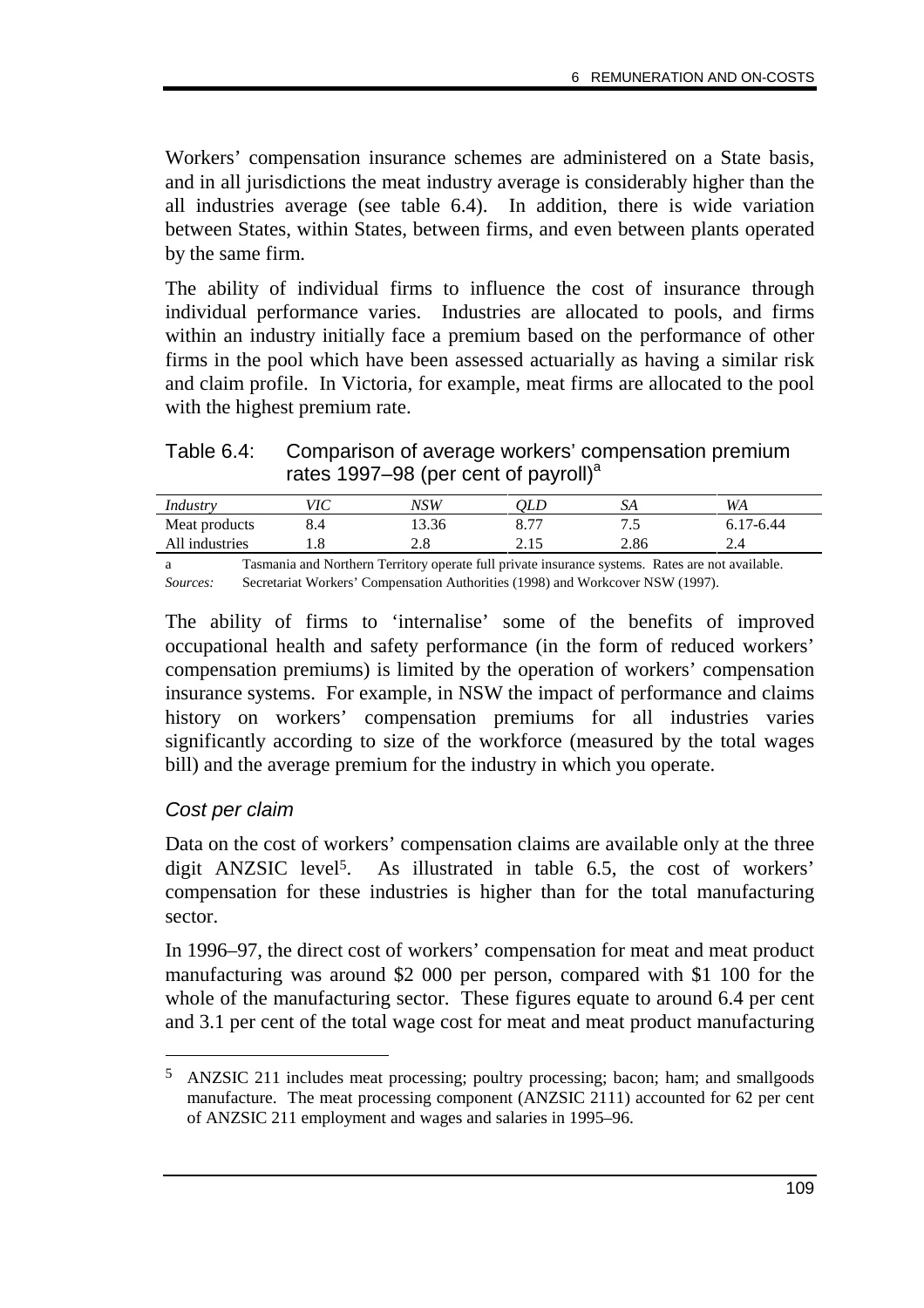and the manufacturing sector respectively. These costs and proportions have increased each year for the meat and meat product manufacturing sectors.

As discussed above, there is variation even between plants operated by the same firm. In workplace discussions, one firm indicated that its premium rates varied between 8 per cent and 12 per cent of total wages across its plants.

| Table 6.5: Direct cost of workers' compensation for meat and meat |  |
|-------------------------------------------------------------------|--|
| product manufacturing and all manufacturing, 1992–93 to           |  |
| 1996–97                                                           |  |

| Year    | Cost per employee <sup><math>a</math></sup><br>(S 000) | Cost as a proportion<br>of total wages $(\% )$ | Cost per employee<br>(8000) | Cost as a proportion<br>of total wages $(\% )$ |
|---------|--------------------------------------------------------|------------------------------------------------|-----------------------------|------------------------------------------------|
|         |                                                        | Meat and meat product manufacturing            |                             | All manufacturing                              |
| 1992-93 | 1.5                                                    |                                                | 1.0                         | 3.2                                            |
| 1993-94 | na                                                     | na                                             | na                          | na                                             |
| 1994-95 | 1.7                                                    | 5.9                                            | 0.9                         | 2.9                                            |
| 1995-96 | 1.8                                                    | 6.2                                            | 1.0                         | 3.2                                            |
| 1996-97 | 2.0                                                    | 6.4                                            |                             | 3.1                                            |

a Cost per employee is the direct cost which comprises workers' compensation insurance premiums and claims costs not met by the insurer.

*Source*: ABS 1997e.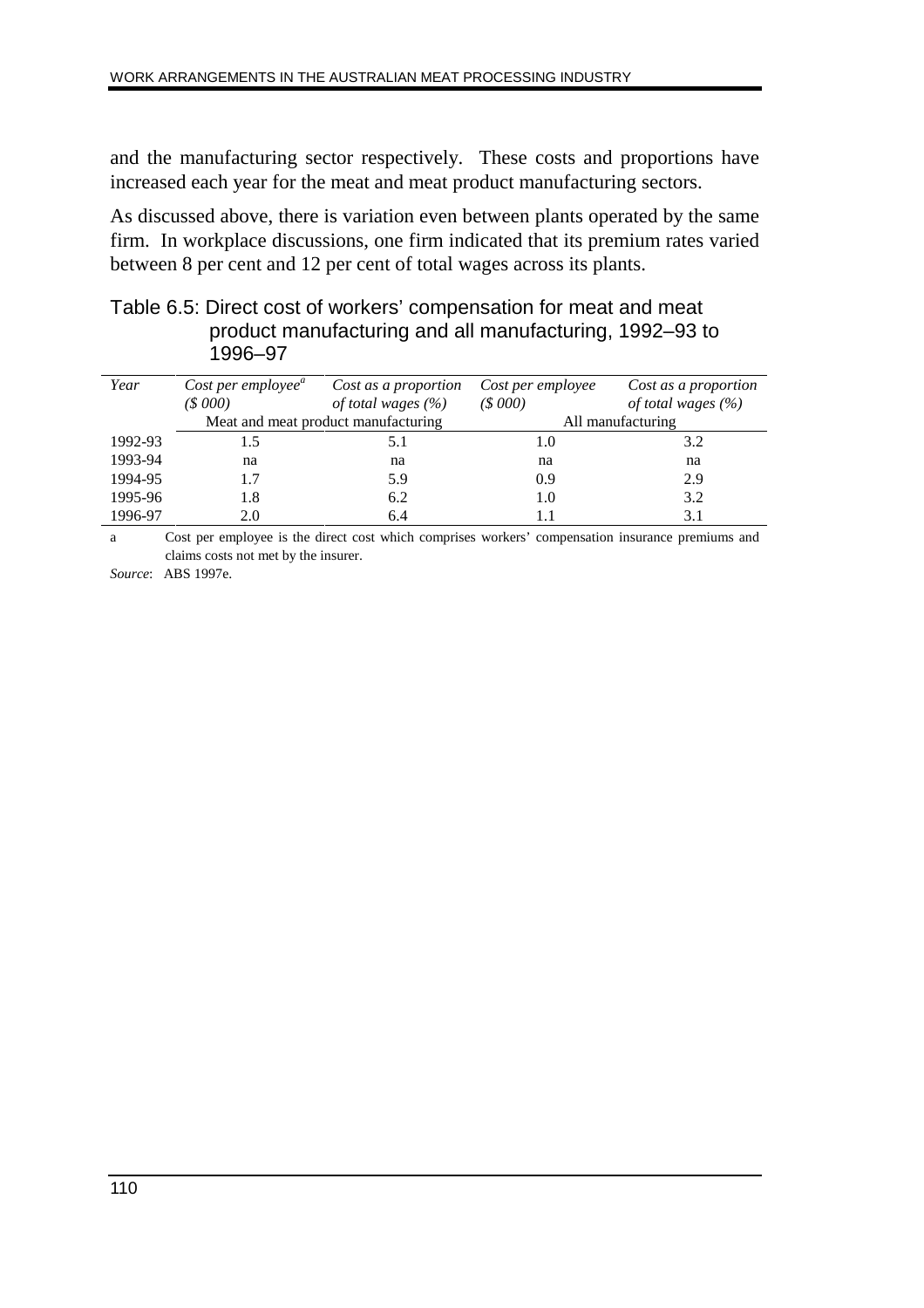# **7 FUNCTIONS, SKILLS AND GENERAL PROCEDURES**

*'Functional' flexibility refers to the ability of employers to move workers to different tasks in the workplace. Greater functional flexibility may mean firms are better placed to respond to changes in the product market in the short and longer term. The level of functional flexibility depends on provisions in awards and agreements and the skill level of the workforce, which is in turn affected by the level of training (of both workers and management). Skill levels of workers and management, and the amount of training have traditionally been low in this industry, but there is some evidence of change in recent times.*

*'Procedural' flexibility refers to the mechanisms for consultation and the ability of firms to negotiate changes. There is evidence that change is occurring in this area as well.*

# **7.1 Introduction**

This chapter examines work arrangements which can affect the functional and procedural efficiency and flexibility of a company and its employees. These include the skills and abilities of employees, the organisation of work tasks, training, career linkages and the procedures used for communication, production planning, company policy and dispute resolution.

In the past, there have been impediments to change in these areas arising from the workplace culture, seasonality of operation, seniority in selection, the effects of the tally and other characteristics of the industry (see chapters two and three). Historically, these factors also meant there was little incentive for employers and employees to invest in training, development, participation, consultation and formalised dispute resolution. However, over the last decade — in particular the last three to five years — some of these characteristics have altered such that changes in work skills and organisation have become both necessary and possible.

At some larger meat processing firms, there is evidence of recent change in the organisation and development of work tasks and skills, and in the procedural relationships between employees and management. Compared with the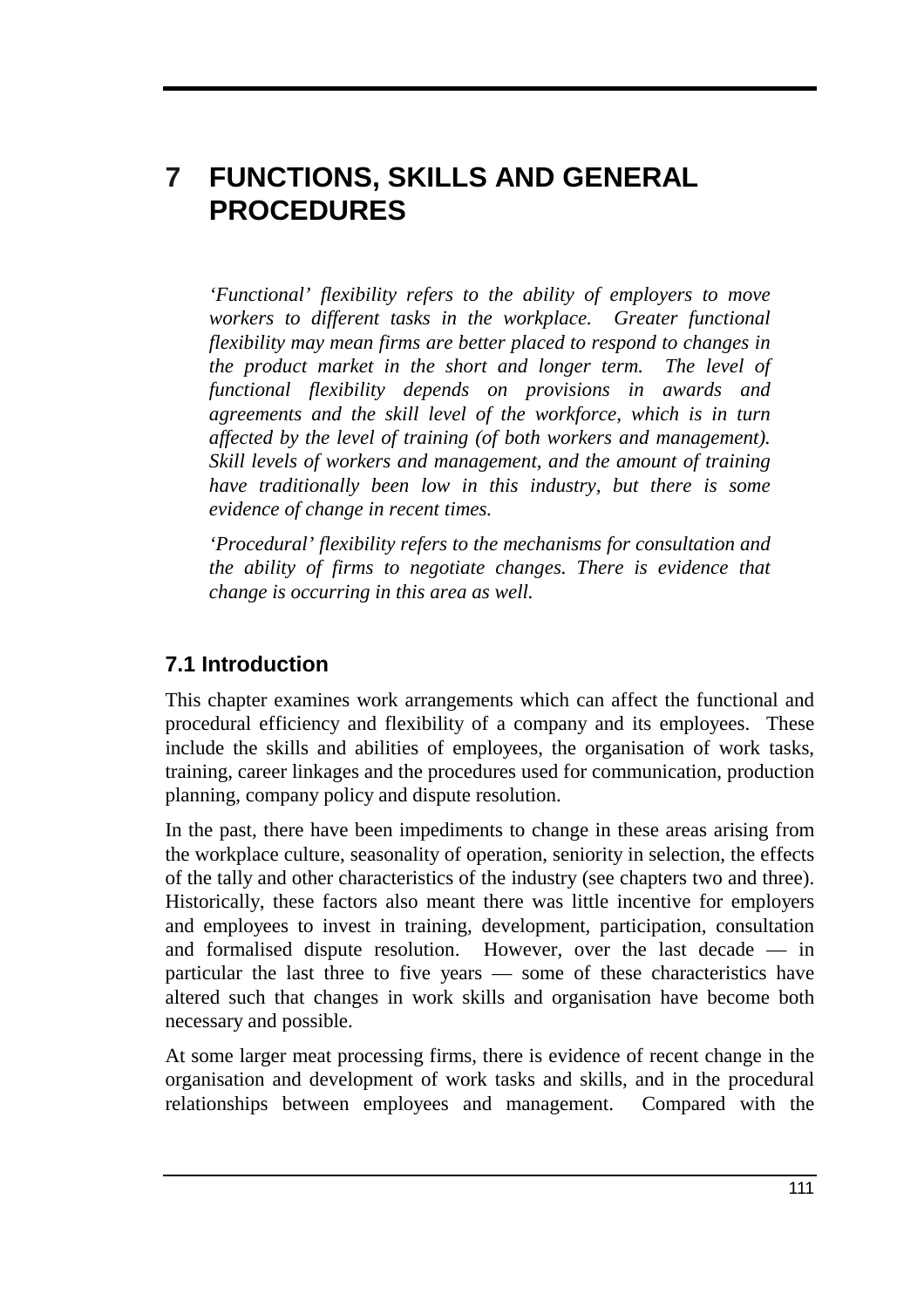organisation and relationship patterns typical of the industry in the 1980s and earlier (IC 1994), several related trends have emerged in some parts of the industry over the last two to three years:

- increased employee responsibility for production processes and quality assurance — including, in some cases, for meat inspection procedures (see chapter eight);
- increased awareness and utilisation of multiskilling arrangements including job rotation and articulated training initiatives;
- increased awareness of the value of training and employee development including on and off-the-job training programs and formal skills recognition; and
- introduction of formal communication and consultation mechanisms.

However, these trends and changes have emerged only in parts of the meat processing industry, particularly in some of the larger export abattoirs which face stronger competitive pressures (see chapter two). It is not clear how widespread these emerging trends are, particularly among small and medium sized abattoirs. The issue of the extent of change in work arrangements is discussed in chapter eight.

# **7.2 Tasks and skills organisation**

So-called 'functional' flexibility refers to the scope for employees to be moved to different tasks in the workplace. The extent to which this is possible depends on the range of tasks workers are able to perform which in turn depends on their level of skill. It may also be affected by legislative or award requirements regarding movement between job classifications.

The highest skilled workers in meat processing are slaughterers and butchers. Most other jobs are labouring-level and require no formal training.

FMIPA 1996 sets out two employee classification systems (depending on whether employees are daily or weekly hire) and 10 grades of employment for each. Movement between grades was traditionally related to seniority.

# **Skilled tasks**

The principal skilled occupations in meat processing are slaughterers, who carry out slaughter and related tasks, and boners and slicers (sometimes referred to as butchers), who carry out boning, jointing, slicing and related tasks. These occupations require on-the-job training and experience and are usually graded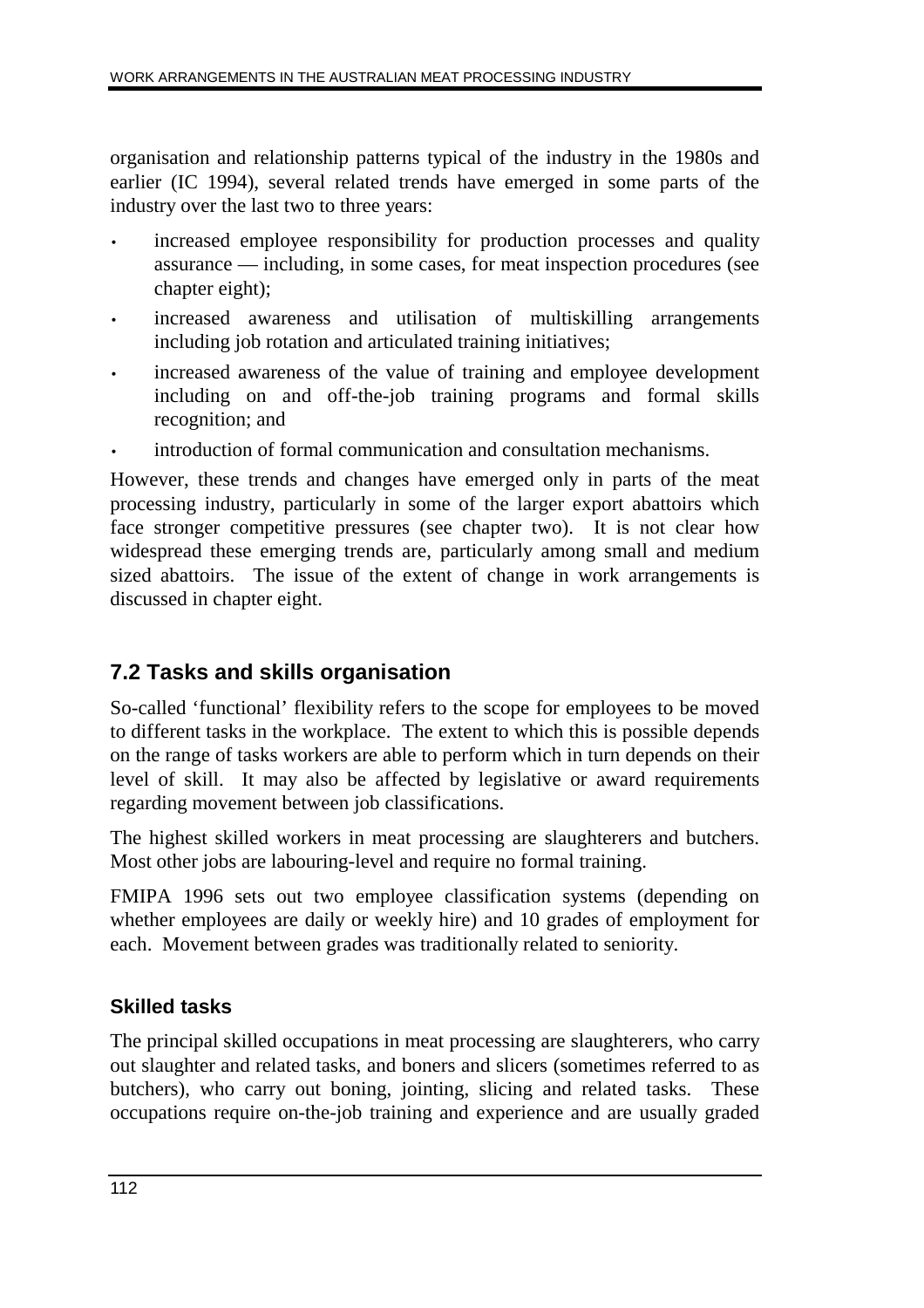hierarchically according to the level of skill and experience required. Although formal trade certificates are not generally required for these jobs, some workers in these occupations hold relevant trade qualifications, primarily in butchery. In 1996, approximately 15 per cent of meat processing employees are estimated to have held vocational qualifications equivalent to a trades certificate (ABS 1997g).

Slaughterers and boners are the highest non-managerial grades of employment on the slaughter floor and in the boning room respectively. Depending on their classification level, some of the tasks performed by slaughterers include:

- stun, shackle and stick livestock using mechanical or electric devices;
- clear and tie rectum, gut and bladder;
- saw up carcases, skin carcases, feet and heads;
- cut out and tie gullets, windpipes and neck tissue; and
- slit open abdominal cavities and remove intestines, stomach and organs.

Tasks performed by various classification levels of boners and slicers include:

- sawing meat into sides, quarters and other pieces;
- boning out and jointing meat; and
- filleting, slicing and trimming meat into cuts (FMIPA 1996, App. 3).

# **General tasks**

Most employees in the meat processing industry work in labouring-level jobs which require no formal qualifications. In 1996, 80 per cent of the workforce had no identified post-school qualifications (ABS 1997g). The most common abattoir labouring jobs are meatworks labourers and meat packers. Labourers generally perform one or two tasks only as part of a production line on either the slaughter floor or in the boning and packing areas. In small abattoirs, they are more likely to perform a variety of tasks including:

- separate and wash organs, glands and lungs for further processing;
- trim fat, brisket ends and blemished and ragged tissue;
- wash, wrap or shroud carcases;
- move carcasses from slaughter floor to chillers, freezers and boning room;
- sorting and moving meat, fat and bones for boners and slicers; and
- loading, weighing, packaging and packing (FMIPA 1996, App. 3, c.3).

In both the slaughter floor and the boning room there is a well developed hierarchy of work tasks, but movement between jobs (in the sense of a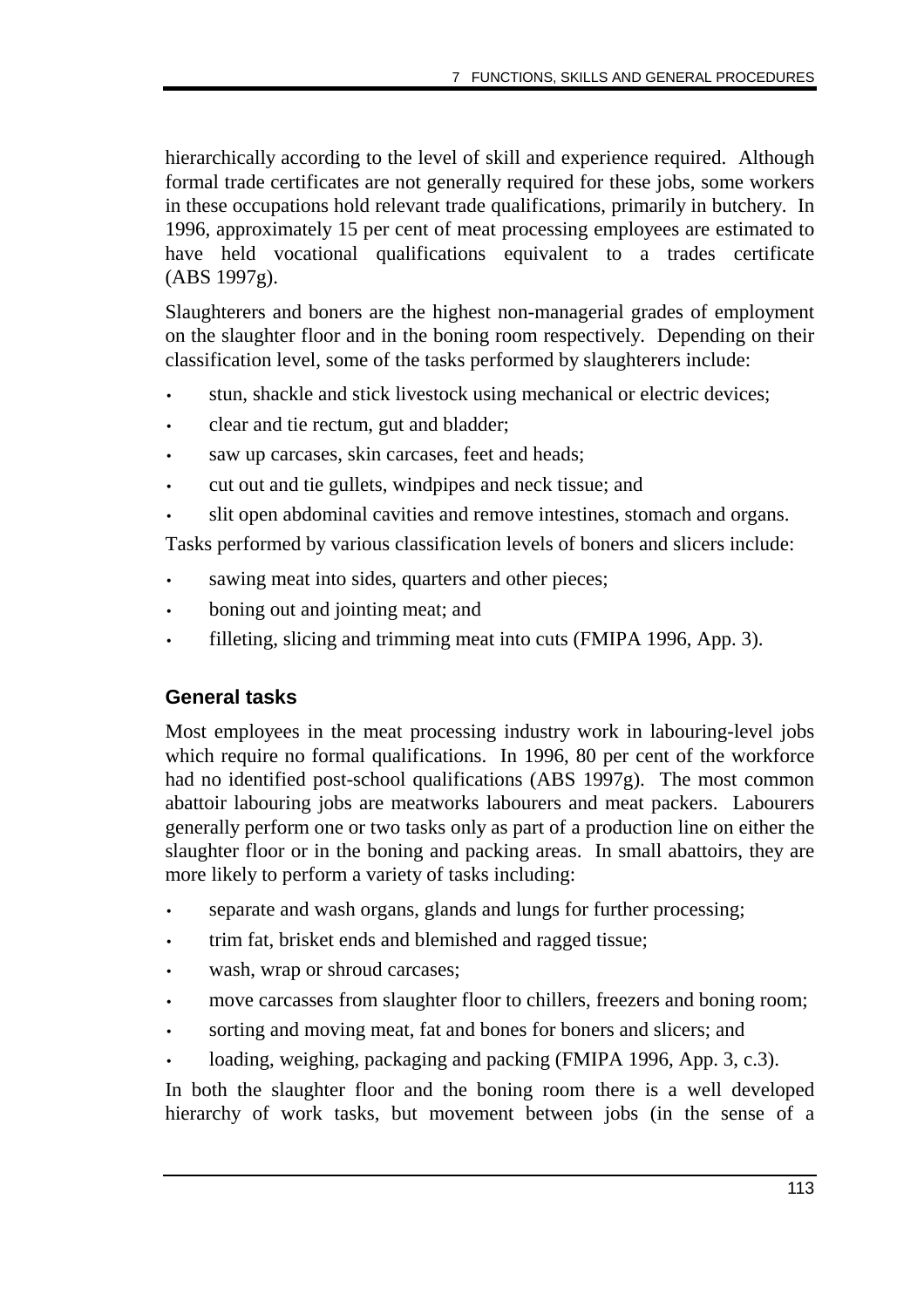structured career path) can be limited. Historically, movement and promotion have been governed by seniority and daily throughput levels, although both these factors are breaking down as work becomes more regular (see chapter 5).

In general, work involving knives and other cutting equipment is paid at a higher rate than washing, sorting, moving or packing. For example, on the slaughter floor, knocking, sticking and skinning are rated at a higher grade (and are better paid) than cleaning and sorting offal (FMIPA 1996, c. 24.1).

Similarly, in the boning room, labourers trimming or cutting meat in preparation for packing are a higher pay grade than vacuum-pack machine operators or chiller room hands (FMIPA 1996, c. 24.3). The higher grade and more experienced labourers in the boning areas can undertake further off or on-thejob training and move up to meat boning and slicing, which is more skilled and higher paid than most labouring tasks.

Traditionally there has been a strong gender division in the allocation of work. While relatively few women work in abattoirs, nearly all are employed in the packing areas rather than as slaughter floor or boning room labourers or skilled slaughterers or butchers. There is no evidence that this pattern is changing.

# **Employee classification categories**

Occupational categories can be defined in terms of award or agreement classifications (linked to grades of employment and wage rates) or in terms of the skills and qualifications associated with each occupation. As in most industries, there is a strong hierarchy of occupations in meat processing in terms of skills and remuneration, with labouring jobs at the lower end, semi-skilled workers in the middle and skilled, experienced slaughterers, butchers and boners at the upper end of the scale. Production supervisors and managers have traditionally worked their way up from the processing floor, but more recently they have also come from other industries or from formal training (see section 7.3).

FMIPA 1996 sets out two separate employee classification systems, one for weekly employees and one for daily or 'payment by results' employees. In this respect, FMIPA 1996 is far more complex than any meat processing Certified Agreements (CAs). Where CAs only need to describe the occupations actually used by the company, the award must comprehensively cover all occupations used in the industry. As noted by Deery et al:

[Awards are industry awards] in the sense that the occupational classification of most employees ... are catered for in each award (Deery et al 1997)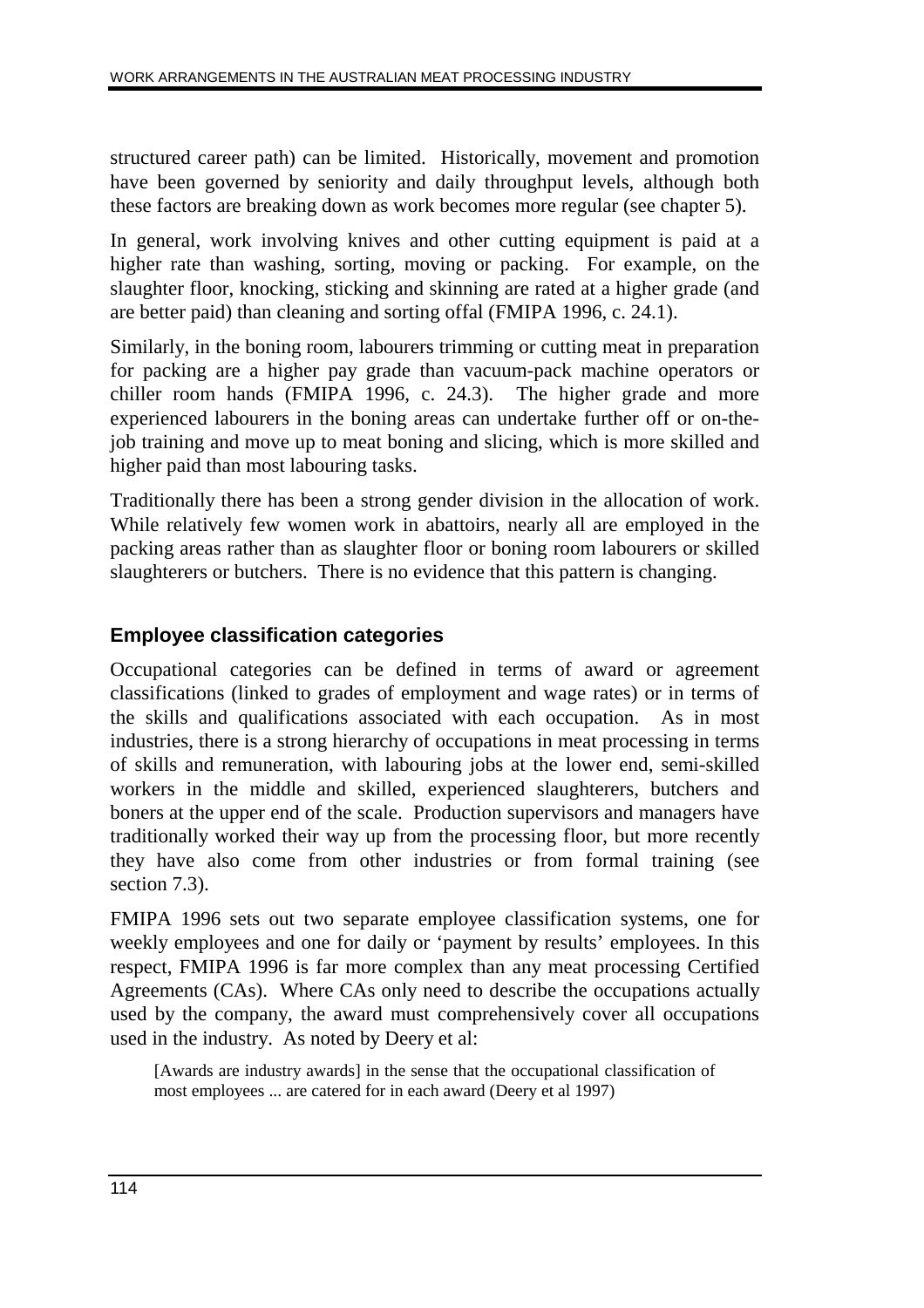For permanent weekly employees, FMIPA 1996 has five divisions of occupation with up to ten grades or levels of employment within each. The five divisions are defined by functional areas within the abattoir:

- A: Abattoirs (ie slaughter floor) with grades from offal labourer (grade 2) up to carcase grader (grade 8) and slaughterman (grade 10);
- B: Carters and drivers from grade 2 to grade 5;
- C: Boning and pre-packing from wrapping and packaging labourers (grade 1) to slicer (grade 6), boner (grade 7) and butcher (grade 8);
- D: Clerks and cashiers all at grade 3; and
- E: Storage all at grade  $3$  (FMIPA 1996, c. 24).

For processors working to tally (and employing slaughter floor and boning room workers as daily hire on tally), Appendix 3 of FMIPA 1996 sets out complex tables of tasks and wage rates (that is, minimum tally rate per five days' work). In addition, Appendix 3 has tables for piece-work team workers for each of 'Cattle slaughtering — Can-Pak systems and dressing on rail', 'Cattle slaughtering — bed and cradle system' and 'Calf slaughtering — chain or rail system' (FMIPA 1996, App. 3, c. 3-6).

For example, 'indicative tasks' and pay rates are described for three classes of slaughterers as well as 'learner slaughterers'. These are specified according to the type of livestock (cattle or calves), the position on the processing chain and whether the processing is done solo or as part of a team (FMIPA 1996 App 3. c.3). Traditionally, promotion between classes and team member positions has been based on demonstrated skills and, informally, on seniority.

With respect to employee classifications, FMIPA 1996 is less complex than the award it replaced, the *Federal Meat Industry Award* (FMIA) 1981. For permanent employees, in addition to slaughter and boning, the weekly employment classification system in FMIA 1981 (consisting of 10 grades) applied to retail shops, small goods manufacturers, domestic meat markets in Brisbane, domestic and wholesale meat markets in SA and NSW, and in the production of ham and bacon. Provisions relating to daily (tally) employees were carried over unchanged to FMIPA 1996.

# Effects of classification structures

This occupational classification structure will have implications for firm performance only if it affects a firm's ability to move labour as required between grades and tasks. This may be the case where there are, for example, legislative or union-based demarcation rules which determine task allocations.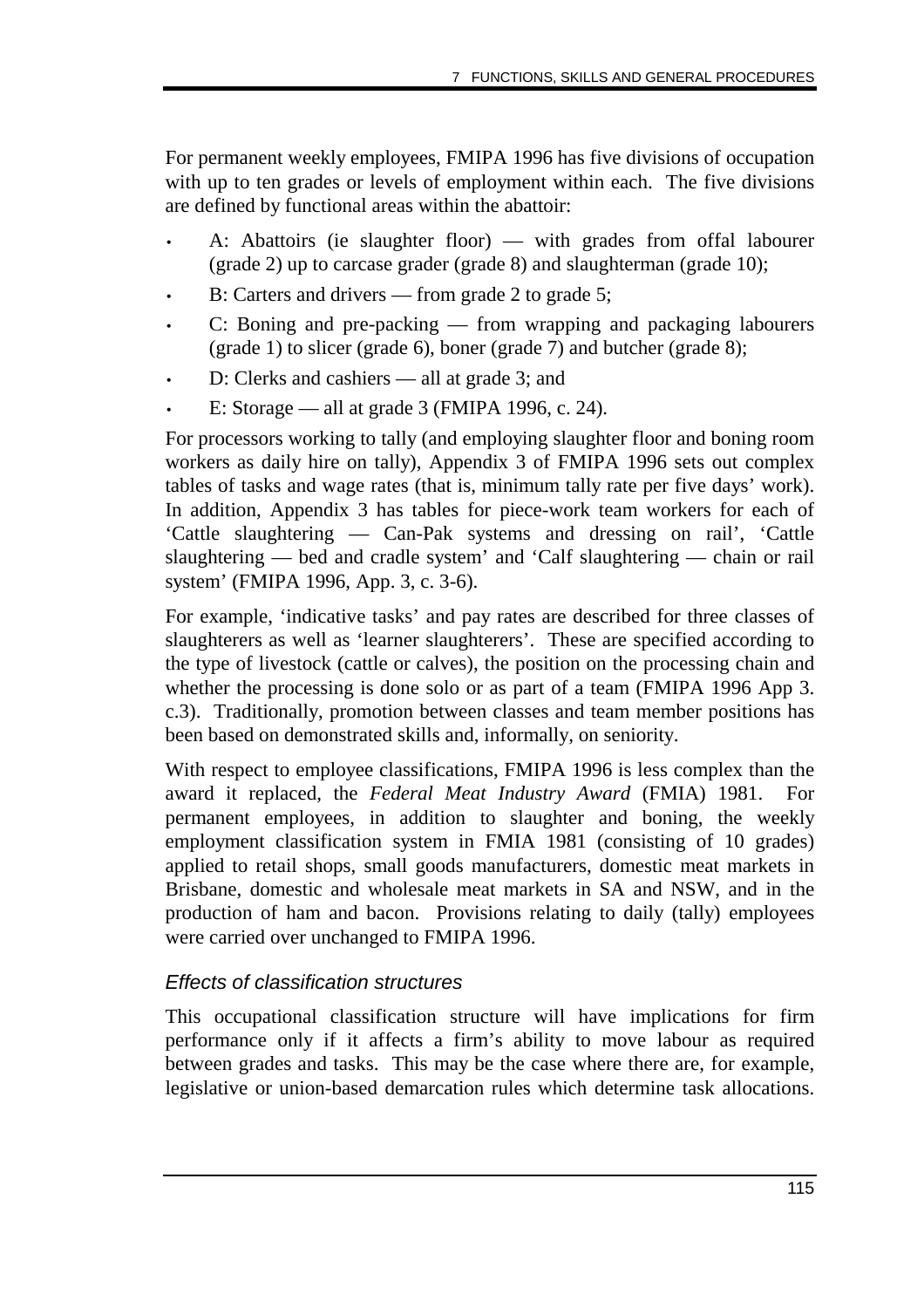In workplace discussions, demarcation did not arise as an important issue for the industry. For example one firm observed:

Demarcation (for example, between slaughterers and boners) is not an issue. Similarly, it is not an issue between maintenance and meatwork employees for minor maintenance tasks where the latter group have been appropriately trained.

While it does not appear that the classification structure *per se* restricts firms' abilities to move labour between tasks in the meat processing sector, it may to the extent that seniority determines promotion and selection. Seniority may limit the ability of employers to move employees around to meet changing throughput levels (that is, short term flexibility). Subject to a firm's requirements, seniority in conjunction with the classification structure may also limit opportunities (and incentives) for employees to gain new skills outside very narrowly defined job tasks — a longer term effect. If these factors combine to reduce functional flexibility below what it otherwise might be, this may, in turn, also have a negative impact on occupational health and safety (OH&S) outcomes.

As discussed in chapter five, seniority in selection and promotion remains an issue for some parts of the industry. Seniority is not part of FMIPA 1996 rather, it operates as a 'custom and practice' in some workplaces. Seniority clauses also appear in some processors' CAs, although in these cases, it is always qualified by the requirement that employees still meet all other job criteria.

The classification structure may increase unit labour costs on a given shift if workers are moved between categories. FMIPA 1996 and most enterprise agreements have a 'mixed functions' clause which requires that if an employee is engaged for two hours or more on any day or shift on duties carrying a higher classification rate than normal, they are paid at the higher rate for the whole shift (c. 25.1).

#### Changes under enterprise agreements

CAs contain similar — though often less complex — classifications of employment to FMIPA 1996. One innovation to appear in some CAs in this area is the utilisation of competency based skills recognition (derived from vocational education and training standards) as the basis for employment classifications rather than the traditional award classification according to work areas and tasks. The new competency based structure enables employees to work their way up through a clear path of wage and skill levels using on and off-the-job training programs and skills recognition procedures.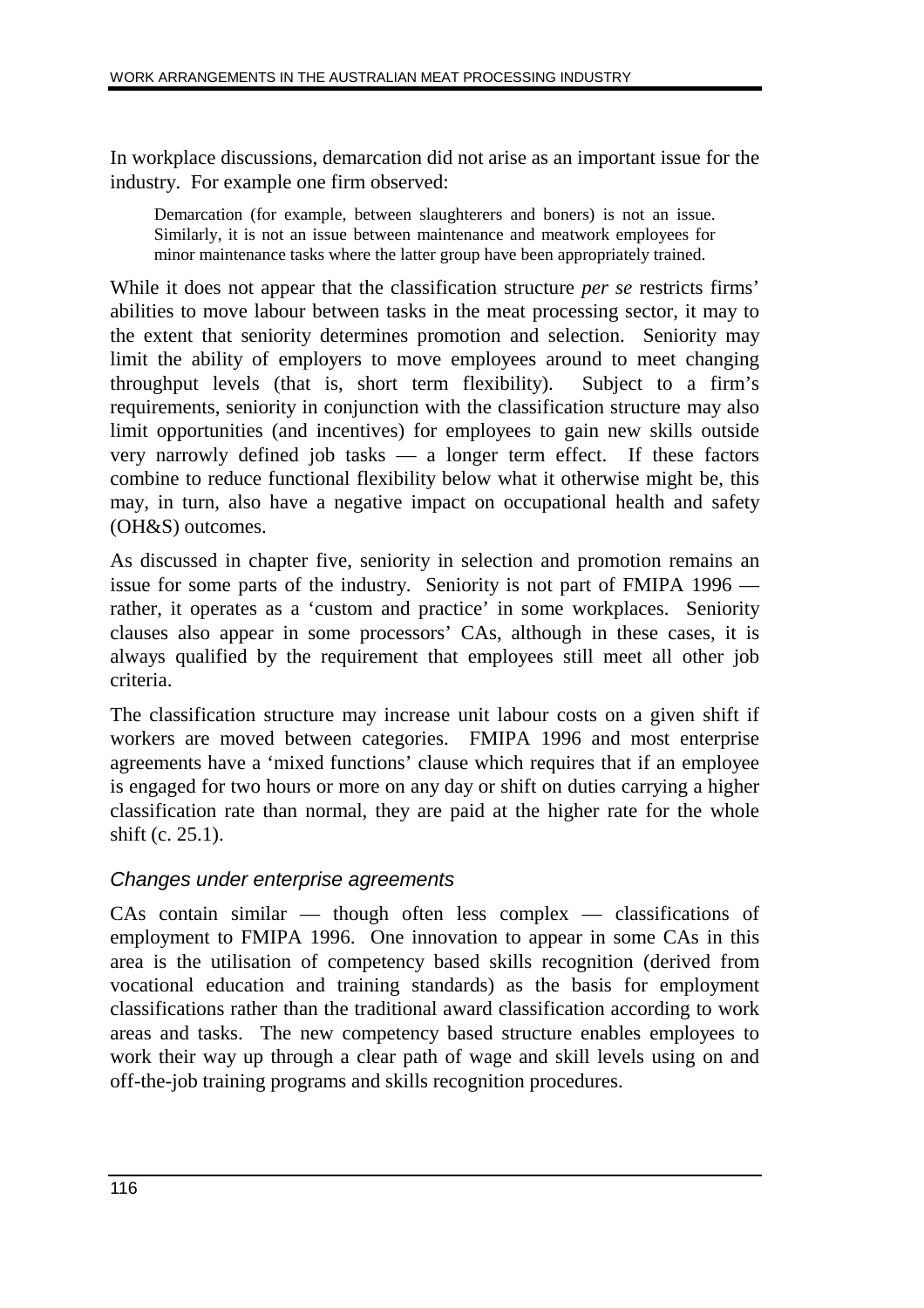For example, the 1996 CA for AMH's Dinmore abattoir has seven employment classifications and specifies the skills and knowledge required rather than the tasks to be performed. At the highest level (level one), slaughtermen must be 'fully competent on at least three level 1 slaughtering tasks' and boners must be 'fully competent to ... perform all boning tasks and all tasks incidental to boning'. All employees at this level are responsible for quality standards, hygiene requirements, correct use of tools and equipment, provision of on-thejob training in their area and maintaining departmental procedures (c.26.1).

The lowest level (level seven) in the AMH Dinmore CA is for new employees working under close supervision for a trial period of 60 working days. They must follow directions and maintain hygiene and quality standards as directed (c 26.7). Movement between each level is subject to availability of a position and 'satisfactory acquisition and assessment of the necessary skills and competency' (c.26). This provides a structured path for employees wishing to progress to higher wage and skill rates (or to different areas of work) and clearly sets down criteria for use in employee management and evaluation.

Similarly, the 1996 CA for R J Fletcher and Co. recognises four 'skill levels', each with its own set of required competencies. For example, entry-level employees are classed as 'meat worker level 1' and are promoted to level 2 when assessed as competent (or after six months) (c. 12). The agreement also states that a consultative committee (comprising management and employees' representatives) has a brief to, among other things, consider career development for each skill stream and develop assessment criteria (c. 1.5).

#### Effects of changes under enterprise agreements

The changes identified in some CAs do not alter the ability of firms to move employees on to different tasks *per se*. However, to the extent that the changes improve overall levels of skill, there may be greater scope for improved functional flexibility to meet short-term changes in requirements. On a given shift, this implies improved labour productivity (all other things being equal). The effect on unit labour costs is uncertain, given 'mixed function' provisions in the CAs which are similar to those under the FMIPA 1996 — that is, if an employee performs at a higher classification for two hours or more, the higher rate is payable for the whole shift. However, with fewer classifications, this provision becomes less significant.

Similarly, with respect to quality and reliability, the effects relate more to the benefits of training and levels of skill rather than functional flexibility *per se*.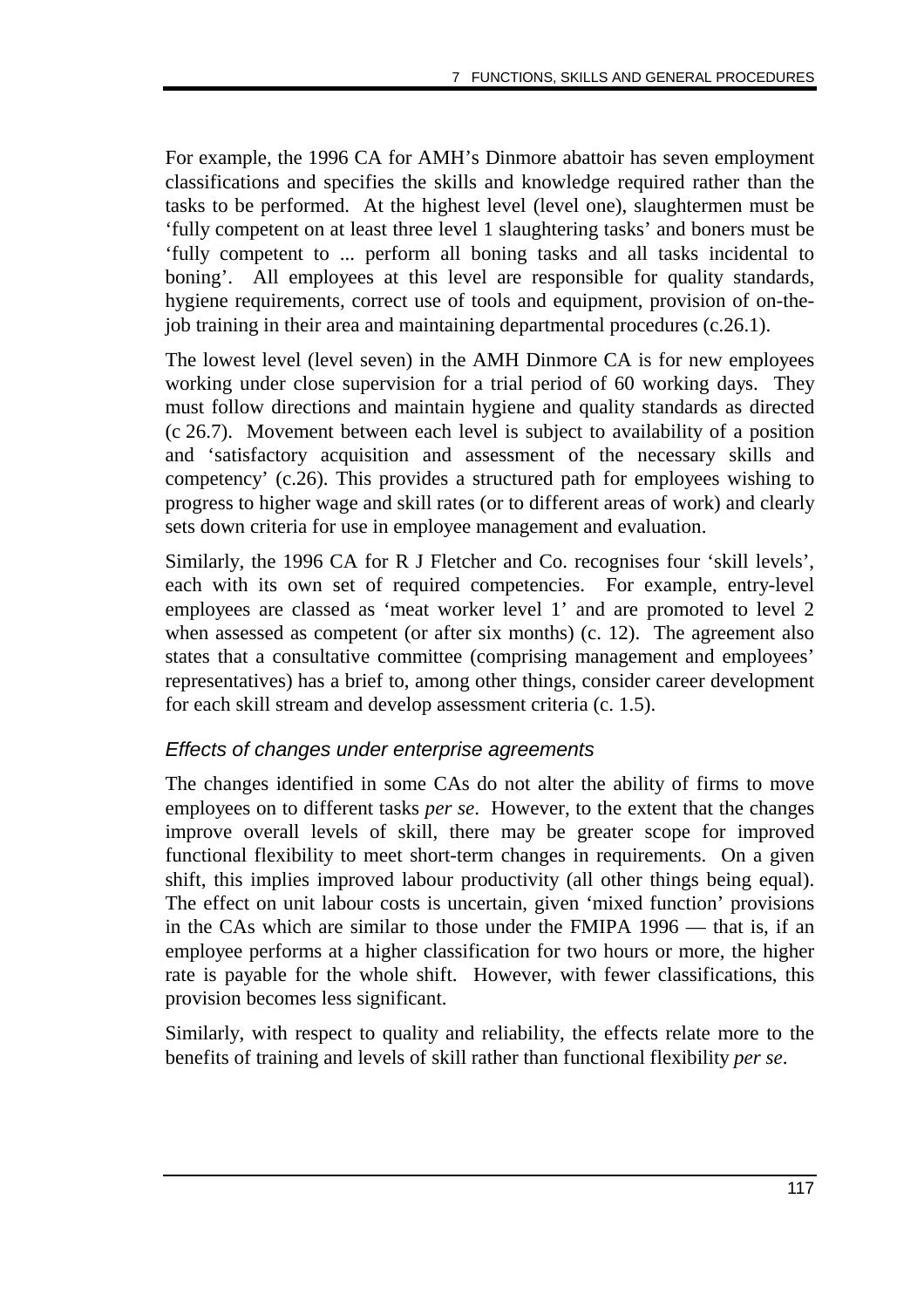### **Multiskilling and internal mobility**

Job rotation, multiskilling and other internal employee mobility arrangements can significantly improve the ability of a workplace to quickly adjust to changes in demand and production throughput by allowing workers to move between different tasks or even different work areas.

Initially, unit labour costs for a given shift may increase as workers are retrained and get up to speed in new tasks or are entitled to higher rates of pay. In the longer term, multiskilling can help the firm avoid the additional (and sometimes substantial) costs of hiring additional workers to cover absences or fill skills gaps. Where they are properly trained and motivated, the productivity of multiskilled and mobile employees is likely to be high, so they can better accommodate throughput changes, and help to improve product reliability and quality without increasing unit labour costs (as would hiring additional workers).

However, where a high level of job specialisation or particular skills are required, rotation and multiskilling may not always be appropriate (for example in technical, engineering or plant maintenance work).

Multiskilling can benefit employees by allowing them to develop new skills which can lead to promotions or other employment opportunities. Job rotation improves workers' understanding of how their work fits into overall production processes, providing an incentive to improve the reliability and quality of their own work. This has been found to work well when combined with increased employee responsibility (or job ownership) and participation in production planning and priorities (Bodi et al 1996).

For workers on production lines where tasks are repetitive and monotonous, job rotation and multiskilling can also help to reduce boredom or tedium at work. It may also assist in lowering the incidence of OH&S injuries related to repetition. This in turn can boost worker morale and productivity. These potential effects for the firm are summarised in table 7.1.

In workplace discussions, some firms described the use of job rotation:

most of the sheep chain slaughterers are multi-skilled and swap jobs every couple of hours.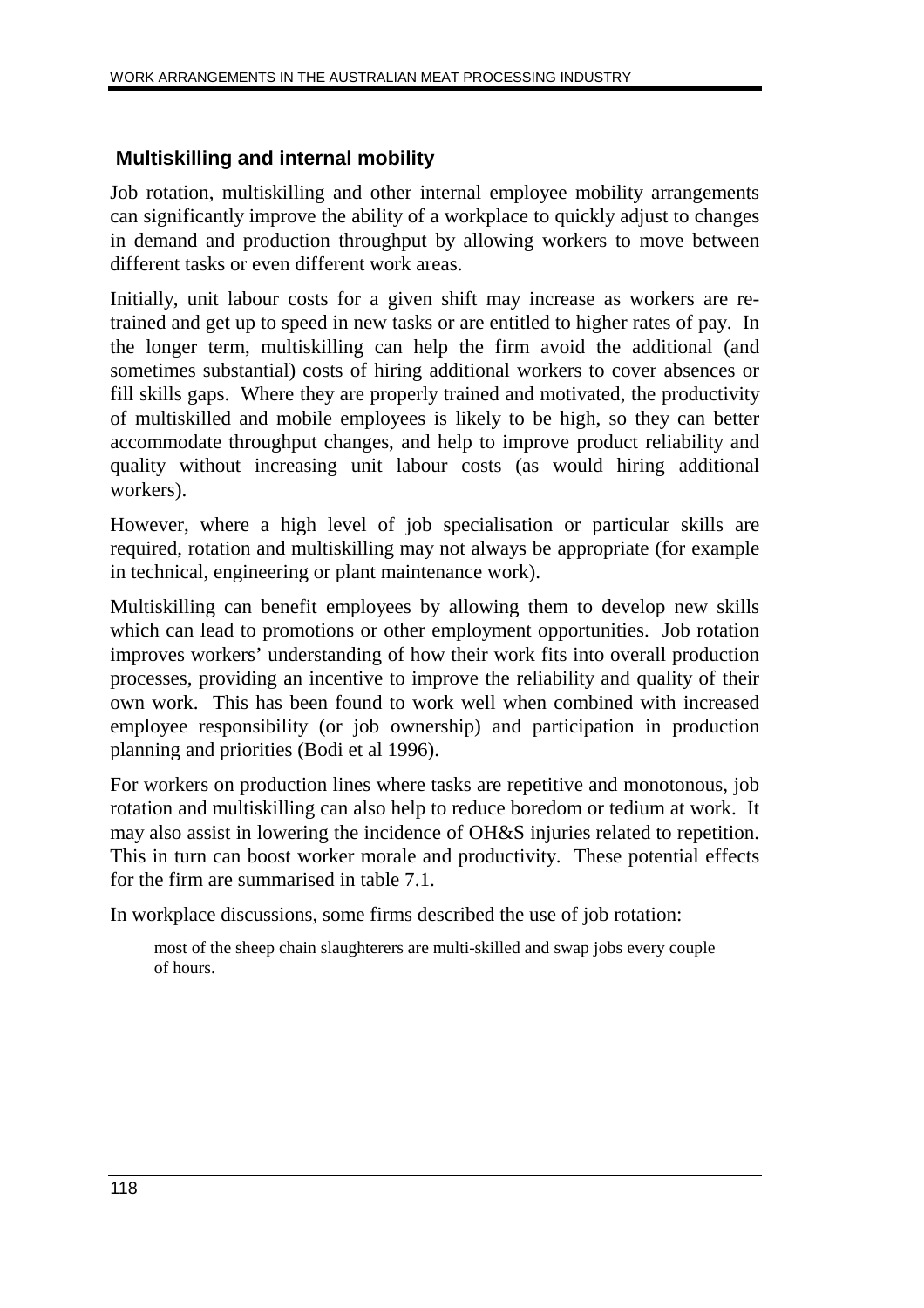| Type of arrangement                                     |     | Unit Labour<br>Costs |     | Labour<br>Productivity <sup>a</sup> |             | Product<br>Reliability  |                         | Product<br>Quality |
|---------------------------------------------------------|-----|----------------------|-----|-------------------------------------|-------------|-------------------------|-------------------------|--------------------|
|                                                         | S/T | L/T                  | S/T | L/T                                 | S/T         | L/T                     | S/T                     | L/T                |
| Job rotation within work areas                          |     | $-\sqrt{2}$          | ↑   | ↑                                   |             |                         |                         | $-\sqrt{\Gamma}$   |
| Job rotation between work areas                         |     | $-\sqrt{2}$          | ↑   | ↑                                   |             | $-\sqrt{2}$             |                         | $-\sqrt{2}$        |
| Multiskilling training                                  | ↑   | ◡                    |     | ∧                                   | $-\sqrt{2}$ |                         | $-\sqrt{1}$ $-\sqrt{1}$ | $-\sqrt{\Gamma}$   |
| 'Stepping up' of labour                                 | ↑   | ↑                    | ↑   | ↑                                   | $-\sqrt{2}$ | $-\sqrt{2}$             | $-\sqrt{2}$             | $-\sqrt{\Gamma}$   |
| Competency based skills<br>classification and promotion |     |                      | ↑   | ∧                                   |             | $-\sqrt{2}$ $-\sqrt{2}$ | —⁄个                     | —⁄个                |

| Table 7.1: | Summary of effects of internal mobility arrangements on |
|------------|---------------------------------------------------------|
|            | short-term and long-term firm performance               |

Labour productivity is defined as output per worker per hour of work time.

— indicates no direct effect;  $\uparrow$  indicates an increase in the indicator;  $\downarrow$  indicates a decrease in the indicator.

The 1996 MRC survey of 71 red meat processing plants found that the extent of job rotation differed significantly across different work areas. Around 80 per cent of firms had some form of job rotation for slaughter floor skilled workers and labourers (within the slaughter floor) and around 45 per cent had job or task rotation for boning room skilled workers and labourers. None of these involved movement between work areas but only within them. Movement between skilled and semi-skilled jobs was also seen as difficult (MRC 1996, p. 6).

Multiskilling and job rotation can also be used in conjunction with staff development and promotion. For example, two abattoirs consulted for this study use a system of 'stepping up' employees to cover absences and to improve work skills. In this system, employees in each work area are selected for training up to the next level of work skills (for example, labourers trained up to do slicing and boning work). These workers can then be slotted in to the higher level as absences require. This gives these workers the chance to gain additional skills and, for the days that they are 'stepped up', the opportunity to increase their income. It also increases their chances of being considered for promotion when permanent vacancies arise. However, they can only 'step up' to a job within their own work area and not to other parts of the plant, limiting the extent of this form of internal mobility.

FMIPA 1996 does not appear to encourage job rotations for training or any other purpose. Under FMIPA 1996, the 'mixed function' provisions (described above) could act as a disincentive to 'stepping up' or rotating employees between jobs for training and development purposes or encouraging workplace multiskilling. It may also increase unit labour costs.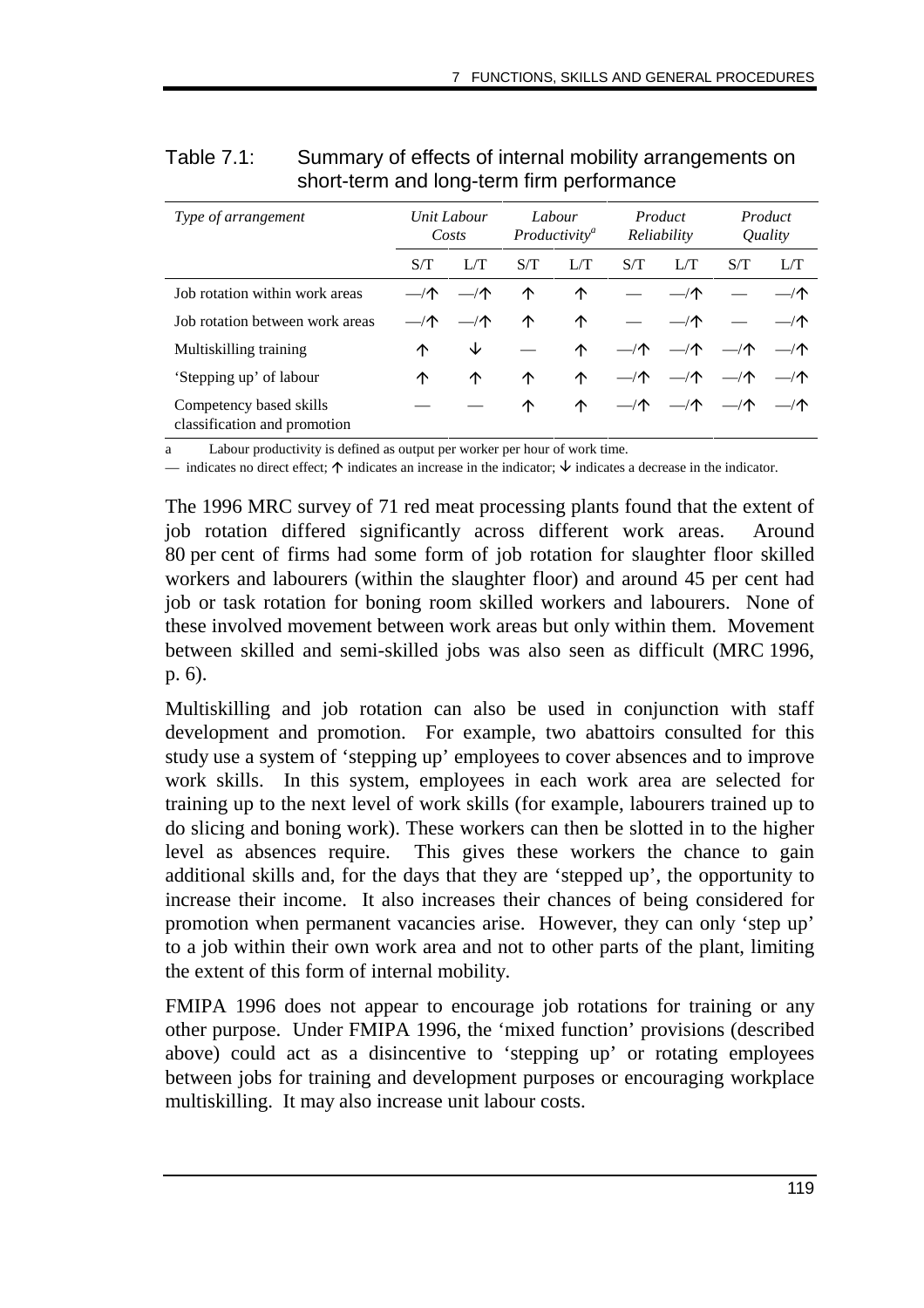Some CAs specify arrangements for improving skills flexibility and job rotations, although this would appear to be limited to larger export firms (job rotation by its very nature, will be more limited in small abattoirs). For example, in the 1997 CA for AMH Rockhampton (which operates on a competency based classification system), job rotation has become a requirement of employment:

A system of rotation will be introduced which will require the co-operation of all employees concerned and will be by agreement with the Department Supervisor. Each employee must be aware of the requirements and standards necessary to complete each task competently .... An employee not seen to be competent in all tasks required in the system will be referred to the task tutor for reassessment. (AMH 1997, c. 16.4)

# **7.3 Training opportunities and career paths**

Employee training and development has many recognised benefits for both the employer and the employee. For employees, the benefits include higher wages due to higher productivity and greater mobility. For employers, a more highly skilled workforce is likely to be more productive. Expenditure on training in the meat processing sector has traditionally been low. Despite some increase since 1990, aggregate expenditure as a share of gross wages and salaries in 1997 remains well below the average for all industries, at 1.8 per cent compared with 2.5 per cent (ABS 1998c).

In the 1994 meat industry inquiry, the Industry Commission (IC) identified managerial and employee skills as key determinants of workplace productivity:

Improvements in labour productivity depend not only on remuneration incentives, but also on basic education levels of employees and opportunities for skills development. Technological opportunities and an emphasis on value added have elevated the importance of a trained and skilled workforce. (IC 1994, p.194)

However, the IC inquiry found that 'the industry does not currently display a training culture which is observed to exist in several overseas competitors' meat industries', including Denmark, Germany and the US (IC 1994, p. 195).

In its submission to the 1994 IC inquiry, the AMIEU stated that:

There has been no recognition of skills in any career structure...Improved recognition of skills, the development of accredited training...are important factors in improving productivity in the industry. (IC 1994, Sub 9, p.6).

At management level, it was claimed that 'the generally low levels of managerial skills ...[were] contributing to relatively high levels of industrial confrontation and poor workplace practices' (IC 1994, AMIEU sub. 9, p. 4),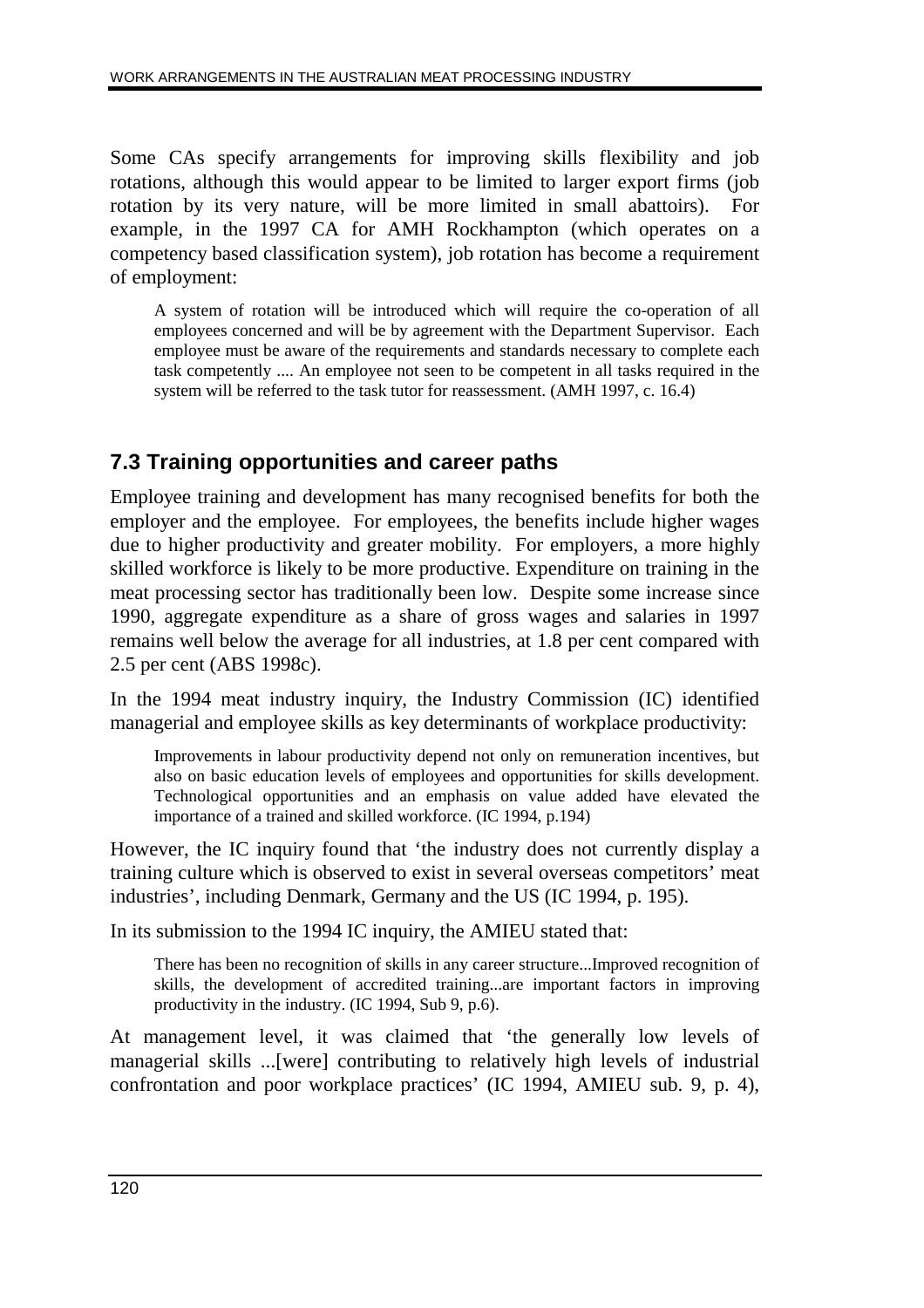indicating a need to develop more sophisticated management skills in the industry (IC 1994, WA Farmers' Federation, trans. p. 414).

The historical reasons for this relative lack of interest in training and skills development in meat processing have included:

- workplace culture (including a 'school of hard knocks' view on training);
- daily hire and seasonality, which would limit willingness of both employers and employees to invest in longer term training commitments;
- relatively high levels of turnover in the industry, which reduces incentive for workers or management to undertake or promote training;
- seniority system of promotion, which means skills and training can go unrewarded; and
- the tally system and its emphasis on quantity and speed over quality of output.

In workplace discussions, the level of skill of both managers and workers was raised as a continuing issue at many workplaces. Parts of the industry do not participate in training and the majority of employees are still without any formal qualifications.

Some of these factors have changed in the last three to five years in the industry. In particular, workplace changes such as the move to quality assurance (QA) systems require a more skilled workforce. The importance of training in the industry has been recognised through the development of the National Meat Industry Training Advisory Council Ltd (MINTRAC).

#### **MINTRAC and vocational education and training**

MINTRAC coordinates the development and implementation of industry vocational education and training (VET) programs and represents the industry in national VET forums. It is jointly funded by the Australian National Training Authority (ANTA), Department of Employment, Education, Training and Youth Affairs (DEETYA) and the MRC and has a tripartite membership representing the industry, government agencies and the AMIEU.

MINTRAC advised that over the past four years, expenditure has been around \$14.7 million. This has been used on programs including traineeship subsidies, training delivery and workplace language and literacy and has come from various Federal and State government agencies (MINTRAC, correspondence). While this figure is not directly comparable with the total expenditure on training figures noted above, it would appear to represent a significant proportion of total expenditure on training in the industry.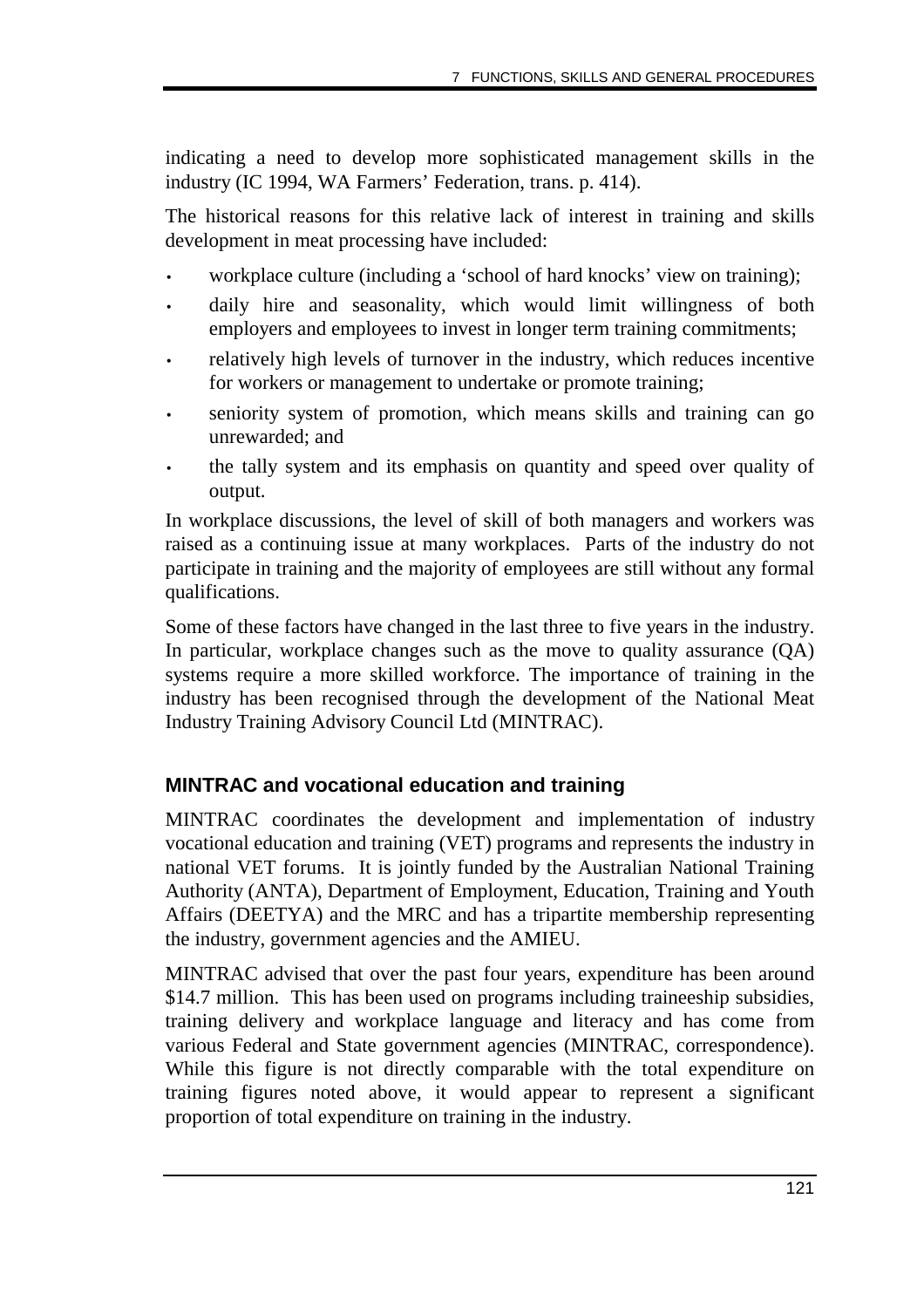MINTRAC participates in the National Training Framework for VET programs. The framework consists of registered skills recognition arrangements (the Australian Recognition Framework) and integrated, competency based training packages. ANTA guidelines for these require that:

- there is quality assurance of public investment in training;
- the expressed training needs of industry are recognised and met;
- training results in nationally portable skills and qualifications; and
- qualifications are based on the concept of competency based training.

MINTRAC has developed a draft VET Framework for the meat processing industry which has been approved by ANTA and is now being discussed with State VET authorities and industry organisations before full implementation later in 1998.

This framework will formalise the competency based VET system that has been gradually introduced to the industry since the early 1990s. The system consists of core and non-core units of training arranged into levels for each occupational area of meat processing such as slaughtering, boning and packing, and for separate or specialist topics such as hygiene management and quality control.

For each competency level, a certain number of core and non-core units must be completed per subject area, or, for experienced workers, sufficient prior knowledge or skills must be formally recognised. Approximately a quarter of each level is conducted in classes (eg, at TAFE or by AQIS) and three quarters is conducted on the job by in-house or external trainers. Indeed, one Queensland meat processor has been dubbed 'the largest TAFE in the State' due to the number of employees who have undertaken in-house VET training.

Senior employees with appropriate skills and experience are encouraged to participate in VET delivery and assessment (eg, level one employees in the AMH Dinmore CA 1996 discussed above).

Examples of certificates and units planned for each competency level are:

- levels one and two consist of general technical and vocational units (already available);
- level three consists of units in slaughtering, boning, rendering and meat safety; and
- level four consists of units in leadership, meat safety and QA procedures.

The more traditional apprenticeship system of training is to be integrated into this framework so that for example, meat workers wishing to progress to a butchery apprenticeship may be able to gain credit for completed VET competency level certificates in relevant areas.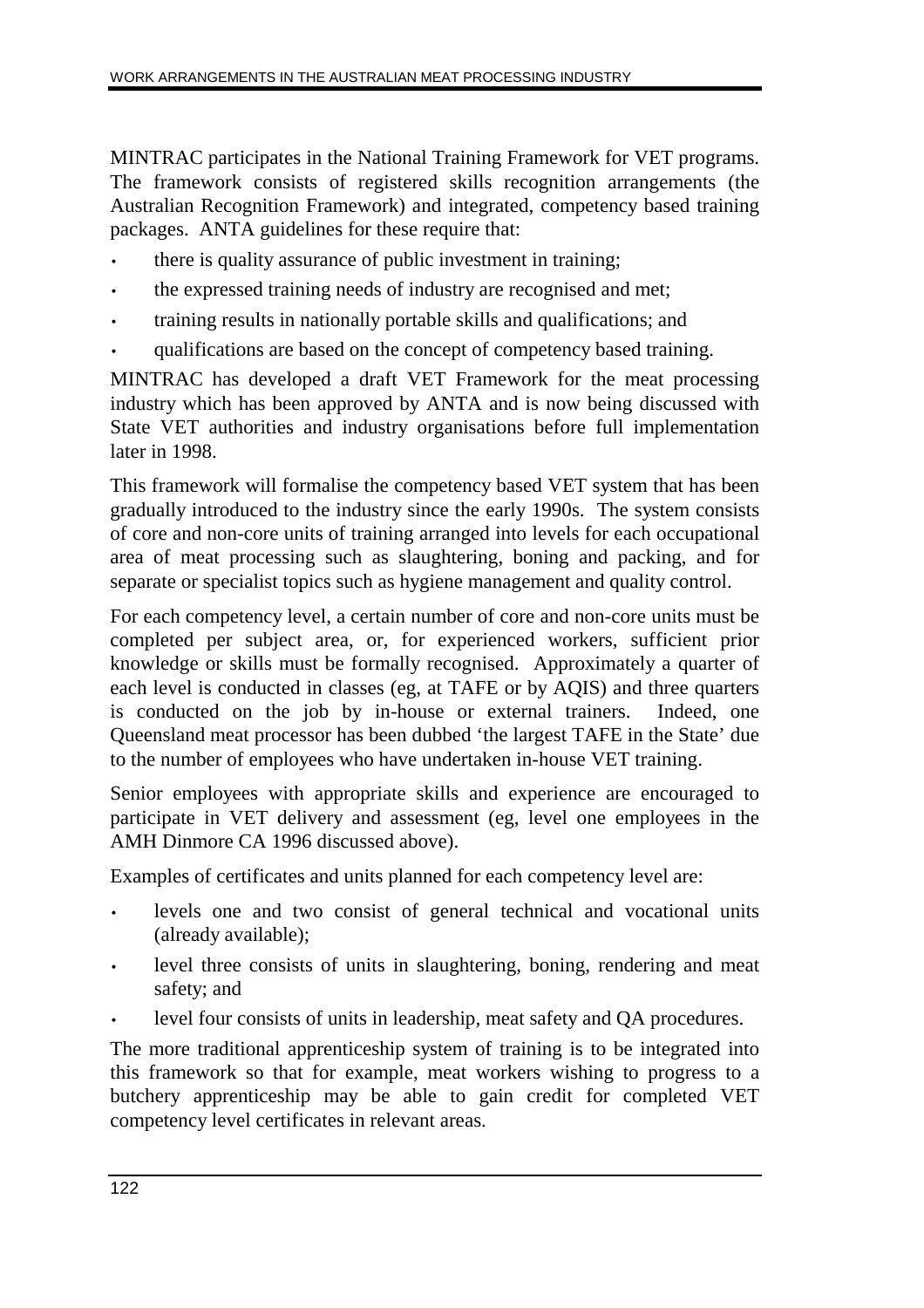This flexibility in training has the potential to improve the skills development and career paths of meat processing workers and appears to be spreading. Table 7.2 shows that the number of people in accredited training for meat-related occupations increased significantly in 1997. It also shows that training for certain occupations has often been concentrated in particular States. For June 1995, 1996 and 1997, all slaughter training participants were in Queensland and all meat boning and slicing training participants were in NSW and Victoria. This pattern changed for December 1997, with a wider geographic spread of training participation (but the vast majority of meat labourer training occurring in Queensland, as opposed to SA six months earlier).

The large increase in training for meat labourers in Queensland in December 1997 may have been due to employees taking up newly accredited training programs with assistance from the Queensland government's unique provision of VET funding for existing employees (other States fund VET only for new employees). This arrangement ceased in 1998 and future VET trainee numbers could fall again as a result. Alternatively, as the benefits of training to the firm are increasingly recognised, the level of industry funding may increase. Future changes in the number of VET trainees in Queensland will provide information on the extent to which the industry is sensitive to the availability of public funding in training provision.

MINTRAC estimates that in 1997, another 1500 people may have been undertaking *ad hoc* units of training relevant to meat processing (for example on hygiene or transport) but not whole qualification levels (MINTRAC, correspondence). This suggests that the data of registered trainees underestimates the extent of formal training in the industry.

Greater training resulting in higher skill levels is designed to increase productivity in the medium term. While unit labour costs may increase in the short-term (if the firm is contributing to the cost or time of the training), this should be offset in the longer term by improved productivity.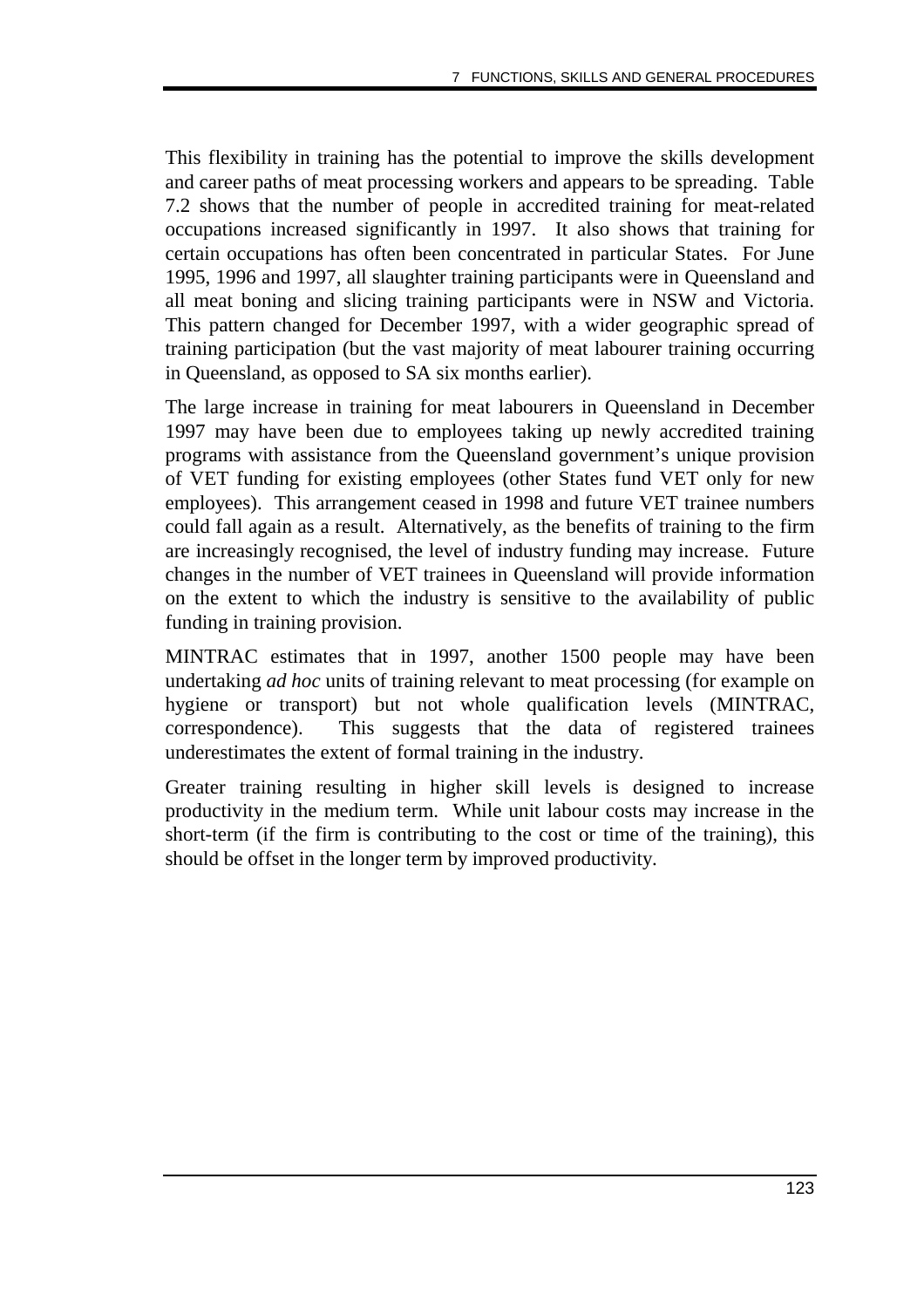| Occupation (ASCO first edition)                     | 30 June 1995                      | 30 June 1996                      | 30 June 1997                             | 31 Dec 1997 <sup>a</sup>                                        |
|-----------------------------------------------------|-----------------------------------|-----------------------------------|------------------------------------------|-----------------------------------------------------------------|
| Meat trades not further defined                     | 196                               | 137                               | 139                                      |                                                                 |
| Butcher <sup>b</sup>                                | 2663                              | 2731                              | 2757                                     | 2696                                                            |
| Smallgoods maker                                    | 13                                | 10                                | 10                                       | 168                                                             |
| Slaughterman/woman                                  | Qld:9<br><b>Aust: 10</b>          | Qld: 15<br><b>Aust: 16</b>        | Qld: 15<br><b>Aust: 17</b>               | <b>NSW: 18</b><br>Qld: 6<br>SA: 20<br>Tas: 9<br><b>Aust: 56</b> |
| Meat and fish process worker not<br>further defined |                                   |                                   |                                          | <b>NSW: 472</b><br>Vic: 97<br>Aust: 569                         |
| Meatworks labourer                                  | $\overline{0}$                    | $\theta$                          | SA: 44<br><b>Aust: 44</b>                | Qld: 1905<br>WA: 40<br>Aust: 1945                               |
| Meat boner and slicer                               | <b>NSW: 92</b><br><b>Aust: 92</b> | NSW: 166<br>Vic: $2$<br>Aust: 168 | <b>NSW: 324</b><br>Vic: 403<br>Aust: 727 | Vic: 493<br>SA: 188<br>Tas: 37<br>Aust: 718                     |

| Table 7.2: |  | Persons in training by occupation, 1995–97, Australia. |  |
|------------|--|--------------------------------------------------------|--|
|            |  |                                                        |  |

a ASCO second edition occupations.

b Includes butchers training in retail, wholesale, processing and other establishments.

*Source:* National Centre for Vocational Education Research (unpublished).

#### **Management training, skills and career paths**

The predominant management career path in the meat processing industry now and in the past — is for managers to come from the factory floor and work their way up. In the case of the many family operated abattoirs, managers come from the family but have often worked throughout the plant during their working career. Reflecting these practices, extremely few people working in the meat industry have higher education qualifications. 1.3 per cent have a bachelor degree or higher and 1.8 per cent have an undergraduate or associate diploma (ABS 1997g). As could be expected given the low proportion of females in the industry's total workforce, there are few women working at management level in the industry (and those that are managers are generally in their own family's firms).

As discussed in chapter eight, in workplace discussions, some managers admitted that traditional work arrangements — in particular tallies — had been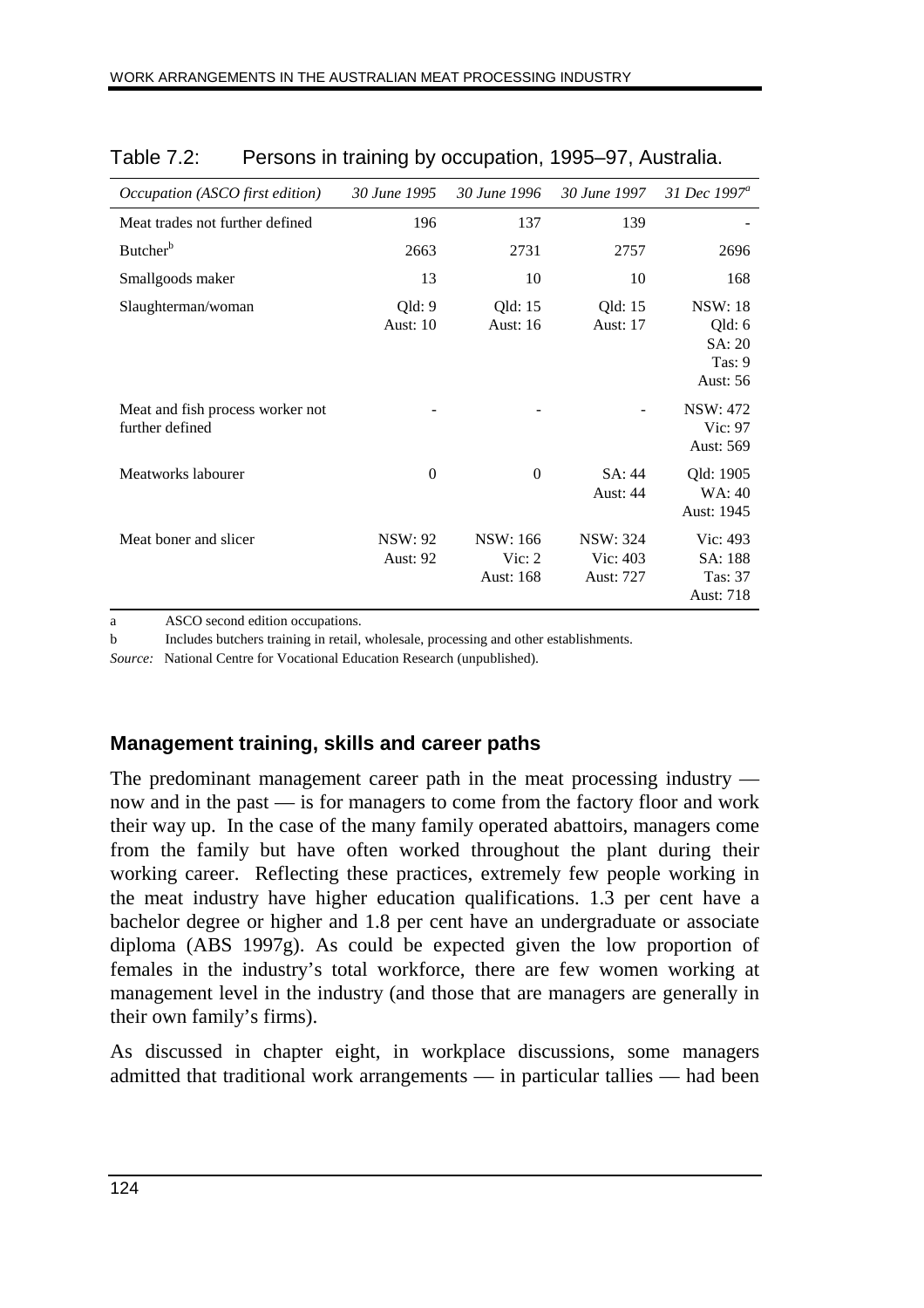good for 'bad' managers, as it took away the responsibility for managing work flows (industry consultations).

A 1996 management benchmarking project (MRC and LDG 1996) looked at the meat processing industry's management abilities in five key areas — managing operations, finance, personnel, information and strategic planning. Overall, the study found that meat processing managers in Australia were below a derived international 'best practice' standard (a rating of 80 per cent effective or higher) in all five areas. They were rated highest for managing operations and quality control (60 per cent effective) and lowest for personnel and information management (44 per cent and 52 per cent effective) (MRC and LDG 1996, p. 3).

That is, meat industry managers were found to be more effective in industryspecific, technical management areas but less so in general management areas such as personnel, communications and information. This would indicate a need for better training in general management skills.

Anecdotal evidence suggests this traditional approach to management training and careers is slowly changing, with some (mostly larger) firms beginning to employ specialist, qualified managers from outside the industry for areas such as marketing, QA and human resources management (HRM), though not generally for plant and stock management, where experienced, industry-trained staff still tend to dominate.

In 1992 the Diploma of Meat Management was established as an industry initiative due to concern that generally available management training courses were not fully appropriate for the industry, and that the generally low level of formal education would preclude many from entering those courses. This Diploma course is the only management program tailored specifically for the industry and has had about 50 graduates since it was established<sup>1</sup>. It enrols around 15 new students each year from around Australia, taken from smallgoods manufacturers as well as meat processors. All students are nominated and sponsored through the course by their employer. The course is currently restricted to people already working in the industry. This may change in the future, subject to funding and student demand (industry consultations).

The factors driving change in the industry are reflected also in the factors driving changes in management. Improvements in management training and competencies would be expected to have a positive effect on firm performance. Higher skill levels for managers may be reflected in improvements in product quality and reliability and overall productivity.

-

<sup>&</sup>lt;sup>1</sup> There is also a management training program for the meat processing industry in New Zealand, which some Australian industry managers have attended.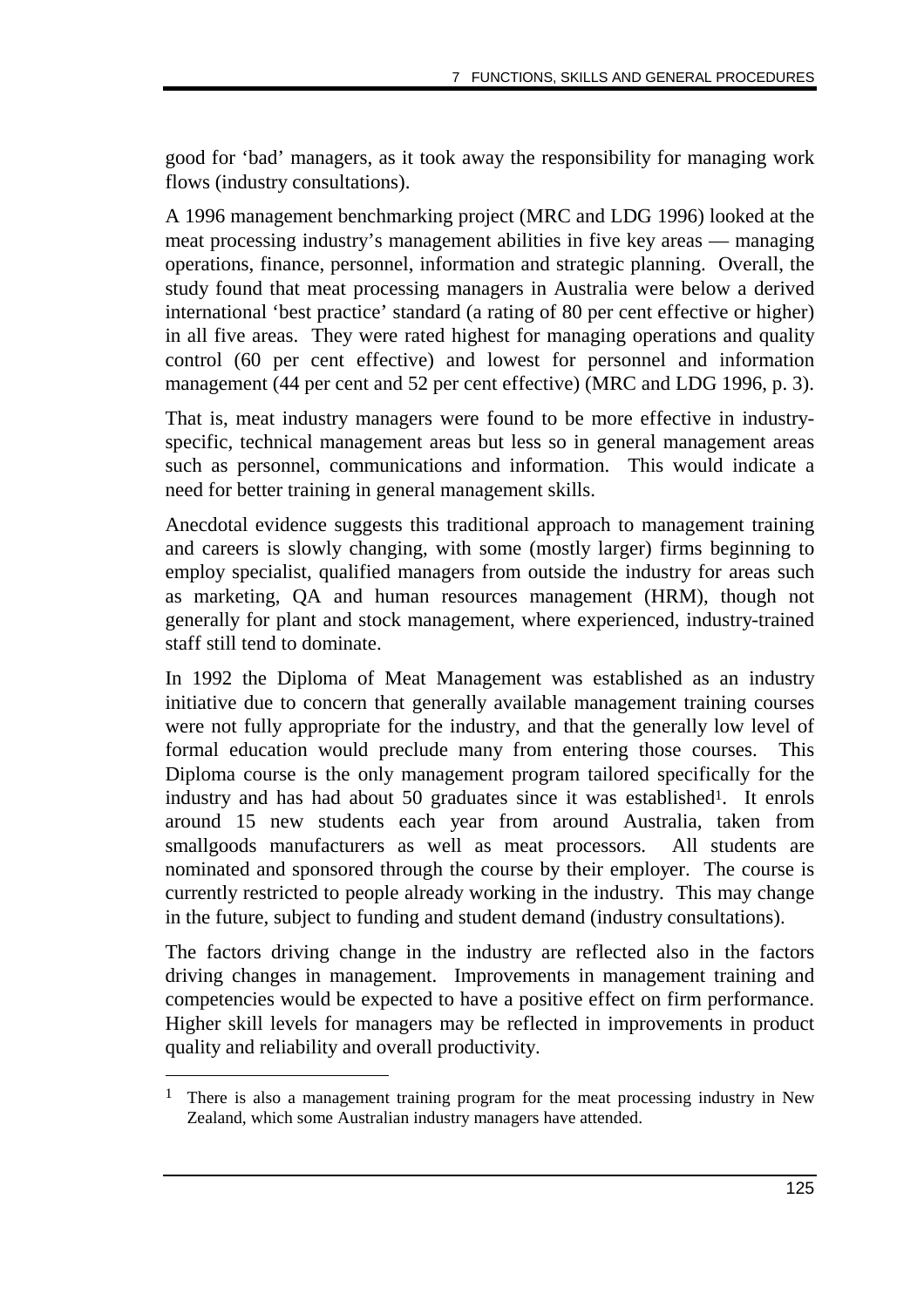|                 | Box 7.1:<br>Diploma of Meat Management, Victoria University of<br>Technology, Werribee.                                                                                                                                                                                        |                                 |  |  |  |  |
|-----------------|--------------------------------------------------------------------------------------------------------------------------------------------------------------------------------------------------------------------------------------------------------------------------------|---------------------------------|--|--|--|--|
|                 | <b>Prerequisites:</b><br>At least three years' meat industry experience and written support of the current<br>No formal tertiary studies are assumed, but pre-course studies in<br>employer.<br>mathematics, science, animal biology and engineering concepts can be required. |                                 |  |  |  |  |
|                 | Duration and structure:<br>Three years comprising two, five week residential periods of formal study each year<br>followed by industry-based projects after each residential period.                                                                                           |                                 |  |  |  |  |
| Course content: |                                                                                                                                                                                                                                                                                |                                 |  |  |  |  |
| Year 1:         | Introductory management skills,                                                                                                                                                                                                                                                | Introductory meat technology,   |  |  |  |  |
|                 | Australian meat industry,                                                                                                                                                                                                                                                      | Meatworks engineering services. |  |  |  |  |
|                 | Year 2: Management of employees,                                                                                                                                                                                                                                               | Meatworks plant operations,     |  |  |  |  |
|                 | Meat processing,                                                                                                                                                                                                                                                               | Meat quality,                   |  |  |  |  |
|                 | Principles of meat science.                                                                                                                                                                                                                                                    |                                 |  |  |  |  |
| Year $3:$       | Manufacturing management,                                                                                                                                                                                                                                                      | Plant and process design,       |  |  |  |  |
|                 | Product and process development,                                                                                                                                                                                                                                               | Quality management.             |  |  |  |  |
|                 | <i>Source:</i> Victoria University of Technology.                                                                                                                                                                                                                              |                                 |  |  |  |  |
|                 |                                                                                                                                                                                                                                                                                |                                 |  |  |  |  |

#### **Impact of changing quality assurance requirements**

Responsibilities for meat hygiene and public health and safety are split between the Federal and State governments. The significant change in the past four years has been a move in the domestic sector to QA systems which place a greater level of responsibility on individual firms. There are movements in the same direction in the export sector. As was noted by managers during workplace discussions, this has had implications for skill levels for both workers and management.

MINTRAC now provides the curricula and program for training in quality control for the meat processing industry. This was developed in conjunction with AQIS, industry associations and other government agencies. AQIS is one of the largest providers of this training, with some TAFEs and larger meat processing firms also providing some training in this area.

During the 1990s, QA has steadily increased in importance as a production and marketing issue for export licensed meat processors. This has been coupled with a shift in day-to-day responsibility for this area away from AQIS and State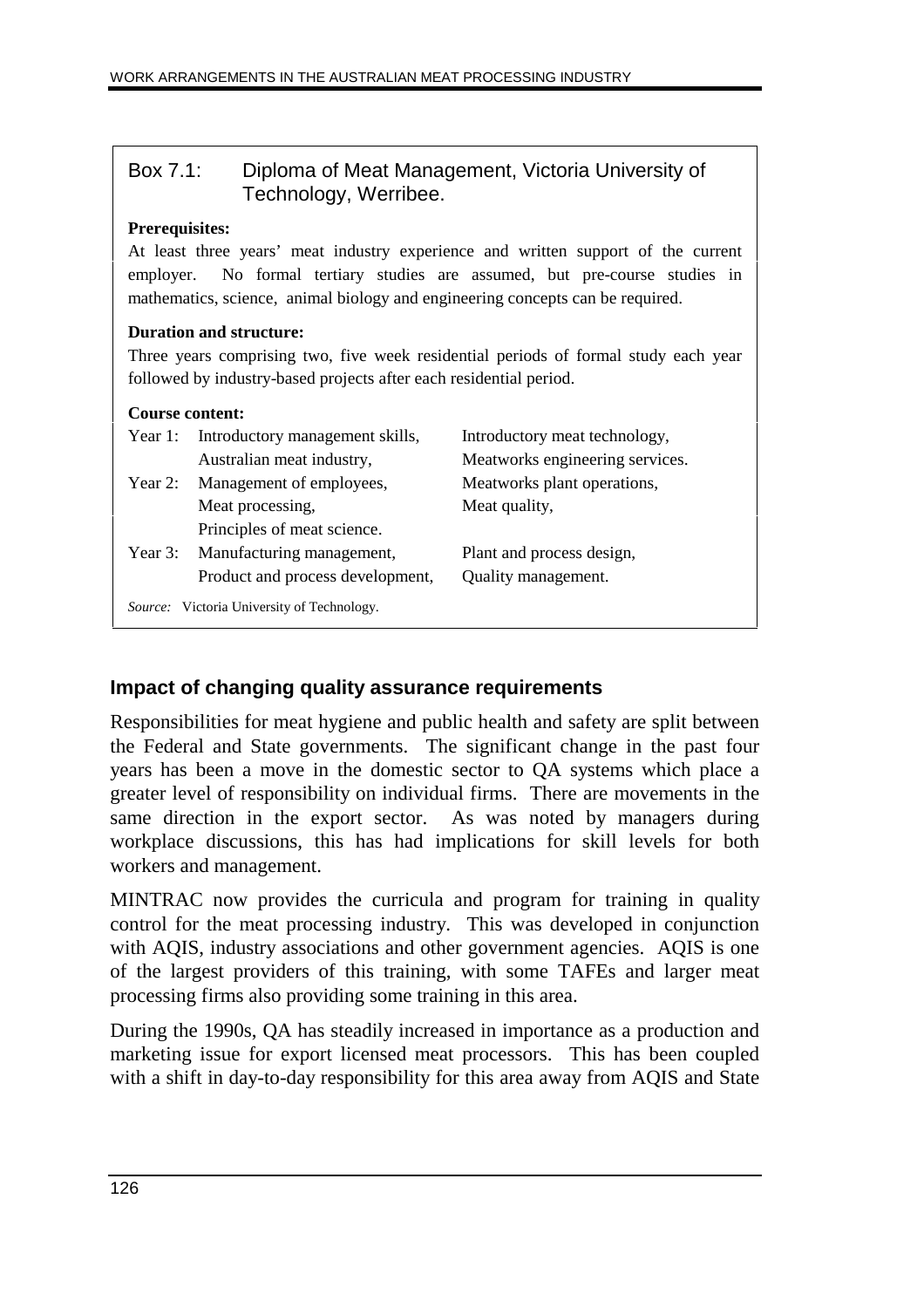government meat inspection agencies (who still have ultimate responsibility) toward the meat processing firms and their employees.

In Victoria, domestic meat inspection has been the responsibility of each company since the introduction of Hazards Analysis Critical Control Point (HACCP) inspection in 1994. Under this system, QA employees can be dedicated inspectors or they can combine these duties with other tasks. At MC Herd for example, the CA allows employees holding a Competency Certificate in Meat Inspection to become either:

- Quality Assurance Officer Class 1 employees selected and employed exclusively in this position; or
- Quality Assurance Officer Class 2 employees 'whose usual classification is that of a labourer or slaughterer who has been offered and accepted to participate in a Quality Assurance Officers pool' (MC Herd 1996, c.12.2).

These additional tasks and responsibilities expand the (otherwise rather limited) opportunities for skills development and job advancement for meat processing employees. At this company, in-house QA inspection employees have largely replaced the previous system of State government inspectors (AQIS still controls inspection for meat exports but this is also moving toward a HACCP based self-regulation system). In other CAs, QA responsibilities have been included in virtually all job descriptions as one of the required generic competencies (for example, AMH Dinmore 1996).

### **7.4 Workplace consultation and dispute resolution arrangements**

Many procedures and considerations are involved in how firms consult, communicate, and solve problems in production, finances, HRM, marketing and other areas of operation. They depend on firm ownership, size, composition, structure, industry, operating environment as well as the personal preferences and management style of owners and managers.

#### **Workplace decision making processes**

The MRC's 1996 survey of 71 red meat processors found that decision making responsibilities tend to be located fairly high in the company hierarchy. No firms reported any involvement in decision making from operator-level employees (who make up the majority of meat processing workers).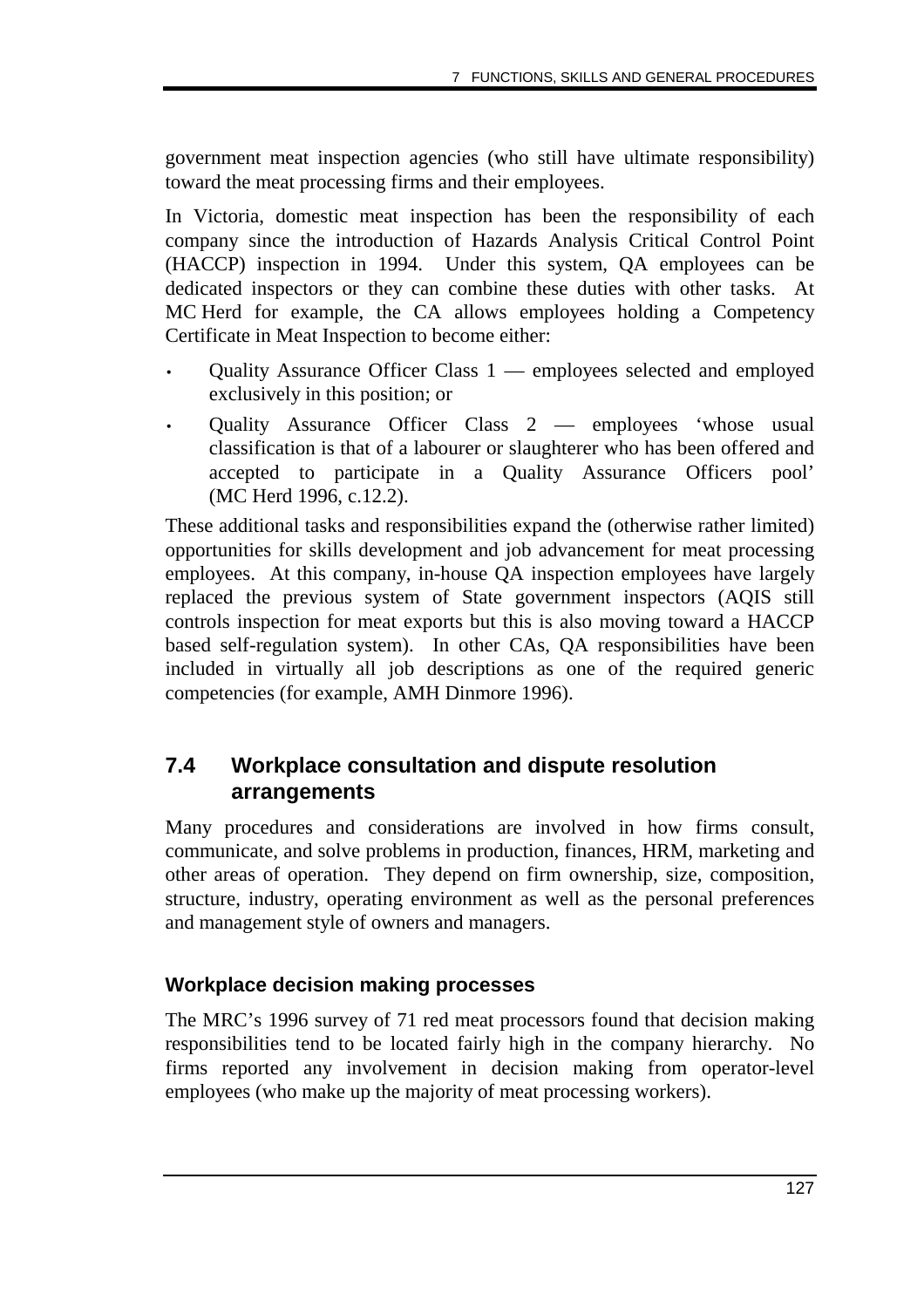For decisions regarding production, the lowest rank of employee to be involved was 'above works manager' in 3 per cent of firms, 'works manager' in 46 per cent, 'manager' in 44 per cent, and 'supervisor' in seven per cent of firms (MRC 1996, p. 5). This emphasis on management prerogative in decision making can be found in many manufacturing and processing industries where much of the work is routine, task oriented and conducted as part of a production team or chain rather than autonomously.

More recent developments indicate that these attitudes are changing in some parts of the industry. One 1997 CA is notable for including a 'self management' element not previously encouraged in meat processing work:

It is the intention of the Company, with the commitment of the employees, and through training and education, to make the plant more self-regulated. To this end and in accordance with this agreement, the employees agree, in the case of limited or reduced supervision, to continue to perform work to the required Company standard and accept responsibility for self-supervision. (AMH Rockhampton 1997, c. 16.3)

This emphasis on employee responsibility and ownership of work tasks and output is by no means widespread but may spread if successfully implemented.

In the more specialised area of HRM decision making, the MRC survey found that in the meat processing industry, this was more often the responsibility of plant or general managers than specialist HRM managers. 30 per cent of firms delegated this responsibility to a specialist HRM manager (23 per cent) or officer (7 per cent). In other firms, HRM was the responsibility of plant managers (36 per cent), general managers (9 per cent), QA managers (4 per cent), supervisors (7 per cent) or other managers and administrators (14 per cent). Just under a third of all firms had a formal HRM strategic plan (MRC 1996, p.7).

Low priority given to HRM and to employee participation can have implications for employer-employee relations, consultation and dispute resolution. However, the absence of specialist HRM managers may not indicate necessarily a neglect of these issues. It may also be related to firm size. As discussed in chapter two, the 25 largest firms account for around 60 per cent of industry output, but less than 20 per cent of the number of plants.

The MRC survey concluded that for the meat processing industry as a whole:

Human resource management practices are typically highly centralised and not guided by formal strategic plans. Unfortunately, limited formal training and other supporting human resource management practices complement the importance placed on skilling and flexibility of the workforce. (MRC 1996, p. 2)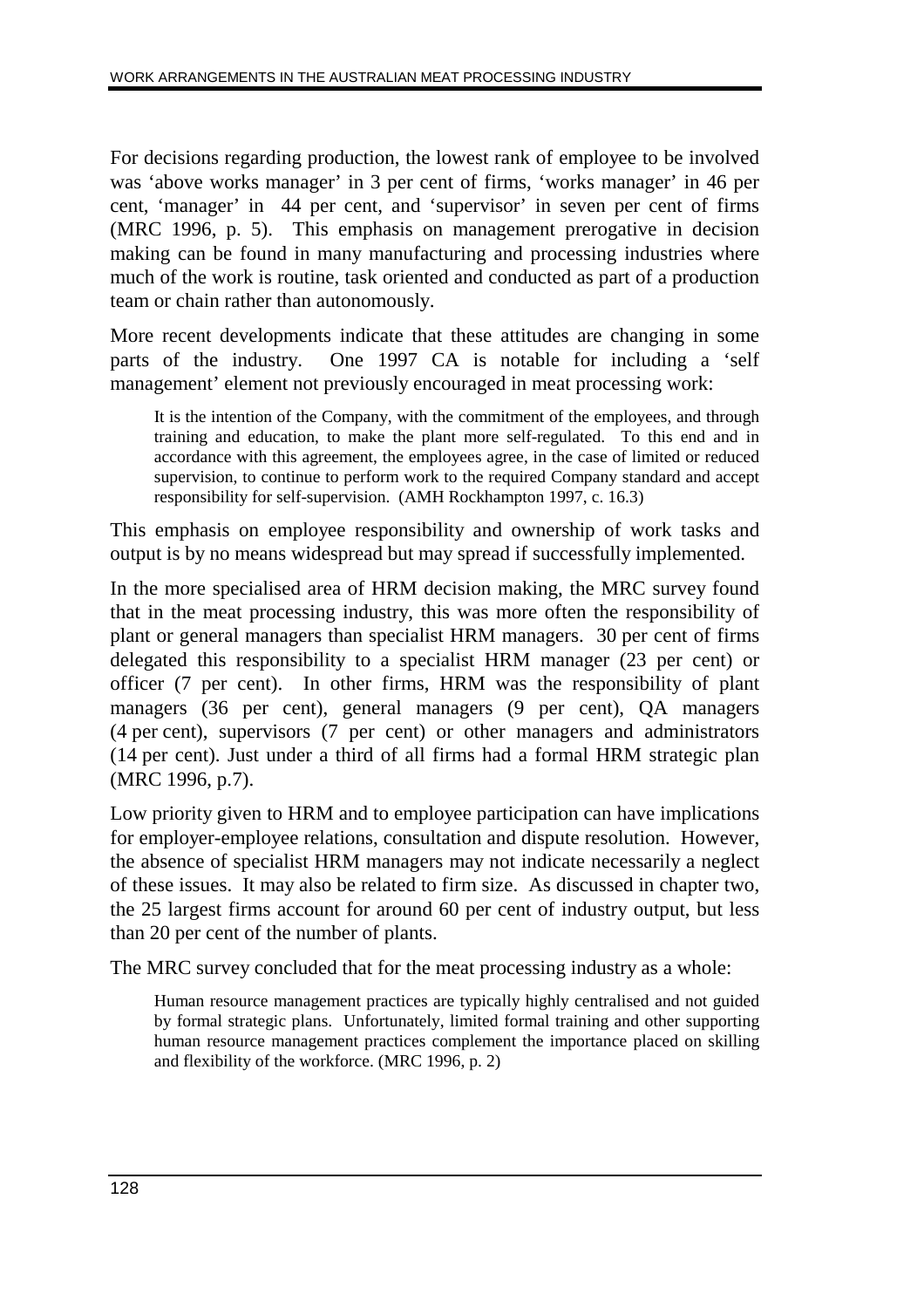#### **Workplace consultation mechanisms**

Effective workplace consultation and communication is necessary in all workplaces. The form these processes take will depend on the characteristics of the workplace, the workforce and the industry. For example, very informal, personalised communications can be appropriate to small, stable workplaces but may be less appropriate to larger organisations, companies with high staff turnover or those undergoing significant change. In all industries, the need for effective consultation has increased with the growth of enterprise bargaining and reliance on CAs as a vehicle for workplace change.

FMIPA 1996 and many (if not most) meat processors' CAs require the establishment of a formal consultation process through a workplace consultative committee, except in establishments employing fewer than 15 workers (FMIPA 1996, c. 15). These committees are made up of management, employee and union representatives, with the exact composition and representation largely determined by the size and structure of the workforce.

Consultative committees meet regularly to discuss and, in some cases, arrange implementation of decisions, on a range of day-to-day workplace issues such as multiskilling and training arrangements, shifts and rosters, the physical work environment, OH&S and general matters affecting immediate workplace efficiency and productivity (FMIPA 1996, c. 12.1).

The effectiveness of committees and similar consultation arrangements is affected by the personal commitment of the parties involved, the trust and relationship between them and the general atmosphere or culture of the workplace. These factors can enhance or inhibit the effectiveness of consultation procedures, regardless of the formal mechanisms put in place. The importance of trust and goodwill is acknowledged in FMIPA 1996, which states that the object of consultative committees is to 'improve consultation and not to promote a forum to reduce wages and conditions' (c. 12.3).

In the case of major workplace change, direct consultation with the affected employees — as opposed to working through a representative committee — is required by FMIPA 1996 and by most meat processors' CAs. In this context, relevant workplace changes are those which will affect the way people work (such as introducing new technology or production systems), the times they work (such as changes to the length or commencement of shifts) or even whether they work at all (such as large scale recruitment or redundancy).

At the minimum, the employer has a duty to inform workers and their union of any major changes and to discuss the anticipated effects with them. In some CAs, though not in the award, this information must be in writing (eg., Teys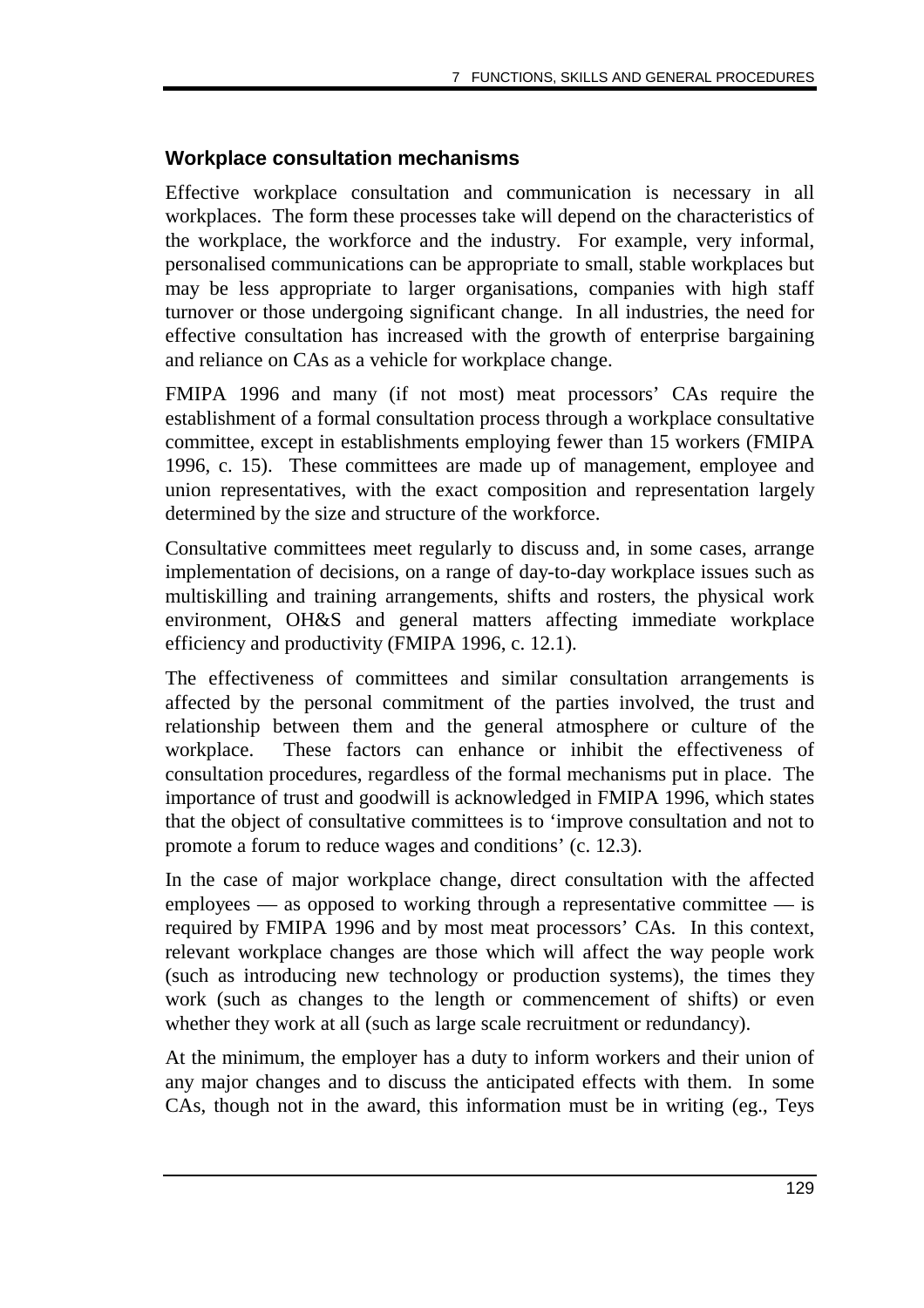Beenleigh 1997, c. 23 viii). The notice required for major change also varies, from 'as early as practicable after a definite decision has been made' (FMIPA 1996, c. 16.2.1) to more specific time periods such as seven days before the change is to occur (MC Herd 1996, c. 2.3.2).

The previous *Federal Meat Industry Award* (FMIA) 1981 also contained provisions relating to the establishment of consultative mechanisms at each plant or enterprise. However, these were less detailed than those contained in FMIPA 1996 and the day-to-day role of consultation at that time is not clear.

In workplace discussions, there was recognition of the benefits of consultation and training, which were also associated with a change in workplace culture. For example:

Over time, there had come to be a greater recognition of the importance and the benefit of training and consultation. [Regarding the MRC's OH&S best practice program]... which among other things, involved all workers in training, health and safety at the plant. This program also offered workers a chance to learn a non-technical skill that would enable them to participate in other areas of the company. From this, the company formed Process Improvement Teams (PIT) which involved the workers in decision making processes at the plant.

Another firm indicated that improved consultation was an essential part of the process of negotiating a CA:

A consultative committee was formed at the start of negotiations comprising workers (elected by the workforce), management and union officials. The main function of the committee was to identify issues and problems which both management and the workers felt needed to be addressed. ... Resources were also spent in educating the workforce about the agreement. Structured meetings were held explaining the agreement, and all employees were involved in training courses. Management also attended these courses.

#### **Dispute resolution procedures**

Workplace disputes are disagreements arising between employees, supervisors and managers and can occur for a variety of reasons. Workplace disputes are usually resolved through internal mechanisms or, if that is not possible or has failed, the parties can go to the Australian Industrial Relations Commission (AIRC) or other external arbitrators. Industrial disputes are conflicts over wages and conditions of work and can involve individuals, work teams or a whole workforce. Such disputes need to be resolved quickly and fairly to minimise immediate and long term disruption to workplace productivity and morale.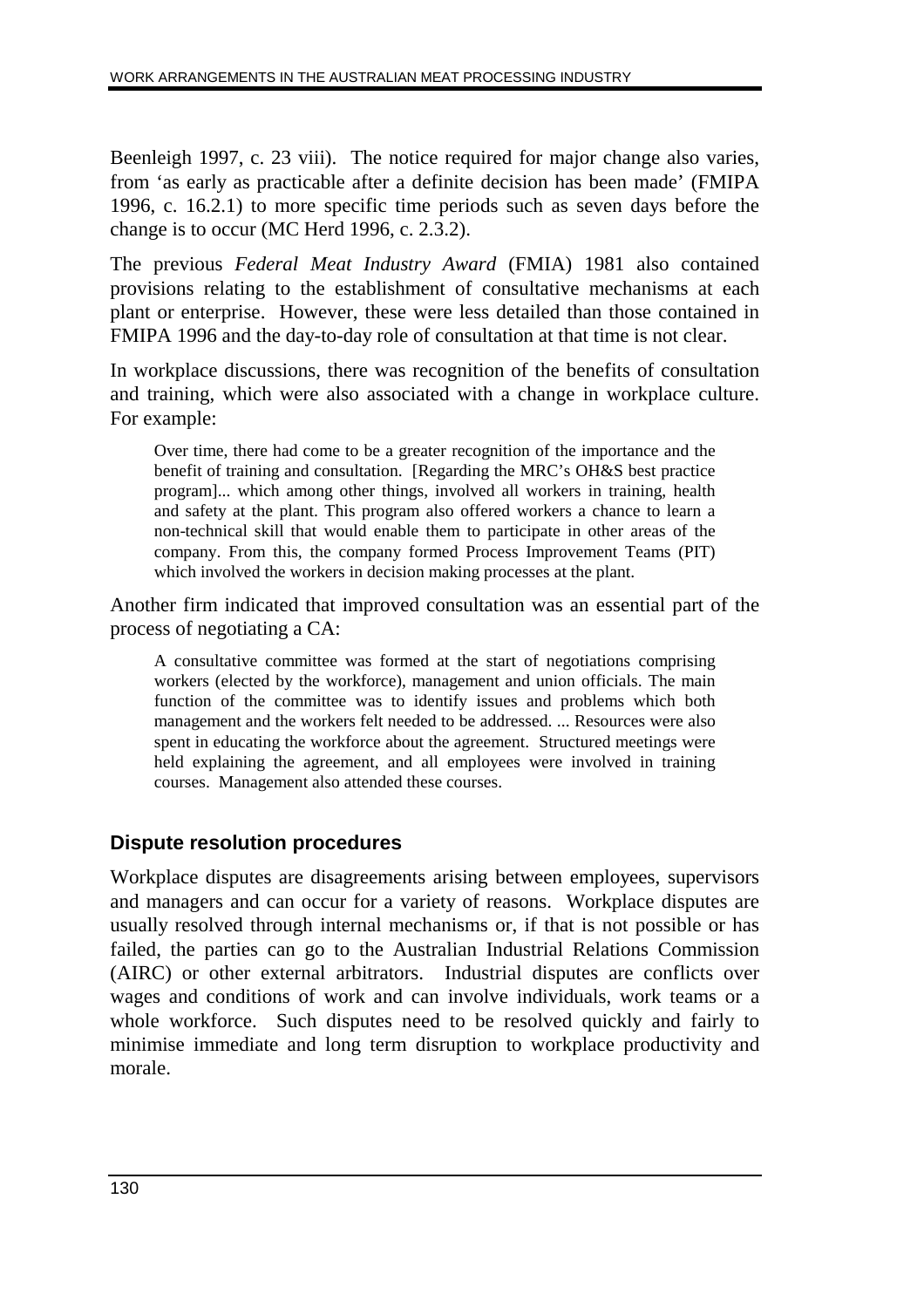Effective dispute resolution mechanisms are particularly important for the meat processing industry which has a long history of bitter disputes, albeit fewer in recent years (see chapter 3). FMIPA 1996 sets out a detailed procedure to be followed in 'avoiding industrial disputes', including unfair dismissal disputes. This stands in contrast to one of the current black coal industry Federal awards<sup>2</sup> (another industry noted for historically high dispute levels) which contains no dispute resolution procedures (IC 1998, p. 120).

Under FMIPA 1996, unless genuine OH&S issues are involved, work should continue during a dispute while certain procedural steps are followed:

- as soon as possible after the dispute has arisen, the employee(s) concerned shall explain the matter with their immediate supervisor, who will endeavour to remedy the situation;
- if the immediate supervisor cannot resolve the dispute, or if the nature of the dispute means discussion with the immediate supervisor would be inappropriate (eg, if the supervisor is the subject of complaint), the employee(s) shall discuss the matter with their union representative, who will consider the matter and discuss it with the employer; and
- if the matter is not settled by the union representative and the employer, the dispute is to be submitted to the AIRC, which will attempt to resolve the dispute by conciliation and then if necessary, arbitration (c.17.1-2).

FMIPA 1996 also requires the establishment of a 'Board of Reference' in each State covered by the award. Each Board is composed of two union representatives, two employer representatives and one Industrial Registrar or their nominee. The Board is available to 'settle disputes as to matters under this award', deal with 'matters directed by the award' to the Board and 'deal with any dispute affecting the amicable relations of the parties' (c. 18).

Under the *Workplace Relations Act* 1996, all CAs must include a dispute resolution mechanism. The FMIPA 1996 procedure outlined above is the model for most meat processing industry CAs, although some have a stronger role for management before referral to the union or other external agencies.

For example, in the CAs for AMH Dinmore (1996) and Rockhampton (1997), disputes are to be firstly referred to the supervisor, then if not resolved, to management, then if not resolved, to the workplace consultative committee (made up of management, employee and union representatives), then if not resolved, to management and the union, and finally, to the AIRC (AMH Dinmore 1996, c.12; AMH Rockhampton 1997, c.8). Other CAs refer disputes

-

<sup>2</sup> *Coal Mining Industry (Supervision and Administration) Interim Consent Award 1990, NSW and Tasmania.*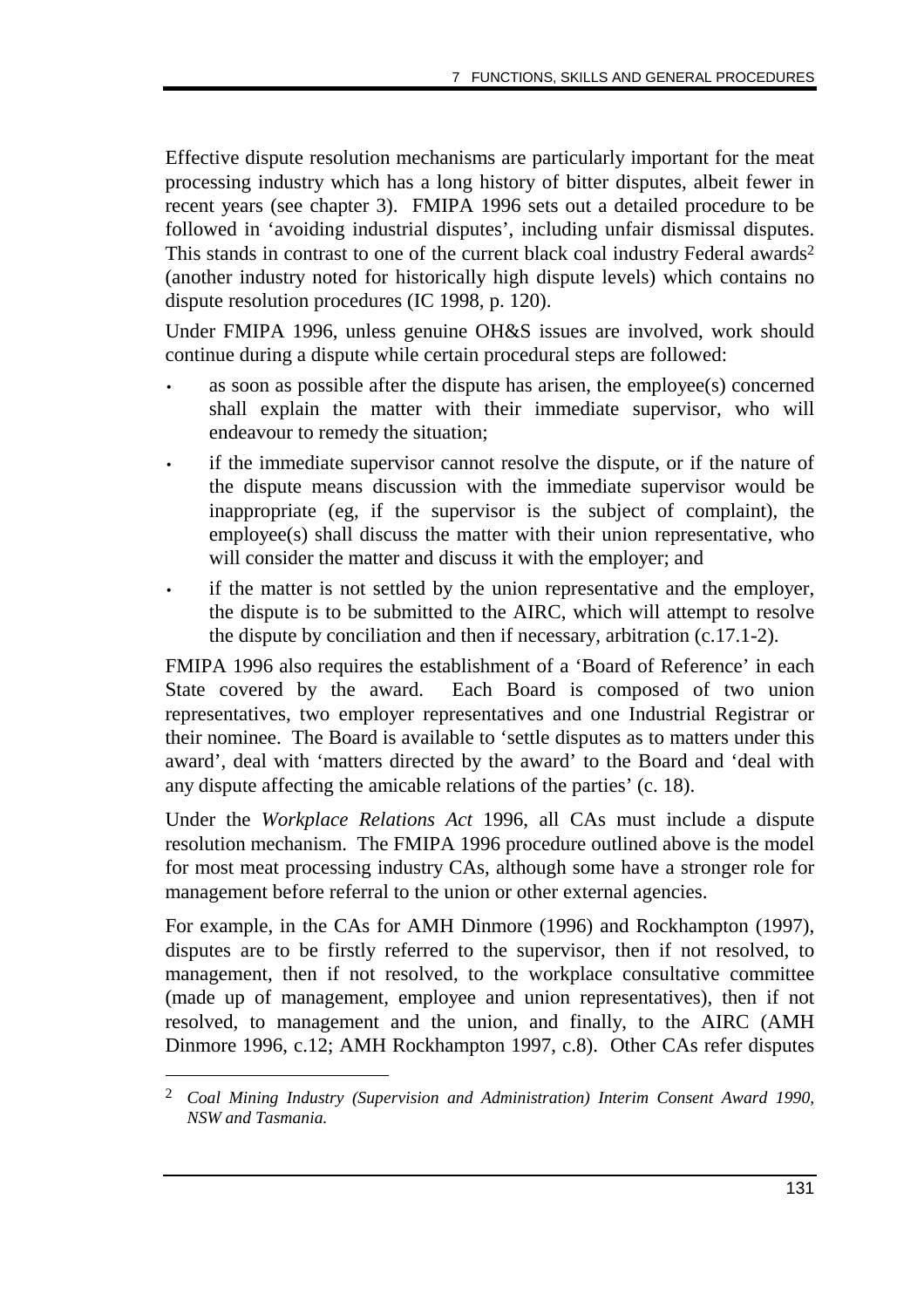not resolved at supervisor level to the workplace consultative committee or 'union shop' committee and then on to management rather than directly to the union (Castricum 1997, c.8.3; MC Herd 1996, c. 8.3).

The AMH Dinmore CA is notable for specifying separate resolution procedures for disagreements over the suitability of beef for boning (c. 60). This is an example of how CAs can be used to address localised workplace issues, in this case, aimed directly at product quality improvement.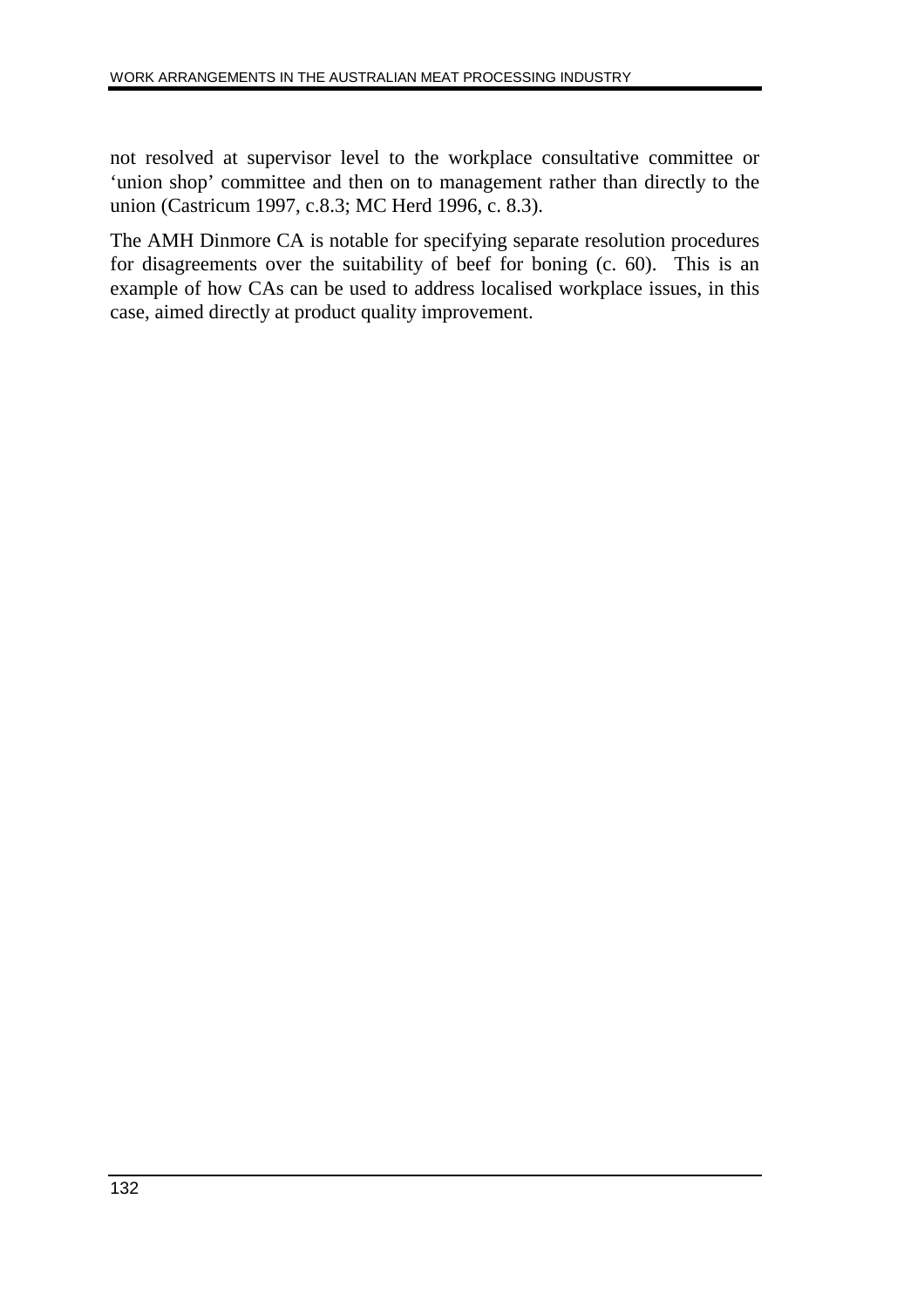# **8 CHANGE IN WORK ARRANGEMENTS**

*In some parts of the meat processing sector, it appears that changes have occurred in work arrangements over the past few years. The process of negotiation has, in some cases, involved protracted industrial disputation. These changes have included a move away from the tally systems as prescribed in the major awards toward time-based payment systems and/or modified incentive payment systems. However, the extent of change varies throughout the industry, and the pace of change seems slow relative to other parts of the economy. Although there are benefits to both management and workers from changing work arrangements, trade-offs are involved and there are a number of factors at the firm and industry level which affect firms' abilities to modify work arrangements.*

## **8.1 Introduction**

Previous chapters have described the key work arrangements operating in the sector, and their likely impact on firm performance. Where changes have occurred, these have been described. In some cases, the changes represent a significant departure from the work arrangements that existed previously.

The evidence gathered in the course of this study suggests that change has occurred mainly in larger, export-oriented establishments. However, there are also examples of small to medium size firms which have implemented modified work arrangements. It appears that the changes have been concentrated in the past few years.

Improved workplace relations have been an important factor related to change for some companies. For others, change has come about through bitter and protracted industrial disputation, and workplace relations remain poor.

While different parts of government are involved directly in the meat industry (in areas such as inspection), the government involvement most relevant to this study is in setting the industrial relations framework within which work arrangements are negotiated. In terms of responsibility for further change in work arrangements at the enterprise level, the primary role rests with management and employees.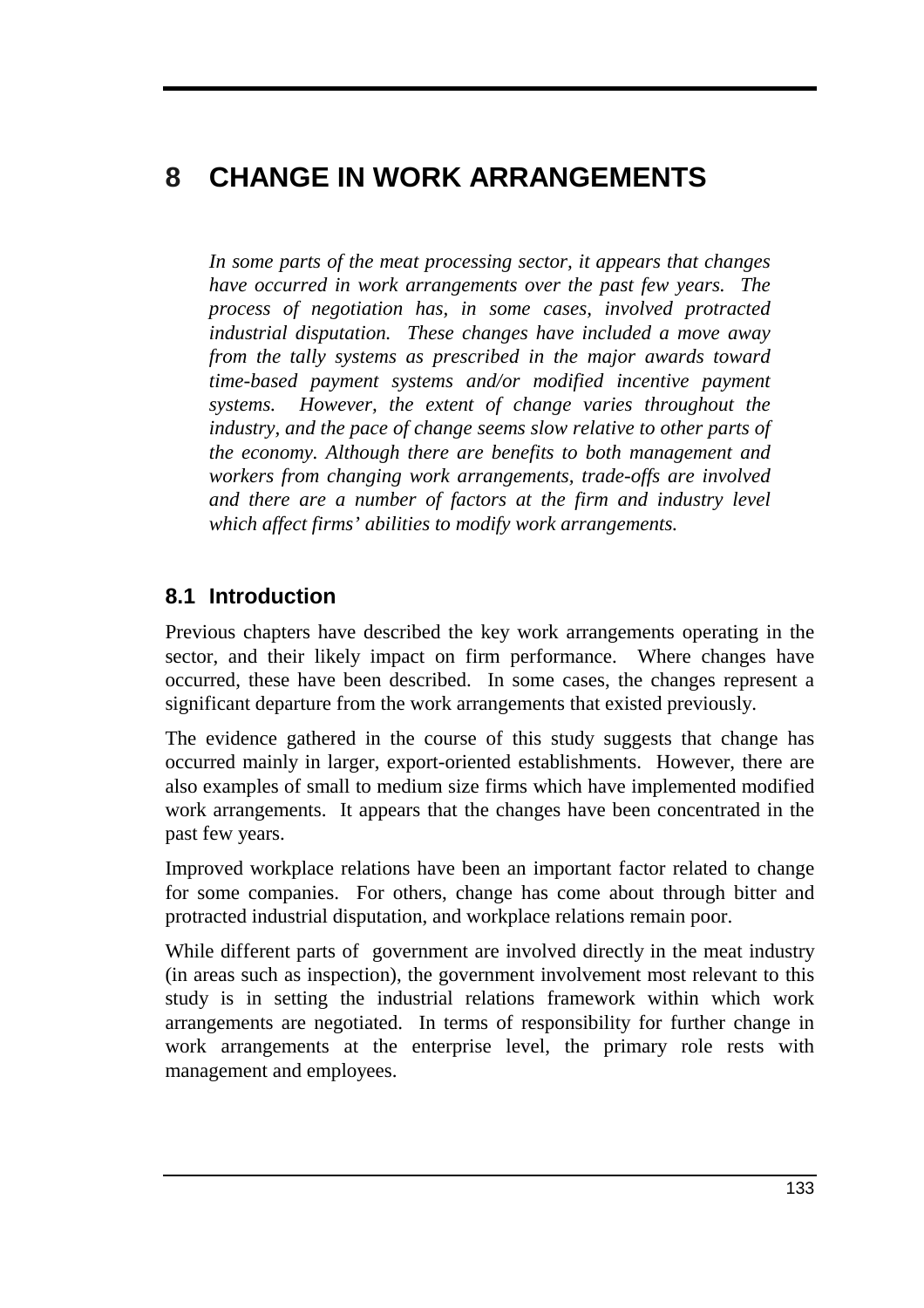This chapter starts with a summary of the institutional environment and the role of government in the meat industry. In section 8.3, the nature of the changes in the key work arrangements in the meat processing sector are discussed, followed by a discussion of the benefits of change in the industry in section 8.4. Issues regarding the extent and pace of change are covered in section 8.5, and the chapter concludes with a discussion of other factors affecting change (section 8.6).

## **8.2 The institutional environment and the role of government**

Federal and State governments are directly involved in regulating the operation of parts of the meat industry. Governments set industry standards relating to inspection systems, as well as food hygiene and safety. In addition, there are economy-wide requirements for workers' compensation systems and occupational health and safety (OH&S).

While responsibility for furthering change in work arrangements rests mainly with management and employees, governments establish the industrial relations framework within which managers and employees negotiate work arrangements. It is that aspect of government intervention that is most relevant to this study.

In the last decade, Federal and State industrial relations systems have increasingly focused on bargaining at the workplace. In the Federal system, the *Workplace Relations Act (WRA) 1996* reinforced those trends through provisions relating to:

- the award simplification process;
- a variety of bargaining agreement mechanisms;
- the no disadvantage test;
- freedom of association:
- a 'more conveniently belong' rule governing employees' choice of union;
- the introduction of 'protected industrial action' which gives limited rights to strikes, lock-outs and other action during defined negotiating periods; and
- the role of the Australian Industrial Relations Commission (AIRC).

As described earlier, meat processing firms in Victoria, Queensland and SA operate mainly under the Federal industrial relations system. In NSW, most firms operate under the State system.

In industry discussions, the current legislative frameworks at the Federal and State levels were not generally seen as an impediment to firms' abilities to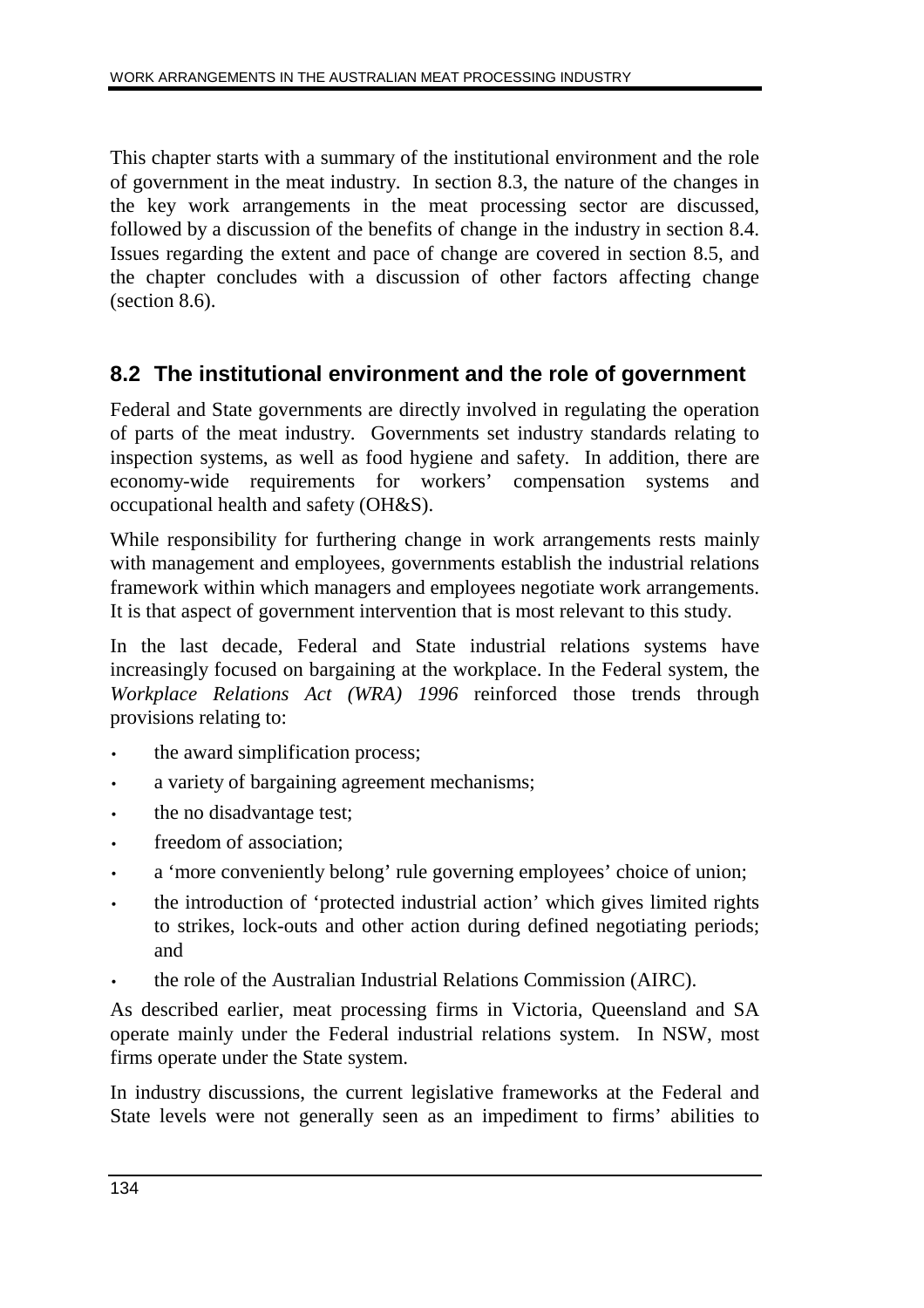facilitate change — with the exception that award provisions — even if not strictly applied in a particular workplace — become relevant in the negotiation of certified agreements as they are the basis against which 'no disadvantage' is assessed. The AIRC is required to assess 'no disadvantage' (comparing the proposed CA to the relevant award). For all certified agreements — whether first, second or third generation — the industry award is the relevant benchmark against which 'no disadvantage' is measured.

Management at several firms indicated that the crucial factor in negotiating change was the support for change of the union and employees.

## **8.3 The nature of change**

Historically, workplace change in the meat industry was restricted through the prescriptive award provisions relating to important work arrangements such as tallies, and the interaction of tallies with allowances and penalties for overtime and shiftwork. For firms, these factors made it costly to expand output levels in a given shift, or by running additional shifts.

Increased competitive pressure in the industry and a more facilitative industrial relations institutional framework has made it possible for some firms to make productivity improving changes at the workplace level. In parts of this industry, a process of change in work arrangements appears to have gathered pace over the past few years. Where significant change has occurred, it happened in this period.

As a result, there are examples of firms that have successfully negotiated enterprise level agreements which incorporate departures from previous award conditions in important areas such as remuneration systems. This view is based on detailed discussions at five meat processing plants, reinforced by information obtained from a variety of sources, including peak industry bodies and government representatives, consultations with other industry participants, other meat industry studies and responses to the 'Work-in-Progress' report.

Chapters five, six and seven examined the key work arrangements affecting the performance of firms in the industry. The following sections briefly summarise the nature of the changes in these work arrangements. A brief summary of some of the changes in key work arrangements is provided in table 8.1.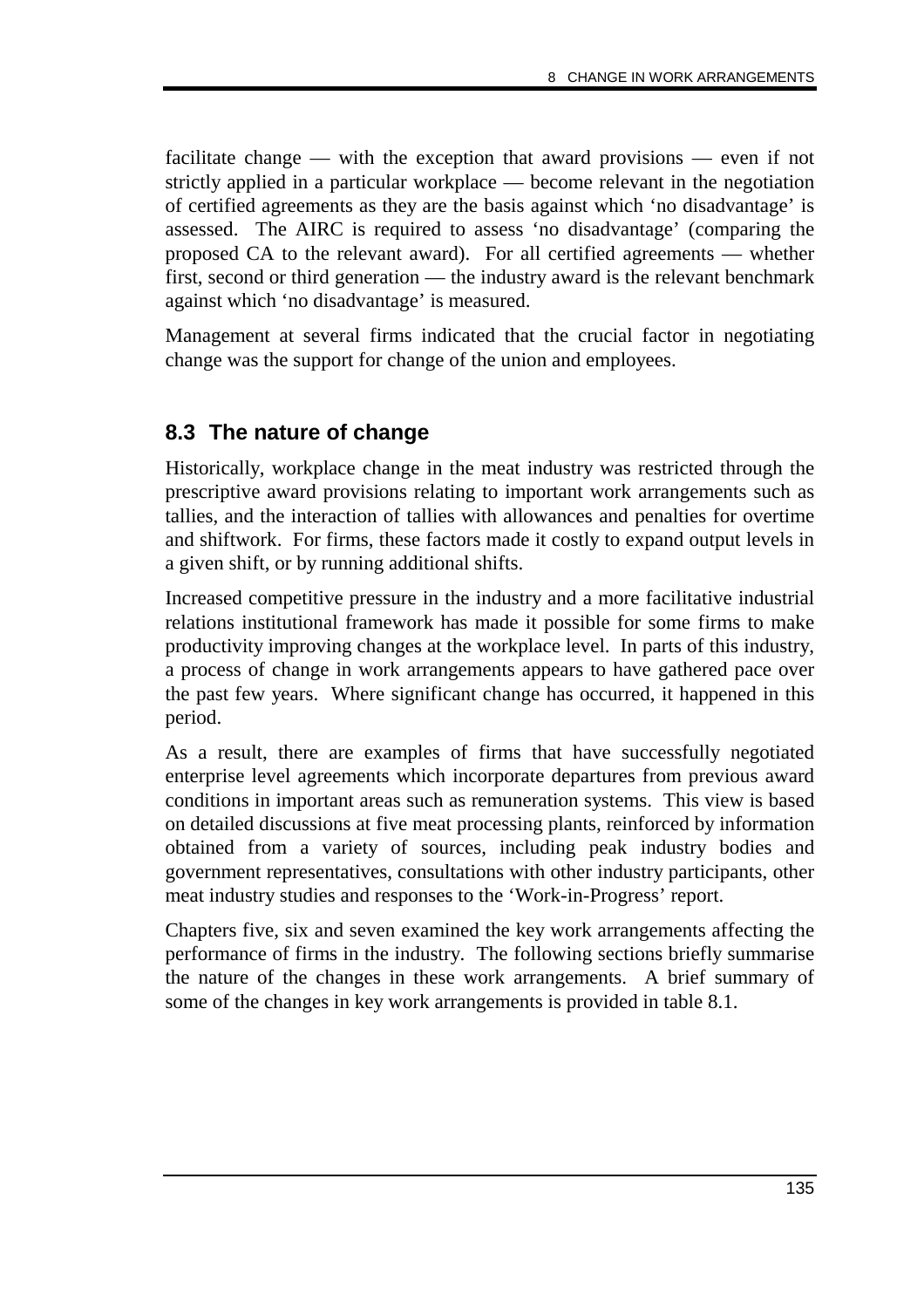#### **Size and composition of the workforce**

As described in chapter five, the main work arrangements affecting the ability of firms to change the number of people employed have traditionally been:

- daily hire;
- provisions for part-time and casual employment; and
- seniority.

Daily hire is part of Federal award provisions for tally workers. Originally, daily hire was introduced to allow firms to deal with daily fluctuations in the supply of livestock and the demand for meat. Employees were compensated for the employment insecurity in the form of a 10 per cent premium over the regular daily wage.

Other awards, such as the main NSW awards, facilitate this sort of flexibility through the use of 'shortage of livestock' provisions. In the NSW case, this means that employees can be given a week's notice (due to a shortage of stock) and then be employed as a casual and paid for any days worked at a rate equal to one-fifth of the weekly rate plus 15 per cent.

Daily hire or shortage of livestock provisions remain a feature of enterprise agreements, as well as the major Federal and State awards. However, in workplace discussions some managers indicated that although daily hire remained written into agreements and awards, these provisions were rarely used. For example, at one workplace, management commented:

There is no real difference in job security for daily and weekly hire employees.

Similarly, at another:

Nearly all workers are regular daily hire employees. Daily hire has been retained in case there is a need to reduce workforce size in response to a fall in demand for product (or a shortage of livestock due to seasonal factors), but has so far not been utilised [since the commencement of the enterprise agreement in 1996].

In another case, management indicated that daily hire had been retained in the firm's enterprise agreement for reasons related to the 'no disadvantage' test:

... daily hire was retained partly due to the 'no disadvantage' test under the legislation, as the 10 per cent daily hire loading is included in the base rate of pay.

In some cases, a more permanent workforce structure is underlined by provisions written into enterprise agreements guaranteeing annual incomes.

Part-time and casual employment have also been used in the industry as a means of dealing with uncertain demand and supply issues. Greater emphasis on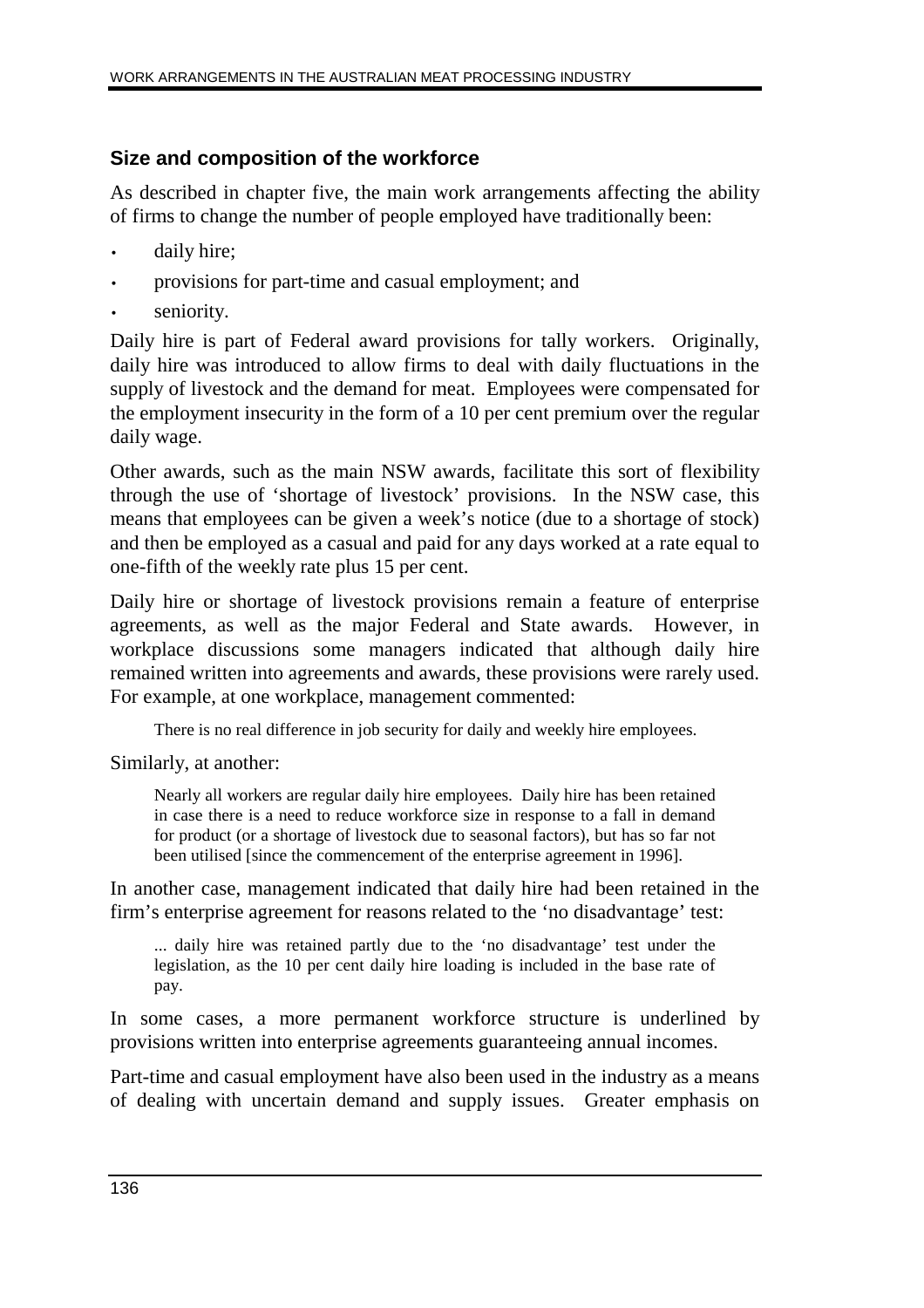training and a more skilled workforce has meant, in some cases, that casual employment is no longer used. In workplace discussions, managers at two firms indicated that they no longer employed casuals to fill gaps, and would reduce production on a given day if they did not have enough workers, rather than take on casuals for the day — for reasons related to skill levels:

Absence of a worker would result in lower output rather than employment of a casual for the day.

Seniority was traditionally a work arrangement important for initial selection, and for promotion or termination. With greater permanence in employment, seniority in hiring has virtually disappeared. However, seniority in promotion remains important in parts of the industry. To the extent that it interferes with merit selection principles, it may adversely affect firms' performance. This is important also in the context of training in the industry.

For termination or redundancy, seniority generally implies a 'last in first out' policy. For termination, employees who have been with the firm the longest are the last to be terminated. For redundancy, it may mean that longer term employees are given first choice in accepting redundancy packages.

#### **Hours of work and rosters**

Chapter five also outlined the work arrangements which affect the number of hours worked (including shifts). These relate to:

- ordinary hours of work; and
- shiftwork.

Ordinary hours are specified in the industry awards and agreements. Ordinary hours under the major awards are usually between 6am and 8pm, with a 38 hour week.

The expansion in ordinary hours has involved a broader spread of hours, which has the effect of making it possible to work more hours of the day without overtime penalties. Recent changes included as part of a CA for governmentemployed meat inspectors have aligned inspectors' ordinary hours more closely with plant operating hours.

Where firms have moved to time-based pay systems, this has also increased employees' working hours, from a range of 4 to 7 hours, to a full 7.6, 8, or 10 hour shift.

Major industry awards such as the FMIPA 1996 and the major NSW State awards contain provisions describing penalties payable for shiftwork. However,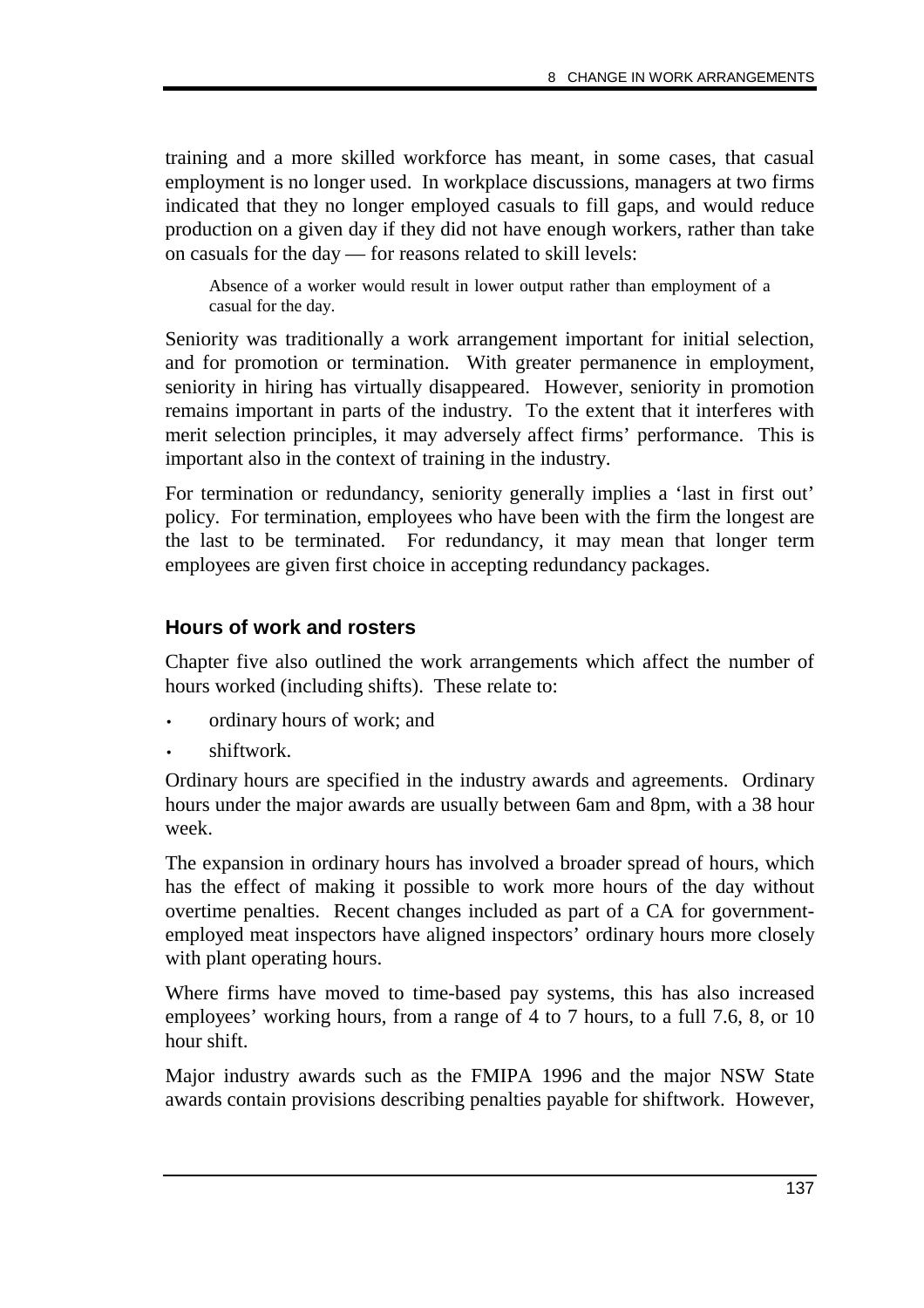second shifts have not been a feature of the meat processing industry. Shift penalties, compounding the effects of tally premiums, were identified as one of the key factors which made it less profitable for firms to run second shifts, thus leading to capital under utilisation.

However, a number of factors determine whether or not firms work one or two shifts per 24 hours. In workplace discussions, managers at some firms indicated that they chose to work one shift only for several reasons. In one case, it was because any expansion in throughput (and an additional shift) would require increased chiller capacity. In another, it related to the need for the additional infrastructure that would be required to source livestock and market the product.

#### **Remuneration and on-costs**

Key work arrangements regarding remuneration have traditionally been:

- tallies for slaughtering, boning and slicing; and
- penalty rates.

While tallies are an incentive payment system — albeit based on inputs — their application in practice has served to limit incentives to increase throughput both on a given shift and overall. For example, on a given shift, operating under the tally as prescribed in the FMIPA 1996, the unit wage cost of production would increase as throughput exceeds minimum and maximum tally. Maximum tally would typically be reached in significantly less than 7.6 hours — varying from plant to plant, but ranging from as little as 4 hours up to 7 hours. Management at some firms indicated that over time, the short working day reflected improvements in technology being passed on to employees as a reduction in working hours, as the tally system meant it was not profitable to increase throughput beyond maximum tally.

Penalties for overtime and shifts compound the effects of tallies. Under the FMIPA 1996, the combination of these factors means that the unit cost of livestock processed beyond maximum tally on night shift would be nearly 80 per cent more than the unit cost of processing up to minimum tally on the day shift.

A move away from tallies as prescribed in the awards is the major trend in remuneration in meat processing. In some cases, different forms of incentive payment systems (modified tallies) have also been introduced — including examples of firms which retained payment based on the number of head slaughtered, as well as others where payment is based on output. In cases where firms have opted for time-based payment, penalty payments and overtime have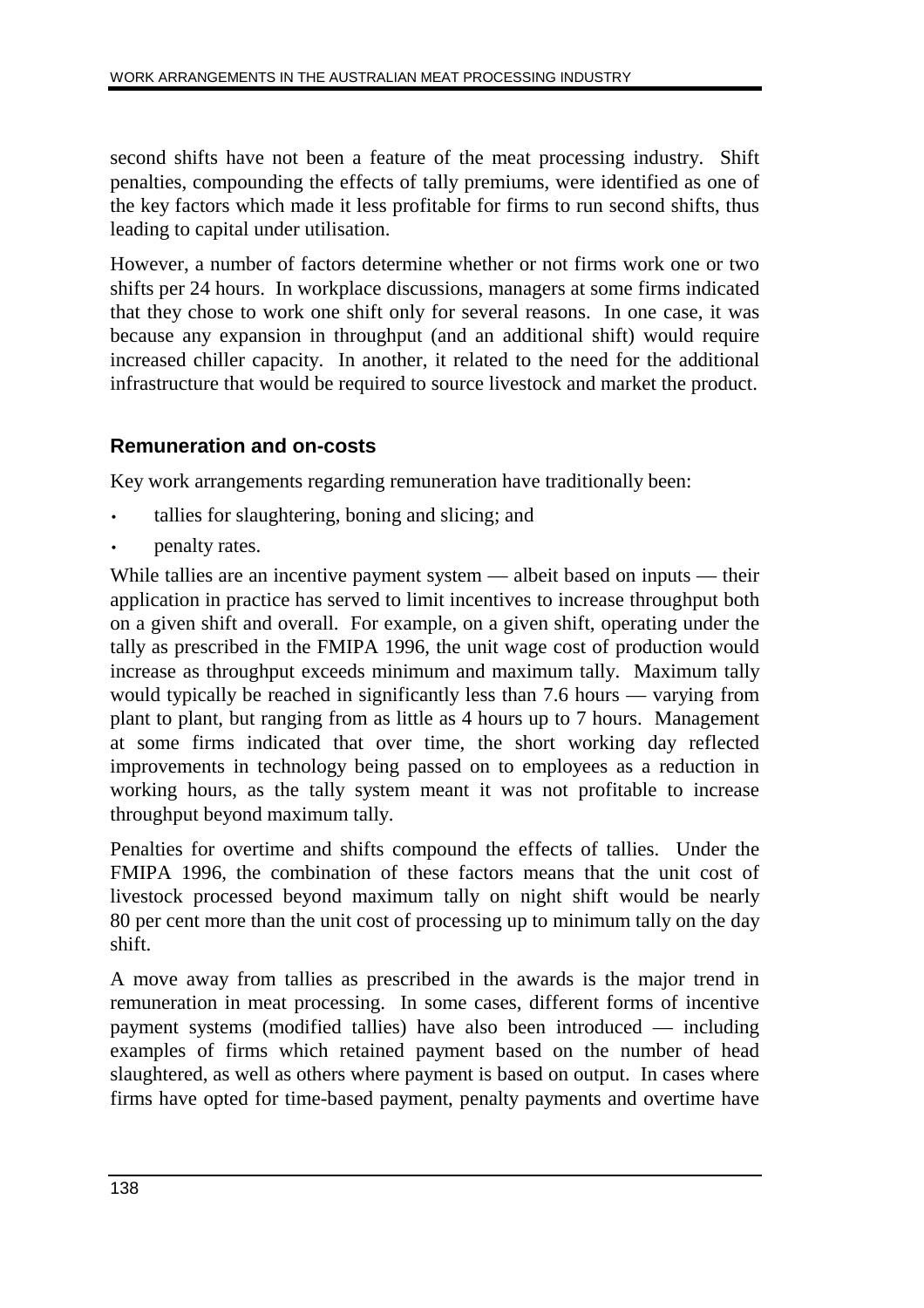been simplified with many of them being rolled in to the basic payment. In some cases, where the shift penalty remains, it is reduced.

One of the most significant on-costs to the meat processing industry is workers' compensation. While not directly related to work arrangements, it is a major cost — high in the meat industry relative to all industry averages — and there is significant variation between States, and between firms.

#### **Other**

Work arrangements which affect the skills of employees and managers, the way work is organised, the nature and amount of training, and procedures for consultation and dispute resolution were examined in chapter seven. It was noted also that an important element of improved performance relates to training in the industry and levels of skill.

Historically the meat processing sector has spent less on training than the manufacturing sector average, and the level of educational attainment of employees has been below that of other industries. Industry-wide expenditure on training increased between 1990 and 1997, but the most recent data indicated that it remained below that of the manufacturing sector average (per person). It was noted also that over the past four years the (National) Meat Industry Training Advisory Council (MINTRAC) had administered training projects for the meat industry valued at nearly \$15 million.

Training has traditionally been conducted on-the-job as required. The prevalence of work arrangements such as seniority and daily hire — together with the seasonal nature of employment in the industry — may have all contributed to a poor training culture. Since the early 1990s, formal competency-based training programs have been introduced through MINTRAC. The numbers of meat workers in formal training more than doubled between 1994 and 1997. However, while there are no formal data on this issue, it would appear that at this early stage public funds represent a significant proportion of training expenditure in this industry.

If expenditure on training — whether publicly or privately funded — is shown to yield some benefit, in the future firms may be more inclined to invest in training. Further, if employment in the industry continues to become more permanent (as the effects of seasonality are reduced), there will be greater incentives for both employers and employees to undertake training.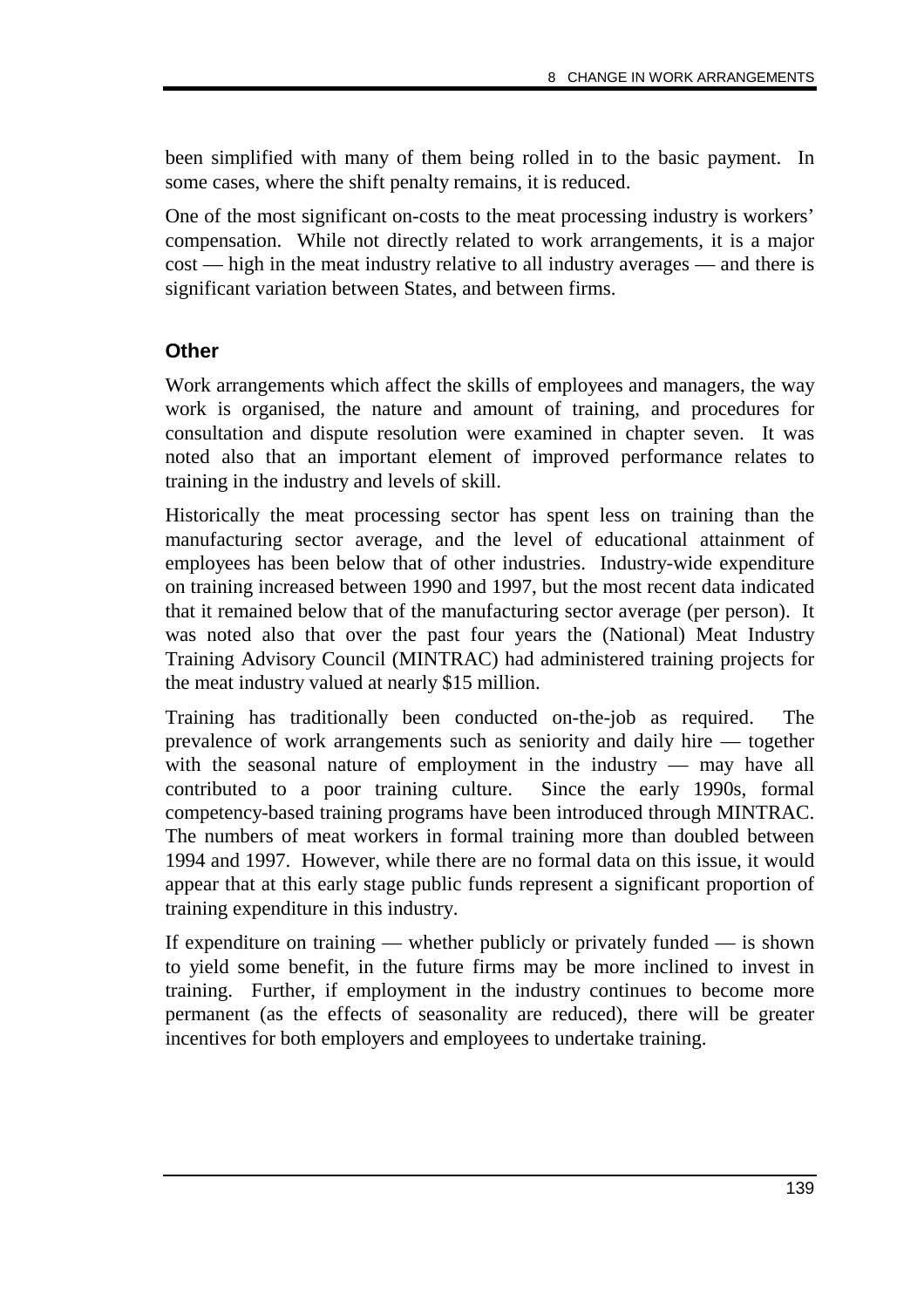Other factors have also provided impetus for increased training. Changes in hygiene and quality requirements and standards have meant that some firms have taken a different approach to production which has involved, among other things, increased employee responsibility for production processes and quality assurance (QA). This requires, in turn, higher levels of workforce skills and training.

There is also evidence that some firms have adopted modified work organisation practices in recent years — such as multiskilling and job rotation. This has been corroborated by other studies.

| Work<br>arrangement        | Old approach                                                                                                                              | Some changes                                                                                                                                                                                                                                                                 |
|----------------------------|-------------------------------------------------------------------------------------------------------------------------------------------|------------------------------------------------------------------------------------------------------------------------------------------------------------------------------------------------------------------------------------------------------------------------------|
| Tallies                    | Highly prescriptive piecework<br>payment system based on number of<br>head slaughtered. Major source of<br>disputation.                   | More time-based work with<br>annualised salaries. Less<br>prescriptive incentive systems in<br>many enterprises (eg based on<br>yield.)<br>Other measures forming part of<br>payment system (eg absenteeism<br>bonus)<br>Guaranteed minimum annual<br>incomes in some cases. |
| Penalty rates              | Included as part of tally. Applicable<br>also to shifts.                                                                                  | Rolled into annualised pay. Shift<br>penalties reduced and simplified.                                                                                                                                                                                                       |
| Allowances                 | Numerous allowances for different<br>size stock, dirty animals etc.                                                                       | Rolled into annualised pay.                                                                                                                                                                                                                                                  |
| Ordinary hours             |                                                                                                                                           | Expanded.                                                                                                                                                                                                                                                                    |
| Seniority                  | In conjunction with daily hire,<br>applicable to hiring and firing. Also<br>for determining progression on the<br>job.                    | Remains an issue for employees.<br>Breaking down as firms formalise<br>training regimes and move to merit-<br>based progression.<br>Still relevant for redundancy.                                                                                                           |
| Training                   | On the job. Seniority, daily hire and<br>seasonality meant that the benefits to<br>employers and employees from<br>training were limited. | Formal, competency based training<br>programs, developed and<br>introduced.                                                                                                                                                                                                  |
| Consultative<br>mechanisms | Written into award.                                                                                                                       | Use of consultative committees has<br>broadened. An important means of<br>progressing enterprise bargaining.                                                                                                                                                                 |

|  |  | Table 8.1: Summary of the nature of change in key work arrangements |  |  |
|--|--|---------------------------------------------------------------------|--|--|
|--|--|---------------------------------------------------------------------|--|--|

Finally, there is evidence in new enterprise agreements that some firms have made greater use of formal communication and consultation mechanisms. For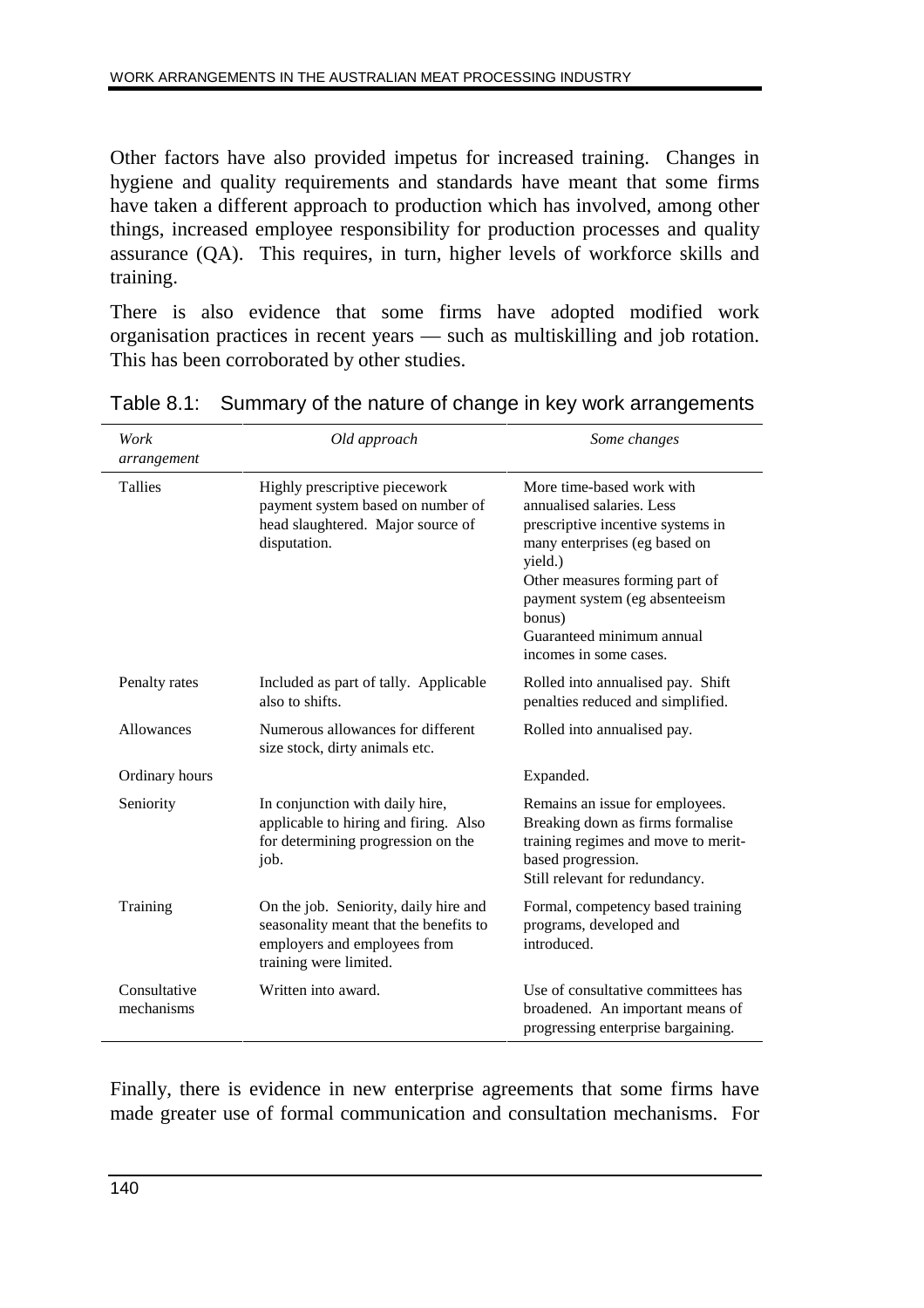some, this has been related to the enterprise bargaining process. This continues a trend of enhanced mechanisms for communication. The *Federal Meat Industry Award (FMIA) 1981* contained provisions for consultative committees as a means of improving industrial relations at an enterprise. These provisions were developed further in the FMIPA 1996, setting out requirements such as a need for formal procedures if there are more than 15 employees. Over the past several years, usage of these consultative procedures appears to have increased.

In workplace discussions, mechanisms for communication and consultation (and greater appreciation of their value) were seen as necessary precursors to successfully negotiating changed work arrangements with employees. For example, one firm indicated:

A consultative committee was formed at the start of negotiations comprising workers (elected by the workforce), management and union officials. The main function of the committee was to identify issues and problems which both management and the workers felt needed to be addressed.

## **8.4 The benefits of change**

As discussed above, an important element of the willingness of managers and employees to negotiate changed work arrangements was a recognition that it was possible for both sides to benefit from change. This was borne out in workplace discussions. Improved performance was not attributed simply to specific changes or particular work arrangements, although managers often indicated that a modified payment system was their key objective in negotiating change. At the workplaces which reported improved performance, managers and employees alike felt that this was the result of a combination of the changed work arrangements and improved workplace relations. In addition, both groups felt that improved workplace relations had both contributed to and resulted in improved work arrangements.

#### **Companies**

From the companies' points of view, benefits of the changed work arrangements were frequently expressed in terms of higher productivity. One firm indicated that productivity per person per shift had increased by over 35 per cent following implementation of their CA. Reliability was also a factor that was said to have improved, as was quality. Quality was said to have improved in the cases where payment was on the basis of time, as this meant that employees were not penalised (in terms of lost pay) by slowing down, thus enabling them to pay more attention to customer needs and meat quality.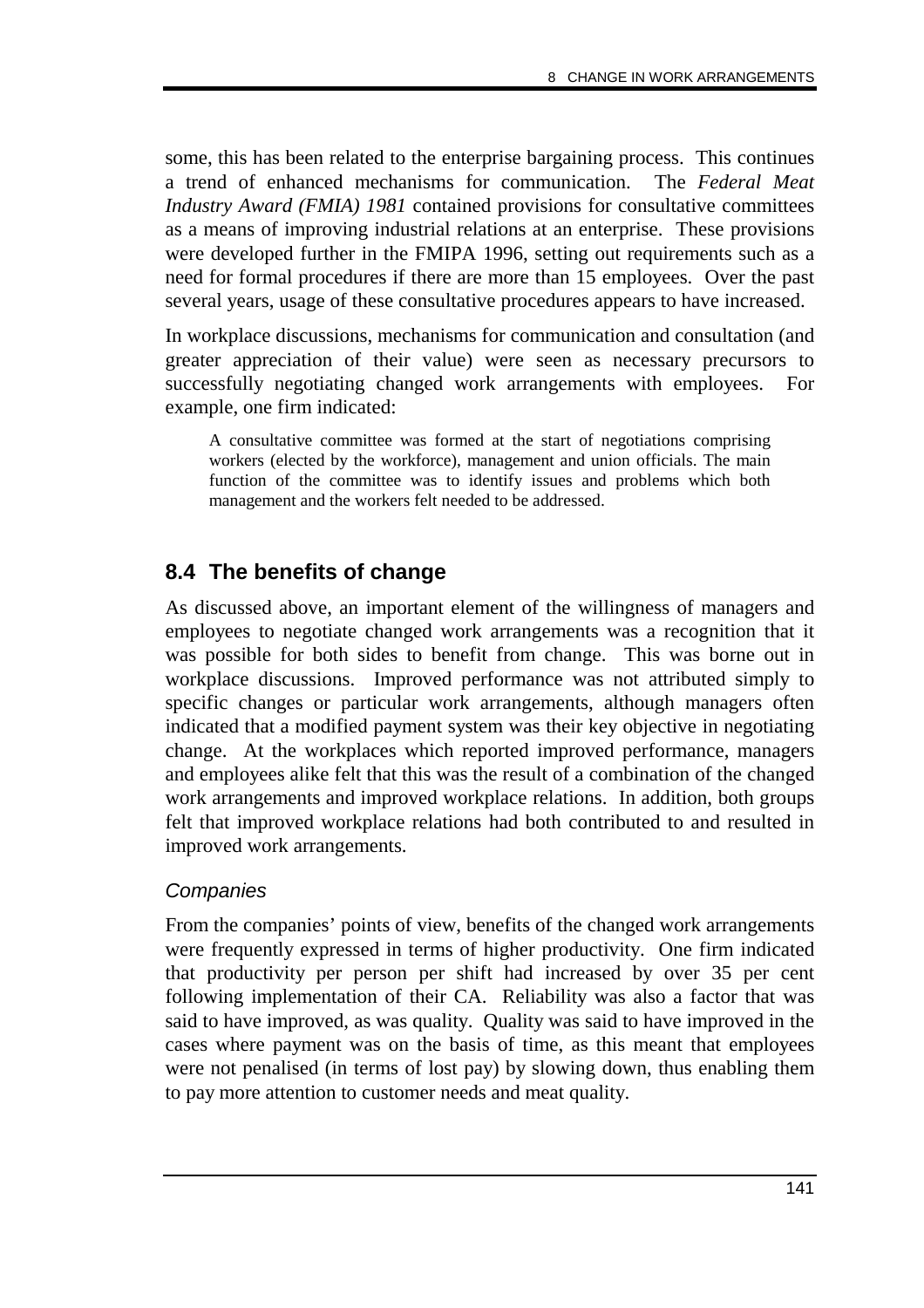Several firms reported a significant decline in the level of industrial disputation following the implementation of their enterprise agreement.

#### Employees

A major benefit in some cases has been higher earnings and more stable income. In some cases this has meant that workers have been able to obtain bank finance for housing loans, something they found more difficult in the past. However, it has come at the expense of the shorter working day. Many employees now work longer hours than they did under their award, but still averaging no more than about 8 hours per shift.

Employees have benefited also from greater opportunities for training and the introduction of career paths linked to training.

#### Economy-wide

If work arrangements restrict productivity in the industry, national output is likely to be less than it would otherwise be. Improvements in productivity mean that more output is produced with the same or less inputs, or the same output can be produced with less inputs. Accordingly, an improvement in the productivity of all factors of production (in particular capital and labour) would benefit the meat industry, employees in the industry and the economy generally.

Illustrative of this general case, in 1995 the National Farmers' Federation commissioned the Centre for International Economics to undertake an analysis of the economy-wide effects of the changes in work arrangements proposed by AMH. The analysis found, among other things, that the labour cost per tonne of production would decline by 19 per cent, and that average fixed costs would fall by 75 per cent due to the increase in capacity utilisation. Overall, unit costs would fall by four per cent (CIE 1995).

The modelling estimated that a four per cent reduction in unit costs across the industry would result in a net annual increase in national gross domestic product of around \$170 million (1994-95 dollars).

### **8.5 The extent and pace of change**

#### **Extent of change**

There are no official data describing coverage of Federal or State industrial relations systems nor awards or agreements. However, as described in chapter four, of the major meat processing States, it appears that most firms in Victoria,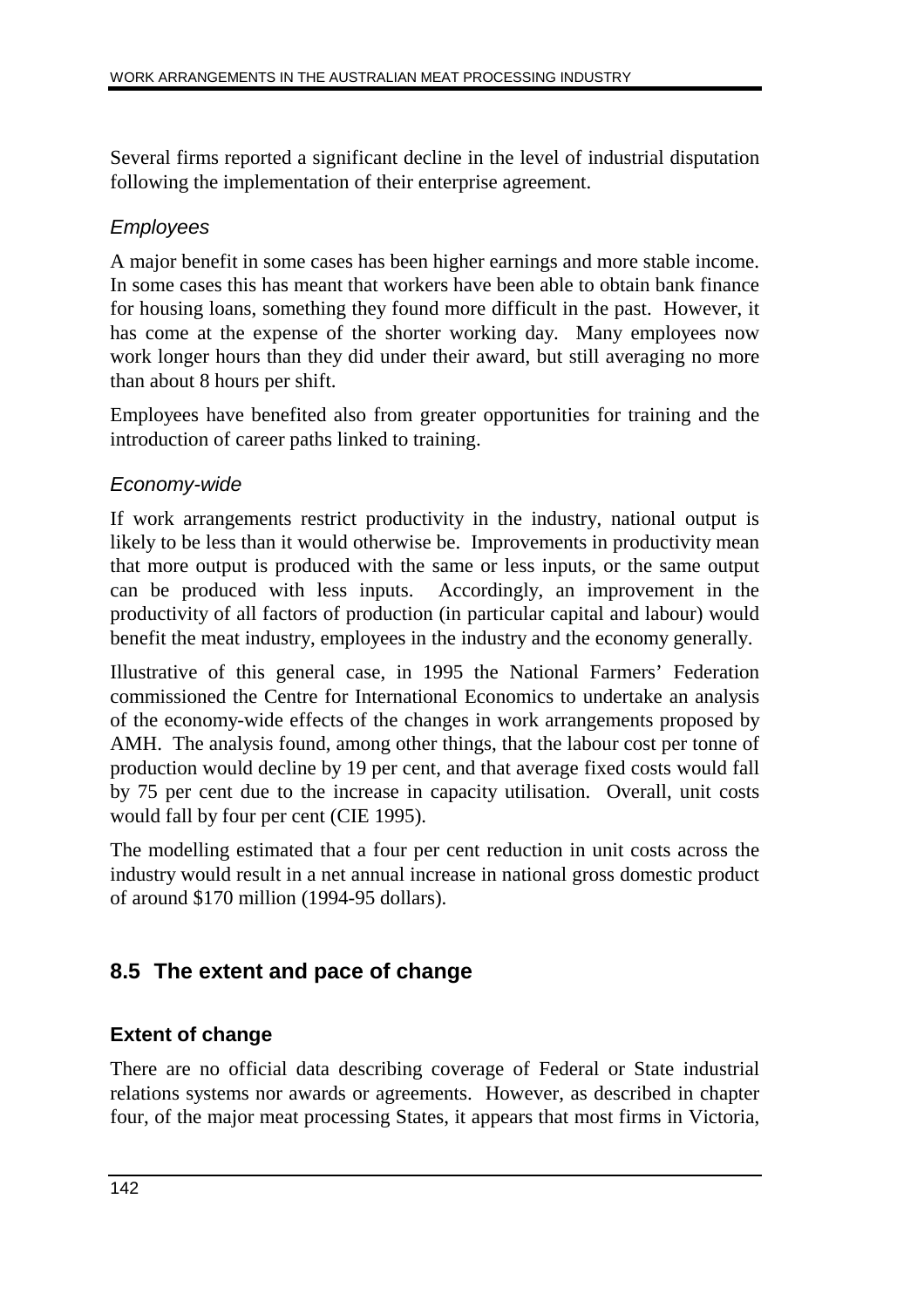SA and Queensland operate under the Federal industrial relations system. In NSW, most firms operate under that State's industrial relations system.

Examination of the list of Federally registered agreements indicates that over 40 meat processing companies have registered at least one enterprise agreement over the past five years. In at least half of those cases, the companies are now on their second or third agreement. By way of comparison, in September 1994 it was estimated that there were 16 in total (MRC 1994). In March 1995, it was noted that there were around 27 Federally registered agreements (Fellows Medlock and Associates 1995). State registered agreements are not significant in number, with a handful only in NSW and Queensland.

Large enterprises appear to account for a disproportionate number of enterprise agreements. Of the 25 largest companies in the industry, around 15 have implemented at least one enterprise agreement. These 15 companies are estimated to account for around 45 per cent of national output, and around two thirds of total exports.

However, the number of enterprise agreements is inadequate by itself as a proxy for measuring the extent and effect of change. Understanding the implications for firm productivity and performance requires knowledge of the details of the agreements and the extent to which they differ from the prescriptiveness of the awards.

The five workplace case studies undertaken as part of this study were with firms that collectively account for around 20 per cent of industry output. All these firms had implemented firm level agreements over the past three years. Though the extent of change varied between these firms, the current work arrangements in at least three represent a significant departure from the previous award conditions. In the other two, there are also signs of significant change in some aspect of their operation. In all cases, the changes had taken considerable time and effort by all parties to the agreements — management, employees and union representatives. Periods of negotiation of between 12 and 18 months were not uncommon. There were also instances where these processes had involved protracted industrial disputation.

However, as discussed earlier, it is acknowledged that these five firms are not a complete or even a representative sample of the whole industry. For example, the firms were all relatively large.

Other evidence suggests that change in important areas such as remuneration may be more widespread in the industry. For example, information from State branches of the NMA suggests that in many cases, enterprise agreements negotiated in the past three to four years have had the effect (among other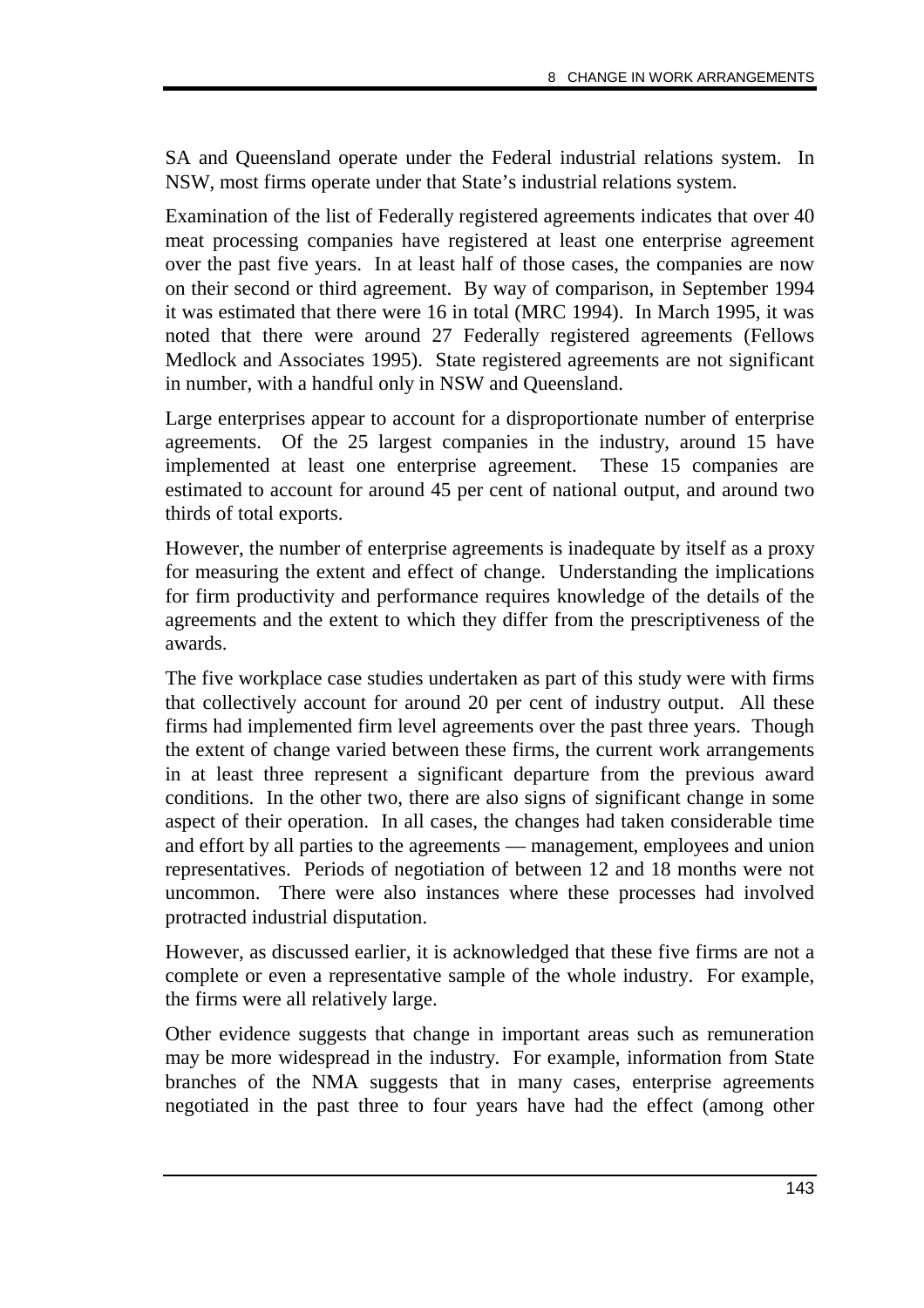things) of modifying the application of tally systems as prescribed in the various awards. For example, in some cases the award tally provisions serve only as a guide to the minimum payments made to employees. In others, award tally provisions have been replaced by other, less prescriptive forms of incentive payment systems — such as payment based on volume of throughput processed per employee. A further variation is an application of only parts of the award tally — one example sees the award tally as being used for establishing teams but not for payment.

Among the changes in the meat processing sector has been plant rationalisation resulting in some closures. Most industry employment is located in regional areas, and the plant closures are likely to have resulted in a shift in employment between regions.

#### **Pace of change**

There was agreement in all industry discussions that the pace of change had picked up over the past couple of years, albeit from a very low base. Some in the industry argued that change was still well behind that which has occurred in other industries.

In March 1995, a report was produced for the then Department of Industrial Relations (DIR), reviewing progress in workplace reform in the export sector of the meat industry. Among other things, this report found that while there was an acceptance of the need for change — and that enterprise bargaining was the way forward — there were conflicting views as to how enterprise bargaining should progress. It found also that:

The meat processing sector is clearly lagging behind many other industries where a broad reform agenda has been pursued jointly by companies, their employees and their unions as essential to ensuring competitiveness in the international marketplace... (Fellows Medlock and Associates (1995))

However, other more recent studies corroborate a view that change is now occurring. As discussed previously, in 1996 the MRC commissioned a survey involving 71 red meat processing plants in Australia, examining the issue of the extent to which firms in the meat industry are responding to changed competitive pressures. An important conclusion was that red meat processing firms were responding to increased competitive pressure in the market evidenced by a move to improved product quality and some changes in the way work is undertaken. However, that study did not distinguish between export and domestic plants, by plant size or location (MRC 1996).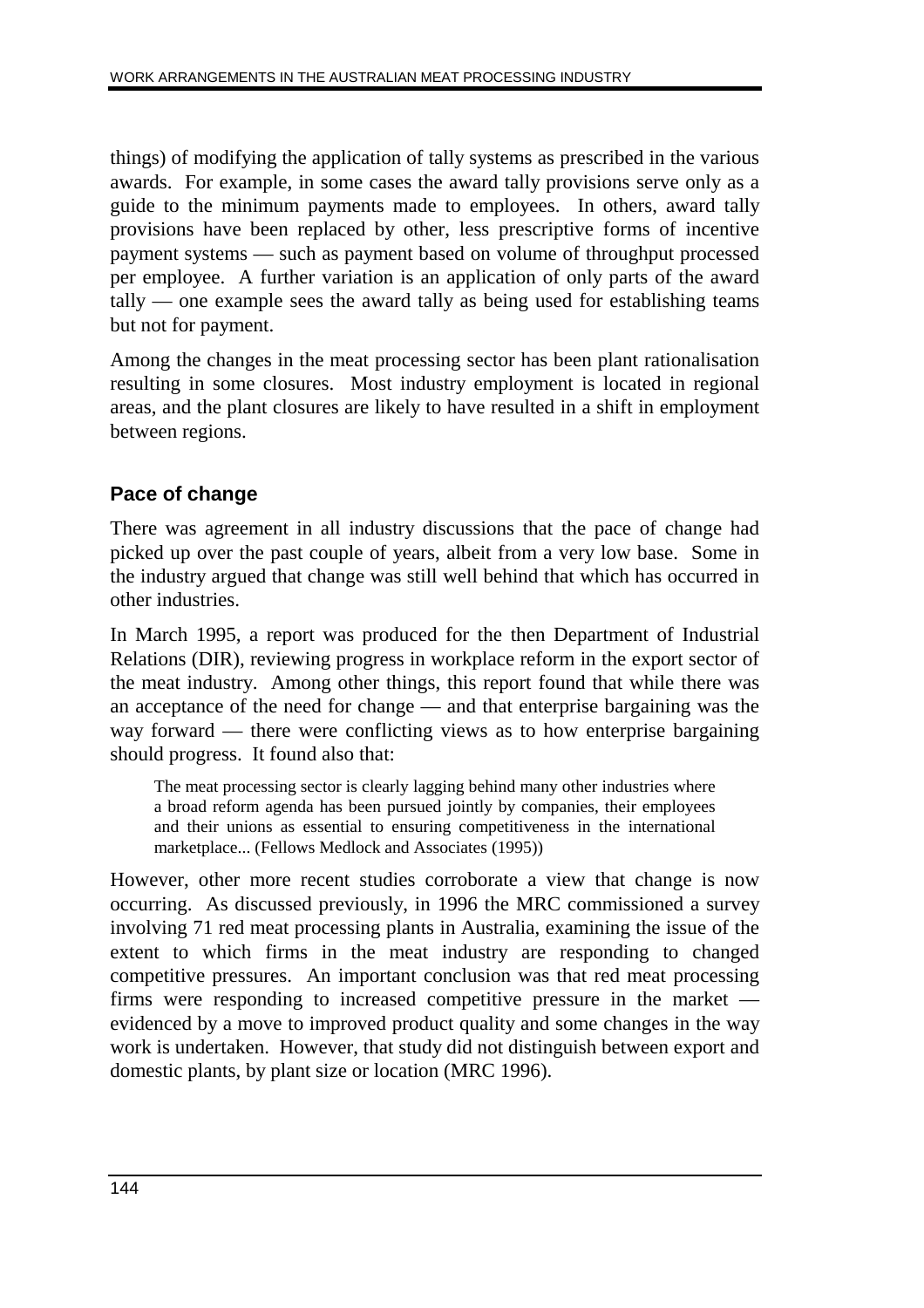Further, many enterprise agreements in the industry have been negotiated in the past three years. In discussions with industry participants, the comment was made frequently that change was (finally) underway in the industry and that this was likely to continue.

## **8.6 Enabling change**

This study has identified increased competition on product markets as providing the main impetus for change. This is particularly true of those parts of the industry with an export focus. A firm's ability to modify work arrangements is affected by factors at the enterprise level and at the industry level, including the broader regulatory environment under which workplace negotiations take place.

#### **Workplace factors**

#### Role of management

-

Management has the major role in initiating any changes in work arrangements. However, industry participants commented that management in the industry has traditionally been poor. Management in some firms admitted that tallies had been good for bad managers, as they took away the responsibility for managing work. As well, throughout the 1970s and into the 1980s, margins in meat processing were high, and some managers indicated that this meant that firms did not face strong pressure to keep their costs down throughout this period. Rather, at this time the prime objective was to keep production up, almost regardless of quality or efficiency. One firm indicated that the 'old way' had been to maintain production at any cost, and this included a culture of meeting wage and other demands (such as maintaining prescriptive and detailed tally provisions) rather than stopping production<sup>1</sup>.

Since that time, major changes in meat product markets have resulted in greater competition on both domestic and export markets. This, in turn, has been reflected in changed incentives and attitudes at management level regarding the need for improved work arrangements.

In workplace discussions, there was recognition of the need for change at management level if they were to change work arrangements successfully. It was also recognised that change did not happen overnight, even with the best

<sup>&</sup>lt;sup>1</sup> A similar lack of competition was noted in recent Commission reports as contributing to the poor work arrangements that had developed in the black coal industry and in container stevedoring (IC 1998; PC 1998).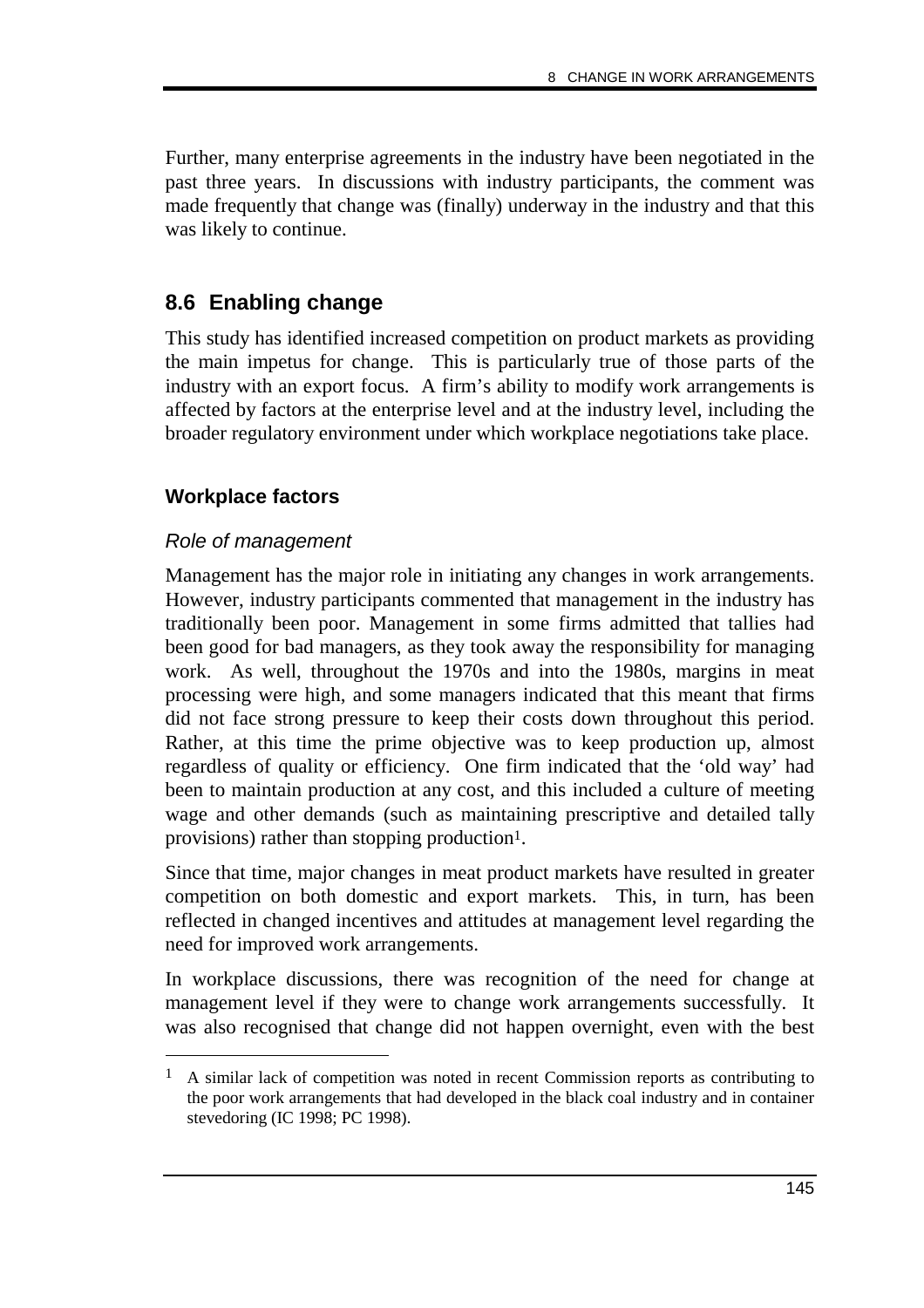management. Management at some firms indicated that it took considerable time to build trust with the workforce. At least two firms had taken 12 to 18 months to develop their enterprise agreements.

#### Role of employees and unions

The meat processing industry is highly unionised, with over 80 per cent of employees belonging to the AMIEU. Historically, because of the lack of competitive pressures in the industry and the quality of management, the AMIEU had been able to achieve work arrangements which led to productivity improvements being taken as shorter working hours and which increased unit labour costs (through penalties etc.).

As demonstrated by some companies in the meat industry, changed work arrangements can benefit employees as well as the company. In some cases, employees have traded off a shorter working day for guaranteed incomes, greater employment security and a career structure — and higher average wages overall.

### **Factors affecting the industry**

In this study, increased competition in domestic and export product markets were found to have contributed to:

- a greater emphasis in the industry on cost competitiveness;
- a greater focus on hygiene standards following health scares in domestic and overseas markets; and
- the AMH dispute, which acted in turn as a catalyst for change throughout the industry.

Other factors, such as the slowdown in Asian economies, some reduction in seasonality, and growth in live exports were also identified as being important. The slowdown in Asian economies is likely to have implications for meat and live animal exports in the short to medium term. Comprehensive data are not yet available. However, early indications are that live exports in particular have decreased significantly in recent months.

#### **Seasonality**

Aggregate data suggest that there also may be two distinct categories of companies in the industry, based on the relevance of seasonality. Seasonality has traditionally had a major influence on work arrangements. However, for some processors, seasonal variation has been smoothed by the use of feedlots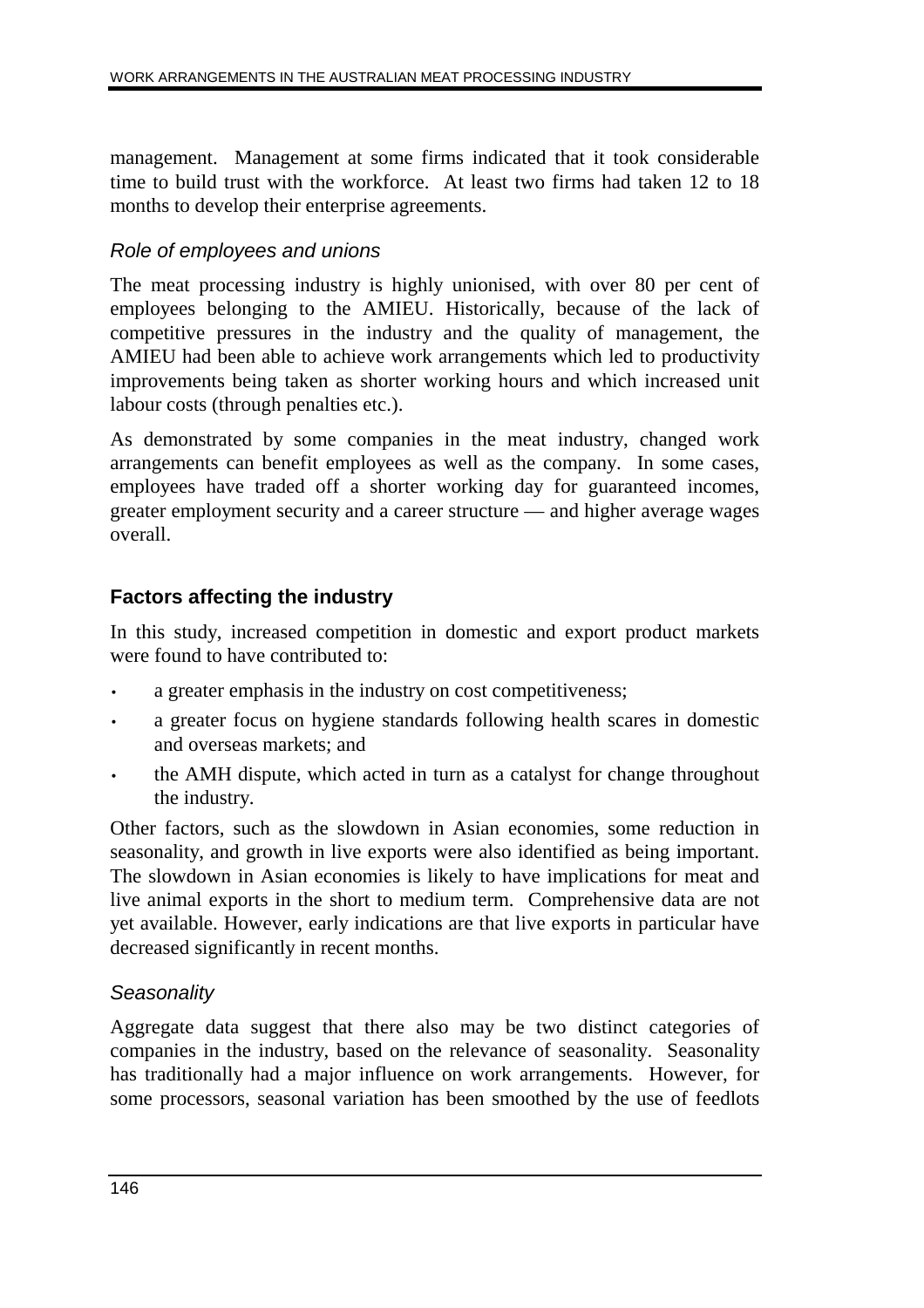and improved animal husbandry. Some managers indicated that the increase in live exports also had the effect of reducing seasonality for larger firms (particularly in northern Australia), as it had contributed to the closure of some smaller, seasonal plants and resulted in greater availability of supply for the remaining larger plants. For large processors, improvements in road transport have also made it feasible to transport cattle long distances to cover local shortages in supply. For these firms, the importance of seasonality has been reduced.

Seasonality may also be less of a problem for some smaller firms now than in the past. For example, one firm indicated:

[we are] a medium sized plant and it is fair to say that the problems of seasonality are less now than what they were ten years ago ... primarily due to the fact that we are able to access livestock from further afield.

However, aggregate data do not indicate a marked change in seasonality over time. It may therefore be the case that while large processors (accounting for the majority of industry output) are now able to manage seasonal variations, smaller plants are not. If this is the case, regular employment is more likely to be a feature of large firms.

'Smoothing' of seasonality is reflected in a move in some enterprise agreements at larger firms to guarantee an annual income level for employees — based on the premise that the firm will have access to a relatively constant supply of livestock.

#### The industrial relations environment

As discussed in section 8.2, a key objective of current legislation is to facilitate change in work arrangements by simplifying the regulatory requirements and by placing greater responsibility for determining arrangements on management and employees.

However, the main industry awards remain relevant in the context of the negotiation of CAs, even if specific award provisions are not in use at particular enterprises. For example, even if tallies (as prescribed in the award) are not being used — and this appears to be the case in a large proportion of the industry — the award tally provisions are the basis against which 'no disadvantage' is assessed. The AIRC is required to assess 'no disadvantage' (comparing the proposed CA to the relevant award). For all CAs — whether first, second, or third generation — the industry award remains the relevant benchmark against which 'no disadvantage' is measured.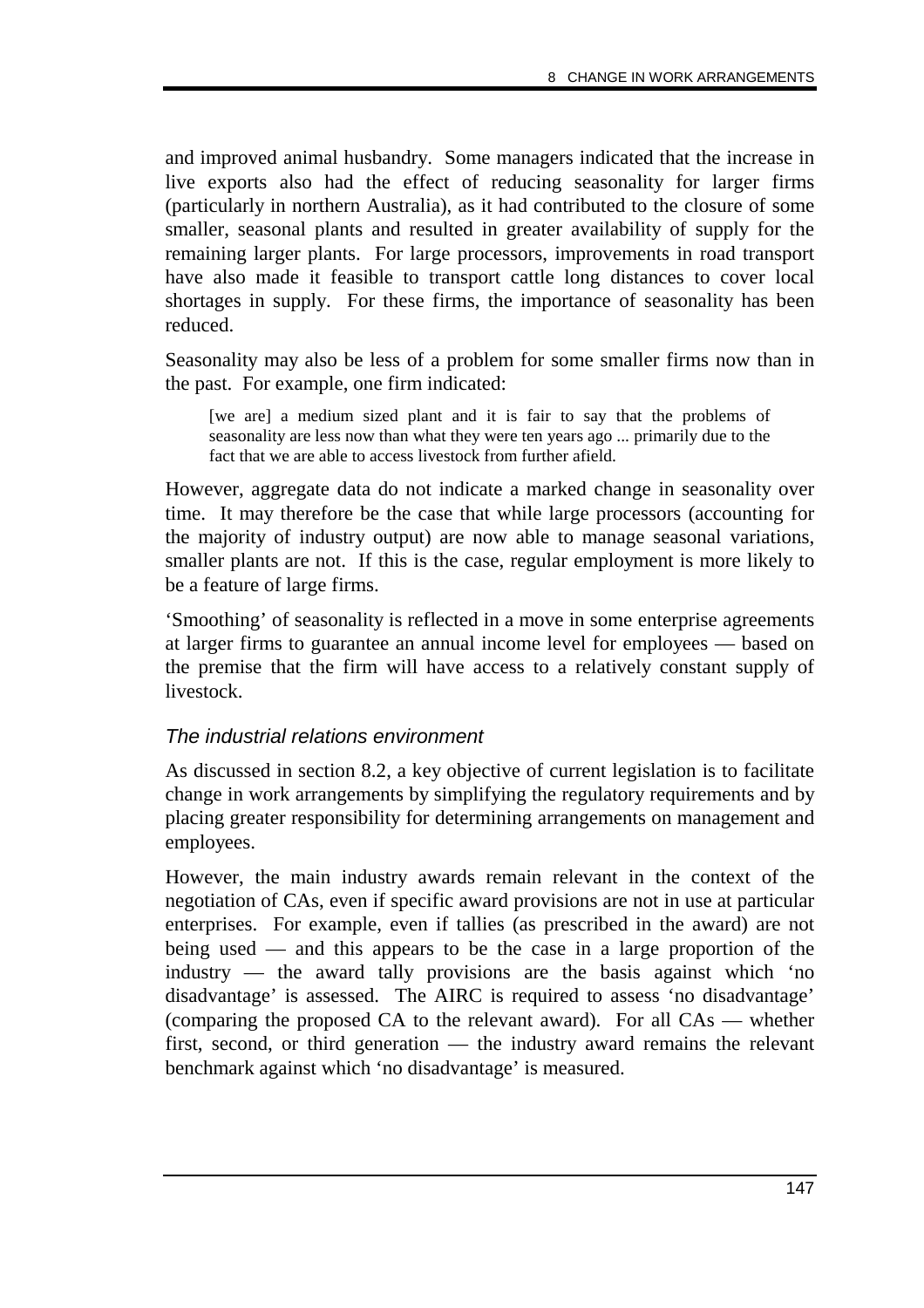Increasingly, firms and workers in this industry are using CAs to negotiate at the enterprise level work arrangements which suit their particular requirements. There are many examples — particularly for the larger, export oriented firms where CAs have moved significantly from conditions specified in the main industry awards. As discussed earlier, these changes have been focused on key areas including: the means of remuneration (in particular, tally systems); penalties and allowances; ordinary hours of work; and seniority.

## **8.7 Further change**

The impact of greater competition in different parts of the meat production chain — in particular the demand for meat — has been identified as the major driver of change in work arrangements. Competitive pressures will not abate in the future and may well intensify. This is likely to mean that the broad trends in work arrangements identified in this study will continue — or companies will go out of business. An additional consequence is that smaller scale establishments will come under increasing pressure as larger firms improve capital utilisation and lower their unit costs.

It is likely that the surviving firms will increase their market share, further increasing industry concentration. A greater proportion will run double shifts and their scale of operation will enable them to minimise the impact of seasonality on their operation.

In this environment, the need for the flexibility in employment numbers provided by daily hire/shortage of stock provisions will decline. As some firms have already found, tallies and associated penalties *as prescribed in industry awards* will become increasingly incompatible with large scale enterprises seeking to run capital equipment for up to 20 hours a day. Tally systems featuring remuneration based purely on inputs are also incompatible with objectives such as maximising yields and improving product quality. There are a number of options for alternative remuneration schemes — some of which have already been implemented.

Greater permanence in employment (as a result of the decline in seasonality) also provides opportunities for alternative remuneration systems incorporating options such as profit share schemes. In addition, more permanency in employment allows the development of career paths which enable both employers and employees to benefit from training and skill development.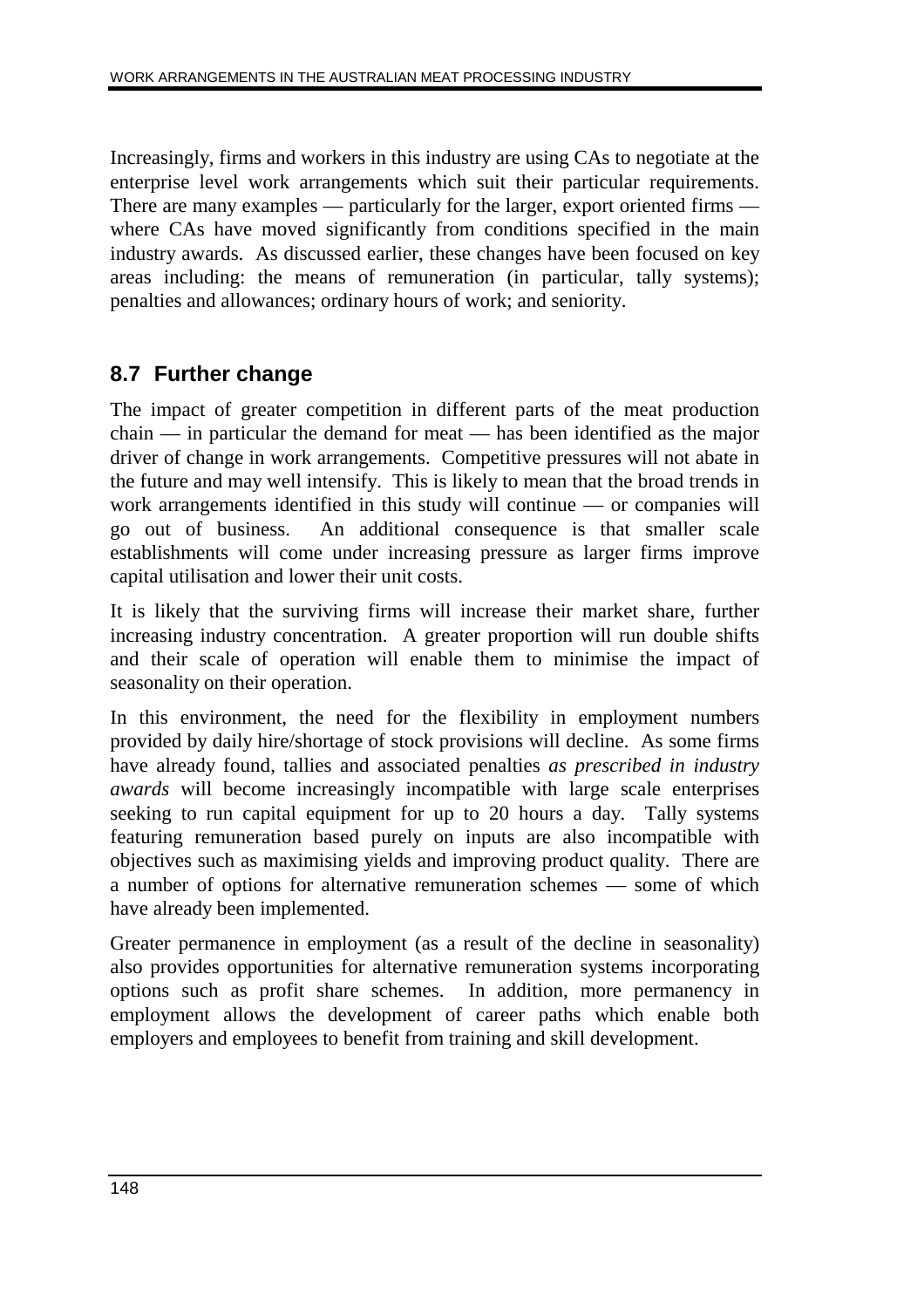Competitive pressure and a facilitative regulatory environment should ensure further progress in changing work arrangements in this industry. Relative to the 1980s and early 1990s, there has been significant change in recent years. However, there remains scope for further improvements. In addition, change will need to be ongoing to meet the challenge of increasingly competitive international markets.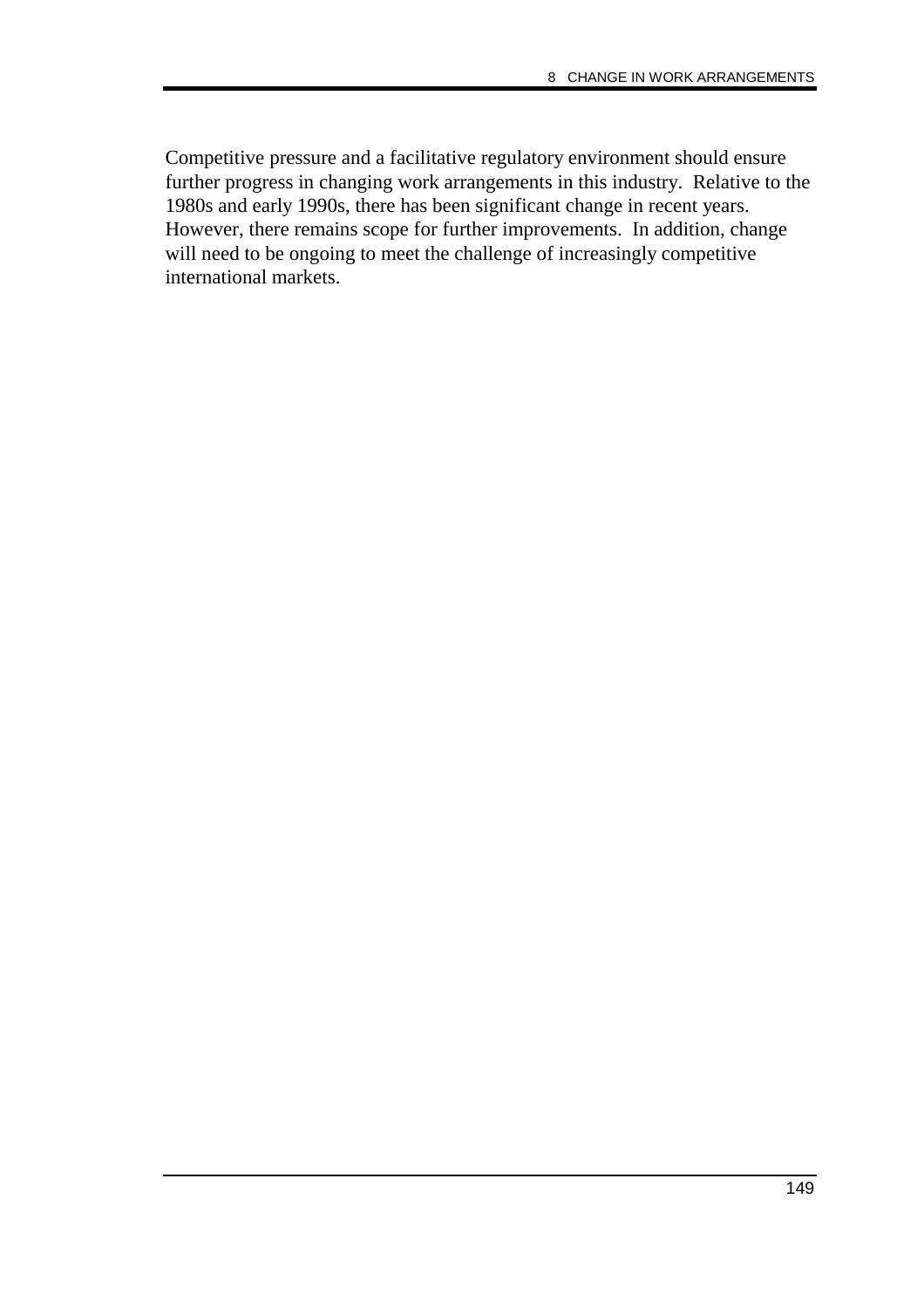# **A MEAT PROCESSING AWARDS**

| Type of<br>arrangement              | Federal Meat Industry Award 1981                                                                                                                                             | Federal Meat Industry (Processing) Award<br>1996                                                                                                                          | Butchers' Wholesale (Country) Award,<br><b>NSW</b> (Sept. 1996)                                                                                |
|-------------------------------------|------------------------------------------------------------------------------------------------------------------------------------------------------------------------------|---------------------------------------------------------------------------------------------------------------------------------------------------------------------------|------------------------------------------------------------------------------------------------------------------------------------------------|
| <b>Application of award</b>         |                                                                                                                                                                              |                                                                                                                                                                           |                                                                                                                                                |
| Commencement                        | 1981 (with many subsequent variations).                                                                                                                                      | 15 December 1996.                                                                                                                                                         |                                                                                                                                                |
| Commencement                        | 1981 (with many subsequent variations).                                                                                                                                      | 15 December 1996.                                                                                                                                                         | 11 Septmeber 1996.                                                                                                                             |
| Geographic<br>coverage              | QLD, NSW (except Broken Hill), Vic, SA,<br>Workplaces not using tally in NT (Pt.I:4).                                                                                        | QLD, NSW (except Broken Hill), Vic, SA<br>and NT $(c.6.1)$ .                                                                                                              | Parts of northern NSW.                                                                                                                         |
| Parties to award                    | AMIEU and employers named as respondents<br>(Pt.I:3, Schedules B to G). Includes abattoirs,<br>boning, packing, bacon, smallgoods, meat<br>wholesale and retail.             | AMIEU and NMA members excepting those<br>working to State awards (c.8). Includes<br>abattoirs, boning and packing (excludes<br>smallgoods, wholesale and retail) (c.6.2). | AMIEU, NSW Branch. Meat processing<br>and preserving works in the prescribed area<br>except bacon factories, wholesale and retail<br>butchers. |
| Size and structure of the workforce |                                                                                                                                                                              |                                                                                                                                                                           |                                                                                                                                                |
| Terms of<br>employment              | All employees are engaged by the week<br>unless otherwise specified (ie, casuals and<br>daily hire tally workers) $(Pt.I:6(a))$ .                                            | All full-time employees are engaged by the<br>week unless otherwise specified (ie, casuals<br>and daily hire tally workers) (c.19.1).                                     | Employees engaged as weekly hand, daily<br>hand, part-time or casual. To be specified<br>upon commencement $(c.39(i))$ .                       |
| Daily hire                          | All employees in abattoirs, boning rooms,<br>packing areas etc which work to tally or<br>piece-work rates are regular daily employees<br>(except casuals) ( $Pt III:2(a)$ ). | All employees in abattoirs, boning rooms,<br>packing areas etc which work to tally or<br>piece-work rates are regular daily employees<br>(except casuals) (App.3, c.2.1). | Daily hand is a 'regular casual', employed<br>on 'regular casual' rate of pay (c.39(iv)).                                                      |
|                                     | Daily hire employees must attend work at<br>normal commencement times unless notified<br>that they are not required ( $Pt III:2(d)$ ).                                       | Daily hire employees must attend work at<br>normal commencement times unless notified<br>that they are not required (App.3, c.2.4).                                       | Daily hire/regular casuals required to attend<br>work each day unless notified the day<br>before that they are not required $(c.39(vi))$ .     |
| Casual<br>employment                | Minimum engagement is 4 hours. Ordinary<br>hours up to 38 hours per week $(Pt I:11(b),(d))$                                                                                  | Minimum engagement is 4 hours. Ordinary<br>hours up to 38 hours per week $(c.19.2.1)$ .                                                                                   | Minimum engagement is 4 hours. Ordinary<br>hours up to 40 hours per week $(c.18(ii))$ .                                                        |

## Work arrangements under Federal and NSW meat processing industrial awards.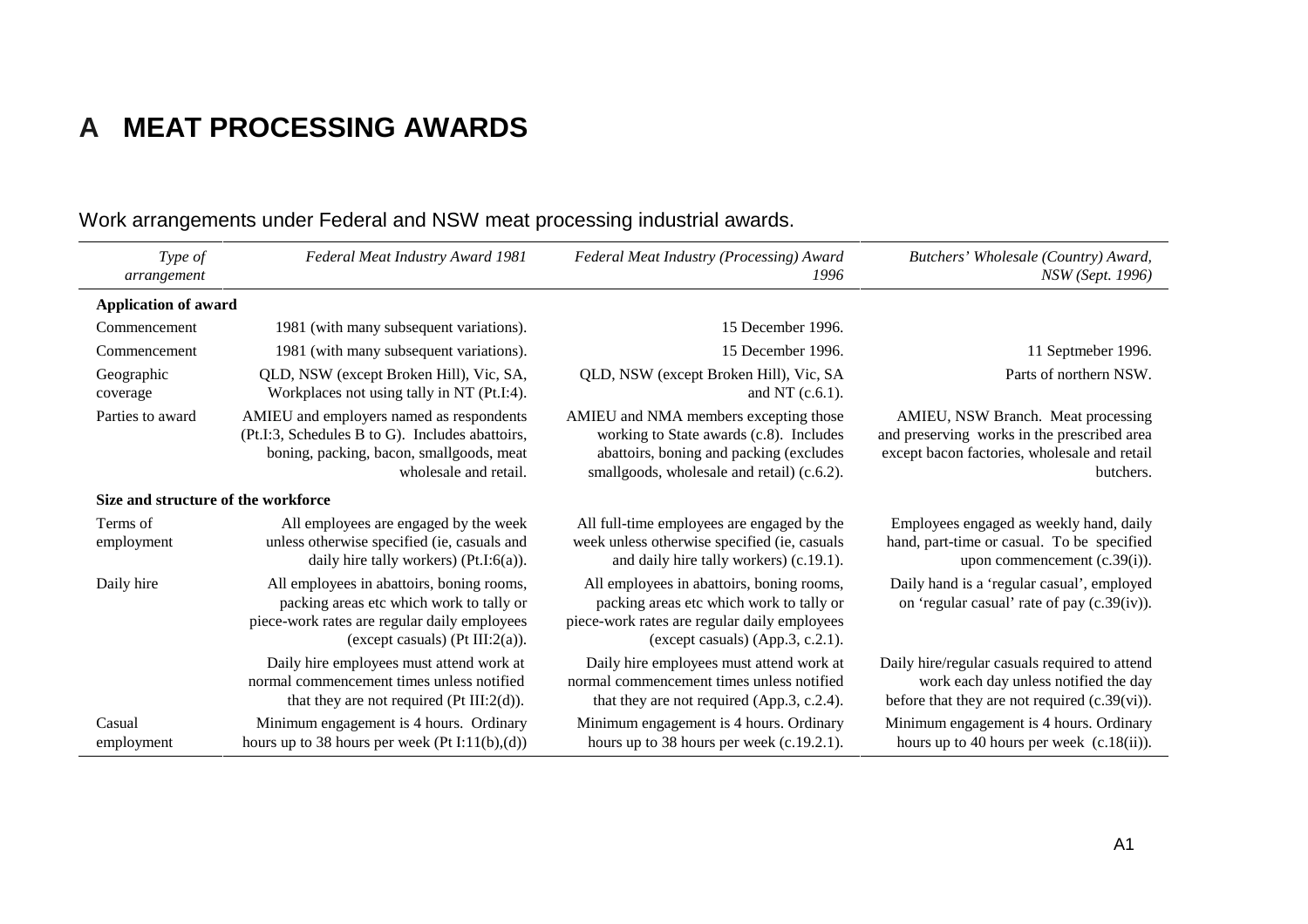| Type of<br>arrangement        | Federal Meat Industry Award 1981                                                                                                                          | Federal Meat Industry (Processing) Award<br>1996                                                                                            | Butchers' Wholesale (Country) Award,<br>NSW (Sept. 1996)                                                            |
|-------------------------------|-----------------------------------------------------------------------------------------------------------------------------------------------------------|---------------------------------------------------------------------------------------------------------------------------------------------|---------------------------------------------------------------------------------------------------------------------|
|                               | Casual paid at the rate for the highest class of<br>work performed during the shift (Pt I:11(c)).                                                         | Casual paid at the rate for the highest class of<br>work performed during the shift (c.19.2.6).                                             |                                                                                                                     |
|                               | Casual overtime rates are 150 per cent for<br>first 3 hours; 200 per cent thereafter and for<br>all work on Sundays (Pt I:11(e)(ii) - (g)).               | Casuals overtime rates are 150 per cent for<br>first 3 hours; 200 per cent thereafter and for<br>all work on Sundays (c.19.2.10-13).        | Normal overtime rates apply to all casual<br>workers.                                                               |
|                               | Casuals reimbursed for fares (Pt I:11(c)(iv)).                                                                                                            | Casuals reimbursed for fares (c.19.2.8).                                                                                                    |                                                                                                                     |
|                               | Casuals who terminate their employment<br>before completing ordinary hours for a shift<br>shall not be paid for any time actually worked<br>(Pt III:2(f)) | Casuals who terminate their employment<br>before completing ordinary hours for a shift<br>shall not be paid for any time actually<br>worked |                                                                                                                     |
| Part-time<br>employment       | Minimum of 20 hours, maximum of 32 hours,<br>Monday to Saturday (Pt I:6(d)(i)).                                                                           | Minimum of 20 hours, maximum of 32<br>hours, Monday to Friday (c.19.3.2).                                                                   | Part-time employees refer to NSW<br><b>Industrial Relations Act 1996.</b>                                           |
|                               | Limit of 1 part-time for every 3 full-time<br>employees (Pt I:6(d)(ii)).                                                                                  | Limit of 1 part-time for every 3 full-time<br>employees $(c.19.3.3)$ .                                                                      |                                                                                                                     |
| Termination and<br>redundancy | Redundancy provisions do not apply to daily<br>hire tally employees (Pt I:42 (n))                                                                         | Clause excluding daily hire employees from<br>redundancy provisions removed, but clauses<br>still refer only to weekly employees.           | Redundancy and termination provisions<br>apply to full-time and part-time employees<br>$(c39(ii)$ and $c.49(1)$ ).  |
|                               | Redundancy provisions do not apply to<br>employers of less than 15 workers (Pt I:42(1))                                                                   | Redundancy provisions do not apply to<br>employers of less than 15 workers (c.22.12)                                                        | Redundancy provisions do not apply to<br>employers of less than 15 workers<br>(c.49(1)).                            |
|                               | Employer must hold discussions with<br>employees and the union (Pt I:42(a)(i)).                                                                           | Employer must hold discussions with<br>employees and the union (c.22.1.1).                                                                  | Employer must notify union and hold<br>discussions if requested $(c.49(1))$ .                                       |
|                               | Weekly employees must be given up to 4<br>weeks notice, with an additional week for<br>those aged over 45.                                                | Weekly employees must be given up to 4<br>weeks notice, with an additional week for<br>those aged over $45$ (c.23.1).                       | Employees must be given up to 4 weeks<br>notice, with an additional week for those<br>aged over 45 $(c.49(4)(i))$ . |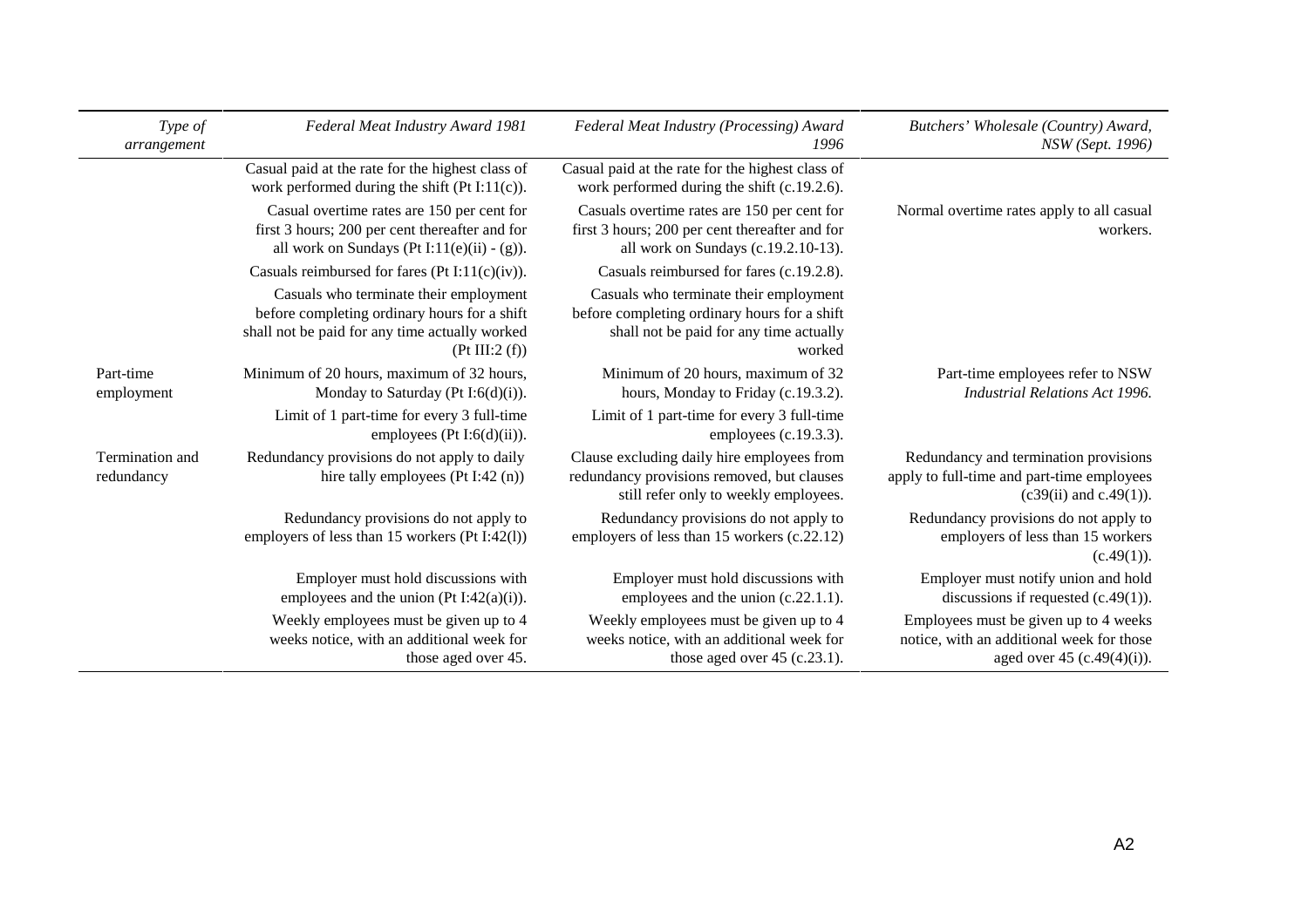| Type of<br>arrangement       | Federal Meat Industry Award 1981                                                                                                                                                                                        | Federal Meat Industry (Processing) Award<br>1996                                                                                                                                                                      | Butchers' Wholesale (Country) Award,<br>NSW (Sept. 1996)                                                                                                                                                                                                                                                                                                                                                           |
|------------------------------|-------------------------------------------------------------------------------------------------------------------------------------------------------------------------------------------------------------------------|-----------------------------------------------------------------------------------------------------------------------------------------------------------------------------------------------------------------------|--------------------------------------------------------------------------------------------------------------------------------------------------------------------------------------------------------------------------------------------------------------------------------------------------------------------------------------------------------------------------------------------------------------------|
|                              | Maximum severance pay is 8 weeks pay for 4<br>years service and over $(Pt I:42(c))$ . Severance<br>pay may be varied by the AIRC due to<br>incapacity to pay (Pt I:42(m)).                                              | Maximum severance pay is 8 weeks pay for<br>4 years service and over (c.22.3.1).<br>Severance pay may be varied by the AIRC<br>due to incapacity to pay (c.22.13).                                                    | Maximum severance pay is 16 weeks pay<br>for 6 years service and over, 20 weeks pay<br>if over 45 years old. Severance pay may be<br>varied by NSW IRC due to incapacity to<br>pay $(c.49(5))$ . Where termination is the<br>direct result of seasonal factors (climatic or<br>animal breeding factors) severance pay is<br>not due until plant is closed for 8 months.<br>continuously $(c.49(1)(iii)(vi)(vii)$ . |
|                              | Weekly employees entitled to one day off a<br>week during redundancy notice period to seek<br>other employment (Pt I:42 $(f)(i)$ ).                                                                                     | Weekly employees entitled to one day off a<br>week during redundancy notice period to<br>seek other employment (c.22.6.1).                                                                                            | Weekly employees entitled to one day off a<br>week during redundancy notice period to<br>seek other employment $(c.49(4)(iii))$                                                                                                                                                                                                                                                                                    |
| Termination of<br>daily hire | Regular daily hire employees are terminated<br>at the end of each shift but remain employed<br>until the engagement of employment is<br>terminated. Notice may be given on the day<br>of termination (Pt III:2 $(c)$ ). | Regular daily hire employees are terminated<br>at the end of each shift but remain employed<br>until the engagement of employment is<br>terminated. Notice may be given on the day<br>of termination (App. 3, c.2.3). | Daily hire employees are 'regular casuals'.<br>Employment terminates at end of each shift<br>as for other casuals $(c.39(vi))$ .                                                                                                                                                                                                                                                                                   |
|                              | Daily employees who terminate their<br>employment before the end of ordinary hours<br>on a shift are not to be paid for any actual<br>time worked on that shift ( $Pt III:2 (c)$ ).                                     | Daily employees who terminate their<br>employment before the end of ordinary hours<br>on a shift are not to be paid for any actual<br>time worked on that shift (App. 3, c.2.3).                                      |                                                                                                                                                                                                                                                                                                                                                                                                                    |
| Dismissal                    | Right of dismissal without notice for<br>inefficiency, misconduct etc. $(Pt I:6(b)(6))$ .                                                                                                                               | Right of dismissal without notice for<br>inefficiency, misconduct etc. (c.23.5).                                                                                                                                      | Right of dismissal without notice for<br>inefficiency, misconduct etc. (c.39(iv)).                                                                                                                                                                                                                                                                                                                                 |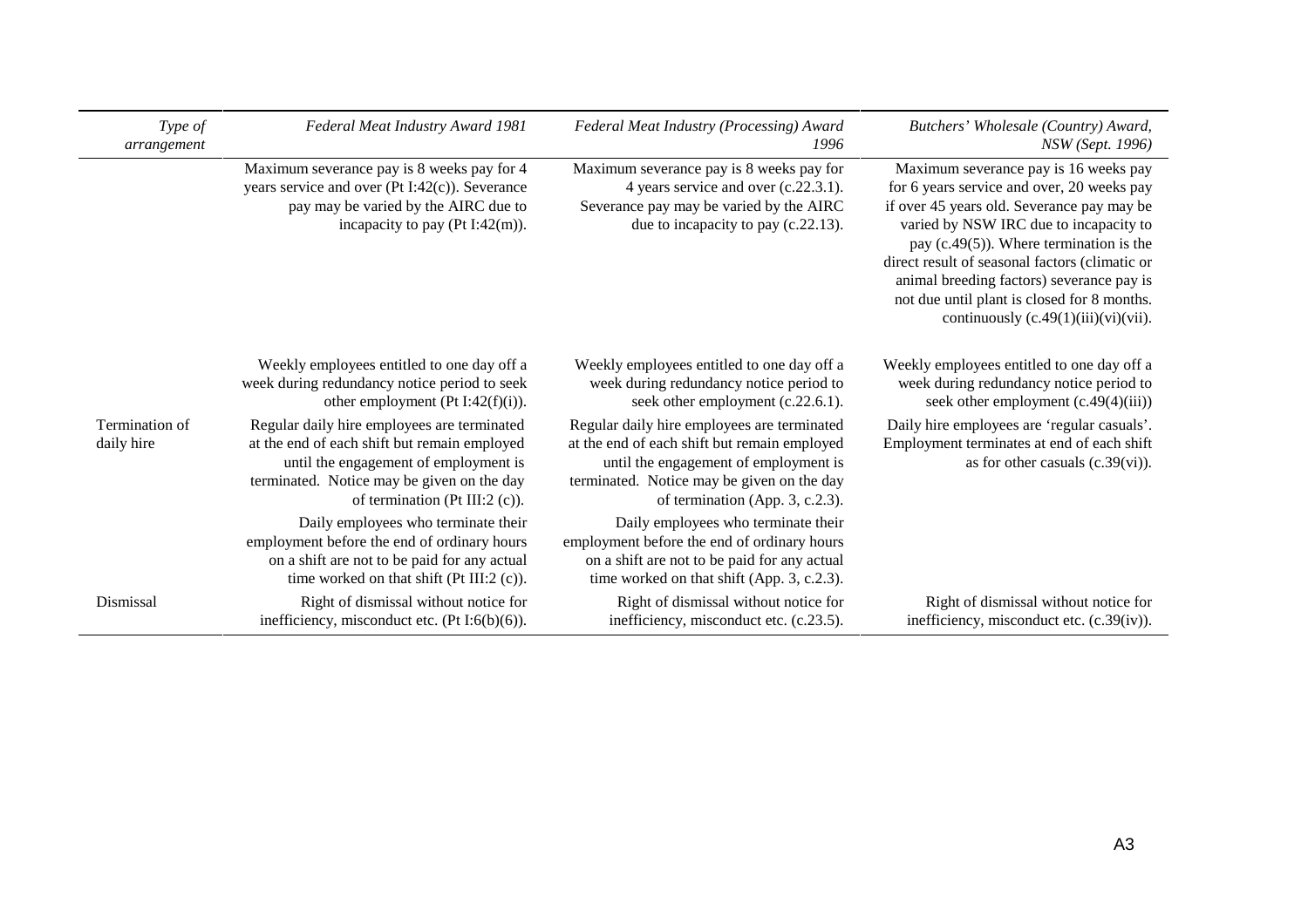| Type of<br>arrangement      | Federal Meat Industry Award 1981                                                                                                                                     | Federal Meat Industry (Processing) Award<br>1996                                                                                                              | Butchers' Wholesale (Country) Award,<br>NSW (Sept. 1996)                                                                                                                                                                                        |
|-----------------------------|----------------------------------------------------------------------------------------------------------------------------------------------------------------------|---------------------------------------------------------------------------------------------------------------------------------------------------------------|-------------------------------------------------------------------------------------------------------------------------------------------------------------------------------------------------------------------------------------------------|
| Hours of work and rosters   |                                                                                                                                                                      |                                                                                                                                                               |                                                                                                                                                                                                                                                 |
| Ordinary full<br>time hours | Ordinary weekly hours shall average 38 hours<br>per week (Pt I:16(a)) over a cycle of up to<br>152 hours per 28 days (Pt I:16(b)).                                   | Ordinary weekly hours shall average 38<br>hours per week (c.30.1) over a cycle of up to<br>152 hours per 28 days unless agreed<br>otherwise (c.30.3).         | Ordinary hours shall average 38 hours over<br>any period from 1 week to 365 days<br>$(c.3(i))$ . Ordinary hours may not exceed 8<br>hours in 24 hours or 40 hours in 7 days or<br>80 hours in 14 days or 160 hours in 28<br>days. $(c.3(ii))$ . |
|                             | To be worked Monday to Friday, between<br>6 am and 8 pm ( $Pt I:16(i)$ ).                                                                                            | To be worked Monday to Friday (c.30.2);<br>between 6 am and 8 pm $(c.30.4.1)$ .                                                                               | To be worked as 5 days of 8 hours, Monday<br>to Friday between 5 am and 8 pm unless<br>otherwise agreed by employer and<br>employees $(c.3(iv))$ .                                                                                              |
| Overtime hours<br>and rates | All time outside ordinary hours is overtime<br>(excepting shift work), payable at 150 per<br>cent for the first 3 hours; 200 per cent after<br>that $(Pt I:18(a))$ . | All time outside ordinary hours is overtime<br>(excepting shift work), payable at 150 per<br>cent for the first 3 hours; 200 per cent after<br>that (c.32.1). | All time outside the agreed ordinary hours<br>is overtime (excepting shift work), payable<br>at 150 per cent for first 2 hours on Monday<br>to Friday and first 3 hours on Saturday and<br>at 200 per cent thereafter $(c.9(i))$ .              |
|                             | 8 pm Friday to 4 am Saturday (except shift<br>workers): $200$ per cent (Pt I:18(b)).                                                                                 | 8 pm Friday to 4 am Saturday (except shift<br>workers): $200$ per cent (c.32(2)).                                                                             | Minimum of 4 hours work on Saturday at<br>appropriate rate $(c.9(iii))$ . Minimum of 2<br>hours work at 200 per cent for 'emergency<br>work' between 8PM and $5AM$ (c.9(v)).                                                                    |
|                             | Sunday and public holidays: 200 per cent,<br>minimum 4 hours ( $Pt I:18(b)$ ).                                                                                       | Sunday and public holidays: 200 per cent,<br>minimum 4 hours (c.35).                                                                                          | Sundays and public holidays: 200 per cent,<br>minimum 4 hours $(c.32$ and $c.33)$                                                                                                                                                               |
| <b>Shifts</b>               | One, two or three shift systems may be<br>worked with agreement of AMIEU or with<br>AIRC determination (Pt I:39(a) and (c)).                                         | One, two or three shift systems may be<br>worked with agreement of AMIEU or with<br>AIRC determination (c.33.3).                                              | Ordinary hours for shifts shall be 5 days of<br>8 hours, Monday to Friday unless otherwise<br>agreed by employer and employees $(c.4(i))$ .<br>Shift times must be displayed and may be<br>changed with 7 days notice $(c.4(ii))$ .             |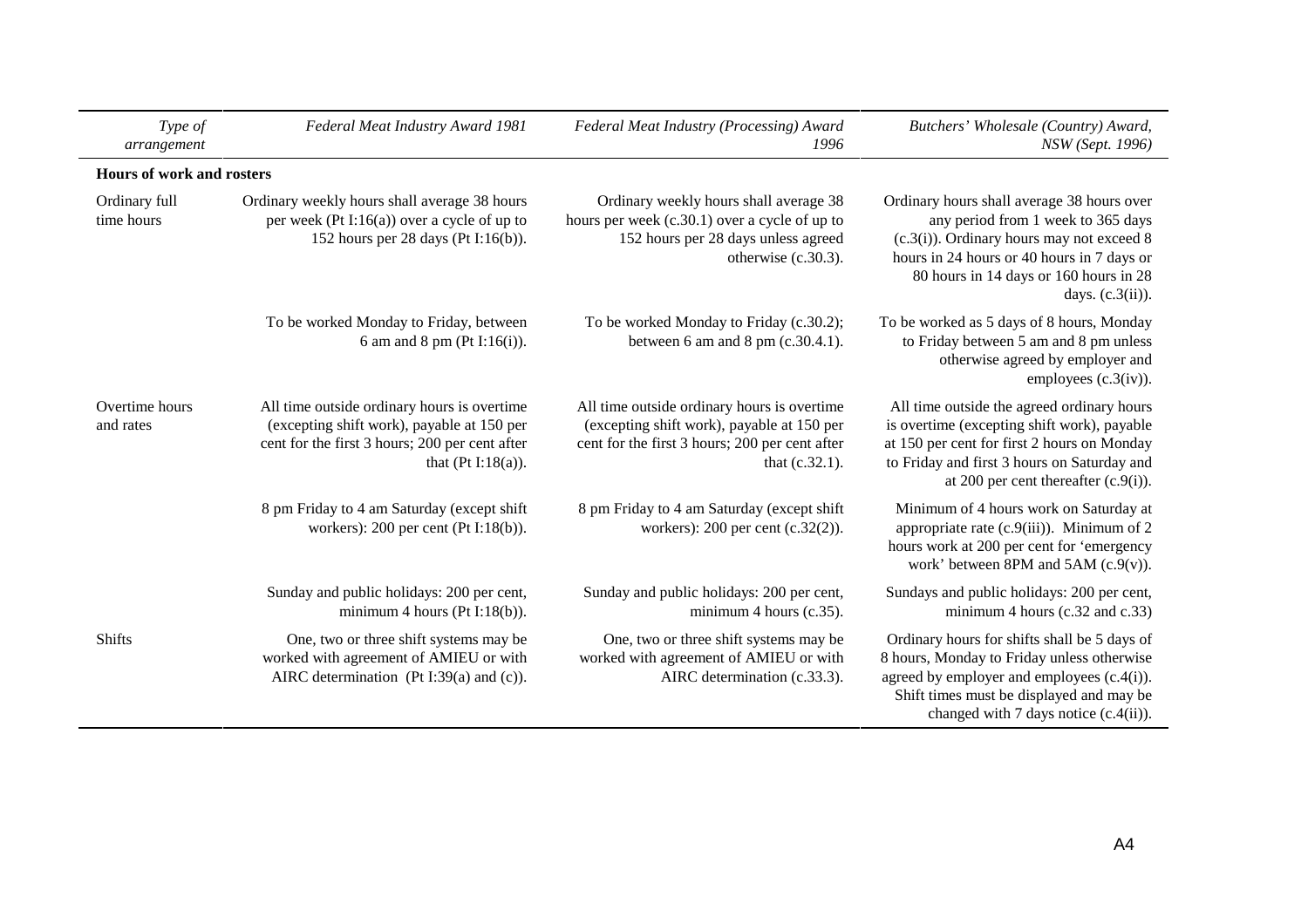| Type of<br>arrangement | Federal Meat Industry Award 1981                                                                                                                                           | Federal Meat Industry (Processing) Award<br>1996                                                                                                | Butchers' Wholesale (Country) Award,<br>NSW (Sept. 1996)                                                                                                                    |
|------------------------|----------------------------------------------------------------------------------------------------------------------------------------------------------------------------|-------------------------------------------------------------------------------------------------------------------------------------------------|-----------------------------------------------------------------------------------------------------------------------------------------------------------------------------|
| Shift penalties        | Afternoon shift is 115 per cent basic rate;<br>night shift 125 per cent; fixed night shift 130<br>per cent (Pt I:39 $(e)$ ).                                               | Afternoon shift is 115 per cent of basic rate<br>(c.33.5.1); night shift 125 per cent (c.33.5.2);<br>fixed night shift 130 per cent (c.33.5.3). | Afternoon shift is an additional \$8.92 per<br>shift; Alternating shift is an additional<br>\$6.21 per shift (Table 2).                                                     |
|                        | Afternoon shift not continuing for 5 days is<br>150 per cent of normal rate for first 3 hours,<br>200 per cent thereafter (Pt I:39 $(e)(iv)$ ).                            | Afternoon shift not continuing for 5 days is<br>150 per cent of normal rate for first 3 hours,<br>200 per cent thereafter (c.33.5.4).           | Night shift only or commencing at or after<br>11 pm Friday is 125 per cent of basic rate<br>$(c.4(v)$ and $(vi)$ ).                                                         |
| Meal breaks            | Not less than 30 minutes, not counted as<br>ordinary hours of work ( $Pt I:17(a)$ and $(h)$ ).                                                                             | 30 minutes, not counted as ordinary hours of<br>work (c.31.1 and 31.5).                                                                         | Up to 1 hour $(c.7(i))$ .                                                                                                                                                   |
|                        | 5 hours maximum period without break unless<br>otherwise agreed (Pt I:17(g)). Shifts<br>commencing before 12 noon must break<br>between 11:30 am and 2.30 pm (Pt I:17(a)). | 5 hours maximum period without break<br>(c.31.4).                                                                                               | 5 hour maximum work period without a<br>break $(c.7(i))$                                                                                                                    |
|                        | Employees working 1.5 hours overtime or<br>more, 30 minute meal break (optional if<br>overtime is less than 2 hours) (Pt $1:17(i)$ ).                                      | Employees working 1.5 hours overtime or<br>more, 30 minute meal break (optional if<br>overtime is less than 2 hours) (c.31.6).                  | Employees working 1.5 hours overtime or<br>more, 15 minute paid crib break $(c.7(iv))$                                                                                      |
|                        | Time of break can only be changed with 24<br>hours notice $(Pt I:17(b)).$                                                                                                  | Time of interval can only be changed with 24<br>hours notice $(c.31.2)$ .                                                                       | Smoke-oh of 15 minutes (10 minutes for<br>shift workers) in morning and afternoon for<br>employees working more than 8 hours, to<br>be taken at mutually agreed time (c.8). |
|                        | If employee must work during meal break,<br>overtime rates apply until break is taken<br>(Pt I:17(f)).                                                                     | If employee must work during meal break,<br>overtime rates apply until break is taken<br>(c.31.3).                                              | Meal break can be delayed by up to 15<br>minutes by agreement. If employee must<br>work during break, overtime rates apply<br>until break is taken $(c.7(i)$ and $(v)$ ).   |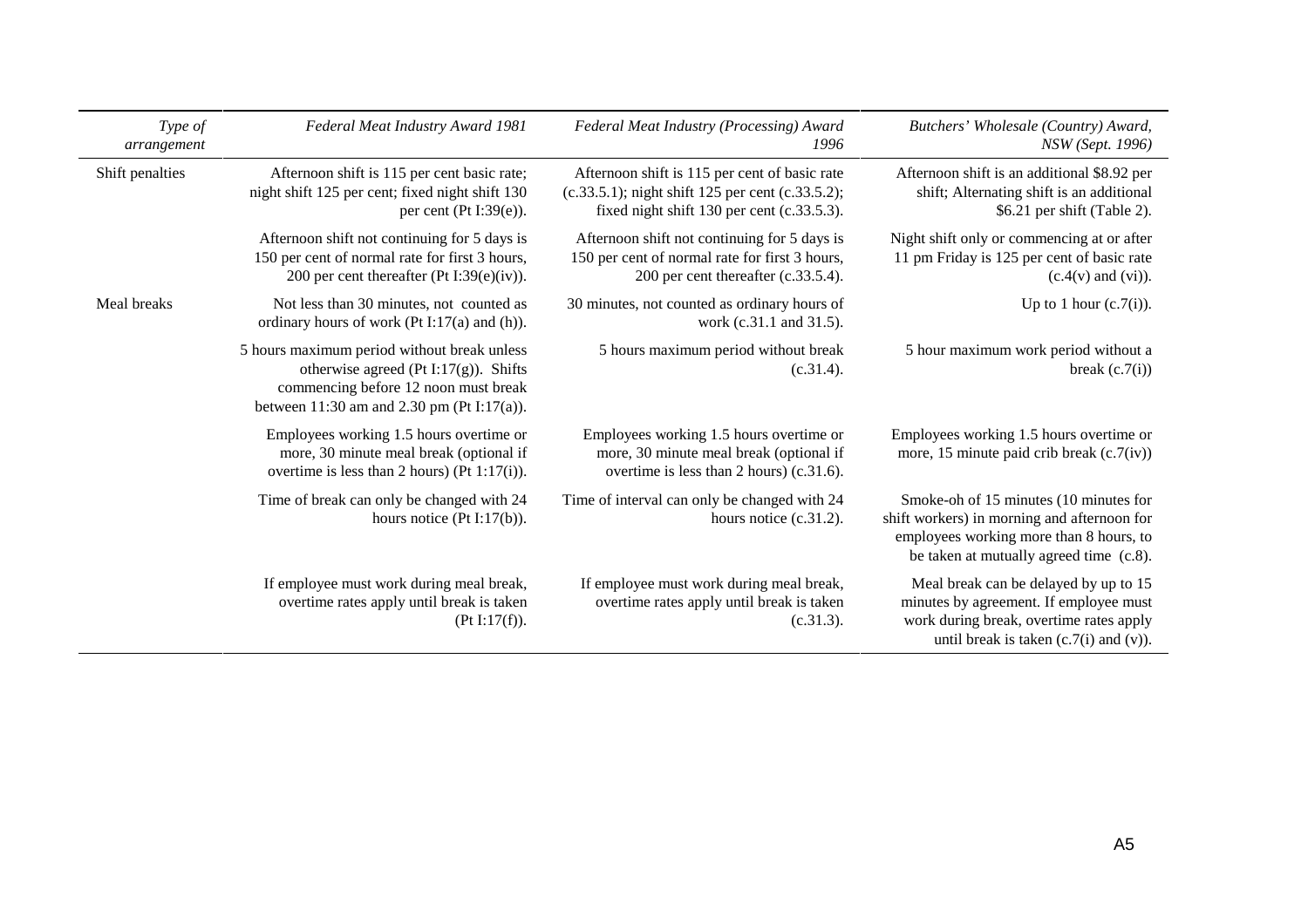| Type of<br>arrangement    | Federal Meat Industry Award 1981                                                                                                                                                                                                                                                          | Federal Meat Industry (Processing) Award<br>1996                                                                                                                                                                                                              | Butchers' Wholesale (Country) Award,<br>NSW (Sept. 1996)                                                                                                                                                                                                                              |
|---------------------------|-------------------------------------------------------------------------------------------------------------------------------------------------------------------------------------------------------------------------------------------------------------------------------------------|---------------------------------------------------------------------------------------------------------------------------------------------------------------------------------------------------------------------------------------------------------------|---------------------------------------------------------------------------------------------------------------------------------------------------------------------------------------------------------------------------------------------------------------------------------------|
| Rostered day off          | Average 38 hour week may include a system<br>of one rostered day off during the roster cycle<br>for all employees, to fall on a week day with 3<br>days' notice. Employer may substitute days<br>off for breakdowns, rush orders or other<br>emergencies (Pt I:16 (m), $(r)$ and $(s)$ ). | 38 hour week may include a rostered day off,<br>with 2 hours pay credited per week, to be<br>taken when 8 hours' credit has accrued. Up<br>to 10 days' may be accrued and must be<br>taken in whole days, Mon day to Friday, with<br>3 days' notice (c.30.3). | Full-time employees accrue 2 hours credit<br>per 40 ordinary hours worked, or 24<br>minutes per 8 hour day. Days may be<br>accrued and taken on a roster basis, during<br>slack periods or with annual leave. Roster<br>should minimise interference with<br>production $(c.3(ii))$ . |
| <b>Leave entitlements</b> |                                                                                                                                                                                                                                                                                           |                                                                                                                                                                                                                                                               |                                                                                                                                                                                                                                                                                       |
| Annual leave              | 28 consecutive days leave (Pt I:21(a));<br>(additional 7 consecutive days for 7 day shift<br>workers $(Pt I:21(b)).$                                                                                                                                                                      | 4 weeks annual leave (c.36.1) (5 weeks for 7<br>day shift workers (c.36.2).                                                                                                                                                                                   | Refer to Annual Holidays Act 1944.                                                                                                                                                                                                                                                    |
|                           | 17.5 per cent leave loading (Pt I:17(i)(1)).                                                                                                                                                                                                                                              | 17.5 per cent leave loading (c.36.8.4).                                                                                                                                                                                                                       | 17.5 per cent loading paid in advance<br>(c.29).                                                                                                                                                                                                                                      |
| Parental leave            | Unpaid maternity leave of up to 52 weeks<br>(Pt I:44(b)).                                                                                                                                                                                                                                 | Unpaid maternity, paternity and adoption<br>leave of up to 52 weeks (c.40.1.3; c.40.2.3)<br>and unpaid family care leave (c.39.2).                                                                                                                            |                                                                                                                                                                                                                                                                                       |
| Long service<br>leave     | Refer to legislation.                                                                                                                                                                                                                                                                     | Refer to legislation.                                                                                                                                                                                                                                         | Refer to Long Service Leave Act 1955                                                                                                                                                                                                                                                  |
| Sick leave                | All employees (except casuals): 60.8 hours<br>per year or 5 hours 4 minutes per month<br>(Pt I:22(a)(iv)). Pro-rata for part-time.                                                                                                                                                        | All employees (except casuals): 60.8 hours<br>per year or 5 hours 4 minutes per month<br>$(c.37.1.4)$ . Pro-rata for part-time.                                                                                                                               | All employees (except casuals but including<br>'regular casuals') with 3 months' service or<br>more: in first year of employment, entitled                                                                                                                                            |
|                           | If able, must notify employer before half an<br>hour before rostered finishing time<br>(Pt I:22(a)(ii)).                                                                                                                                                                                  | If able, must notify employer as soon as<br>possible on day of absence (c.37.1.2).                                                                                                                                                                            | to sick pay equivalent to 40 ordinary hours<br>or 5 ordinary tally days. In subsequent<br>years, entitled to sick leave of 80 ordinary<br>hours or 10 ordinary tally days<br>(c.27(v)(vi)).                                                                                           |
|                           | Sick leave may be accrued for up to four<br>years ( $Pt I:22(e)$ ).                                                                                                                                                                                                                       | Accrued sick leave may be used as special<br>family leave (c.39).                                                                                                                                                                                             | Sick leave may be accrued for up to 5 years<br>$(c.27(vii))$ .                                                                                                                                                                                                                        |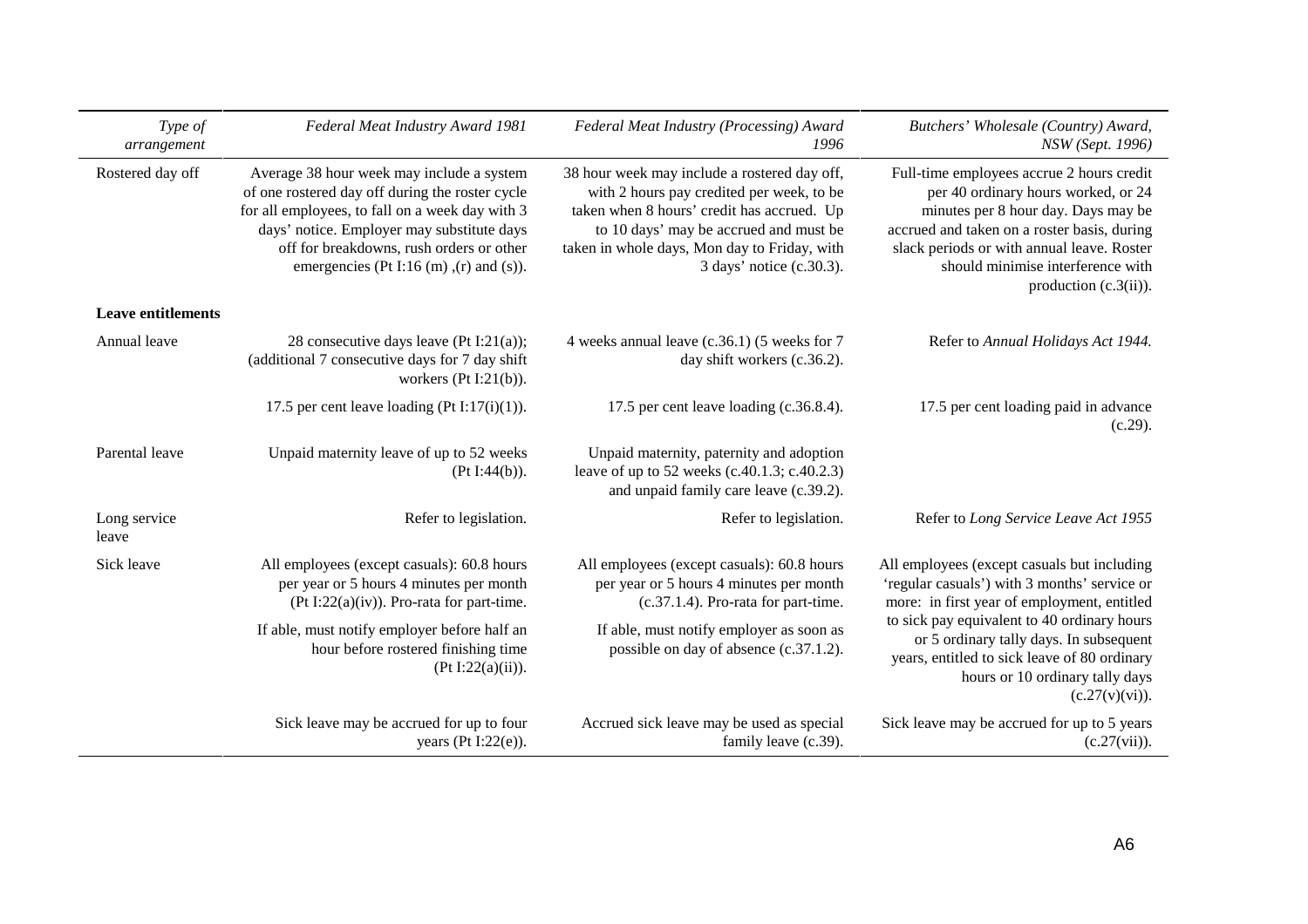| Type of<br>arrangement                | Federal Meat Industry Award 1981                                                                                                                                                       | Federal Meat Industry (Processing) Award<br>1996                                                                                                                                | Butchers' Wholesale (Country) Award,<br>NSW (Sept. 1996)                                                                                        |
|---------------------------------------|----------------------------------------------------------------------------------------------------------------------------------------------------------------------------------------|---------------------------------------------------------------------------------------------------------------------------------------------------------------------------------|-------------------------------------------------------------------------------------------------------------------------------------------------|
|                                       | Employer may grant 8 days holiday in lieu of<br>sick pay (Pt I:22(c)).                                                                                                                 | Employer may grant 8 days holiday in lieu of<br>sick pay (c.37.3).                                                                                                              | Unused sick leave not accrued can be paid<br>in lieu (c.27(vii) or converted to 5 to 10<br>additional days annual leave (c.27(xiv)).            |
| Other leave                           | Compassionate leave $(2 \text{ days})$ (Pt I:43(a)).                                                                                                                                   | Bereavement leave (2 days) (c.38).                                                                                                                                              | Compassionate leave (2 days) (c.31).                                                                                                            |
| <b>Remuneration and on-costs</b>      |                                                                                                                                                                                        |                                                                                                                                                                                 |                                                                                                                                                 |
| Wage rates for<br>weekly<br>employees | Basic weekly wage rates (for each of 10)<br>employment grades) from \$364 to \$409<br>(Pt I:10(a)) (as at $24/7/96$ ).                                                                 | Basic weekly wage rates (for each of 10)<br>employment grades) from \$374 to \$419<br>$(c.24.6)$ (as at $9/6/97$ ).                                                             | Minimum weekly wage rates prescribed (40<br>ordinary hours) for 28 occupations and for<br>juniors (Table 1).                                    |
| Tally rates for<br>daily employees    | Employers may elect to work under incentive<br>pay scheme (tally) or timework but may not<br>change from tally to timework where tally is<br>already established (Pt III:1(a)).        | Employers may elect to pay for work by<br>piece-rates / tally or timework but may not<br>change from tally to timework where tally is<br>already established (c.26.1).          | Tallies prescribed for slaughter, adult<br>follow on labour (c.13-16), boning (c.41),<br>learner slaughter (c.40) and learner boning<br>(c.42). |
|                                       | Tallies are prescribed for slaughter (Pt III:4)<br>and for boning and slicing (Pt III:5).                                                                                              | Tallies are prescribed for slaughter (App.3,<br>c.4;5;6) and for boning and slicing (App.3,<br>$c.12;13$ ).                                                                     | Additional penalties and allowances apply<br>for overweight animals, burrs,<br>objectionable work, condemned carcases<br>etc. (Table 2).        |
| Daily hire<br>loading                 | Daily hire tally rates include a loading of 10<br>per cent ( $Pt III:2 (e)$ )                                                                                                          | Daily hire tally rates include a loading of 10<br>per cent (App.3, c.2.5).                                                                                                      | 'Regular casuals' (daily hire) paid<br>additional 10 per cent $(c.18(ii))$ .                                                                    |
| Casual loading                        | Casual loading is 20 per cent in lieu of leave<br>entitlements (Pt.I:11(c)(i)). Casual loading on<br>tally is the award rate less 10 per cent plus<br>17.5 per cent (Pt III:2 $(e)$ ). | Casual loading is 20 per cent in lieu of leave<br>entitlements. (c.19.2.4). Casual loading on<br>tally is the award rate less 10 per cent plus<br>17.5 per cent (App.3, c.2.7). | Casual loading is additional 12.5 per cent<br>$(c.18(iii))$ .                                                                                   |
| Waiting time                          | Waiting time adding to 15 minutes or more<br>paid at ordinary time rates in some<br>circumstances (Pt III:4).                                                                          | Waiting time adding to 15 minutes or more<br>paid at ordinary time rates in some<br>circumstances (App.3, c.7).                                                                 | Ordinary time or overtime rate of pay as<br>applicable for waiting (excepting where due<br>to employee misconduct) (c.12).                      |
| Allowances                            | Supervisor: \$6.50 per week for 3-10 people;<br>\$9.70 per week for over 10 (Pt I:11E(a)).                                                                                             | Supervisor: \$6.90 per week for 3-10 people;<br>\$10.30 per week for over 10 (c.28.1).                                                                                          | Leading hand, \$18.60 per week (Table 2).                                                                                                       |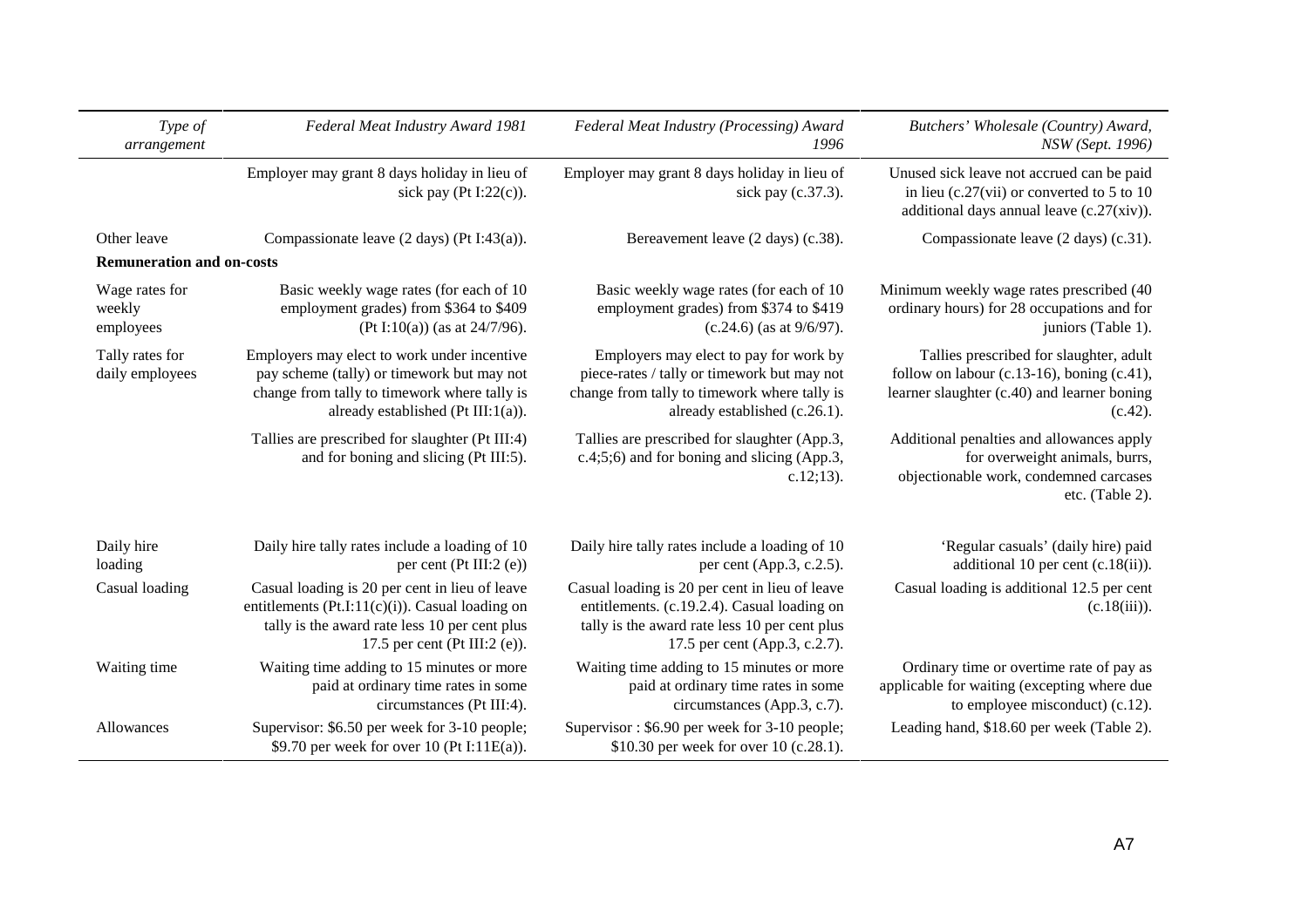| Type of<br>arrangement                | Federal Meat Industry Award 1981                                                                                                                                     | Federal Meat Industry (Processing) Award<br>1996                                                                                                             | Butchers' Wholesale (Country) Award,<br>NSW (Sept. 1996)                                                                                                                                                                                  |
|---------------------------------------|----------------------------------------------------------------------------------------------------------------------------------------------------------------------|--------------------------------------------------------------------------------------------------------------------------------------------------------------|-------------------------------------------------------------------------------------------------------------------------------------------------------------------------------------------------------------------------------------------|
|                                       | First-aid officer: $$1.78$ per day (Pt I: $11A(e)$ ).                                                                                                                | First-aid officer: \$1.78 per day (c.28.4).                                                                                                                  | First aid attendant: \$2.50 per day (Table 2).                                                                                                                                                                                            |
|                                       | Work in cold rooms: up to \$0.72 per hour<br>(Pt I:11A(c)(i)).                                                                                                       | Work in cold rooms: up to \$0.99 per hour<br>(c.28.3).                                                                                                       | Work in cold rooms: up to \$1.40 per hour.<br>Freezing g room: 0.32 per hour (Table 2).                                                                                                                                                   |
|                                       | Meal allowance if working 1.5 hours overtime<br>or more: $$7.50$ (Pt I:17(j)).                                                                                       | Meal allowance if working 1.5 hours<br>overtime or more: \$7.50 (c.31.7).                                                                                    | Meal money for some overtime: \$6.60, plus<br>extraordinary hours: \$5.40 per day<br>(Table 2).                                                                                                                                           |
| Equipment                             | Employer to supply all equipment or payment<br>in lieu.                                                                                                              | Employer to supply all equipment or<br>payment in lieu.                                                                                                      | Employer to supply all equipment (c. 34) or<br>pay allowance up to 0.50 per day (Table 2).<br>Drovers and penners-up: horse allowance<br>$($10.10)$ and dog allowance $($5.20)$<br>Muzzles and meat provided for dogs (c.21;<br>Table 2). |
| Clothing                              | Employer shall supply protective clothing and<br>boots or payment in lieu (Pt I:24(a)).                                                                              | Employer shall supply protective clothing<br>and boots or payment in lieu (c.48.3).                                                                          | Employer shall supply protective clothing<br>and boots (c.35). Clothes and laundry<br>allowances for export meat workers: 0.11 to<br>\$1.00 per day (Table 2).                                                                            |
| Superannuation                        | Employees can choose between 2 funds, or<br>other approved by union (Pt I:10A(a)).                                                                                   | Employees can choose between 2 funds, or<br>other approved by union (c.29.1.4).                                                                              | Superannuation to be paid to an approved<br>fund as per legislation (c.46).                                                                                                                                                               |
| Workers'<br>compensation              | In Victoria, employer is to pay, for up to 26<br>weeks, the difference between compensation<br>under the relevant Act and the weekly award<br>rates (Pt I:45(a)(i)). | In Victoria, employer is to pay, for up to 26<br>weeks, the difference between compensation<br>under the relevant Act and the weekly award<br>rates (App.2). | Employee may request employer to pay<br>difference between compensation under the<br>Workers Compensation Act 1987 and their<br>ordinary time or minimum tally pay (c.27).                                                                |
| <b>Functions, skills and training</b> |                                                                                                                                                                      |                                                                                                                                                              |                                                                                                                                                                                                                                           |
| Categories of<br>employment           | 10 grades of employment across 9<br>employment divisions (including retail,<br>smallgoods, domestic and wholesale, ham and<br>bacon - 4 divisions).                  | 10 grades of employment across 5 different<br>employment divisions, containing numerous<br>task classifications.                                             | 28 occupations plus 5 junior wage grades<br>(Table 1).                                                                                                                                                                                    |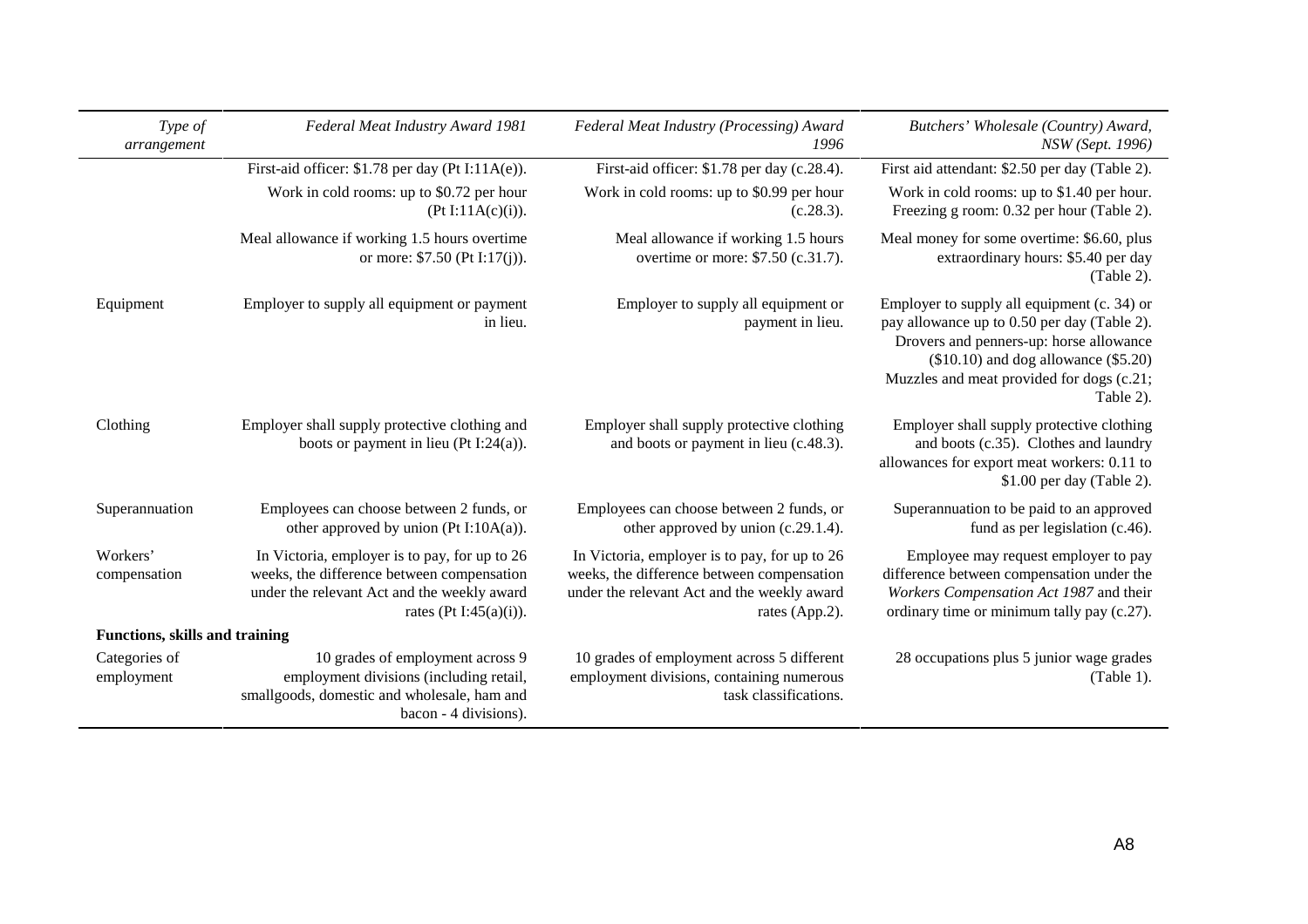| Type of<br>arrangement                        | Federal Meat Industry Award 1981                                                                                                                                                                                                                                                           | Federal Meat Industry (Processing) Award<br>1996                                                                                                                                                                              | Butchers' Wholesale (Country) Award,<br>NSW (Sept. 1996)                                                                                                                                                                                       |
|-----------------------------------------------|--------------------------------------------------------------------------------------------------------------------------------------------------------------------------------------------------------------------------------------------------------------------------------------------|-------------------------------------------------------------------------------------------------------------------------------------------------------------------------------------------------------------------------------|------------------------------------------------------------------------------------------------------------------------------------------------------------------------------------------------------------------------------------------------|
| Mixed functions                               | Where employee works at a higher skill<br>classification than normal, they shall be paid<br>at the higher rate for a minimum of 2 hours,<br>or if over 2 hours, they shall be paid the<br>higher rate for whole shift (Pt I:8)                                                             | Where employee works at a higher skill<br>classification than normal, they shall be paid<br>at the higher rate for a minimum of 2 hours,<br>or if over 2 hours, they shall be paid the<br>higher rate for whole shift (c.25). | Where an employee works at higher skill<br>classification than normal, they shall be<br>paid at the higher rate for a minimum of 3<br>hours. If they perform work at a lower<br>classification than normal, pay rate is not<br>reduced (c.25). |
| Apprenticeships<br>& Traineeships             | Number of apprentices not to exceed one to<br>two adult employees (Pt $I(14(a))$ ).<br>Traineeship system required (Pt $I(10E(2))$ );<br>Trainees not to exceed 20 per cent of<br>permanent employment (Pt $I(10E(4)(g))$ ).                                                               | Traineeship system required (c.45.2).<br>Trainees not to exceed 33 per cent of total<br>permanent employment (c.45.4.7).                                                                                                      | Tally rates allow for learner slaughterers<br>and learner boners. Learners may be adults<br>or juniors.                                                                                                                                        |
| <b>Procedural arrangements</b>                |                                                                                                                                                                                                                                                                                            |                                                                                                                                                                                                                               |                                                                                                                                                                                                                                                |
| Consultation                                  | If over 15 employees, consultative<br>committees to be formed to discuss disputes<br>and significant change (Pt I:10 $C(a)$ ).                                                                                                                                                             | If over 15 employees, consultative<br>committees to be formed to discuss disputes<br>and significant change $(c.12.1$ and $c.15)$ ).                                                                                          | Consultative mechanism and procedures to<br>be established appropriate to size of<br>establishment (c.48).                                                                                                                                     |
|                                               | Duty to notify and discuss all 'major changes'<br>with committee, workers and union<br>(Pt I:41(a)(i)) (Pt I:41(b)).                                                                                                                                                                       | Duty to notify and discuss all 'major<br>changes' with committee, workers and union<br>$(c.16.1)$ $(c.16.2)$ .                                                                                                                | Duty to notify and discus changes with<br>significant workplace effects with workers<br>and union $(c.48(2))$ .                                                                                                                                |
| Dispute<br>resolution                         | Work to continue (except in an OH&S risk)<br>while set procedure is followed for dispute or<br>grievance resolution (Pt I:6(b) and Pt I:15A).                                                                                                                                              | Work to continue (except in an OH&S risk)<br>while set procedures is followed for dispute<br>or grievance resolution (c.17).                                                                                                  | Procedure of up to 10 steps proscribed for<br>individuals' grievances and disputes.<br>OH&S grievances to be investigated<br>immediately. Establish a Disputes<br>Committee (c.43).                                                            |
| Enterprise<br>agreements $\&$<br>arrangements | Agreements must reflect 'national standards'<br>of the AIRC; structural efficiency principles<br>must not be applied in a negative or cost<br>cutting manner; the majority of employees<br>covered must agree; AMIEU must be<br>consulted and not be unreasonably opposed<br>(Pt I:6A(c)). | Agreements must meet the no disadvantage<br>test of the Workplace Relations Act 1996; the<br>majority of employees covered must agree<br>and the agreement must be made available<br>union (c.13.7.2-5).                      | Arrangements must be consistent with<br>current State Wage Case principles and the<br>majority of employees must agree<br>(c.47(1)).                                                                                                           |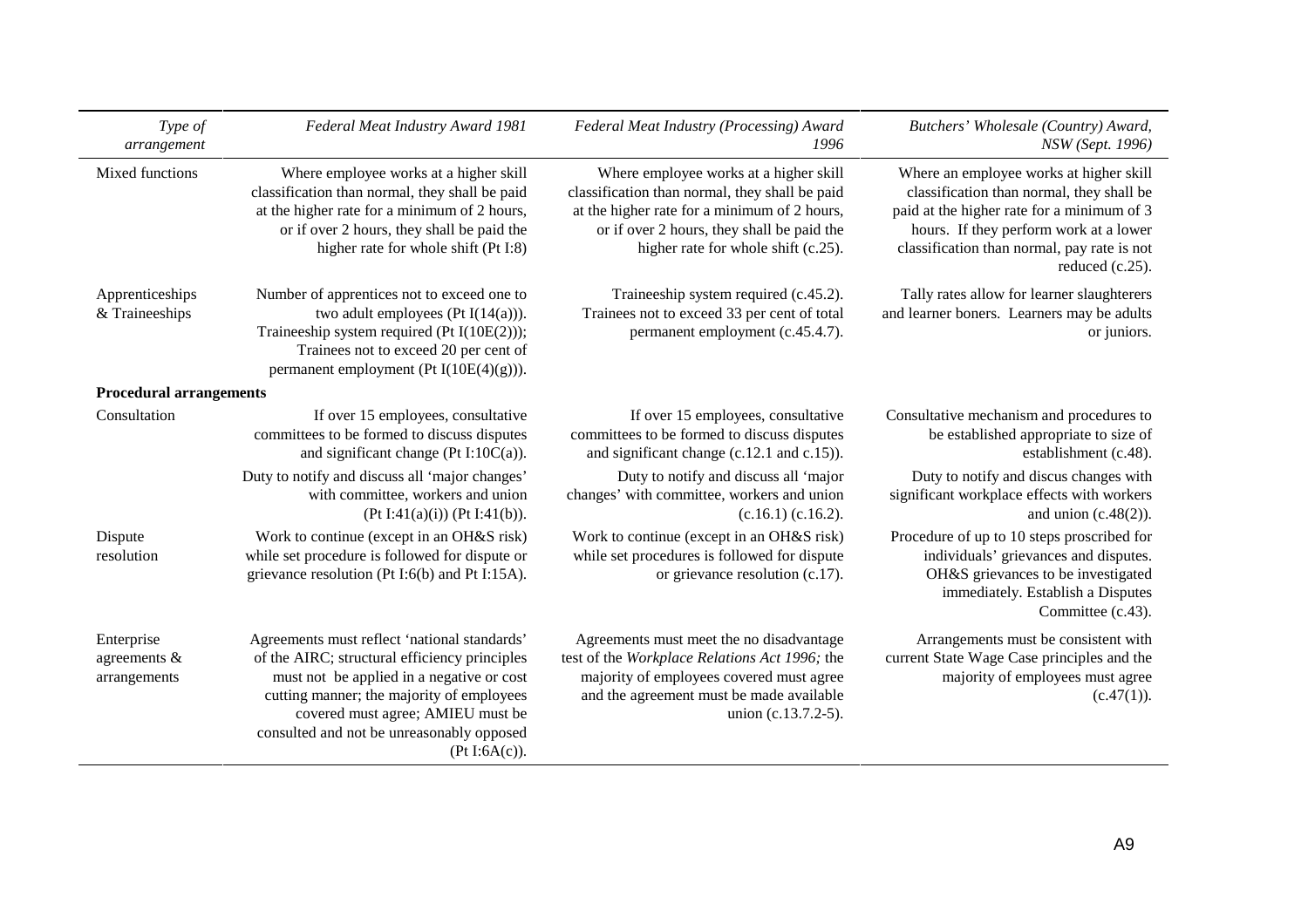| Type of<br>arrangement              | Federal Meat Industry Award 1981                                                                              | Federal Meat Industry (Processing) Award<br>1996                                                           | Butchers' Wholesale (Country) Award,<br><i>NSW</i> ( <i>Sept.</i> 1996) |
|-------------------------------------|---------------------------------------------------------------------------------------------------------------|------------------------------------------------------------------------------------------------------------|-------------------------------------------------------------------------|
| Union preference                    | Preference in employment given to AMIEU<br>members (Pt I:7(a)).                                               | Preference in employment given to AMIEU<br>members $(c.53.1)$ .                                            | No preference stated in award.                                          |
|                                     | If no members available, non-members may<br>be employed but must join AMIEU within 14<br>days $(Pt I:7(b))$ . | If no members available, non-members may<br>be employed but must join AMIEU within 14<br>days $(c.54.2)$ . |                                                                         |
| Right of entry/<br>union inspection | AMIEU representative has right of entry<br>during mealtimes (Pt I:32).                                        | AMIEU representative has right of entry<br>during mealtimes (c.52).                                        |                                                                         |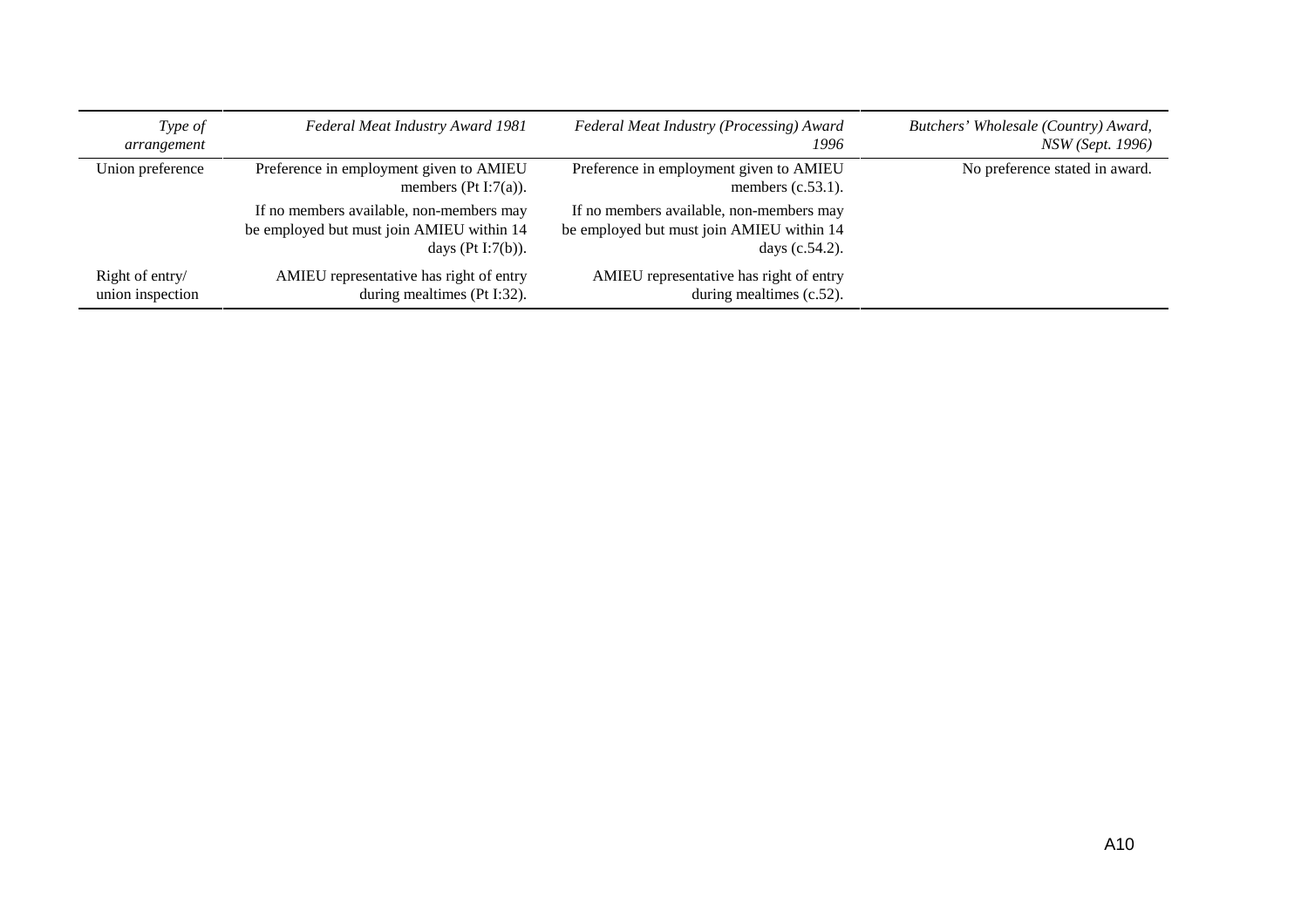# **B TALLIES**

*Tallies have been a feature of meat industry awards since the early 1960s. They take the form of both head tallies and the more complicated unit tallies. They share characteristics of piece-work payment systems, but are prescriptive and complex. They also affect the way work is performed, and when it is performed.*

*There are examples of firms in the meat industry which have adopted timework as the basis of payment for all employees, or implemented modified incentive payment systems, incorporating other aspects of firm performance.*

The major Federal meat industry award, State meat awards and many certified agreements contain some form of tally systems for slaughtering, boning and slicing. Tallies have been a feature of industry awards since the early 1960s.

There are two major types of tally — head tallies and unit tallies. Head tallies tend to be simpler, specifying a certain number of head to be processed per shift per person. There are also unit tallies relating to both slaughter and boning. In the case of the unit tally for slaughter, the process of slaughter is broken down into a number of separate tasks each of which is assigned an amount of labour. For the boning tally, different weights and cuts are specified. Each of these are then assigned an equivalent unit of tally.

Both head and unit tallies are based on the number of livestock being slaughtered rather than a measure of output, such as weight processed, yield per animal, or any other measure of quality. This has implications for the impact of the tally on incentives facing both workers and management.

Unit tallies in particular are complex and prescriptive. For example, the Federal award provisions which outline the tallies go for over 50 pages, and the level of prescription has not changed over time. In discussions with industry participants, the Commission heard often that there would be very few people in the industry who fully understood how they worked. Historically, they were also a major source of industrial disputation in the industry (see, for example, IC 1994).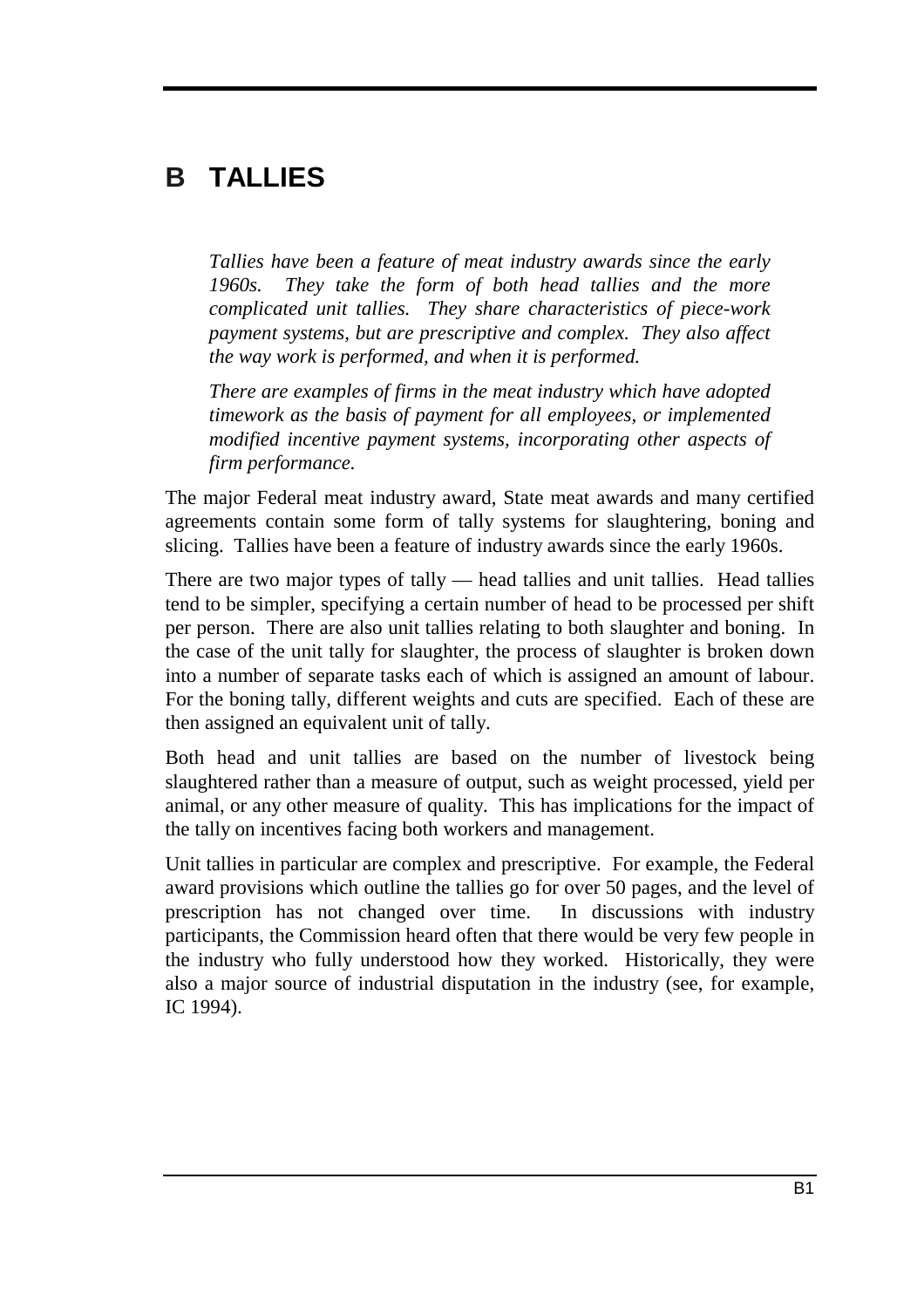# **B1 Federal Meat Industry (Processing) Award 1996**

Appendix 3 of the Federal Meat Industry (Processing) Award (FMIPA) 1996 describes the piece-work (tally) systems which may apply in an abattoir. The tallies described in appendix 3 were carried from the previous major Federal award, the Federal Meat Industry Award 1981. Slaughter tallies in the Federal award are specified for cattle and calves only, and consist of unit tallies for slaughter and boning on a rail system, and a head tally for slaughter under a bed or cradle system.

## **General provisions**

There are a number of general provisions which affect the conditions of employment under appendix 3:

- employment is by daily hire (unless a casual). Daily hire attracts a 10 per cent loading over the ordinary weekly hire rates (App.3, c.2.5);
- there are general provisions relating to waiting time, where employees are entitled (under certain circumstances) to payment for delays (App.3, c.7);
- tally teams must be 'balanced' (see below) (App.3, c.9);
- minimum payment per shift is minimum tally (ie regardless of throughput) (App.3, c.10.5); and
- penalties apply to crippled cattle (\$1.86 per head) (App.3, c.11).

## **Slaughter tallies**

The award describes different unit tallies applying to the slaughter of cattle and calves. The detail of the slaughter unit tally systems may vary according to mode of operation — for example, in the case of cattle slaughtering, the tally is specified differently according to whether the slaughter is done under the 'Can-Pak' system or a 'bed or cradle' system, and according to the method of hide removal (whether by 'downward hide-puller', 'hide-stripper', 'hide-puller', or 'non-mechanical'). There is an additional category also, for the slaughter of calves. In each case, the award specifies the range of tasks relating to slaughter, according to the system in use.

## Can-Pak and other systems of dressing on rail

For cattle slaughter using the 'Can-Pak' system, 48 separate tasks are defined. In addition, there is a 'mathematical adjustment for tally purposes not manning' (also known as the Johnson effect) that is added to any tally application. Typically, an abattoir would undertake some combination of some but not all of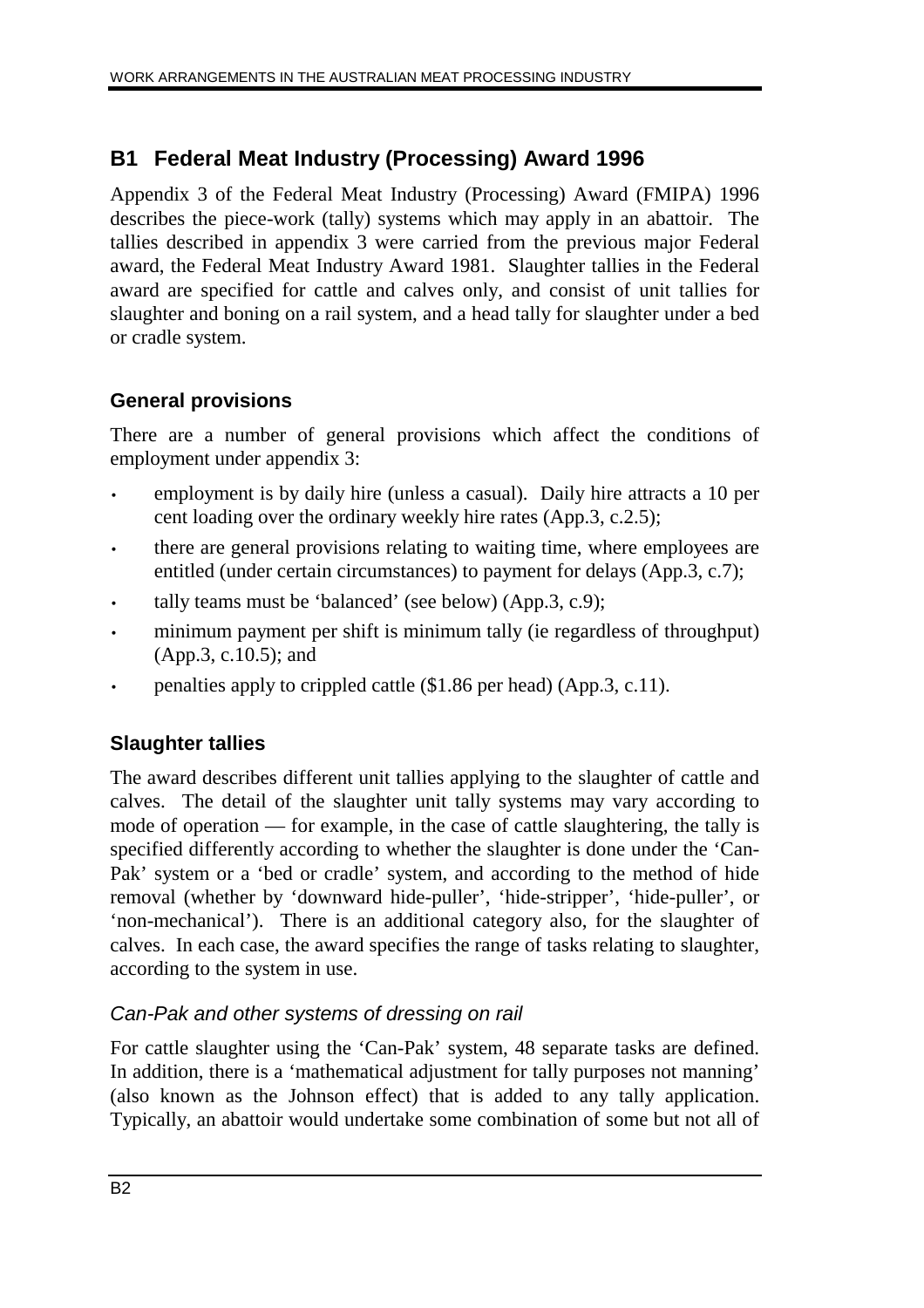the 48 tasks specified, varying between plants according to factors such as the type of technology in use on the slaughter floor. There are also a number of other penalties built in. For example, bulls weighing above 362.9kg (dressed weight) count as two head for tally purposes. An ox or cow over 306.2kg but less than 374.2kg count as 1.1 head for tally purposes.

The key feature of the unit tallies is the assignment of a fixed labour requirement per head of cattle slaughtered to each of the defined tasks (see table B1). In other words, the tally prescribes the quantity of labour to be used for each task on the slaughter chain. This quantity is quoted in terms of the units of labour required for this task per 100 head of cattle. The total units of labour required to slaughter 100 head is then calculated as the sum of the units required for each of the individual tasks, plus the 'Johnson effect'. In the FMIPA 1996, this total is specified as 7.898, or around 8 units of labour required to process 100 head. As discussed above, there is overlap in some of the tasks specified as the award incorporates different types of technology in use in the industry. While a given plant would not undertake all 48 tasks in the process of slaughter, for simplicity the analysis below assumes all 48 tasks are undertaken, and this sums to 7.898 units of labour per 100 head (including 0.149 for the 'Johnson effect')1.

Further, clearly units of labour are not divisible. The detailed specification of the units of labour per 100 head for each task, combined with an inability to combine some or all the tasks on the slaughter floor (and the indivisibility of labour) means that adherence to award tally provisions may mean a greater quantity of labour (ie persons) is required for a given job as a result of 'rounding up' than is specified in the tally.

Remuneration of team members is linked to the tally of the team, which is linked in turn to the number of members of the team, and the given number of units of labour required per 100 head. Minimum tally for the team is calculated according to the formula:

#### **Minimum tally of team = (100 \* no. team members)/(no. units of labour required per 100 head)**

The award specifies a minimum daily payment for each team member (according to class of worker), irrespective of the number of cattle processed.

-

<sup>&</sup>lt;sup>1</sup> This mathematical adjustment is significant in that it implies that for a given tally calculation, 0.149 units of labour must be added to the 'units of labour required for 100 head'. For example, if the total units of labour required per 100 head summed to 6.2, 0.149 must be added to that total — an additional 2.4 per cent.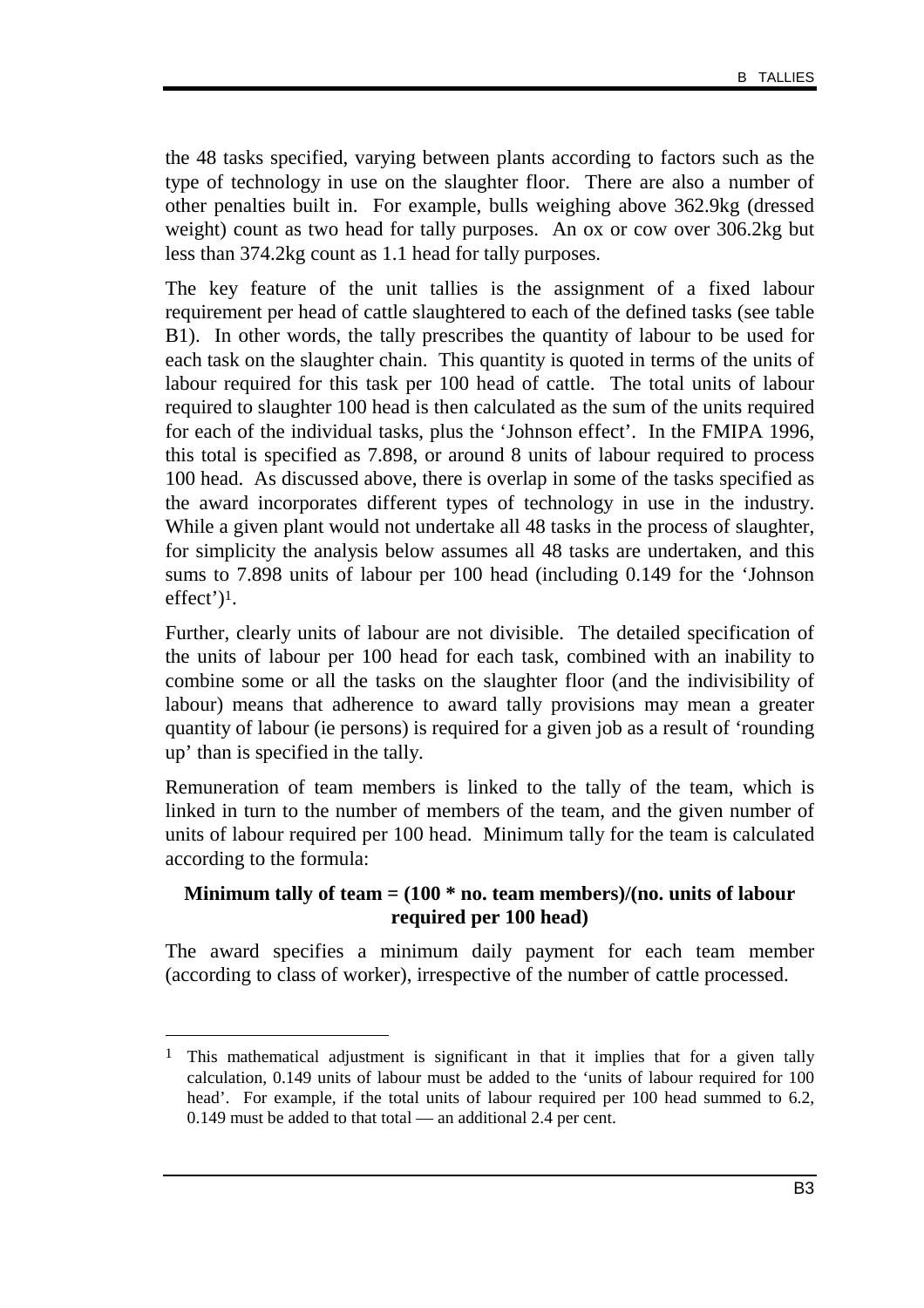Maximum tally is specified as the minimum tally plus 25 per cent. Cattle killed above minimum tally but below maximum tally attract a 25 per cent premium per head (above the rate which equates to the rate-per-head for minimum tally). Cattle killed above maximum tally attract a 37.5 per cent premium over the minimum rate. As such, three different rates per head per person may apply in calculating payment. If maximum tally has been exceeded, animals slaughtered up to and including minimum tally attract the minimum rate; between minimum and maximum, the minimum rate plus 25 per cent; over maximum, the minimum rate plus 37.5 per cent.

| task classification<br>number | tasks                                                                | units of labour per 100<br>$head^b$ |
|-------------------------------|----------------------------------------------------------------------|-------------------------------------|
| 1                             | Feeding cattle from race into box                                    | 0.119                               |
| 2                             | Knocking                                                             | 0.179                               |
|                               |                                                                      |                                     |
| 3                             | Shackling (chaining) and hoisting                                    | 0.260                               |
| 4                             | Wash anus and pit                                                    | 0.070                               |
| $\ddot{\phantom{1}}$ .        |                                                                      |                                     |
| 49                            | Mathematical adjustment for tally<br>purposes (aka 'Johnson effect') | 0.149                               |
| Total                         |                                                                      | $7.898^{c}$                         |

Table B.1: Example of task classification and specification of units of labour in unit tally for slaughter<sup>a</sup>

a Relates to 'Can-Pak' system, using downward hide-puller.

b The 48 tasks in the slaughter process are defined according to the amount of labour required per 100 head.

e Represents the sum of all the 'units of labour per 100 head' for the 48 tasks.

*Source*: Federal Meat Industry (Processing) Award 1996.

Key elements of the tally system are therefore:

- the fixed 'no. units of labour required per  $100$  head' that is, the assignment of a set amount of labour to each specified task;
- indivisibility of labour and subsequent 'rounding up' when summing the number of units of labour required per 100 head — which may result in a total wage cost greater than the theoretical amount;
- the formula determining minimum tally;
- the penalty payments associated with cattle processed above minimum and maximum tally; and
- penalty payments associated with different cattle sizes.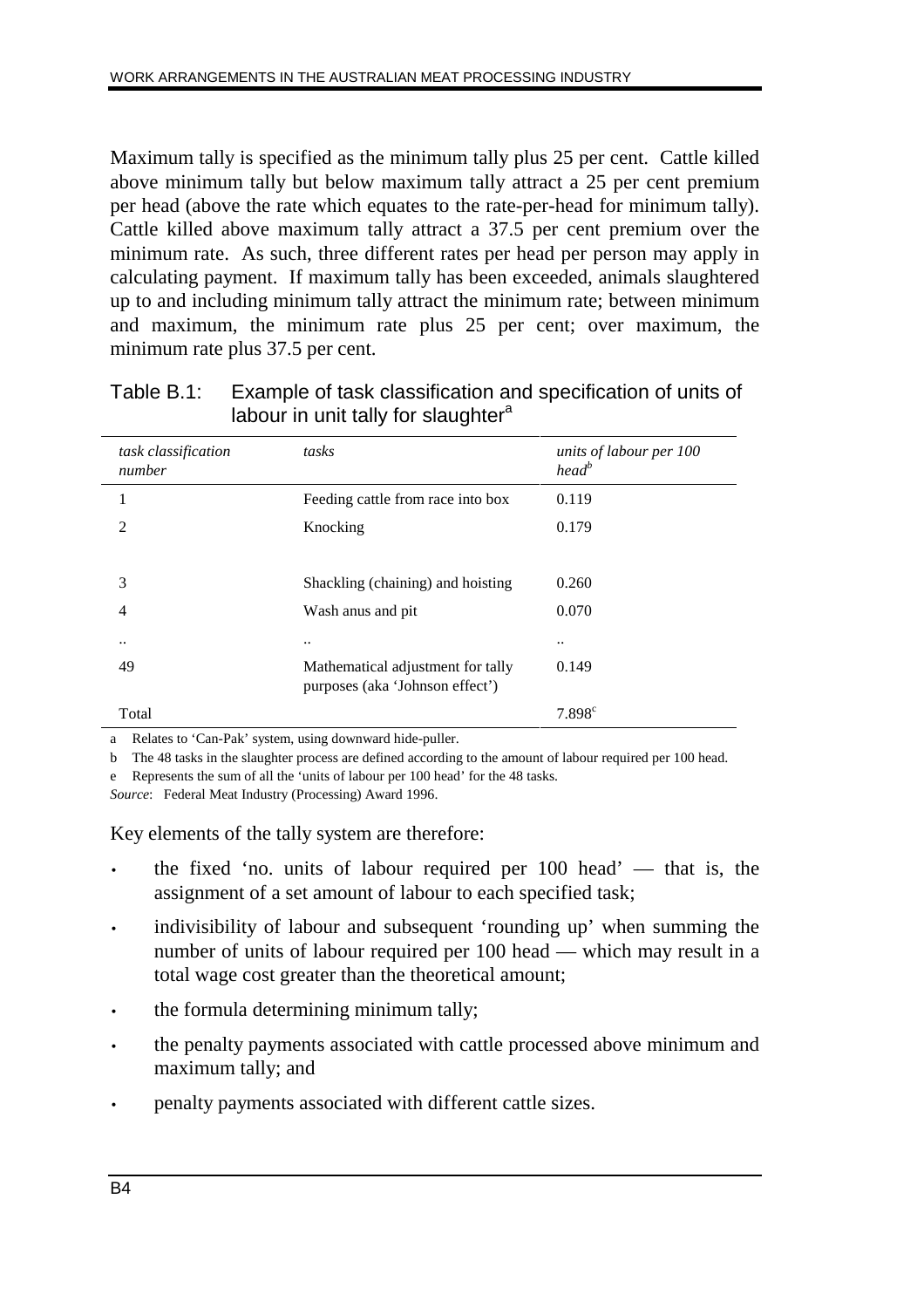#### Bed or cradle system

The award also specifies a head tally for the slaughter of cattle on a bed or cradle system, a system rarely now used in the industry. In this case, a minimum tally per day per slaughterer (or team member) is specified at 12.15 head. Maximum tally is minimum tally plus 25 per cent, and penalties apply for bulls.

The team comprises anybody engaged in any of the 24 tasks outlined in the award (App.3, c.5.3).

#### Calf slaughtering - chain or rail

The unit tally for calf slaughtering describes 21 tasks, each attracting a prescribed amount of labour per head (App. 3, c.6.3.1). Calves under 31.3kg are counted as one head. For calves over 31.3kg, there are three weight divisions, and calves weighing more count for more than one head. For example, top weight range is between 67.6kg and 95.3kg, and calves in that range count as 1.75 head for tally purposes.

Tally is calculated in the same way as for the cattle unit tally described above.

## **Boning and slicing**

Tallies relating to boning and slicing are specified for beef, veal, mutton or lamb.

#### Boning tallies

Minimum tally is set at 52 units of beef or 80 units of mutton, lamb or veal. Maximum tally is minimum plus 25 per cent: 65 units of beef or 100 units of mutton, lamb or veal. Each category of cut together with a specified weight range is attributed a certain number of units of tally and the number of pieces that are equivalent to minimum and maximum tally.

Similar to the general provisions under the slaughter tallies, boners are entitled to a minimum payment equivalent to minimum tally if there is insufficient product to bone (App.3, c.12.5). Further, employees are entitled to waiting time for delays longer than 15 minutes on any one shift (App.3, c.12.6). The award also specifies that a boning team will complete up to maximum tally per team member within ordinary hours of work (App.3, c.13.2.1).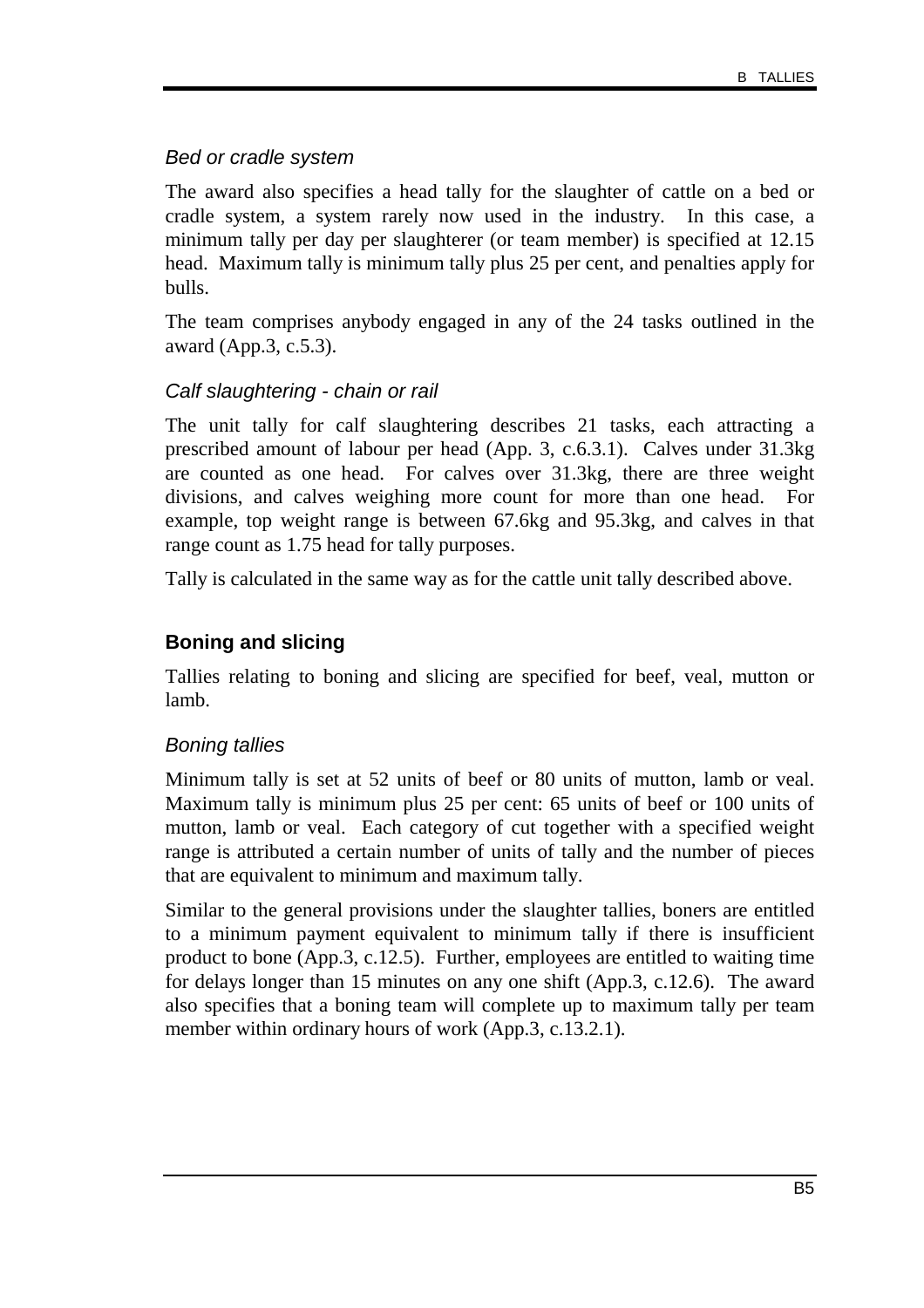|                | Category and weight range                             | Equivalent units<br>of tally | Number of pieces equivalent<br>to min and max tally |            |
|----------------|-------------------------------------------------------|------------------------------|-----------------------------------------------------|------------|
|                |                                                       |                              | 52 (min)                                            | $65$ (max) |
| 1              | Standard cut (as for canning or<br>USA boneless beef. |                              |                                                     |            |
|                | Hindquarters and crops (fleeced<br>$out) -$           |                              |                                                     |            |
|                | not more than 45.5 kg                                 | 1.000                        | 52.000                                              | 65.000     |
|                | over 45.5kg and not more than<br>56.7kg               | 1.125                        | 46.222                                              | 57.778     |
|                | over 56.7kg and not more than 68kg                    | 1.225                        | 42.449                                              | 53.061     |
|                | over 68kg and not more than 79.4kg                    | 1.300                        | 40.000                                              | 50.000     |
|                | over 79.4kg                                           | 1.375                        | 37.818                                              | 47.273     |
|                |                                                       |                              |                                                     |            |
| $\overline{2}$ | Boned out in one piece                                |                              |                                                     |            |
|                | Hindquarters and crops                                |                              |                                                     |            |
|                | not more than 45.5 kg                                 | 1.100                        | 47.273                                              | 59.091     |
|                | over 45.5kg and not more than<br>56.7 <sub>kg</sub>   | 1.250                        | 41.600                                              | 52.000     |
|                | over 56.7kg and not more than 68kg                    | 1.400                        | 37.143                                              | 46.429     |
|                | over 68kg and not more than 79.4kg                    | 1.550                        | 33.548                                              | 41.935     |
|                | over 79.4kg and not more than<br>90.7kg               | 1.700                        | 30.588                                              | 38.235     |
|                | over 90.7kg                                           | 1.850                        | 28.108                                              | 35.135     |

### Table B.2: Extract from beef table boning tally (individual)

*Source*: Federal Meat Industry [Processing] Award 1996.

Payment is similar to the slaughter tally in that for units boned in excess of minimum tally, a premium of 25 per cent is payable. For units boned in excess of maximum tally, a premium of 37.5 per cent is payable (App.3, c. 13.2.9 &13.2.10).

An additional premium is payable if, through no fault of the team, members are required to work through a meal break or beyond 7.6 hours to reach maximum tally. If this is the case, work attracts an additional 5.26 per cent plus 50 per cent of the relevant rate (ie minimum, between minimum and maximum, or beyond maximum tally rates)(App.3, c.12.2.13).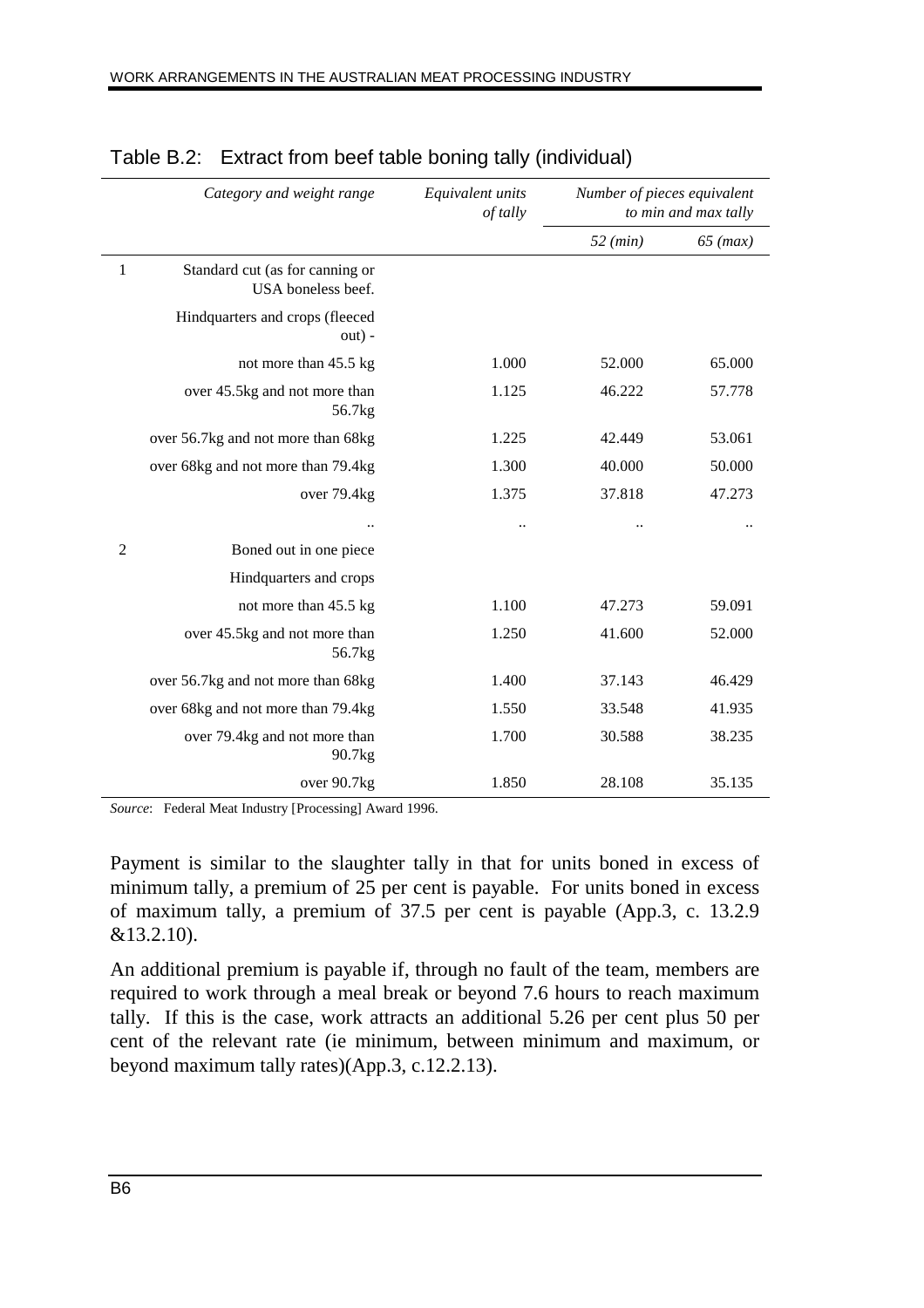|   | Category and weight range                           | Equivalent units<br>of tally | Number of pieces equivalent<br>to min and max tally |            |
|---|-----------------------------------------------------|------------------------------|-----------------------------------------------------|------------|
|   |                                                     |                              | $60$ (min)                                          | $75$ (max) |
| B | Quarters, Crops, Butts and Rumps<br>and Butts       |                              |                                                     |            |
|   | Hindquarters and crops                              |                              |                                                     |            |
|   | not more than 45.5 kg                               | 1.010                        | 59.406                                              | 74.257     |
|   | over 45.5kg and not more than<br>56.7 <sub>kg</sub> | 1.115                        | 53.812                                              | 67.265     |
|   | over 56.7kg and not more than 68kg                  | 1.198                        | 50.083                                              | 62.604     |
|   | over 68kg and not more than 79.4kg                  | 1.281                        | 46.838                                              | 58.548     |
|   | over 79.4kg and not more than<br>90.7 <sub>kg</sub> | 1.365                        | 43.956                                              | 54.945     |
|   | over 90.7kg and not more than<br>102.1kg            | 1.385                        | 43.321                                              | 54.152     |
|   | over $102.1kg$                                      | 1.448                        | 41.436                                              | 51.796     |

#### Table B.3: Extract from beef boning tally (team on conveyor or rail)

*Source*: Federal Meat Industry (Processing) Award 1996.

The award also specifies a team boning tally on conveyor or rail. Under this system, minimum tally is 60 units, and maximum team tally is set at 75 units per team member (App.3, c.14.3.1) (see table B3).

#### **Slicing**

For slicing, the award prescribes a ratio of boners to slicers according to the type of boning operation. For beef table boning, there is to be a ratio of 3 slicers to 5 boners. For rail boning, there is to be a ratio of 15 slicers to 13 boners.

The ratios vary for mutton and lamb, and for veal. For mutton and lamb the ratios vary according to whether the meat is for export or local trade. For local sheep and mutton trade, there is to be 1 slicer to 2 boners; for export, 2 slicers to 3 boners. For local veal trade, there are to be 2 slicers to 7 boners; for export, 1 slicer to 2 boners (App.3, c.15.2.1).

Payment to slicers is calculated according to the formulae:

For slicing team following individual boning at tables:

| rate for a slicer employed  | total minimum tally of    |
|-----------------------------|---------------------------|
| as a regular daily employee | boners engaged            |
|                             | numbers of boners engaged |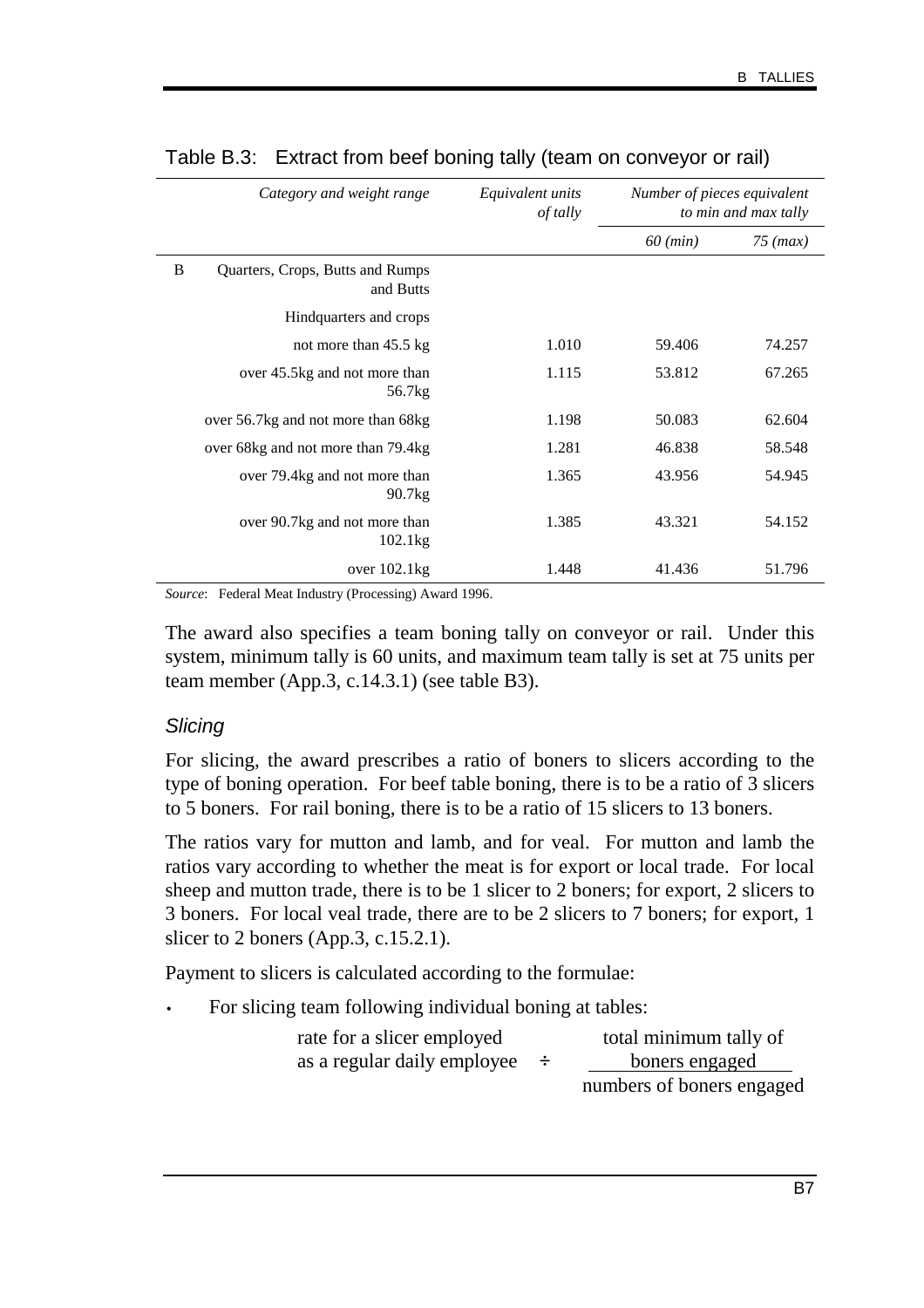For slicing team following boning team:

rate for a slicer employed total minimum tally of as a regular daily employee **÷** boning team

numbers of boners in team

Tally above minimum and above maximum attracts the 25 per cent and 37.5 per cent rates respectively.

# **B2 Queensland Meatworks Industrial Agreement-Award 1983**

Clauses 34 and 35 of the Queensland Meatworks Industrial Agreement-Award (QMIA) 1983 describe slaughter, boning and slicing tallies. While similar to the unit tallies in the FMIPA 1996, they differ with respect to one element relating to payment in that there are only two rates per head per person which may apply. Under the QMIA 1983, all tally up to and including the maximum is paid at the rate corresponding to the 'maximum rate' divided by maximum tally. The 'maximum rate' is equal to the daily minimum tally rate plus 31.25 per cent  $(c.34(vii)(i))$ . For tally in excess of maximum tally, the rate is the daily minimum tally rate plus 50 per cent (c.34(vii)(ii)).

The penalty for crippled cattle is slightly higher under the QMIA 1983 also, at \$1.93 per head  $(c.34(viii)(a))$ .

Boning and slicing tallies are identical to those in the FMIPA 1996. However, the penalty payments are 31.25 per cent for units in excess of minimum tally, and 50 per cent for units in excess of maximum tally.

# **B3 State awards**

## **New South Wales: Butchers' Wholesale (Country) Award 1996**

There are three state awards, identical in content, covering different regions in New South Wales. The other two are Newcastle and Northern; and Wagga Wagga.

## Slaughter tallies

Clause 13 of the award describes head slaughter tallies for cattle, calves and/or vealers, sheep and/or lambs, and pigs. Daily tallies for slaughter vary according to animal size and the level of mechanisation.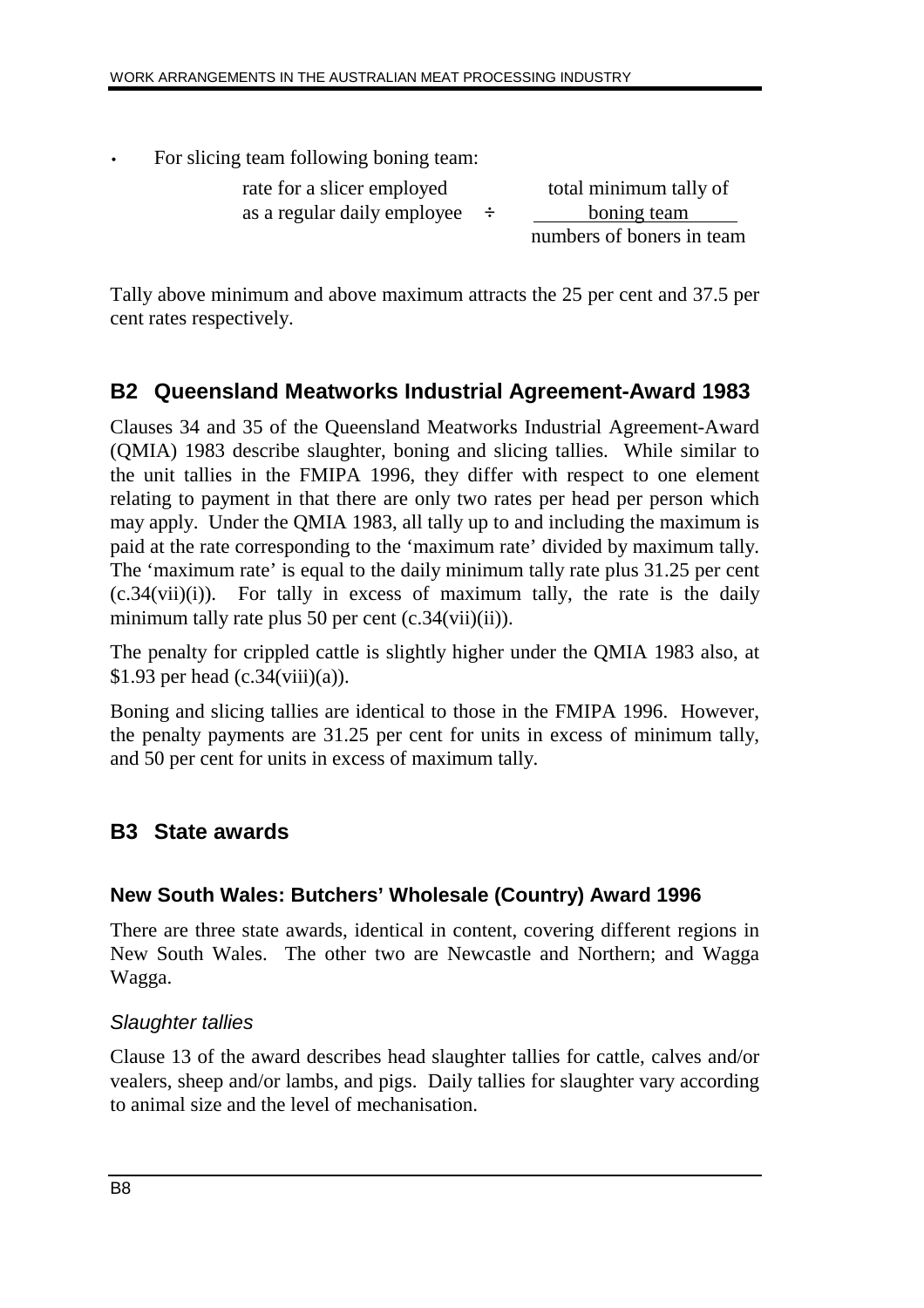For cattle, minimum tally per person per day is 16.5 head for bed or cradle dressing; 19 head for mechanical rail dressing; and 18.65 head for gravity rail. However, tally may be increased depending on the existence of any mechanical aids. For example, a hide puller increases tally by 0.5; a downward hide puller by 3.00.

Tally for calves and/or vealers is based on the cattle tally, depending on weight. For example, 4 calves equal 3 head of cattle for the purposes of tally. However, there are also weight ranges for calves which attract their own tally. For example, on the mechanical conveyor, tally for calves less than 40.5 kg is 60.75, 40.5 to 68 kg, 32 head; 68 to 100 kg, 26.65 head. Tally may be increased if there are mechanical aids (such as hidepullers) in place.

Payment is adjusted according to numbers in excess of tally. For all head killed between daily tally and daily tally plus 50 per cent, the per unit premium is 50 per cent on the unit rate implied by the daily tally. Any stock killed in excess of 150 per cent of tally attracts a premium of 100 per cent of the unit rate implied by the daily tally.

## Boning tallies

Clause 41 of the award describes boning tallies for beef, mutton and lamb, and veal. Minimum tallies for beef are set at 53.338 units (table boning); 57.338 units (belt boning); and 61.544 units (rail boning). For mutton and lamb and veal, tally is 82.000 units (table boning), and 84.200 units (belt boning).

While similar, the tally is specified differently to that in the FMIPA 1996. Since minimum tally is slightly higher (eg. 53.338 units for beef compared with 52 units under the FMIPA 1996), the 'number of pieces equivalent to tally' also vary slightly.

For any boning in excess of minimum tally, the premium is set at 50 per cent per unit  $(c.41(vii)(a))$ .

## **Queensland: Brisbane Abattoir Award 1994**

Part 3 of the award describes, among other things, slaughter tallies for sheep, lambs, pigs, goats, cattle and calves. Tally for sheep, lambs, pigs and goats is a head tally, and is set at 64 per slaughterer per day. Maximum tally is 80. Rates per head between minimum and maximum are 125 per cent of the minimum rate. Tally in excess of maximum is paid at 150 per cent of the minimum rate  $(c.3.4)$ .

Other penalties apply, such as double rate for rams.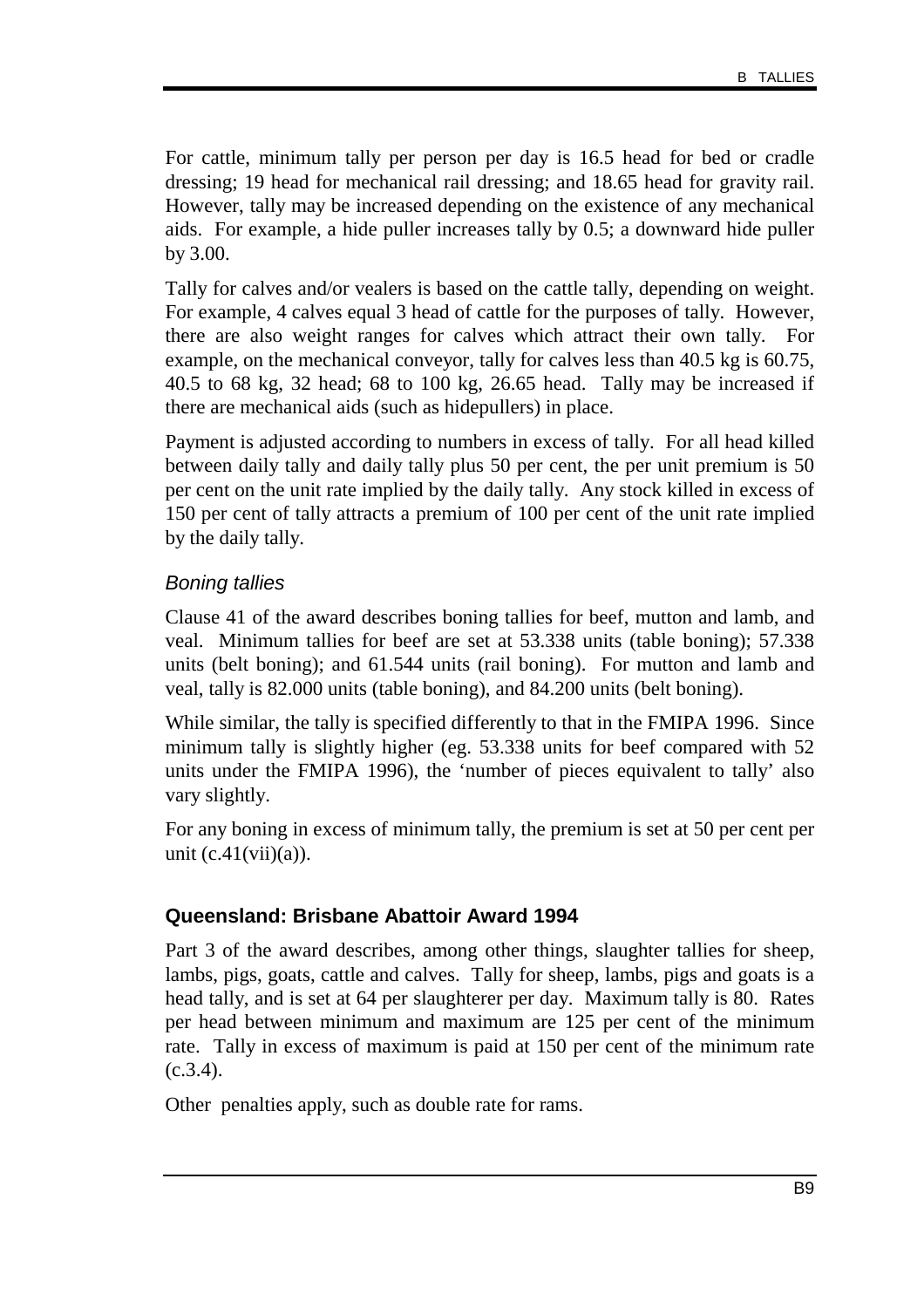Tally for calves is similar to the unit tally system for slaughter in the federal award. It includes overweight penalties. For example, any stock weighing in excess of 95.5kg shall count as  $4.2$  head  $(c.3.5(5))$ . Payment calculation is similar to that under the FMIPA 1996, in that there are three 'steps' in payment per head per person — the rate equivalent to minimum tally; between minimum and maximum tally; and above maximum tally. The premium for tally above maximum tally is 50 per cent.

The award does not specify boning or slicing tallies.

# **B4 Payment systems in meat industry enterprise agreements**

Certified agreements and enterprise-specific awards contain a variety of traditional and modified payment systems. Several examples are described below.

## **Company A - domestic (federal agreement)**

Company A is a multi-species domestic plant. It contains a head tally system for cattle slaughterers which incorporates minimum daily payments for up to minimum tally which is 19 head per slaughterer. Maximum tally is 25. For production between 20 and 25, the cost per head is fixed at 37.5 per cent above the minimum tally rate per head.

For sheep, minimum tally is set at 80 per slaughterer, and maximum at 110. Between 81 and 110, the cost per head is set at 37.5 per cent above the minimum tally rate per head. Slaughterers are also guaranteed a minimum weekly payment.

## **Company B - export (federal agreements)**

Company B operates two single-species (cattle), export sites with separate agreements. One agreement includes provisions relating to 'incentive employees'. A minimum five day incentive rate is specified, as is a maximum five day incentive rate. The maximum incentive rate is 25 per cent higher. The incentive rates are based on the weight of animals killed, not the number of head.

The other agreement specifies a 'classification rate' for five days and an incentive rate, also 25 per cent higher. The agreement states also that the employer will endeavour to provide sufficient stock for the employee to earn the incentive rate.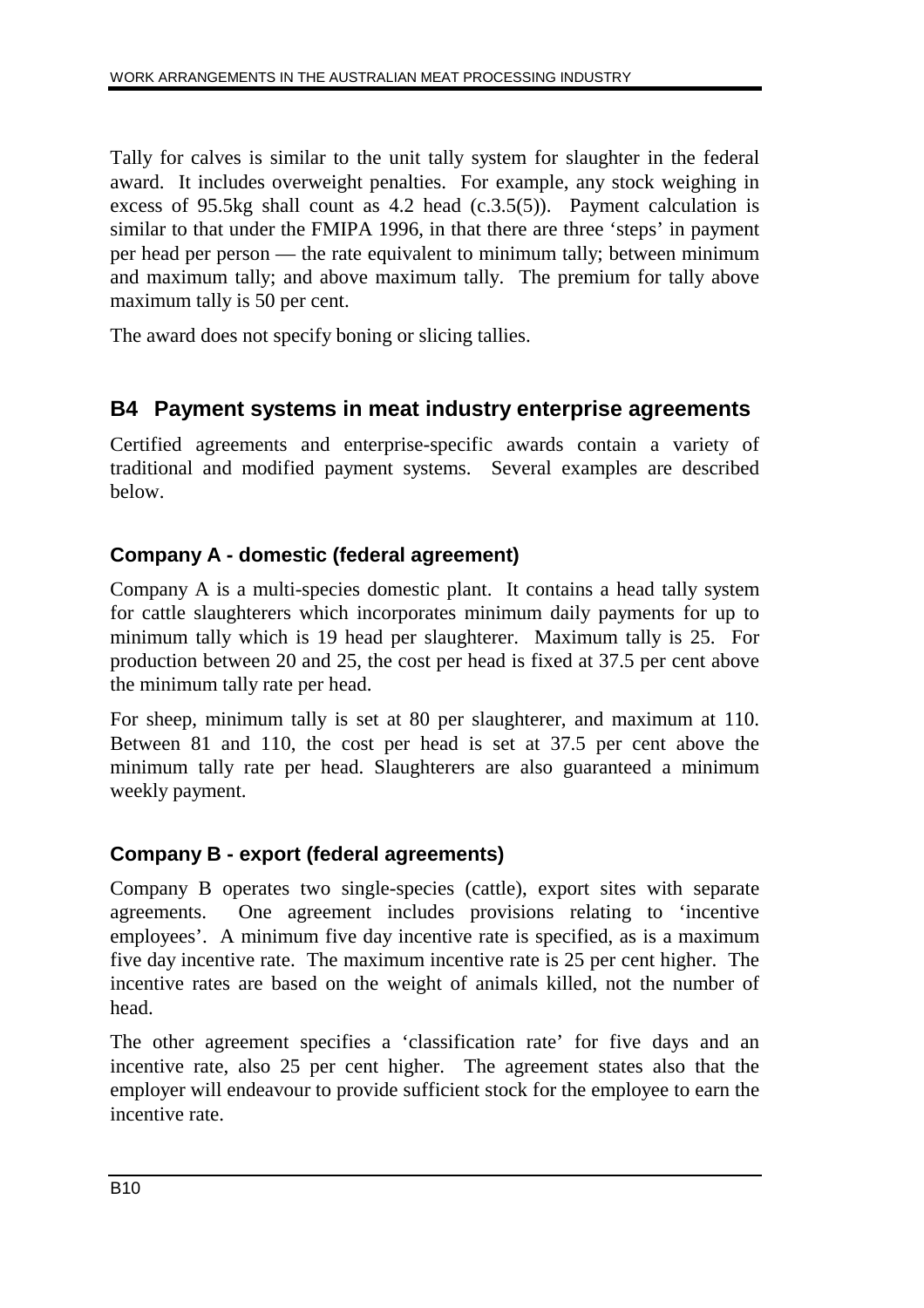The incentive rates apply to both slaughter floor and boning room employees.

### **Company C - export (federal agreement)**

Company C operates several sites, all export accredited. Some sites are multispecies. Each have their own federally registered certified agreements. The company operates a timework-based payment system. The agreements guarantee minimum annual salaries. They also provide that the company and employees shall work together to establish a 'bonus scheme' — consisting of a bonus payment or payments in return for improved performance on a continuous basis.

## **Company D - export (federal agreement)**

Company D operates one single-species (cattle) export plant. For its slaughterers working on piece-rates, the agreement specifies a base daily payment for tally of up to 20 head of cattle. For production between 21 and 27 head, the rate per head is 34 per cent higher. For boning, the agreement specifies that minimum tally is 50 head of beef, and maximum is 73. The same penalties apply as for the slaughter tally.

#### **Company E - domestic (state agreement)**

This company operates several sites. One agreement applies to a domestic abattoir which is multi-species. A weekly 'base rate' wage is specified, as is a 40 hour working week. The agreement also includes a daily requirement of head to be slaughtered per slaughterer. For cattle, this is set at 20. For sheep and lambs, 74.25.

#### **Company E - export (state agreement/award)**

The site is a multi-species export plant. The enterprise agreement calls up a state award which contains unit tally systems.

## **Company F - export (state consent award)**

The company operates a single species (cattle) export plant. The agreement provides for a weekly wage with no incentive system, other than a clear 7-tier job classification system where base rates of pay per week range from \$385 to \$810. This applies for both slaughter and boning.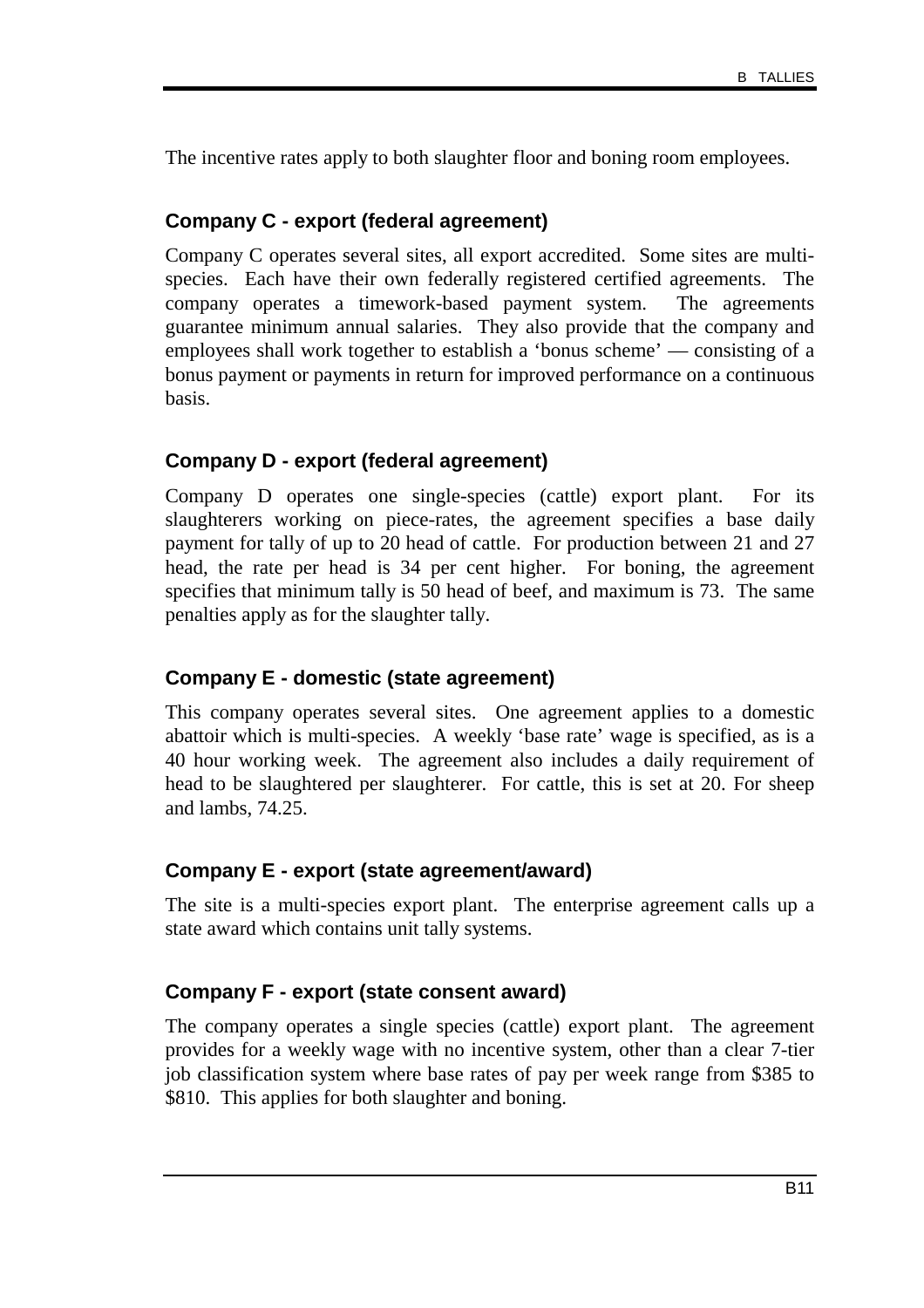### **Company G - export (federal agreement)**

The company operates a multi-species export plant. The agreement provides for a guaranteed minimum weekly income for pieceworkers. It includes a minimum daily tally per worker. In the case of cattle slaughter, this is set at 21 head. Between 21 and 32 head, the unit rate is 40 per cent above the minimum tally rate. In addition, for 40 minutes at the end of the shift the rate per head is double the minimum tally unit rate.

For beef boners and slicers, minimum tally is set at 53 heads, maximum at 80. Similar arrangements exist for the slaughter, boning and slicing of mutton and calves.

## **B5 Piece-rate systems in other industries**

The Department of Workplace Relations and Small Business (DWRSB) has compiled a list of awards which incorporate piece-rate payment systems.

| Table B.4: Piece-rate systems in other industries |
|---------------------------------------------------|
|---------------------------------------------------|

| Award                                 | <i>Provision</i>                                                                                                                                                                                                                                                                                                                                                                                                                                                     |
|---------------------------------------|----------------------------------------------------------------------------------------------------------------------------------------------------------------------------------------------------------------------------------------------------------------------------------------------------------------------------------------------------------------------------------------------------------------------------------------------------------------------|
| Clothing Trades Award<br>1982 (C0037) | (i) An employer shall pay a worker working under a payment by<br>results system a minimum amount each week equal to the award<br>wage appropriate to his or her wage band $(ix)$ An employermay<br>fix or alter a time standard provided such time standard is set<br>consistent with the objective that 75 per cent of workers (excluding<br>trainees) in any given period earn at least 20 per cent more than<br>the total award wage for wage band 1B $[C.20(c)]$ |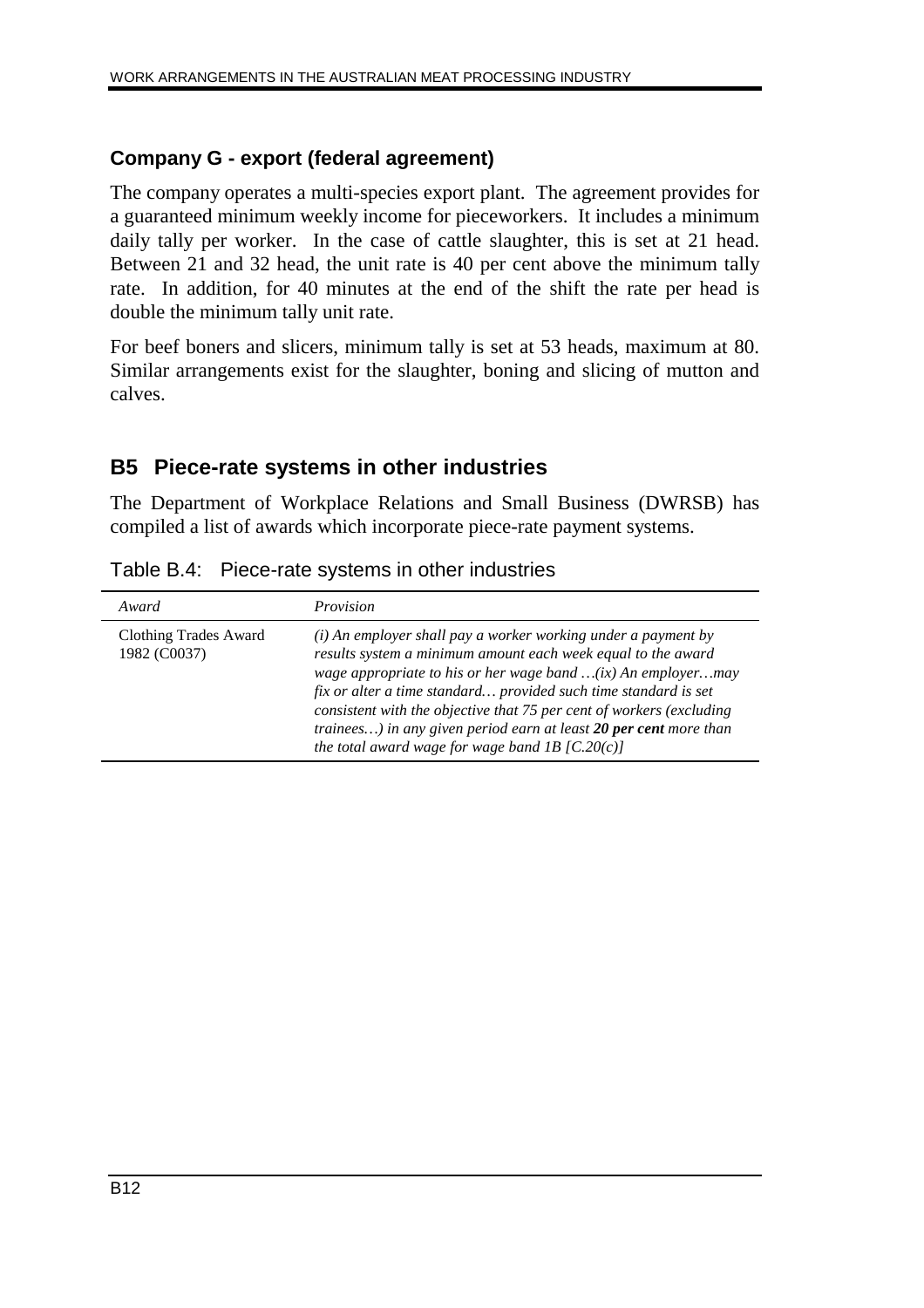| Award                                                                          | Provision                                                                                                                                                                                                                                                                                                                                                                                                                                              |
|--------------------------------------------------------------------------------|--------------------------------------------------------------------------------------------------------------------------------------------------------------------------------------------------------------------------------------------------------------------------------------------------------------------------------------------------------------------------------------------------------------------------------------------------------|
| Dried Fruits Etc, Industry<br>$(AWU)$ Award 1993<br>(D0007)                    | Piece-work rates may be fixed by an employer and the employee at<br>such rates approved by the Union as will enable the average<br>employee working the ordinary hours prescribed by this award to<br>earn at least $12\frac{1}{2}$ per cent above the prescribed time rate [C.11]                                                                                                                                                                     |
| Dry-Cleaning Industry<br>Award 1966 (D0008)                                    | Subject to payment of minimum weekly wages prescribed by this<br>award for employees in their respective classesan employer in<br>conjunction with the employees, may fix his own piece-work rates<br>provided such rates enable an adult male or adult female of average<br>capacity working under like conditions to earn at least ten per cent<br>more than the minimum weekly wage in their respective class $[C.22]$<br>Section B, sub-c. $(a)$ ] |
| <b>Felt Hatting</b><br>(Consolidated) Award<br>1993 (F0010)                    | Piece-work incentive of 12.5 per cent is available for felt hatters<br>grade 3 and 4 [see $C.15$ ]                                                                                                                                                                                                                                                                                                                                                     |
| Vehicle Industry $-$<br>Repair, Services and<br>Retail – Award 1983<br>(V0019) | an employer may remunerate any of his employees under any<br>system of payment by results based on rates which will enable<br>workers of average capacity to earn at least 10 per cent in excess of<br>their prescribed weekly rates $[C.12(a)]$                                                                                                                                                                                                       |

Table B.4 (cont.): Piece-rate systems in other industries

*Source*: DWRSB (correspondence).

## **B6 Implications: illustrative example of slaughter tally under FMIPA 1996**

Several factors interact to determine the total labour cost of slaughtering a given number of cattle:

- the amount of labour required to undertake all the tasks identified in the slaughter process (expressed in terms of labour required per 100 head);
- the levels of minimum and maximum tally per worker (derived according to team size); and
- the size of the team<sup>2</sup>.

-

<sup>&</sup>lt;sup>2</sup> This analysis is indicative (rather than representative) of the way the unit slaughter tally operates according to its specification in the FMIPA 1996. It is meant to be illustrative of the likely incentives that operate under this tally rather than the accurately illustrate its operation. The team sizes, number of head processed, and cost per person are suggestive of a relatively small operation, although they are not derived from an actual example. Further, the way tallies operate in practice vary from plant to plant. In this analysis, the denominator used in the minimum tally equation is 7.898 — the total for all 48 tasks specified in appendix 3 of the FMIPA 1996 for 'can pak' system using a downward hide puller (plus the mathematical adjustment for the 'Johnson Effect'). As discussed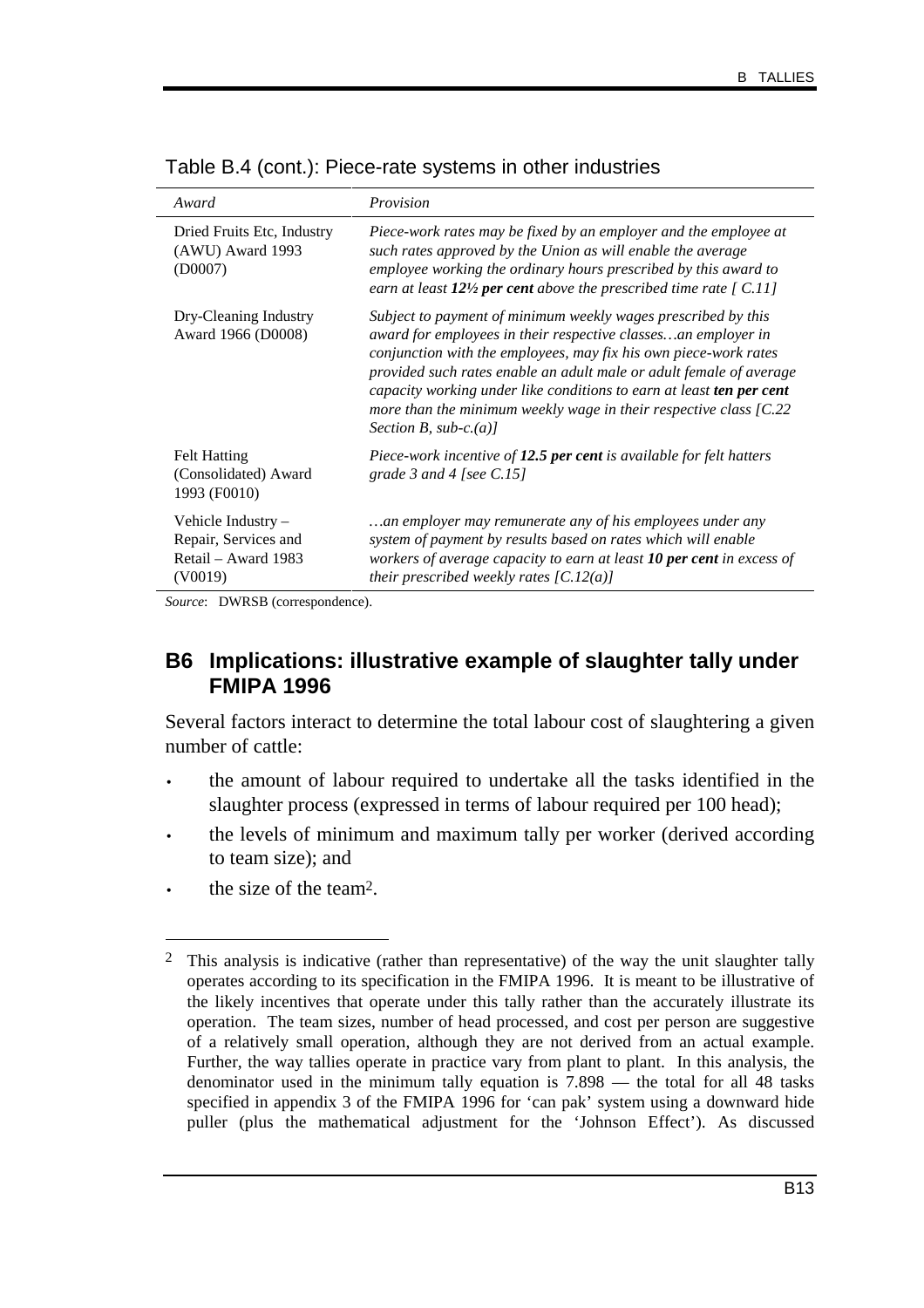The award specifies the amount of labour required to process a given number of head (see table B1). The award also specifies a 'de facto' minimum and maximum tally per slaughterer, according to the number of team members. Unit labour costs are lowest for head slaughtered at minimum tally. They are 25 per cent higher for head slaughtered between minimum and maximum tally, and 37.5 per cent higher for head slaughtered above maximum tally.

These premia also interact with penalty rates in the award. These are applied on the base rates, which compound the tally premia. For example, maximum tally premium on top of the night shift premium of 30 per cent becomes nearly 80 per cent (see table 6.3).

In minimising total labour costs, there is a trade-off between team size and unit labour costs. For a given number of cattle, a smaller team will mean a higher proportion of the cattle are slaughtered at premium rates, therefore higher cost per person. For the same number of cattle, a larger team will mean lower cost per person, but may means higher total labour costs.

Two scenarios illustrate the effect on total wage cost of the interaction of the number of team members and the proportion of the kill processed at beyond maximum tally — varying team size while holding output constant, and varying output while holding team size constant.

## **Impact of varying team size**

Assume first that the number of head killed is fixed while the number of team members is allowed to vary. The larger the team, the higher minimum tally becomes — implying a reduction in the cost per head per person (as a greater proportion of animals are killed at minimum tally rates). However, the increase in the number of workers may increase the total wages bill. In the simplified example below, it can be seen that the optimum team size for processing 200 head of cattle is a team of between 14 and 16.

Decreasing the team size to 10 (implying minimum tally of 127, maximum of 158), increases the total wage cost to \$1589, due to the higher proportion of the total number of cattle processed attracting penalty rates of either 25 per cent or 37.5 per cent (see table B.5, and figure B.1).

 $\overline{a}$ 

previously, a given plant would not undertake all 48 tasks as some of them overlap according to factors such as the technology in use. However, for simplicity, this total is used. It does not alter the general implications and incentive effects operating under the tally system. For simplicity, the issue of the indivisibility of labour when summing the units of labour per 100 head for tasks which are able to be combined is also ignored.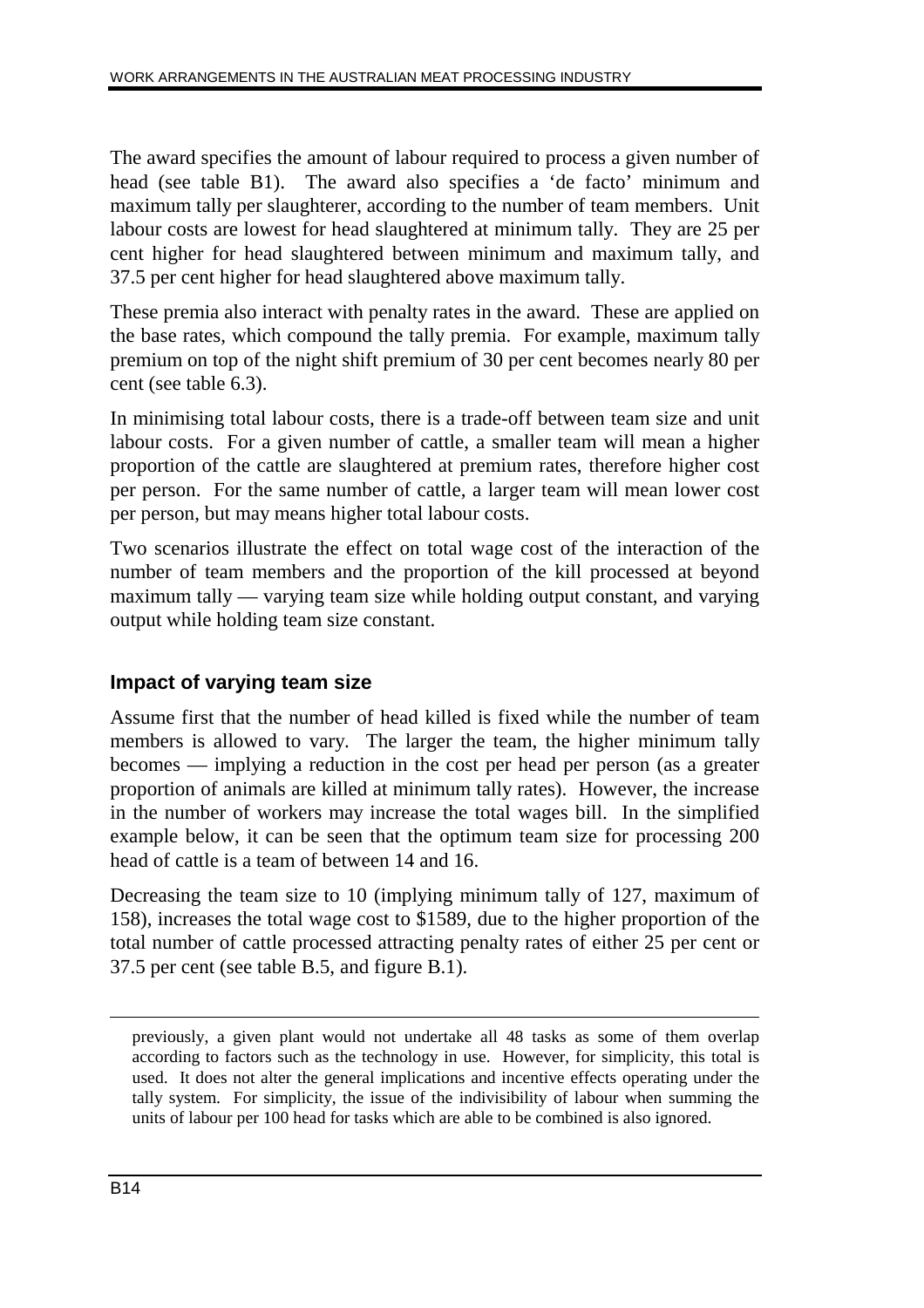| total wage cost <sup>b</sup> | maximum tally | minimum tally | size of team |
|------------------------------|---------------|---------------|--------------|
| \$1589                       | 158           | 127           | 10           |
| \$1515                       | 190           | 152           | 12           |
| \$1 440                      | 222           | 177           | 14           |
| \$1 440                      | 253           | 203           | 16           |
| \$1530                       | 285           | 228           | 18           |
| \$1 800                      | 317           | 253           | 20           |

#### Table B.5: Varying team size for processing 200 cattle: the effect on total wage cost under the tally<sup>a</sup>

a Several simplifying assumptions have been made. The estimates are based on the operation of the 'Cattle slaughtering - can-pak and other systems of dressing on rail' tally. It assumes a kill of 200 head for the shift; 7.9 units of labour per 100 head; and an average daily rate for minimum tally of \$90 for each worker.

b Total wage cost comprises  $\left[ \frac{\dot{\mathbf{k}}}{{\mathbf{k}}} \right]$  + max. tally) \* (1.375 \* (daily rate for min. tally/ min. tally))} +  $\left\{ \left( \frac{\dot{\mathbf{k}}}{{\mathbf{k}}} \right)$ min. tally) \* (1.25 \* (daily rate for min. tally/ min. tally)) + {daily rate for min. tally}] \* no. team members. *In this example (eg team size of 12): [{(200 - 190) \* (1.375 \* (\$90/152))} + {(190 - 152) \* (1.25 \* (\$90/152))} + \$90] \* 12 = \$1515.*

*Source*: Federal Meat Industry (Processing) Award 1996.

#### **Impact of varying throughput**

The second scenario holds the number of team members constant, and increases the number of head killed. In this scenario, a team of 15 results in a minimum tally of 190, and maximum tally of 237. The lowest possible average cost per head is \$7.11, processing around 190 cattle - close to minimum tally.

Below that figure, average cost per head is higher as minimum payment per worker is the daily rate for minimum tally. Above it, the average cost per head increases as higher proportions of the total number processed are killed at above minimum tally, incurring premia of either 25 per cent (between minimum and maximum) or 37.5 per cent (above maximum) (see table B.6, and figure B.2).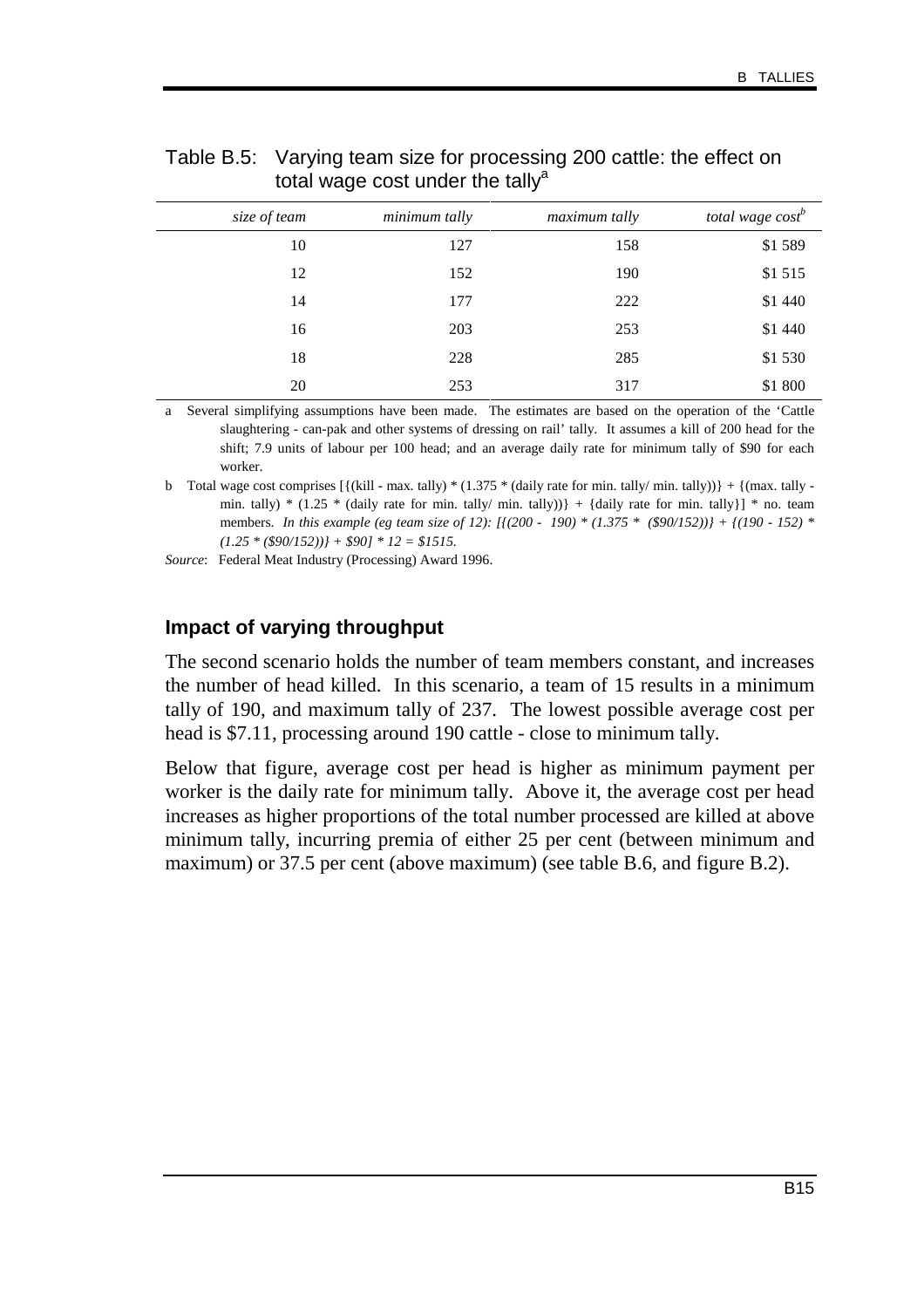| . <i>.</i><br>. |                |                       |                 |
|-----------------|----------------|-----------------------|-----------------|
|                 | number of head | average cost per head | total wage cost |
|                 | 170            | \$7.94                | \$1 350         |
|                 | 180            | \$7.50                | \$1 350         |
|                 | 190            | \$7.11                | \$1 350         |
|                 | 200            | \$7.20                | \$1 440         |
|                 | 210            | \$7.28                | \$1530          |
|                 | 220            | \$7.35                | \$1 620         |
|                 | 230            | \$7.42                | \$1710          |
|                 | 240            | \$7.49                | \$1 800         |
|                 | 250            | \$7.58                | \$1 900         |

## Table B.6: Varying throughput for team size of 15: the effect on average cost per head and total wage cost<sup>a</sup>

Several simplifying assumptions have been made. The estimates are based on the operation of the 'Cattle slaughtering - can-pak and other systems of dressing on rail' tally. It assumes a team of 15, implying a minimum tally of around 190, and a maximum tally of 237 (given 7.9 units of labour per 100 head). An average daily rate for minimum tally of \$90 for each worker is used.

*Source*: Federal Meat Industry (Processing) Award 1996.

## **Summary**

Tallies affect the way work is organised. To process a given number of cattle under the award the units of labour required for a given task are fixed and there are penalty payments for processing above minimum tally. Reducing the number of team members to process a certain number of cattle (for example, through improvements in technology) may not result in a reduction in the total wage cost.

Similarly, processing more cattle using the same number of team members increases the average cost per head (as maximum tally is exceeded) and may result in higher wage costs overall.

## **B7 Tallies and incentive payment systems**

Incentive payment systems can be set at the individual, group or organisational levels. As well, incentive systems may use a combination of these levels. At the individual level, piece-rate systems are not uncommon in Australian industry (see B5 above). In general, piece-rate systems are used when outputs can be objectively measured. All or part of employees' incomes may be paid according to a set output.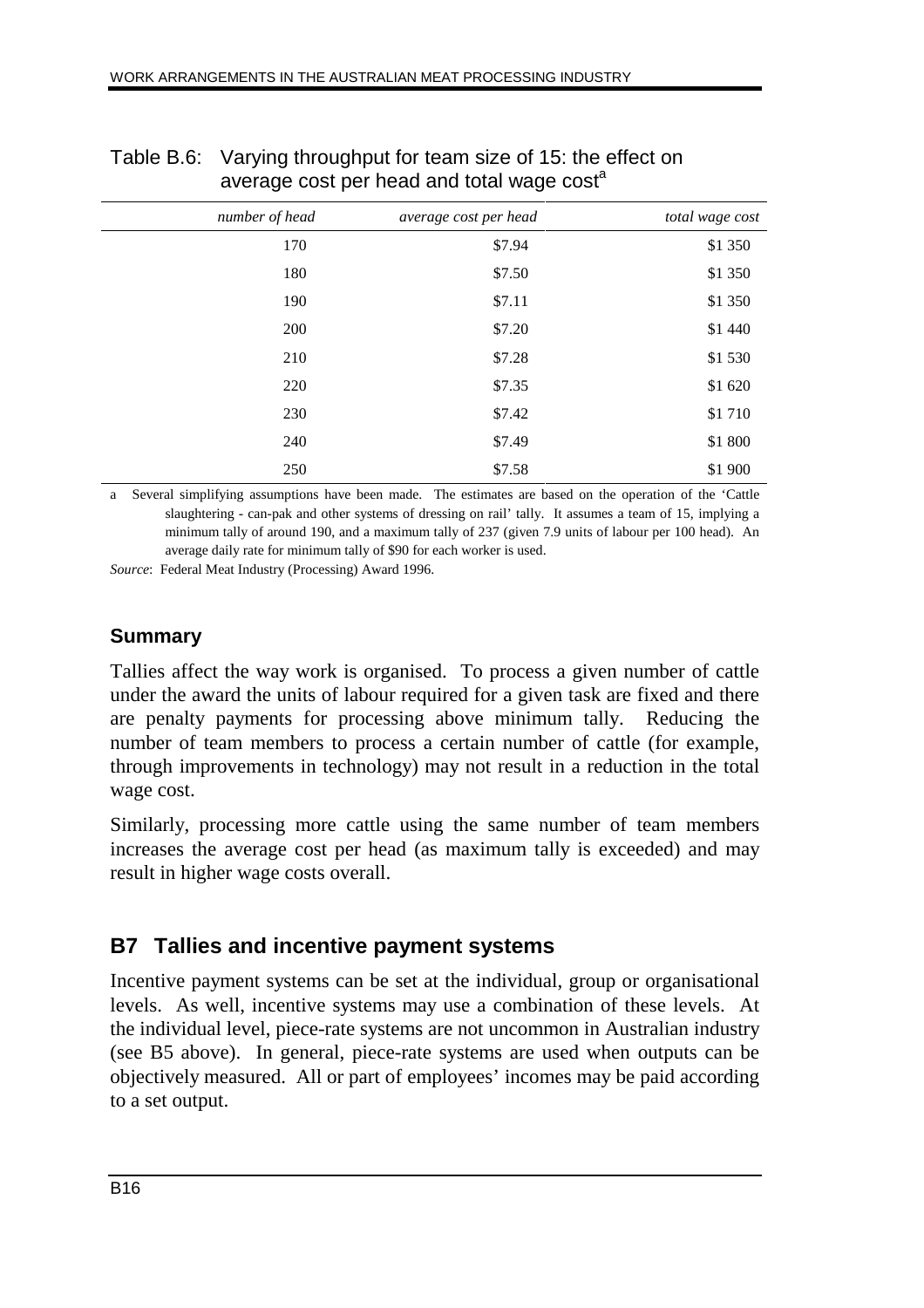



a Assumes a kill of 200 head for the shift; 7.9 units of labour per 100 head; and an average daily rate for minimum tally of \$90 for each team member.

*Source*: Federal Meat Industry (Processing) Award 1996.

Figure B.2: Effect on total wage cost and average cost per head holding team size constant while output changes $a$ 



a Assumes a team of 15, implying a minimum tally of around 190, and a maximum tally of 237 (given 7.9 units of labour per 100 head). An average daily rate for minimum tally of \$90 for each worker is used. *Source*: Federal Meat Industry (Processing) Award 1996.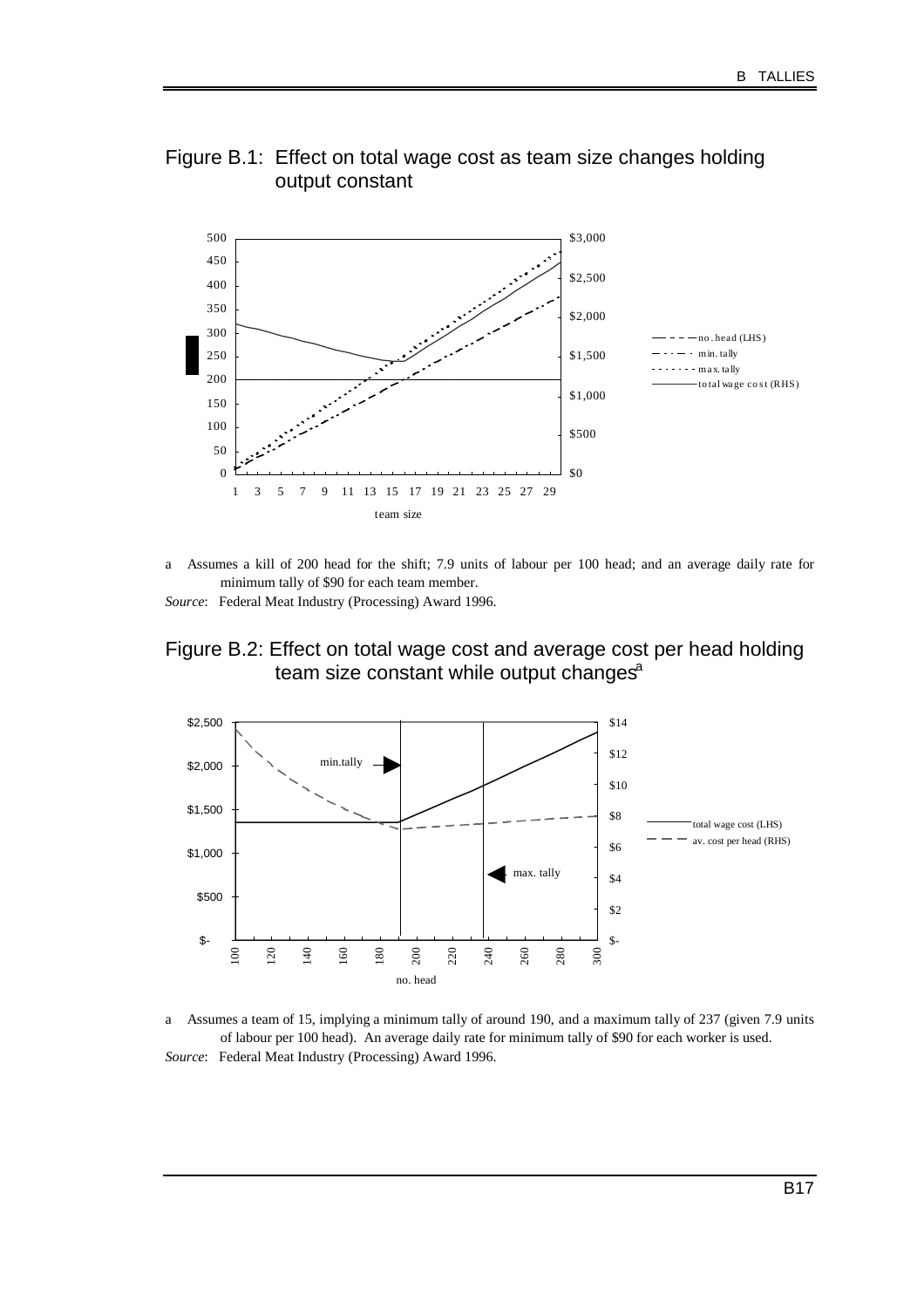At the slaughterfloor level in the meat industry, tallies exhibit some of the features of conventional individual or group piece-rate reward systems. Payment for tally workers depends to some extent on throughput — measured at the 'front end' by the number of head going in. In some cases, tallies are individually based, although more commonly the individual's payment is related to the size and performance of a team (see B6).

However, the tallies are prescriptive and complex. As the examples above illustrate, tallies reward increased throughput but also introduce a number of other incentives affecting the way work is done, when it is done, and how it is done.

As outlined in B6, for a given team, once minimum tally has been reached, the cost per unit of output rises. From the point of view of the company, increasing output may not increase profitability, as costs start to rise also. As such, the tally may reduce the potential gains from increasing capacity utilisation and spreading fixed costs. In discussions, companies indicated that one effect of the tally had been that a number of incremental improvements over time in technology had not resulted in lower costs or greater output, but shorter working hours — it became too expensive to process stock beyond maximum tally which was typically reached well under 7 hours.

At the broadest level, payment by results systems are intended both to provide incentives for, and reward performance. Tallies provide incentives to work faster (regardless of quality) with a reward of a short working day. However, as discussed in chapter two, the industry has changed. There is now greater emphasis, for example, on product quality for reasons related to hygiene and the demands of consumers.

An emphasis on quality implies a need for a payment system which provides incentives and rewards for measures of performance other than speed. Examples exist already in the industry. In some cases, these incorporate performance measures other than the amount of meat produced.

Some companies have moved to timework. Others have moved to guarantee minimum annual incomes working in conjunction with modified incentive payment systems. Features of modified incentive payment systems include, for example, simplified tally based on quantity of output rather than the number of head. A focus on output quantity (as opposed to inputs) provides, among other things, an incentive to increase yields and quality.

There are examples of companies which have included other non-product related incentive-reward components as part of their agreements. For example, several companies have implemented an absenteeism bonus, where employees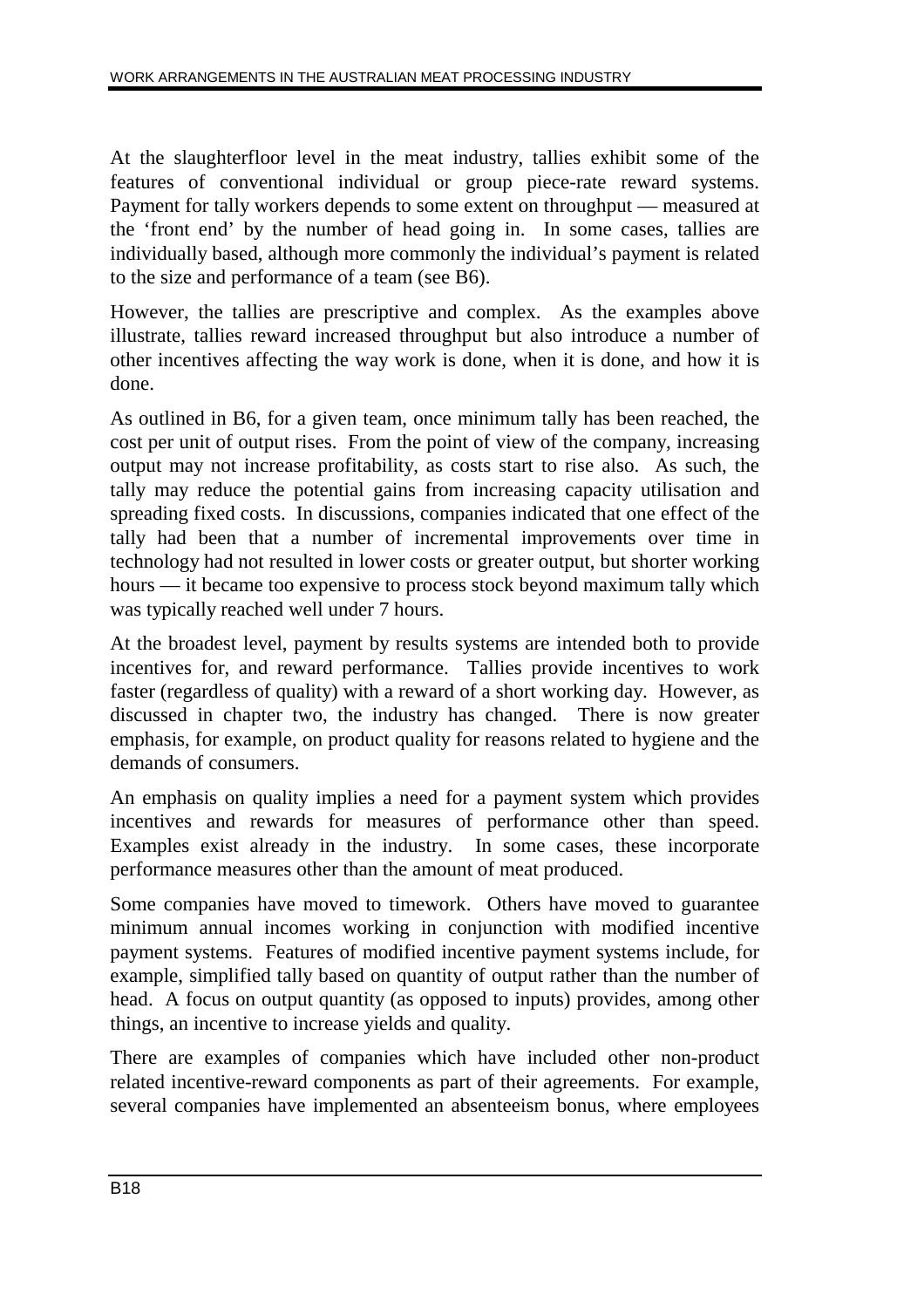are rewarded with a payment if they do not miss a rostered day over a 12 month period.

As discussed elsewhere, the meat processing industry is changing. Among other things, these changes mean a greater emphasis on factors such as quality. Features of any incentive payment system likely to be more compatible in the industry today include incentives and rewards related to:

- quantity based on output or yields (rather than inputs);
- quality based on hygiene outcomes and customer satisfaction;
- reliability based on level of industrial disputation and/or absenteeism; and
- occupational health and safety based on claims outcomes.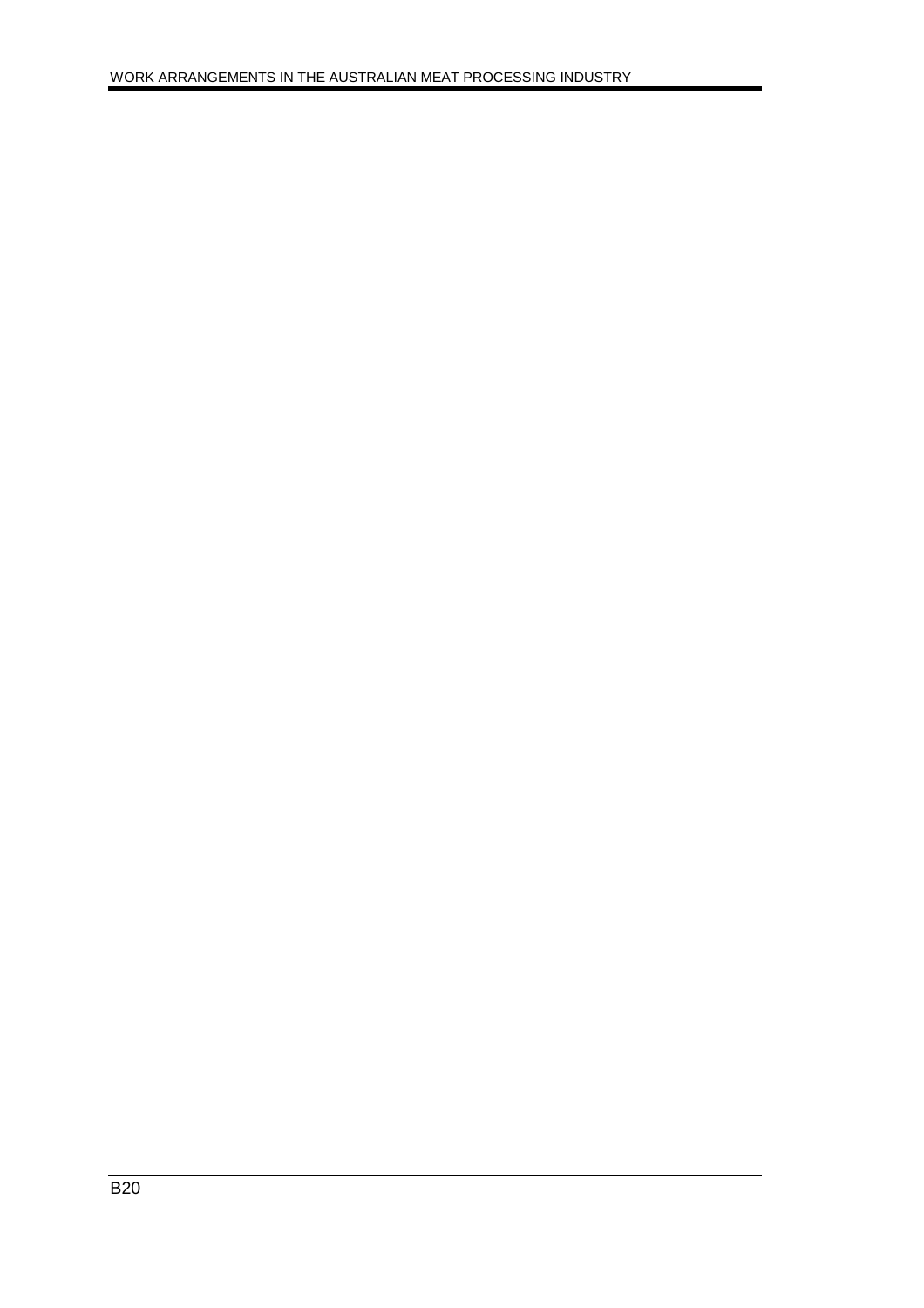# **C THE RED MEAT INDUSTRY**

## **C.1 Introduction**

This appendix examines recent changes in domestic and international product markets for red meat, as well as the international trade environment. This appendix concludes by analysing in more detail the red meat production chain discussed in chapter 2, and discussing the factors which have influenced change at the firm level. In particular, changes in input markets (livestock production) and product markets have been important drivers of change in work arrangements in the meat processing sector.

## **C.2 Demand for meat**

The proportion of red meat production consumed domestically has remained around 50 per cent over the last decade (ABARE 1997).1 This proportion varies between products:

- 42 per cent of beef and veal;
- 36 per cent of mutton;
- 76 per cent of lamb; and
- 96 per cent of pigmeat.

-

The major trend in domestic meat consumption over the last two decades has been a shift away from red meat towards poultry. Since its peak in 1977, per capita consumption of beef and veal has decreased by over 40 per cent while lamb and mutton consumption has gone down by 10 per cent. Over the same period, per capita consumption of poultry and pigmeat increased by around 80 per cent and 40 per cent respectively (see figure C.1).

<sup>&</sup>lt;sup>1</sup> Domestic consumption figures include meat that is cold stored, and may be exported at a latter date: this amount is however only minimal.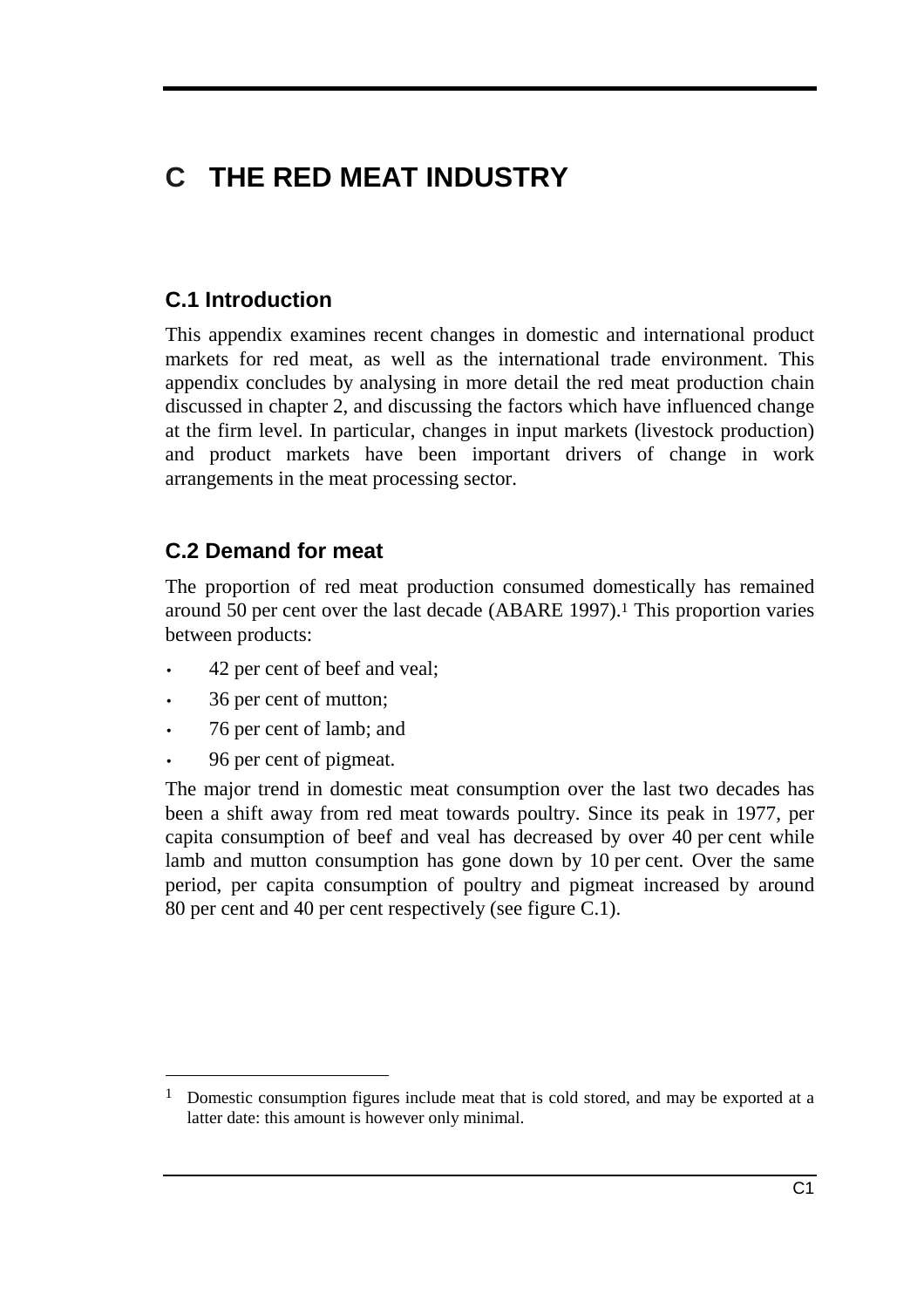Figure C.1: Domestic per capita meat consumption, 1974–96 (kg)



*Source:* ABARE 1997, Australian commodity statistics.

Despite these trends in consumption, Australians remain one of the largest per capita consumers of red meat in the western world (see table C.1). Decreasing per capita consumption of red meats is common in all western economies. Conversely, red meat consumption in many Asian economies has increased significantly as incomes have increased.

| Country     | Beef and veal | Mutton, lamb and goat | Pigmeat |
|-------------|---------------|-----------------------|---------|
| Argentina   | 60.7          | 1.7                   | na      |
| Australia   | 37.2          | 16.6                  | 18.4    |
| Japan       | 12.3          | 0.6                   | 16.7    |
| New Zealand | 30.2          | 32.5                  | na      |
| South Korea | 10.0          | na                    | 19.2    |
| US          | 44.8          | 0.6                   | 28.8    |
| Uruguay     | 61.7          | na                    | na      |

Table C.1: Per capita red meat consumption levels for selected countries, 1996 (kg)

*Source:* AMLC 1997, Statistical review.

In Australia, the price of meat has changed also over the last 15 years, with beef prices increasing relative to poultry (see figure C.2). In real terms, between 1981 and 1996 the retail price of beef decreased by 22 per cent while that of poultry decreased by 36 per cent. Retail prices of lamb and pork decreased by 19 per cent and 15 per cent respectively over this period (see figure C.2).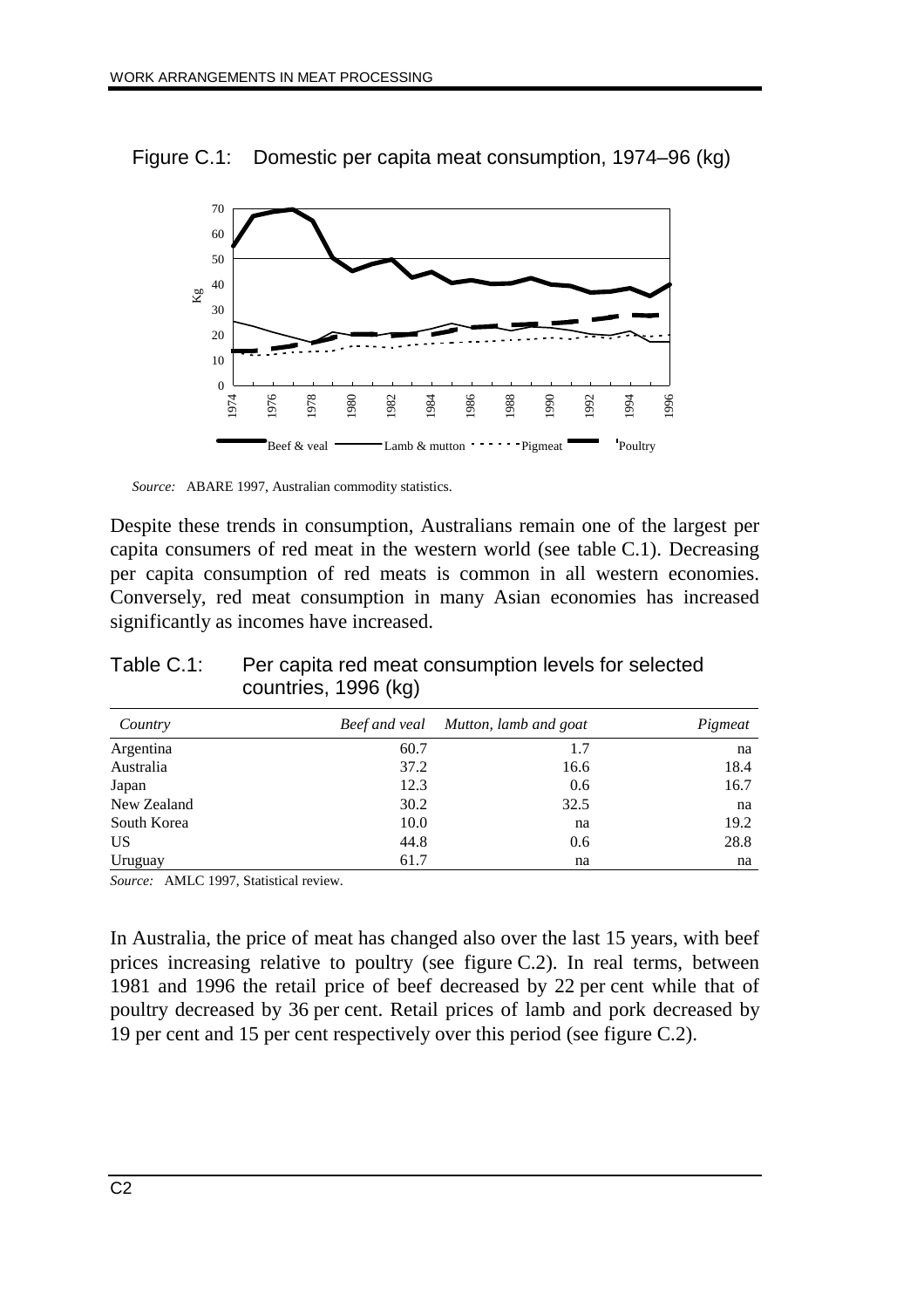

Figure C.2: Australian retail prices<sup>a</sup> of meat, 1980–96 (Ac/kg)

*a Retail prices are adjusted using a CPI food deflator. Source:* ABARE 1997, Australian Commodity Statistics.

## **C.3 International trade**

In 1996, Australia was the largest exporter of red meat in the world, exporting mainly beef and veal to over 100 countries. In 1996–97, beef and veal together were Australia's seventh largest export income earner (\$2.1 billion) behind coal (\$8.0 billion), non-monetary gold (\$4.7 billion), wheat (\$4.3 billion), iron ore and concentrates (\$3.2 billion), wool (\$3.0 billion) and alumina (\$2.5 billion) (DFAT 1998). Lamb and mutton exports were valued at around \$540 million in 1996–97 (DFAT 1998). However, the value of beef and veal exports has declined by over \$1 billion since the peak in 1992–93 (see below).

In 1996, exports from Australia accounted for 18 per cent of the total quantity of world red meat trade, 23 per cent of world beef and veal trade and 40 per cent of lamb, mutton and goat trade (see table C.2). Total red meat exports from the US were slightly lower than Australia in 1996, although the composition differed somewhat.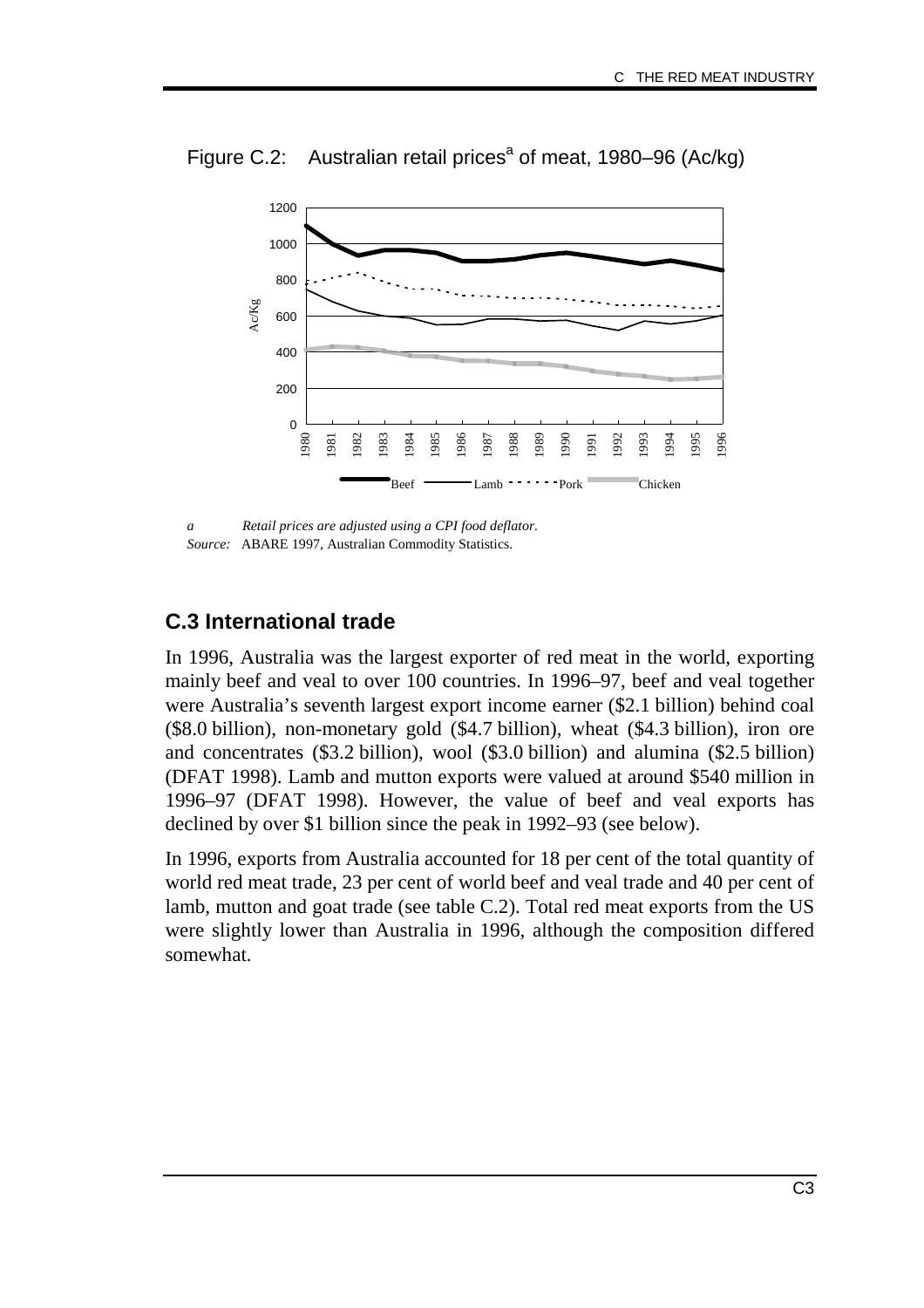| Country      | Beef and veal | Mutton, lamb and | Pigmeat | Total   |
|--------------|---------------|------------------|---------|---------|
|              |               | goat             |         |         |
| Argentina    | 450           |                  | na      | 451     |
| Australia    | 1 0 9 7       | 280              | 5       | 1 3 8 2 |
| Canada       | 260           | na               | 340     | 600     |
| Denmark      | 30            | na               | 380     | 410     |
| New Zealand  | 505           | 400              | na      | 905     |
| US           | 894           | 3                | 430     | 1 3 2 7 |
| <b>Total</b> | 4839          | 714              | 2 3 1 3 | 7866    |

| Table C.2: | Exports from major exporting countries, 1996 (kt) <sup>a</sup> |  |  |  |
|------------|----------------------------------------------------------------|--|--|--|
|            |                                                                |  |  |  |

a Carcass weight.

*Source:* AMLC 1997, Statistical review.

Aggregate levels of international trade have increased over the last decade partly due to the progressive reduction of trade barriers in many economies while Australia's share of world trade has declined. Between 1987 and 1996, total world exports of beef and veal increased by around 30 per cent, while exports from Australia increased by only 15 per cent. Over the same period, beef and veal exports form the US, Canada and Argentina increased by 207 per cent, 201 per cent and 60 per cent respectively (see figure C.3).

#### Figure C.3: Beef and veal exports by major exporting countries, 1987 and 1996 (kt)



*a Exports are measured in carcass weight.*

*b Data for the European Union includes twelve countries, and excludes intra-EU trade. Source:* ABARE 1997, Commodity Statistics, p. 152.

Australia, the US and the European Union collectively accounted for 61 per cent of total beef and veal trade in 1996 (see figure C.3). However, Australia is far more dependant on international trade than these other major exporters. In 1996,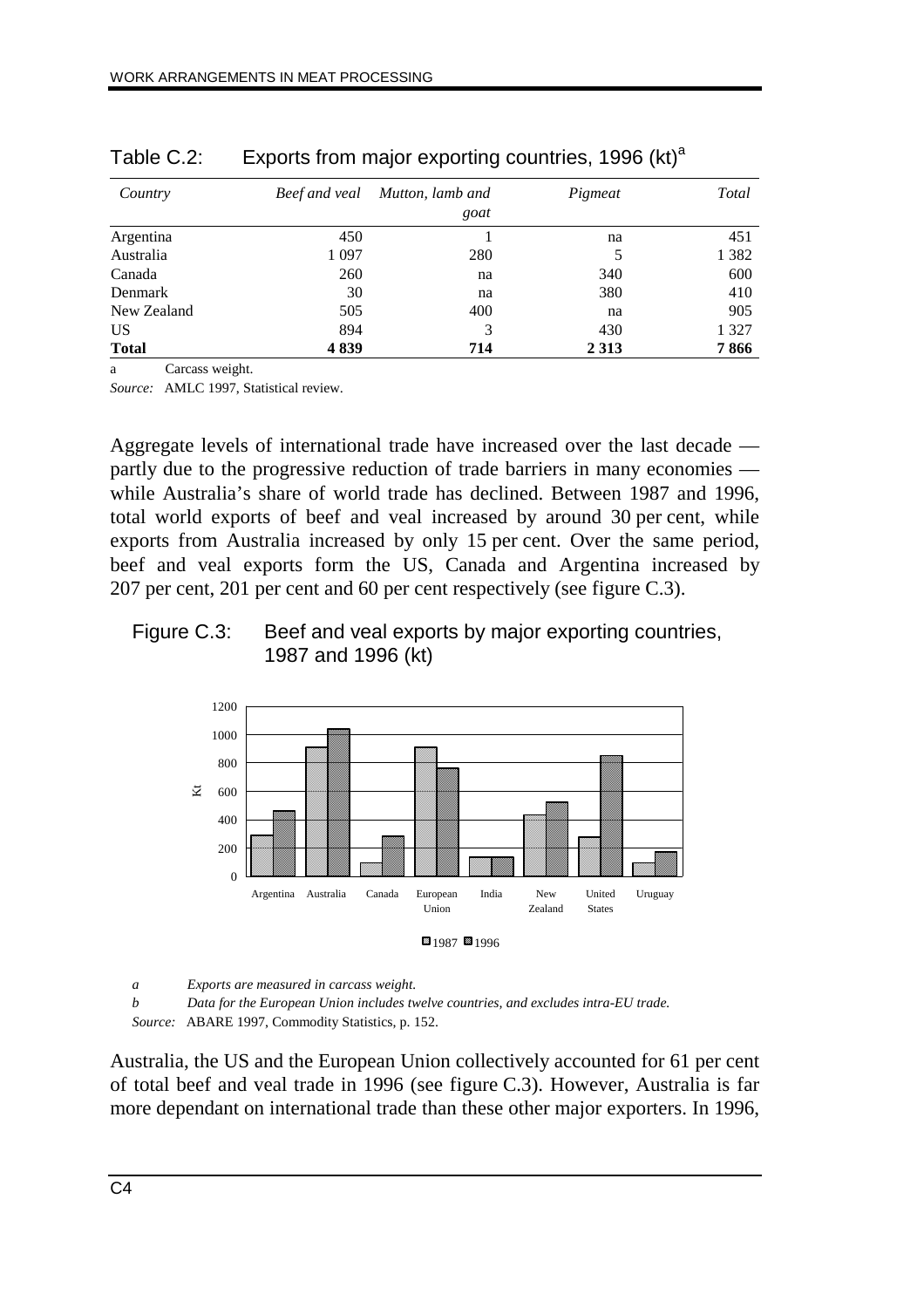beef and veal exports accounted for 60 per cent of total Australian production, compared with 7 per cent in the US and 10 per cent in the European Union (ABARE 1997).

As depicted in figure C.4, the US have emerged as Australia's major competitor in the beef and veal export market. This is particularly true in the Japanese market, where the US overtook Australia as the largest exporter of beef and veal to Japan for the first time in 1996 (see figure C.4).





*a Quantity recorded in product weight. Source:* ABARE 1997, p. 153.

In Australia, beef and veal exports increased by nine per cent while lamb and mutton exports increased by 28 per cent between 1989–90 and 1996–97 (see figure C.5). The decline in beef and veal exports after 1992–93 is due to declining exports to Japan and the US. Australia exported only 7 kilotonnes of pigmeat in 1996–97. World trade in pigmeat is dominated by the US, Denmark, Taiwan, Canada and China.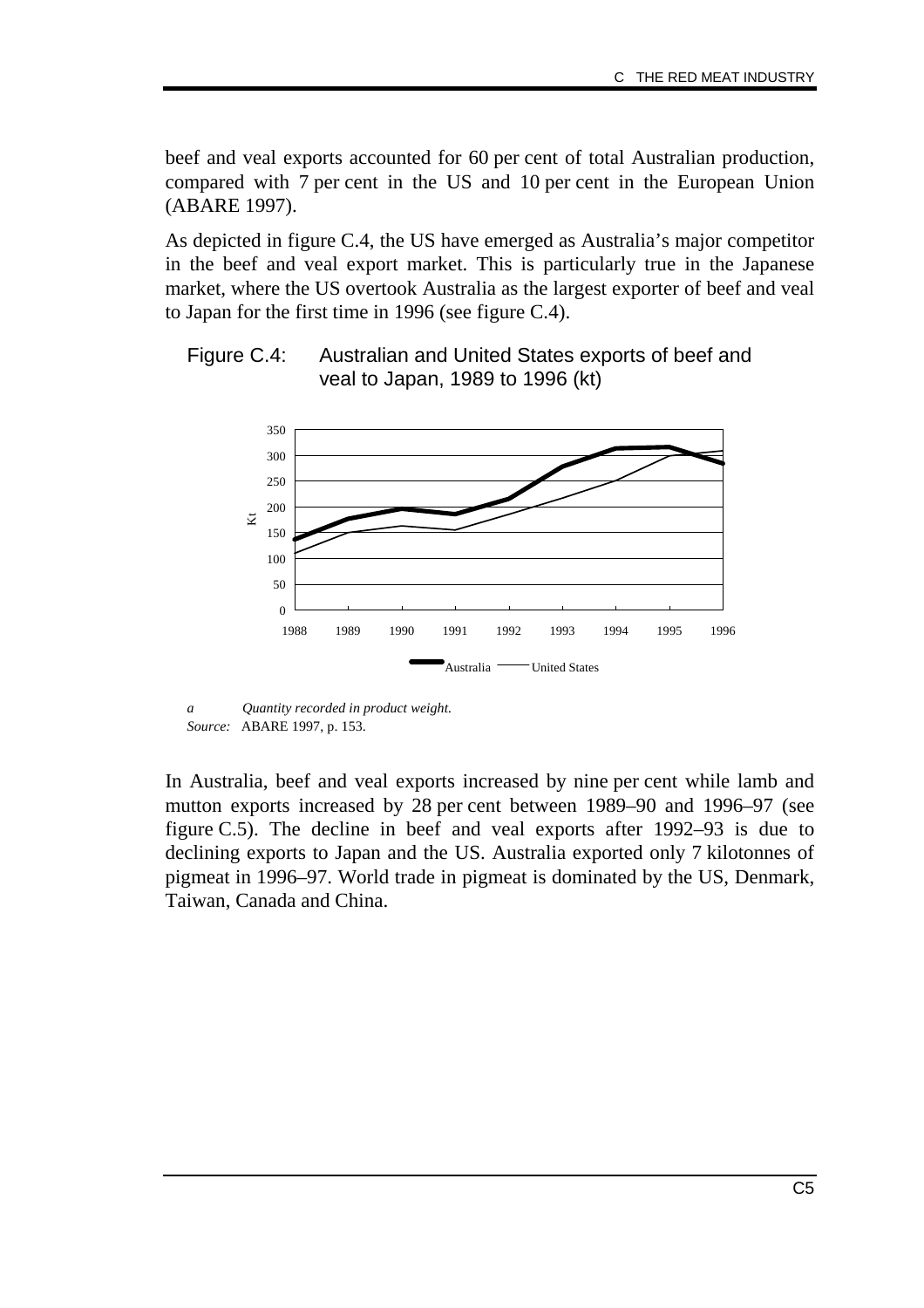Figure C.5: Australian red meat exports, 1989–90 to 1995–96 (kt)



*a Excludes re-exports and ships stores.*

*b Fresh, chilled and frozen; shipped weight. Source:* ABARE, Commodity Statistics, 1997.

By State, Queensland is Australia's largest exporter of red meat products, followed by NSW, Victoria and SA (see figure C.6). The majority of red meat exported from Queensland was beef and veal. NSW, Victoria, and SA are Australia's largest exporters of lamb and mutton (see figure C.6).

#### Figure C.6: Exports by state of production and type of meat, 1995–96  $(kt)^a$



*Source:* AMLC 1997, Statistical Review, pp. 21-22.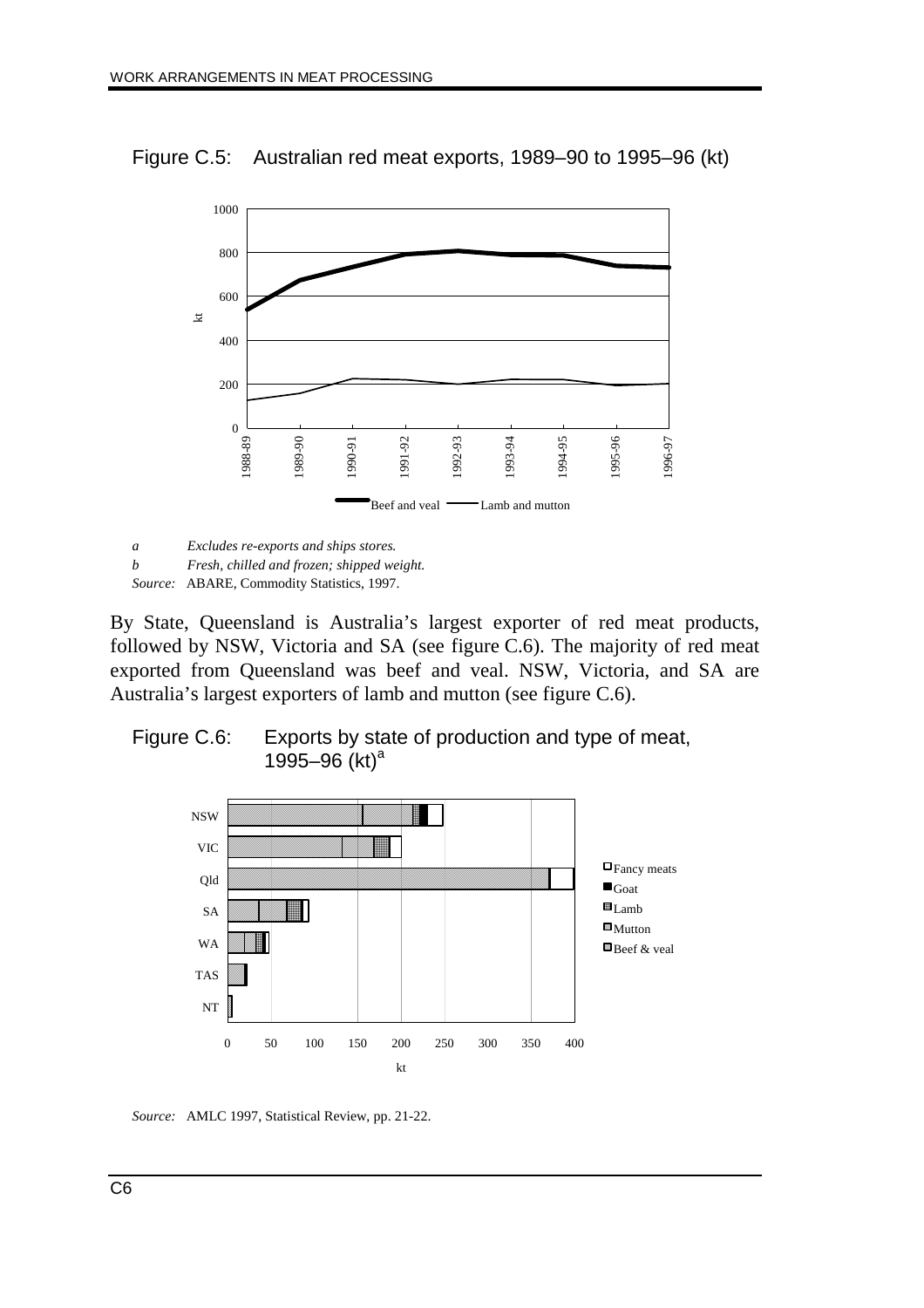In 1996, Australian exports were destined mainly for the Pacific Rim and north Asia, particularly Japan (300 kt), the United States (200 kt) and South Korea (60 kt) (see figure C.7). Most of this was beef and veal, which accounted for around 76 per cent of total exports in 1996 (ABARE 1997). Mutton accounted for 15 per cent of total exports, and was exported mainly to Japan, Saudi Arabia and the European Union (see figure C.7). Lamb and pigmeat exports accounted for around six per cent and one per cent of total exports respectively in 1996.



Figure C.7: Australian meat exports by destination, 1996 (kt)<sup>a, b</sup>

*a Quantity recorded in tonnes net shipped weight. b Data for pigmeat exports by destination are not available. Source:* ABARE 1997, Australian Commodity Statistics.

The destination of red meat exports from Australia has changed over time. The US was Australia's largest export market prior to the liberalisation of the Japanese market in 1991. Between 1989 and 1996, exports of beef and veal to the US decreased by 35 per cent while exports to Japan increased by 59 per cent. Exports to Canada have declined also since 1989.

The largest importing countries in 1996 were Japan, the US and the Former Soviet Union (see table C.3). Australia is not a large importer of red meat.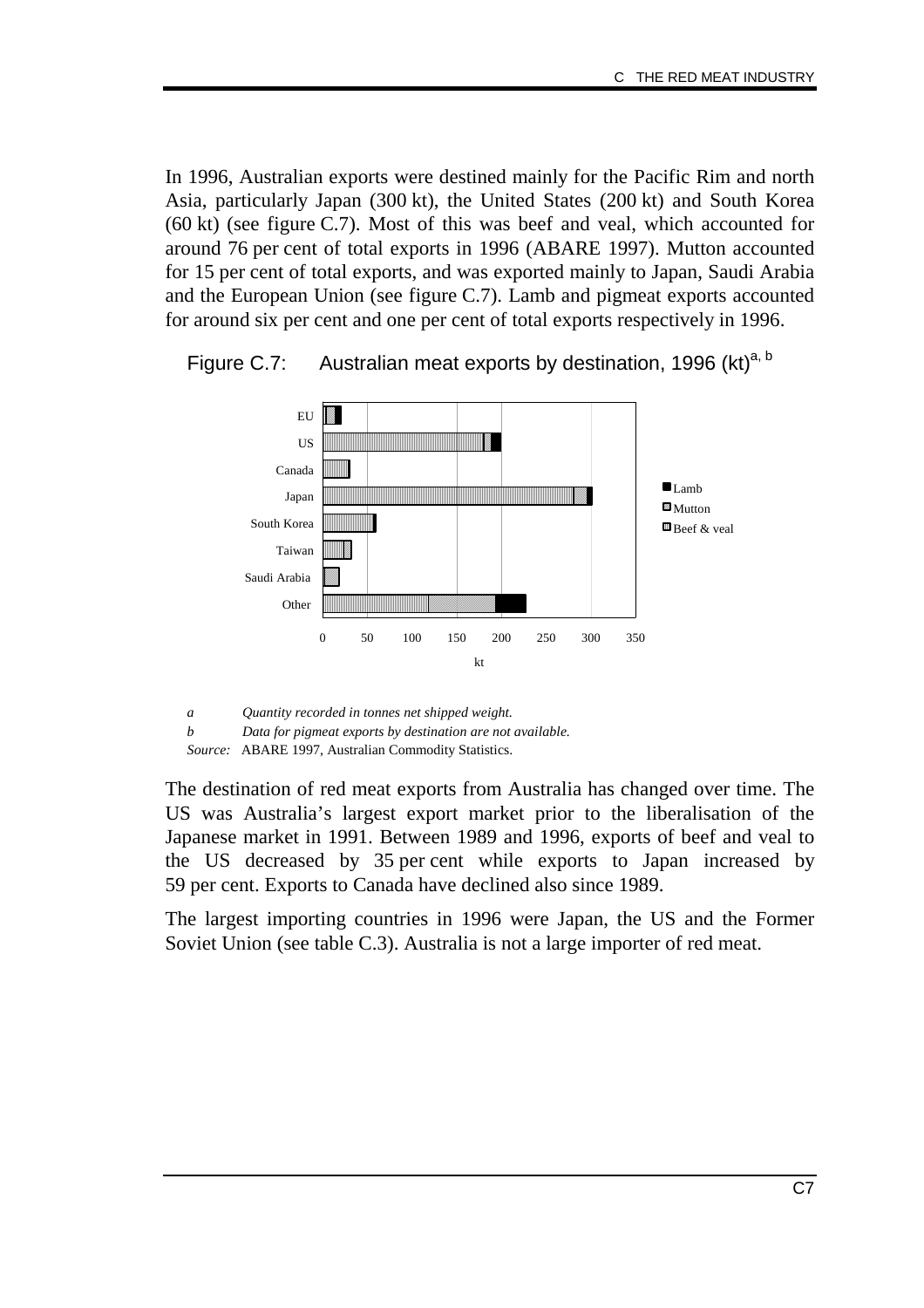| Country              | Beef and veal | Mutton, lamb and | Pigmeat        | Total   |
|----------------------|---------------|------------------|----------------|---------|
|                      |               | goat             |                |         |
| Canada               | 235           | na <sup>b</sup>  | 50             | 285     |
| <b>Former Soviet</b> | 612           | 9                | 545            | 1 1 6 6 |
| Union                |               |                  |                |         |
| Hong-Kong            | 72            | na               | 175            | 247     |
| Japan                | 957           | 75               | 822            | 1854    |
| South Korea          | 218           | na               | 45             | 263     |
| US.                  | 950           | 28               | 279            | 1 2 5 7 |
| United Kingdom       | 172           | 121              | $\overline{c}$ | 295     |
| <b>Total</b>         | 4 0 7 5       | 383              | 2 1 1 3        | 6 6 0 8 |

Table C.3: Imports by major importing countries,  $1996$  (kt)<sup>a</sup>

a Carcass weight.

b Not applicable.

*Source:* AMLC 1997.

## **C.4 The red meat production chain**

The red meat production chain consists of a series of integrated sectors, beginning on-farm and progressing through the meat processing, transport<sup>2</sup> and retail sectors. This section discusses the farm, meat processing and transport sectors. The sale of meat on domestic and international markets has been discussed in sections C.1 and C.2.

The Commission estimates value added for the red meat chain at around \$4.5 billion in 1993–94 (see chapter 2). By sector, the Commission estimates value added at:

- \$2.7 billion for the farm sector;
- \$1.2 billion for meat processing; and
- \$0.6 billion for transport.

## **Farm sector**

#### Livestock production

The farm and feedlot sectors are both located mainly in the high rainfall and wheat-sheep belt regions of Australia, with significant grazing also occurring in Australia's pastoral zones. There are around 20 800 specialist beef producing

 $\overline{a}$ 

<sup>&</sup>lt;sup>2</sup> The transport sector includes all road, rail, water and air transport of meat and livestock within Australia.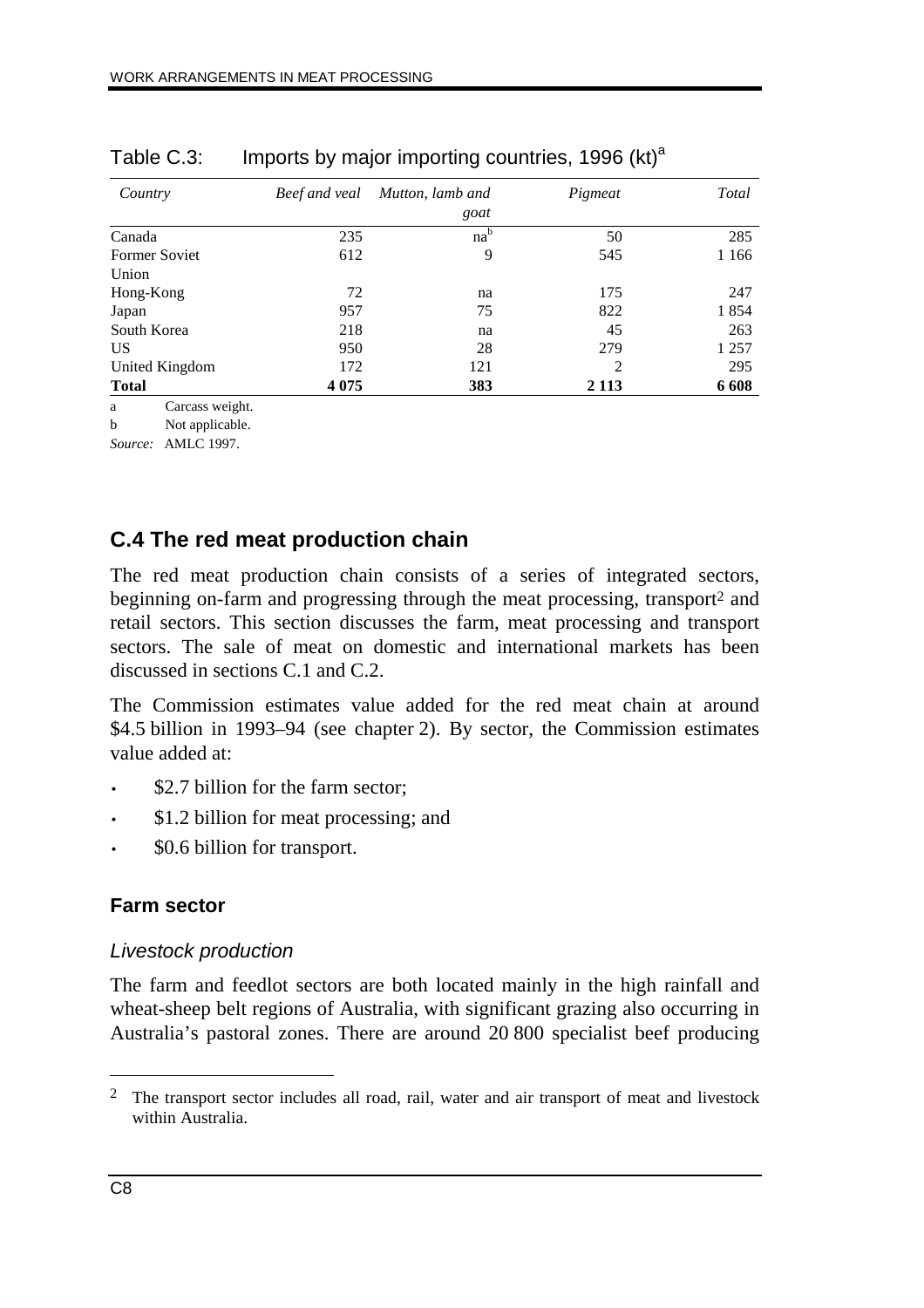properties, 12 500 properties specialising in sheep production and 7 700 sheepbeef properties in Australia (see table C.4). Since 1989–90, there are around 30 per cent more specialist beef farms and around half the number of specialist sheep farms.

|            | NSW     | Vic   | Old   | WA    | SА    | Tas | NΤ                       | Aust    |
|------------|---------|-------|-------|-------|-------|-----|--------------------------|---------|
| Sheep      | 4 0 7 3 | 3 963 | -000  | 1 330 | 1 639 | 519 | ٠                        | 12 5 23 |
| Beef       | 6 3 2 4 | 5 160 | 5 877 | 566   | 1 021 | 612 | 206                      | 20 766  |
| Sheep-beef | 2950    | 905   | 174   | 378   | 054   | 213 | $\overline{\phantom{a}}$ | 7 674   |

Table C.4: Number of farms by farm activity, 1996–97

*Source:* ABARE 1998, *Farm Survey Report*.

By State, Queensland, NSW and Victoria produce the bulk of Australia's livestock (see table C.5).

| Table C.5: | Livestock numbers by state, 1997 ('000) |  |  |  |  |
|------------|-----------------------------------------|--|--|--|--|
|------------|-----------------------------------------|--|--|--|--|

|                      | NSW    | Vic     | Old    | SA      | WA       | <b>Tas</b> | NΤ              | Aust    |
|----------------------|--------|---------|--------|---------|----------|------------|-----------------|---------|
| Cattle and<br>calves | 6435   | 4 3 6 8 | 10 373 | 1 2 1 3 | 1987     | 762        | 1 205           | 26 3 54 |
| Sheep and<br>lambs   | 43 473 | 22 8 52 | 10479  | 13 771  | 28 4 9 9 | 4 1 4 6    | na <sup>a</sup> | 123 332 |
| Pigs                 | 798    | 508     | 666    | 381     | 304      | 24         |                 | 2684    |

*Source:* ABARE 1997, Australian commodity statistics.

The majority of livestock in Australia are grazed on pasture, although turnoff from feedlots is increasing. The feedlot industry is concentrated in Queensland and NSW, although feedlot capacity in Victoria is increasing steadily (see table C.6). Capacity utilisation in the feedlot sector is relatively low  $$ particularly in Queensland, WA and SA — despite recent increases in feedlot turnoff (see table C.6).

| Table C.6:<br>The Australian feedlot sector, March 1998 |
|---------------------------------------------------------|
|---------------------------------------------------------|

| <i>State</i> | Capacity | Numbers on feed | Utilisation $(\%)$ |
|--------------|----------|-----------------|--------------------|
| <b>NSW</b>   | 305 520  | 217 116         | 71                 |
| Vic          | 66 916   | 50 209          | 75                 |
| Qld          | 441 779  | 229 013         | 52                 |
| <b>SA</b>    | 46 328   | 23 7 33         | 51                 |
| <b>WA</b>    | 31 816   | 16 629          | 52                 |
| <b>Total</b> | 892 359  | 536 700         | 60                 |

*Source:* ALFA, *Quarterly Feedlot Survey*, March 1998.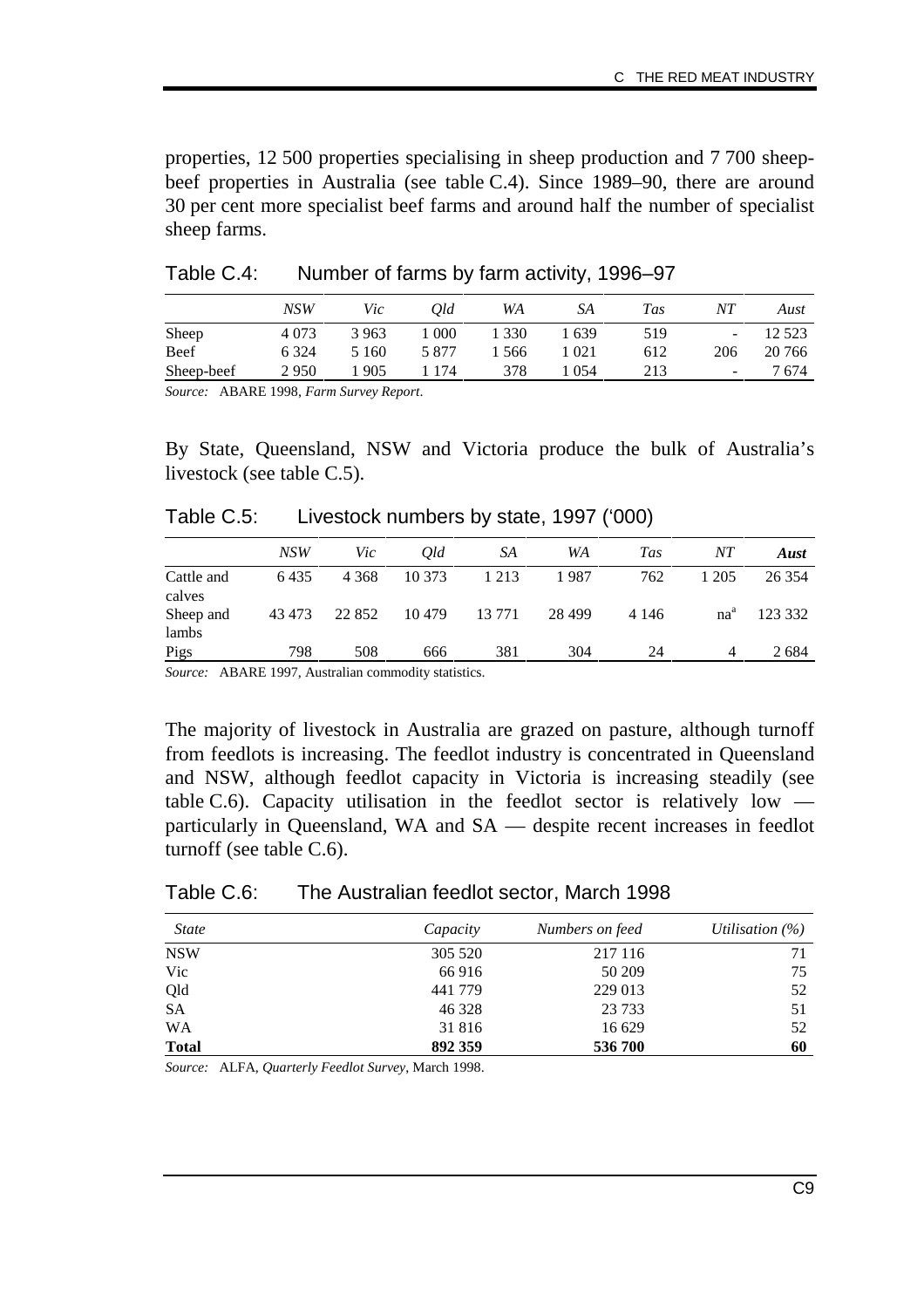The rapid expansion in feedlot cattle is largely due to increased demand on overseas markets and the growing consumer demand in Australia for grainfed beef. Although the majority of feedlot cattle are exported, the proportion consumed on the domestic market has increased substantially since 1995 (see table C.7).

|              | December-1995  |      | March–1998     |       |
|--------------|----------------|------|----------------|-------|
|              | <b>Numbers</b> | $\%$ | <b>Numbers</b> | $\%$  |
| Japan        | 329 038        | 71   | 310 294        | 57.8  |
| Korea        | 16 378         | 4    | 1 0 4 2        | 0.2   |
| Other export | 20 9 25        | 4    | 10 404         | 1.9   |
| Domestic     | 91 441         | 20   | 214 882        | 40.0  |
| Total        | 461 515        | 100  | 536 700        | 100.0 |

| Table C.7: | Market destination for feedlot cattle, 1995 and 1998 <sup>a</sup> |  |  |
|------------|-------------------------------------------------------------------|--|--|
|            |                                                                   |  |  |

a These two periods were selected as it is the longest available time series for which consistent data are available.

*Source:* ALFA, *Quarterly Feedlot Survey*, March 1996 and 1998.

#### Livestock slaughterings

The number of livestock slaughtered in Australia has fallen significantly from the levels of the mid 1970s, but increased steadily since the 1980s (see table C.8).

|      | Cattle and calves | <b>Mutton</b> | Lambs    | Pigs    |
|------|-------------------|---------------|----------|---------|
| 1986 | 7883              | 14 2 23       | 18 3 5 6 | 4 6 1 0 |
| 1987 | 8 0 4 0           | 15 3 14       | 17 516   | 4 7 9 3 |
| 1988 | 7723              | 13 130        | 16 675   | 4 9 6 2 |
| 1989 | 7483              | 13 698        | 16864    | 4 9 4 0 |
| 1990 | 8 2 5 3           | 17 254        | 16 549   | 4 9 4 9 |
| 1991 | 8 4 2 7           | 18750         | 15818    | 4 9 4 2 |
| 1992 | 8 7 3 1           | 18 18 6       | 15 5 95  | 5 1 3 8 |
| 1993 | 8 3 4 3           | 18 047        | 14 668   | 5 0 8 2 |
| 1994 | 8 3 6 6           | 17991         | 15 7 18  | 5 1 7 4 |
| 1995 | 7906              | 15 228        | 14 680   | 4995    |
| 1996 | 7964              | 14 665        | 14 20 6  | 4 6 7 0 |

Table C.8: Livestock slaughterings, 1986 to 1996 ('000)

*Source:* ABARE 1997, *Australian Commodity Statistics*.

In Australia, the number of cattle slaughtered is higher in the dry months than in the wet months for the eastern states (see table C.9). The data suggest however that livestock slaughterings have been more stable in the 1990s than the 1980s (see table C.9). As discussed in chapter 2, industry and workplace discussions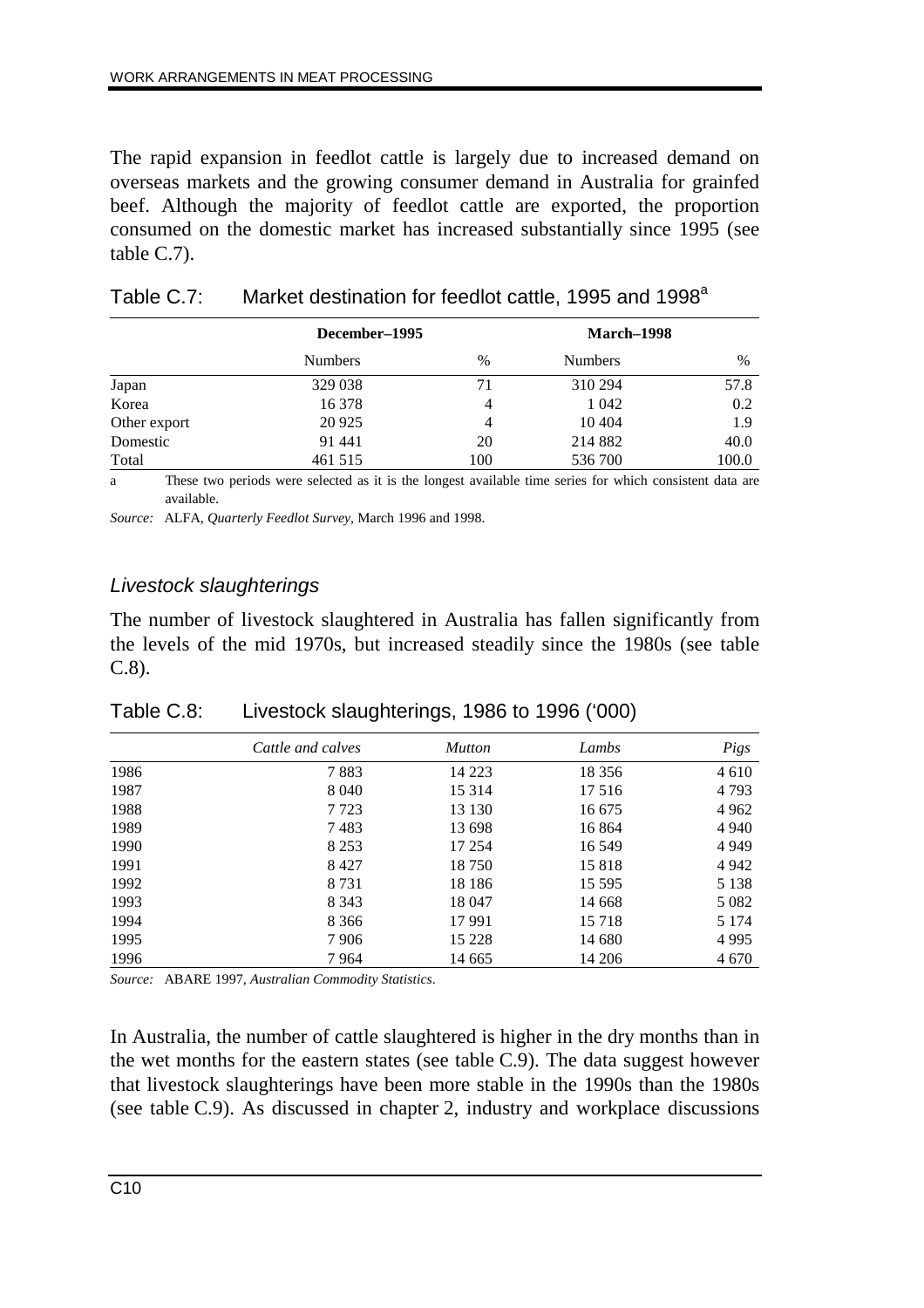suggested that increased livestock numbers in the 1990s and improved transport infrastructure have reduced the impact of seasonality for some plants in Australia (see table C.9).

|            | 1980s      |     | 1990s |            |     |     |
|------------|------------|-----|-------|------------|-----|-----|
|            | <b>NSW</b> | Vic | Qld   | <b>NSW</b> | Vic | Qld |
| Jan        | 131        | 126 | 105   | 154        | 128 | 126 |
| Feb        | 131        | 128 | 148   | 164        | 128 | 196 |
| Mar        | 143        | 127 | 198   | 176        | 133 | 225 |
| Apr        | 133        | 111 | 218   | 164        | 124 | 223 |
| May        | 138        | 106 | 228   | 186        | 135 | 251 |
| June       | 119        | 98  | 223   | 173        | 119 | 242 |
| July       | 126        | 106 | 237   | 165        | 119 | 251 |
| Aug        | 113        | 96  | 211   | 171        | 114 | 254 |
| Sep        | 119        | 93  | 209   | 171        | 116 | 251 |
| Oct        | 133        | 111 | 195   | 172        | 132 | 226 |
| <b>Nov</b> | 131        | 110 | 161   | 177        | 135 | 228 |
| Dec        | 131        | 109 | 116   | 153        | 136 | 155 |

Table C.9: Average livestock slaughterings for the eastern states, 1980s and  $1990s^a$ 

a The data are averaged for each month between 1983 and 1987 for the 1980s, and between 1993 and 1997 for the 1990s.

*Source:* ABS, various issues, *Livestock products Australia.*

The number of livestock slaughtered as a proportion of total livestock numbers — or the turnoff rate — varies for cattle, sheep and pigs (see table  $C.10$ ). Between 1984 and 1996, the turnoff rate for cattle and pigs has remained constant, while the turnoff rate for sheep increased by around 30 per cent (see table C.10).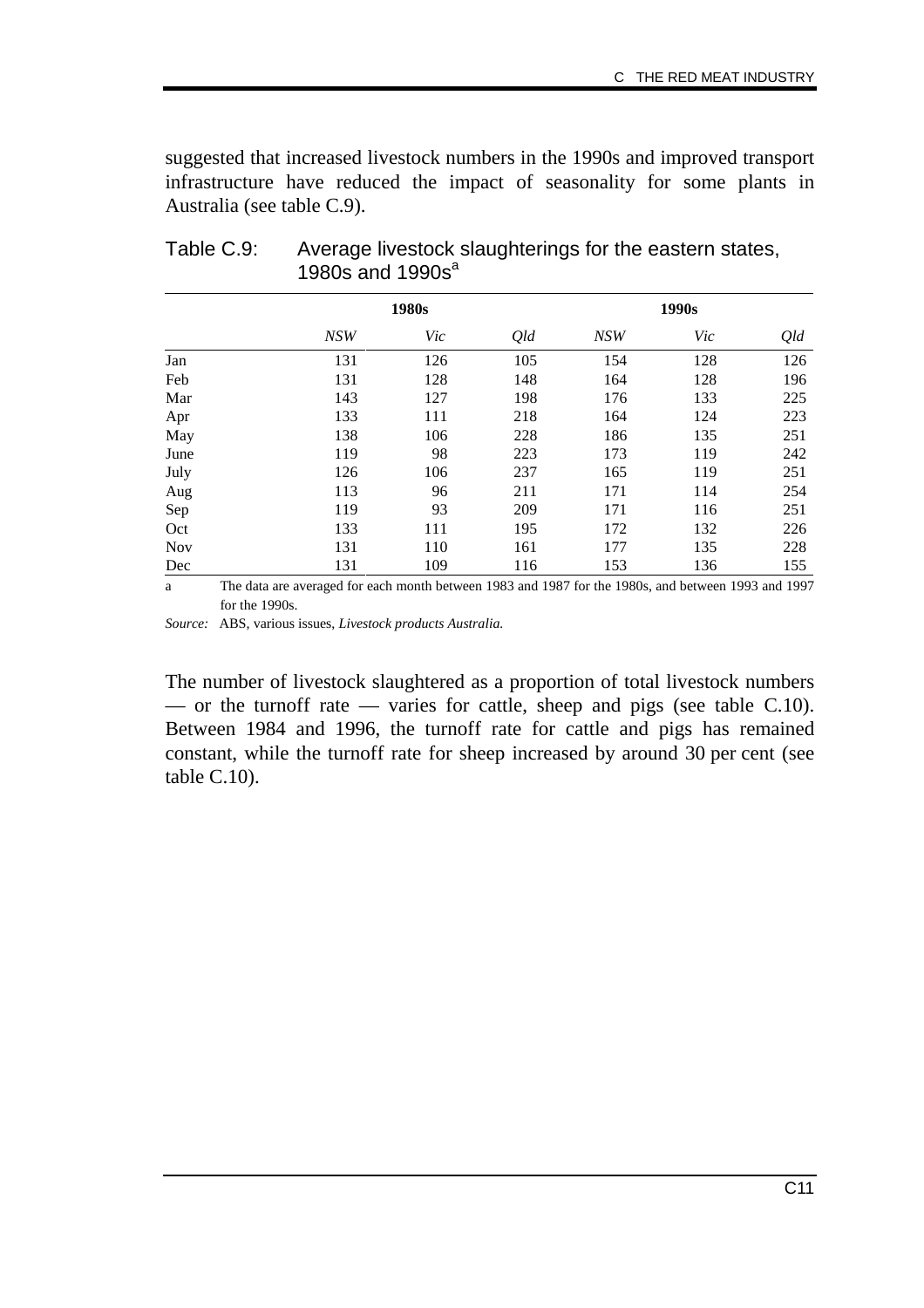|      | Cattle and calves $(\% )$ |      | Sheep $(\% )$ | Pigs (%) |
|------|---------------------------|------|---------------|----------|
| 1984 | 30.8                      | 18.6 | 177           |          |
| 1985 | 31.4                      | 20.4 | 180           |          |
| 1986 | 33.6                      | 20.9 | 181           |          |
| 1987 | 34.0                      | 22.0 | 184           |          |
| 1988 | 32.8                      | 19.6 | 183           |          |
| 1989 | 31.1                      | 18.9 | 185           |          |
| 1990 | 33.2                      | 19.8 | 187           |          |
| 1991 | 33.2                      | 21.2 | 195           |          |
| 1992 | 34.5                      | 22.8 | 200           |          |
| 1993 | 33.1                      | 23.7 | 192           |          |
| 1994 | 32.5                      | 25.4 | 186           |          |
| 1995 | 30.7                      | 24.7 | 188           |          |
| 1996 | 30.2                      | 23.8 | 185           |          |

Table C.10: Livestock turnoff rates, 1984 to 1996 (per cent)

*Source:* ABARE 1997 and 1993, *Australian Commodity Statistics.*

Although the number of livestock (and slaughterings) is lower than in the 1970s, beef, veal, lamb, mutton and pig production has remained relatively constant. This is due to an increase in the quantity of meat produced per animal slaughtered — or an increase in meat yields. Between 1984 and 1996, meat yields increased by:

- 17 per cent for cattle and calves;
- 8 per cent for sheep; and
- 21 per cent for pigs(see table C.11).

| Table C.11: Production of meat per animal slaughtered (meat yield), |
|---------------------------------------------------------------------|
| 1984 to 1996 (kg)                                                   |

|      |       | Cattle and calves | <b>Sheep</b> | Pigs |
|------|-------|-------------------|--------------|------|
| 1984 | 186.4 | 18.3              | 57.5         |      |
| 1985 | 187.1 | 18.2              | 59.1         |      |
| 1986 | 187.9 | 18.0              | 59.7         |      |
| 1987 | 194.3 | 18.3              | 60.1         |      |
| 1988 | 200.8 | 18.5              | 60.7         |      |
| 1989 | 210.2 | 19.0              | 63.0         |      |
| 1990 | 210.6 | 19.1              | 64.5         |      |
| 1991 | 207.5 | 19.4              | 63.1         |      |
| 1992 | 210.1 | 19.3              | 65.4         |      |
| 1993 | 217.4 | 19.8              | 64.5         |      |
| 1994 | 220.5 | 19.5              | 66.7         |      |
| 1995 | 217.4 | 19.2              | 69.7         |      |
| 1996 | 217.9 | 19.8              | 69.4         |      |

*Source:* ABARE 1997 and 1993, *Australian Commodity Statistics.*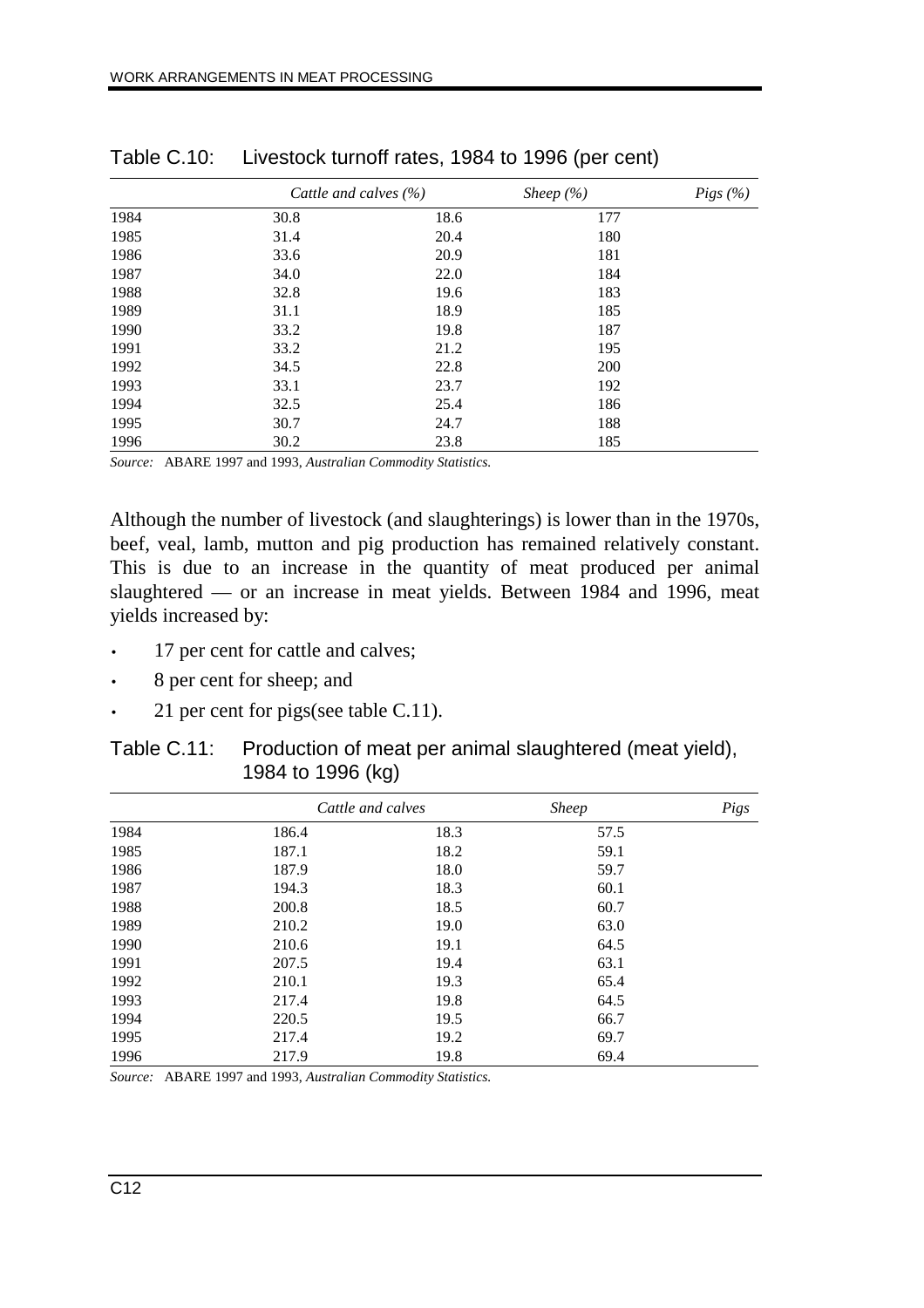#### Livestock exports

Most recent data indicate that Australia is the largest livestock exporter in the world. Livestock exports have increased rapidly over the decade to 1996–97. This is particularly true for live cattle exports, which increased at an average annual rate of around 110 per cent between 1989–90 and 1996–97 (see figure C.8). Over the same period, live sheep exports increased by around 20 per cent. However, it is not clear what effects the recent downturn in Asian economies will have on this trend. Early indications are that live exports have declined markedly in recent months.





*Source:* ABARE 1997, Australian Commodity Statistics.

Australian live cattle are exported mainly to Southeast Asia, and sheep to Middle East destinations (ABARE 1997). Livestock exports from Australia are generally sold for slaughter in the importing country (usually after additional feeding) or used for breeding purposes (see table C.12).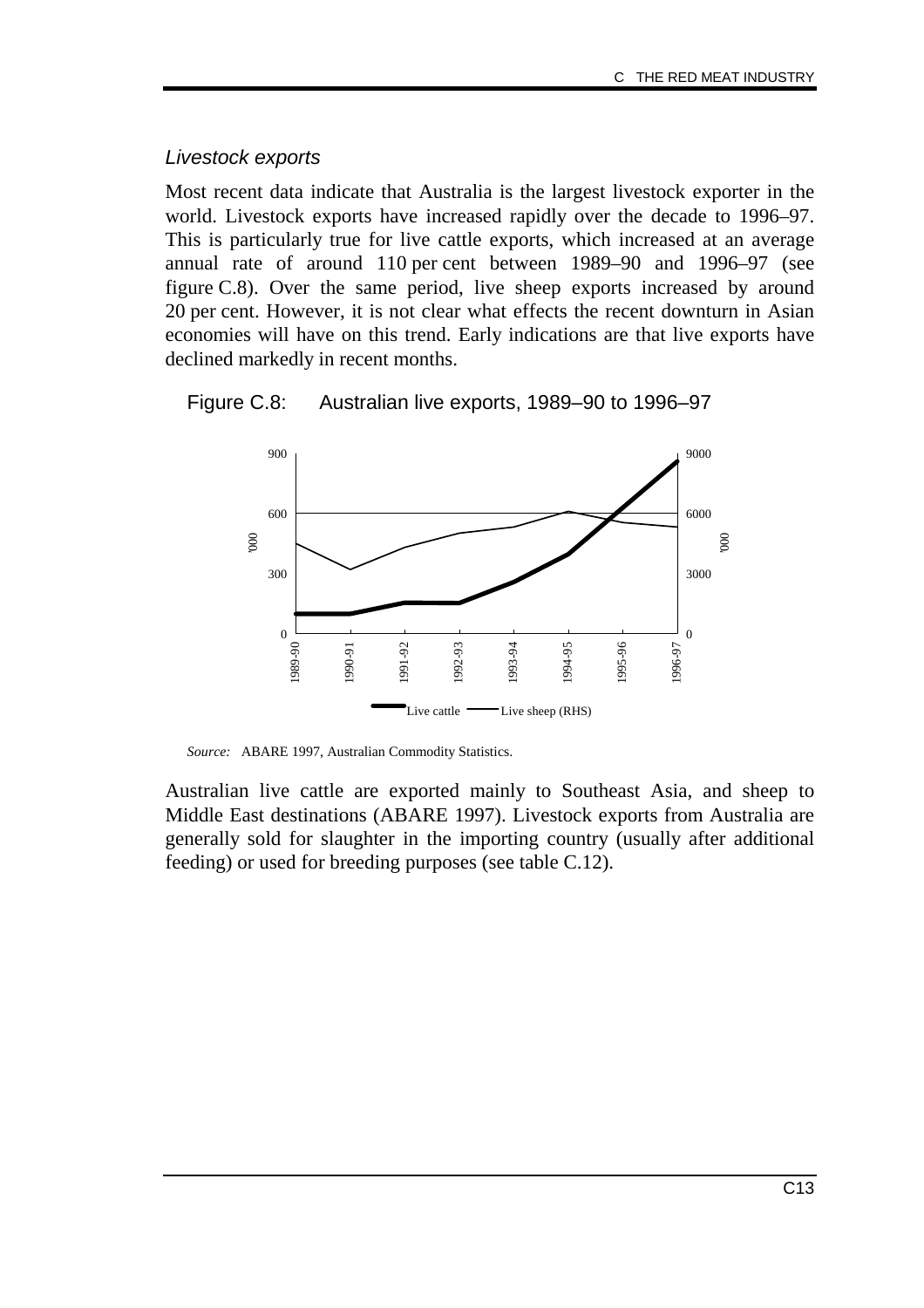|                 | Central<br>and South<br>America | Japan   | <i>Other</i><br>Asia | Middle<br>East | <i>Other</i> | Total         |
|-----------------|---------------------------------|---------|----------------------|----------------|--------------|---------------|
| Cattle breeding | $\qquad \qquad \blacksquare$    | 226     | 15 048               | 186            | 1695         | 17 155        |
| Slaughter       | $\overline{\phantom{a}}$        | 9 7 1 8 | 539 652              | 8 5 5 3        | 52 617       | 610 540       |
| Total cattle    | $\qquad \qquad -$               | 9 9 4 4 | 554 700              | 8739           | 54 3 12      | 627 695       |
| <b>Buffalo</b>  | -                               |         | 394                  |                |              | 394           |
| Sheep breeding  | 19                              | 12      | 2                    |                | 435          | 468           |
| Slaughter       | -                               |         | 49 772               | 5431438        | 57455        | 5 538 665     |
| Total sheep     | 19                              | 12      | 49 7 74              | 5431438        | 57 890       | 5 5 3 9 1 3 3 |
| Goats           | $\overline{\phantom{a}}$        |         | 21 191               | 9498           | 1 1 1 4      | 31 803        |

| Table C.12: Australian livestock exports by destination and end use, |
|----------------------------------------------------------------------|
| 1995–96 (number)                                                     |

*Source:* AMLC 1997, *Statistical review.*

### **The meat processing sector**

The meat processing sector is one of Australia's largest rural based industries. In 1995–96, gross product was over \$1 billion (ABS 1997e).<sup>3</sup> In the decade to 1996, the gross product of the meat processing sector increased at a faster rate than that for total manufacturing (see table C.13). Queensland accounts for the largest proportion of total meat processing value added, followed by NSW and Victoria.

|      |       | processing and total mandiactumly, 1907 to 1990 (will) |       |       |       |             |                        |  |
|------|-------|--------------------------------------------------------|-------|-------|-------|-------------|------------------------|--|
|      | NSW   | Vic                                                    | Qld   | SA    | WA    | Aust        | Total<br>manufacturing |  |
| 1987 | 262.3 | 235.2                                                  | 456.2 | 96.6  | 151.3 | 1 2 5 1 .6  | 52 130.7               |  |
| 1988 | 296.8 | 287.8                                                  | 493.7 | 99.7  | 184.6 | 1414.5      | 55 637.1               |  |
| 1989 | 319.8 | 281.1                                                  | 509.6 | 111.8 | 161.4 | 1436.5      | 58 835.0               |  |
| 1990 | 360.7 | 240.3                                                  | 568.6 | 127.6 | 162.3 | 1518.9      | 58 300.7               |  |
| 1991 | 347.4 | 222.7                                                  | 545.8 | 124.8 | 160.6 | 1453.7      | 57 499.1               |  |
| 1992 | 332.6 | 222.2                                                  | 535.9 | 113.7 | 154.1 | 1 407.2     | 56 094.5               |  |
| 1993 | 427.5 | 217.6                                                  | 581.4 | 120.7 | 178.2 | 1 573.0     | 56 981.1               |  |
| 1994 | 436.9 | 165.8                                                  | 606.6 | 121.4 | 137.7 | 1 5 2 1 . 7 | 59 835                 |  |
| 1995 | 411.1 | 189.6                                                  | 572.0 | 126.8 | 160.6 | 1 5 1 0 .6  | 62 031.2               |  |
| 1996 | 451.0 | 233.4                                                  | 552.9 | 127.8 | 167.8 | 1 580.3     | 62 780.2               |  |

Table C.13: Constant price gross product at factor cost by state, meat processing and total manufacturing, 1987 to 1996 (\$m)

*Source:* ABS 1998, *National Accounts (Manufacturing)*, unpublished data

 $\overline{a}$ 

<sup>3</sup> Gross product is a measure of the value which is added by the industry's production processes to the raw materials and services which are inputs to those processes, or the value of an industry's output minus the value of intermediate inputs.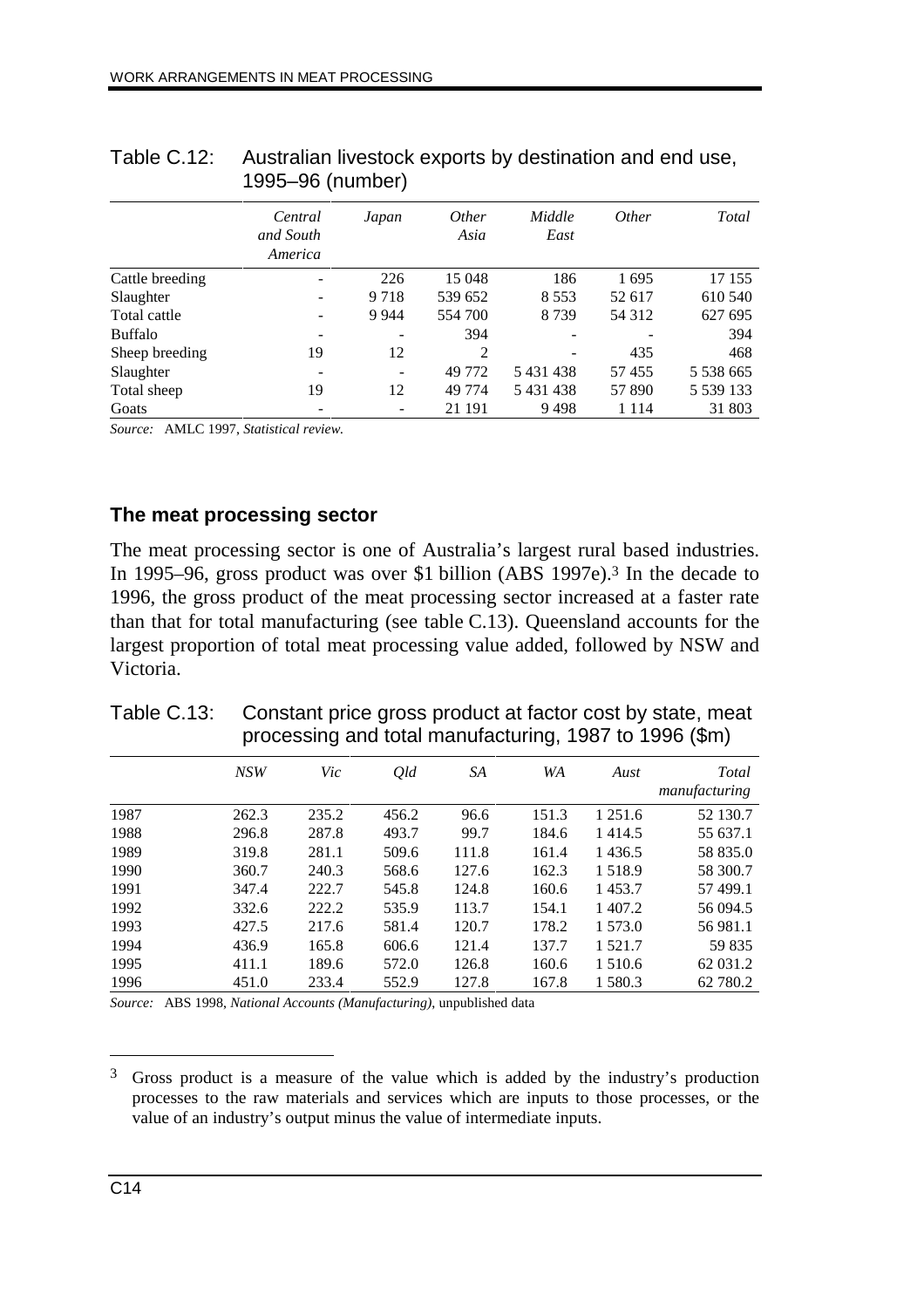In 1995–96, industry turnover was around \$6 billion. Similar to gross product, turnover increased steadily between 1987 and 1996 (see table C.14). In the 10 years to 1996, turnover increased most in NSW and Queensland (see table C.14).

|      | <b>NSW</b>  | Vic         | Qld         | SA    | WA    | Aust        | Total<br>manufacturing |
|------|-------------|-------------|-------------|-------|-------|-------------|------------------------|
| 1987 | 925.1       | 1 2 1 2 . 1 | 1 801.3     | 346.0 | 492.6 | 4 9 6 3 .1  | 148 323.0              |
| 1988 | 1 046.1     | 1483.0      | 1 949.3     | 357.6 | 601.1 | 5 631.7     | 157 797.0              |
| 1989 | 1 1 2 7 . 6 | 1449.1      | 2 012.2     | 400.4 | 525.6 | 5 7 1 1 . 7 | 166 874.5              |
| 1990 | 1 271.7     | 1 2 3 8 .0  | 2 2 4 4 .8  | 457.1 | 528.5 | 5 963.1     | 169 968.7              |
| 1991 | 1 2 2 4 .8  | 1 147.5     | 2 1 5 4 9   | 447.1 | 523.1 | 5 702.4     | 166 042.2              |
| 1992 | 1 1 7 2 . 3 | 1 1 4 5 .1  | 2 1 1 6 .0  | 407.2 | 502.0 | 5 5 3 3 . 2 | 162 903.4              |
| 1993 | 1 507.3     | 1 1 2 1 .4  | 2 2 9 5 .5  | 432.6 | 580.1 | 6 1 2 3 .1  | 165 779.3              |
| 1994 | 1 540.3     | 854.2       | 2 3 9 5 .4  | 435.2 | 448.5 | 5 870.6     | 174 233.9              |
| 1995 | 1449.4      | 976.7       | 2 2 5 8 . 6 | 454.4 | 523.1 | 5 848.3     | 180415.9               |
| 1996 | 1 590.2     | 1 203.0     | 2 1 8 3 .2  | 458.1 | 546.1 | 6 1 5 4 .5  | 181 688.1              |

Table C.14: Constant price turnover by state, meat processing and total manufacturing, 1987 to 1996 (\$m)

*Source:* ABS 1998, *National Accounts (Manufacturing)*, unpublished data.

## Industry Structure

-

There has been considerable structural change in the meat processing sector over the last decade:

- establishment numbers have fallen;
- foreign ownership has increased; and
- the number of operating companies has declined.

ABS data indicate that there were 315 meat processing establishments<sup>4</sup> in Australia in 1995–96 — down 34 per cent from 1979–80 (see figure C.9).

<sup>4</sup> Establishments refers to all entities involved in meat processing, including processing plants, boning rooms, manufacturers and wholesalers. The ABS cautions the use of establishments data primarily because 'establishment' is a statistical data collection unit and does not necessarily represent a physical unit.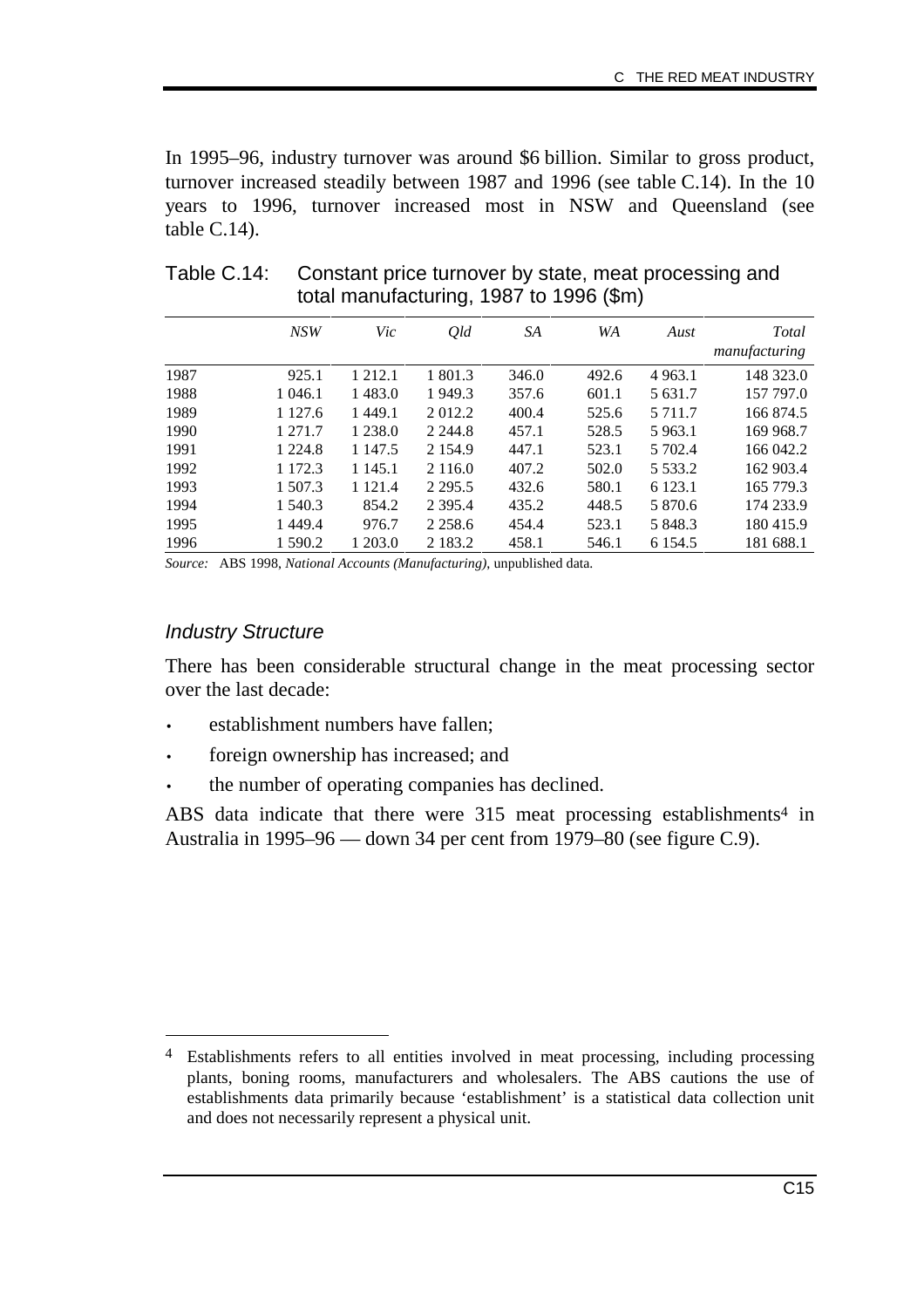

Figure C.9: Number of meat processing establishments, 1979–80 to 1995–96



ABS data do not distinguish the type of establishment. The Authority for Uniform Specification of Meat and Livestock (AUS-MEAT) data specify establishment type and whether they have export or domestic accreditation. The majority of export establishments in Australia are accredited by AUS-MEAT, while most domestic establishments do not have AUS-MEAT accreditation.<sup>5</sup> Overall, the number of AUS-MEAT accredited establishments have remained relatively stable since 1995 (see table C.15). However, the composition of these establishments has changed somewhat:

- export abattoirs have decreased by 11 per cent;
- export boning rooms have decreased by 27 per cent;
- domestic abattoirs have increased by 7 per cent; and
- domestic boning rooms have increased by 179 per cent (see table C.15).

 $\overline{a}$ 

<sup>5</sup> The AUS-MEAT data may therefore under-estimate the number of domestic establishments.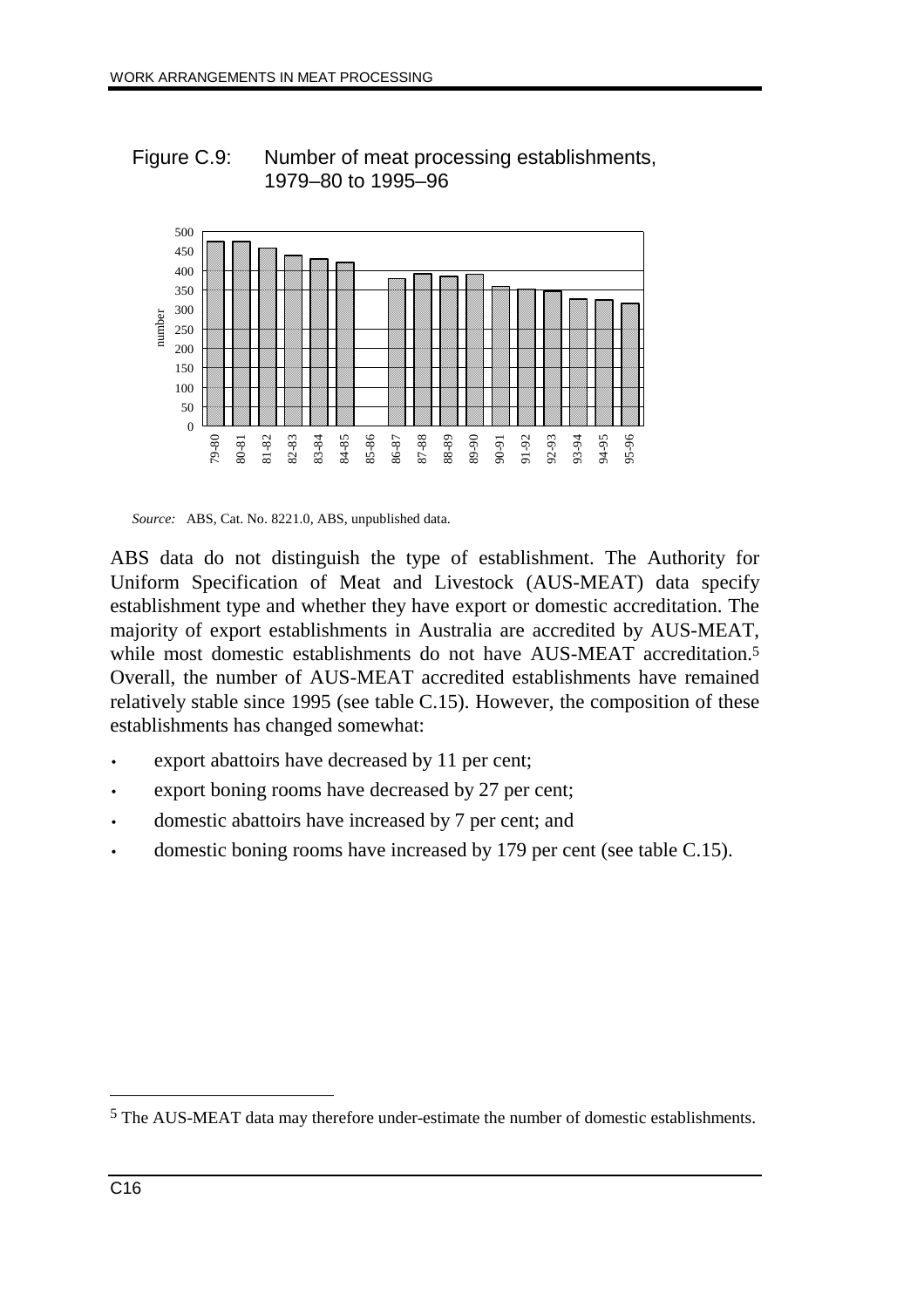|                      | 1995 | 1996 | 1997 | 1998 |
|----------------------|------|------|------|------|
| Export abattoir      | 71   | 70   | 61   | 63   |
| Export boning room   | 48   | 43   | 32   | 35   |
| Domestic abattoir    | 67   | 67   | 76   |      |
| Domestic boning room | 14   | 22   | 31   | 39   |
| <b>Total</b>         | 200  | 202  | 200  | 209  |

Table C.15: AUS-MEAT accredited establishments, 1995 to 1998<sup>a</sup> (number)

a These data are taken on the 13 July 1995, 19 July 1996 and the 19 June 1998.

*Source:* AUS-MEAT, *Accredited Establishment List,* various issues.

Export establishments have been in decline since the mid 1970s. The number of export establishments decreased by over 40 per cent between 1976 and 1996 (see table C.16). Australia's major exporting States — Queensland, NSW and Victoria — experienced the greatest losses, with export establishments falling by around 40 per cent in each State since 1976 (see table C.16). WA also experienced a significant decline in export establishments.

| <b>State</b> | 1976 | 1986 | 1996 | Percentage<br>change |
|--------------|------|------|------|----------------------|
| <b>NSW</b>   | 30   | 18   | 19   | $-37$                |
| Vic          | 18   | 15   | 10   | $-44$                |
| Qld          | 28   | 28   | 16   | $-43$                |
| <b>SA</b>    |      | 6    | 6    | $-14$                |
| WA           | 14   | 8    | 6    | $-57$                |
| Tas          | 8    |      | 3    | $-63$                |
| NT           | 3    | 4    |      | $-33$                |
| <b>Total</b> | 108  | 86   | 62   | $-43$                |

Table C.16: Change in the number of export establishments by state, 1976 to 1996<sup>a</sup>

a These data are taken on the 1 July 1976, 1 November 1985 and 1 December 1996.

*Source:* MRC 1997, *Changing Ownership in the Australian Meat Processing Industry — A Perspective Over Two Decades.*

There have also been significant changes in the ownership of export plants and the number of operating companies between 1976 and 1996:

- Australian ownership has fallen by 50 per cent;
- public sector ownership has declined by 80 per cent;
- foreign ownership has increased by 80 per cent; and
- the number of operating companies has dropped by 52 per cent (see table C.17).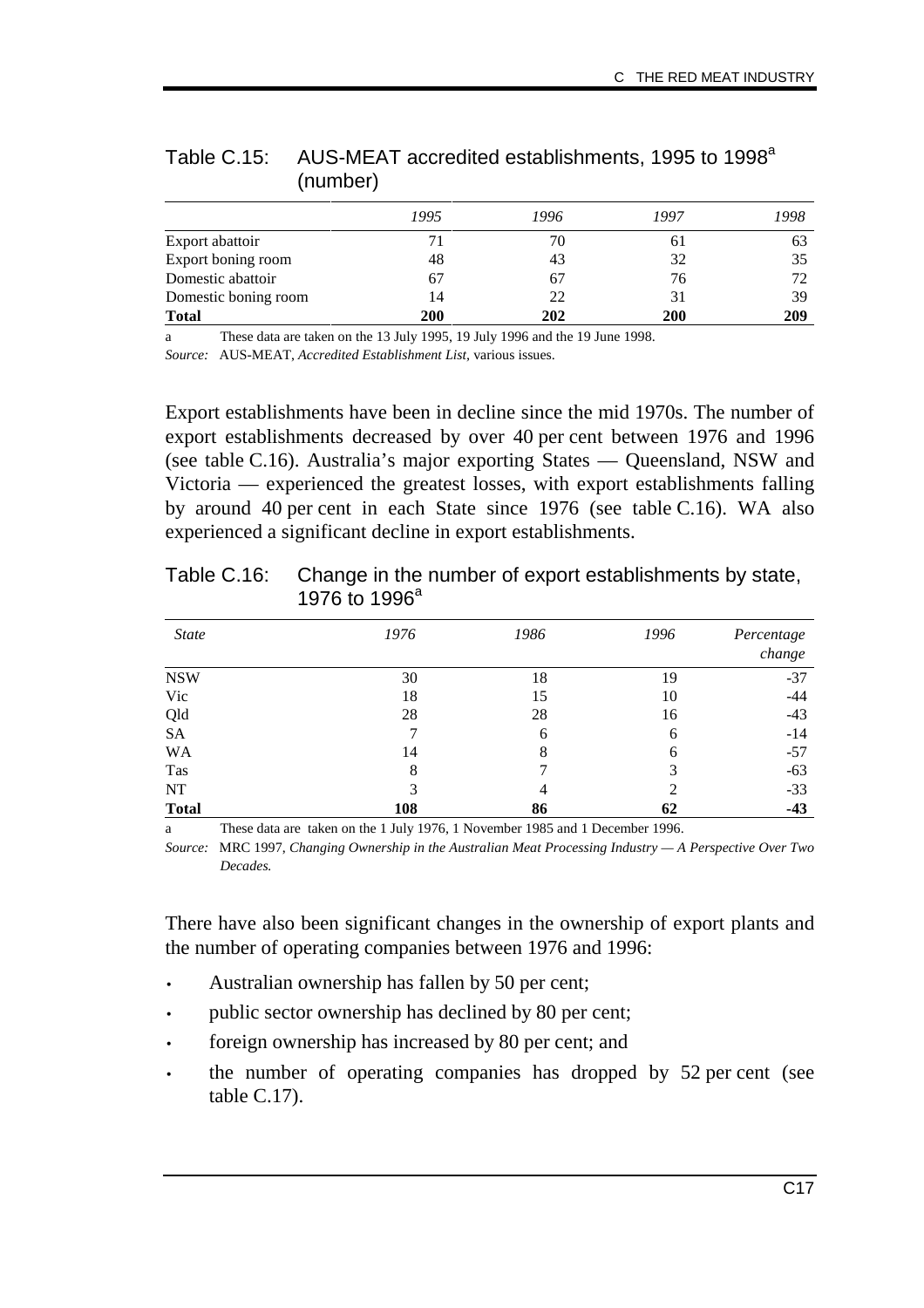|                                    | 1976 | 1985 | 1996 |
|------------------------------------|------|------|------|
| Australian-owned                   | 67   | 67   | 33   |
| Foreign-owned <sup>a</sup>         | 13   |      | 23   |
| Public sector-owned <sup>b</sup>   | 20   |      |      |
| Producer co-operative <sup>c</sup> | 8    |      |      |
| Total                              | 108  | 86   | 62   |
| No. of operators                   | 89   | 58   | 43   |

### Table C.17: Changes in the ownership of export establishments, 1976, 1986 and 1996

a Foreign-owned is defined as a company in which majority ownership is held by a non-Australian company or by an Australian holding company acting for a foreign company.

b Government refers to plants owned and/or operated by a shire, munipacity or State authority.

c Producer co-operatives comprise plants which are managed by producers or their representatives.

*Source:* MRC 1997, Changing Ownership in the Australian Meat Processing Industry, p. 1.

Foreign investment is heavily concentrated on export establishments and reflects the major overseas markets for Australian red meat. There have been considerable changes in the sources of foreign investment since the 1970s when foreign ownership was mainly from the UK and the US. Foreign investment from Japan has recently increased as demand for Australian red meat from this country has increased. Japan and the US are currently the largest sources of foreign investment in the domestic industry (see figure C.10).

### Figure C.10: Estimated market share of foreign investors as a percentage of total red meat production, 1996



*Source:* MRC 1997, *Changing Ownership in the Australian Meat Processing Industry,* p. 5.

The level of concentration in the Australian meat processing sector is not high by international standards. In 1996 the five largest companies in Australia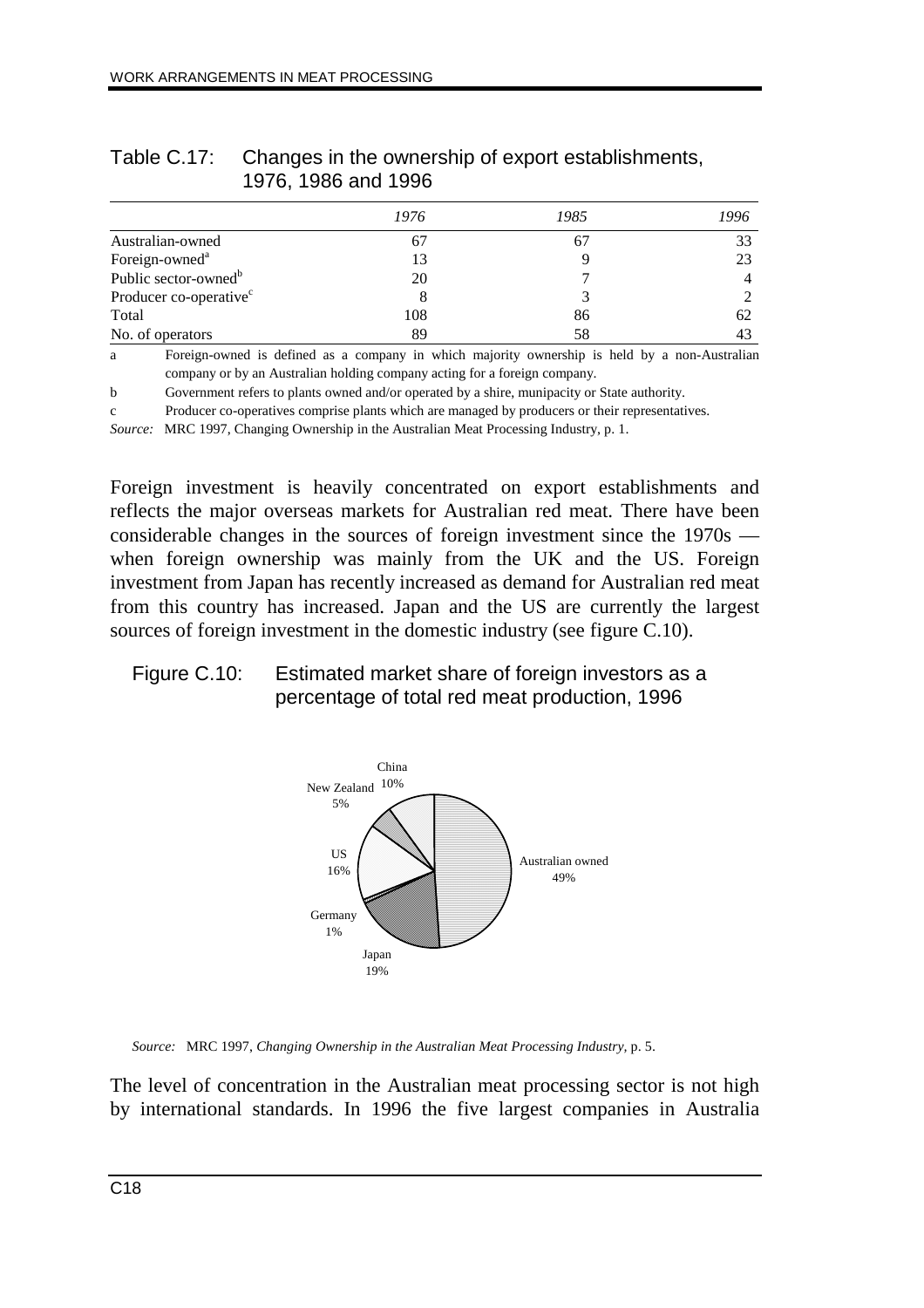accounted for 29 per cent of total industry output — compared to 71 per cent in the US, 64 per cent in Argentina and 60 per cent in New Zealand. The 25 largest companies owned 16 per cent of total establishments — despite producing over 60 per cent of total output (see table C.18). This suggests there are many small establishments operating in the Australian meat processing sector.

|                        | <i>Production</i> ( <i>t</i> ) | Kill share $(\% )$ | Establishment (no.) | <i>Employees (no.)</i> |
|------------------------|--------------------------------|--------------------|---------------------|------------------------|
| Largest 5 companies    | 732 800                        | 29                 | 23                  | 7870                   |
| 10 companies           | 1 016 570                      | 40                 | 32                  | 11 353                 |
| 15 companies           | 1 232 770                      | 49                 | 40                  | 13 9 33                |
| 20 companies           | 1417470                        | 56                 | 46                  | 15 843                 |
| 25 companies           | 1 573 387                      | 63                 | 51                  | 17 593                 |
| <b>Total companies</b> | 2 5 10 8 00                    | 100                | 315 <sup>a</sup>    | $27.467^{\rm b}$       |

## Table C.18: Concentration in the Australian meat processing industry, 1996

a Establishments data are for the 1995–96 financial year.

b Employment data are for the 1995–96 financial year.

*Source:* AUS-MEAT 1997, *Feedback magazine,* ABS 1997, *Manufacturing Industry, Australia.*

#### Industry production

There has been a great deal of yearly fluctuation in meat production since the 1970s, due in large to changing market and seasonal conditions. Overall, red meat production increased by 12 per cent between 1986 and 1996 (see table C.19). The rate of growth however differs between products:

- beef and veal production increased by 17 per cent;
- mutton production increased by 10 per cent;
- lamb production decreased by 14 per cent; and
- pork production increased by 17 per cent.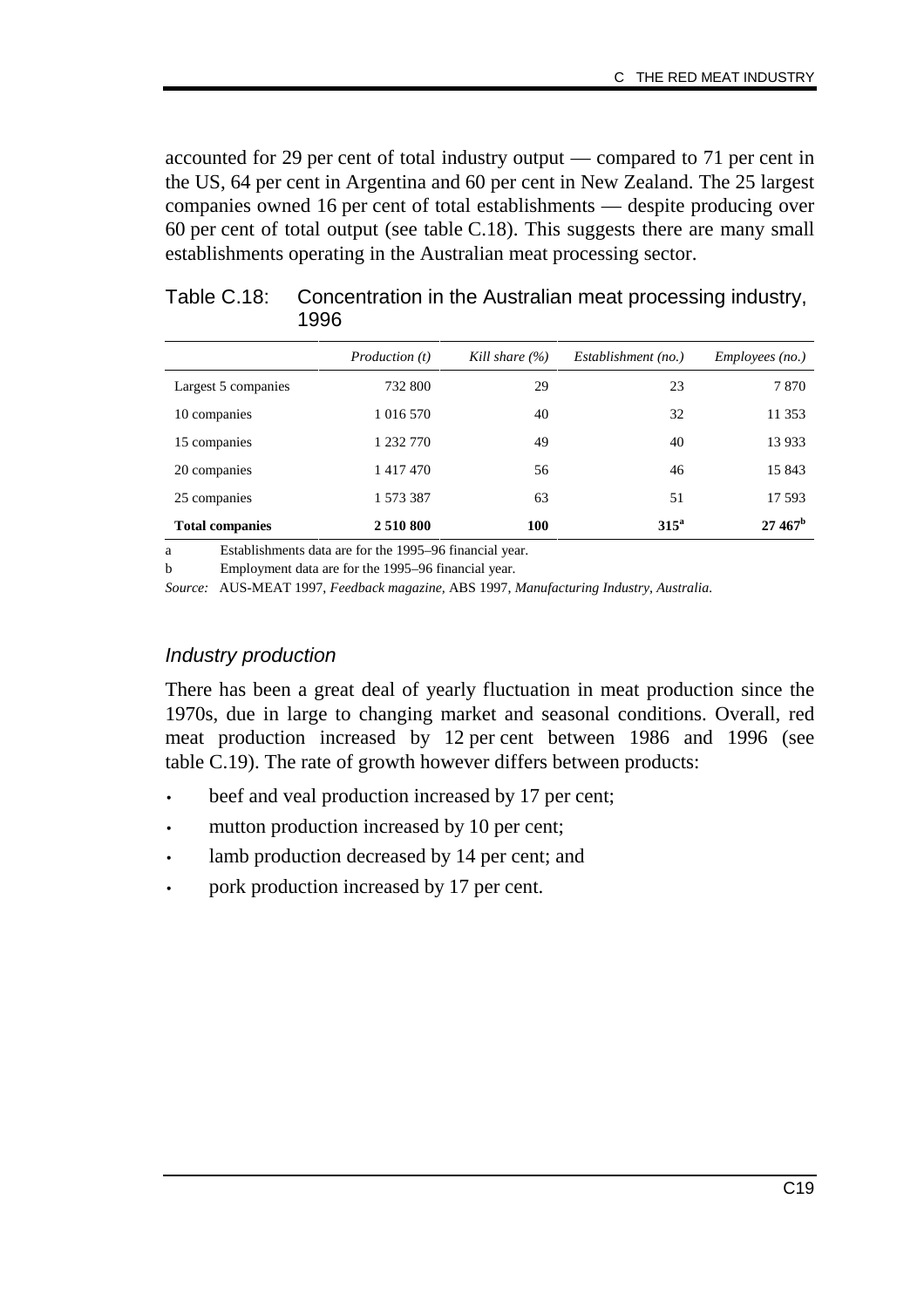|      | Beef and veal | <b>Mutton</b> | Lamb | Pork | <b>Total</b> |
|------|---------------|---------------|------|------|--------------|
| 1986 | 1481          | 280           | 305  | 275  | 2341         |
| 1987 | 1564          | 302           | 297  | 288  | 2452         |
| 1988 | 1551          | 261           | 290  | 301  | 2404         |
| 1989 | 1573          | 283           | 300  | 311  | 2465         |
| 1990 | 1738          | 358           | 289  | 319  | 2705         |
| 1991 | 1749          | 395           | 274  | 312  | 2739         |
| 1992 | 1834          | 377           | 275  | 336  | 2821         |
| 1993 | 1814          | 388           | 259  | 328  | 2793         |
| 1994 | 1845          | 375           | 281  | 345  | 2849         |
| 1995 | 1719          | 312           | 263  | 348  | 2642         |
| 1996 | 1735          | 309           | 263  | 324  | 2632         |

| Table C.19: | Production of meat by type; 1986 to 1996 (kt) |  |
|-------------|-----------------------------------------------|--|
|-------------|-----------------------------------------------|--|

*Source:* ABARE 1997, *Australian Commodity Statistics.*

By state, Queensland is Australia's largest producer of red meat, followed by NSW and then Victoria (see table C.20). Collectively, the three eastern States produced around 80 per cent of total Australian red meat output in 1996–97. By product:

- Queensland is Australia's largest beef producer;
- NSW is Australia's largest veal, mutton and pork producer; and
- Victoria is Australia's largest producer of lamb (see table C.20).

Table C.20: Production of meat by State, 1996–97 (tonnes)

|              | NSW     | Vic     | Old     | SA      | WA      | <b>Tas</b> | Aust         |
|--------------|---------|---------|---------|---------|---------|------------|--------------|
| Beef         | 469 831 | 373 785 | 683 174 | 85 350  | 93 625  | 52485      | 1 774 599    |
| Veal         | 16 5 15 | 14 344  | 5 1 9 4 | 530     | 290     | 920        | 37888        |
| Mutton       | 109 311 | 55 367  | 19 328  | 56875   | 55 337  | 8464       | 306 654      |
| Lamb         | 66 944  | 111 293 | 14 171  | 35 081  | 35 881  | 7 0 4 3    | 275 075      |
| Pork         | 88 547  | 85 765  | 72834   | 29 853  | 38 897  | 5 1 7 1    | 324 937      |
| <b>State</b> | 751 148 | 640 554 | 794 701 | 207 690 | 224 030 | 74 083     | 2 7 19 1 5 3 |
|              |         |         |         |         |         |            |              |

*Source:* ABS 1998, *Livestock Products.*

World red meat production increased by 25 per cent over the decade to 1996 (see table C.21). However, much of this growth is due to the 42 per cent increase in world pork production. World beef and veal production increased by six per cent and mutton and lamb by 19 per cent.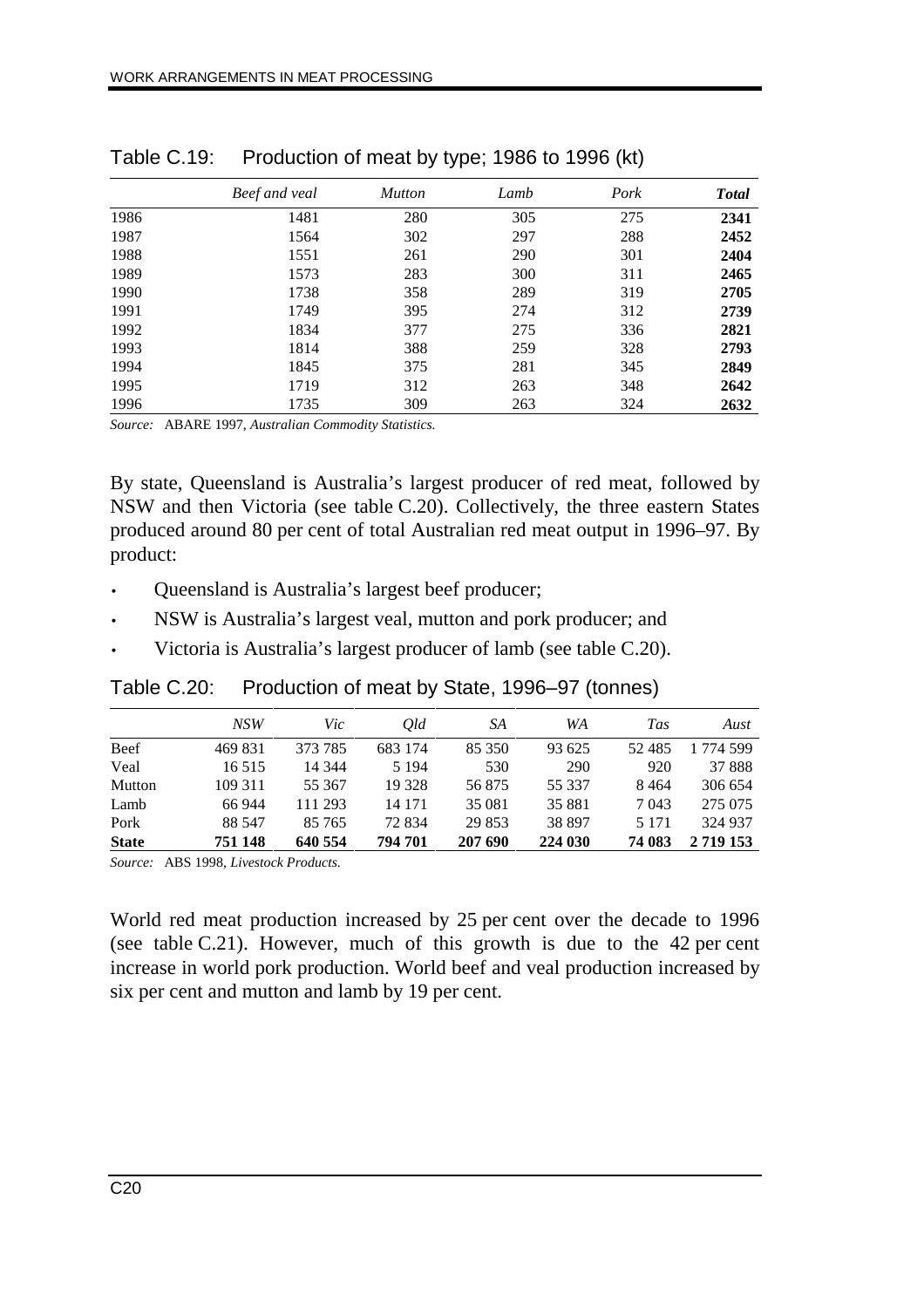|      | Beef and veal | Mutton and lamb | Pork | Total |
|------|---------------|-----------------|------|-------|
| 1986 | 51.0          | 6.2             | 61.4 | 118.6 |
| 1987 | 51.1          | 6.4             | 63.5 | 121.0 |
| 1988 | 51.4          | 6.6             | 67.0 | 125.0 |
| 1989 | 51.6          | 6.8             | 68.0 | 126.4 |
| 1990 | 52.8          | 7.0             | 69.8 | 129.6 |
| 1991 | 53.4          | 7.1             | 70.8 | 131.3 |
| 1992 | 52.3          | 7.0             | 72.9 | 132.2 |
| 1993 | 51.7          | 7.1             | 75.3 | 134.1 |
| 1994 | 52.7          | 7.2             | 78.6 | 138.5 |
| 1995 | 53.6          | 7.3             | 82.9 | 143.8 |
| 1996 | 53.9          | 7.4             | 87.0 | 148.3 |

Table C.21: World red meat production by type, 1986 to 1996 (mt)

*Source:* ABARE 1997, *Australian Commodity Statistics.*

-

### Major inputs and sales: Input-output analysis

Input-output tables record the linkages between different industries in the domestic economy. The tables specify how the output of an industry is used as either an intermediate input, for final consumption, investment or for exports. The tables also show the inputs used by an industry. The most recent inputoutput data are for 1993–94.

The input-output classification, meat and meat products (2101), includes red meat processing, poultry processing, smallgoods manufacturing and by-product manufacturing. All data, apart from beef cattle, pigs and sheep are weighted by 0.58. This weight provides a more accurate account of the inputs and sales for the meat processing sector. The sheep sector is weighted by 0.23 to exclude sheep used for wool production.

The largest input costs for the meat processing sector are livestock — beef cattle, pigs and sheep — which collectively accounted for around 65 per cent of total costs in 1993–94 (see table C.22). Labour is the largest cost outside livestock, with wages and salaries accounting for around 10 per cent of total costs in 1993-94 (see table C.22). Other significant costs were road transport, gross operating surplus,6 and wholesale trade.

<sup>6</sup> Gross Operating surplus represents the returns to capital in the national accounts. It is found by subtracting from the value of output all intermediate inputs; indirect taxes; the stock valuation adjustment; and wages, salaries and supplements. Interest payments to capital are also included.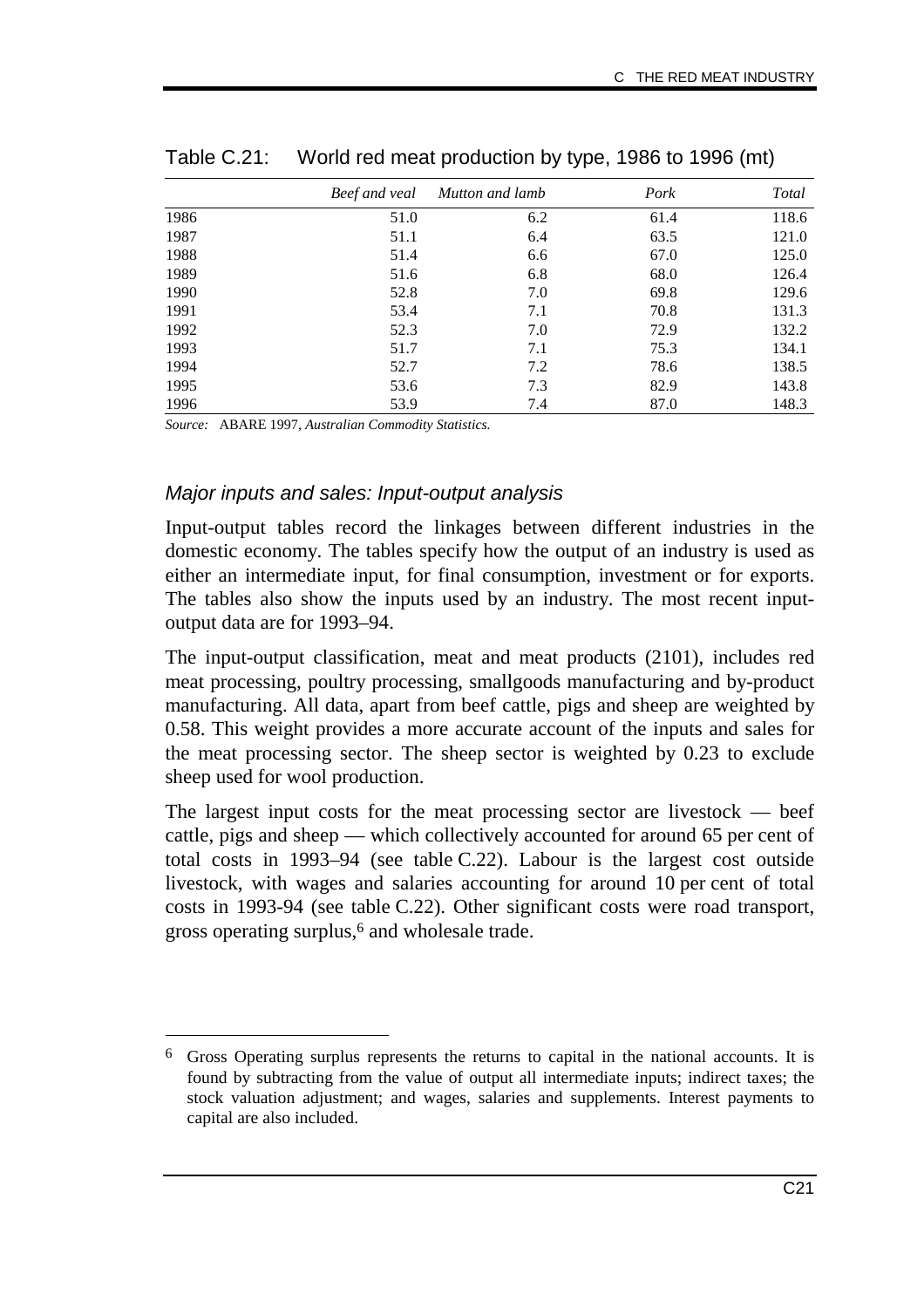| Inputs                          | $\mathfrak{Sm}^a$ | % of total production |
|---------------------------------|-------------------|-----------------------|
| Beef cattle                     | 3 845.6           | 51.3                  |
| Wages, salaries and supplements | 790.5             | 10.6                  |
| Pigs                            | 586.7             | 7.8                   |
| Sheep                           | 506.3             | 6.8                   |
| Road transport                  | 310.3             | 4.1                   |
| Gross operating surplus         | 280.1             | 3.7                   |
| Wholesale trade                 | 151.4             | 2.0                   |
| Other property services         | 86.8              | 1.2                   |
| Paper bags and products         | 67.8              | 0.9                   |
| <b>Australian production</b>    | 7488.7            | <b>100</b>            |

Table C.22: Major industry inputs, 1993–94

a Input output tables are constructed using basic values, which is the ex-factory price. *Source:* ABS 1997, *Australian National Accounts: Input–output tables*, 1993–94.

In 1993–94, over 80 per cent of the output produced by the meat processing sector was either exported or consumed domestically (see table C.23). The largest users of processed meat as inputs to production were the accommodation, cafes and restaurants, other food products, meat and meat products and the leather and leather products sectors (see table C.23).

| Table C.23:<br>Major Industry Sales, 1993–94 |                  |                        |
|----------------------------------------------|------------------|------------------------|
| <b>Sales</b>                                 | $\mathfrak{m}^a$ | Percent of total sales |
| <b>Exports</b>                               | 2472.6           | 42.5                   |
| Consumption expenditure (Australia)          | 2 3 4 0.9        | 40.2                   |
| Domestic industry:                           |                  |                        |
| Accommodation, cafes and restaurants         | 424.2            | 7.3                    |
| Other food products                          | 162.8            | 2.8                    |
| Meat and meat products                       | 159.4            | 2.7                    |
| Leather and leather products                 | 90.0             | 1.5                    |
| Defence                                      | 30.0             | 0.5                    |
| Basic chemicals                              | 24.9             | 0.4                    |

Table C.23: Major Industry Sales, 1993–94

a Input output tables are constructed using basic values, which is the ex-factory price.

Bakery products and the control of the control of the control of the control of the control of the control of the control of the control of the control of the control of the control of the control of the control of the con **Total sales** 5 824.2 100

*Source:* ABS 1997, Australian National Accounts, 1993–94.

# **C.5 Delivery**

The rural location of many processing establishments and the large volume of meat exported make transport networks particularly important for the meat processing sector. The majority of meat is frozen or fresh when transported,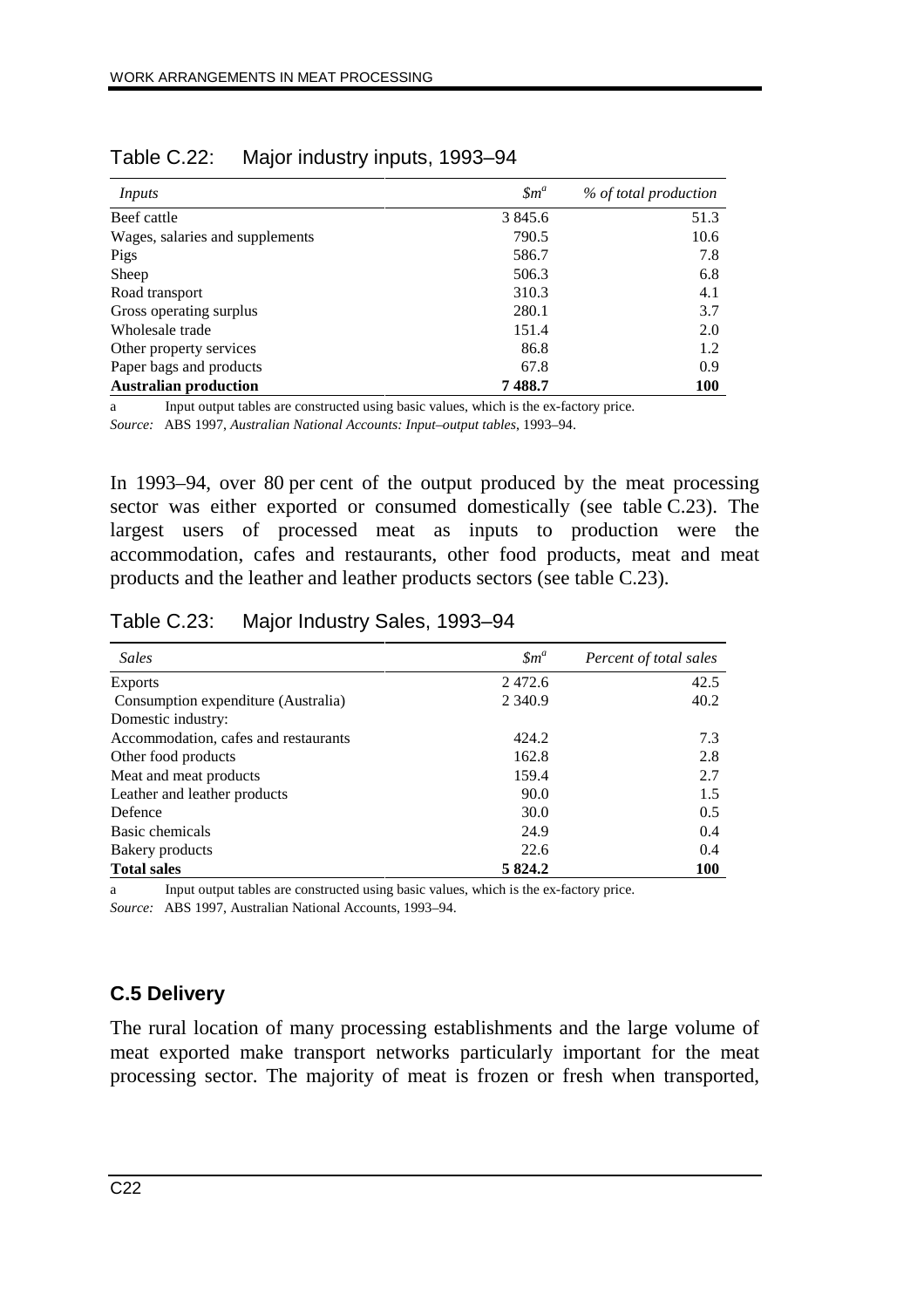requiring sophisticated refrigeration, monitoring and packaging systems to ensure quality is maintained during transit.

Meat and livestock is transported within Australia by road, rail, water and air. In 1993–94, ABS data indicate that most meat is transported within Australia by road, and to a lesser extent rail (see table C.24). The data in table C.24 indicate the value of each type of transport, from the farm (sheep, beef cattle and pigs) and meat processing sector<sup>7</sup> to:

- the meat processing sector  $(1)$ ;
- the wholesale sector  $(2)$ ;
- the retail sector  $(3)$ ;

-

- the accommodation, cafe and restaurants sector  $(4)$ ;
- to the final consumer  $(5)$ :
- to the port or air terminal for export  $(6)$ ; and
- total transport for the red meat chain (7).

| From industry          | 1       | 2  | $\mathfrak{Z}$ | $\overline{4}$ | 5       | 6       | 7       |
|------------------------|---------|----|----------------|----------------|---------|---------|---------|
| Road transport         |         |    |                |                |         |         |         |
| Sheep                  | 15 303  |    |                |                | 564     | 26 94 6 | 42813   |
| Beef cattle            | 386 552 |    |                |                | 5 6 7 9 | 11 181  | 403 412 |
| Pigs                   | 54 837  |    |                |                | 441     | 108     | 55 387  |
| Meat processing        | 5789    | 56 | 133            | 16752          | 93 572  | 61 178  | 177 481 |
| Rail transport         |         |    |                |                |         |         |         |
| Sheep                  | 223     |    |                |                | 8       | 11 616  | 11 847  |
| Beef cattle            | 17 072  |    |                |                | 251     | 494     | 17816   |
| Pigs                   | 3 5 8 0 |    |                |                | 29      | 7       | 3616    |
| Meat processing        | 13      |    |                | 26             | 141     | 202     | 382     |
| <b>Water transport</b> |         |    |                |                |         |         |         |
| Sheep                  | 31      |    |                |                | 1       | 478     | 510     |
| Beef cattle            |         |    |                |                |         |         |         |
| Pigs                   |         |    |                |                |         |         |         |
| Meat processing        | 4       |    |                | 9              | 46      | 72      | 131     |
| Air transport          |         |    |                |                |         |         |         |
| Sheep                  |         |    |                |                |         |         |         |
| Beef cattle            | 1462    |    |                |                | 21      | 42      | 1 5 2 6 |
| Pigs                   |         |    |                |                |         |         |         |
| Meat processing        |         |    |                |                |         |         |         |

Table C.24: Transport flows for the red meat industry, 1993–94 (\$'000)

*Source:* ABS 1997, *1993–94 Australian National Accounts,* unpublished data.

<sup>7</sup> As explained earlier, data for meat and meat products and sheep sectors have been weighted by 0.58 and 0.23 respectively.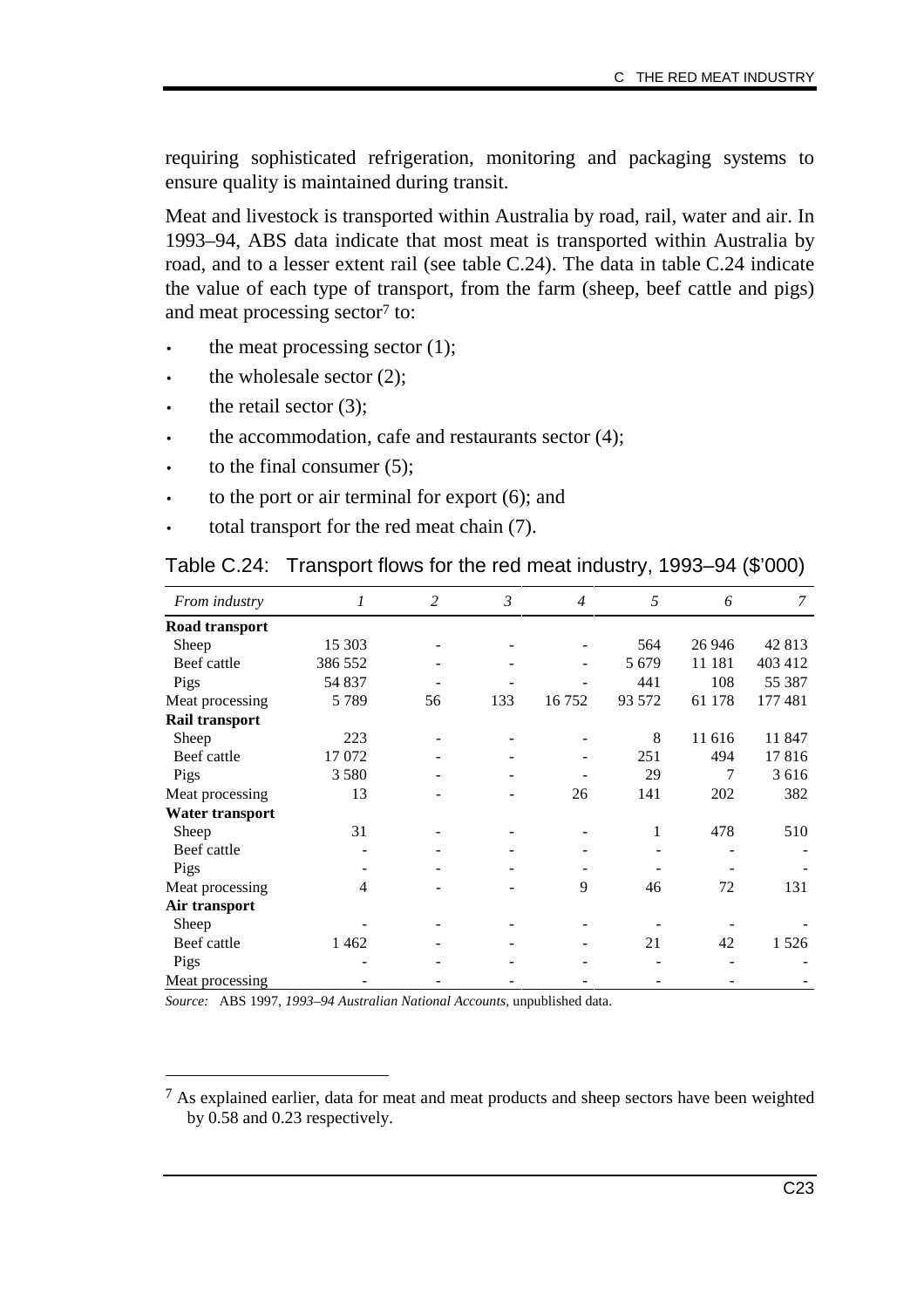Container shipping is the most common method of exporting meat from Australia. In 1996 around 97 per cent of meat was exported by water. The majority of meat is exported from the three eastern city ports:

- Brisbane (40 per cent);
- Melbourne (33 per cent); and
- Sydney (17 per cent).

The major regional ports are Townsville, Newcastle and Port Alma (see table C.25).

| Table C.25: Red meat exports by port of loading, 1994–95 and |
|--------------------------------------------------------------|
| 1995–96, (tonne) <sup>a,b</sup>                              |

| State and loadport | 1994–95   | 1995–96       |
|--------------------|-----------|---------------|
| <b>NSW</b>         | 168 977   | 178 111       |
| Newcastle/Yamba    | 9 3 0 7   | 3 5 2 0       |
| Sydney             | 159 670   | 174 591       |
| Vic                | 357 619   | 332 611       |
| Geelong            | 6 6 7 5   | 1 1 9 0       |
| Melbourne          | 350 944   | 331 422       |
| Qld                | 486 805   | 429 650       |
| Townsville         | 28 9 31   | 18759         |
| Port Alma          | 8 0 3 7   | 2 1 4 4       |
| <b>Brisbane</b>    | 448 138   | 407 740       |
| <b>SA</b>          | 38 841    | 29 951        |
| Adelaide           | 38 841    | 29 951        |
| <b>WA</b>          | 42 968    | 42 890        |
| Fremantle/Perth    | 42 968    | 42 890        |
| <b>Tas</b>         | 2468      | 1860          |
| Burnie             | 1825      | 1 2 5 7       |
| NT                 | 935       | 2 1 6 7       |
| Darwin             | 935       | 2 1 6 7       |
| <b>Australia</b>   | 1 098 612 | 1 0 1 7 2 4 1 |

a The data are measured in shipped weight.

b Includes ports where red meat exports exceeded 1 000 tonne in 1996.

*Source:* AMLC 1997, *Statistical Review.*

Only a small quantity of meat is transported around the world by air (see table C.26). Likewise, the majority of live animals are exported by sea, with only a marginal amount transported by air.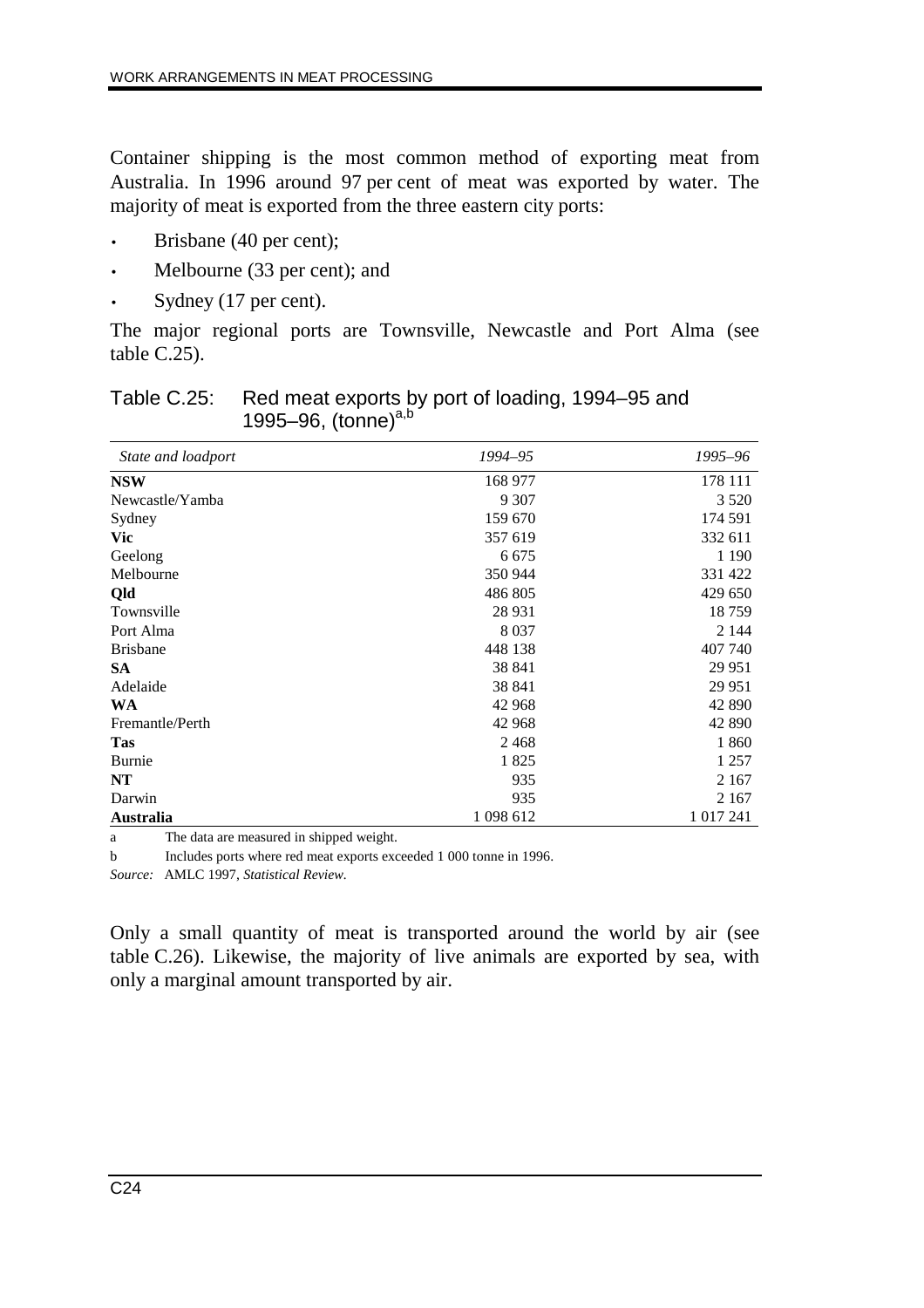|                 | 1994–95 | 1995–96 |
|-----------------|---------|---------|
| Switzerland     | 1 2 7 0 | 1 2 8 8 |
| US - West Coast | 2663    | 4 2 4 3 |
| Japan           | 8 7 4 1 | 7827    |
| Hong-Kong       | 1 1 1 6 | 1 0 29  |
| Singapore       | 2 740   | 2 7 0 5 |
| Other Asia      | 1 0 8 4 | 1 2 3 4 |
| Saudi Arabi     | 1 3 5 1 | 1 0 9 0 |
| Dubai           | 3 7 2 2 | 3 3 0 0 |
| <b>Total</b>    | 27 537  | 26 223  |

| Table C.26: Air freight export to major destinations, 1994–95 and |  |
|-------------------------------------------------------------------|--|
| 1995–96 (tonne) <sup>a,b</sup>                                    |  |

a The data are measured in net shipped weight.

b Includes countries where red meat imports exceeded 1 000 tonne in 1996.

*Source:* AMLC 1997, *Statistical Review.*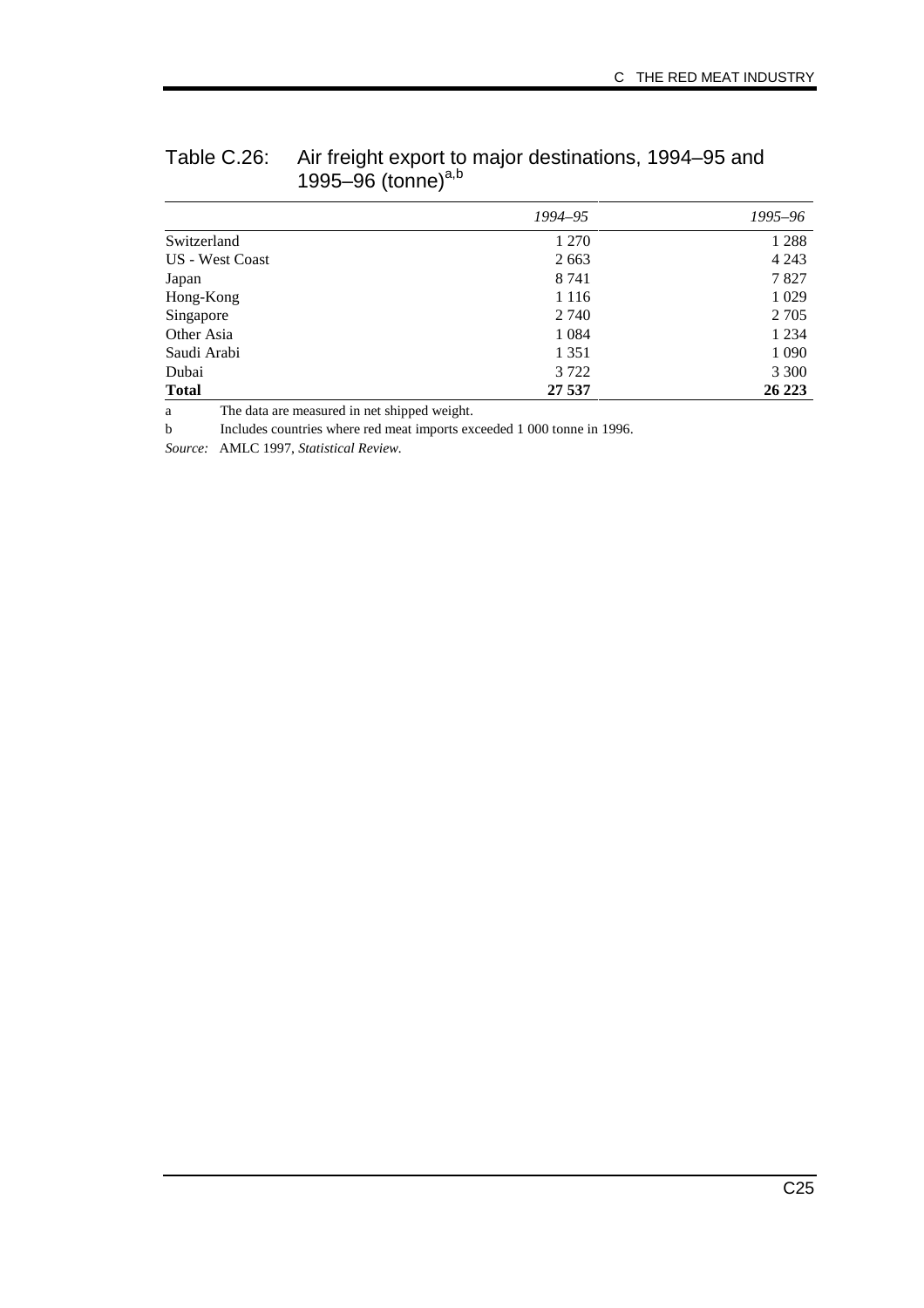# **D WORKFORCE**

# **D.1 Introduction**

This appendix examines the structure and characteristics of the meat processing workforce. The average wage levels and hours worked by the meat processing workforce is discussed also.

# **D.2 Employment**

There were 27 500 persons employed in the meat processing sector in 1995–96 — accounting for around three per cent of the total manufacturing workforce (see figure D.1). Overall, total employment in meat processing declined by over 30 per cent between 1979–80 to 1995–96 — compared to 20 per cent for all manufacturing.





a Between 1974–75 and 1988–89 the data are ASIC 2115, and proceeding this the data are ANZSIC 2111. Data are not available for 1985–86 because the ABS did not conduct the manufacturing survey this year.

*Source:* ABS Cat. No. 8221.0, various additions.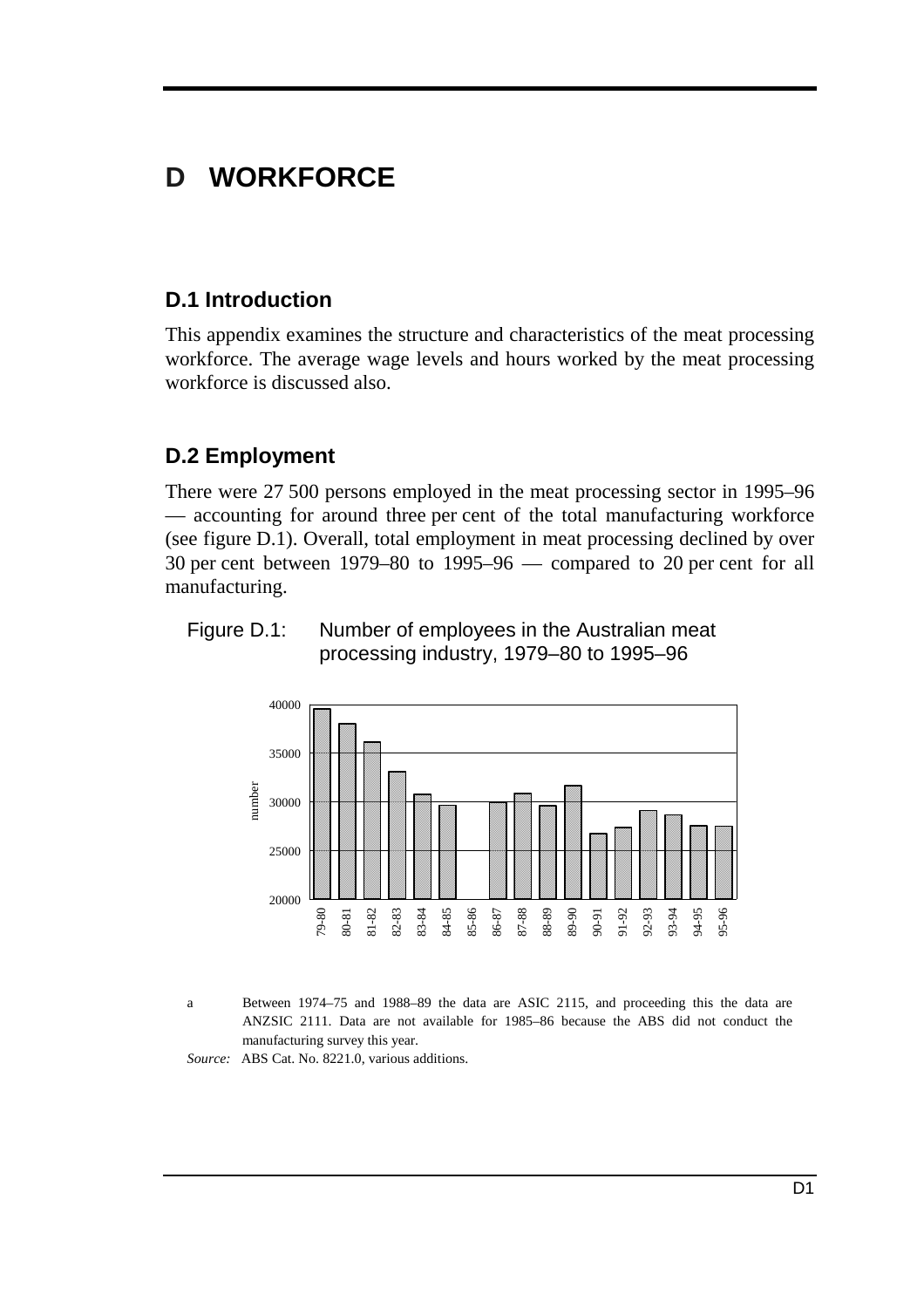### **State employment**

By state, Queensland and NSW collectively accounted for 60 per cent of the total meat processing workforce in Australia in 1995–96 (see table D.1). Victoria was the third largest employer in 1995–96 (16 per cent), followed by SA (12 per cent), WA (9 per cent) and Tasmania (3 per cent). Although total employment has declined in all states, employment shares have fluctuated somewhat (see table D.1). Since the mid 1980s, employment shares have increased in NSW and SA, but declined substantially in Victoria.

|         | $\mathbf{u}$ |     |     |          |           |            |
|---------|--------------|-----|-----|----------|-----------|------------|
|         | NSW          | Vic | Qld | SA       | <b>WA</b> | <b>Tas</b> |
| 1986-87 | 26           | 21  | 31  | $\Omega$ | 10        | 3          |
| 1987-88 | 25           | 21  | 34  | 9        | 9         |            |
| 1988-89 | 25           | 22  | 33  | 9        | 8         |            |
| 1989-90 | 22           | 20  | 33  | 11       | 11        |            |
| 1990-91 | 25           | 19  | 33  | 11       | 9         |            |
| 1991-92 | 29           | 19  | 31  | 10       | 8         |            |
| 1992-93 | 30           | 16  | 32  | 10       | 9         |            |
| 1993-94 | 30           | 16  | 34  | 10       | 8         |            |
| 1994-95 | 29           | 16  | 32  | 11       | Q         |            |
| 1995-96 | 29           | 16  | 31  | 12       | 9         |            |

Table D.1: Share of meat processing employment by State<sup>a</sup> (per cent)

a Excluding the NT and the ACT.

*Source:* ABS, Cat. No. 8221.1 to 8221.7 (various years).

Meat processing is an important source of regional employment — the majority of plants are located near regional towns. Only a relatively small number of plants are located in, or on the fringe of capital cities (see table D.2). In 1996, the 25 largest meat processing companies employed 17 600 workers, or around 65 per cent of the total workforce (see table D.2). This broadly corresponds with the total output share of these processors.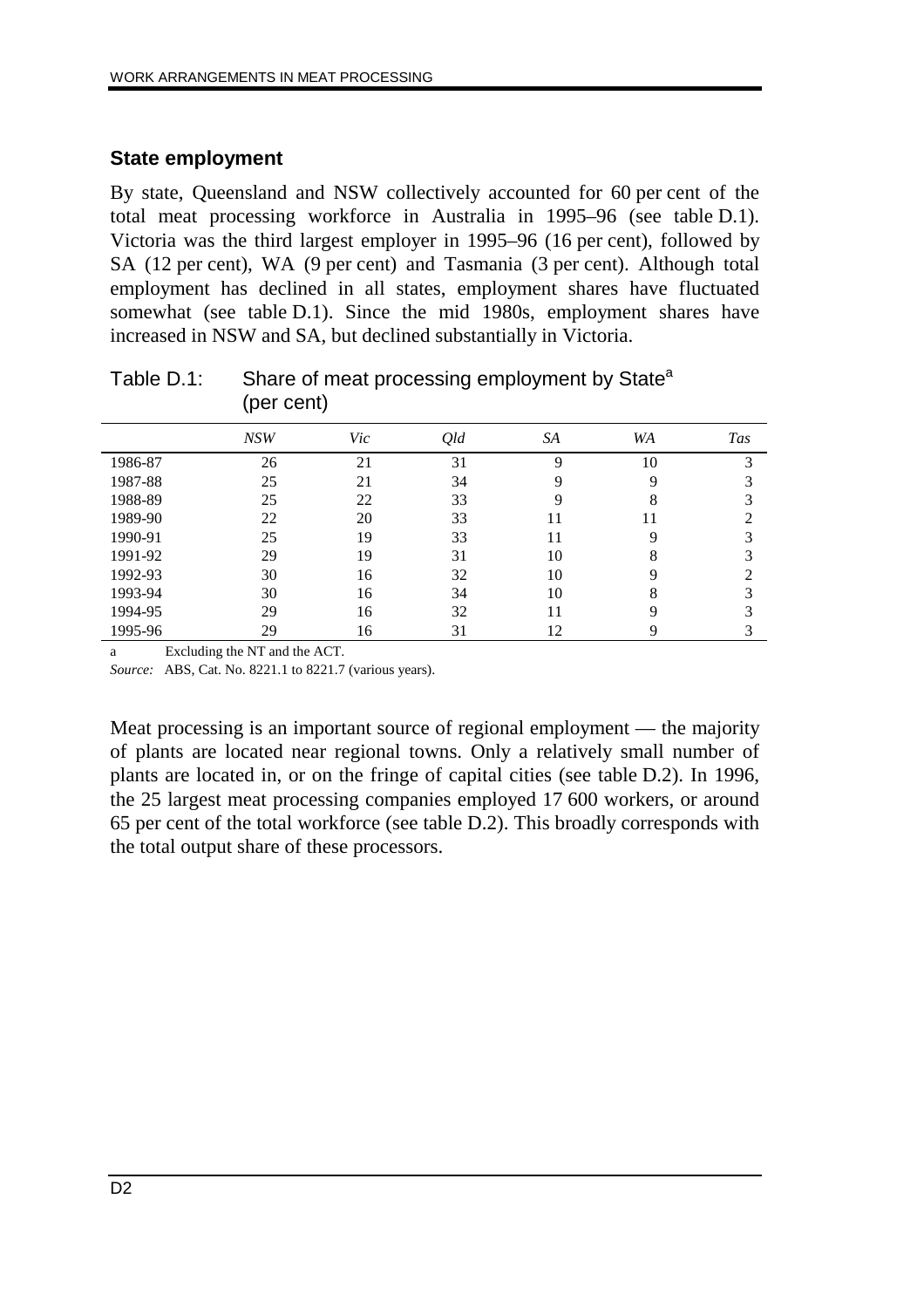| <b>Processor</b>                  | <b>Regional plants</b> | <b>Capital city</b> | <b>Total workforce</b> |
|-----------------------------------|------------------------|---------------------|------------------------|
|                                   |                        | plants              | size                   |
| Queensland                        |                        |                     |                        |
| Australian Meat Holdings P/L      | 5                      |                     | 2760                   |
| Nippon Meat Packers P/L           | 4                      |                     | 1750                   |
| Queensland Abattoir Corporation   | 2                      | 1                   | 660                    |
| <b>Consolidated Meat Group</b>    | 3                      |                     | 1000                   |
| Teys Brothers P/L                 | $\overline{2}$         |                     | 760                    |
| <b>South Burnett Meat Works</b>   | 1                      |                     | 600                    |
| <b>NSW</b>                        |                        |                     |                        |
| Northern Co Operative Meat Co Ltd | 1                      |                     | 773                    |
| Bindaree Beef P/L                 | 2                      |                     | 500                    |
| Cargill Foods Australia           | 1                      |                     | 450                    |
| PD Mulligan                       | 1                      | 1                   | 650                    |
| Anzco Foods P/L                   | 1                      |                     | 600                    |
| Southern Meats P/L                | 3                      |                     | 500                    |
| <b>Burrangong Meat Processors</b> | 1                      |                     | 330                    |
| RJ Fletchers and Co               | 1                      |                     | 650                    |
| Rockdale Beef P/L                 | 1                      |                     | 440                    |
| Bunge Meat P/L                    | 1                      |                     | 140                    |
| Mudgee Regional Abattoir          | 1                      |                     | 350                    |
| Midcoast Meat P/L                 | 1                      |                     | 350                    |
| <b>Victoria</b>                   |                        |                     |                        |
| <b>SBA Foods P/L</b>              | $\overline{2}$         | 1                   | 900                    |
| Castricum Brothers Pty Ltd        |                        | 1                   | 450                    |
| G&K O'Connor P/L                  |                        | 1                   | 380                    |
| MC Herd                           | 1                      |                     | 350                    |
| Hurstbridge Abattoir              |                        | 1                   | 110                    |
| <b>Other</b>                      |                        |                     |                        |
| Metro Meat International Ltd      | 5                      |                     | 1800                   |
| EG Green & Son P/L                | 1                      |                     | 340                    |
| Total                             | 43                     | 6                   | 17593                  |

## Table D.2: Plant location and workforce size of major<sup>a</sup> meat processors, 1996

a The processing companies listed are the 'Top 25' processors in Australia as ranked by AUS-MEAT. Rankings are based on output.

*Source*: AUS-MEAT 1997, Feedback magazine.

#### **Seasonality in employment**

As discussed in chapter 2, seasonality in livestock turnoff has implications on the demand for labour over a year. Typically, the demand for labour is higher in the dry months than in the wet months — when cattle are grazed. ABS data indicates that employment changes from month to month, and that seasonal trends are still evident (see table D.3).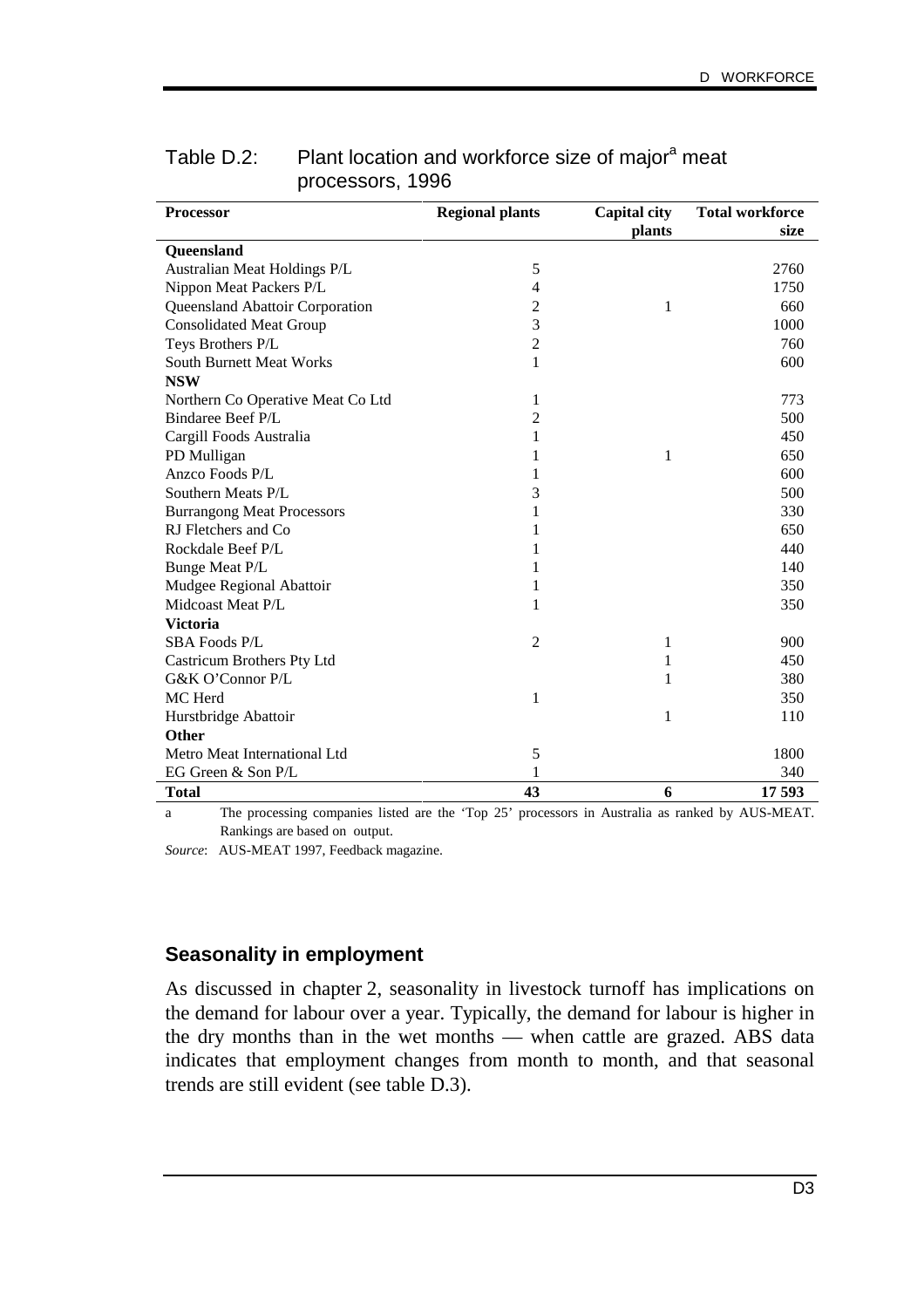|                       | 11101101000011119<br>10001011001 |      |      |                |     |            |      |
|-----------------------|----------------------------------|------|------|----------------|-----|------------|------|
|                       | NSW                              | Vic  | Qld  | SA             | WA  | <b>Tas</b> | Aust |
| $Q1 - 1995$           | 19.1                             | 11.1 | 13.8 | 5.3            | 3.3 | 1.8        | 54.5 |
| $Q2 - 1995$           | 15                               | 12   | 15.4 | 5.3            | 3.7 | 1.6        | 53.4 |
| $Q3 - 1995$           | 19.8                             | 12.7 | 15.2 | 4.6            | 4.7 | 1.6        | 58.8 |
| Q4 - 1995             | 20                               | 12.2 | 14.6 | 3              | 4.3 | 2          | 56.1 |
| $Q1 - 1996$           | 19.7                             | 9.2  | 15.1 | 3.5            | 3.6 | 1.4        | 52.4 |
| $Q2 - 1996$           | 20.3                             | 12   | 14   | 2.3            | 3.7 | 0.9        | 53.2 |
| $Q3 - 1996$           | 13.4                             | 10.7 | 14.6 | 2.2            | 3.9 |            | 45.9 |
| Q4 - 1996             | 14                               | 9.3  | 13.1 | $\overline{4}$ | 5.7 | 0.6        | 46.9 |
| $Q1 - 1997$           | 13.2                             | 4.6  | 15.1 | 2.5            | 5.5 | 0.4        | 41.3 |
| Q <sub>2</sub> - 1997 | 20.7                             | 9.7  | 16.6 | 2.4            | 3.8 | 0.8        | 54.1 |
| $Q3 - 1997$           | 19.3                             | 12.1 | 15.5 | 2.8            | 3.7 | 0.9        | 54.4 |
| Q4 - 1997             | 13.2                             | 12.5 | 11   | 2.8            | 3.7 | 1.5        | 44.8 |

Table D.3: Cuarterly employment<sup>a</sup> by state, meat and meat product manufacturing, $b$  1995 to 1997 ('000)

a Data for Q1 correspond to the February quarter, Q2 the May quarter; Q3 the August quarter; and Q4 the November quarter for each year. The data include full-time and part-time workers.

b Meat and meat product manufacturing (211) includes meat processing, poultry processing, smallgoods manufacturing and by-product manufacturing.

*Source:* ABS, various issues, *Labour Force Australia*, unpublished data.

## **Part-time employment**

In 1997, less than 10 per cent of the total workforce were employed part-time<sup>1</sup> (see figure D.2). This is similar for all manufacturing, but far less than for all industries — where around 25 per cent of the workforce were employed parttime in 1997.

 $\overline{a}$ 

<sup>1</sup> A worker is generally considered part-time by the ABS if they usually work less than the agreed or award hours for full-time employees in their occupation. If agreed or award hours do not apply, employees are regarded as part-time if they ordinarily work less than 35 hours in a week.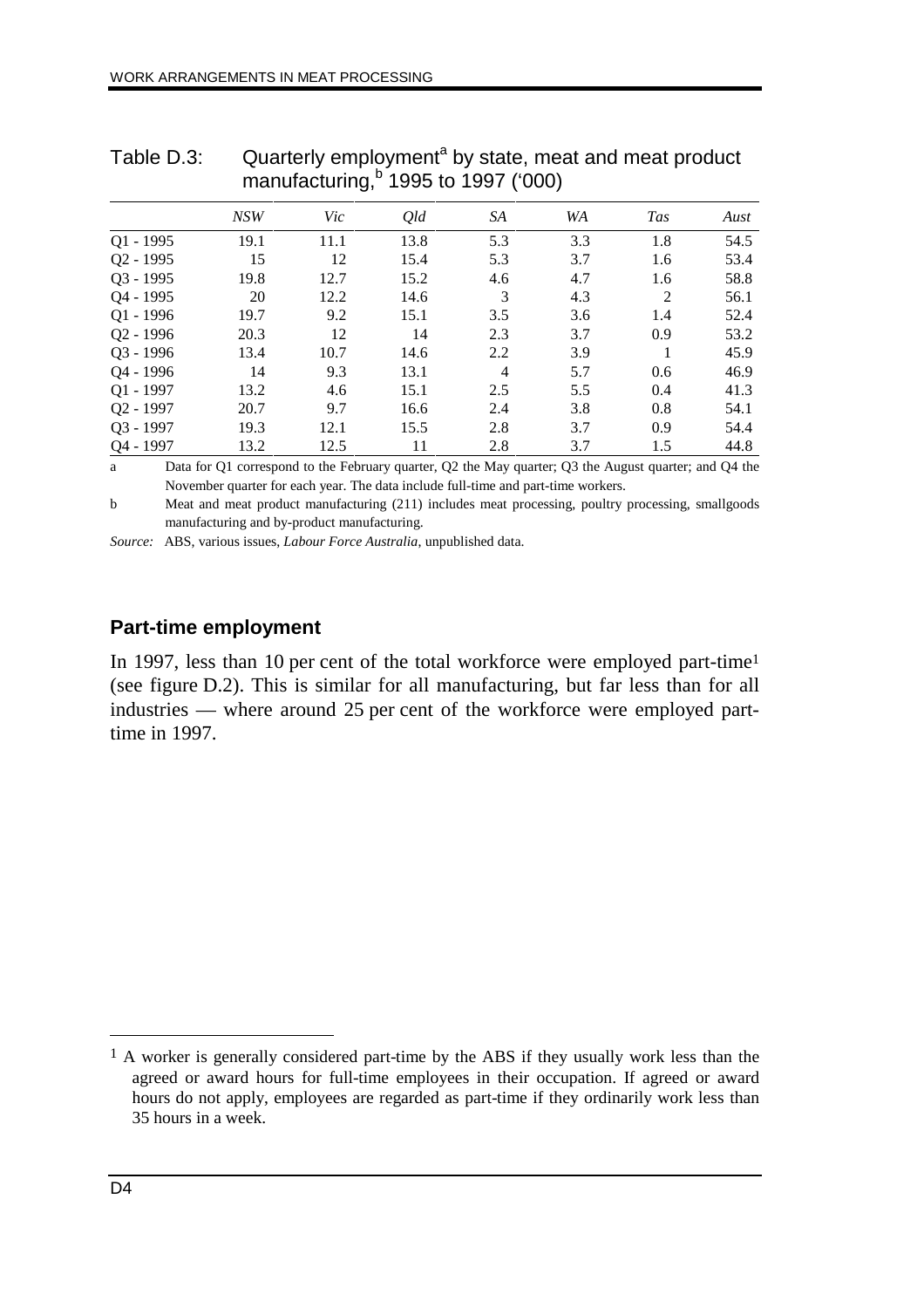

Figure D.2: Persons employed part-time, 1997 (per cent)

The level of part-time employment in each state is continually changing between quarters. There appears also to be evidence of seasonality in part-time employment in the meat and meat products sector (see table D.4).

| Table D.4: | Quarterly part-time employment <sup>a</sup> by state, meat and meat |
|------------|---------------------------------------------------------------------|
|            | products, 1995 to 1997 ('000)                                       |

|                       | NSW | Vic | Qld | SA  | WA  | <b>Tas</b> | Aust |
|-----------------------|-----|-----|-----|-----|-----|------------|------|
| $Q1 - 1995$           | 1.9 | 0.5 | 1.1 | 0.3 | 0.2 | 0.2        | 4.2  |
| Q <sub>2</sub> - 1995 | 0.3 | 0.9 | 1.5 | 0.5 | 0.2 | 0.0        | 3.4  |
| $Q3 - 1995$           | 0.7 | 2.3 | 0.9 | 0.7 | 0.4 | 0.2        | 5.1  |
| Q4 - 1995             | 1.0 | 2.0 | 1.1 | 0.4 | 0.2 | 0.2        | 4.8  |
| Q1 - 1996             | 1.6 | 1.8 | 1.3 | 0.3 | 0.4 | 0.2        | 5.6  |
| Q <sub>2</sub> - 1996 | 1.6 | 1.0 | 1.6 | 0.3 | 0.7 | 0.0        | 5.2  |
| Q3 - 1996             | 1.2 | 0.8 | 1.2 | 0.2 | 0.3 | 0.0        | 3.6  |
| Q4 - 1996             | 1.3 | 1.1 | 1.7 | 0.2 | 0.0 | 0.1        | 4.4  |
| $Q1 - 1997$           | 1.8 | 0.9 | 1.6 | 0.3 | 0.0 | 0.0        | 4.7  |
| Q <sub>2</sub> - 1997 | 2.8 | 1.2 | 2.1 | 0.0 | 0.0 | 0.1        | 6.2  |
| Q3 - 1997             | 2.0 | 1.8 | 0.6 | 0.2 | 0.5 | 0.1        | 5.3  |
| Q4 - 1997             | 0.3 | 1.4 | 1.2 | 0.3 | 0.3 | 0.2        | 4.0  |

a Data for Q1 correspond to the February quarter, Q2 the May quarter; Q3 the August quarter; and Q4 the November quarter for each year.

*Source:* ABS, various issues, *Labour Force Australia*, unpublished data.

# **D.3 Workforce characteristics**

A meat processing worker is likely to be:

*Source:* ABS, *Labour Force Australia*, unpublished data.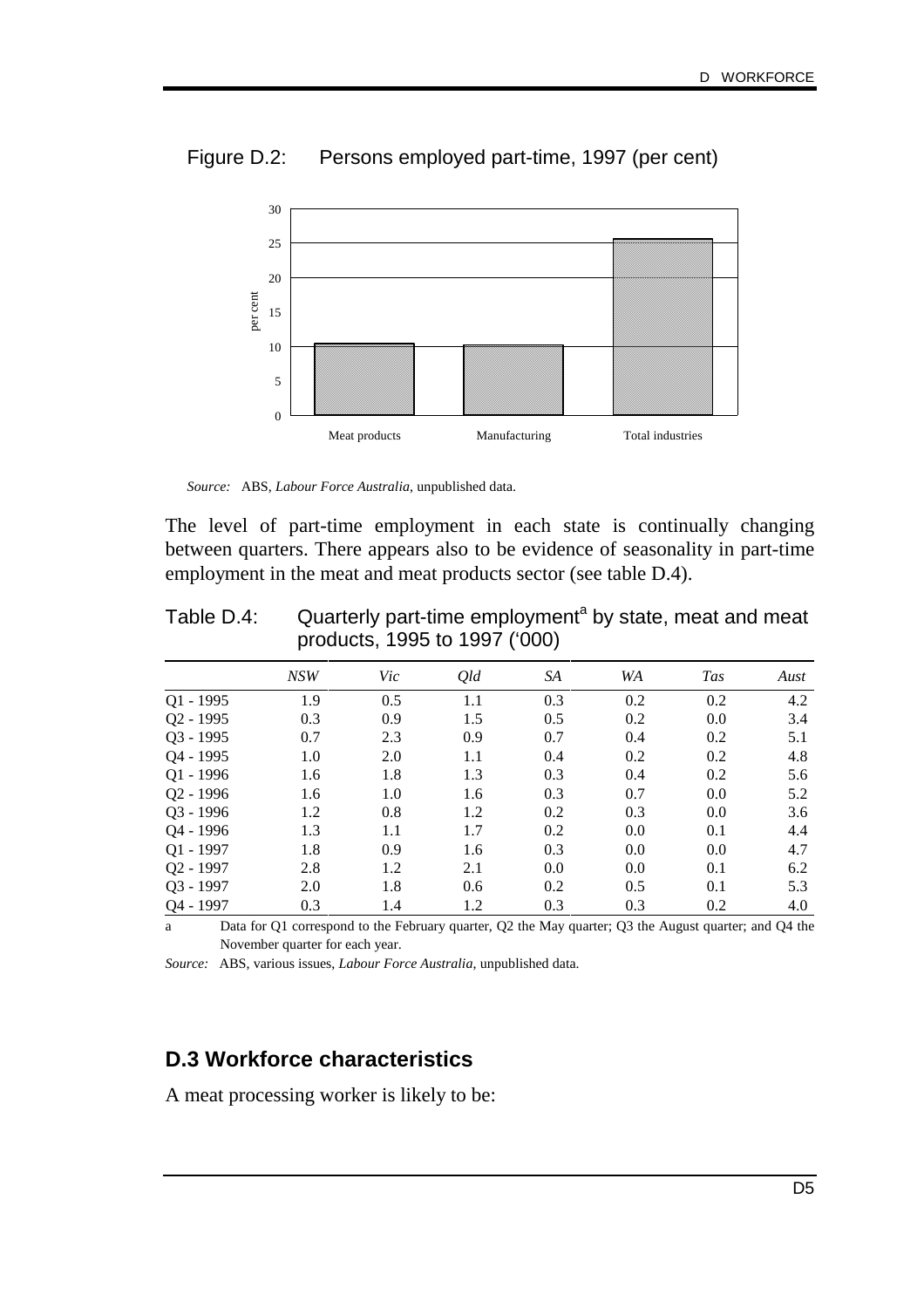- a young male;
- secondary schooled and with some level of accredited industry competency;
- marginally more mobile than workers in other industries; and
- a member of a trade union.

## **Age and gender**

In 1996, around half the meat processing workforce were less than 35 years of age, compared to 55 per cent in 1986. The comparable figure for all industries was 43 per cent (see table D.5). There were also significantly more males employed in meat processing than all industries — 83 per cent compared to 56 per cent in 1996 (see table D.5). However, the proportion of females employed in meat processing has marginally increased since 1986, albeit from a low base (see table D.5).

|       |                     | <b>Meat processing</b> |                |                     | <b>All industries</b> |                |  |
|-------|---------------------|------------------------|----------------|---------------------|-----------------------|----------------|--|
| Age   | $%$ of<br>workforce | Male $(\% )$           | Female $(\% )$ | $%$ of<br>workforce | Male $(\% )$          | Female $(\% )$ |  |
| 1996  |                     |                        |                |                     |                       |                |  |
| 15-24 | 23                  | 85                     | 15             | 18                  | 51                    | 49             |  |
| 25-34 | 28                  | 84                     | 16             | 25                  | 56                    | 44             |  |
| 35-44 | 24                  | 79                     | 21             | 26                  | 55                    | 45             |  |
| 45-54 | 17                  | 80                     | 20             | 21                  | 56                    | 44             |  |
| 55-64 | 7                   | 90                     | 10             | 8                   | 65                    | 35             |  |
| $65+$ | 1                   | 89                     | 11             | $\overline{2}$      | 69                    | 31             |  |
| Total | 100                 | 83                     | 17             | 100                 | 56                    | 44             |  |
| 1986  |                     |                        |                |                     |                       |                |  |
| 15-24 | 27                  | 84                     | 16             | 22                  | 54                    | 46             |  |
| 25-34 | 28                  | 85                     | 15             | 27                  | 61                    | 39             |  |
| 35-44 | 22                  | 82                     | 18             | 25                  | 60                    | 40             |  |
| 45-54 | 14                  | 84                     | 16             | 16                  | 63                    | 37             |  |
| 55-64 | 8                   | 92                     | 8              | 9                   | 72                    | 28             |  |
| $65+$ | 1                   | 94                     | 6              | 1                   | 69                    | 31             |  |
| Total | 100                 | 85                     | 15             | 100                 | 61                    | 39             |  |

| Table D.5: |  | Age and gender of workforce, 1996 and 1986 |  |  |
|------------|--|--------------------------------------------|--|--|
|            |  |                                            |  |  |

*Source:* Commission estimates based on ABS, unpublished data from the *1996 Census of Population and Housing*.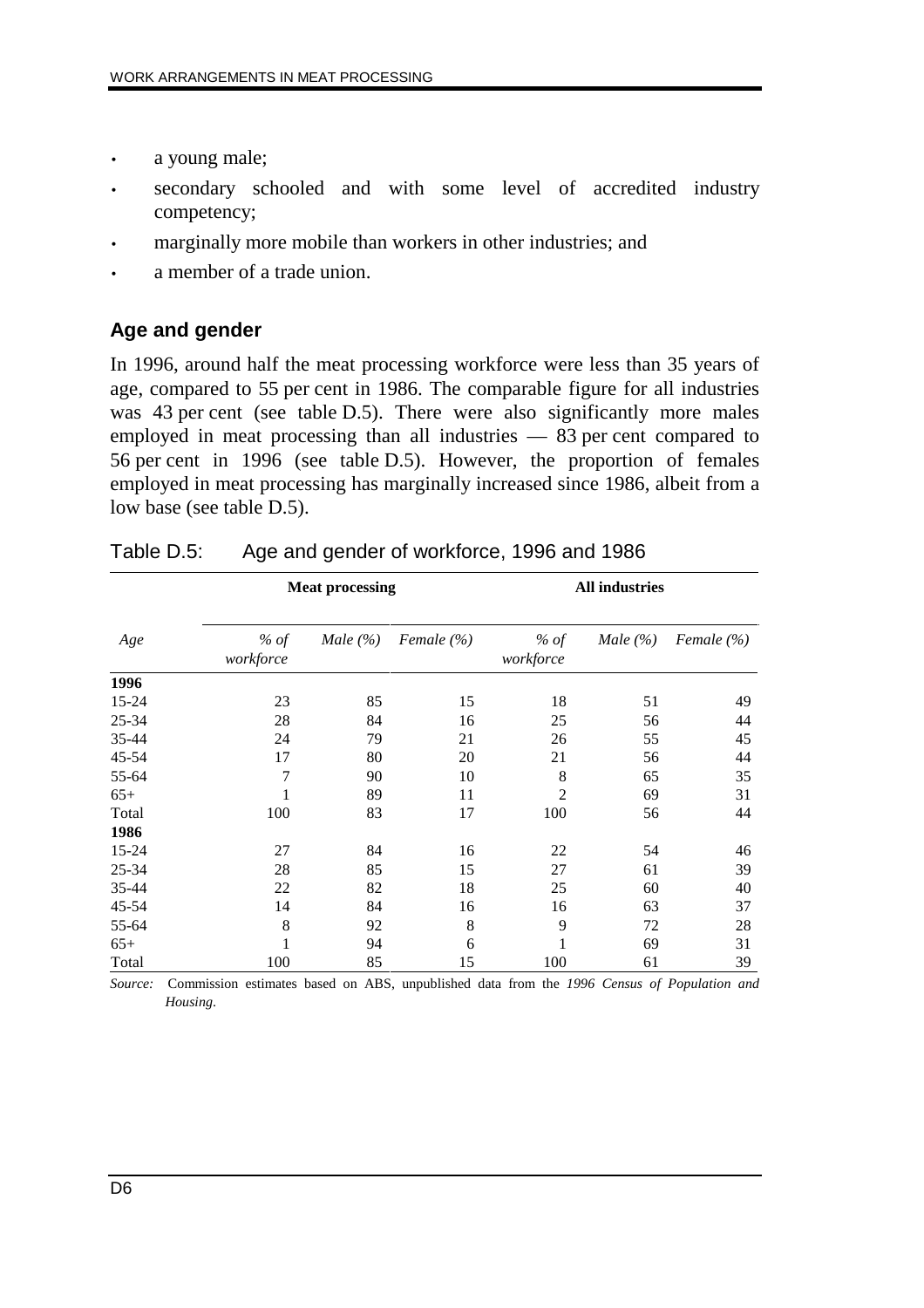### **Education and training**

The level of formal educational attainment in the meat processing sector is low — around 20 per cent of the meat processing workforce had completed postschool qualifications in 1996. The majority of these workers had undertaken skilled vocational qualifications (73 per cent) and basic vocational qualifications (7 per cent) (see table D.6). Less than five per cent had undertaken a bachelor degree or higher in 1996. Table D.6 shows also that 90 per cent of those workers who had undertaken post school qualifications were male.

|                         | NSW  | Vic  | Qld     | SA   | WA   | <b>Tas</b> | Aust |
|-------------------------|------|------|---------|------|------|------------|------|
| <b>Males</b>            |      |      |         |      |      |            |      |
| Higher degree           | 0.4  | 0.0  | 0.4     | 1.0  | 0.0  | 0.0        | 0.3  |
| Postgraduate diploma    | 0.2  | 0.5  | 0.0     | 0.0  | 0.7  | 0.0        | 0.2  |
| Bachelor degree         | 3.7  | 4.0  | 5.4     | 1.3  | 4.3  | 5.5        | 4.2  |
| Undergraduate           | 2.3  | 3.1  | 2.4     | 1.0  | 2.9  | 5.5        | 2.5  |
| diploma                 |      |      |         |      |      |            |      |
| Associate diploma       | 4.0  | 2.6  | 5.0     | 2.9  | 1.7  | 2.7        | 3.6  |
| Skilled vocational      | 72.7 | 74.0 | 71.0    | 70.2 | 72.1 | 71.8       | 72.2 |
| qualifications          |      |      |         |      |      |            |      |
| <b>Basic vocational</b> | 6.4  | 7.8  | 6.2     | 13.0 | 7.9  | 9.1        | 7.3  |
| qualifications          |      |      |         |      |      |            |      |
| Total                   | 89.7 | 92.0 | 90.5    | 89.2 | 89.7 | 94.5       | 90.5 |
| <b>Females</b>          |      |      |         |      |      |            |      |
| Higher degree           | 0.0  | 0.0  | 0.0     | 0.0  | 0.0  | 0.0        | 0.0  |
| Postgraduate diploma    | 0.0  | 0.3  | $0.0\,$ | 0.0  | 0.0  | 0.0        | 0.1  |
| Bachelor degree         | 1.5  | 1.6  | 3.3     | 1.0  | 1.4  | 0.0        | 2.0  |
| Undergraduate           | 1.2  | 1.4  | 1.3     | 1.0  | 1.4  | 0.0        | 1.2  |
| diploma                 |      |      |         |      |      |            |      |
| Associate diploma       | 3.0  | 1.6  | 1.0     | 1.6  | 0.0  | 0.0        | 1.7  |
| Skilled vocational      | 1.7  | 1.4  | 2.0     | 3.2  | 3.6  | 2.7        | 2.0  |
| qualifications          |      |      |         |      |      |            |      |
| <b>Basic</b> vocational | 3.0  | 1.7  | 1.9     | 4.1  | 3.8  | 2.7        | 2.6  |
| qualifications          |      |      |         |      |      |            |      |
| Total                   | 10.3 | 8.0  | 9.5     | 10.8 | 10.3 | 5.5        | 9.5  |

Table D.6: Qualifications of the workforce by gender and state, 1996 (per cent)

*Source:* Commission estimates based on ABS, unpublished data from the *1996 Census of Population and Housing*.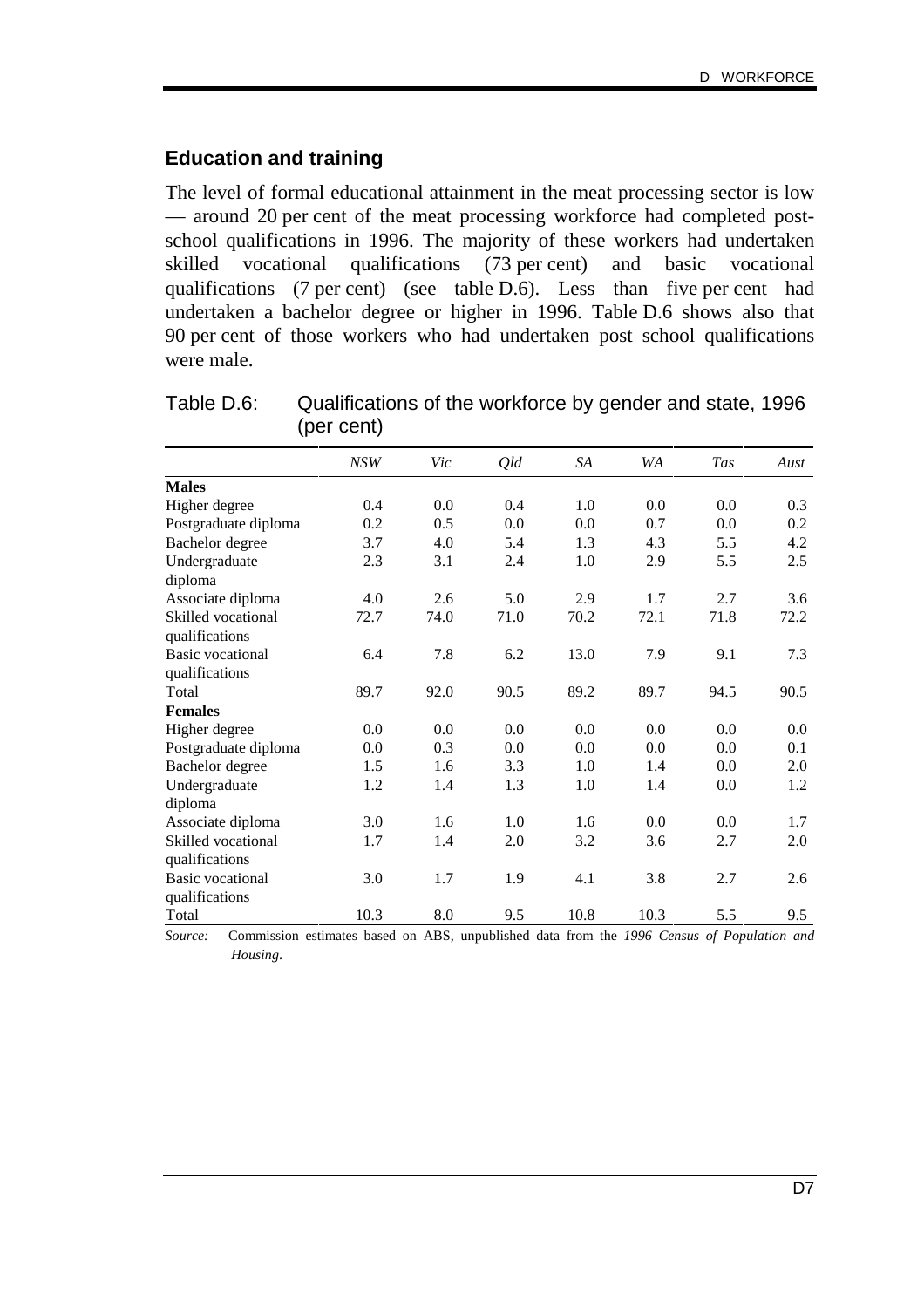In 1986, ABS data indicate that 20 per cent of the meat processing workforce had completed post school qualifications<sup>2</sup> — suggesting there has been no increase in the educational attainment of the meat processing workforce between 1986 and 1996. However, a greater proportion of workers had completed a bachelor degree or higher in 1996 than in 1986 (see table D.7 and D.6). In addition, a greater number of female workers held post school qualifications in 1996 than in 1986 (see tables D.7 and D.6).

|                     | <b>NSW</b> | Vic  | Qld  | SA   | WA   | <b>Tas</b> | Aust |
|---------------------|------------|------|------|------|------|------------|------|
| <b>Males</b>        |            |      |      |      |      |            |      |
| Higher degree       | 0.2        | 0.3  | 0.0  | 0.0  | 0.0  | 0.0        | 0.1  |
| Graduate diploma    | 0.0        | 0.3  | 0.0  | 0.7  | 0.0  | 0.0        | 0.1  |
| Bachelor degree     | 2.4        | 1.5  | 2.2  | 1.8  | 1.2  | 0.0        | 2.0  |
| Diploma             | 2.0        | 1.9  | 1.6  | 1.1  | 0.6  | 4.1        | 1.7  |
| Certificate - Trade | 70.4       | 76.8 | 79.8 | 74.2 | 80.8 | 75.2       | 75.6 |
| Certificate - Other | 17.8       | 15.1 | 11.2 | 18.5 | 10.5 | 16.6       | 14.8 |
| Total               | 92.8       | 95.9 | 94.8 | 96.2 | 93.0 | 95.9       | 94.3 |
| <b>Females</b>      |            |      |      |      |      |            |      |
| Higher degree       | 0.0        | 0.0  | 0.0  | 0.0  | 0.0  | 0.0        | 0.0  |
| Graduate diploma    | 0.0        | 0.0  | 0.0  | 0.0  | 0.0  | 0.0        | 0.0  |
| Bachelor degree     | 0.6        | 0.7  | 0.0  | 0.0  | 1.2  | 0.0        | 0.4  |
| Diploma             | 0.0        | 0.3  | 0.3  | 0.0  | 0.6  | 0.0        | 0.2  |
| Certificate - Trade | 0.6        | 0.7  | 1.1  | 1.6  | 1.2  | 0.0        | 0.9  |
| Certificate - Other | 6.0        | 2.3  | 3.8  | 2.2  | 4.1  | 4.1        | 4.1  |
| Total               | 7.2        | 4.1  | 5.2  | 3.8  | 7.0  | 4.1        | 5.7  |

| Table D.7: | Qualifications of the workforce by gender and state, 1986 |
|------------|-----------------------------------------------------------|
|            | (per cent)                                                |

*Source:* Commission estimates based on ABS, unpublished data from the *1996 Census of Population and Housing*.

In 1996, total expenditure on training in the meat and meat product manufacturing industry was equivalent to 1.8 per cent<sup>3</sup> of gross wages and salaries — up from 1.0 per cent in 1990 (ABS 1998c). Despite this increase, expenditure on training was still less than all manufacturing and all industries, which were 2.2 per cent and 2.5 per cent respectively.

 $\overline{a}$ 

<sup>2</sup> The census data for 1986 differs to 1996 due to changes in classifications. The ABS advised the Commission that the classification changes have little influence on the data for meat processing.

<sup>&</sup>lt;sup>3</sup> The ABS cautions that high standard errors are associated with these data.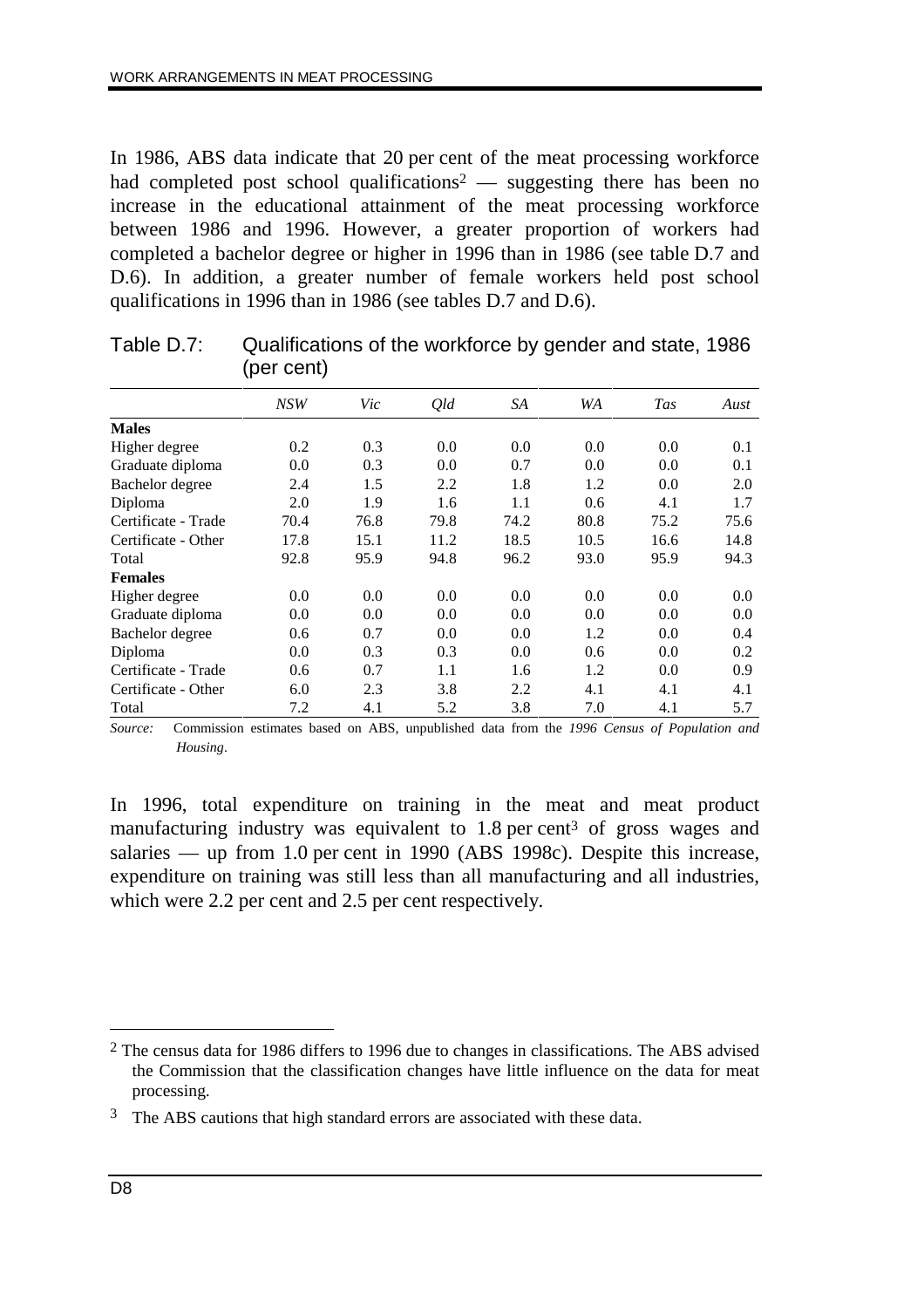#### **Labour mobility**

Overall, workers in the meat and meat product manufacturing sector appeared more mobile than the manufacturing workforce, but less mobile than the total workforce (see table D.8). In 1996, 20 per cent of meat and meat product workers changed either their employer, business or locality, compared to 18 per cent for all manufacturing workers and 24 per cent for all workers in the economy (see table D.8).

|                                              | Did not change | Changed  | Total     |
|----------------------------------------------|----------------|----------|-----------|
|                                              | industry       | industry |           |
| Meat and meat product manufacturing          |                |          |           |
| Changed employer/business or locality        | 5.9            | 4.1      | 10.0      |
| Changed employer/business and locality       | 0.0            | 0.0      | 0.0       |
| Changed employer/business only               | 4.8            | 4.1      | 9.0       |
| Changed locality only                        | 1.1            | 0.0      | 1.1       |
| Did not change employer/business or locality | 39.2           | 0.0      | 39.2      |
| Total                                        | 45.2           | 4.1      | 49.3      |
| <b>Manufacturing</b>                         |                |          |           |
| Changed employer/business or locality        | 102.4          | 87.6     | 190.1     |
| Changed employer/business and locality       | 1.7            | 1.4      | 3.1       |
| Changed employer/business only               | 78.1           | 86.2     | 164.3     |
| Changed locality only                        | 22.7           | 0.0      | 22.7      |
| Did not change employer/business or locality | 840.5          | 0.0      | 840.5     |
| Total                                        | 943            | 87.6     | 1 0 3 0.6 |
| <b>All industries</b>                        |                |          |           |
| Changed employer/business or locality        | 1 1 9 8 .1     | 610.4    | 1 808.5   |
| Changed employer/business and locality       | 22.2           | 14.1     | 36.4      |
| Changed employer/business only               | 907.7          | 596.0    | 1 503.7   |
| Changed locality only                        | 268.2          | 0.3      | 268.5     |
| Did not change employer/business or locality | 5 680.6        | 0.0      | 5 680.6   |
| Total                                        | 7489.1         | 610.4    | 7489.1    |

| Table D.8: | Persons who changed employer, business or locality in |
|------------|-------------------------------------------------------|
|            | previous twelve months, February 1996 ('000)          |

*Source:* ABS, *Labour Mobility Australia,* unpublished data.

The proportion of meat and meat product manufacturing workers who changed their industry of employment between 1995 and 1996 was higher than for all manufacturing and all industries — 9.4 per cent compared to 8.3 per cent and 8.2 per cent (see table D.9).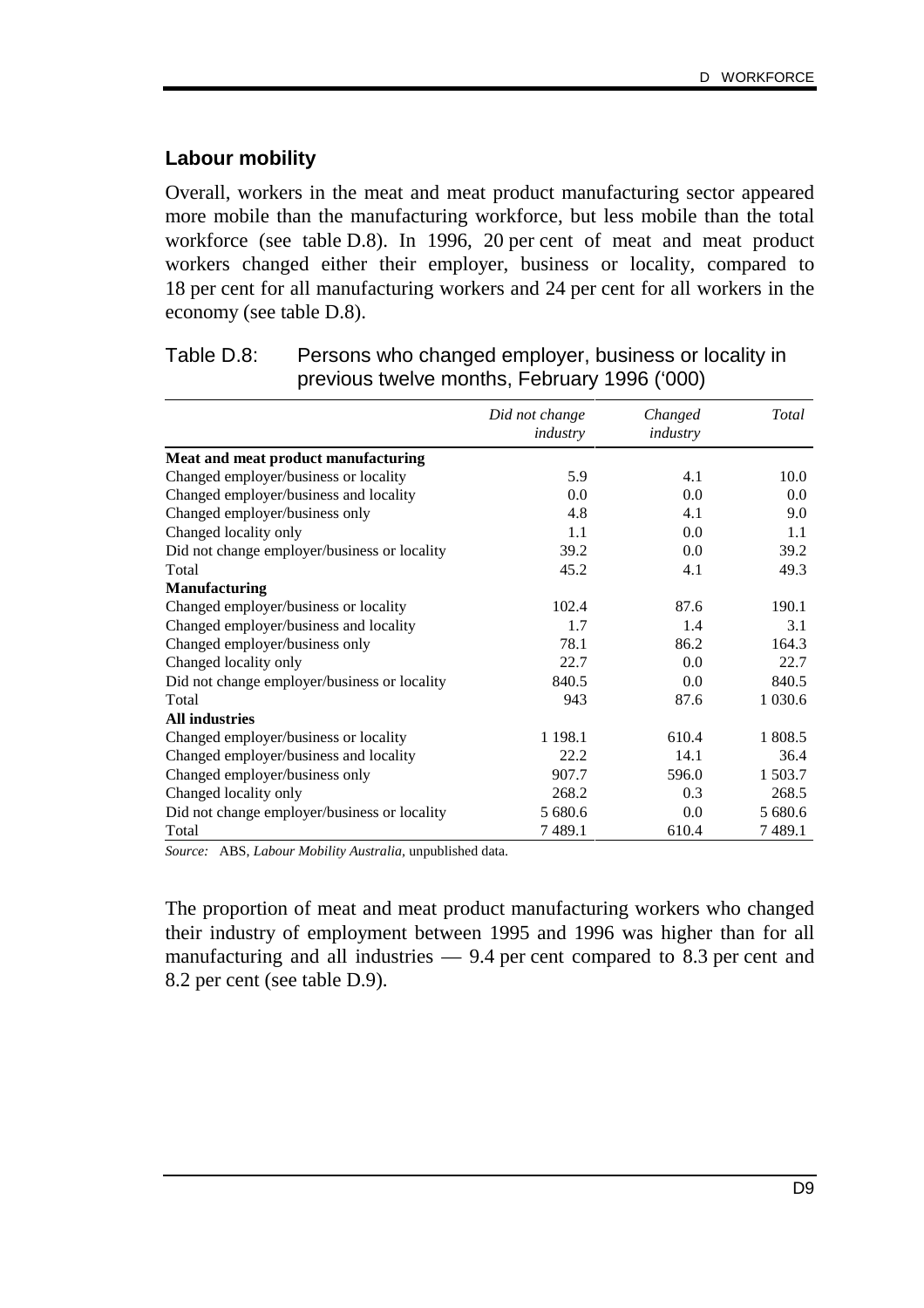|                                     | Did not change<br>industry | Changed<br>industry | Total    |
|-------------------------------------|----------------------------|---------------------|----------|
| Meat and meat product manufacturing | 45.2                       | 4.7                 | 49.9     |
| Manufacturing                       | 943.0                      | 85.3                | 1 0 28.2 |
| All industries                      | 6878.6                     | 610.4               | 7489.1   |

#### Table D.9: Employees who changed industry between 1995 and 1996 ('000)

*Source:* ABS, *Labour Mobility Australia,* unpublished data.

Average job tenure appears to be slightly lower in the meat and meat product manufacturing industry than for all manufacturing and all industries. In 1996, 17 per cent of the meat and meat product manufacturing workforce had been in their current job for more than 10 years — compared to 24 per cent for all manufacturing and 23 per cent for all industries (see table D.10). At the other end, a greater proportion of workers in the meat and meat product manufacturing sector had been employed for less than three years — 50 per cent compared to 42 per cent for all manufacturing and 45 per cent for all industries (see table D.10).

|                       | Meat and meat<br>product<br>manufacturing | All manufacturing | All industries |
|-----------------------|-------------------------------------------|-------------------|----------------|
| Under 3 months        | 5.0                                       | 6.8               | 8.9            |
| 3 and under 6 months  | 9.3                                       | 4.5               | 5.6            |
| 6 and under 12 months | 9.4                                       | 8.8               | 8.9            |
| 1 and under 2 years   | 11.7                                      | 11.9              | 12.2           |
| 2 and under 3 years   | 13.7                                      | 10.0              | 9.3            |
| 3 and under 5 years   | 10.5                                      | 12.3              | 12.3           |
| 5 and under 10 years  | 22.8                                      | 21.7              | 19.5           |
| 10 and under 20 years | 12.3                                      | 16.8              | 15.1           |
| 20 years and over     | 5.2                                       | 7.1               | 8.2            |

Table D.10: Duration of current job as a percent of total employment, 1996 (years)

*Source:* ABS, *Labour Mobility Australia,* unpublished data.

# **Unionisation**

In 1996, the proportion of workers who were members of a trade union was far higher in the meat and meat product manufacturing sector than for all industries — 74 per cent compared to 31 per cent (see table D.11). Unionisation is highest in Queensland, where over 80 per cent of the workforce were members of a trade union.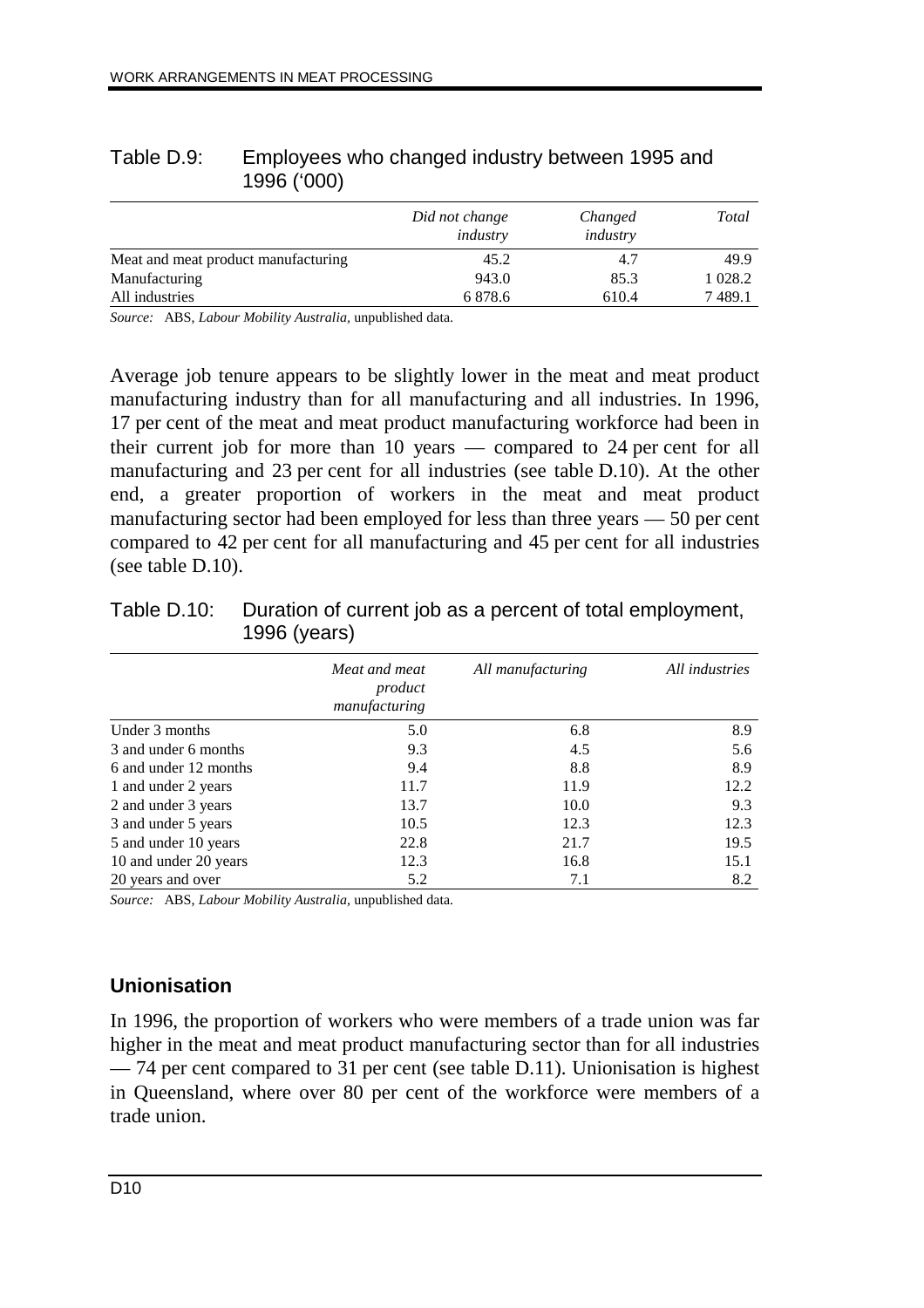|                   | Meat and meat product<br>manufacturing |                     | <b>All industries</b> |                     |
|-------------------|----------------------------------------|---------------------|-----------------------|---------------------|
|                   | Union member                           | Not union<br>member | Union member          | Not union<br>member |
| New South Wales   | 76                                     | 24                  | 31                    | 69                  |
| Victoria          | 72                                     | 26                  | 32                    | 68                  |
| Queensland        | 81                                     | 19                  | 31                    | 69                  |
| South Australia   | 64                                     | 32                  | 35                    | 65                  |
| Western Australia | 47                                     | 50                  | 25                    | 75                  |
| Tasmania          | 84                                     | 16                  | 39                    | 61                  |
| Total             | 74                                     | 25                  | 31                    | 69                  |

# Table D.11: Unionisation by State, August 1996 (per cent<sup>a</sup>)

a Percentages do not round to one hundred because of the unknown status of some workers.

*Source*: Commission estimates based on unpublished ABS Labour Force Survey data.

# **D.4 Average wages**

-

On average, wages in the meat processing sector were lower than wages in all manufacturing and all industries in 1996. Average wages were highest in NT, Victoria and WA (see table D.12).4 ABS data indicate that overtime earnings are relatively low in the meat processing sector (see table D.12).

<sup>4</sup> Many factors contribute to wage differentials between states — such as difference in the cost of living.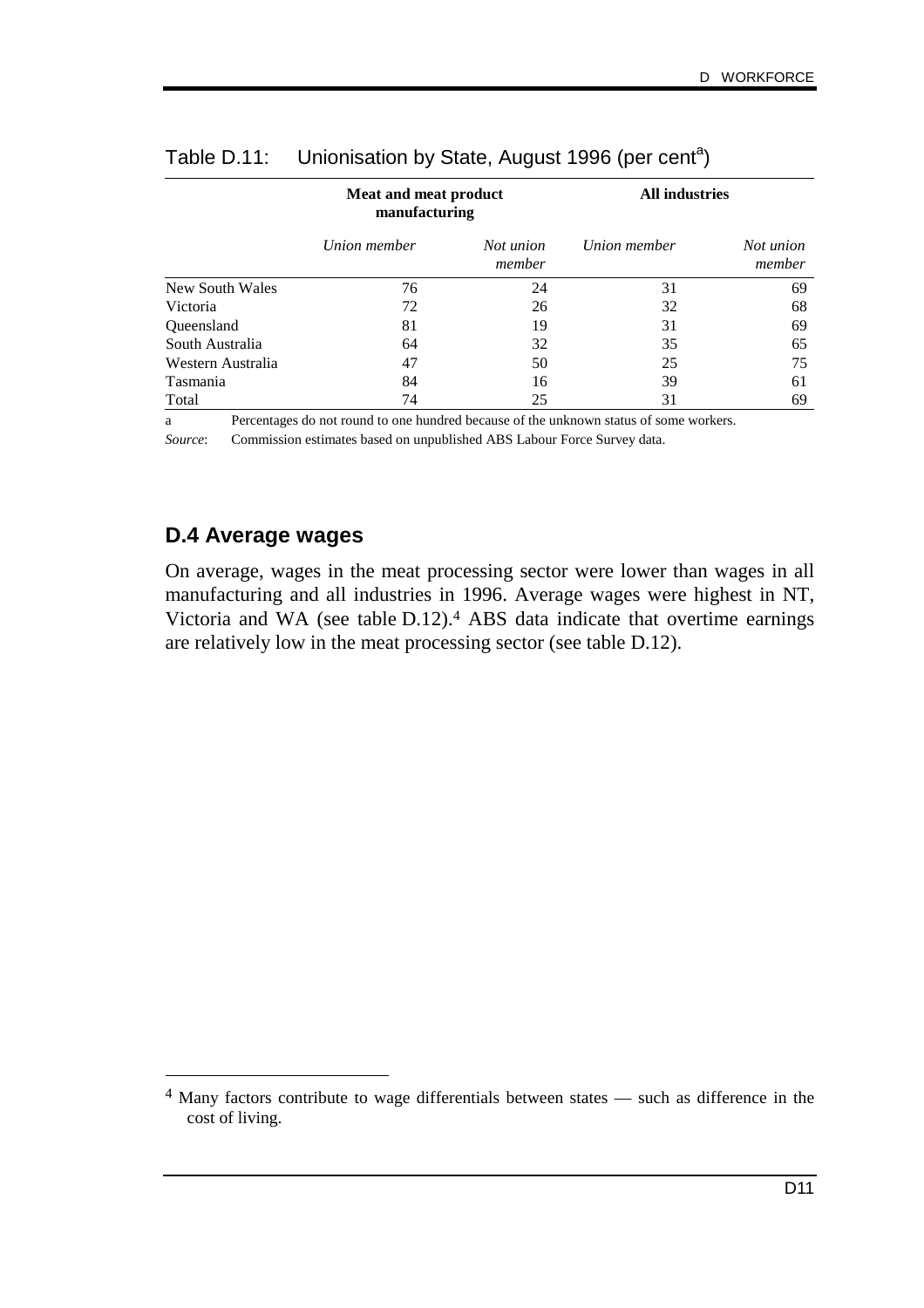|                          | Average weekly<br>ordinary time earnings | Average weekly<br>overtime earnings | Average weekly total<br>earnings |
|--------------------------|------------------------------------------|-------------------------------------|----------------------------------|
| <b>Meat processing</b>   |                                          |                                     |                                  |
| <b>NSW</b>               | 503.20                                   | 35.40                               | 538.60                           |
| Vic                      | 593.30                                   | 9.10                                | 602.40                           |
| Qld                      | 474.60                                   | 32.80                               | 507.40                           |
| <b>SA</b>                | 517.10                                   | 31.50                               | 548.60                           |
| <b>WA</b>                | 530.70                                   | 32.40                               | 563.10                           |
| Tas                      | 524.80                                   | 35.20                               | 560.00                           |
| <b>NT</b>                | 984.00                                   | 0.00                                | 984.00                           |
| <b>ACT</b>               | $na^a$                                   | na                                  | na                               |
| Aust                     | 509.20                                   | 31.40                               | 540.60                           |
| <b>All manufacturing</b> |                                          |                                     |                                  |
| <b>NSW</b>               | 636.70                                   | 90.60                               | 727.30                           |
| Vic                      | 635.00                                   | 77.80                               | 712.80                           |
| Qld                      | 577.70                                   | 74.70                               | 652.40                           |
| <b>SA</b>                | 568.30                                   | 61.40                               | 629.70                           |
| <b>WA</b>                | 614.40                                   | 69.00                               | 683.40                           |
| Tas                      | 582.10                                   | 58.10                               | 640.20                           |
| <b>NT</b>                | 688.00                                   | 51.60                               | 739.60                           |
| <b>ACT</b>               | 694.00                                   | 27.00                               | 721.00                           |
| Aust                     | 618.30                                   | 78.70                               | 697.00                           |
| <b>All industries</b>    |                                          |                                     |                                  |
| <b>NSW</b>               | 690.20                                   | 42.50                               | 732.70                           |
| Vic                      | 672.80                                   | 39.60                               | 712.40                           |
| Qld                      | 623.80                                   | 39.60                               | 663.40                           |
| <b>SA</b>                | 622.30                                   | 33.00                               | 655.30                           |
| <b>WA</b>                | 656.70                                   | 42.00                               | 698.70                           |
| Tas                      | 598.00                                   | 27.30                               | 625.30                           |
| NT                       | 684.80                                   | 56.50                               | 741.30                           |
| <b>ACT</b>               | 794.80                                   | 18.20                               | 813.00                           |
| Aust                     | 665.80                                   | 39.80                               | 705.60                           |

## Table D.12: Average weekly earnings, meat processing, all manufacturing and all industries, 1996 (\$A)

a No data available.

*Source:* ABS, various issues, *Employee earnings and hours, States and Australia*, unpublished data.

Between 1986 and 1992, movements in average weekly earnings in the meat processing sector paralleled that for all manufacturing and all industries (see figure D.3). However, since 1992, wage increases in the meat processing sector have been below wages increases for all manufacturing and all industries (see figure D.3).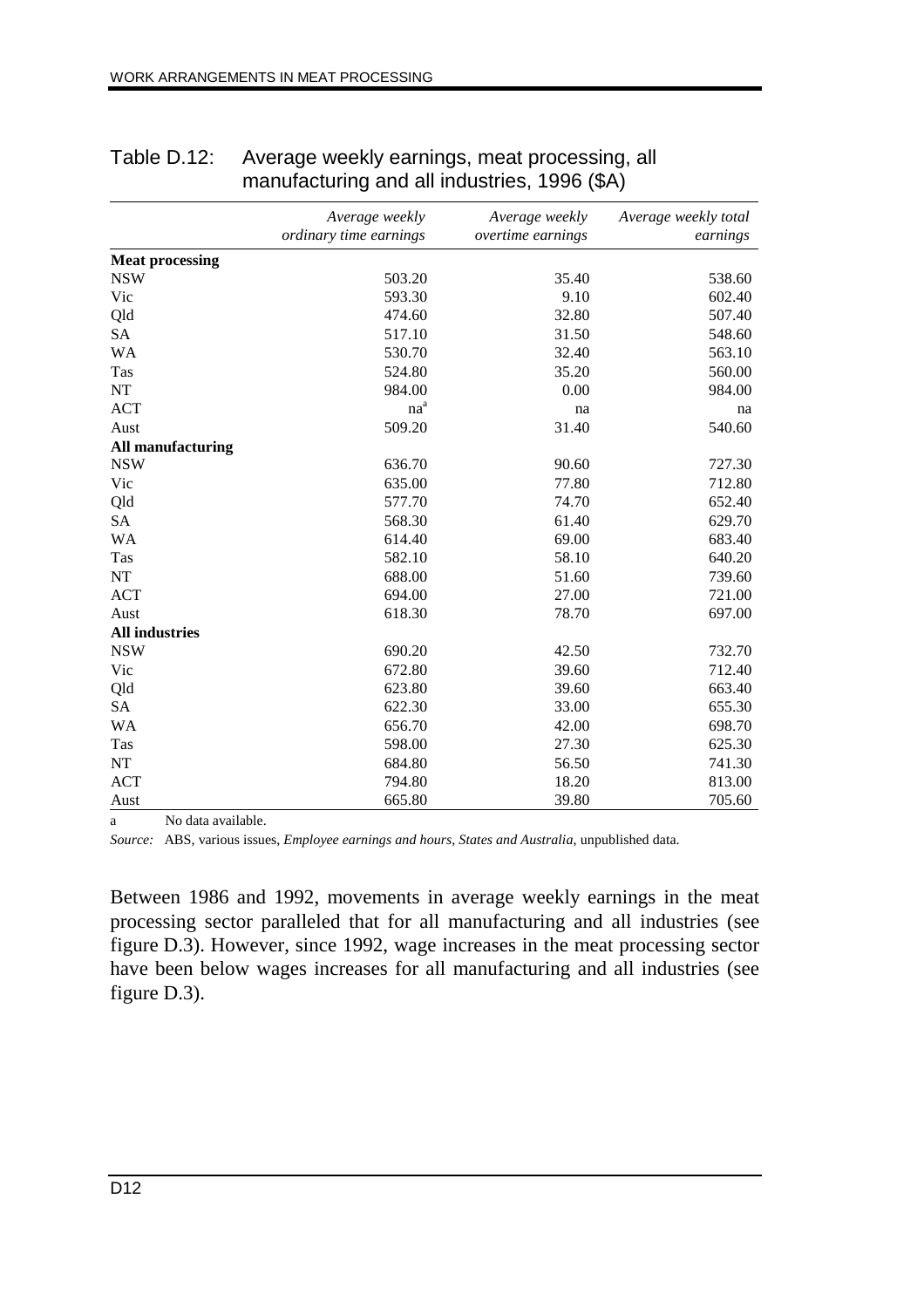



a The index is calculated using 1986 as the base year. The index shows movements in average weekly total earnings between 1986 and 1996.

*Source:* ABS, various issues, *Employee earnings and hours, States and Australia*, unpublished data

Overall, aggregate wages and salaries declined by around 37 per cent between 1979–80 and 1995–96 (see figure D.4). This decline is consistent with falling employment numbers over this period (see figure D.1).





a Data have been adjusted, using the CPI deflator, with. 1989–90 the base year. *Source:* ABS, various issues, *Manufacturing industry, Australia.*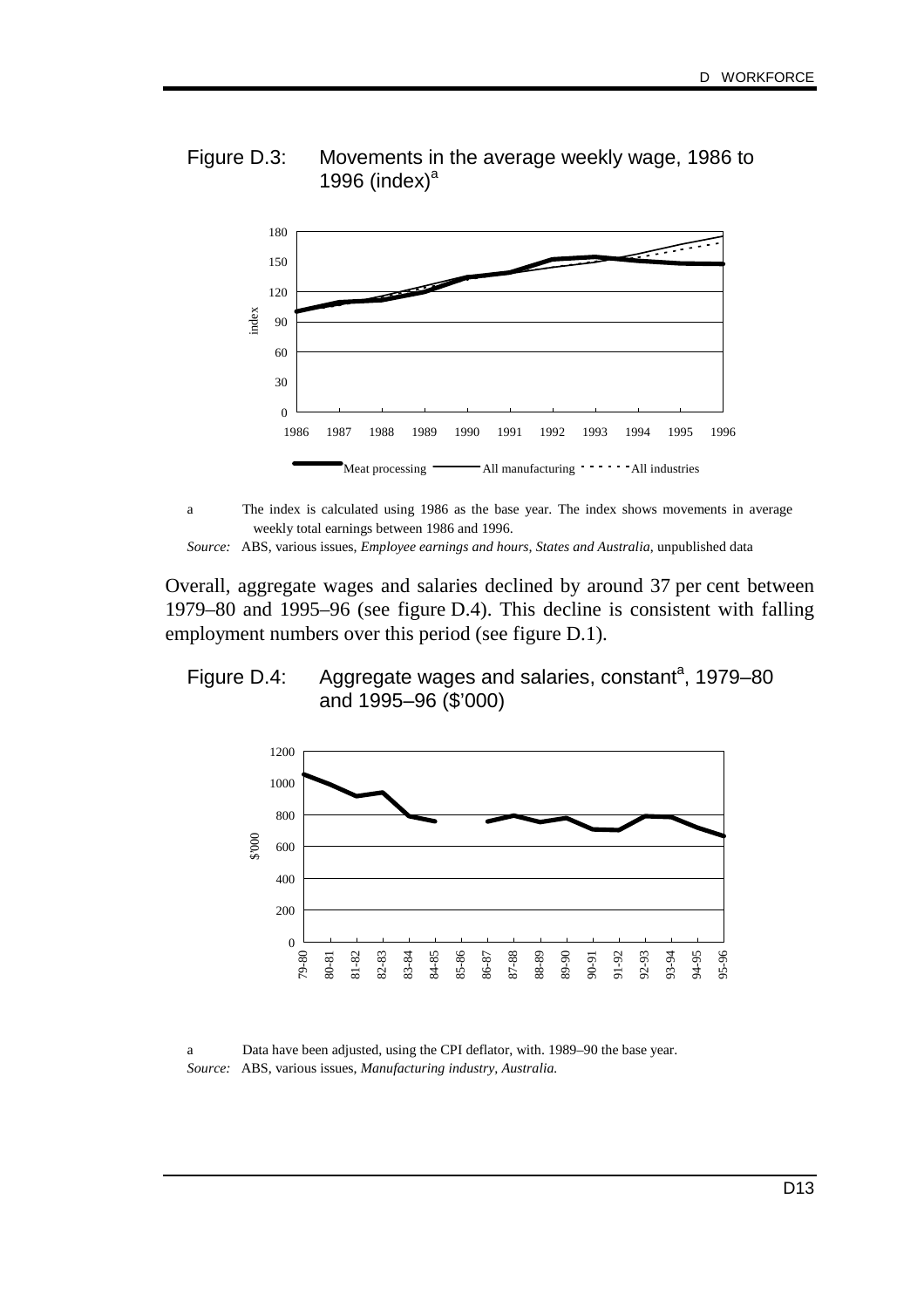# **D.5 Hours worked**

Average hours worked<sup>5</sup> by full-time employees have declined over the decade to 1996 (see table D.13). On average, full-time meat processing employees worked fewer hours than the average for all manufacturing, but more than the average for all industries (see table D.13).

|      | Meat processing | All manufacturing | All industries |
|------|-----------------|-------------------|----------------|
| 1986 | 40.2            | 40.7              | 39.6           |
| 1987 | 40.2            | 40.7              | 39.6           |
| 1988 | 40.0            | 40.7              | 39.3           |
| 1989 | 39.5            | 41.0              | 39.4           |
| 1990 | 39.6            | 40.3              | 38.9           |
| 1991 | 40.4            | 40.0              | 38.8           |
| 1992 | 40.1            | 40.0              | 38.8           |
| 1993 | 39.9            | 40.1              | 38.5           |
| 1994 | 39.4            | 39.9              | 37.4           |
| 1995 | 39.5            | 40.1              | 37.8           |
| 1996 | 37.4            | 39.9              | 37.2           |

| Table D.13: Average weekly paid hours by full-time employees, May |
|-------------------------------------------------------------------|
| 1986 to 1996                                                      |

*Source:* ABS, various issues, *Employee earnings and hours, States and Australia*, unpublished data.

As discussed earlier, there are relatively few part-time workers in the meat processing sector (see figure D.2). However, part-time workers in the meat processing sector worked, on average, longer hours than part-time workers in all manufacturing and all industries — 26.7 hours compared with 19.8 hours and 16.8 hours respectively (see table D.14).

 $\overline{a}$ 

<sup>5</sup> The average hours worked data include paid hours worked only.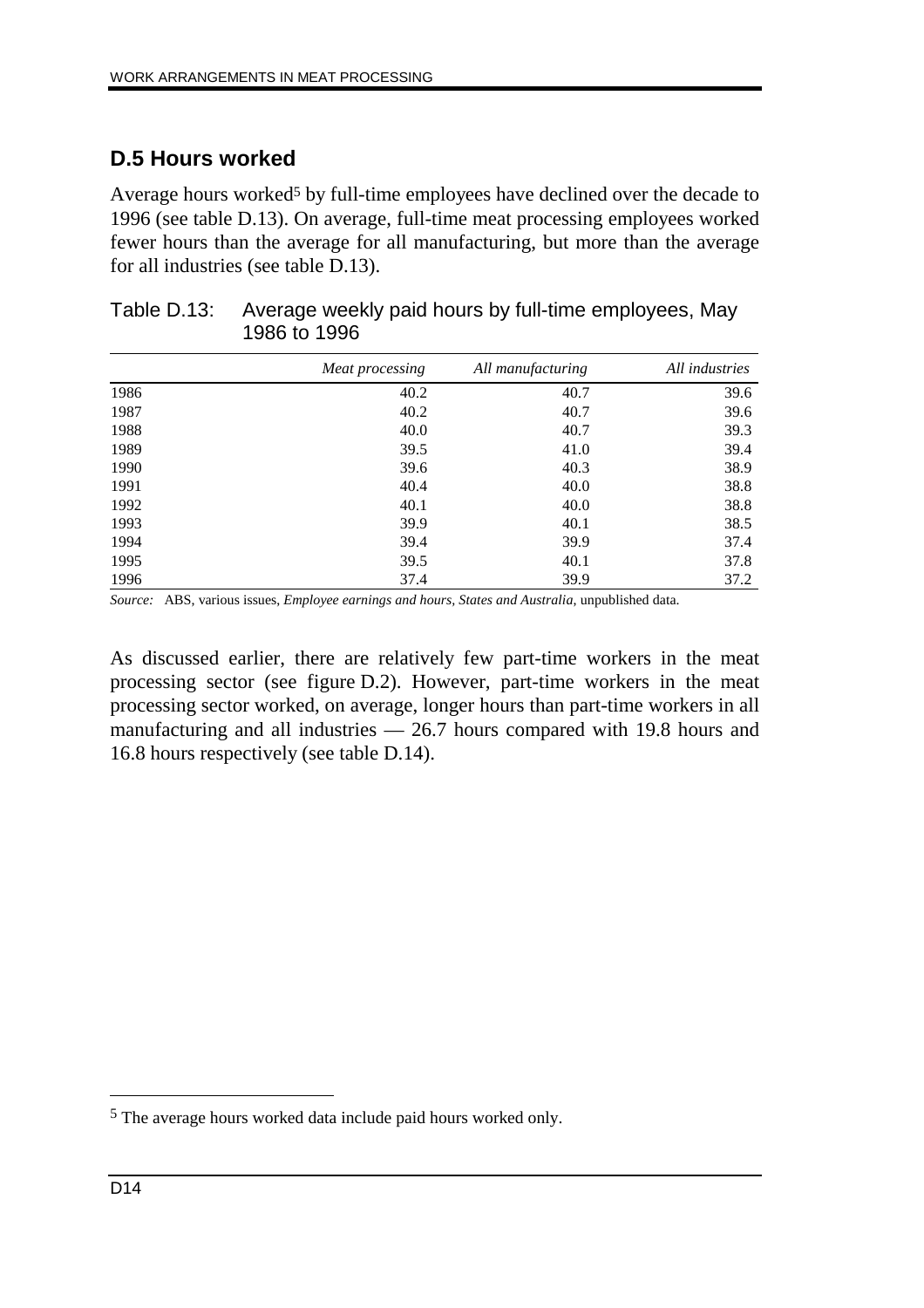|      | Meat processing | All manufacturing | All industries |
|------|-----------------|-------------------|----------------|
| 1986 | 23.6            | 18.8              | 16.5           |
| 1987 | 24.3            | 18.8              | 16.5           |
| 1988 | 17.2            | 20.0              | 16.3           |
| 1989 | 18.7            | 20.1              | 16.6           |
| 1990 | 24.2            | 20.4              | 16.6           |
| 1991 | 21.2            | 20.3              | 16.7           |
| 1992 | 21.4            | 18.5              | 16.6           |
| 1993 | 21.8            | 19.9              | 16.7           |
| 1994 | 22.9            | 20.2              | 16.7           |
| 1995 | 23.0            | 18.9              | 16.8           |
| 1996 | 26.7            | 19.8              | 16.8           |

Table D.14: Average weekly paid hours by part-time employees, May 1986 to 1996

*Source:* ABS, various issues, *Employee earnings and hours, States and Australia*, unpublished data.

## **D.6 Industrial disputes**

The level of industrial disputation in the meat and meat product manufacturing industry has fallen significantly since the early 1980s. In 1996, the number of working days lost due to industrial action in the meat and meat product manufacturing industry dropped below the industry average (see table D.15).

Table D.15: Working days lost per 1000 employees, Australia, 1982 to 1996

|      | All industries | Meat and meat product<br>manufacturing |
|------|----------------|----------------------------------------|
| 1982 | 392            | 3 1 3 7                                |
| 1983 | 249            | 894                                    |
| 1984 | 248            | 3 0 7 5                                |
| 1985 | 228            | 2 2 8 6                                |
| 1986 | 242            | 1 5 4 5                                |
| 1987 | 223            | 738                                    |
| 1988 | 269            | 757                                    |
| 1989 | 190            | 2 4 9 8                                |
| 1990 | 217            | 1 1 1 0                                |
| 1991 | 265            | 1 5 3 5                                |
| 1992 | 147            | 726                                    |
| 1993 | 100            | 858                                    |
| 1994 | 76             | 594                                    |
| 1995 | 79             | 913                                    |
| 1996 | 131            | 107                                    |

*Source:* ABS various issues, Industrial Disputes Australia, Cat. No. 6321.0.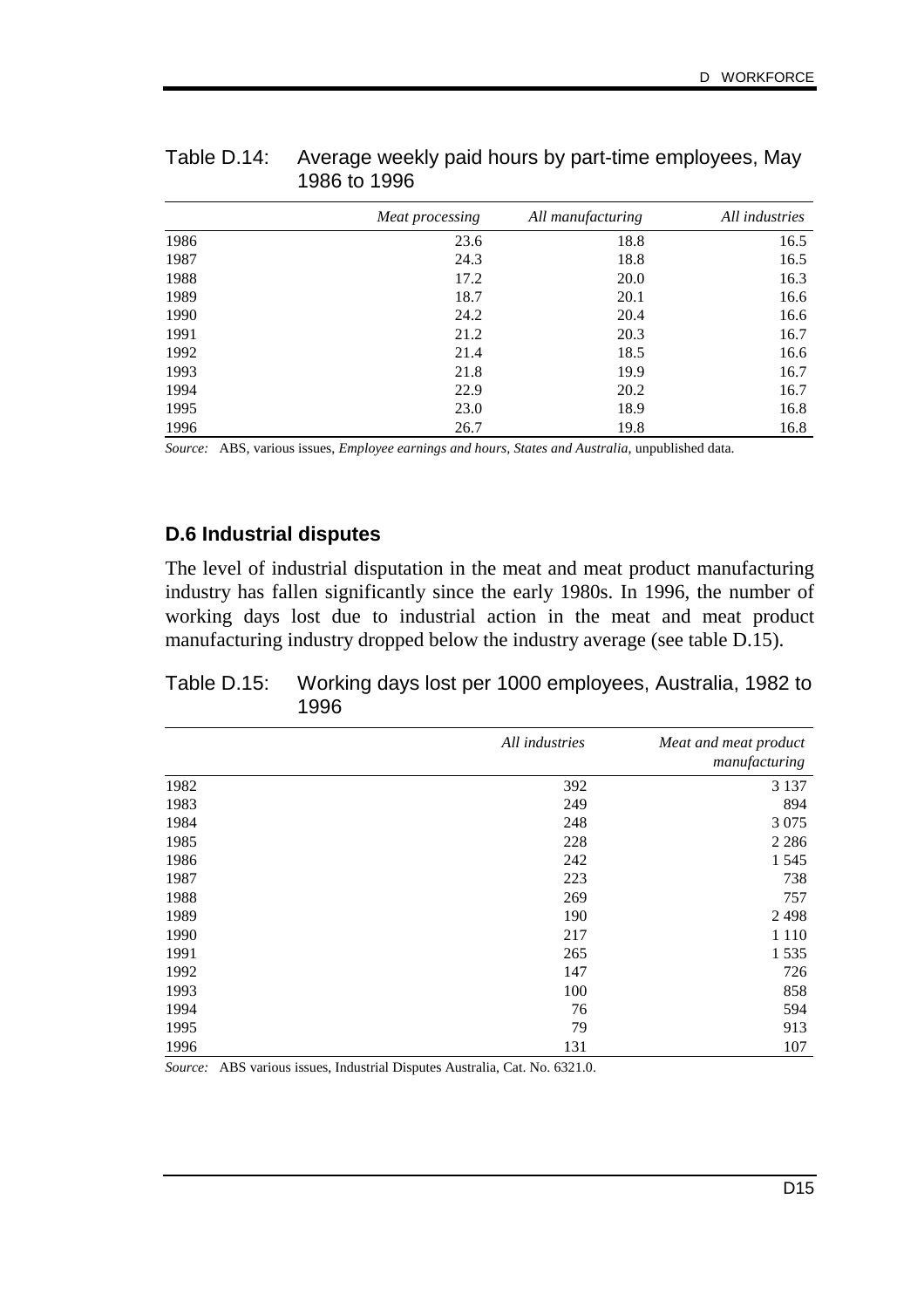# **E WORKERS' COMPENSATION**

*Workers' compensation is a major cost for the meat industry. The most recent data indicate that the direct costs of workers' compensation are higher in the meat industry compared with manufacturing industry averages, and they have increased over time. For insurance purposes, firms in the meat industry attract high premiums relative to other industries.*

This appendix briefly describes the costs of workers' compensation for the meat industry, and the operation of workers' compensation insurance systems.

The meat industry has traditionally had a poor occupational health and safety record, which is reflected in high workers' compensation costs relative to other industries. The most recent data available indicate that the direct costs per employee of workers' compensation (comprising workers' compensation insurance premiums and claims costs not met by the insurer) are higher in the meat industry than for all manufacturing. In all states, the workers' compensation insurance premium rates for the meat industry are higher than average rates.

Some variation in premium rates between industries is to be expected — some occupations and tasks are riskier than others. If premiums are higher for higherrisk employers, they may provide an incentive to improve safety. However, both insurance rates and the incidence of injury are high in the meat industry (relative to other industries), and this does not appear to have changed in the past few years.

Workers' compensation insurance systems also interact with incentives to improve overall occupational health and safety performance. 'Experience rating' of insurance premiums means that (to varying degrees) the number and cost of claims in previous periods affect future premiums. Firm size (in terms of payroll) is an important determinant of how important experience rating is in affecting premiums. The use of experience rating is based on the premise that employers will have an incentive to improve occupational health and safety outcomes if their costs (including insurance costs) reflect a substantial proportion of the costs of injuries and disease.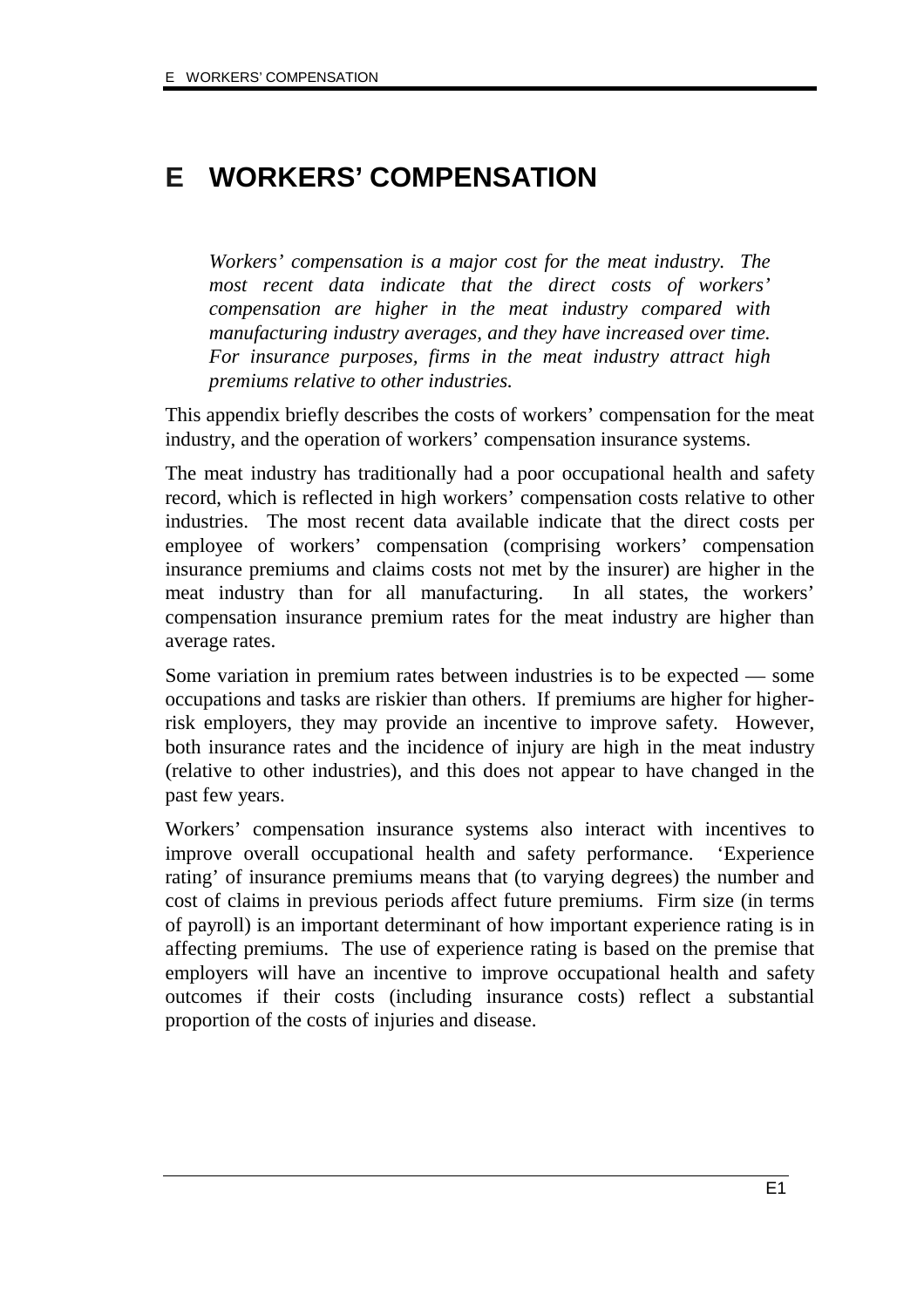# **E.1 Cost of workers' compensation in the meat processing sector**

Employers in the meat industry — as with all other employers — are required to insure against their liability arising from the costs associated with work related injury or disease. Workers' compensation insurance in Australia is administered at the state and territory levels of government by authorised authorities in all jurisdictions (see below).

Employers are required to pay insurance premiums based on their annual wages bill and to varying extents, the incidence of injury and disease in their workplaces. In some cases, employers are required to also pay an excess if claims are made. Significant variations in the operation of schemes, benefits and premium rates exist between jurisdictions.

# **Direct cost of workers' compensation**

The direct cost of workers' compensation for statistical purposes is made up of the insurance premiums and other claims costs not met by the insurer. Cost has risen in the meat industry over time. Data indicate that the direct cost of workers' compensation for the Australian meat and meat product manufacturing industries (ANZSIC 211) increased in real terms by 25 per cent between 1992– 93 and 1996–97 (see table E1)1.

In 1989–90, the direct cost of workers' compensation in the meat processing industry (abattoirs only) was \$1192 (1992-93 dollars) per employee or 4 per cent of labour costs, while the all industry cost per worker was \$653, or 2.2 per cent (IC 1994, p. 198). On a per person basis, the cost for a meat industry employee was nearly double the manufacturing sector average in 1996-97.

The cost of workers' compensation in meat processing varies between states. While comprehensive data are not available, Worksafe Australia estimated the direct costs of workers' compensation ranged from \$843 per employee (Western Australia) to over \$3500 per employee (Victoria) in 1993-94. The national average for the industry was estimated to be nearly \$2200 (Worksafe 1997)2.

<sup>1</sup> Workers' compensation data for the meat processing sector (ANZSIC 2111) are not available separately. ANZSIC 211 — meat and meat product manufacturing — includes meat processing, poultry processing and bacon, ham and smallgood manufacturing. In 1995-96, ANZSIC 2111 accounted for around 62 per cent of ANZSIC 211 employment.

<sup>&</sup>lt;sup>2</sup> These data are not directly comparable with the ABS data presented in table F1. These figures were estimated by Worksafe Australia, based on information from State Workcover authorities. They do not include, for example, poultry and smallgoods.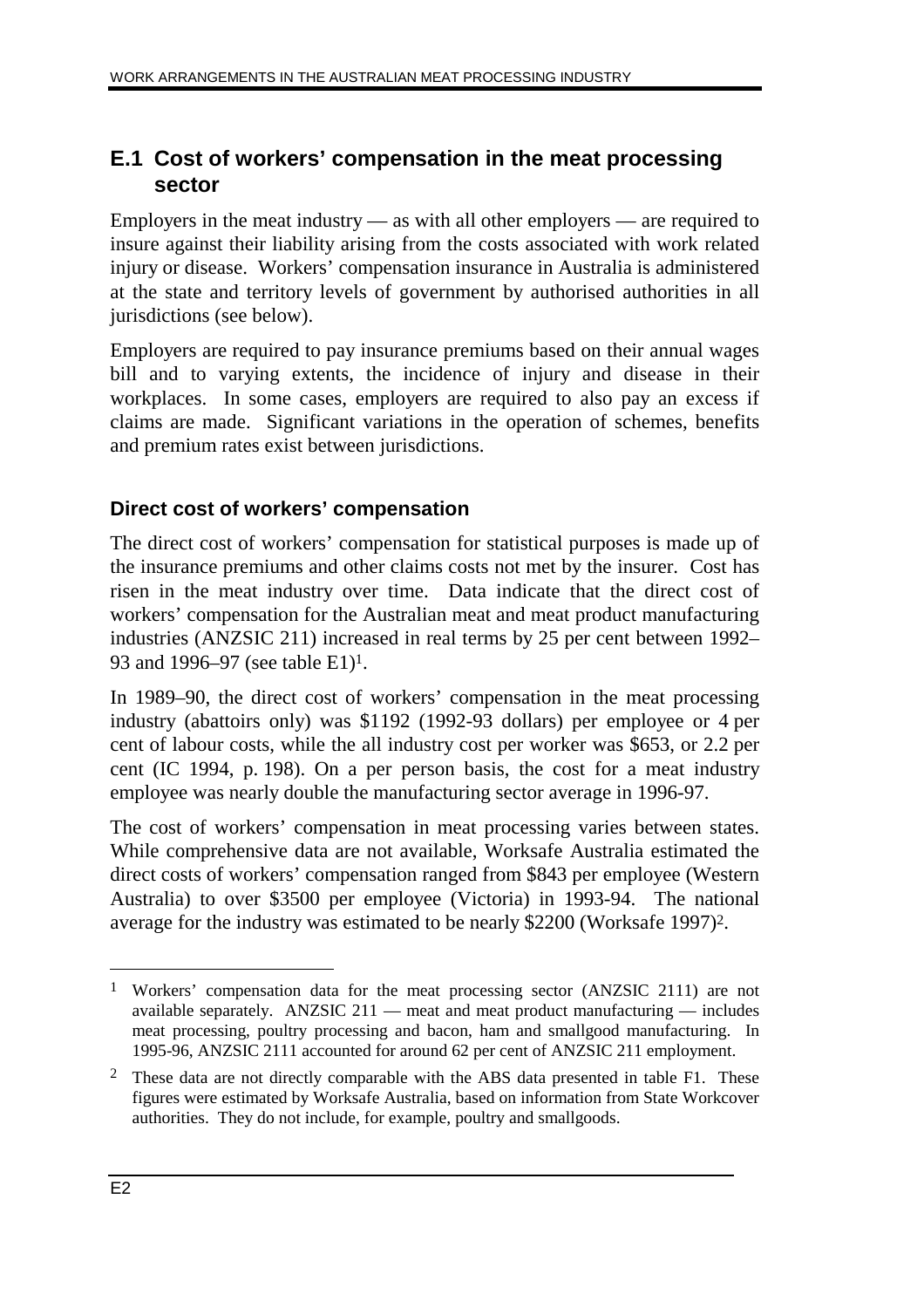| Table E.1: | Workers' compensation data for meat and meat product    |
|------------|---------------------------------------------------------|
|            | manufacturing and total manufacturing: 1992–93 to 1996– |
|            | $97^{\circ}$ (1992-93 dollars)                          |

| Year         | Workers'<br>comp.<br>Cost(Sm) | Cost per<br>employee<br>$(*'000)$       | Workers'<br>comp. prop.<br>of wages<br>(%) | Workers<br>comp.<br>Cost<br>$(\text{m})$ | Cost per<br>employee<br>(S'000)   | Workers'<br>comp. prop.<br>of wages<br>(%) |
|--------------|-------------------------------|-----------------------------------------|--------------------------------------------|------------------------------------------|-----------------------------------|--------------------------------------------|
|              |                               | Meat and meat product man. (ANZSIC 211) |                                            |                                          | Total manufacturing (ANZSIC 21-9) |                                            |
| 1992-93      | 65.4                          | 1.5                                     | 5.1                                        | 871.9                                    | 1.0                               | 3.2                                        |
| 1993-94      | na                            | na                                      | na                                         | na                                       | na                                | na                                         |
| 1994-95      | 71.2                          | 1.6                                     | 5.9                                        | 829.6                                    | 0.9                               | 2.9                                        |
| 1995-96      | 71.7                          | 1.6                                     | 6.2                                        | 849.1                                    | 0.9                               | 3.2                                        |
| $1996 - 97b$ | 81.4                          | 1.8                                     | 6.4                                        | 915.6                                    | 1.0                               | 3.1                                        |

na Not available.

a Calculated on employment measured at the end of June.

b Preliminary.

*Source*: Unpublished ABS manufacturing industry survey data

## Workers' compensation insurance premium rates

A major component of the direct cost of workers' compensation is the cost of insurance. Premium rates vary between states, between firms within states, and even between sites within firms.

In 1997-98, the 'class rates' (see below) for the meat industry ranged between around 6 per cent to over 13 per cent (see table E2).

The class rates for meat processing are high relative to the average figures. For example, as illustrated in table E2 the class rate for meat in Victoria for 1997– 98 was the highest industry premium rate (8.4 per cent) allocated in that state. By comparison, the average industry rate was 1.8 per cent. In New South Wales the meat processing industry class rate was the second highest premium rate (13.4 per cent) for 1997–98.

Individual firms in the industry may pay premiums above or below the published class rates due to their experience rating (see below). However, in workplace discussions, managers reported workers' compensation insurance rates substantially above the class rates. One firm in Queensland reported paying 14 per cent, while another multi-site plant indicated the premiums ranged between 8 and 12 per cent of their total wages bill.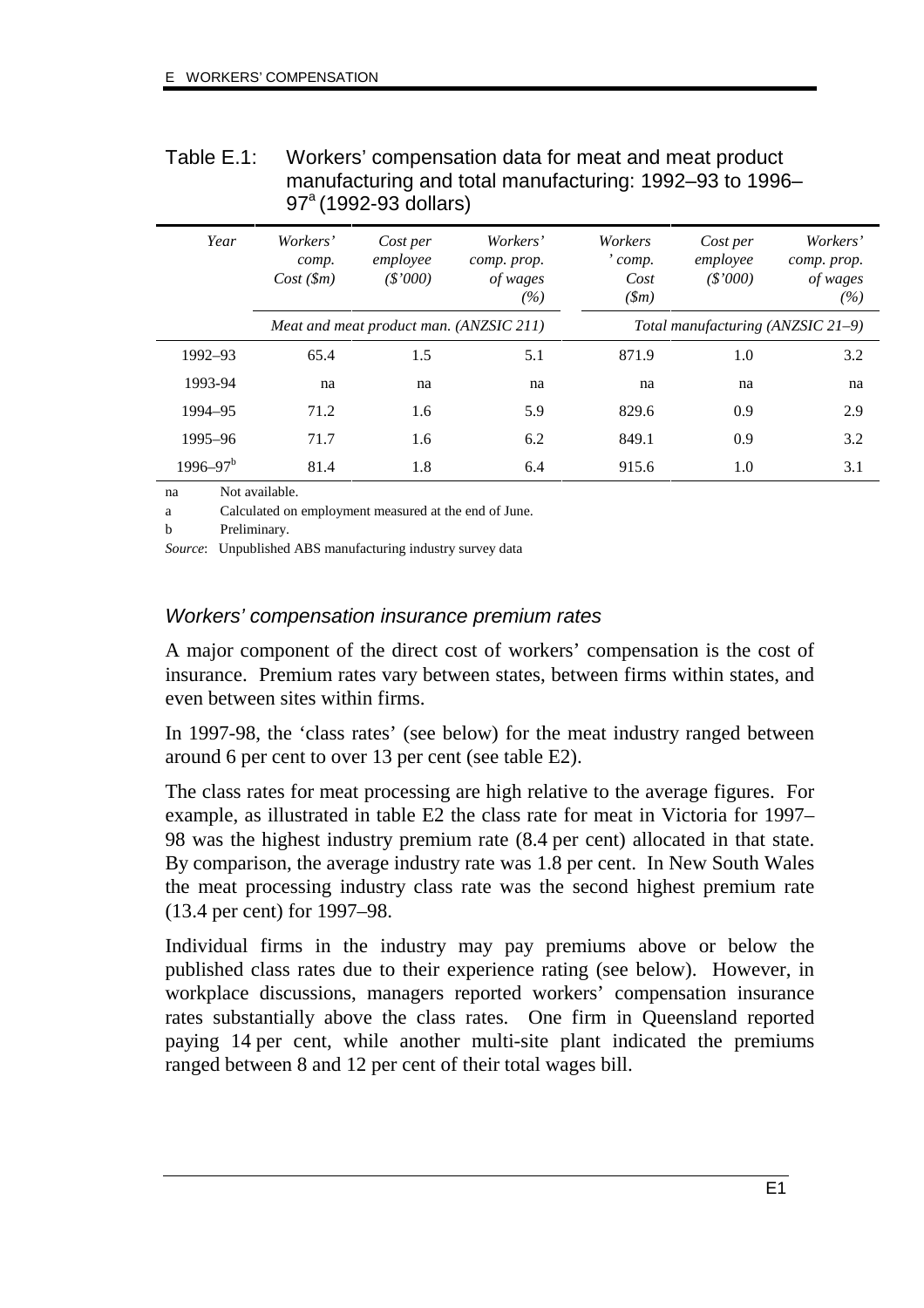|                     | <b>VIC</b> | <b>NSW</b> | SA  | <b>WA</b>   | QLD  | <b>TAS</b>   | <b>NT</b>    |
|---------------------|------------|------------|-----|-------------|------|--------------|--------------|
| Meat prod. industry |            |            |     |             |      |              |              |
| rate 1.7.97         |            |            |     |             |      | Full private | Full private |
|                     | 8.4        | 13.4       | 7.5 | $6.2 - 6.4$ | 8.8  | insurance    | insurance    |
| Av. ind. levy       | 1.8        | 2.8        | 2.9 | 2.4         | 1.9  | na           | na           |
| Highest (published) |            |            |     |             |      |              |              |
| ind. rate           |            |            |     |             |      |              |              |
|                     | 8.4        | 14.4       | 7.5 | 7.7         | 15.0 | na           | na           |

## Table E.2: Meat processing and average workers' compensation premium rates: 1997–98 (per cent)

na Not available.

npa Not presently available as ANZSIC based rating system introduced in Queensland from 1.7.97.

*Source*: Secretariat Workers' Compensation Authorities 1998, Workcover New South Wales 1997 and industry consultations.

# **E.2 Workers' compensation arrangements3**

# **Premium setting**

The basic principle of insurance premium setting is that in the long term, the charge for insurance should reflect the 'true risk' experience of an employer. In other words, in the long term the insured should expect to pay for their true claims experience. In the short term, for an insurance system to work the risks are pooled.

The main mechanisms by which insurance premiums are calculated and adjusted are according to ratings by class and experience.

# Class rating

Class rating involves setting premiums according to some form of industry categorisation based on actuarial analysis of historical claims data. The individual firm's experience does not affect the class premium rate.

The Workcover or the equivalent authority in most Australian states calculates average premium rates for industries, or groups of industries, based on actuarial analysis of historical claims data. For example, in New South Wales, all industries are currently allocated to one of 28 insurance rate pools based on each industry's claims experience over the previous three years. For 1997–98 the

 $\overline{a}$ 

<sup>3</sup> Table F4 summarises workers' compensation arrangements by state.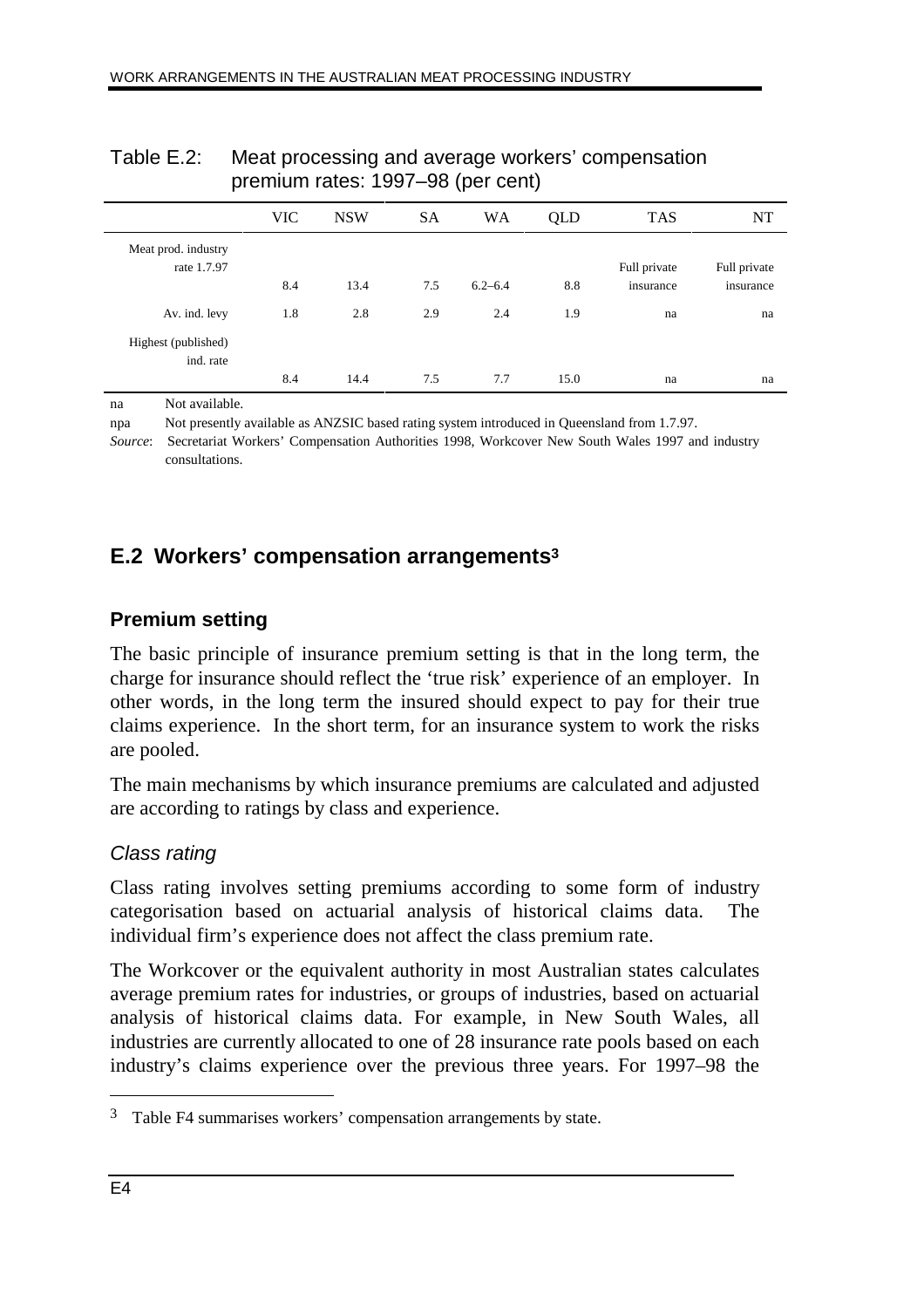lowest risk pool in New South Wales had a premium of 0.45 per cent and the highest a rate of 14.36 per cent. The meat processing industry in New South Wales was in the same pool as underground gold mining. Similarly, in Victoria, industries are allocated to one of 18 pools with premium rates ranging from 0.3 per cent to 8.4 per cent for 1997–98. The meat processing industry shared the same pool as logging, roof tiling and bricklaying. In Victoria five years accident experience are taken into account in deciding the average industry premium rate. Workcover Queensland assigns six digit ANZSIC industries to one of over 50 pools with industry premiums ranging from 0.3 to 13.9 per cent.

For efficiency, each class should be homogenous — that is, contain firms with closely similar risk profiles. Where this is not the case, there will be cross subsidies between firms within the one class, implying some firms are not facing the full cost of insurance in the long term. For the same reason, there should be no cross subsidies between classes.

## Experience rating

Experience rating adjusts a firm's premium (usually the class rate or previous year's premium) according to recent claims history. Experience rating provides the mechanism for transmitting incentives regarding improved performance in this area. As discussed below, experience rating and the resulting incentives to improve performance tend to be stronger for large firms.

Authorised insurance companies in all states categorise firms which approach them for workers' compensation insurance to an industry, and hence pool, and adjust the industry premium rate calculated by the Workcover Authority using accident and disease information provided by the firm. A firm's premium for the current year is adjusted at the end of the year given the firm's accident record for that year. This is called the 'hindsight premium' adjustment, and provides employers with a financial incentive to reduce incidents over the year. The extent to which experience rating affects insurance premiums — and therefore provides incentives for improved performance — varies according to firm size. Small firms have relatively less of their own experience driving their premiums.

The rate a firm is levied by an authorised insurance company may only be adjusted for a firm's accident and disease experience using formulae devised by the Workcover Authority of the jurisdiction. These formulae are designed to provide an incentive for employers to improve safety and to penalise poor performers. For example, in New South Wales only firms which pay more than \$3000 have their premiums experience adjusted. Where the premium exceeds \$3000, employers whose basic tariff premium (the annual wage cost multiplied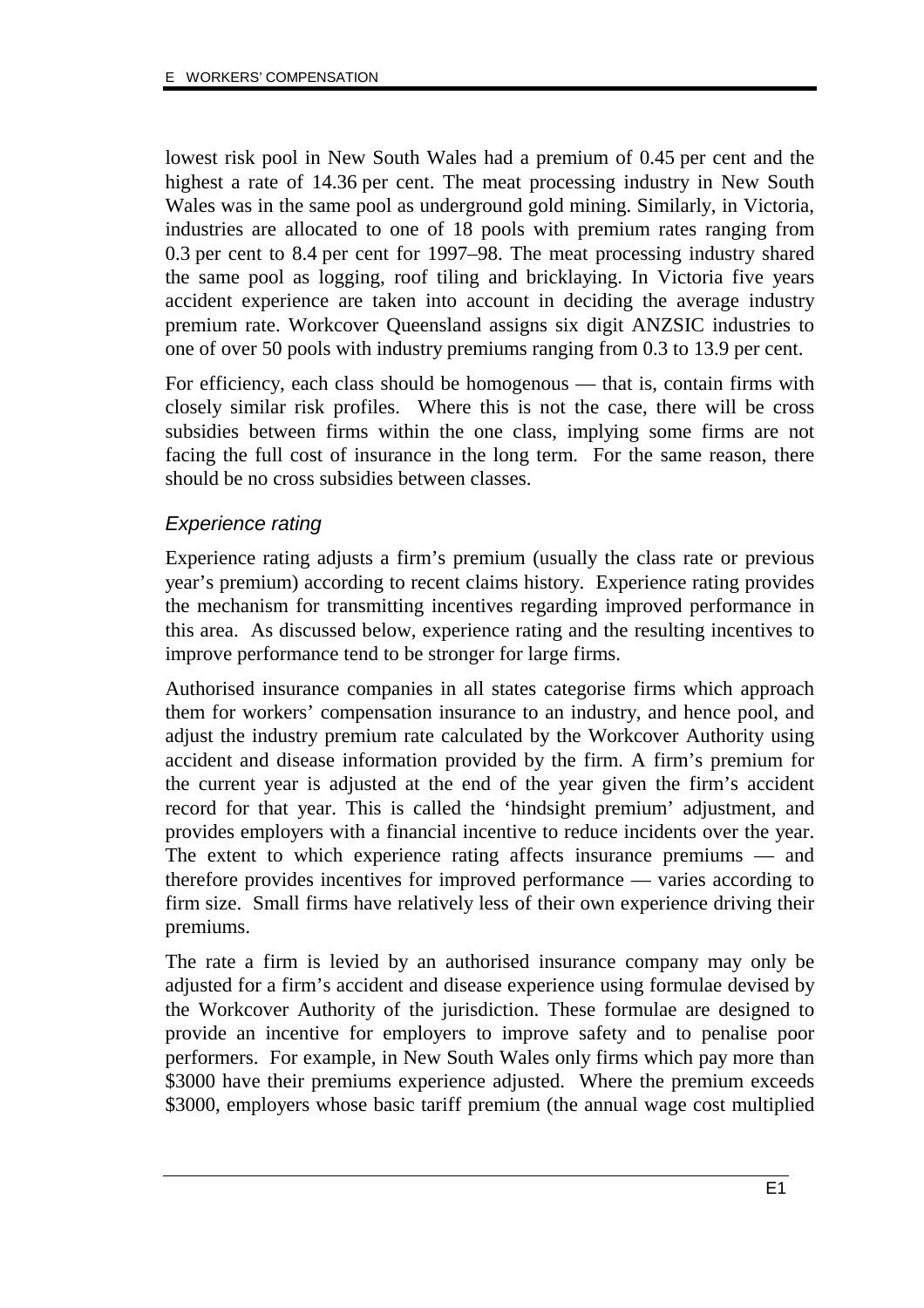by the gazetted industry rate) does not exceed \$100 000 may only have their experience adjusted premium increased by up to twice the employer's basic tariff premium. In addition, when the experience adjustment component of the premium is being calculated, the cost of claims are limited to a maximum of \$150 000 per claim (Workcover New South Wales 1997).

## Illustrative effects of experience rating in New South Wales

As a means of illustrating some of the effects of the restrictions on experience rating, an example based on the operation of the New South Wales system is described here. Applying the experience rating rules as they apply, both the incentive to lower the cost and incidence of claims varies significantly according to firm size.

|        | <i>Outcome</i>        |                                   | Selected input variables                |                                             |                     | <i>Effects</i>               |                             |
|--------|-----------------------|-----------------------------------|-----------------------------------------|---------------------------------------------|---------------------|------------------------------|-----------------------------|
|        | Final<br>a<br>premium | Current<br>year<br>claims<br>cost | Claims<br>cost<br>previous<br>two years | Final total<br>current<br>year wage<br>cost | Claim %<br>of wages | Prem. as<br>$%$ of<br>claims | Prem. as<br>$%$ of<br>wages |
|        | $(\$'000)$            | $(\$'000)$                        | $(\$'000)$                              | (\$'000)                                    | (% )                | $(\% )$                      | $(\% )$                     |
| Firm A | 811.9                 | 300                               | 300                                     | 8 0 0 0                                     | 3.8                 | 271                          | 10.2                        |
| Firm B | 133.6                 | 300                               | 300                                     | 500                                         | 60.0                | 45                           | 26.7                        |

## Table E.3: Illustrative example of New South Wales workers' compensation scheme characteristics: 1997–98

a Calculated using abattoir industry insurance premium rates and 'F' factor values as per Attachment D *Workcover New South Wales* (1997, p. 29) It is assumed that there were no claims in excess of \$150 000. *Source*: Commission estimates based on *Workcover New South Wales 1997.*

For example, as illustrated in table E3, for two firms with the same annual claims but of different size (reflected in different wages bills), both the amount paid and the premium as a proportion of total wages varies significantly. For the larger firm, the premium is in excess of the cost of the claims. For the smaller firm, the premium represents less than half the cost of claims, but a significant proportion of total wages.

## Privatised schemes

Workcover providers in the other jurisdictions, (Tasmania, the Northern Territory, Western Australia and from July 1998 New South Wales), adopt a monitoring role and have transferred the responsibility for calculating industry premium rates to authorised workers' compensation insurers. Firms in these jurisdictions are free to shop between authorised insurers for the best insurance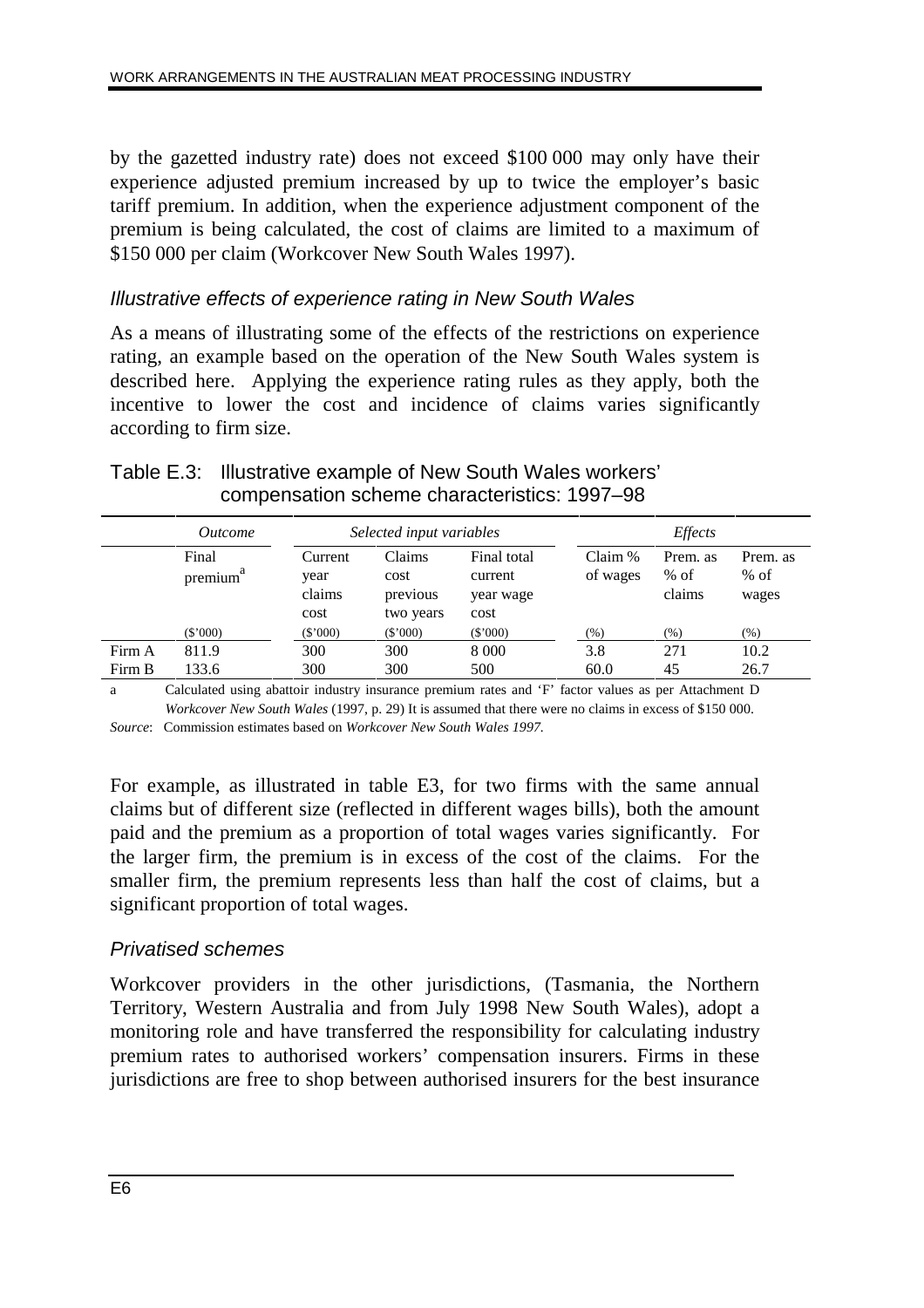rate. Tasmania has authorised 13 insurers while the Northern Territory uses seven insurers.

## **Self insurance**

The choice of self insurance exists in all jurisdictions provided certain prudential and other requirements are met. For instance, prudential requirements for Queensland include the firm having a minimum of \$100 million in net tangible assets, long term viability, insurance to cover unlimited claims above a nominated amount (between \$300 000 and \$1 million) and an unconditional bank guarantee or cash deposit of 150 per cent of estimated annual claims liability or \$5 million. However, such requirements in all jurisdictions would exclude all bar a few meat processors from self insurance. At present no meat processors in Australia are believed to self insure.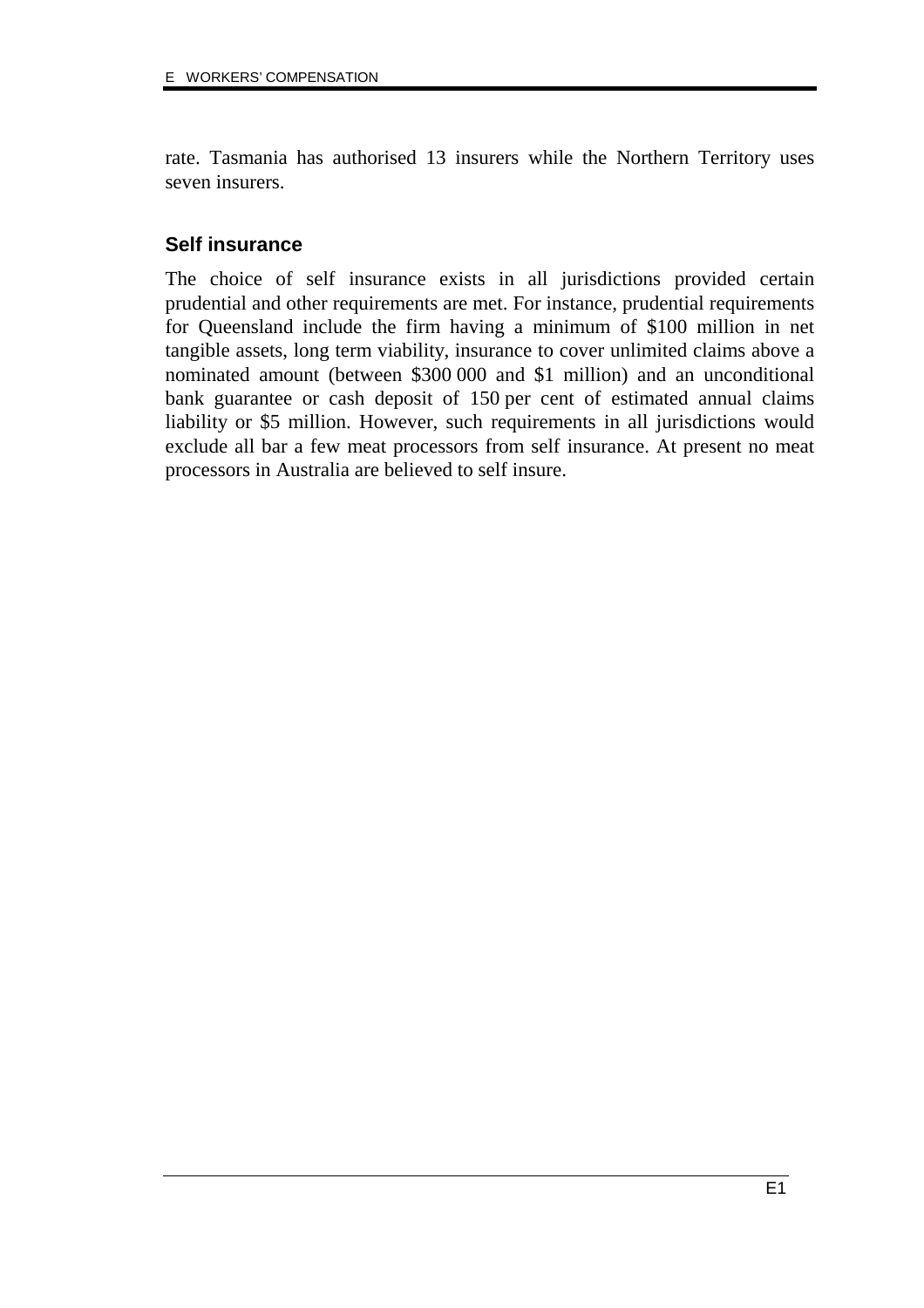|                                                                           | Ŋ             | Work Health                  |           | Work Health Act | 1986           |            |                                 |                                      | Approved     | insurers. No set | rates, essentially | a private scheme  |                        | Prudential | requirements           |                 |                                                                                                      |                  | Day of injury     | only. No medical | costs             |                |                             |
|---------------------------------------------------------------------------|---------------|------------------------------|-----------|-----------------|----------------|------------|---------------------------------|--------------------------------------|--------------|------------------|--------------------|-------------------|------------------------|------------|------------------------|-----------------|------------------------------------------------------------------------------------------------------|------------------|-------------------|------------------|-------------------|----------------|-----------------------------|
|                                                                           | TAS           | Safety Tasmania<br>Workplace |           | Workers         | Rehabilitation | រី<br>ក្នុ | Compensation<br><b>Act 1988</b> |                                      | Approved     | insurers. No set | rates, essentially | a private scheme  |                        | Prudential | requirements           |                 |                                                                                                      |                  | First 5 days of   | each injury and  | first \$200 of    | other costs    |                             |
| Comparison of workers' compensation arrangements by jurisdiction: 1997-98 | <b>CTO</b>    | Queensland<br>Workcover      |           | Workcover       | Queensland Act | 1996       |                                 |                                      | Central fund |                  |                    |                   |                        | Prudential | requirements.          | >500 workers.   | Net tangible                                                                                         | assets $> $100m$ | Day of injury     | plus 4 days. Can | remove excess     | for greater of | 8.5% of premium<br>or $$10$ |
|                                                                           | WА            | Workcover<br>Western         | Australia | Workers         | Compensation   | and        | Rehabilitation<br>Act 1981      |                                      | Approved     | insurers. 50%    | loading on set     | premium $\&$ full | discounting<br>allowed | Prudential | requirements           |                 |                                                                                                      |                  | No excess         |                  |                   |                |                             |
|                                                                           | $S_{\!\!\!A}$ | Workcover                    |           | Workers         | Rehabilitation | and        | Compensation<br>Act 1986        |                                      | Central fund |                  |                    |                   |                        | Prudential | requirements.          | 200 workers     |                                                                                                      |                  | First two weeks   | per worker per   | calendar year. No | medical costs  |                             |
|                                                                           | <b>NSW</b>    | <b>NSW</b><br>Workcover      |           | Workers         | Compensation   | Act 1987   |                                 |                                      | Managed fund |                  |                    |                   |                        | Prudential | requirements.          | $>1000$ workers |                                                                                                      |                  | First \$500       | weekly payments  |                   |                |                             |
|                                                                           | VІС           | Workcover                    |           | Accident        | Compensation   | Act 1985,  | Compensation<br>Accident        | Insurance) Act<br>(Workcover<br>1993 | Central fund |                  |                    |                   |                        | Prudential | requirements.          | >500 workers.   | $\begin{array}{l}\text{Assets} > \qquad \qquad \text{if all}\; \text{if all}\; n\geq 0. \end{array}$ |                  | First 10 days and | first \$462      | medical costs     |                |                             |
| Table E.4:                                                                |               | Scheme                       |           | Legislation     |                |            |                                 |                                      | Fund type    |                  |                    |                   |                        | Self       | insurance <sup>a</sup> |                 |                                                                                                      |                  | Employer          | excess           |                   |                |                             |

 $\overline{E}$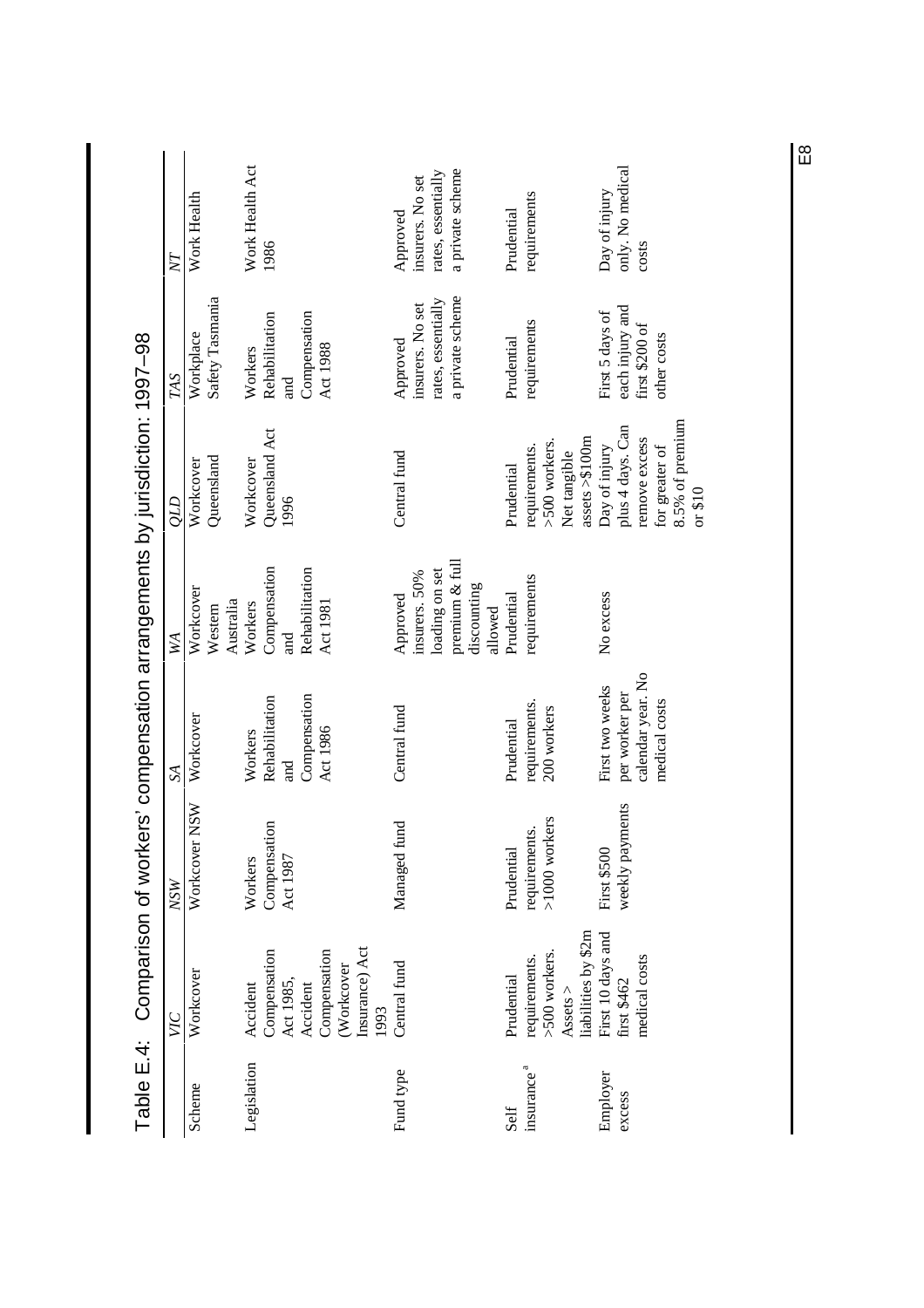|                         | VЮ                                                                    | <b>NSW</b>             | $S_{\mathcal{A}}$                | WA                       | GТО                | TAS                                    | $\triangledown$               |
|-------------------------|-----------------------------------------------------------------------|------------------------|----------------------------------|--------------------------|--------------------|----------------------------------------|-------------------------------|
| Contrib. of             | A significant                                                         | A substantial          | A substantial                    | To a significant.        | The major          | To a substantial                       | Included for                  |
| to incident<br>emp'ment | contributing<br>factor                                                | contributing<br>factor | cause (stress<br>$\text{only}$ ) | degree (disease<br>only) | significant factor | degree. 'Major or<br>most significant. | diseases and<br>injuries that |
|                         |                                                                       |                        |                                  |                          |                    | factor', disease                       | occur gradually               |
|                         |                                                                       |                        |                                  |                          |                    | only                                   |                               |
| Weekly                  | Post 12.11.97                                                         | <26 weeks              | $<$ 52 weeks                     | $<$ 4 weeks greater      | $<$ 26 weeks 85%   | < 6 weeks greater                      | $<$ 26 weeks NWE              |
| benefit rate            | $<$ 13 weeks 95%                                                      | kly<br>current wee     | <b>WAWE</b>                      | of pre-injury rate       | NWE or amount      | of NWE over                            | $>$ 26 weeks                  |
|                         | pre-injury                                                            | wage                   | $> 52$ weeks $80\%$              | to a max. of             | specified under    | past 12 months                         | Greater of 75%                |
|                         | average weekly                                                        | 90%<br>> 26 weeks      | WAWE if total                    | \$737.80 or award        | award or           | or ordinary time                       | NWE or \$355                  |
|                         | earnings                                                              | worker's av            | incapacity                       | plus allowances          | agreement or       | rate of pay prior                      | plus \$88.75 for              |
|                         | (PIAWE)                                                               | weekly earnings        | otherwise 80% of                 | excl. over time          | 70% Queensland     | to injury                              | dependant.                    |
|                         | $>$ 13 weeks 75%                                                      | (WAWE) plus            | difference                       | >4 weeks award           | ordinary time      | $> 6$ weeks $95\%$                     | spouse and                    |
|                         | PIAWE or 60%                                                          | allowances             | between adjusted                 | plus allowances          | earnings (QOTE)    | of weekly                              | \$44.38 per child             |
|                         | PIAWE if some                                                         | $>104$ weeks           | notional weekly                  | excl. over time          | >26 weeks          | payment                                | or lesser of this             |
|                         | capacity to work                                                      | review of              | earnings and                     |                          | greater of 65%     | $>$ 25 weeks 90%                       | and 90% NWE                   |
|                         | $>104$ weeks                                                          | benefits               | earnings from                    | Total payments           | NWE or $60\%$      | weekly                                 |                               |
|                         | benefit ceases                                                        | particularly           | employment                       | limited to               | QOTE               | payments.                              |                               |
|                         | unless unlikely to                                                    | where no serious       | $>104$ weeks, as                 | \$104,810 plus           | $>$ 104 weeks to 5 | Total amount                           |                               |
|                         | return to work                                                        | $on-going$             | above or if                      | \$50,000 in              | years if $> 15\%$  | payable                                |                               |
|                         |                                                                       | incapacity             | partially                        | certain                  | impairment         | \$146,249.46                           |                               |
|                         |                                                                       |                        | incapacitated and                | circumstances            | greater of 65%     |                                        |                               |
|                         |                                                                       |                        | not working 80%                  |                          | NWE or 60%         |                                        |                               |
|                         |                                                                       |                        | normal weekly                    |                          | QOTE. If <15%      |                                        |                               |
|                         |                                                                       |                        | earnings (NWE)                   |                          | DSS single         |                                        |                               |
|                         |                                                                       |                        | less what the                    |                          | pension rate.      |                                        |                               |
|                         |                                                                       |                        | worker is deemed                 |                          | Total payment      |                                        |                               |
|                         |                                                                       |                        | capable of                       |                          | limit \$110,430    |                                        |                               |
|                         |                                                                       |                        | earning                          |                          |                    |                                        |                               |
|                         | See text above.                                                       |                        |                                  |                          |                    |                                        |                               |
| Source:                 | Secretariat Workers' Compensation Authorities 1998 and correspondence |                        |                                  |                          |                    |                                        |                               |

*Source*: Secretariat Workers' Compensation Authorities 1998 and correspondence

E WORKERS' COMPENSATION E WORKERS' COMPENSATION

E9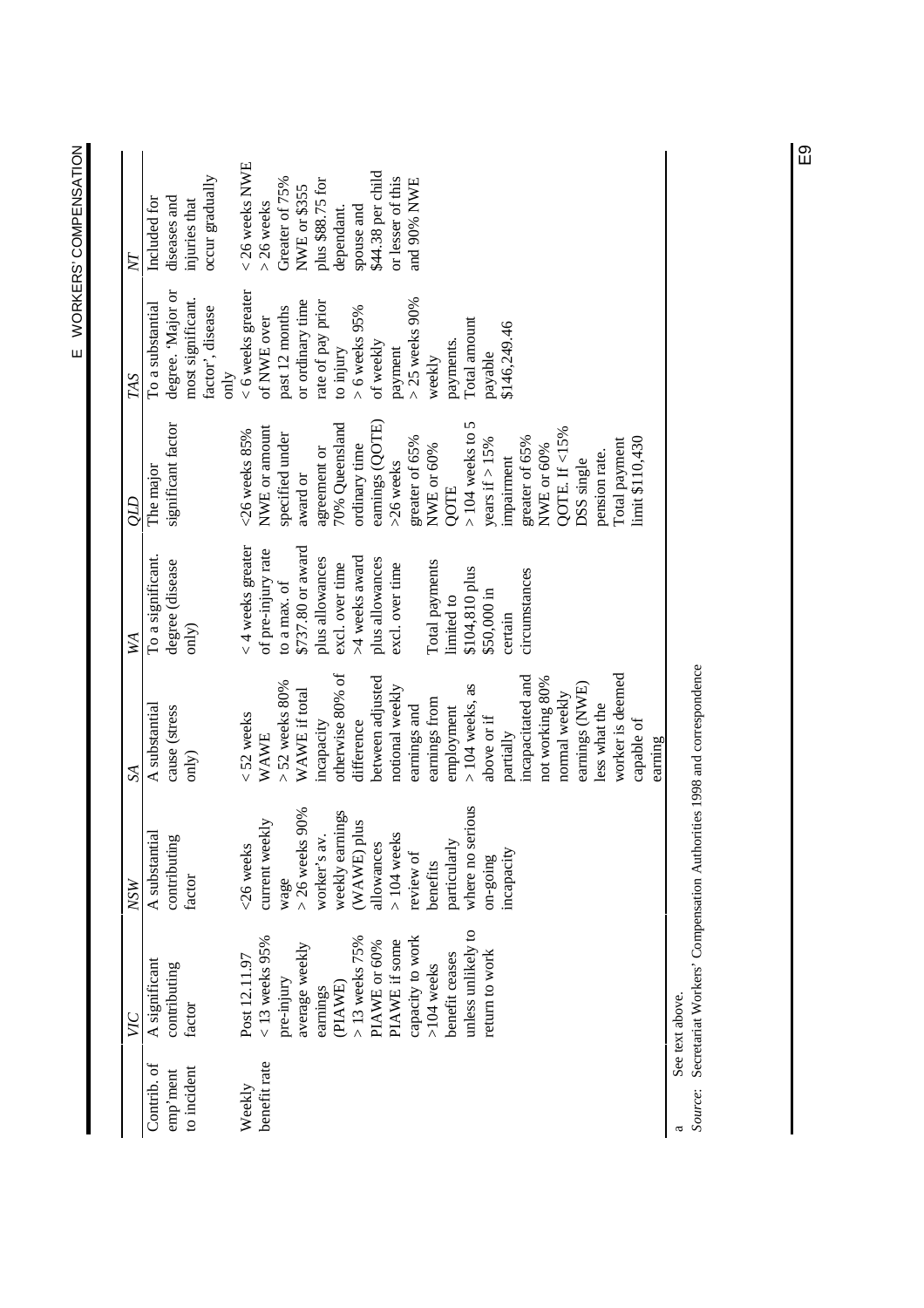# **F OCCUPATIONAL HEALTH AND SAFETY**

*Available data indicate that the meat processing industry had a poor occupational health and safety record between 1991–92 and 1994– 95. The incidence of injury and disease is high relative to other industries, and increased over this period. The major type of injury has been muscle strains relating to manual handling, followed by cuts. The industry has recognised that* OH&S *is a problem in meat processing.*

*Elsewhere, the Commission has estimated that the indirect costs of work related injury and disease average around three times the direct cost, and that these costs are borne by the injured worker, the employer, and the community. On this basis, the total cost of work related injury and disease in the meat processing sector was estimated at around \$240 million in 1996-97 (1992-93 dollars).*

Work related injury and disease imposes considerable costs on employees, employers and the community. Injured workers (and their families) face a loss of income, suffer pain and temporary or permanent disability. Employers face high workers' compensation premiums, lose productive employees and incur the costs of training new staff. The community bears the costs of social welfare payments, medical and hospital costs, and the loss of human capital.

Historically, the occupational health and safety (OH&S) performance of the meat industry has been poor relative to other industries. As discussed below, the most recent data available indicate that the incidence of work related is higher in the meat industry relative to the averages for all industries. Further, OH&S performance deteriorated between 1991-92 and 1994-95.

Concern about the industry's occupational health and safety performance has prompted several initiatives over the past five years. In workplace discussions, OH&S was acknowledged by firms as a significant issue for the industry, however, it remained a problem.

### **F.1 Occupational Health and Safety legislation**

Governments are heavily involved in the regulation of OH&S. Employers and employees have insufficient incentive to prevent injuries and disease, as a significant proportion of the cost is met by the community — in other words, they do not incur the full costs of work place injury and disease (see below). In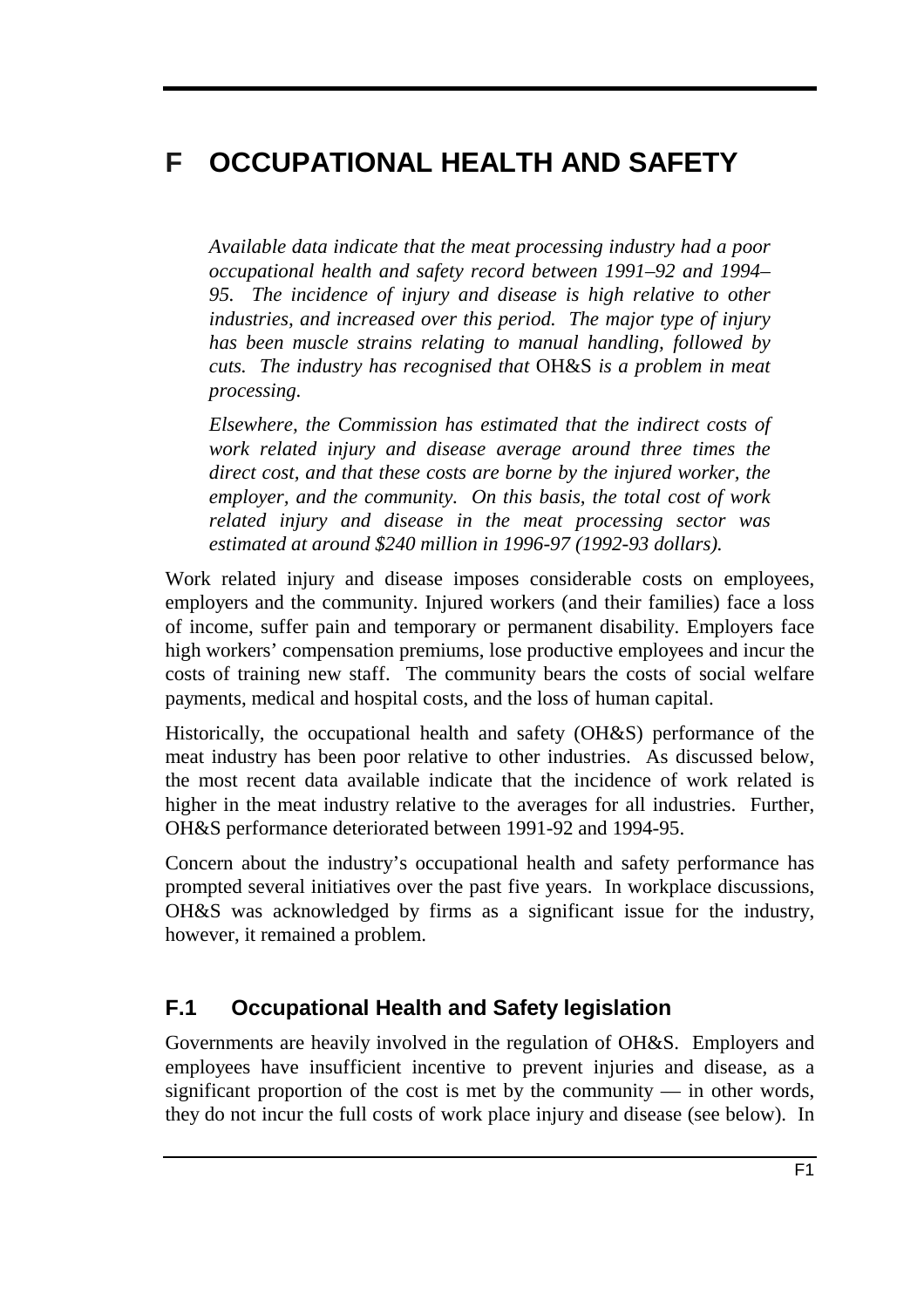addition, employers and employees may be unaware of work hazards, or of how to assess the risks involved and how to implement strategies for managing them.

States and territories have primary responsibility for the regulation of OH&S. In all cases, principal legislation is based on the common law concept of 'duty of care'. In practice, this requires that duty holders (employers and employees) do everything that is 'reasonably practicable' to protect health and safety in the workplace<sup>1</sup>.

### **F.2 Indicators of OH&S in meat processing**

For all industries, data on the level and incidence of work related injuries and diseases are limited. Some information is available from Worksafe (based on data supplied by jurisdictions on workers' compensation claims) which has reported periodically on the occupational health and safety performance of the meat industry (Worksafe 1996; Worksafe 1997). For some indicators, the data are available at four-digit ANZSIC level (ANZSIC 2111 - meat processing). For others, the data refer to the three-digit ANZSIC (ANZSIC 211 - Meat and Meat Products), of which meat processing accounts for around 62 per cent in terms of employment (see appendix C).

Further, as part of its labour costs survey, the Australian Bureau of Statistics (ABS) reports on workers' compensation costs. However, these data are not available at an industry level. Included in National Health Surveys (undertaken in 1989 and 1995) is a question on injuries sustained from work related accidents. This information is available by occupation only, and not on an industry basis.

The Worksafe reports on the meat industry use data up to 1994-95. This is the most recent information available. Based mainly on this information, meat processing industry OH&S performance is considered here in terms of:

- incidence:
- duration:
- nature;

<sup>&</sup>lt;sup>1</sup> The actual wording varies between jurisdictions. Some legislation requires that anything 'practicable' be done (Victoria, Western Australia, Northern Territory); for New South Wales, Tasmania, and South Australia the requirement is that anything 'reasonably practicable' be done. Worksafe use the term 'workable'; in Queensland duty holders need to 'take reasonable precautions and exercise due diligence'. (See IC 1995).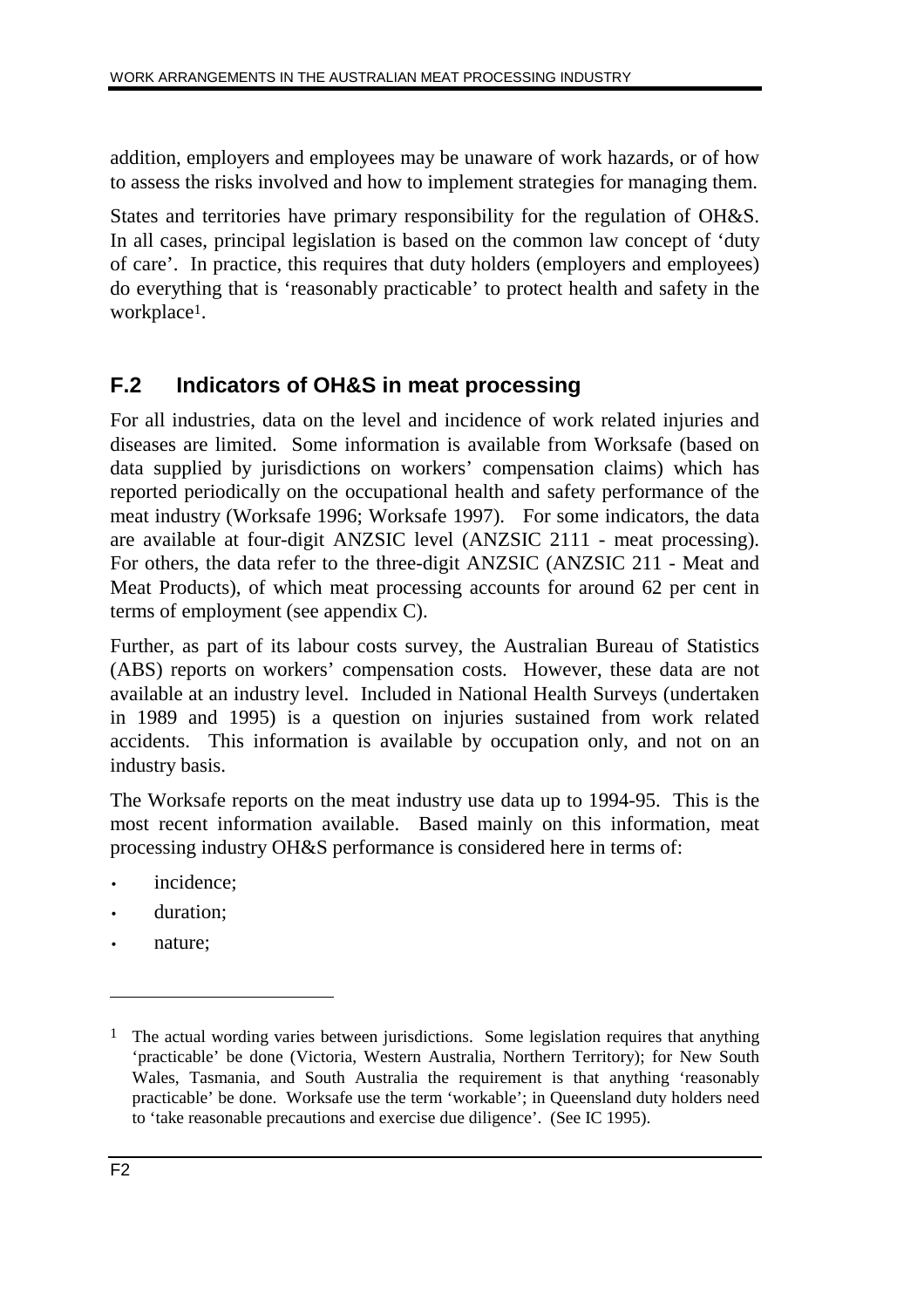- mechanism; and
- cost.

#### **Incidence**

Based on data from 1994-95, Worksafe Australia found that the incidence rate of injury and disease in the meat processing industry was significantly worse than the average across the manufacturing sector and for all industries2. Further, between 1991-92 and 1994-95, the incidence increased by around 13 per cent per year for meat processing, compared with just over one per cent for all industries. Worksafe estimated that in 1994–95, a worker in the industry had approximately a one in five chance of experiencing a serious work related injury or disease over the course of a working year (Worksafe 1997).3

As illustrated in figure F.1, in 1994–95 the meat products industry had an incidence of injury and disease over seven times the average of all Australian industries.

#### Incidence by age and occupation

#### *Occupation*

-

Data describing injuries and disease by occupation are available only in the form of total numbers for each occupational group. As such, high numbers of claims in a particular group could reflect the relative number of workers in a particular group rather than higher rate of accidents per worker. In other words, they provide no indication of the relative incidence between occupations.

<sup>2</sup> Incidence rates are defined as the number of occurrences expressed as a rate per 1000 wage and salary earners.

<sup>3</sup> Serious work related injury or disease is defined as one entailing a fatality, permanent or temporary disability resulting in five or more days lost from work.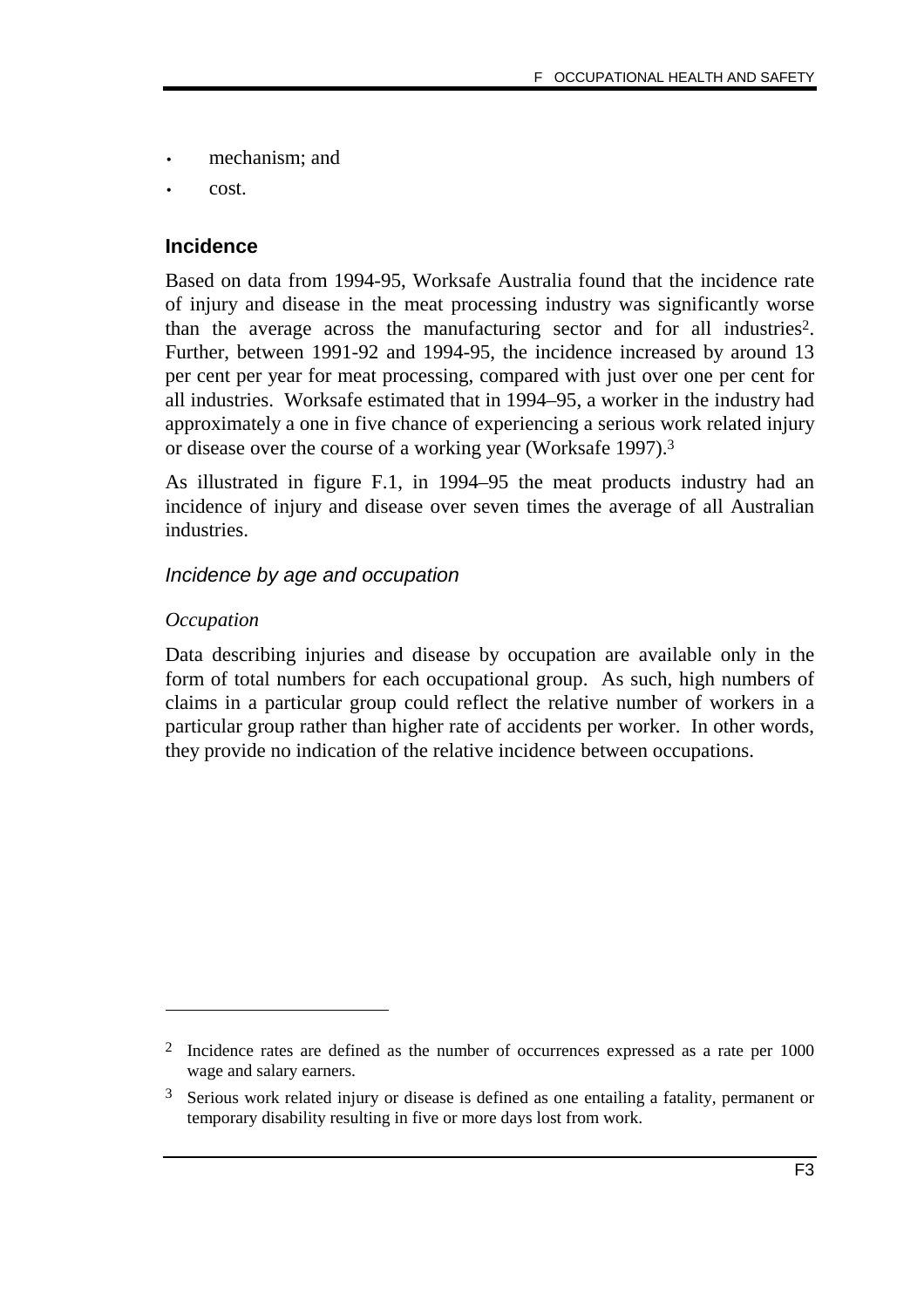Figure F.1: Incidence of injury and disease, 1991–92 to 1994–95 (per thousand wage and salary earners) $a$ 



a Excludes Victoria and the ACT.

*Source*: Worksafe 1996, Worksafe 1997.

Figure F.2: Distribution of injury and/or disease by meat processing industry occupation, 1992–93 to 1994–95 (per cent) $a$ 



a Excludes Victoria and the ACT. *Source*: Worksafe Australia 1996, Worksafe 1997.

However, examining the data between years might indicate changes in the relative number of injuries per group, and therefore per person on the assumption that the relative proportions of workers in each group do not change significantly between years.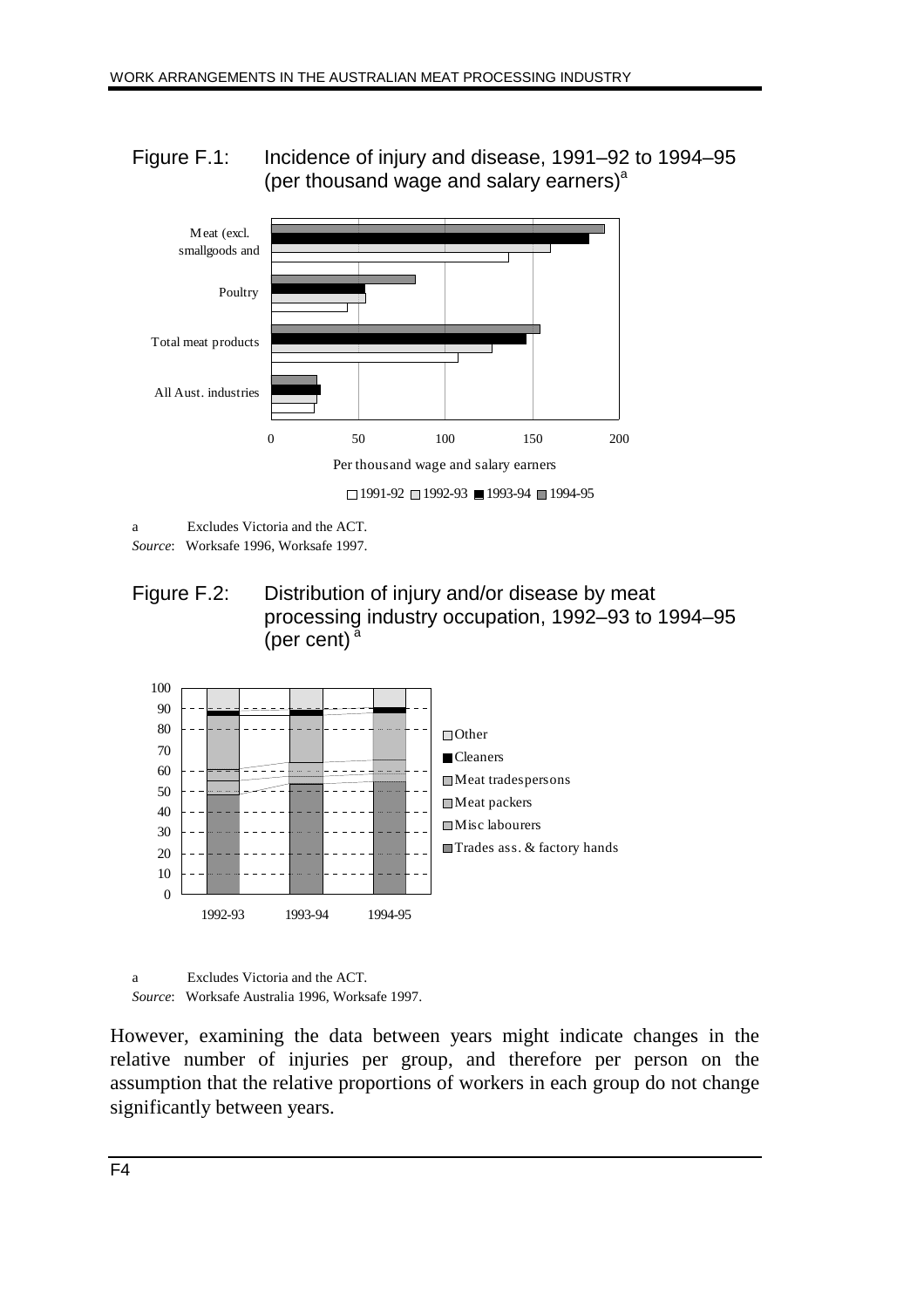The data indicate that in 1994-95 more than half of all injuries and disease in the meat processing industry were sustained by trades assistants and factory hands (this group includes labourers, boners and slicers), and an increase over the corresponding share in 1992-93 (see figure F.2).

#### *Age*

Data are available describing the incidence and frequency rates of injury and disease for meat and meat products (ie ANZSIC 211) by age groups4.

These indicate that in 1994-95, the incidence rate of injury and disease was highest for workers between the ages of 20 and 24, and lowest for those between 45 and 49. Similarly, the frequency rates were highest for the 20 to 24 age group and lowest for the 45 to 49 age group (Worksafe 1997).

#### **Duration**

Data are classified for duration as less than five days absence from work (although these include permanent disabilities and fatalities), between five and 10 days absence, and more than 10 days absence from work. For the meat processing sector, around half of all claims involve more than 10 days absence from work.

As discussed below, the most common type of injury which occurred in 1994-95 involved sprains and strains. Although they accounted for 42 per cent of total occurrences, they accounted for nearly half of the total days lost to injury or disease. Each claim averaged 35 days lost (Worksafe 1996).

By comparison, the second most common type of injury (open wounds) averaged 16 days lost per claim.

#### **Nature**

-

In 1994–95, the largest single category of injury was sprains and strains, which accounted for 42 per cent of total industry injuries and diseases. The next largest was open wounds, which accounted for 24 per cent. (Figure F.3). The total includes muscle and tendon injuries which comprised 5 per cent of claims. Sprains and strains of joints and adjacent muscles were the most frequent injury in the meat products industry accounting for almost a half of the total compensated days lost. In 1993–94, the average lost time from this type of

<sup>4</sup> Frequency rates refer to the number of cases per million hours worked.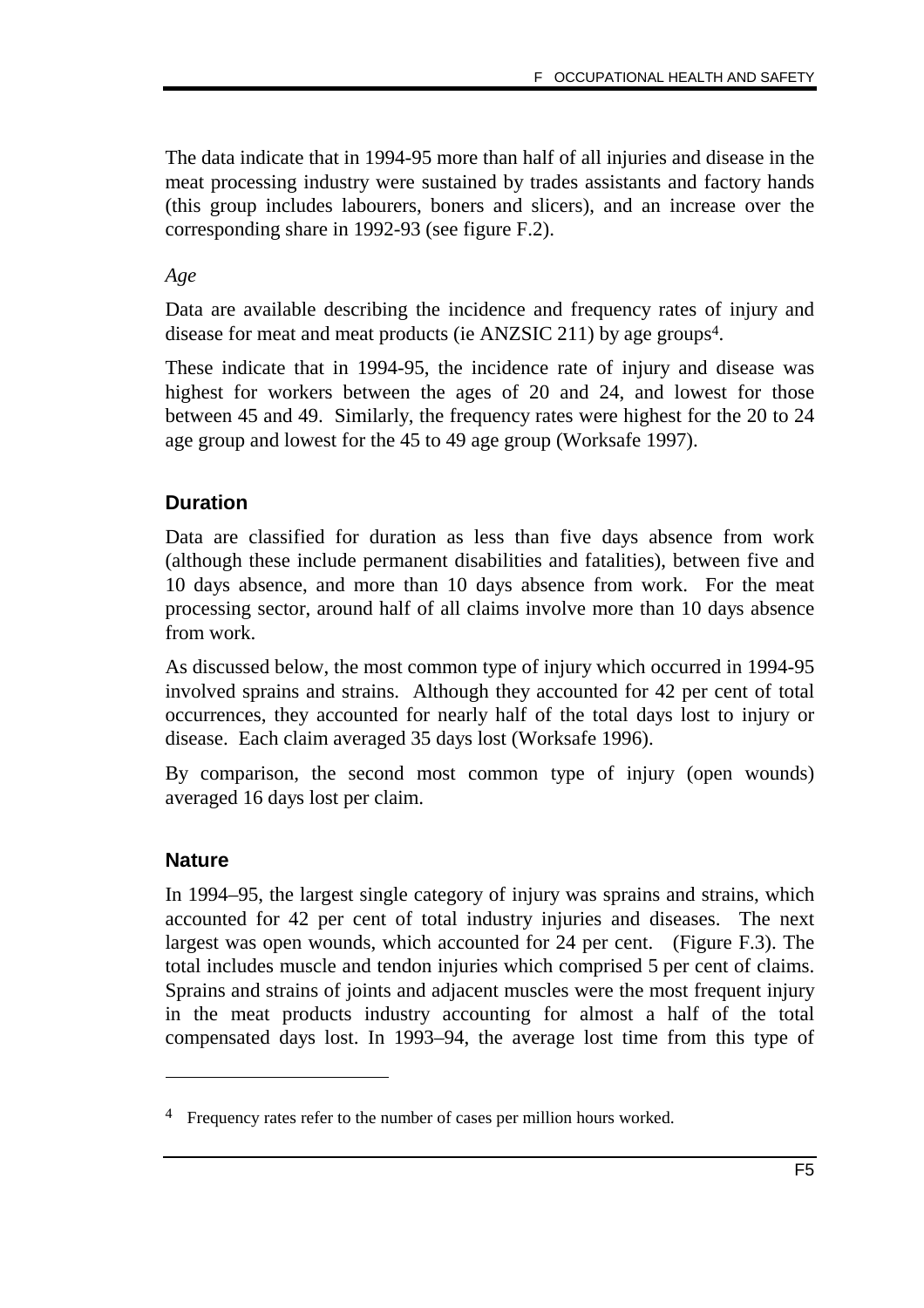injury was 34 days (Worksafe Australia 1996, p. 13). Open wounds and contusions comprised 27 per cent of all injuries in 1994–95. Zoonoses, bacteria and other micro-organisms passed from animals to humans, were responsible for six per cent of industry claims and four per cent of days lost in 1993–94.





a Excludes Victoria and the ACT. *Source*: Worksafe Australia 1996, Worksafe 1997.

### **Mechanism and agent**

The 'mechanism' of injury or disease is defined as the 'action, exposure' or event' which is the direct cause of the injury or disease, while the 'agent' is defined as the 'object, substance or circumstance' involved in the event (see Worksafe 1997).

For meat processing, manual handling (lifting or carrying) causing muscular stress accounted for 32 per cent of all injuries in 1994-95, compared with 31 per cent in 1992-93. In turn, over one third of these affected the back and a further fifth affected the shoulder.

The next largest 'mechanism' of injury was objects hitting the body, which accounted for a further 20 per cent (see figure F.4).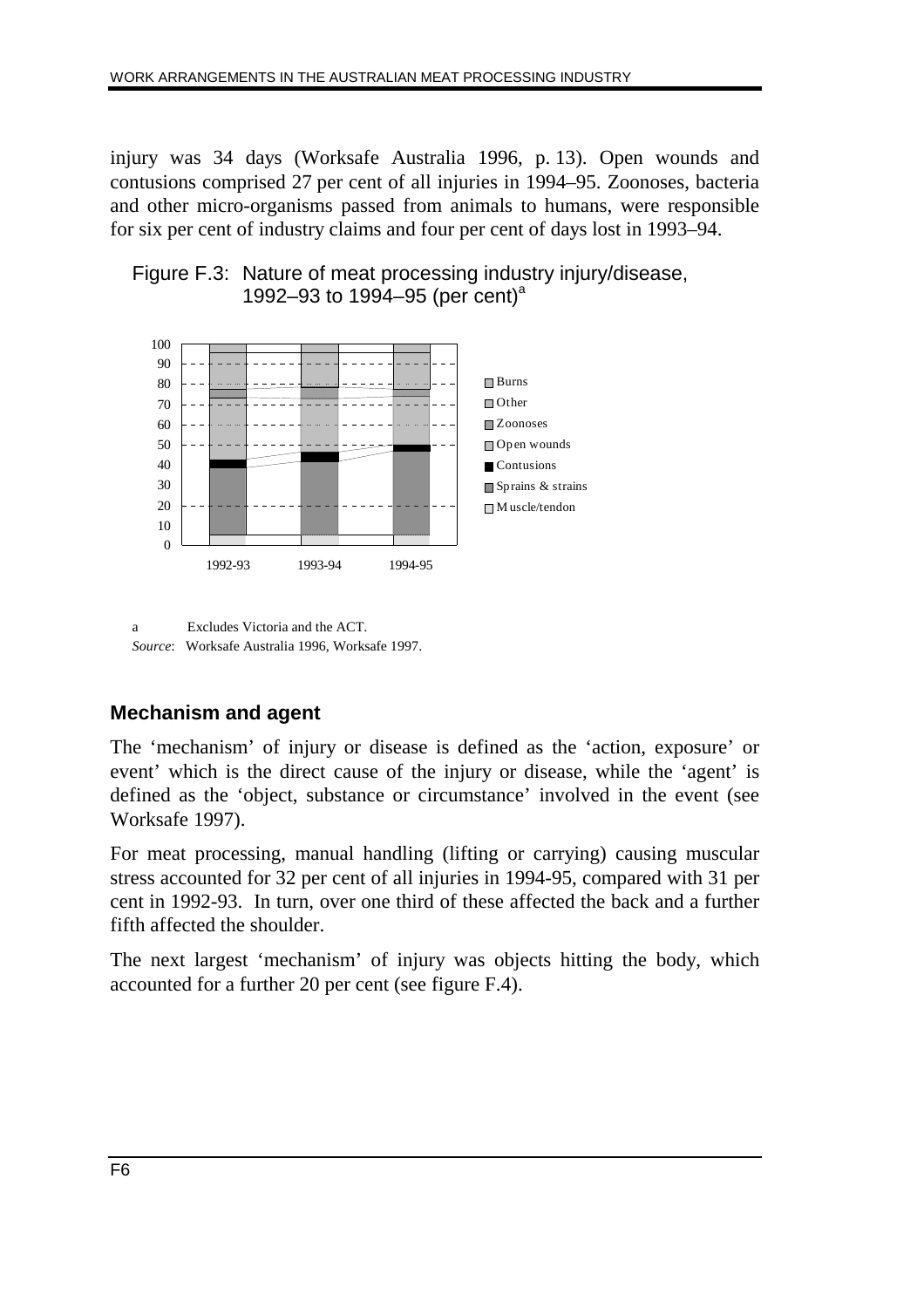



a Excludes Victoria and the ACT. *Source*: Worksafe Australia 1996,Worksafe 1997.





a Excludes Victoria and the ACT.

*Source*: Worksafe Australia 1996, Worksafe 1997.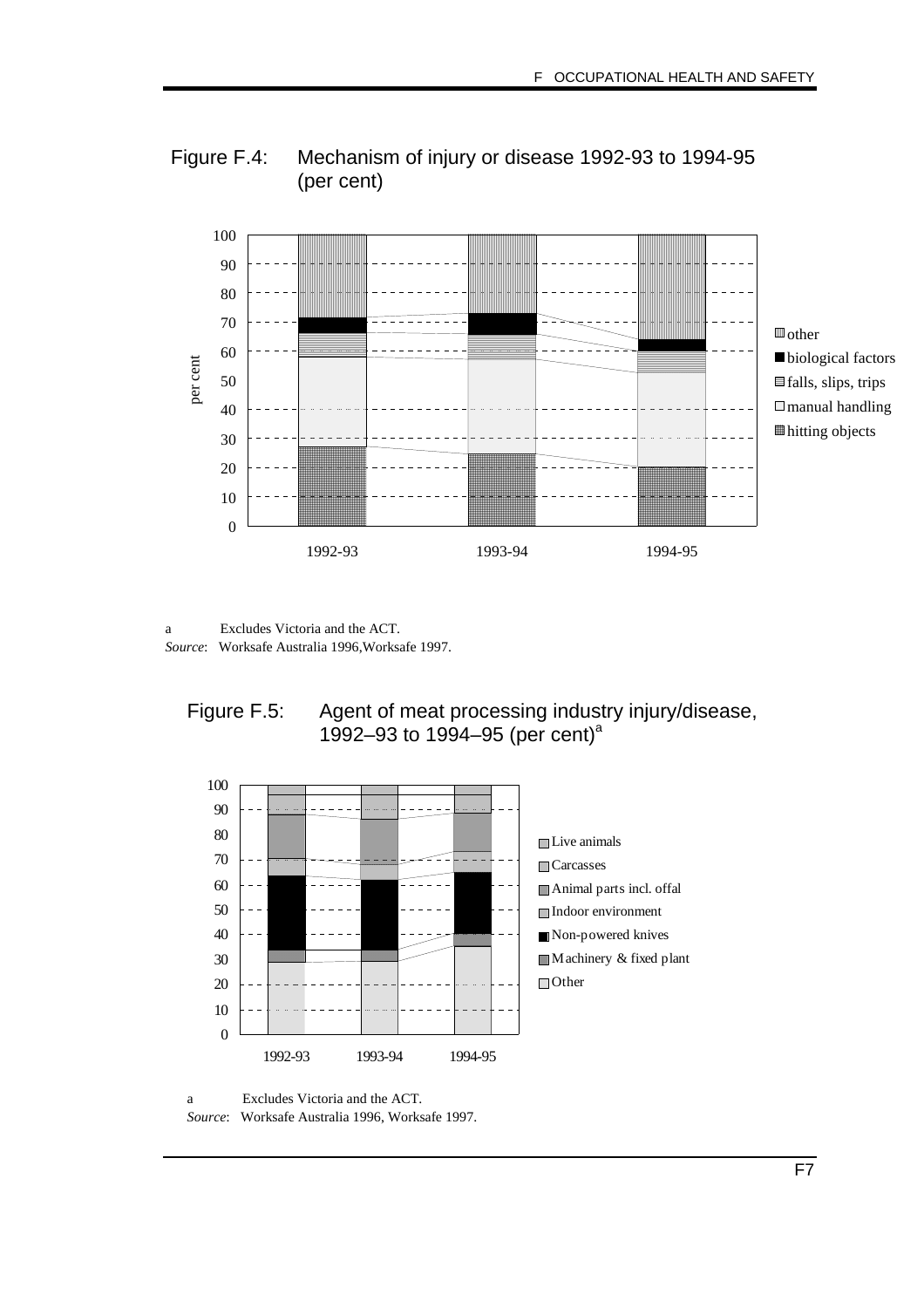In meat processing, in 1994-95 the largest single 'agent' was non-powered knives which were involved in 24 per cent of injuries. This was less than the comparable proportions for 1992-93 and 1993-94, where knives accounted for 29 per cent 28 per cent respectively (see figure F.5).

The 'other' category accounted for more injuries and diseases in total (29 per cent), but includes a number of agents, such as team and hot water, contact with live animals, and tother elements of the indoor environment — such as steps and stairways, wet or oily ground areas.

### **Cost**

As discussed in appendix F, the direct cost of workers' compensation (comprising workers' compensation insurance premiums and claims costs not met by the insurer) in the meat processing industry were estimated to be around \$81m in 1996-97 (1992-93 dollars). However, there are also a number of indirect costs of workplace accidents that are not compensated. These involve employees, employers, and the community more generally. For example, employees may face reduced future income or a loss in quality of life. Employers may bear costs such as reduced productivity, legal penalties, or loss of goodwill. The community bears costs such as welfare payments and underutilisation (and sometimes loss) of human capital.

A number of studies have sought to estimate the magnitude of the indirect costs. Estimates of the indirect costs range from a ratio of 1:1 up to 1:7, depending on factors such as the seriousness of the injury or illness. In its 1995 *Work, Health and Safety* inquiry, the Commission used an average ratio of around 1:3 (see IC 1995). On this basis, the total (direct and indirect) cost of workplace accidents and incidents could have been around \$243m in 1996-97.

These costs are distributed between employers, individual employees, and the community in general. As part of the *Work, Health and Safety* inquiry, the Commission also estimated the distribution of the costs between employers, workers, and the community  $-$  at 40 per cent, 30 per cent, and 30 per cent respectively. However, it was noted that the share of costs borne by workers increases as the severity of injury or disease increases (IC 1995).

### **F.3 Prevention measures**

There has been concern at the industry level about the relatively poor OH&S performance in meat processing. In addition to the Best Practice Project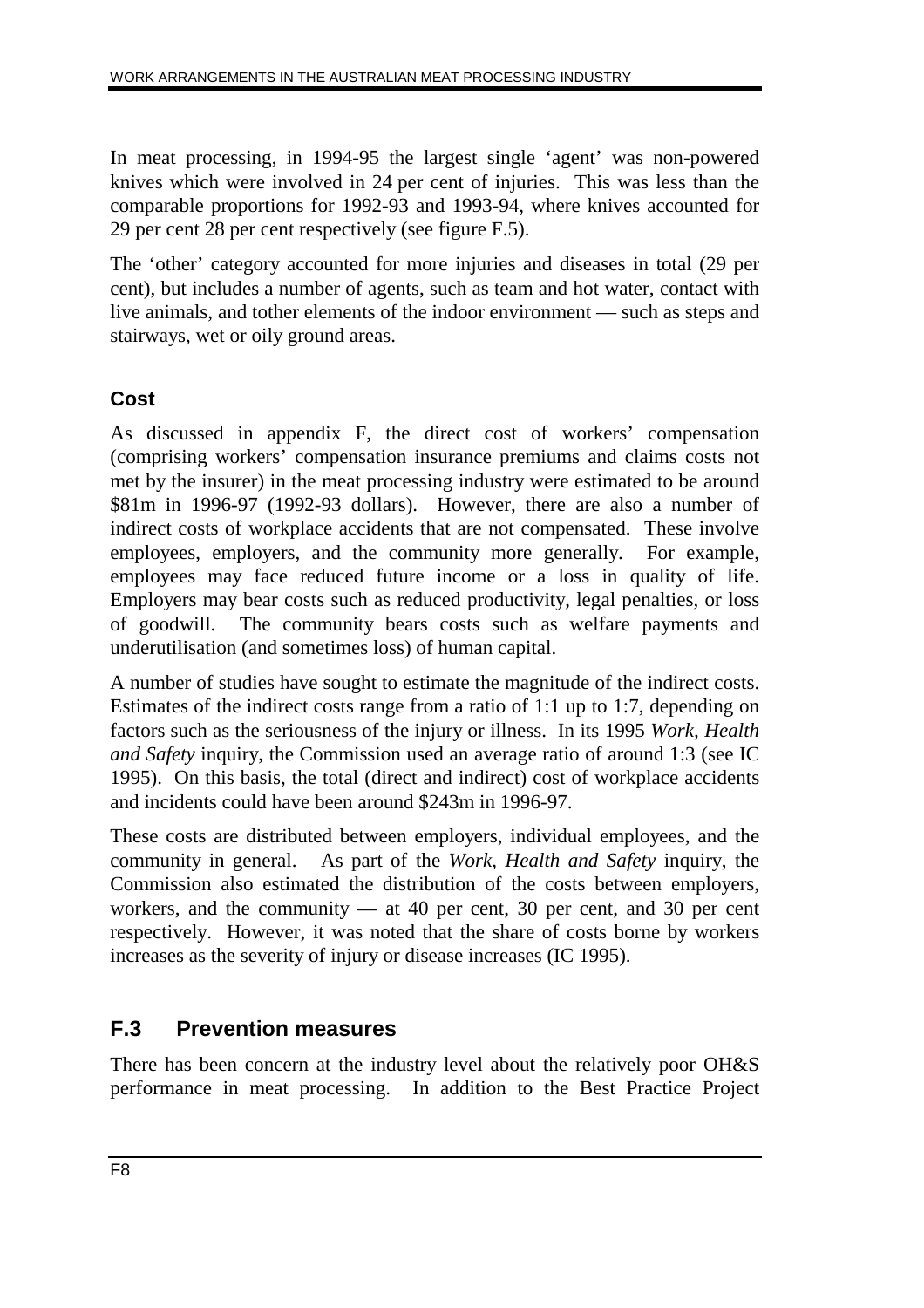(discussed below), a number of research projects and initiatives have been undertaken over the past decade5.

Responses at the firm level vary. In 1992, it was found that size was an indicator of the processes firms had in place for dealing with injuries. Most small firms did not keep data on work injuries, and did not investigate trends of causes. Medium sized companies most commonly recorded days lost as an indicator, or injuries per kill, per worker, or hours worked. Larger companies (employing more than 100 people) were found to usually have a systematic injury recording program in place, and this was closely monitored (MRC 1992).

#### **Best Practice Project**

-

In 1993 the Meat Research Corporation (MRC) initiated an OH&S Best Practice Project. One of the objectives for this project was to increase the competitiveness of the meat processing industry by reducing OH&S costs. Another was to produce 'flow on effects' by changing the 'them and us' attitude prevalent in the industry by proving that workplace consultation and cooperation could produce gains for both management and the workforce. It was believed that an effective demonstration of workplace reform would set the stage for further mutually beneficial productivity enhancing reforms in the industry.

The first round of the project was funded until 1995 and a second round commenced in June 1997 (Meat Research Corporation 1997). In all, 40 firms have participated in this project.

A review of 26 plants which participated in the OH&S Best Practice project by Brown, White and Drew (1996, p. 69) concluded that there were statistically significant improvements in indices measuring variables such as cooperation between management and employees, OH&S functions in the workplace, use of OH&S standards and the involvement of management from 1993 to mid-1995.

In workplace discussions, OH&S and workers' compensation remained an issue for processors. In one case, while acknowledging that workers' compensation

<sup>5</sup> See, for example, MRC 1992 *Performance Indicators Relating to Occupational Health and Safety for the Australian Meat Industry* for projects undertaken between 1988 and 1992. The titles include: AMLIPC (Australian Meat and Livestock Industry Policy Council) 1988, Report No. 9 *OH&S in Australian Meat Processing*; AMLRDC/MRC (Australian Meat and Livestock Research and Development Corporation/Meat Research Corporation) 1990 *OH&S Plans Parts 1 and 2*; Worksafe (1991) *OH&S Training for the meat industry*; Worksafe (1992) *Draft Code of Practice on Meat Industry*.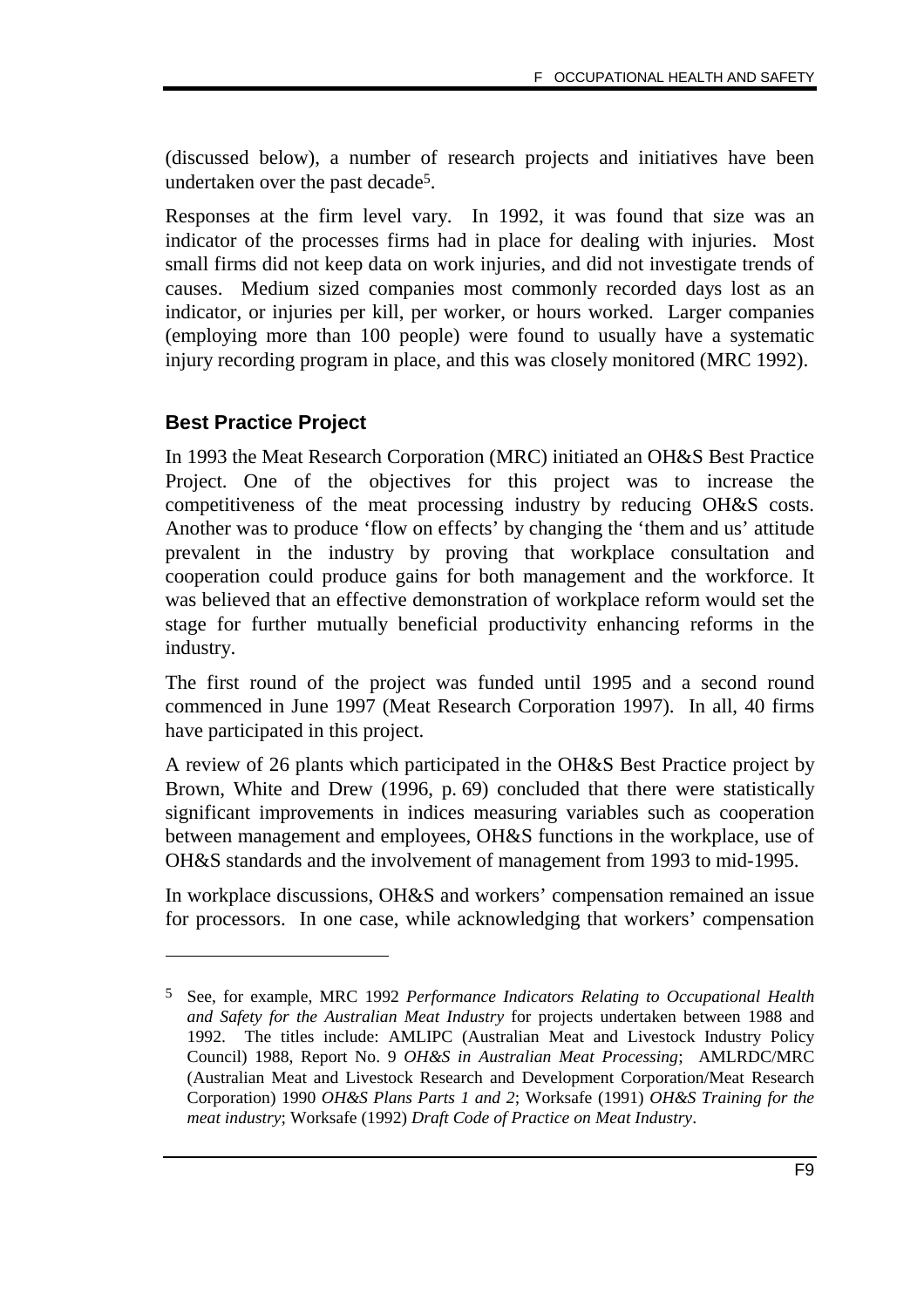was a high cost, management indicated that targeted OH&S policies had been successful in reducing claims. Management at another firm indicated that training and better equipment had improved attitudes to OH&S, and this had resulted in fewer accidents and workers' compensation claims.

### **National Guidelines for Health and Safety in the Meat Industry**

Concern about poor OH&S in the industry led to the joint development by the Australasian Meat Industry Employees Union (AMIEU) and the Meat and Allied Trades Federation of Australia (MATFA) of the *National Guidelines for Health and Safety in the Meat Industry* (1995). These guidelines provide detailed guidance on many of the major workplace hazards encountered in the meat processing industry and was meant to be considered as the industry standard where other standards are silent. With regard to knives, for instance, it suggests that alternative knife designs be used which incorporate 'bent' handles so that the operator's wrist remains straight, that knives with different sized handles be available and that staff be trained to maintain the sharpest possible cutting edge at all times (AMIEU and MATFA 1995, pp. 76–9).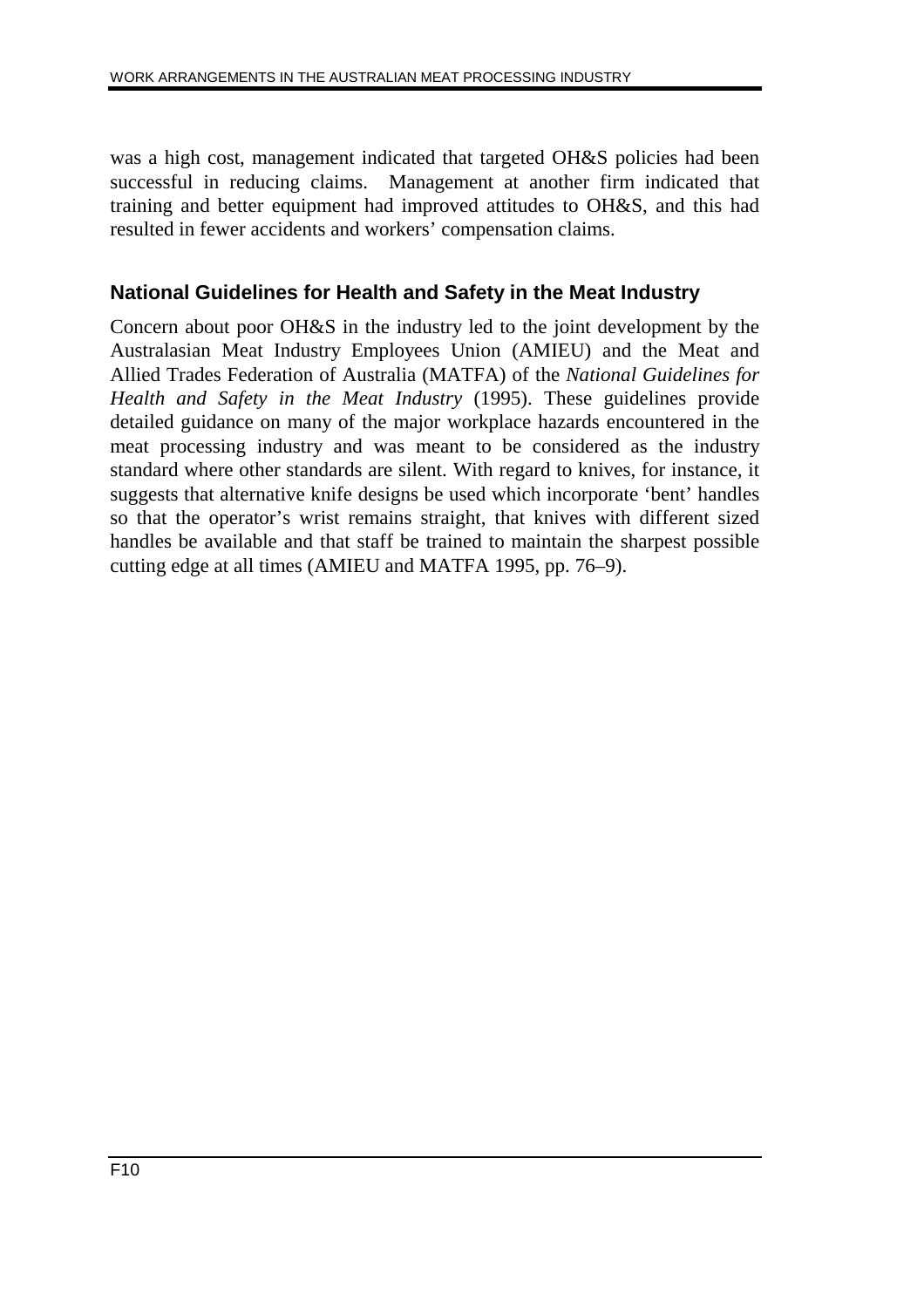## **REFERENCES**

- AACM (AACM International Pty. Limited) 1992, *Productivity and Efficiency in the Australian Meat Industry,* National Farmers Federation, July 1990.
- —— 1996a, *The Value Chain for Meat and Livestock Products,* Meat Research Corporation, January 1996.
- —— 1996b, *Current Trends in Innovative Employee Reward Systems Literature Review*, M.907, Meat Research Corporation.
- ABARE (Australian Bureau of Agriculture and Resource Economics) 1993, *Australian Beef Supply in the 1990s*, AGPS, Canberra.
- —— 1996, *Australian Commodity Statistics*, AGPS, Canberra.
- —— 1997, *Australian Commodity Statistics*, AGPS, Canberra.
- —— 1998, *Farm Surveys Report,* AGPS, Canberra.
- ABS (Australian Bureau of Statistics), 1987, *Census of Population and Housing, 1986,* Cat. no. 2031.0 (unpublished data), AGPS, Canberra.
- —— 1997a, *Australian National Accounts: Input–Output Tables 1993-94*, Cat. No. 5209.0, AGPS, Canberra.
- —— 1997b, *Australian National Accounts: Input–Output Tables (Commodity Details) 1993-94*, Cat. no. 5215.0, AGPS, Canberra.
- —— 1997c, *Trade Union Members Australia*, Cat. no. 6325.0, and previous issues, AGPS, Canberra.
- —— 1997d, *Consumer Price Index,* Cat. no. 6401.0, AGPS, Canberra.
- —— 1997e, *Manufacturing Industry, Australia*, Cat. no. 8221.0 to 8221.7, and previous issues, AGPS, Canberra, and unpublished data.
- —— 1997f, *Livestock Products, Australia,* Cat. no. 7215.0, and previous issues, AGPS, Canberra.
- —— 1997g, *Census of Population and Housing, 1996,* Cat. no. 2031.0 (unpublished data), AGPS, Canberra.
- —— 1997h, *Industrial Disputes, Australia,* Cat. no. 9921.0 (unpublished data), and previous issues, AGPS, Canberra.
- —— 1997i, *Employee Earnings and Hours, Australia,* Cat. no. 9921.0 (unpublished data), and previous issues, AGPS, Canberra.
- —— 1998a *The Labour Force Australia,* Cat. no. 6203.0, AGPS, Canberra, and unpublished data.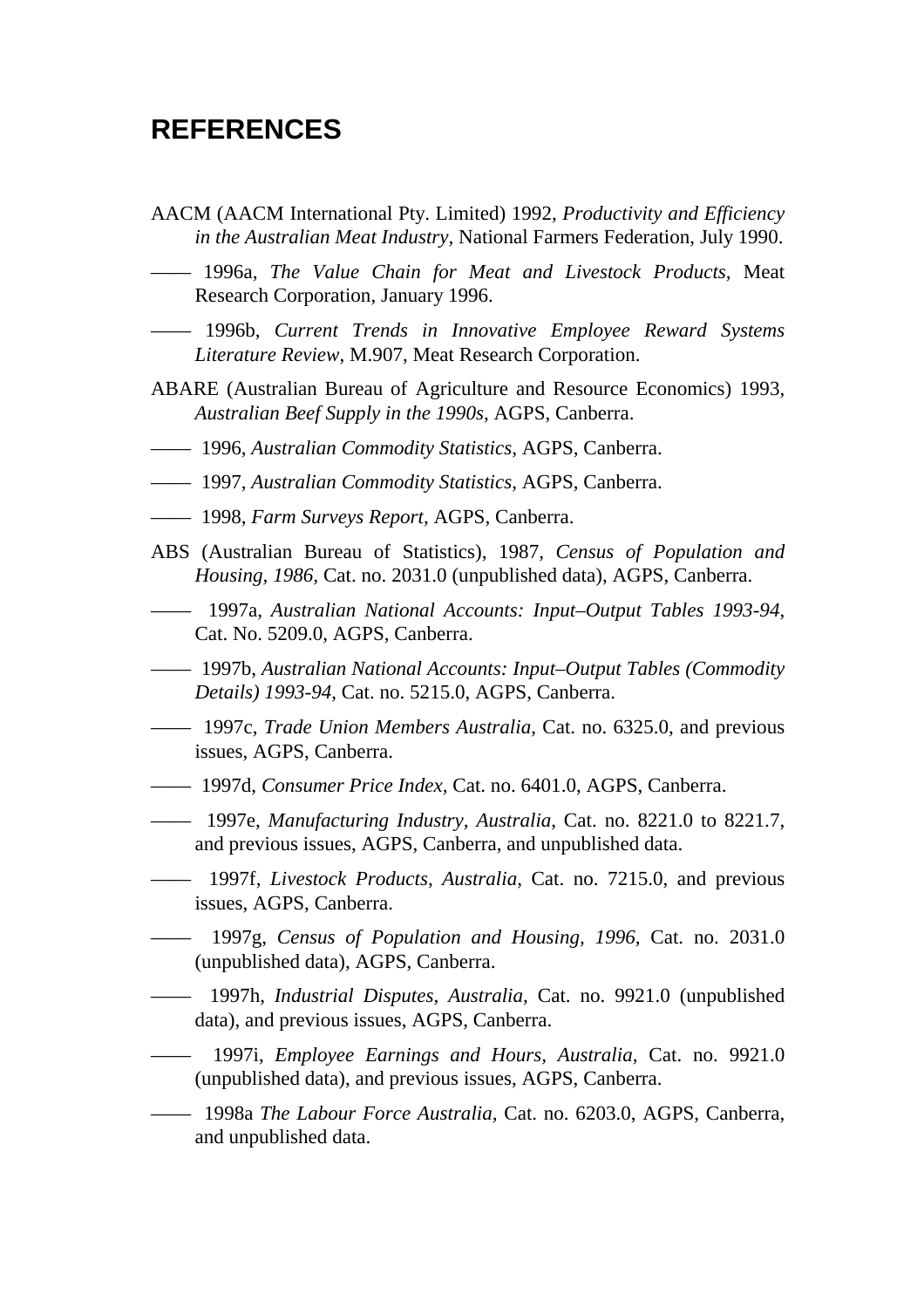—— 1998b, *Labour Mobility Australia*, Cat. no. 6209.0, AGPS, Canberra, and unpublished data.

- —— 1998c, *Employer Training Expenditure, Australia,* Cat. no. 6353.0, and previous issues, AGPS, Canberra, and unpublished data.
- ACIL 1994, *Performance of the Australian Meat Processing Industry: A Stocktake of Recent Developments,* Sydney.
- AIRC (Australian Industrial Relations Commission) 1991*, Inquiry into the Meat Industry,* Report to the Full Bench, 11 September, Australia.
- ALFA (Australian Lot Feeders Association) March 1998, *Quarterly Feedlot Survey,* and previous issues, AMLC, Sydney.
- AMIEU (Australasian Meat Industry Employees Union) and MATFA (Meat and Allied Trades Federation of Australia) 1995, *National Guidelines for Health and Safety in the Meat Industry*, Worksafe Australia and the Meat Research Corporation.
- AMLC (Australian Meat and Livestock Corporation) 1997, *Statistical Review*, AMLC, Sydney.
- AUS-MEAT 1997, *Feedback Magazine, Top 25, July/August 1997,* AMLC, Sydney.
- —— 1998, *Accredited Establishment List*, June, AMLC, Brisbane.
- BIE (Bureau of Industry Economics) 1996, *Agri-food Case Study: Micro Reform — Impacts on Firms,* AGPS, Canberra.
- Bodi, A., Greig, A., Maggs, G and Testi, J. 1995, *Workplace Culture Change,* Meat Research Corporation.
- Bodi, A., Maggs, G. and Cowper, B. 1996, *Managing Change from an Enterprise Perspective in the Australian Meat Industry. Industry Outcomes, Workplace Culture Change Project,* Meat Research Corporation.
- Booz-Allen and Hamilton 1993, *International Comparisons in the Beef Processing Industry,* Meat Research Corporation, Canberra.
- Brown D., White M. and Drew J. 1996, *Changes in Occupational Health and Safety Comprehensiveness in the Meat Processing Industry during 1993–95*, Centre for the Study of Organisational Process, Performance and Finance, Griffith University.
- CIE (Centre for International Economics) 1995, *Some Effects on the Beef Industry and the Economy of Changes to Abattoir Work Practices Proposed By Australia Meat Holdings,* National Farmers Federation, October 1995.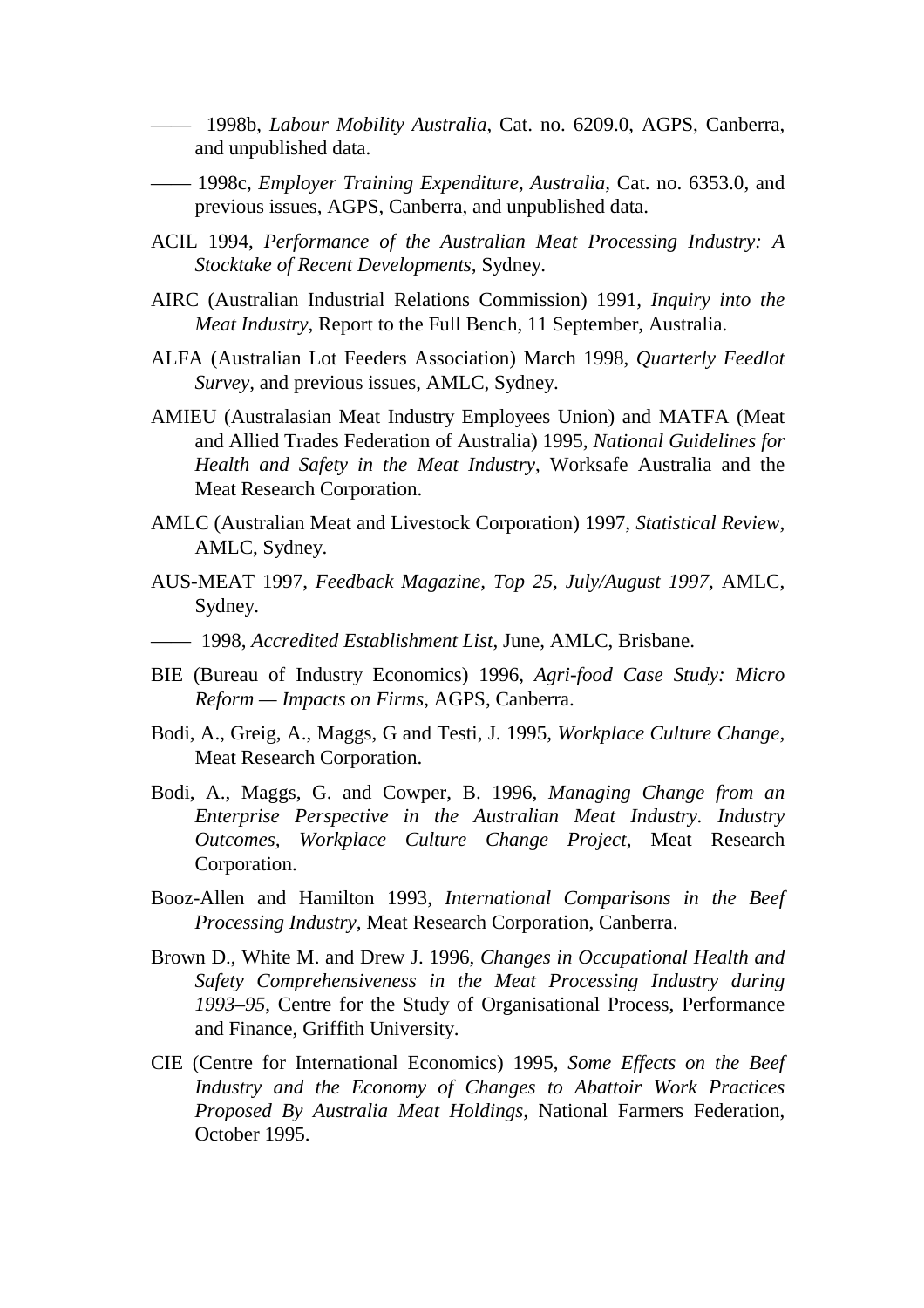- Deery, S., Plowman, D. and Walsh, J. 1997, *Industrial Relations A Contemporary Analysis*, McGraw Hill, Sydney.
- DFAT (Department of Foreign Affairs and Trade) 1996, *Exports of Primary and Manufactured Products,* Australia 1995-96, December, DFAT, Canberra.
- EPAC 1996, *Future Labour Market Issues for Australia,* Commissioned paper No. 12, AGPS, Canberra.
- Fellows Medlock and Associates 1995, *Review of Progress in Workplace Reform in the Export Meat Processing Sector*.
- Hawke, A. and Wooden, M. 1998, 'Two steps forward one step back: Industrial relations developments in Australia in 1997', forthcoming in *Asia Pacific Journal of Human Resources*.
- Herd, F. 1996, *Quality Assurance in the Australian Meat Industry,* Paper presented to the International Livestock Congress, Houston USA, 22 February 1996, unpublished.
- Hofstede, G. 1991, *Cultures and Organisations: Software of the Mind*, McGraw-Hill, London, UK.
- IAC (Industries Assistance Commission) 1983, *The Abattoir and Meat Processing Industry,* Report No. 313, AGPS, Canberra.
- IC (Industry Commission), 1994, *Meat Processing*, Volumes I and II, Report No. 38, 20 April, AGPS, Melbourne.

—— 1998, *The Australian Black Coal Industry, Draft Report*, Industry Commission, Melbourne.

- ILO (International Labour Organisation) 1966, *Eleventh International Conference of Labour Statisticians,* ILO, Geneva.
- Jones, C. 1989, *100 Years of Struggle and Change: Souvenir booklet commemorating the century of the AMIEU (Qld) Branch*, Liberty Press Ltd, Victoria.
- Kennedy J. 1996, *Inquiry into Workers' Compensation and Related Matters in Queensland*, Brisbane.
- Krueger, A.O. 1995, *American trade policies: A tragedy in the making,* AEI Press, Washington.
- Maggs, G., Testi, J. and Rimmer, M. 1995, *Study of Annualised Pay Systems*, National Key Centre for Industrial Relations, Monash University.
- MIC (Meat Industry Council) 1996, *Meat Industry Strategic Plan to the Year 2001,* MIC.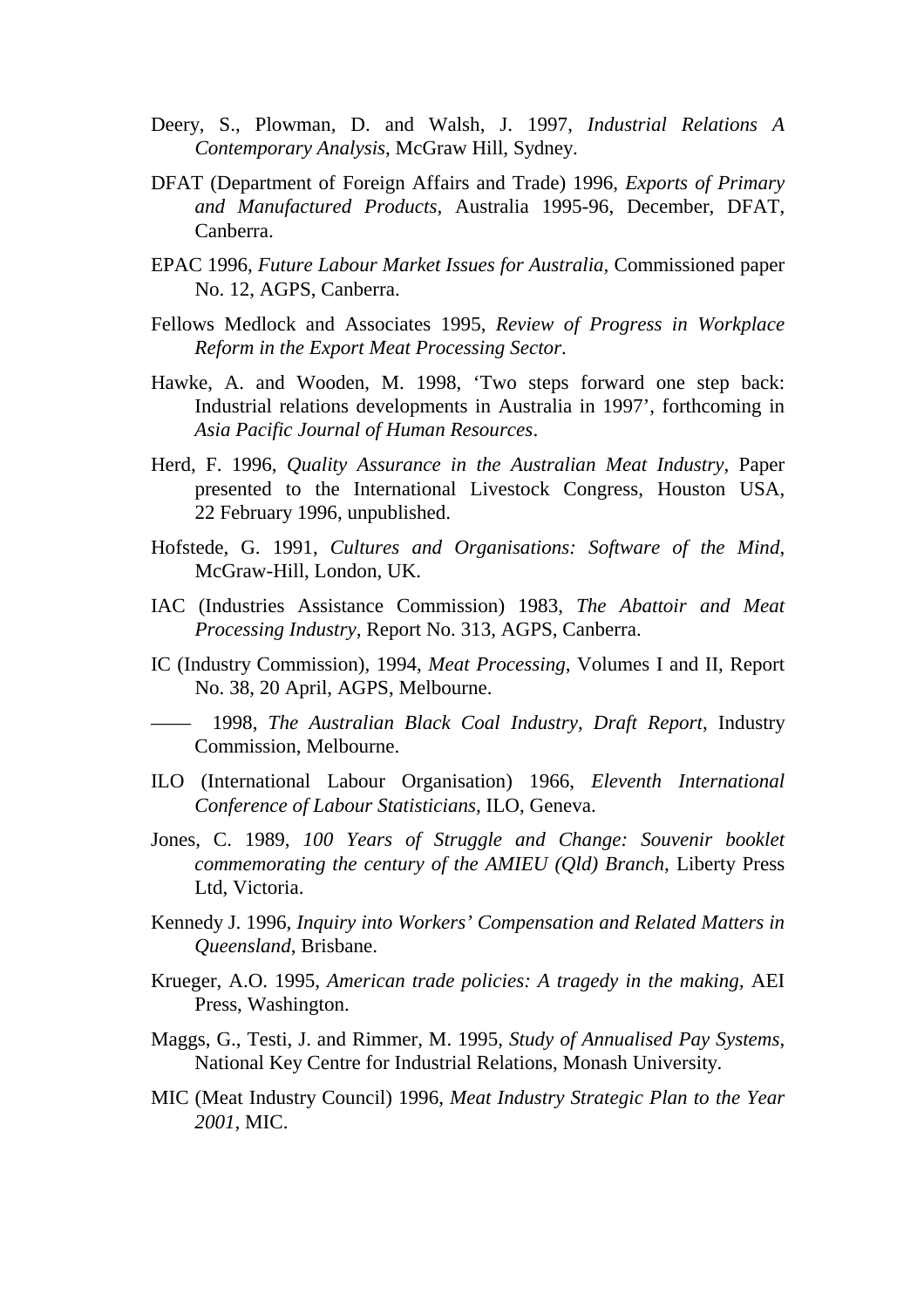- Meat and Livestock Industry Reform Steering Committee and Task Force 1996, *Australian Meat and Livestock Reform for the Future,* AGPS, Canberra.
- MRC (Meat Research Corporation) 1994, *Performance of the Australian Meat Processing Industry: A Stocktake of Recent Developments,* MRC.
- —— 1996, *Take-ups of New Forms of Work Organisation within the Red Meat Industry*, Project UWA.010, July.
- —— 1997a, *Towards OHS Best Practice in the Australian Meat Industry*, MRC.
- —— 1997b, *Changing Ownership in the Australian Meat Processing Industry,* MRC.
- —— and LDG (Leadership Development Group) 1996, *Meat Processing Benchmarking Report,* Project M896.
- Melton, B.E. and Huffman, W. E. 1995 'Beef and Pork Packing Costs and Input Demands: Effects of Unionisation and Technology', *American Journal of Agricultural Economics,* No. 77.
- NEDO (National Economic Development Office) 1986, *Changing Working Patterns: How companies achieve flexibility to meet new needs*, NEDO, London.
- NOHSC (National Occupational Health and Safety Commission) 1997, *Occupational Health and Safety Performance Overview, Meat and Meat Product Manufacturing Industry Australia 1994–95*, on behalf of Meat Research Corporation, April.
- OECD (Organisation for Economic Cooperation and Development) 1988, *Labour Market Flexibility*, OECD, Paris.
- Oxenburgh M. 1994, *Increasing Productivity and Profit through Health and Safety*, CCH Australia Limited.
- PC (Productivity Commission) 1998, *Work Arrangements in Container Stevedoring,* AusInfo, Canberra.
- Piggott, R. R., Dumsday, R. G., Small, A. M. and Wright, V. E. 1985, *Shortrun Costs and Viability of a NSW Abattoir,* University of New England.
- Secretariat Workers' Compensation Authorities 1998, *Comparison of Workers' Compensation Arrangements in Australian Jurisdictions*, Compiled for the Secretariat, Heads of Workers' Compensation Authorities by Victorian Workcover Authority.
- Shaw (Shaw Idea Pty Ltd) 1996, *On Strong Foundations: Meat Industry OHS Best Practice*, November.